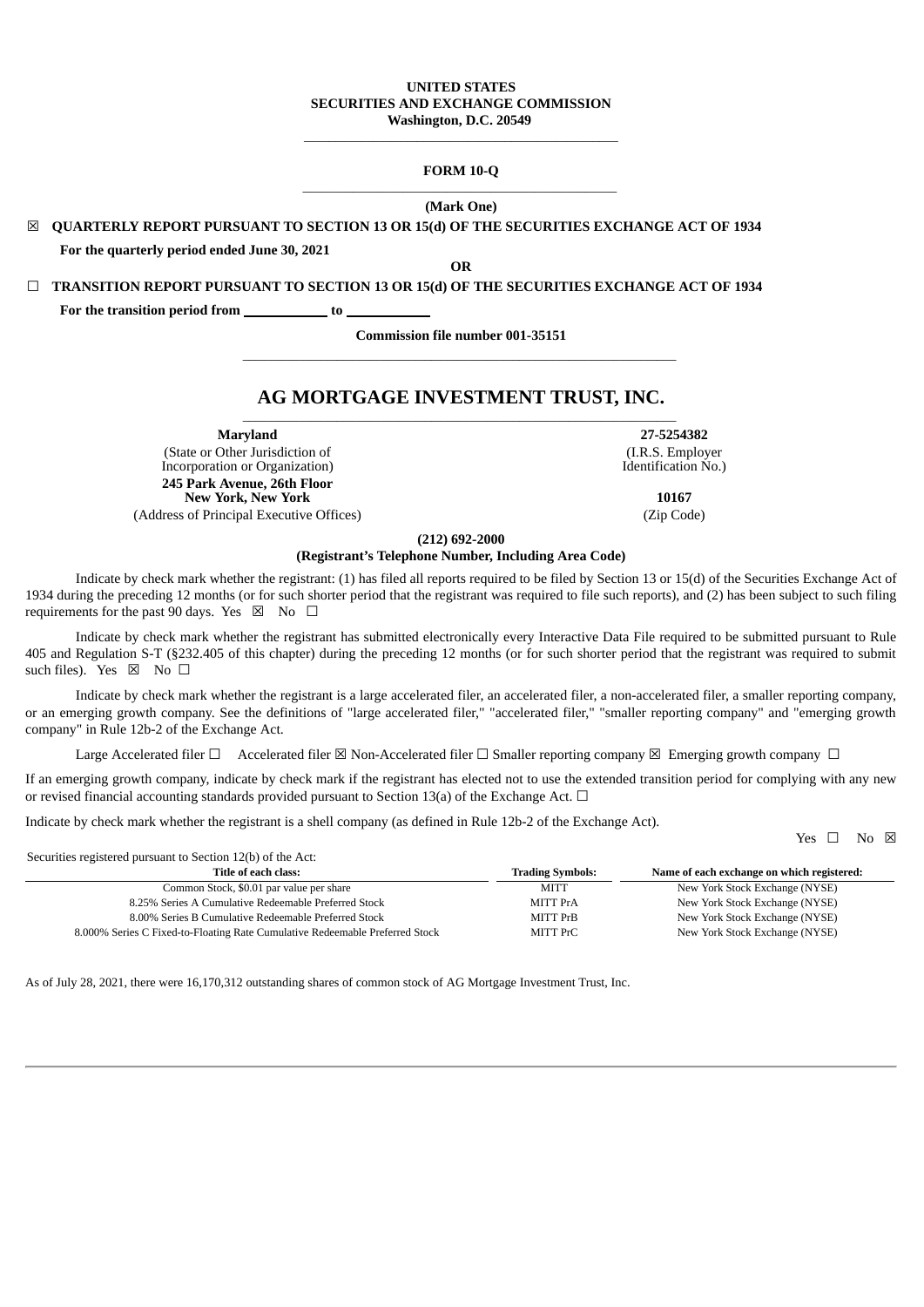# **AG MORTGAGE INVESTMENT TRUST, INC. TABLE OF CONTENTS**

# **PART I. FINANCIAL [INFORMATION](#page-1-0)**

<span id="page-1-0"></span>

| Item 1.        | <b>Financial Statements (unaudited)</b>                                                                            |                |
|----------------|--------------------------------------------------------------------------------------------------------------------|----------------|
|                | Consolidated Balance Sheets as of June 30, 2021 and December 31, 2020                                              | $\overline{3}$ |
|                | Consolidated Statements of Operations for the three and six months ended June 30, 2021 and June 30, 2020           | $\overline{4}$ |
|                | Consolidated Statements of Stockholders' Equity for the three and six months ended June 30, 2021 and June 30, 2020 | $\overline{5}$ |
|                | Consolidated Statements of Cash Flows for the six months ended June 30, 2021 and June 30, 2020                     | $\overline{6}$ |
|                |                                                                                                                    |                |
|                | <b>Notes to Consolidated Financial Statements (unaudited)</b>                                                      | 8              |
|                |                                                                                                                    |                |
| Item 2.        | Management's Discussion and Analysis of Financial Condition and Results of Operations                              | 47             |
|                |                                                                                                                    |                |
| Item 3.        | <b>Quantitative and Qualitative Disclosures About Market Risk</b>                                                  | 77             |
|                |                                                                                                                    |                |
| Item 4.        | <b>Controls and Procedures</b>                                                                                     | 81             |
|                |                                                                                                                    |                |
| <b>PART II</b> | <b>OTHER INFORMATION</b>                                                                                           | 82             |
|                |                                                                                                                    |                |
| Item 1.        | <b>Legal Proceedings</b>                                                                                           | 82             |
|                |                                                                                                                    |                |
| Item 1A.       | <b>Risk Factors</b>                                                                                                | 82             |
|                |                                                                                                                    |                |
| Item 2.        | <b>Unregistered Sales of Equity Securities and Use of Proceeds</b>                                                 | 82             |
|                |                                                                                                                    |                |
| Item 3.        | <b>Defaults Upon Senior Securities</b>                                                                             | 82             |
| Item 4.        | <b>Mine Safety Disclosures</b>                                                                                     | 82             |
|                |                                                                                                                    |                |
| Item 5.        | <b>Other Information</b>                                                                                           | 82             |
|                |                                                                                                                    |                |
| Item 6.        | <b>Exhibits</b>                                                                                                    | 83             |
|                |                                                                                                                    |                |

**Page**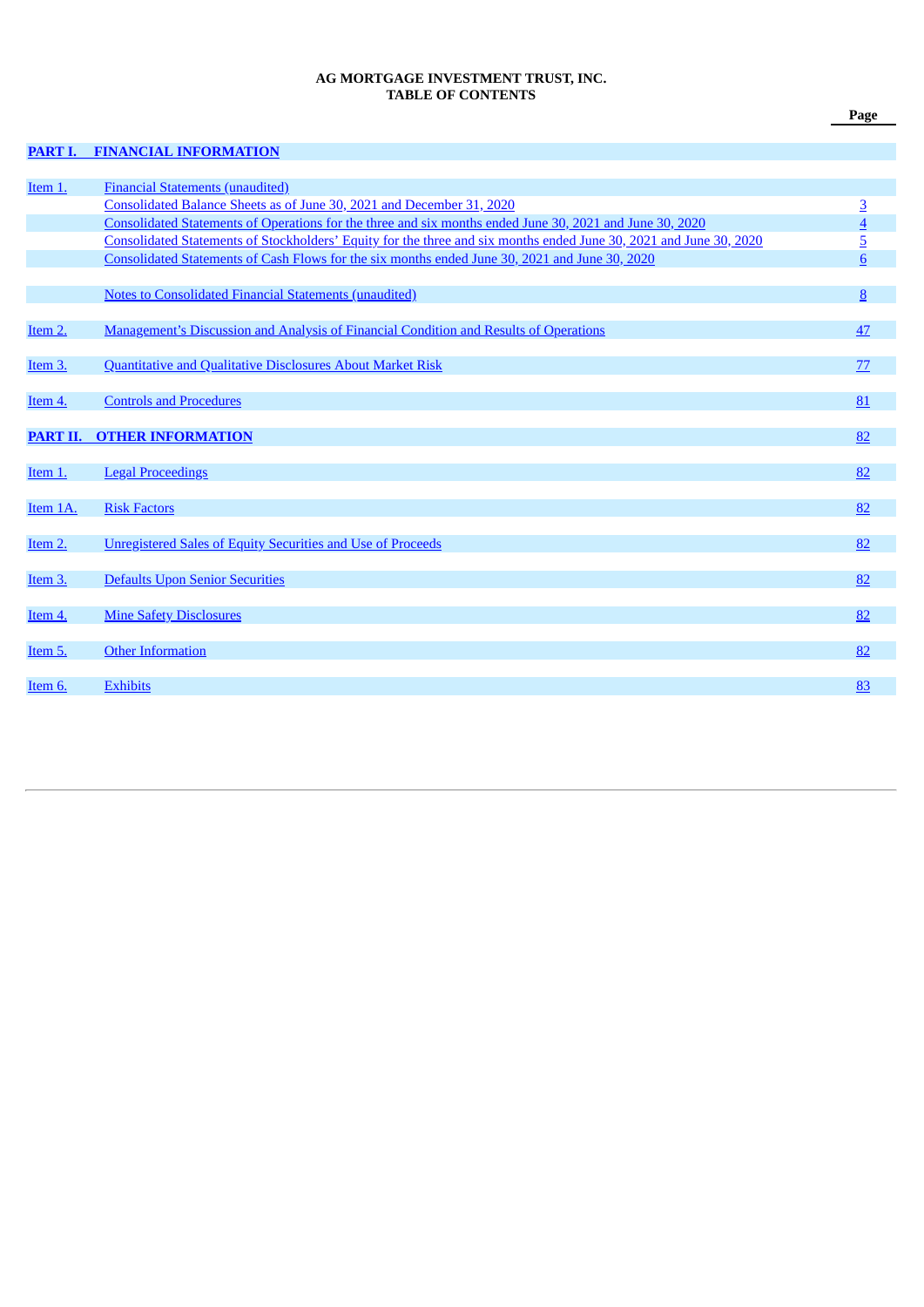# **PART I**

# <span id="page-2-1"></span><span id="page-2-0"></span>**ITEM 1. FINANCIAL STATEMENTS**

# **AG Mortgage Investment Trust, Inc. and Subsidiaries Consolidated Balance Sheets (Unaudited) (in thousands, except per share data)**

|                                                                                                                                                                                                     | June 30, 2021   |                | <b>December 31, 2020</b> |
|-----------------------------------------------------------------------------------------------------------------------------------------------------------------------------------------------------|-----------------|----------------|--------------------------|
| <b>Assets</b>                                                                                                                                                                                       |                 |                |                          |
| Residential mortgage loans, at fair value - \$502,956 and \$46,571 pledged as collateral, respectively (1)                                                                                          | \$<br>1,029,244 | - \$           | 435,441                  |
| Real estate securities, at fair value:                                                                                                                                                              |                 |                |                          |
| Agency - \$689,871 and \$460,949 pledged as collateral, respectively                                                                                                                                | 696.704         |                | 518,352                  |
| Non-Agency - \$3,454 and \$28,653 pledged as collateral, respectively                                                                                                                               | 3,878           |                | 38,406                   |
| CMBS - \$31,614 and \$42,669 pledged as collateral, respectively                                                                                                                                    | 31,614          |                | 56,788                   |
| Commercial loans, at fair value                                                                                                                                                                     | 62,279          |                | 111,549                  |
| Commercial loans held for sale, at fair value                                                                                                                                                       |                 |                | 13,959                   |
| Investments in debt and equity of affiliates                                                                                                                                                        | 135,868         |                | 150,667                  |
| Excess mortgage servicing rights, at fair value                                                                                                                                                     | 2,608           |                | 3,158                    |
| Cash and cash equivalents                                                                                                                                                                           | 64,007          |                | 47,926                   |
| Restricted cash                                                                                                                                                                                     | 23,708          |                | 14,392                   |
| Receivable on unsettled trades - \$104,772 and \$0 pledged as collateral, respectively                                                                                                              | 106,247         |                |                          |
| Other assets                                                                                                                                                                                        | 12,133          |                | 9,407                    |
| <b>Total Assets</b>                                                                                                                                                                                 | \$<br>2,168,290 | $\mathfrak{S}$ | 1,400,045                |
|                                                                                                                                                                                                     |                 |                |                          |
| <b>Liabilities</b>                                                                                                                                                                                  |                 |                |                          |
| Financing arrangements                                                                                                                                                                              | \$<br>1,207,468 | - \$           | 564,047                  |
| Securitized debt, at fair value (1)                                                                                                                                                                 | 482,533         |                | 355,159                  |
| Payable on unsettled trades                                                                                                                                                                         |                 |                | 51,136                   |
| Dividend payable                                                                                                                                                                                    | 3,394           |                | 1,243                    |
| Other liabilities                                                                                                                                                                                   | 9,018           |                | 18,755                   |
| <b>Total Liabilities</b>                                                                                                                                                                            | 1,702,413       |                | 990,340                  |
| <b>Commitments and Contingencies (Note 12)</b>                                                                                                                                                      |                 |                |                          |
| <b>Stockholders' Equity</b>                                                                                                                                                                         |                 |                |                          |
| Preferred stock - \$227,991 and \$246,610 aggregate liquidation preference as of June 30, 2021 and December 31,<br>2020, respectively                                                               | 220,472         |                | 238,478                  |
| Common stock, par value \$0.01 per share; 450,000 shares of common stock authorized and 16,164 and 13,811<br>shares issued and outstanding at June 30, 2021 and December 31, 2020, respectively (2) | 162             |                | 138                      |
| Additional paid-in capital (2)                                                                                                                                                                      | 719,940         |                | 689,147                  |
| Retained earnings/(deficit)                                                                                                                                                                         | (474, 697)      |                | (518,058)                |
| Total Stockholders' Equity                                                                                                                                                                          | 465,877         |                | 409,705                  |
|                                                                                                                                                                                                     |                 |                |                          |
| Total Liabilities & Stockholders' Equity                                                                                                                                                            | \$<br>2,168,290 | \$             | 1,400,045                |

(1) See Note 3 for details related to variable interest entities.

(2) Amounts have been adjusted to reflect the one-for-three reverse stock split effected July 22, 2021. See Note 2 and Note 11 for additional details.

<span id="page-2-2"></span>The accompanying notes are an integral part of these unaudited consolidated financial statements.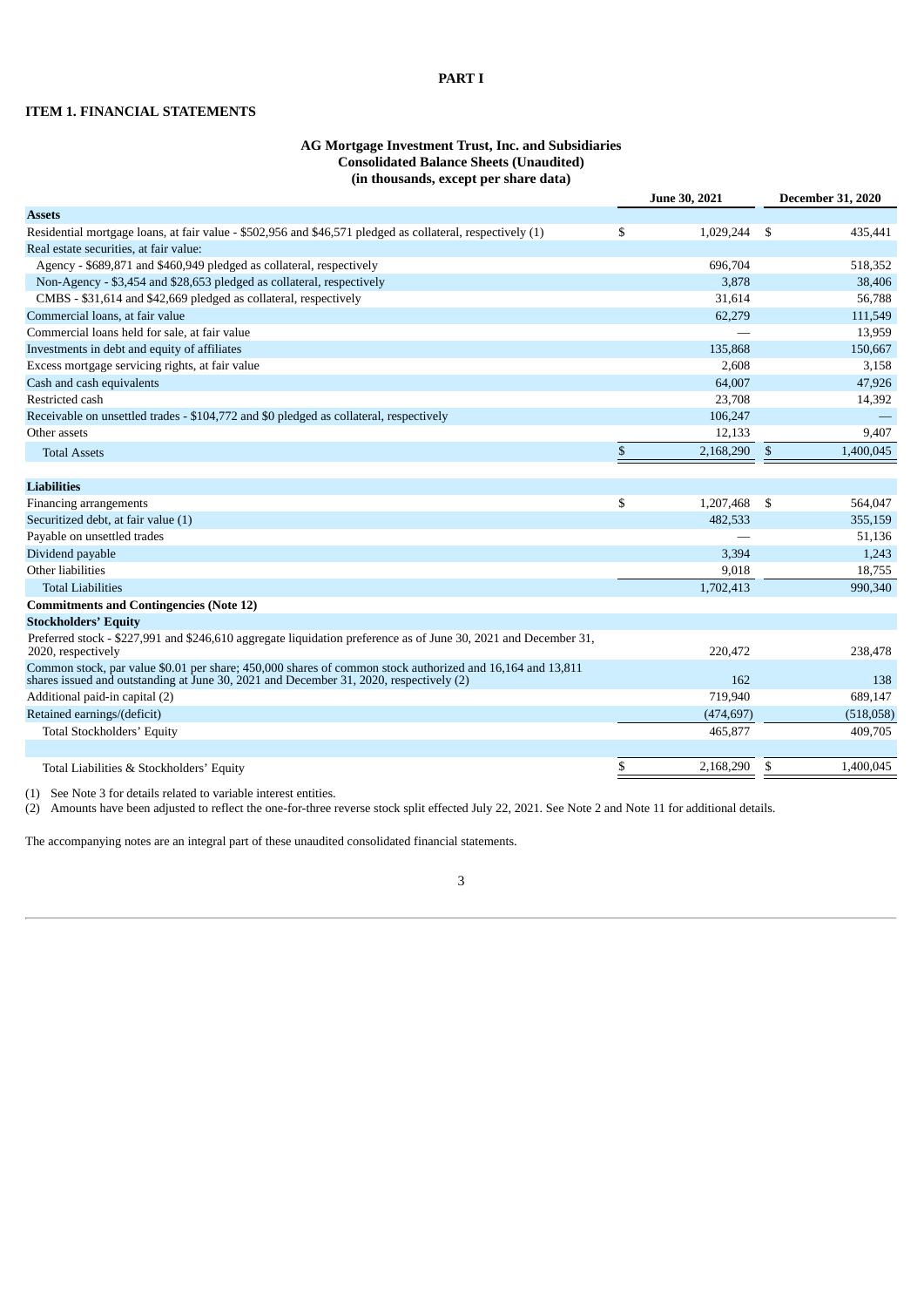# **AG Mortgage Investment Trust, Inc. and Subsidiaries Consolidated Statements of Operations (Unaudited) (in thousands, except per share data)**

|                                                                   |              | <b>Three Months Ended</b> |                           |               | <b>Six Months Ended</b> |               |               |                      |
|-------------------------------------------------------------------|--------------|---------------------------|---------------------------|---------------|-------------------------|---------------|---------------|----------------------|
|                                                                   |              | June 30, 2021             |                           | June 30, 2020 |                         | June 30, 2021 |               | <b>June 30, 2020</b> |
| <b>Net Interest Income</b>                                        |              |                           |                           |               |                         |               |               |                      |
| Interest income                                                   | \$           | 14,228                    | \$                        | 13,369        | \$                      | 26,347        | \$            | 53,637               |
| Interest expense                                                  |              | 5,294                     |                           | 8,613         |                         | 9,355         |               | 28,584               |
| <b>Total Net Interest Income</b>                                  |              | 8,934                     |                           | 4,756         |                         | 16,992        |               | 25,053               |
| Other Income/(Loss)                                               |              |                           |                           |               |                         |               |               |                      |
| Net realized gain/(loss)                                          |              | 4,374                     |                           | (91, 609)     |                         | 336           |               | (242, 752)           |
| Net interest component of interest rate swaps                     |              | (1,573)                   |                           |               |                         | (2, 314)      |               | 923                  |
| Unrealized gain/(loss), net                                       |              | 9,685                     |                           | 100,179       |                         | 29,534        |               | (208, 032)           |
| Other income/(loss), net                                          |              | $\overline{\phantom{0}}$  |                           | (155)         |                         | 37            |               | 1,497                |
| Total Other Income/(Loss)                                         |              | 12.486                    |                           | 8,415         |                         | 27,593        |               | (448, 364)           |
| <b>Expenses</b>                                                   |              |                           |                           |               |                         |               |               |                      |
| Management fee to affiliate                                       |              | 1,667                     |                           | 1,678         |                         | 3,321         |               | 3,827                |
| Other operating expenses                                          |              | 4,866                     |                           | 4,557         |                         | 8,849         |               | 5,487                |
| Restructuring related expenses                                    |              | <u>in</u>                 |                           | 7,104         |                         |               |               | 8,604                |
| Excise tax                                                        |              |                           |                           | $\equiv$      |                         | $\equiv$      |               | (815)                |
| Servicing fees                                                    |              | 672                       |                           | 566           |                         | 1,287         |               | 1,145                |
| <b>Total Expenses</b>                                             |              | 7,205                     |                           | 13,905        |                         | 13,457        |               | 18,248               |
| Income/(loss) before equity in earnings/(loss) from affiliates    |              | 14,215                    |                           | (734)         |                         | 31,128        |               | (441, 559)           |
| Equity in earnings/(loss) from affiliates                         |              | 1,278                     |                           | 3,434         |                         | 27,614        |               | (40, 758)            |
| <b>Net Income/(Loss) from Continuing Operations</b>               |              | 15,493                    |                           | 2,700         |                         | 58,742        |               | (482, 317)           |
| Net Income/(Loss) from Discontinued Operations                    |              |                           |                           | 361           |                         |               |               | 361                  |
| Net Income/(Loss)                                                 |              | 15,493                    |                           | 3,061         |                         | 58,742        |               | (481, 956)           |
| Gain on Exchange Offers, net (Note 11)                            |              | 114                       |                           |               |                         | 472           |               |                      |
| Dividends on preferred stock (1)                                  |              | (4,689)                   |                           | (5,667)       |                         | (9,613)       |               | (11, 334)            |
| Net Income/(Loss) Available to Common Stockholders                | $\mathbb{S}$ | 10,918                    | $\mathfrak{S}$            | (2,606)       | $\,$                    | 49,601        | $\mathfrak s$ | (493, 290)           |
| Earnings/(Loss) Per Share - Basic (2)                             |              |                           |                           |               |                         |               |               |                      |
| <b>Continuing Operations</b>                                      | \$           | 0.70                      | \$                        | (0.27)        | \$                      | 3.34          | \$            | (45.14)              |
| <b>Discontinued Operations</b>                                    |              |                           |                           | 0.03          |                         |               |               | 0.03                 |
| Total Earnings/(Loss) Per Share of Common Stock (2)               | \$           | 0.70                      | \$                        | (0.24)        | \$                      | 3.34          | \$            | (45.11)              |
| Earnings/(Loss) Per Share - Diluted (2)                           |              |                           |                           |               |                         |               |               |                      |
| <b>Continuing Operations</b>                                      | \$           | 0.70                      | \$                        | $(0.27)$ \$   |                         | 3.34          | \$            | (45.14)              |
| <b>Discontinued Operations</b>                                    |              |                           |                           | 0.03          |                         |               |               | 0.03                 |
| Total Earnings/(Loss) Per Share of Common Stock (2)               | \$           | 0.70                      | $\boldsymbol{\mathsf{S}}$ | (0.24)        | $\mathbb{S}$            | 3.34          | \$            | (45.11)              |
| Weighted Average Number of Shares of Common Stock Outstanding (2) |              |                           |                           |               |                         |               |               |                      |
| Basic                                                             |              | 15,595                    |                           | 10,953        |                         | 14,860        |               | 10,935               |
| Diluted                                                           |              | 15,595                    |                           | 10,953        |                         | 14,860        |               | 10,935               |
|                                                                   |              |                           |                           |               |                         |               |               |                      |

(1) The three and six months ended June 30, 2020 include cumulative and undeclared dividends of \$5.7 million on the Company's Preferred Stock as of June 30, 2020.

(2) Amounts have been adjusted to reflect the one-for-three reverse stock split effected July 22, 2021. See Note 2 and Note 11 for additional details.

<span id="page-3-0"></span>The accompanying notes are an integral part of these unaudited consolidated financial statements.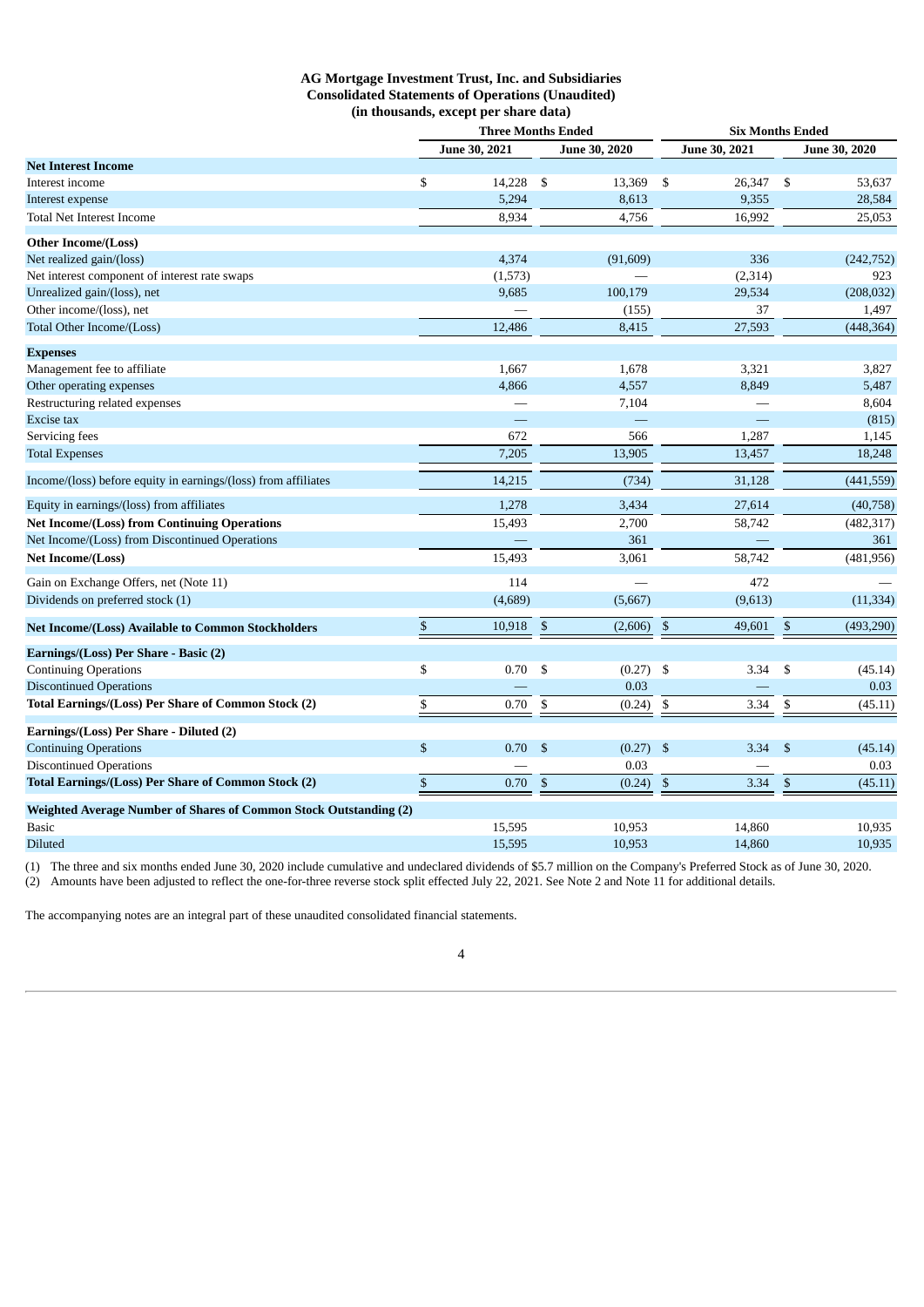# **AG Mortgage Investment Trust, Inc. and Subsidiaries Consolidated Statements of Stockholders' Equity (Unaudited) (in thousands)**

# **For the Three Months Ended June 30, 2021 and June 30, 2020**

|                                            |               | Common Stock (1) |        |     |                          |  | <b>Additional</b>   |                    | Retained       |  |         |
|--------------------------------------------|---------------|------------------|--------|-----|--------------------------|--|---------------------|--------------------|----------------|--|---------|
|                                            | <b>Shares</b> |                  | Amount |     | <b>Preferred Stock</b>   |  | Paid-in Capital (1) | Earnings/(Deficit) |                |  | Total   |
| <b>Balance at April 1, 2021</b>            | 15,500        | - \$             | 156    | - S | 226,297                  |  | 711,055             |                    | $(482,203)$ \$ |  | 455,305 |
| Net proceeds from issuance of common stock | 227           |                  |        |     | $\overline{\phantom{m}}$ |  | 3,098               |                    |                |  | 3,100   |
| Grant of restricted stock                  | 6             |                  | _      |     | $\overline{\phantom{a}}$ |  | 80                  |                    |                |  | 80      |
| Common dividends declared                  |               |                  | __     |     | $\overline{\phantom{m}}$ |  | __                  |                    | (3,394)        |  | (3,394) |
| Preferred dividends declared               |               |                  |        |     | $\overline{\phantom{a}}$ |  |                     |                    | (4,707)        |  | (4,707) |
| Exchange Offers (Note 11)                  | 431           |                  |        |     | (5,825)                  |  | 5,707               |                    | 114            |  |         |
| Net Income/(Loss)                          |               |                  |        |     |                          |  |                     |                    | 15,493         |  | 15,493  |
| <b>Balance at June 30, 2021</b>            | 16,164        |                  | 162    |     | 220,472                  |  | 719,940             |                    | (474, 697)     |  | 465,877 |

|                                                                            |                          | Common Stock (1) |                          |  |                          |  |                                   | Retained |                           |  |              |
|----------------------------------------------------------------------------|--------------------------|------------------|--------------------------|--|--------------------------|--|-----------------------------------|----------|---------------------------|--|--------------|
|                                                                            | <b>Shares</b>            |                  | Amount                   |  | <b>Preferred Stock</b>   |  | Additional<br>Paid-in Capital (1) |          | <b>Earnings/(Deficit)</b> |  | <b>Total</b> |
| <b>Balance at April 1, 2020</b>                                            | 10,915                   |                  | 109                      |  | 272,457                  |  | 662,704                           |          | (576, 605)                |  | 358,665      |
| Net proceeds from issuance of common stock                                 | 334                      |                  |                          |  |                          |  | 3.495                             |          |                           |  | 3,499        |
| Grant of restricted stock and amortization of equity<br>based compensation | 25                       |                  |                          |  | $\overline{\phantom{a}}$ |  | 153                               |          |                           |  | 153          |
| Net Income/(Loss)                                                          | $\overline{\phantom{a}}$ |                  | $\overline{\phantom{a}}$ |  | $\overline{\phantom{a}}$ |  |                                   |          | 3.061                     |  | 3,061        |
| <b>Balance at June 30, 2020</b>                                            | 11.274                   |                  | 113                      |  | 272,457                  |  | 666.352                           |          | (573, 544)                |  | 365,378      |

### **For the Six Months Ended June 30, 2021 and June 30, 2020**

|                                            |               | Common Stock (1) |        |  |                        |  | <b>Additional</b>   |  | Retained           |  |          |
|--------------------------------------------|---------------|------------------|--------|--|------------------------|--|---------------------|--|--------------------|--|----------|
|                                            | <b>Shares</b> |                  | Amount |  | <b>Preferred Stock</b> |  | Paid-in Capital (1) |  | Earnings/(Deficit) |  | Total    |
| <b>Balance at January 1, 2021</b>          | 13,811        |                  | 138    |  | 238,478                |  | 689,147             |  | (518,058)          |  | 409,705  |
| Net proceeds from issuance of common stock | 972           |                  | 10     |  | $\sim$                 |  | 13,123              |  |                    |  | 13,133   |
| Grant of restricted stock                  | 13            |                  |        |  |                        |  | 160                 |  |                    |  | 160      |
| Common dividends declared                  | __            |                  | __     |  |                        |  |                     |  | (6, 185)           |  | (6, 185) |
| Preferred dividends declared               |               |                  |        |  |                        |  |                     |  | (9,668)            |  | (9,668)  |
| Exchange Offers (Note 11)                  | 1.368         |                  | 14     |  | (18,006)               |  | 17,510              |  | 472                |  | (10)     |
| Net Income/(Loss)                          |               |                  |        |  |                        |  |                     |  | 58,742             |  | 58,742   |
| Balance at June 30, 2021                   | 16.164        |                  | 162    |  | 220,472                |  | 719,940             |  | (474, 697)         |  | 465.877  |

|                                                                            | Common Stock (1) |  |        |  |                          |  | <b>Additional</b>   | Retained                  |            |            |
|----------------------------------------------------------------------------|------------------|--|--------|--|--------------------------|--|---------------------|---------------------------|------------|------------|
|                                                                            | <b>Shares</b>    |  | Amount |  | <b>Preferred Stock</b>   |  | Paid-in Capital (1) | <b>Earnings/(Deficit)</b> |            | Total      |
| <b>Balance at January 1, 2020</b>                                          | 10,913           |  | 109    |  | 272,457                  |  | 662,401             |                           | (85, 921)  | 849,046    |
| Net proceeds from issuance of common stock                                 | 334              |  |        |  | $\overline{\phantom{a}}$ |  | 3,495               |                           |            | 3,499      |
| Grant of restricted stock and amortization of equity<br>based compensation | 27               |  |        |  |                          |  | 456                 |                           |            | 456        |
| Preferred dividends declared                                               |                  |  |        |  |                          |  |                     |                           | (5,667)    | (5,667)    |
| Net Income/(Loss)                                                          |                  |  |        |  |                          |  |                     |                           | (481,956)  | (481, 956) |
| <b>Balance at June 30, 2020</b>                                            | 11.274           |  | 113    |  | 272,457                  |  | 666.352             |                           | (573, 544) | 365,378    |

(1) Amounts have been adjusted to reflect the one-for-three reverse stock split effected July 22, 2021. See Note 2 and Note 11 for additional details.

<span id="page-4-0"></span>The accompanying notes are an integral part of these unaudited consolidated financial statements.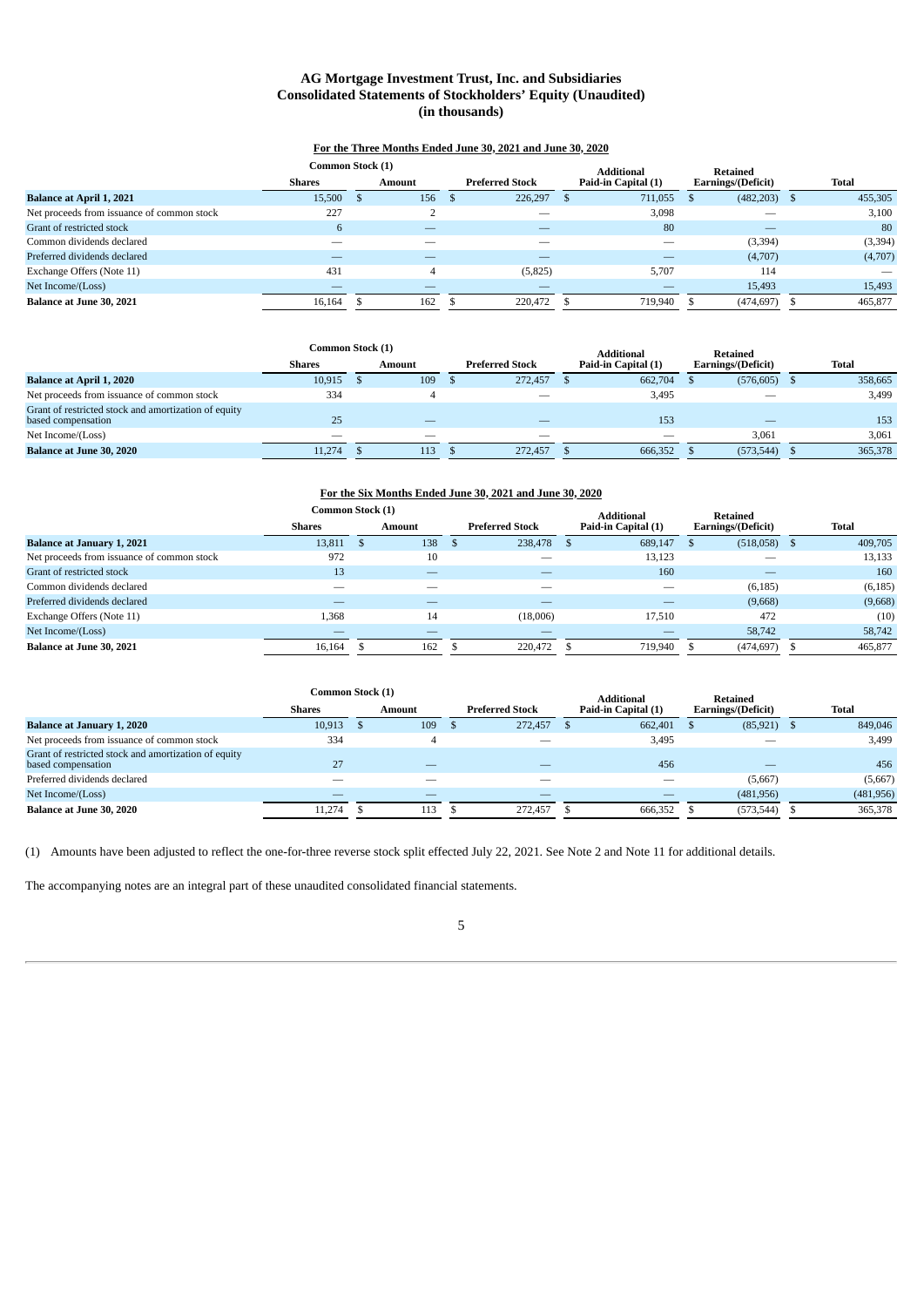## **AG Mortgage Investment Trust, Inc. and Subsidiaries Consolidated Statements of Cash Flows (Unaudited) (in thousands)**

|                                                                                                     |                        | <b>Six Months Ended</b>      |
|-----------------------------------------------------------------------------------------------------|------------------------|------------------------------|
|                                                                                                     | June 30, 2021          | June 30, 2020                |
| <b>Cash Flows from Operating Activities</b>                                                         |                        |                              |
| Net income/(loss)                                                                                   | $\mathbb{S}$<br>58,742 | $\mathfrak{s}$<br>(481, 956) |
| Net (income)/loss from discontinued operations                                                      |                        | (361)                        |
| Net income/(loss) from continuing operations                                                        | 58,742                 | (482, 317)                   |
| Adjustments to reconcile net income/(loss) to net cash provided by (used in) operating activities:  |                        |                              |
| Net amortization of premium/(discount)                                                              | 363                    | (3,926)                      |
| Net realized (gain)/loss                                                                            | (336)                  | 242,752                      |
| Unrealized (gain)/loss, net                                                                         | (29, 534)              | 208,032                      |
| Foreign currency (gain)/loss, net                                                                   | (14)                   | (1,493)                      |
| Equity based compensation to affiliate                                                              |                        | 163                          |
| Equity based compensation expense                                                                   | 160                    | 293                          |
| (Income)/Loss from investments in debt and equity of affiliates in excess of distributions received | (18,089)               | 42,037                       |
| Change in operating assets/liabilities:                                                             |                        |                              |
| Other assets                                                                                        | (1,741)                | 6,442                        |
| Other liabilities                                                                                   | 325                    | (10, 416)                    |
| Net cash provided by (used in) continuing operating activities                                      | 9.876                  | 1,567                        |
| Net cash provided by (used in) discontinued operating activities                                    |                        | (726)                        |
| Net cash provided by (used in) operating activities                                                 | 9,876                  | 841                          |
| <b>Cash Flows from Investing Activities</b>                                                         |                        |                              |
| Purchase of real estate securities                                                                  | (768, 794)             | (29, 599)                    |
| Purchase of residential mortgage loans                                                              | (655, 627)             | (481, 470)                   |
| Origination of commercial loans                                                                     | (1,881)                | (6,729)                      |
| Purchase of commercial loans                                                                        | (3, 377)               | (12, 471)                    |
| Investments in debt and equity of affiliates                                                        | (3,029)                | (43,208)                     |
| Proceeds from sales of real estate securities                                                       | 453,863                | 2,683,595                    |
| Proceeds from sales of residential mortgage loans                                                   | 45,615                 | 387,408                      |
| Proceeds from sales of commercial loans                                                             | 74,579                 | 34,200                       |
| Principal repayments on real estate securities                                                      | 30,165                 | 102,895                      |
| Principal repayments on excess MSRs                                                                 | 438                    | 1,942                        |
| Principal repayments on commercial loans                                                            | 195                    |                              |
| Principal repayments on residential mortgage loans                                                  | 33,651                 | 37,390                       |
| Distributions received in excess of income from investments in debt and equity of affiliates        | 37,804                 | 24,212                       |
| Net settlement of interest rate swaps and other instruments                                         | 11,518                 | (73, 295)                    |
| Net settlement of TBAs                                                                              |                        | 4,610                        |
| Cash flows provided by (used in) other investing activities                                         | 2,244                  | (1,056)                      |
| Net cash provided by (used in) investing activities                                                 | (742, 636)             | 2,628,424                    |
|                                                                                                     |                        |                              |
| <b>Cash Flows from Financing Activities</b>                                                         |                        |                              |
| Net proceeds from issuance of common stock                                                          | 13,133                 | 3,499                        |
| Borrowings under financing arrangements                                                             | 7,875,275              | 12,701,999                   |
| Repayments of financing arrangements                                                                | (7, 231, 853)          | (15, 339, 611)               |
| Deferred financing costs paid                                                                       | (200)                  |                              |
| Borrowing under secured debt                                                                        |                        | 20,000                       |
| Repayments of secured debt                                                                          | (10,000)               |                              |
| Proceeds from issuance of securitized debt                                                          | 203,625                | 3,000                        |
| Principal repayments on securitized debt                                                            | (78, 931)              | (9,223)                      |
| Net collateral received from (paid to) repurchase counterparty                                      | 800                    | (44, 413)                    |
| Dividends paid on common stock                                                                      | (4,034)                | (14, 734)                    |
| Dividends paid on preferred stock                                                                   | (9,668)                | (5,667)                      |
| Net cash provided by continuing financing activities                                                | 758,147                | (2,685,150)                  |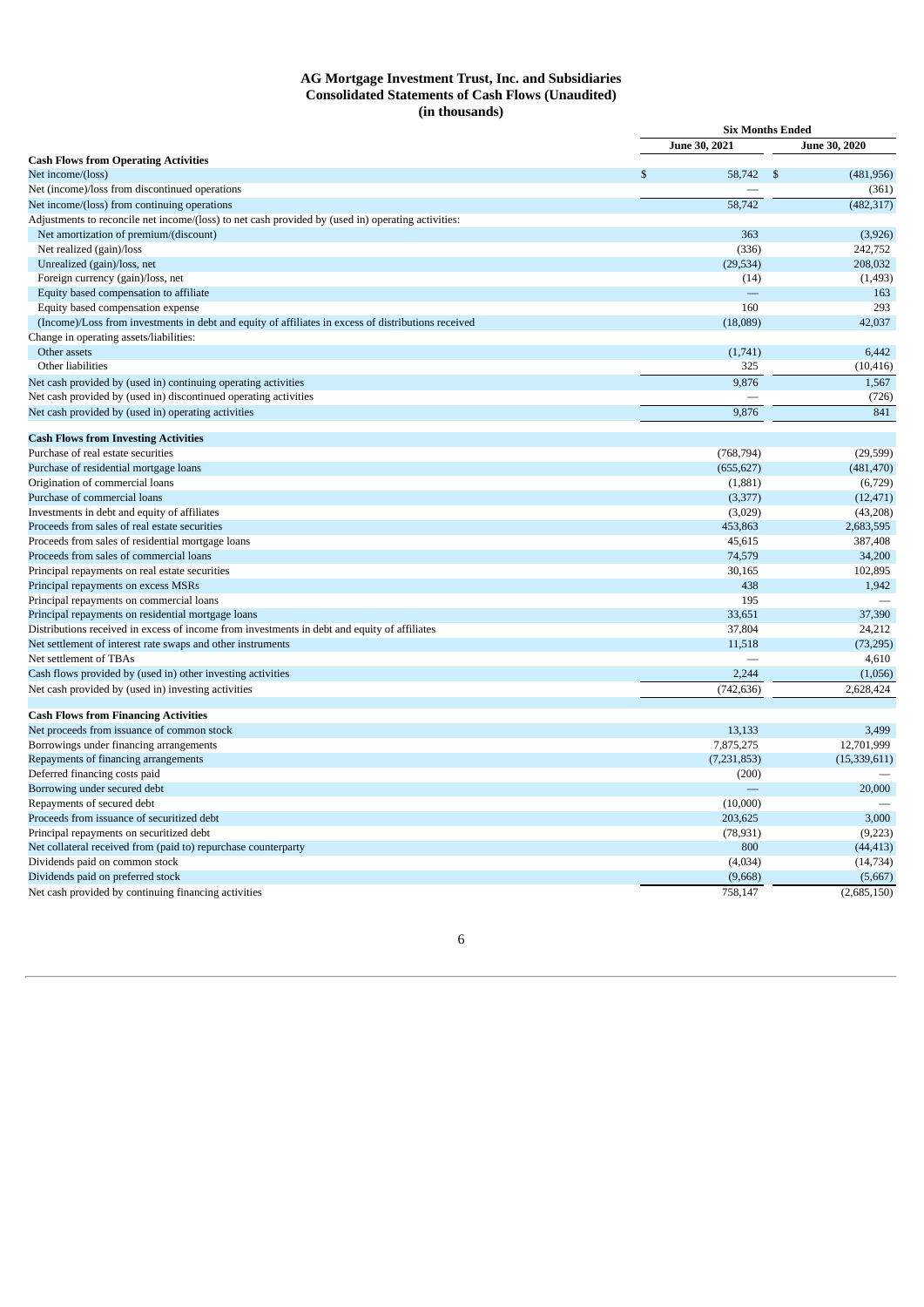|                                                                             | <b>Six Months Ended</b>       |     |                      |  |
|-----------------------------------------------------------------------------|-------------------------------|-----|----------------------|--|
|                                                                             | June 30, 2021                 |     | <b>June 30, 2020</b> |  |
|                                                                             |                               |     |                      |  |
| Net change in cash and cash equivalents and restricted cash                 | 25,387                        |     | (55, 885)            |  |
| Cash and cash equivalents and restricted cash, Beginning of Period          | 62,318                        |     | 125,369              |  |
| Effect of exchange rate changes on cash                                     | 10                            |     | (250)                |  |
| Cash and cash equivalents and restricted cash, End of Period                | 87,715                        |     | 69,234               |  |
| Supplemental disclosure of cash flow information:                           |                               |     |                      |  |
| Cash paid for interest on financing arrangements                            | 8,917                         | S   | 38,778               |  |
| Cash paid for excise and income taxes                                       | 16                            | -S  | 1,010                |  |
| Supplemental disclosure of non-cash financing and investing activities:     |                               |     |                      |  |
| Receivable on unsettled trades                                              | 106,247                       | - 5 |                      |  |
| Common stock dividends declared but not paid                                | 3,394                         | -5  |                      |  |
| Exchange Offers (Note 11)                                                   | 18,006                        |     |                      |  |
| Transfer of real estate securities in satisfaction of repurchase agreements | $\qquad \qquad -$             |     | 345,066              |  |
| Change in repurchase agreements from transfer of real estate securities     | $\overbrace{\phantom{aaaaa}}$ |     | 344,685              |  |
| Decrease in securitized debt                                                | $\overline{\phantom{0}}$      |     | 7,091                |  |
| Transfer from residential mortgage loans to other assets                    | 923                           |     | 793                  |  |
| Transfer from investments in debt and equity of affiliates to CMBS          |                               |     | 11,769               |  |

The following table provides a reconciliation of cash and cash equivalents and restricted cash reported within the consolidated balance sheets that sum to the total of the same such amounts shown in the consolidated statements of cash flows:

|                                                                                                        | <b>June 30, 2021</b> | <b>June 30, 2020</b> |
|--------------------------------------------------------------------------------------------------------|----------------------|----------------------|
| Cash and cash equivalents                                                                              | 64,007               | 68,150               |
| Restricted cash                                                                                        | 23.708               | .084                 |
| Total cash and cash equivalents and restricted cash shown in the consolidated statements of cash flows | 87,715               | 69.234               |
|                                                                                                        |                      |                      |

<span id="page-6-0"></span>The accompanying notes are an integral part of these unaudited consolidated financial statements.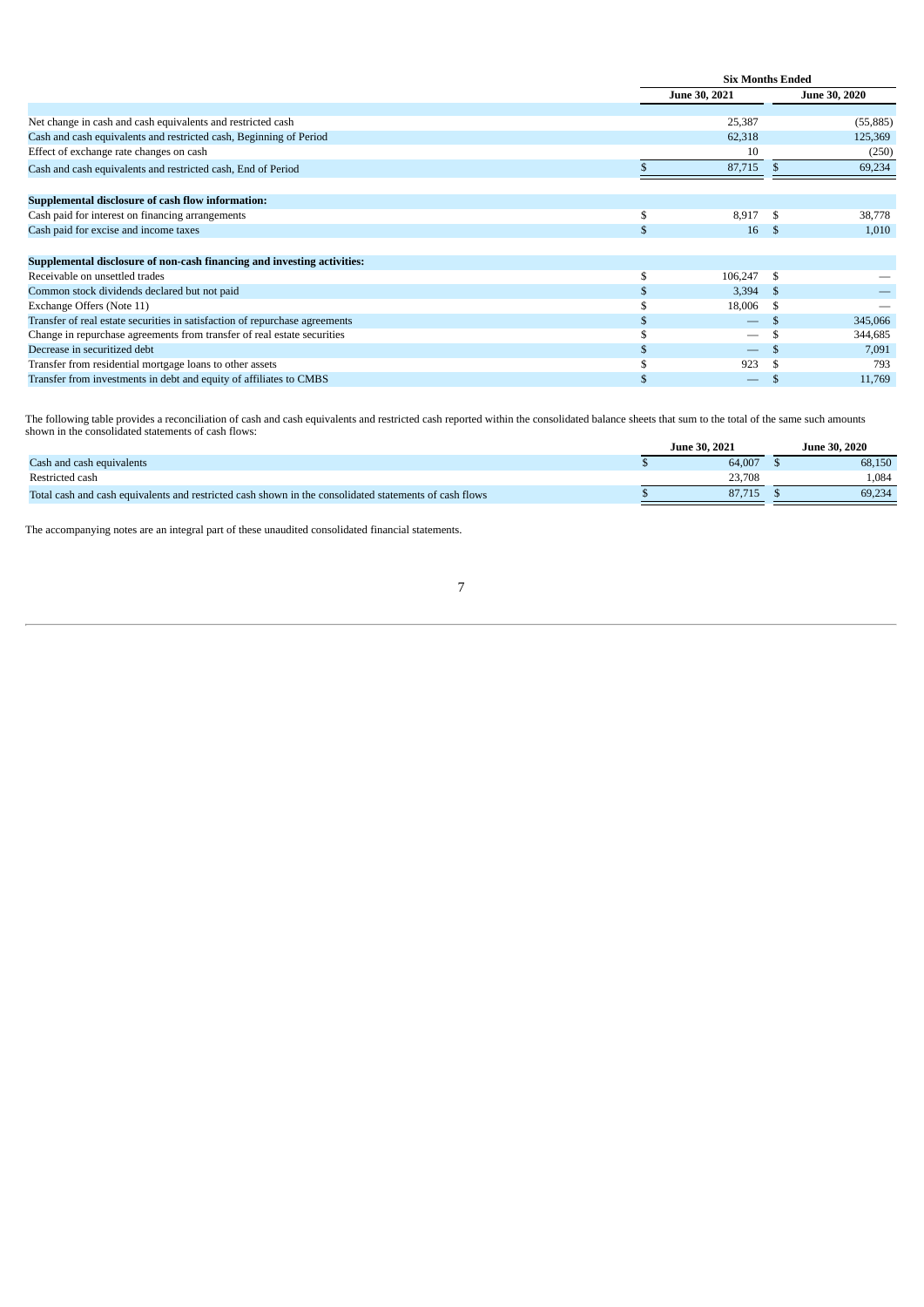# **1. Organization**

AG Mortgage Investment Trust, Inc. (the "Company") was incorporated in the state of Maryland on March 1, 2011. The Company is a mortgage REIT that opportunistically invests in a diversified risk adjusted portfolio of credit investments and agency investments, which contains the asset classes further described below.

The Company's investment groups are primarily comprised of the following:

| <b>Investment Groups</b>                                         | <b>Description</b>                                                                                                                                                                                                                                                                                                                                                                                                                                                                                                                                                        |
|------------------------------------------------------------------|---------------------------------------------------------------------------------------------------------------------------------------------------------------------------------------------------------------------------------------------------------------------------------------------------------------------------------------------------------------------------------------------------------------------------------------------------------------------------------------------------------------------------------------------------------------------------|
| <b>Credit - Residential</b>                                      |                                                                                                                                                                                                                                                                                                                                                                                                                                                                                                                                                                           |
| Residential mortgage loans                                       | • Residential mortgage loans represent pools of fixed- and adjustable-rate loans collateralized by Non-QM, re-<br>performing, and non-performing mortgages.<br>• Non-QM Loans are residential mortgage loans that are not deemed "qualified mortgage," or "QM," loans<br>under the rules of the Consumer Finance Protection Bureau.<br>• Performing, re-performing, and non-performing loans are residential mortgage loans collateralized by a first<br>lien mortgaged property.                                                                                         |
| Non-Agency Residential<br>Mortgage-Backed Securities<br>("RMBS") | • Non-Agency RMBS represent fixed- and floating-rate RMBS issued by entities other than U.S. government-<br>sponsored entity ("GSE") or agency of the U.S. government. The mortgage loan collateral for Non-Agency<br>RMBS consists of residential mortgage loans that do not generally conform to underwriting guidelines issued<br>by a GSE or agency of the U.S. government.                                                                                                                                                                                           |
| <b>Credit - Commercial</b>                                       |                                                                                                                                                                                                                                                                                                                                                                                                                                                                                                                                                                           |
| Commercial Mortgage-Backed<br>Securities ("CMBS")                | • CMBS represent investments of fixed- and floating-rate CMBS secured by, or evidencing an ownership<br>interest in, a single commercial mortgage loan or a pool of commercial mortgage loans. Single-Asset/Single-<br>Borrower securities are CMBS which securitize a single loan that is backed by a single asset (usually a large<br>commercial property) or by a pool of cross collateralized mortgage obligations to a single borrower or related<br>borrowers. Conduit CMBS are CMBS that are collateralized by commercial mortgage loans to multiple<br>borrowers. |
| Commercial Loans                                                 | • Commercial loans are collateralized by an interest in commercial real estate and represent a contractual right to<br>receive money on demand or on fixed or determinable dates.                                                                                                                                                                                                                                                                                                                                                                                         |
| <b>Agency RMBS</b>                                               | • Agency RMBS represent interests in pools of residential mortgage loans guaranteed by a GSE such as Fannie<br>Mae or Freddie Mac, or an agency of the U.S. Government such as Ginnie Mae.                                                                                                                                                                                                                                                                                                                                                                                |
| <b>Excess MSRs</b>                                               | • Excess MSRs represent the excess servicing spread related to mortgage servicing rights, whose underlying<br>collateral is securitized in a trust held by a GSE or agency of the U.S. government ("Agency Excess MSR").                                                                                                                                                                                                                                                                                                                                                  |

The Company refers to its residential and commercial mortgage loans as "mortgage loans" or "loans."

The Company refers to Agency RMBS, Non-Agency RMBS, and CMBS asset types as "real estate securities" or "securities."

Credit investments include loans, Non-Agency RMBS, and CMBS and agency investments include Agency RMBS and Agency Excess MSRs.

The Company conducts its business through one reportable segment, Securities and Loans, which reflects how the Company manages its business and analyzes and reports its results of operations. On November 15, 2019, the Company sold its portfolio of single-family rental properties ("SFR portfolio") to a third party, which was previously reported as a separate operating segment. The sale of the Company's SFR portfolio met the criteria for discontinued operations.

The Company is externally managed by AG REIT Management, LLC, a Delaware limited liability company (the "Manager"), a wholly-owned subsidiary of Angelo, Gordon & Co., L.P. ("Angelo Gordon"), a privately-held, SEC-registered investment adviser, pursuant to a management agreement. The Manager has delegated to Angelo Gordon the overall responsibility of its day-to-day duties and obligations arising under the management agreement.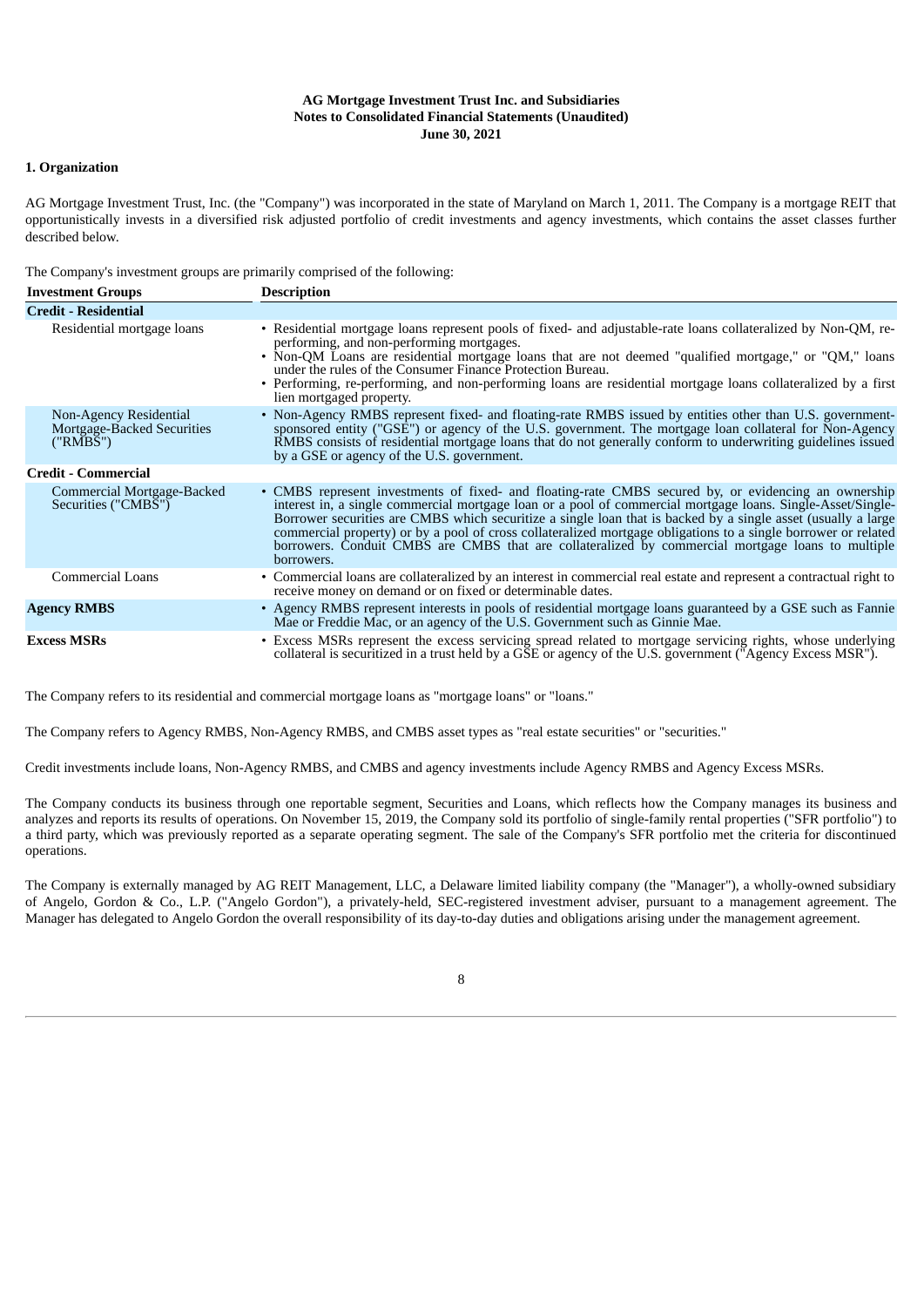The Company conducts its operations to qualify and be taxed as a real estate investment trust ("REIT") under the Internal Revenue Code of 1986, as amended (the "Code").

The consolidated financial statements include the accounts of the Company and its wholly-owned subsidiaries. All intercompany balances and transactions have been eliminated in consolidation.

### *COVID-19 Impact*

The novel coronavirus ("COVID-19") pandemic has caused significant disruptions in the U.S. and world economies resulting in lost business revenues, significant increases in unemployment, changes in consumer behavior and significant reductions in liquidity and the fair value of many assets, including those in which the Company invests. Beginning in mid-March 2020, the global pandemic associated with COVID-19 and the related economic conditions caused financial and mortgage-related asset markets to come under extreme duress, resulting in credit spread widening, a sharp decrease in interest rates and unprecedented illiquidity in repurchase agreement financing and mortgage-backed securities ("MBS") markets. The illiquidity was exacerbated by inadequate demand for MBS among primary dealers due to balance sheet constraints. Refer to Note 2 "Financing arrangements" for further details related to the impact to the Company as a result of these economic conditions. Although market conditions have improved in quarters subsequent to March 2020, the full impact of COVID-19 on the mortgage REIT industry, credit markets, and, consequently, on the Company's financial condition and results of operations for future periods remains uncertain.

### **2. Summary of significant accounting policies**

The accompanying unaudited consolidated financial statements and related notes have been prepared on the accrual basis of accounting in accordance with accounting principles generally accepted in the United States of America ("GAAP") for interim financial reporting and the instructions to Form 10-Q and Rule 10-01 of Regulation S-X. For all periods presented, all per share amounts and common shares outstanding have been adjusted on a retroactive basis to reflect the Company's one-for-three reverse stock split which was effected following the close of business on July 22, 2021. Certain prior period amounts have been reclassified to conform to the current period's presentation. In the opinion of management, all adjustments considered necessary for a fair presentation of the Company's financial position, results of operations, and cash flows have been included for the interim period and are of a normal and recurring nature. The operating results presented for interim periods are not necessarily indicative of the results that may be expected for any other interim period or for the entire year.

### *Cash and cash equivalents*

Cash is comprised of cash on deposit with financial institutions. The Company classifies highly liquid investments with original maturities of three months or less from the date of purchase as cash equivalents. Cash equivalents may include cash invested in money market funds. Cash and cash equivalents are carried at cost, which approximates fair value. The Company places its cash with high credit quality institutions to minimize credit risk exposure. Cash pledged to the Company as collateral is unrestricted in use and, accordingly, is included as a component of "Cash and cash equivalents" on the consolidated balance sheets. Any cash held by the Company as collateral is included in the "Other liabilities" line item on the consolidated balance sheets and in cash flows from financing activities on the consolidated statement of cash flows. Any cash due to the Company in the form of principal payments is included in the "Other assets" line item on the consolidated balance sheets and in cash flows from operating activities on the consolidated statement of cash flows.

#### *Restricted cash*

Restricted cash includes cash pledged as collateral for clearing and executing trades, derivatives, and financing arrangements, as well as restricted cash deposited into accounts held at certain consolidated trusts. Restricted cash is not available to the Company for general corporate purposes. Restricted cash may be returned to the Company when the related collateral requirements are exceeded or at the maturity of the derivative or financing arrangement. Restricted cash is carried at cost, which approximates fair value.

#### *Use of estimates*

The preparation of consolidated financial statements in conformity with GAAP requires management to make estimates and assumptions that affect the amounts reported in the consolidated financial statements and accompanying notes. Actual results may differ from those estimates.

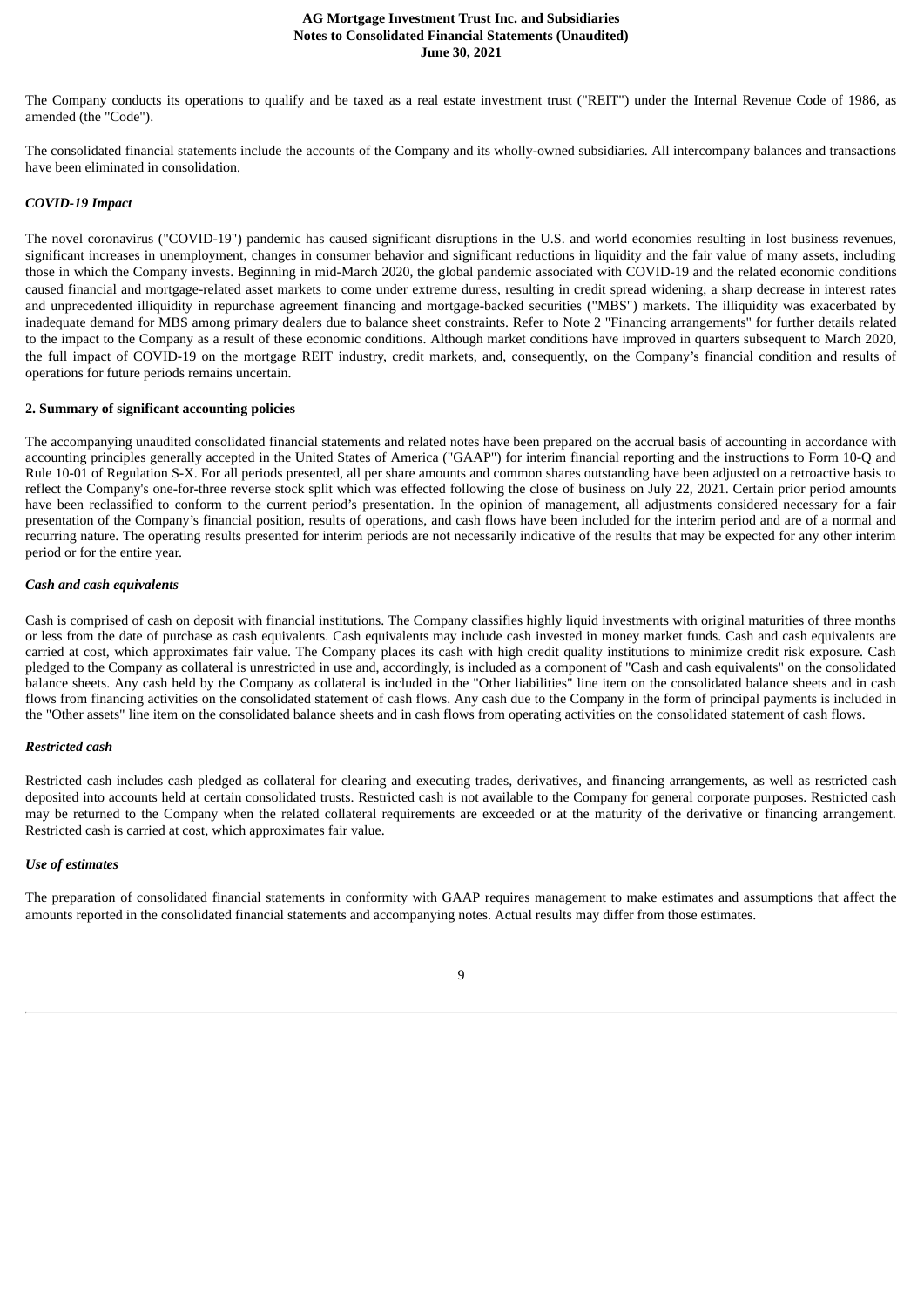### *Earnings/(Loss) per share*

In accordance with the provisions of Accounting Standards Codification ("ASC") 260, "Earnings per Share," the Company calculates basic income/(loss) per share by dividing net income/(loss) available to common stockholders for the period by weighted average shares of the Company's common stock outstanding for that period. Diluted income per share takes into account the effect of dilutive instruments, such as stock options, warrants, unvested restricted stock, and unvested restricted stock units, using the average share price for the period in determining the number of incremental shares that are to be added to the weighted average number of shares outstanding. Potential dilutive shares are excluded from the calculation if they have an anti-dilutive effect in the period.

## *Reverse stock split*

On July 12, 2021, the Company announced that its board of directors approved a one-for-three reverse stock split of the Company's outstanding shares of common stock. The reverse stock split was effected following the close of business on July 22, 2021 (the "Effective Time"). At the Effective Time, every three issued and outstanding shares of the Company's common stock were combined into one share of the Company's common stock. No fractional shares were issued in connection with the reverse stock split. Instead, each stockholder holding fractional shares was entitled to receive, in lieu of such fractional shares, cash in an amount determined based on the closing price of the Company's common stock on the date of the Effective Time. The reverse stock split applied to all of the Company's outstanding shares of common stock and did not affect any stockholder's ownership percentage of shares of the Company's common stock, except for immaterial changes resulting from the payment of cash for fractional shares. There was no change in the Company's authorized capital stock or par value of each share of common stock as a result of the reverse stock split. All per share amounts and common shares outstanding for all periods presented in the unaudited consolidated financial statements have been adjusted on a retroactive basis to reflect the Company's reverse stock split.

### *Valuation of financial instruments*

The fair value of the financial instruments that the Company records at fair value is determined by the Manager, subject to oversight of the Company's Board of Directors, and in accordance with ASC 820, "Fair Value Measurements and Disclosures." When possible, the Company determines fair value using third-party data sources. ASC 820 establishes a hierarchy that prioritizes the inputs to valuation techniques giving the highest priority to readily available unadjusted quoted prices in active markets for identical assets (Level 1 measurements) and the lowest priority to unobservable inputs (Level 3 measurements) when market prices are not readily available or reliable.

The three levels of the hierarchy under ASC 820 are described below:

- Level 1 Quoted prices in active markets for identical assets or liabilities.
- Level 2 Prices determined using other significant observable inputs. These may include quoted prices for similar securities, interest rates, prepayment speeds, credit risk, and others.
- Level 3 Prices determined using significant unobservable inputs. In situations where quoted prices or observable inputs are unavailable (for example, when there is little or no market activity for an investment at the end of the period), unobservable inputs may be used. Unobservable inputs reflect the Company's assumptions about the factors that market participants would use in pricing an asset or liability, and would be based on the best information available.

Transfers between levels are assumed to occur at the beginning of the reporting period.

### *Accounting for loans*

Investments in loans are recorded in accordance with ASC 310-10, "Receivables." The Company has chosen to make a fair value election pursuant to ASC 825 for its loan portfolio. Electing the fair value option allows the Company to record changes in fair value in the consolidated statement of operations, which, in management's view, more appropriately reflects the results of operations for a particular reporting period as all loan activities will be recorded in a similar manner. As such, loans are recorded at fair value on the consolidated balance sheets and any periodic change in fair value is recorded in current period earnings on the consolidated statement of operations as a component of "Unrealized gain/(loss), net." The Company recognizes certain upfront costs and fees relating to loans for which the fair value option has been elected in current period earnings as incurred and does not defer those costs, which is in accordance with ASC 825-10-25. Purchases and sales of loans are recorded on the settlement date, concurrent with the completion of due diligence and the removal of any contingencies. Prior to the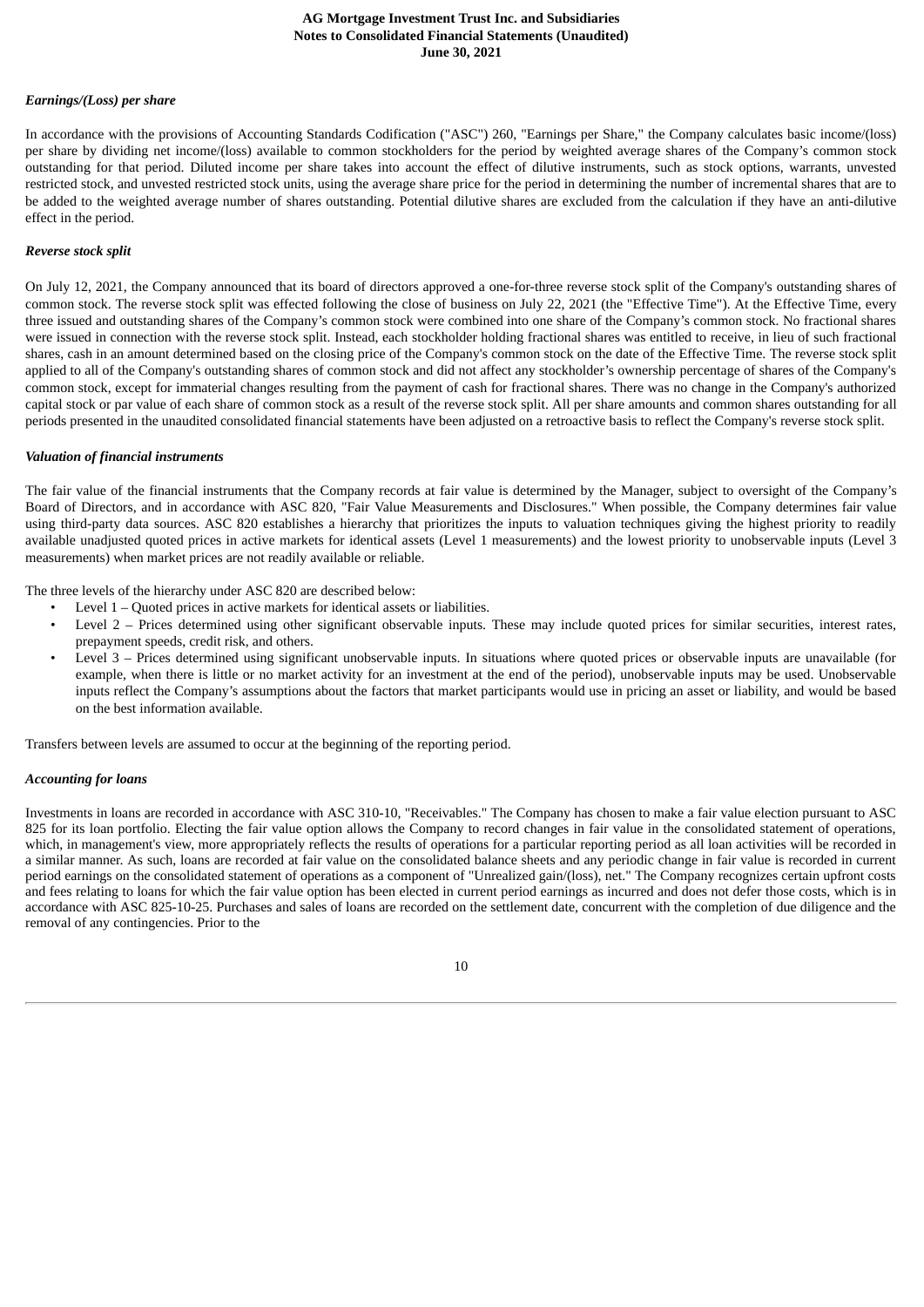settlement date, the Company will include commitments to purchase loans within the Commitments and Contingencies footnote to the financial statements.

The Company amortizes or accretes any premium or discount over the life of the loans utilizing the effective interest method. On at least a quarterly basis, the Company evaluates the collectability of both interest and principal on its loans to determine whether they are impaired. A loan or pool of loans is impaired when, based on current information and events, it is probable that the Company will be unable to collect all amounts due according to the existing contractual terms. Income recognition is suspended for loans at the earlier of the date at which payments become 90-days past due or when, in the opinion of the Manager, a full recovery of income and principal becomes doubtful. When the ultimate collectability of the principal of an impaired loan or pool of loans is in doubt, all payments are applied to principal under the cost recovery method. When the ultimate collectability of the principal of an impaired loan is not in doubt, contractual interest is recorded as interest income when received under the cash basis method until an accrual is resumed when the loan becomes contractually current and performance is demonstrated to be resumed. A loan is written off when it is no longer realizable and/or legally discharged.

### *Residential Mortgage Loans*

At purchase, the Company may aggregate its residential mortgage loans into pools based on common risk characteristics. Once a pool of loans is assembled, its composition is maintained. When the Company purchases mortgage loans with evidence of credit deterioration since origination and it determines that it is probable it will not collect all contractual cash flows on those loans, it will apply the guidance found in ASC 310-30. Mortgage loans that are delinquent 60 or more days are considered non-performing.

The Company updates its estimate of the cash flows expected to be collected on at least a quarterly basis for loans accounted for under ASC 310-30. In estimating these cash flows, there are a number of assumptions that will be subject to uncertainties and contingencies including both the rate and timing of principal and interest receipts, and assumptions of prepayments, repurchases, defaults and liquidations. If based on the most current information and events it is probable that there is a significant increase in cash flows previously expected to be collected or if actual cash flows are significantly greater than cash flows previously expected, the Company will recognize these changes prospectively through an adjustment of the loan's yield over its remaining life. The Company will adjust the amount of accretable yield by reclassification from the nonaccretable difference. The adjustment is accounted for as a change in estimate in conformity with ASC 250, "Accounting Changes and Error Corrections" with the amount of periodic accretion adjusted over the remaining life of the loan.

# *Commercial Loans*

Commercial loans are classified as held for sale upon the Company determining that it intends to sell or liquidate the loan in the short-term and certain criteria have been met. Commercial loans meeting all criteria for reclassification are presented separately on the consolidated balance sheets in the "Commercial loans held for sale" line item. Estimated costs incurred to sell a loan are included within the fair value of the loan.

#### *Accounting for real estate securities*

Investments in real estate securities are recorded in accordance with ASC 320-10, "Investments – Debt and Equity Securities," ASC 325-40, "Beneficial Interests in Securitized Financial Assets," or ASC 310-30, "Loans and Debt Securities Acquired with Deteriorated Credit Quality." The Company has chosen to make a fair value election pursuant to ASC 825, "Financial Instruments" for its real estate securities portfolio. Real estate securities are recorded at fair value on the consolidated balance sheets and the periodic change in fair value is recorded in current period earnings on the consolidated statement of operations as a component of "Unrealized gain/(loss), net." Purchases and sales of real estate securities are recorded on the trade date.

These investments meet the requirements to be classified as available for sale under ASC 320-10-25 which requires the securities to be carried at fair value on the consolidated balance sheets with changes in fair value recorded to other comprehensive income, a component of stockholders' equity. Electing the fair value option allows the Company to record changes in fair value in the consolidated statement of operations, which, in management's view, more appropriately reflects the results of operations for a particular reporting period as all securities activities will be recorded in a similar manner.

When the Company purchases securities with evidence of credit deterioration since origination, it will analyze the securities to determine if the guidance found in ASC 310-30 is applicable.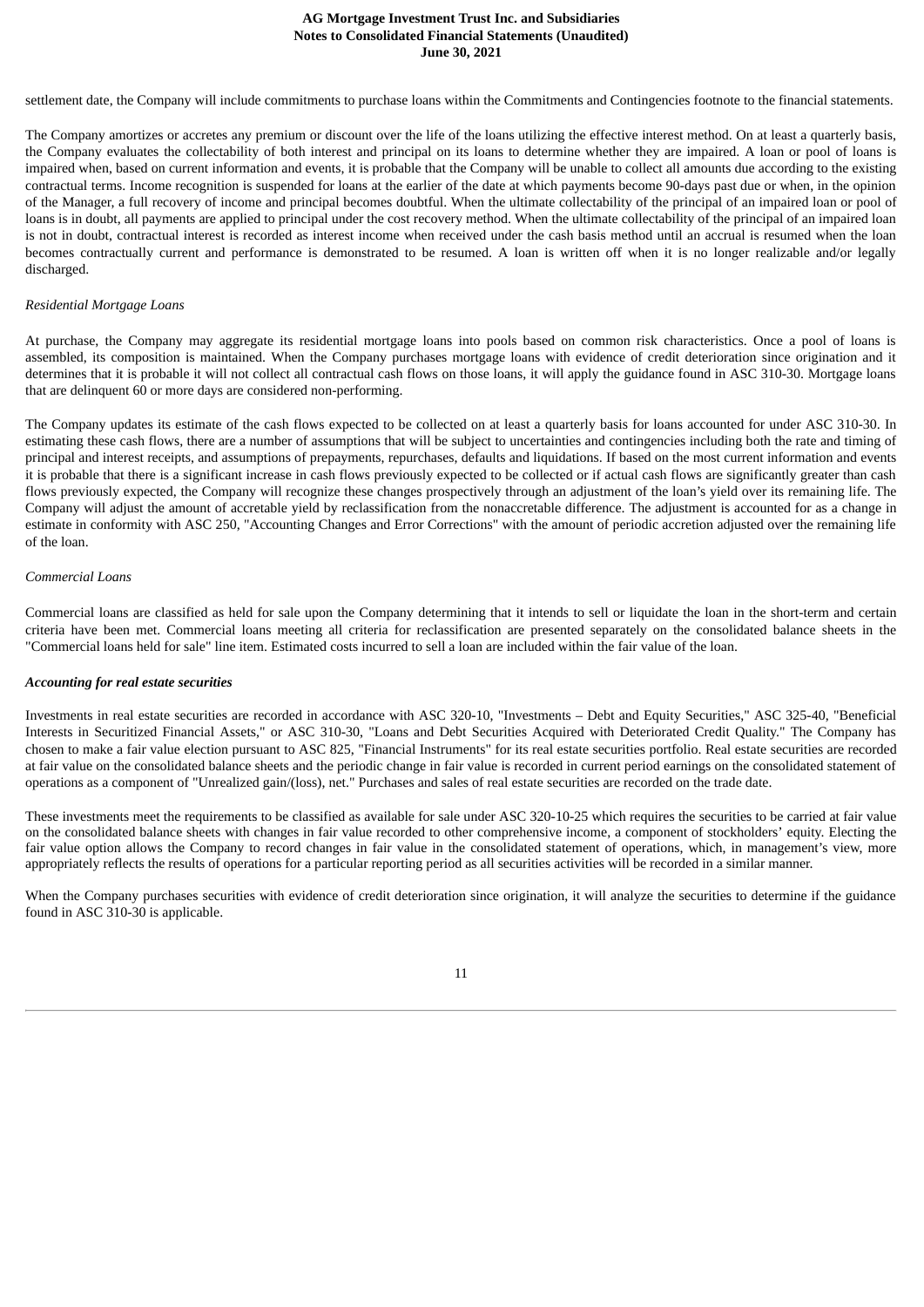On January 1, 2020, the Company adopted ASU 2016-13, "Financial Instruments – Credit Losses" ("ASU 2016-13"). The impact of the guidance on accounting for the Company's debt securities and loans is limited to recognition of effective yield. The Company measures its debt securities and loans at fair value with any changes recognized through net income and it updates its estimate of the cash flows expected to be collected on these asset classes on at least a quarterly basis recognizing changes in cash flows in interest income prospectively through an adjustment of an asset's yield over its remaining life.

Realized gains or losses on sales of securities, loans and derivatives are included in the "Net realized gain/(loss)" line item on the consolidated statement of operations. The cost of positions sold is calculated using a first in, first out ("FIFO") basis. Realized gains and losses are recorded in earnings at the time of disposition.

### *Investments in debt and equity of affiliates*

The Company's unconsolidated ownership interests in affiliates are accounted for using the equity method. Substantially all of the Company's investments held through affiliated entities are comprised of real estate securities, loans, and its interest in AG Arc LLC. These types of investments may also be held directly by the Company. Certain entities have chosen to make a fair value election on their financial instruments and certain financing arrangements pursuant to ASC 825; as such, the Company will treat these financial instruments and financing arrangements consistently with this election.

#### *Arc Home*

On December 9, 2015, the Company, alongside private funds managed by Angelo Gordon, through AG Arc LLC, one of the Company's indirect subsidiaries ("AG Arc"), formed Arc Home LLC ("Arc Home"). Arc Home originates conforming, Government, Jumbo, Non-QM, and other nonconforming residential mortgage loans and retains the mortgage servicing rights associated with the loans it originates. Arc Home is led by an external management team. The Company has chosen to make a fair value election with respect to its investment in AG Arc pursuant to ASC 825. The Company elected to treat its investment in AG Arc as a taxable REIT subsidiary. As a result, income or losses recognized by the Company from its investment in AG Arc are recorded in "Equity in earnings/(loss) from affiliates" line item on the Company's consolidated statement of operations net of income taxes.

From time to time, the Company acquires newly originated Non-QM Loans from Arc Home with the intent to securitize the assets and obtain non-recourse financing. In connection with the sale of loans from Arc Home to the Company, gains or losses recorded by Arc Home are consolidated into AG Arc. In accordance with ASC 323-10, for loans acquired from Arc Home that remain on the Company's consolidated balance sheet at period end, the Company eliminates any profits or losses typically recognized through the "Equity in earnings/(loss) from affiliates" line item on the Company's consolidated statement of operations and adjusts the cost basis of the underlying loans accordingly. For the three and six months ended June 30, 2021, the Company eliminated \$1.4 million and \$1.9 million of intra-entity profits recognized by Arc Home, respectively, and also decreased the cost basis of the underlying loans by the same amount in connection with loan sales to the Company. As the Company did not purchase any loans from Arc Home during three and six months ended June 30, 2020, it did not eliminate any intra-entity profits during the three and six months ended June 30, 2020.

#### *MATH*

On August 29, 2017, the Company, alongside private funds managed by Angelo Gordon, formed Mortgage Acquisition Holding I LLC ("MATH") to conduct a residential mortgage investment strategy. MATH in turn sponsored the formation of an entity called Mortgage Acquisition Trust I LLC ("MATT") to purchase predominantly Non-QM Loans. MATT made an election to be treated as a real estate investment trust beginning with the 2018 tax year. As of June 30, 2021, MATT primarily holds retained tranches from securitizations.

#### *LOTS*

On May 15, 2019 and November 14, 2019, the Company, alongside private funds managed by Angelo Gordon, formed LOT SP I LLC and LOT SP II LLC, respectively, (collectively, "LOTS"). LOTS were formed to originate first mortgage loans to third-party land developers and home builders for the acquisition and horizontal development of land ("Land Related Financing").

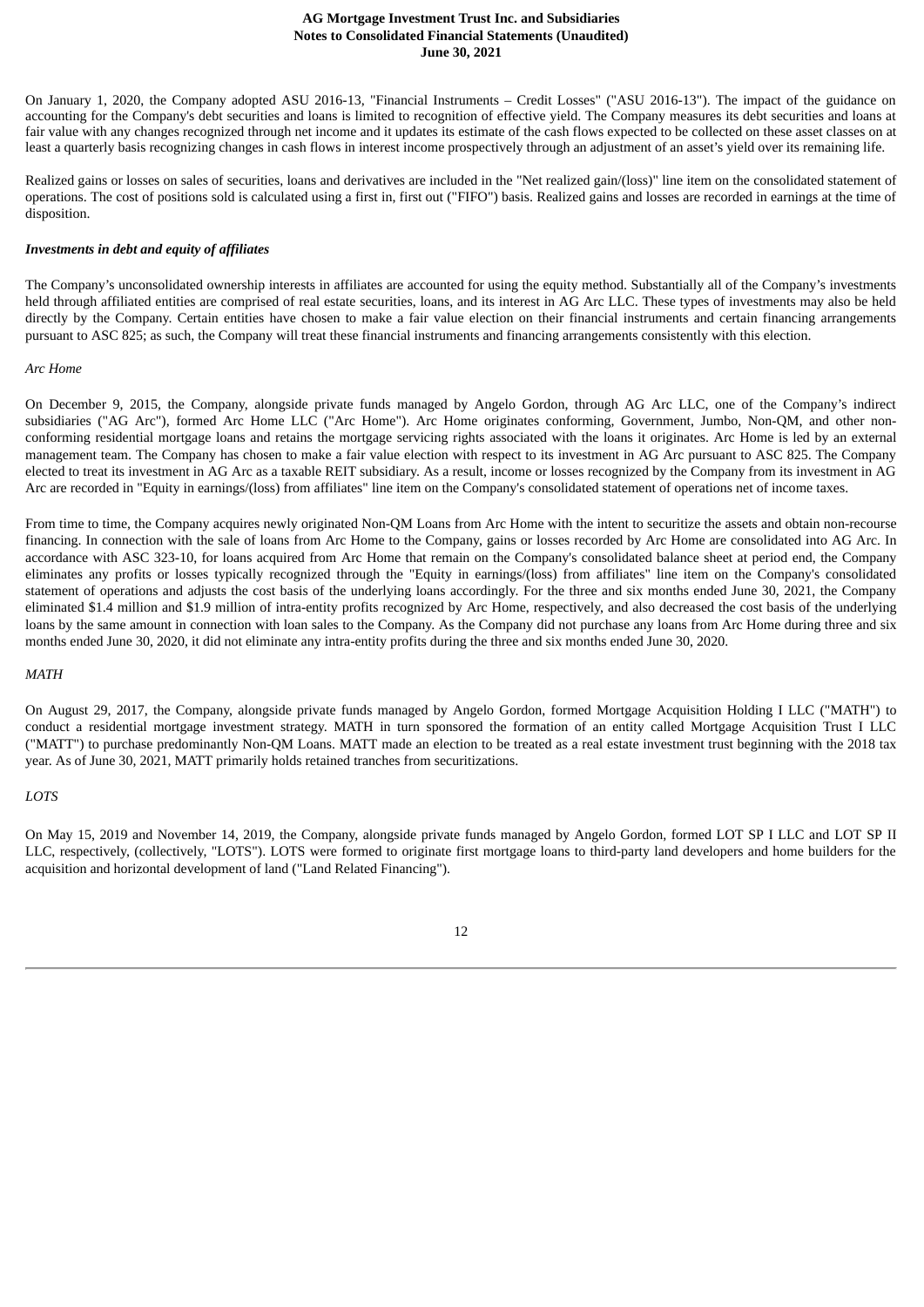# *Summary of investments in debt and equity of affiliates*

The below tables reconcile the fair value of investments to the "Investments in debt and equity of affiliates" line item on the Company's consolidated balance sheets (in thousands).

|                                                 |     |               |    | <b>June 30, 2021</b> |      |               | <b>December 31, 2020</b> |               |     |                 |  |               |
|-------------------------------------------------|-----|---------------|----|----------------------|------|---------------|--------------------------|---------------|-----|-----------------|--|---------------|
|                                                 |     | <b>Assets</b> |    | Liabilities          |      | <b>Equity</b> |                          | <b>Assets</b> |     | Liabilities     |  | <b>Equity</b> |
| Non-QM Loans (1)                                | \$  | 77,683        | S. | $(48, 813)$ \$       |      | 28,870        | \$                       | 153,200       | \$. | $(111, 135)$ \$ |  | 42,065        |
| Land Related Financing                          |     | 17,857        |    |                      |      | 17,857        |                          | 22,824        |     |                 |  | 22,824        |
| Other $(2)$                                     |     | 44,445        |    | (11, 351)            |      | 33,094        |                          | 41,940        |     | (5,588)         |  | 36,352        |
| Real Estate Securities and Loans, at fair value | пD. | 139,985       | S. | $(60, 164)$ \$       |      | 79,821        | \$                       | 217,964       | S   | $(116, 723)$ \$ |  | 101,241       |
|                                                 |     |               |    |                      |      |               |                          |               |     |                 |  |               |
| AG Arc. at fair value                           |     | 50.862        |    |                      |      | 50.862        |                          | 45,341        |     |                 |  | 45,341        |
|                                                 |     |               |    |                      |      |               |                          |               |     |                 |  |               |
| Cash and Other assets/(liabilities)             |     | 8,177         |    | (2,992)              |      | 5,185         |                          | 5,279         |     | (1, 194)        |  | 4,085         |
|                                                 |     |               |    |                      |      |               |                          |               |     |                 |  |               |
| Investments in debt and equity of affiliates    |     | 199.024       | \$ | (63, 156)            | - \$ | 135,868       | S                        | 268,584       | \$  | $(117, 917)$ \$ |  | 150,667       |

(1) As of June 30, 2021 and December 31, 2020, Non-QM Loans excluded loans with an unpaid principal balance of \$11.2 million and \$17.3 million, respectively, whereby an affiliate of MATT has the right, but not the obligation, to repurchase loans from a trust that are 90 days or more delinquent at its discretion. These loans, which are eligible to be repurchased, would be recorded on the balance sheet of MATT, an unconsolidated equity method investee of the Company, with a corresponding and offsetting liability.

(2) Certain loans held in securitized form are presented net of non-recourse securitized debt.

The below table reconciles the net income/(loss) to the "Equity in earnings/(loss) from affiliates" line item on the Company's consolidated statements of operations (in thousands).

|                                           | <b>Three Months Ended</b> |                      | <b>Six Months Ended</b> |        |  |                      |  |
|-------------------------------------------|---------------------------|----------------------|-------------------------|--------|--|----------------------|--|
|                                           | <b>June 30, 2021</b>      | <b>June 30, 2020</b> | <b>June 30, 2021</b>    |        |  | <b>June 30, 2020</b> |  |
| Non-OM Loans                              | 1,275                     | $(8,115)$ \$         |                         | 15,921 |  | (34, 844)            |  |
| AG Arc $(1)$                              | (2,706)                   | 9,510                |                         | 3,634  |  | (516)                |  |
| Land Related Financing                    | 540                       | 473                  |                         | 1,250  |  | 1,137                |  |
| Other                                     | 2,169                     | 1.566                |                         | 6.809  |  | (6, 535)             |  |
| Equity in earnings/(loss) from affiliates | 1,278                     | 3,434                |                         | 27.614 |  | (40,758)             |  |

(1) The earnings/(loss) at AG Arc during the three and six months ended June 30, 2021 were primarily the result of \$0.2 million and \$4.4 million, respectively, of net income related to Arc Home's lending and servicing operations and \$(2.8) million and \$(1.2) million, respectively, related to changes in the fair value of the MSR portfolio held by Arc Home. Earnings/(loss) recognized by AG Arc does not include the Company's portion of gains recorded by Arc Home in connection with the sale of residential mortgage loans to the Company. For the three and six months ended June 30, 2021, the Company eliminated \$1.4 million and \$1.9 million, respectively, of intra-entity profits recognized by Arc Home and also decreased the cost basis of the underlying loans the Company purchased by the same amount, as described above.

# *Investment consolidation and transfers of financial assets*

For each investment made, the Company evaluates the underlying entity that issued the securities acquired or to which the Company makes a loan to determine the appropriate accounting. In performing the analysis, the Company refers to guidance in ASC 810-10, "Consolidation." In situations where the Company is the transferor of financial assets, the Company refers to the guidance in ASC 860-10 "Transfers and Servicing."

In variable interest entities ("VIEs"), an entity is subject to consolidation under ASC 810-10 if the equity investors (i) do not have sufficient equity at risk for the entity to finance its activities without additional subordinated financial support, (ii) are unable to direct the entity's activities, or (iii) are not exposed to the entity's losses or entitled to its residual returns. VIEs within the scope of ASC 810-10 are required to be consolidated by their primary beneficiary. The primary beneficiary of a VIE is determined to be the party that has both the power to direct the activities of a VIE that most significantly impact the VIE's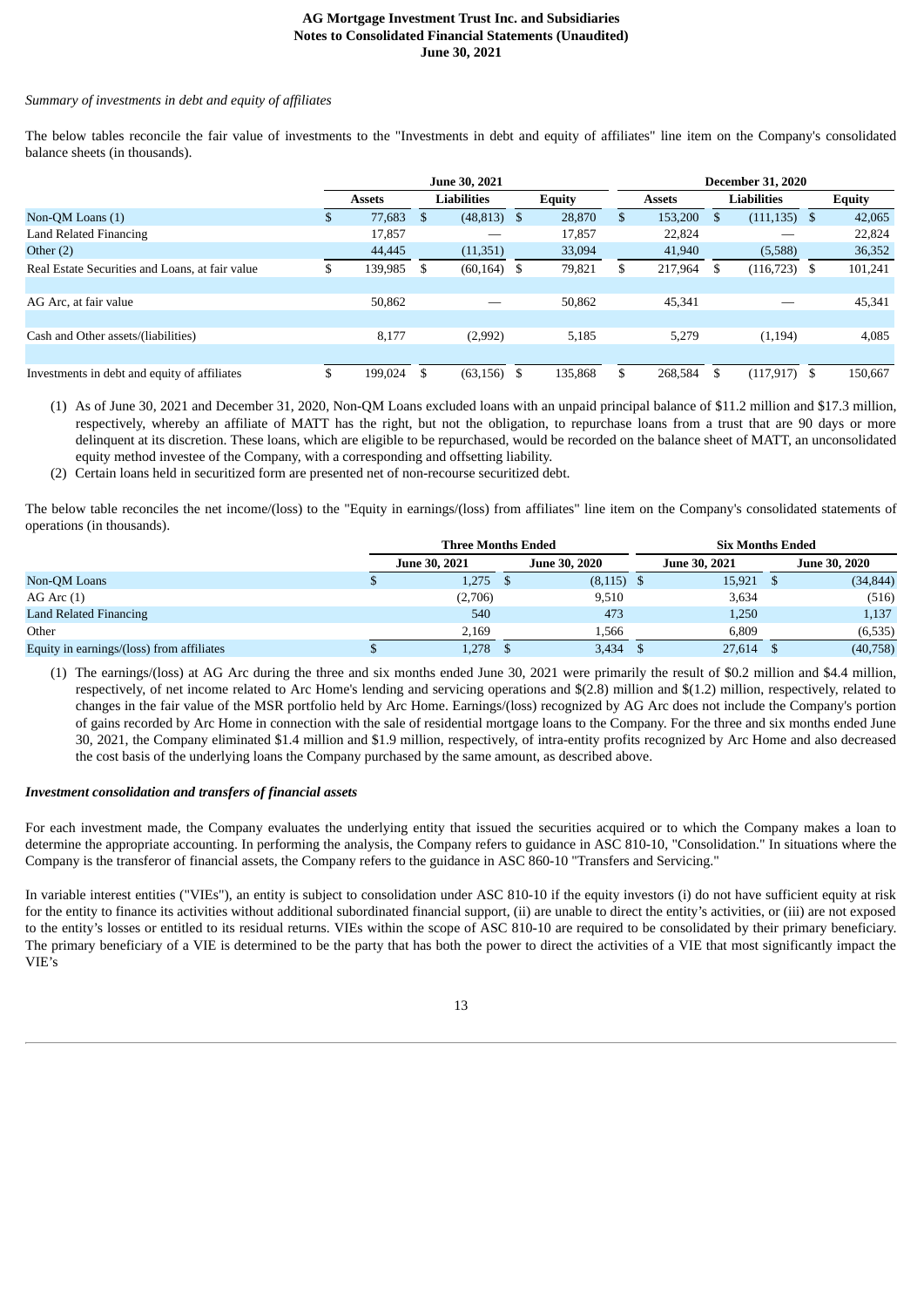economic performance and the obligation to absorb losses of the VIE that could potentially be significant to the VIE or the right to receive benefits from the VIE that could potentially be significant to the VIE. This determination can sometimes involve complex and subjective analyses. Further, ASC 810-10 also requires ongoing assessments of whether an enterprise is the primary beneficiary of a VIE. In accordance with ASC 810-10, all transferees, including variable interest entities, must be evaluated for consolidation. If the Company determines that consolidation is not required, it will then assess whether the transfer of the underlying assets would qualify as a sale, should be accounted for as secured financings under GAAP, or should be accounted for as an equity method investment, depending on the circumstances. See Note 3 for more detail.

A Special Purpose Entity ("SPE") is an entity designed to fulfill a specific limited need of the company that organized it. SPEs are often used to facilitate transactions that involve securitizing financial assets or resecuritizing previously securitized financial assets. The objective of such transactions may include obtaining non-recourse financing, obtaining liquidity, or refinancing the underlying securitized financial assets on improved terms. Securitization involves transferring assets to an SPE to convert all or a portion of those assets into cash before they would have been realized in the normal course of business through the SPE's issuance of debt or equity instruments. Investors in an SPE usually have recourse only to the assets in the SPE and depending on the overall structure of the transaction, may benefit from various forms of credit enhancement, such as over-collateralization in the form of excess assets in the SPE, priority with respect to receipt of cash flows relative to holders of other debt or equity instruments issued by the SPE, or a line of credit or other form of liquidity agreement that is designed with the objective of ensuring that investors receive principal and/or interest cash flow on the investment in accordance with the terms of their investment agreement.

The Company enters into securitization transactions of certain of its residential mortgage loans, which results in the Company consolidating the respective VIEs that are created to facilitate these transactions and to which the underlying assets in connection with these securitizations are transferred ("Residential Mortgage Loan VIEs"). The Company has entered into securitization transactions on certain of its Non-QM Loans ("Non-QM VIEs"), as well as certain of its re- and non-performing loans ("RPL/NPL VIEs"). Based on the evaluations of each VIE, the Company concluded that the VIEs should be consolidated and, as a result, transferred assets of these VIEs were determined to be secured borrowings. Upon consolidation, the Company elected the fair value option pursuant to ASC 825 for the assets and liabilities of the Residential Mortgage Loan VIEs. Electing the fair value option allows the Company to record changes in fair value in the consolidated statement of operations, which, in management's view, more appropriately reflects the results of operations for a particular reporting period as all activities will be recorded in a similar manner. The Company applied the guidance under ASU 2014-13, "Measuring the Financial Assets and the Financial Liabilities of a Consolidated Collateralized Financing Entity," whereby the Company determines whether the fair value of the assets or liabilities of the Residential Mortgage Loan VIEs are more observable as a basis for measuring the less observable financial instruments. The Company has determined that the fair value of the liabilities of the Residential Mortgage Loan VIEs are more observable since the prices for these liabilities are more easily determined as similar instruments trade more frequently on a relative basis than the individual assets of the VIEs. See Note 3 for more detail regarding the Residential Mortgage Loan VIEs and Note 5 for more detail related to the Company's determination of fair value for the assets and liabilities included within these VIEs.

From time to time the Company purchases residual positions where it consolidates the securitization and the positions are recorded on the Company's books as residential mortgage loans. There may be limited data available regarding the underlying collateral of such securitizations.

The Company may periodically enter into transactions in which it transfers assets to a third party. Upon a transfer of financial assets, the Company will sometimes retain or acquire senior or subordinated interests in the related assets. Pursuant to ASC 860-10, a determination must be made as to whether a transferor has surrendered control over transferred financial assets. That determination must consider the transferor's continuing involvement in the transferred financial asset, including all arrangements or agreements made contemporaneously with, or in contemplation of, the transfer, even if they were not entered into at the time of the transfer. The financial components approach under ASC 860-10 limits the circumstances in which a financial asset, or portion of a financial asset, should be derecognized when the transferor has not transferred the entire original financial asset to an entity that is not consolidated with the transferor in the financial statements being presented and/or when the transferor has continuing involvement with the transferred financial asset. It defines the term "participating interest" to establish specific conditions for reporting a transfer of a portion of a financial asset as a sale.

Under ASC 860-10, after a transfer of financial assets that meets the criteria for treatment as a sale—legal isolation, ability of transferee to pledge or exchange the transferred assets without constraint and transferred control—an entity recognizes the financial and servicing assets it acquired or retained and the liabilities it has incurred, derecognizes financial assets it has sold and derecognizes liabilities when extinguished. The transferor would then determine the gain or loss on sale of financial assets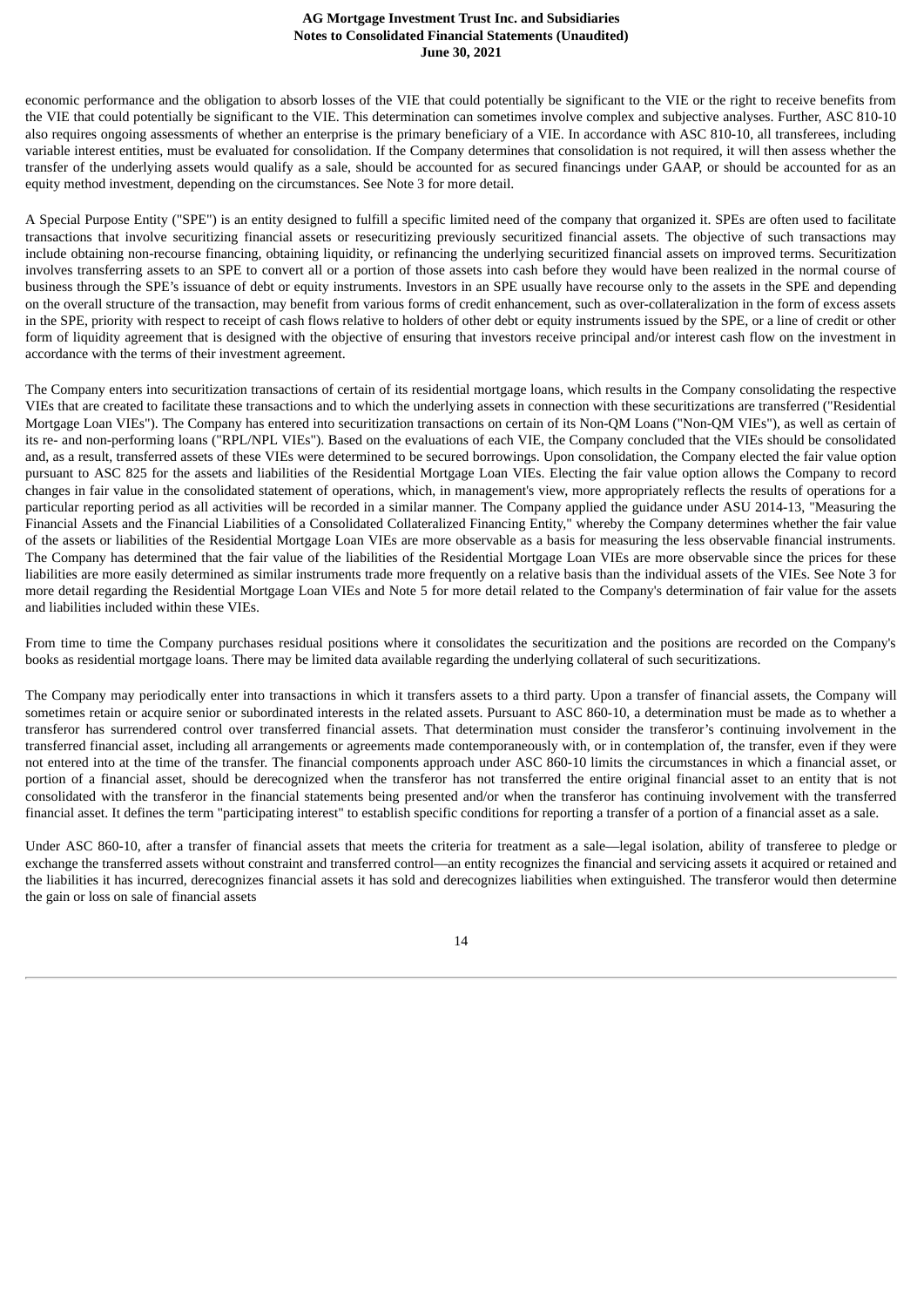by allocating the carrying value of the underlying mortgage between securities or loans sold and the interests retained based on their fair value. The gain or loss on sale is the difference between the cash proceeds from the sale and the amount allocated to the securities or loans sold. When a transfer of financial assets does not qualify for sale accounting, ASC 860-10 requires the transfer to be accounted for as a secured borrowing with a pledge of collateral.

From time to time, the Company may securitize mortgage loans it holds if such financing is available. These transactions will be recorded in accordance with ASC 860-10 and will be accounted for as either a "sale" and the loans will be removed from the consolidated balance sheets or as a "financing" and will be classified as "residential mortgage loans" on the consolidated balance sheets, depending upon the structure of the securitization transaction. ASC 860-10 is a standard that may require the Company to exercise significant judgment in determining whether a transaction should be recorded as a "sale" or a "financing."

### *Interest income recognition*

Interest income on the Company's real estate securities portfolio and loan portfolio is accrued based on the actual coupon rate and the outstanding principal balance of such securities or loans. The Company has elected to record interest in accordance with ASC 835-30-35-2, "Imputation of Interest," using the effective interest method for all securities and loans accounted for under the fair value option in accordance with ASC 825, "Financial Instruments". As such, premiums and discounts are amortized or accreted into interest income over the lives of the securities or loans in accordance with ASC 310-20, "Nonrefundable Fees and Other Costs," ASC 320-10 or ASC 325-40, as applicable. Total interest income is recorded in the "Interest income" line item on the consolidated statement of operations.

For Agency RMBS, exclusive of interest-only securities, prepayments of the underlying collateral are estimated on a quarterly basis, which directly affect the speed at which the Company amortizes premiums on its securities. If actual and anticipated cash flows differ from previous estimates, the Company records an adjustment in the current period to the amortization of premiums for the impact of the cumulative change in the effective yield retrospectively through the reporting date.

Similarly, the Company also reassesses the cash flows on at least a quarterly basis for securities and loans, including Non-Agency RMBS, CMBS, interestonly securities, Non-QM Loans, and Excess MSRs. In estimating these cash flows, there are a number of assumptions made that are uncertain and subject to judgments and assumptions based on subjective and objective factors and contingencies. These include the rate and timing of principal and interest receipts (including assumptions of prepayments, repurchases, defaults, and liquidations), the pass-through or coupon rate and interest rate fluctuations. In addition, interest payment shortfalls due to delinquencies on the underlying mortgage loans have to be estimated. Differences between previously estimated cash flows and current actual and anticipated cash flows are recognized prospectively through an adjustment of the yield over the remaining life of the security based on the current amortized cost of the investment.

For security and loan investments purchased with evidence of deterioration of credit quality for which it is probable, at acquisition, that the Company will be unable to collect all contractually required payments receivable, the Company will apply the provisions of ASC 310-30. For purposes of income recognition, the Company aggregates loans that have common risk characteristics into pools and uses a composite interest rate and expectation of cash flows expected to be collected for the pool. ASC 310-30 addresses accounting for differences between contractual cash flows and cash flows expected to be collected from an investor's initial investment in loans or debt securities (loans) acquired in a transfer if those differences are attributable, at least in part, to credit quality. ASC 310-30 limits the yield that may be accreted (accretable yield) to the excess of the investor's estimate of undiscounted expected principal, interest and other cash flows (cash flows expected at acquisition to be collected) over the investor's initial investment in the loan. ASC 310-30 requires that the excess of contractual cash flows over cash flows expected to be collected (nonaccretable difference) not be recognized as an adjustment of yield, loss accrual or valuation allowance. Subsequent changes in cash flows expected to be collected generally should be recognized prospectively through an adjustment of the loan's yield over its remaining life.

#### *Financing arrangements*

The Company finances the acquisition of certain assets within its portfolio through the use of financing arrangements. Financing arrangements include repurchase agreements and revolving facilities. Repurchase agreements and revolving facilities are treated as collateralized financing transactions and carried at their contractual amounts, including accrued interest, as specified in the respective agreements. The carrying amount of the Company's repurchase agreements and revolving facilities approximates fair value.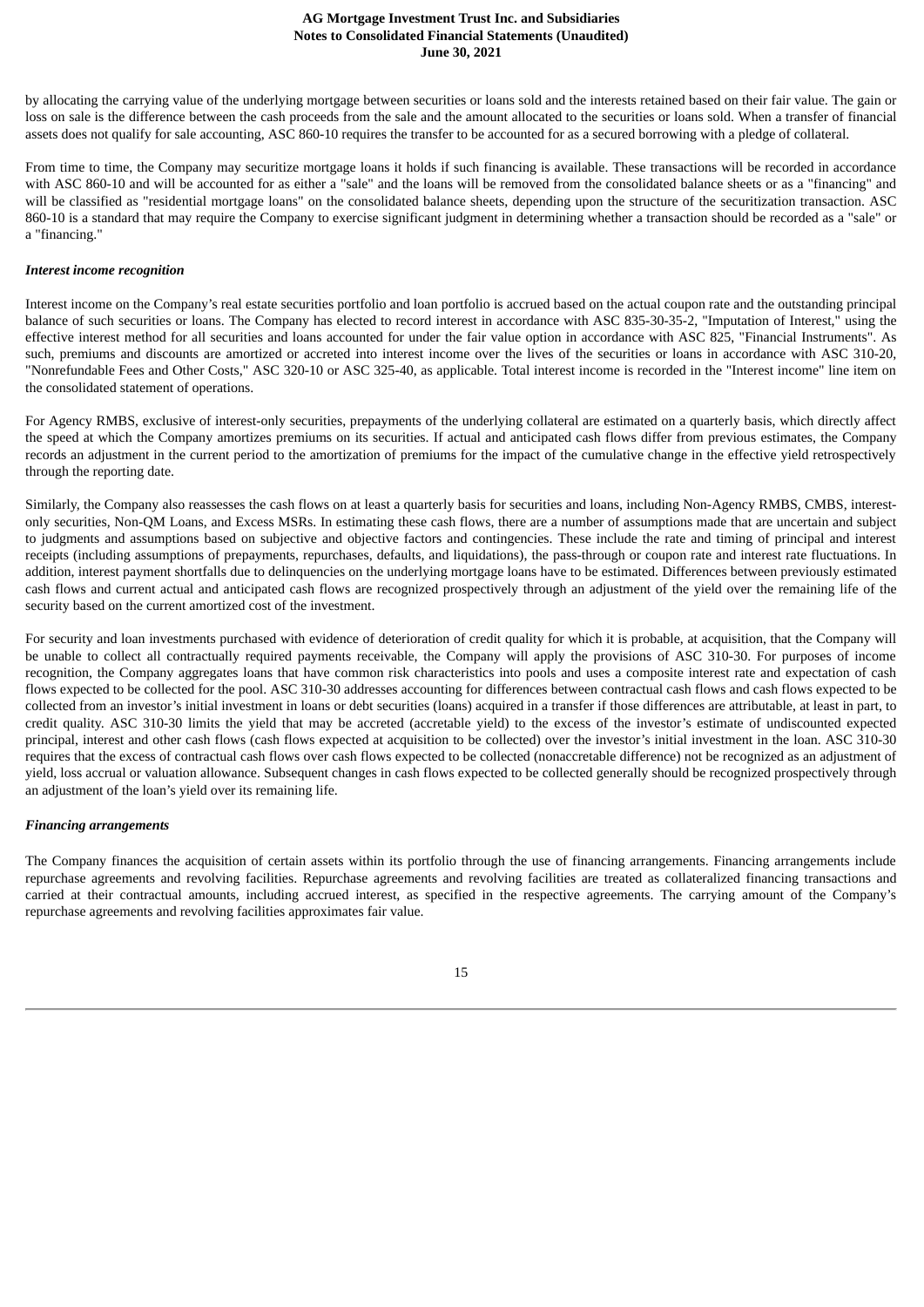The Company pledges certain securities, loans, or properties as collateral under financing arrangements with financial institutions, the terms and conditions of which are negotiated on a transaction-by-transaction basis. The amounts available to be borrowed under repurchase agreements and revolving facilities are dependent upon the fair value of the securities or loans pledged as collateral, which can fluctuate with changes in interest rates, type of security and liquidity conditions within the banking, mortgage finance, and real estate industries. If the fair value of pledged assets declines due to changes in market conditions, lenders typically would require the Company to post additional securities as collateral, pay down borrowings or establish cash margin accounts with the counterparties in order to re-establish the agreed-upon collateral requirements, referred to as margin calls. The fair value of financial instruments pledged as collateral on the Company's financing arrangements represents the Company's fair value of such instruments which may differ from the fair value assigned to the collateral by its counterparties. The Company maintains a level of liquidity in order to meet these obligations. If the fair value of pledged assets increases due to changes in market conditions, counterparties may be required to return collateral to us in the form of securities or cash or post additional collateral to us. Financings pursuant to repurchase agreements and revolving facilities are generally recourse to the Company. As of June 30, 2021 and December 31, 2020, the Company had met all margin call requirements.

#### *Forbearance and Reinstatement Agreements*

In connection with the market disruption created by the COVID-19 pandemic, in March 2020, the Company received notifications of alleged events of default and deficiency notices from several of its financing counterparties. The Company engaged in discussions with its financing counterparties and, as a result, entered into a series of forbearance agreements (collectively, the "Forbearance Agreement") with certain of its financing counterparties (the "Participating Counterparties") pursuant to which each Participating Counterparty agreed to forbear from exercising its rights and remedies with respect to events of default and any and all other defaults under the applicable financing arrangement (each, a "Bilateral Agreement") for the period ending June 15, 2020.

On June 10, 2020, the Company and the Participating Counterparties entered into a reinstatement agreement (the "Reinstatement Agreement"), pursuant to which the Forbearance Agreement was terminated and each Participating Counterparty permanently waived all existing and prior events of default under the applicable Bilateral Agreements. Pursuant to the Reinstatement Agreement, the Bilateral Agreements were reinstated with certain amendments to reflect current market terms (i.e., increased haircuts and higher coupons), updated financial covenants and various reporting requirements from the Company to the Participating Counterparties, releases, certain netting obligations and cross-default provisions. As a result of the Reinstatement Agreement, default interest on the Company's outstanding borrowings under the Bilateral Agreements ceased to accrue as of June 10, 2020, all cash margin was applied to outstanding balances owed by the Company, and principal and interest payments on the underlying collateral were permitted to flow to and be used by the Company, just as it was prior to the Forbearance Agreements. In addition, pursuant to the terms of the Reinstatement Agreement, the security interests granted to Participating Counterparties as additional collateral under the Forbearance Agreement have been terminated and released. The Company also agreed to pay the reasonable fees and out-of-pocket expenses of counsel and other professional advisors for the Participating Counterparties and the collateral agent.

Concurrently, on June 10, 2020, the Company entered a separate reinstatement agreement with one of its financing counterparties on substantially the same terms as those set forth in the Reinstatement Agreement.

#### *Dividends on Preferred Stock*

Holders of the Company's 8.25% Series A Cumulative Redeemable Preferred Stock ("Series A Preferred Stock"), 8.00% Series B Cumulative Redeemable Preferred Stock ("Series B Preferred Stock"), and 8.000% Series C Fixed-to-Floating Rate Cumulative Redeemable Preferred Stock ("Series C Preferred Stock") are entitled to receive cumulative cash dividends at a rate of 8.25%, 8.00% and 8.000% per annum, respectively, of the \$25.00 per share liquidation preference for each series. On and after September 17, 2024, dividends on the Series C Preferred Stock will accumulate at a percentage of the \$25.00 liquidation preference equal to an annual floating rate of the then three-month LIBOR plus a spread of 6.476% per annum. If the Company's Board of Directors does not declare a dividend in a given period, an accrual is not recorded on the balance sheet. However, undeclared preferred stock dividends are reflected in earnings per share as discussed in ASC 260-10-45-11. Preferred stock dividends that are not declared accumulate and are added to the liquidation preference as of the scheduled payment date for the respective series of the preferred stock. The undeclared and unpaid dividends on the Company's preferred stock accrue without interest, and if dividends on the Company's preferred stock are in arrears, the Company cannot pay cash dividends with respect to its common stock. See Note 11 for further detail on the Company's Preferred Stock.

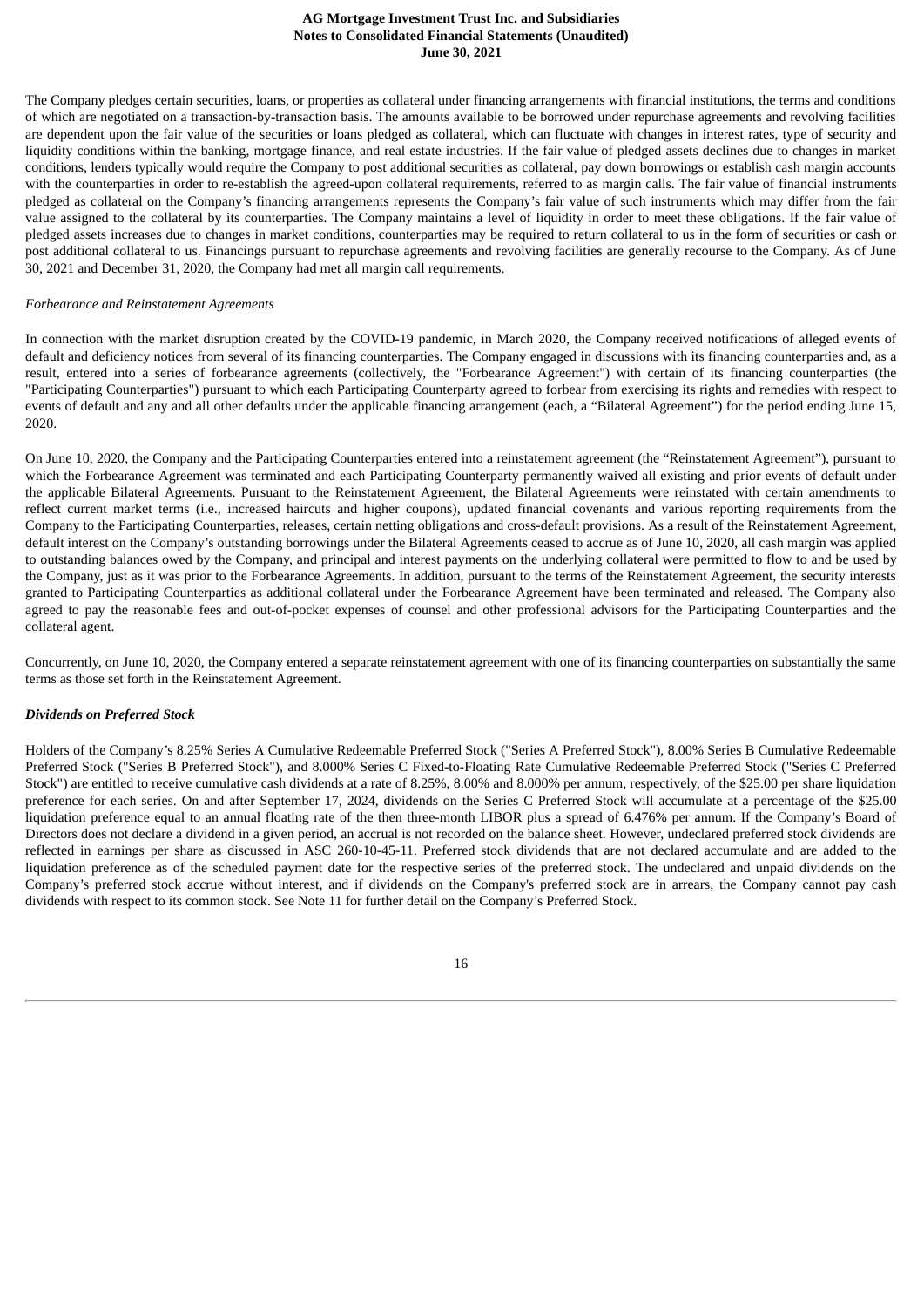### *Accounting for derivative financial instruments*

#### *Derivative contracts*

The Company enters into derivative contracts as a means of mitigating interest rate risk or foreign currency risk rather than to enhance returns. The Company accounts for derivative financial instruments in accordance with ASC 815-10, "Derivatives and Hedging." ASC 815-10 requires an entity to recognize all derivatives as either assets or liabilities on the balance sheet and to measure those instruments at fair value. Additionally, if or when hedge accounting is elected, the fair value adjustments will affect either other comprehensive income in stockholders' equity until the hedged item is recognized in earnings or net income depending on whether the derivative instrument is designated and qualifies as a hedge for accounting purposes and, if so, the nature of the hedging activity. As of June 30, 2021 and December 31, 2020, the Company did not have any interest rate derivatives designated as hedges. All derivatives have been recorded at fair value in accordance with ASC 820-10, with corresponding changes in value recognized in the consolidated statement of operations. The Company records derivative asset and liability positions on a gross basis with respect to its counterparties. During the period in which the Company unwinds a derivative, it records a realized gain/(loss) in the "Net realized gain/(loss)" line item in the consolidated statement of operations.

#### *To-be-announced securities*

A to-be-announced security ("TBA") is a forward contract for the purchase or sale of Agency RMBS at a predetermined price, face amount, issuer, coupon and stated maturity on an agreed-upon future date. The specific Agency RMBS delivered into or received from the contract upon the settlement date, published each month by the Securities Industry and Financial Markets Association, are not known at the time of the transaction. The Company may also choose, prior to settlement, to move the settlement of these securities out to a later date by entering into an offsetting short or long position (referred to as a pair off), net settling the paired off positions for cash, simultaneously purchasing or selling a similar TBA contract for a later settlement date. This transaction is commonly referred to as a dollar roll. The Agency RMBS purchased or sold for a forward settlement date are typically priced at a discount to Agency RMBS for settlement in the current month. This difference, or discount, is referred to as the price drop. The price drop is the economic equivalent of net interest carry income on the underlying Agency RMBS over the roll period (interest income less implied financing cost) and is commonly referred to as dollar roll income/(loss). Consequently, forward purchases of Agency RMBS and dollar roll transactions represent a form of off-balance sheet financing. Dollar roll income is recognized in the consolidated statement of operations in the line item "Unrealized gain/(loss), net."

#### *Variation margin*

The Company may exchange cash "variation margin" with the counterparties to its derivative instruments on a daily basis based upon changes in the fair value of such derivative instruments as measured by the Chicago Mercantile Exchange ("CME") and the London Clearing House ("LCH"), the central clearinghouses ("CCPs") through which those derivatives are cleared. In addition, the CCPs require market participants to deposit and maintain an "initial margin" amount which is determined by the CCPs and is generally intended to be set at a level sufficient to protect the CCPs from the maximum estimated single-day price movement in that market participant's contracts.

Receivables recognized for the right to reclaim cash initial margin posted in respect of derivative instruments are included in the "Restricted cash" line item in the consolidated balance sheets. The daily exchange of variation margin associated with a CCP instrument is legally characterized as the daily settlement of the derivative instrument itself, as opposed to a pledge of collateral. Accordingly, the Company accounts for the daily receipt or payment of variation margin associated with its centrally cleared derivative instruments as a direct reduction to the carrying value of the derivative asset or liability, respectively. The carrying amount of centrally cleared derivative instruments reflected in the Company's consolidated balance sheets approximates the unsettled fair value of such instruments. As variation margin is exchanged on a one-day lag, the unsettled fair value of such instruments represents the change in fair value that occurred on the last day of the reporting period.

#### *Manager compensation*

The management agreement provides for payment to the Manager of a management fee as well as a reimbursement of certain expenses incurred by the Manager or its affiliates on behalf of the Company. The management fee and reimbursement are accrued and expensed during the period for which they are earned or for which the expenses are incurred, respectively. The management fee and reimbursement are included in the "Management fee" and "Other operating expenses" line items, respectively, on the consolidated statement of operations. For a more detailed discussion on the fees payable under the management agreement, see Note 10.

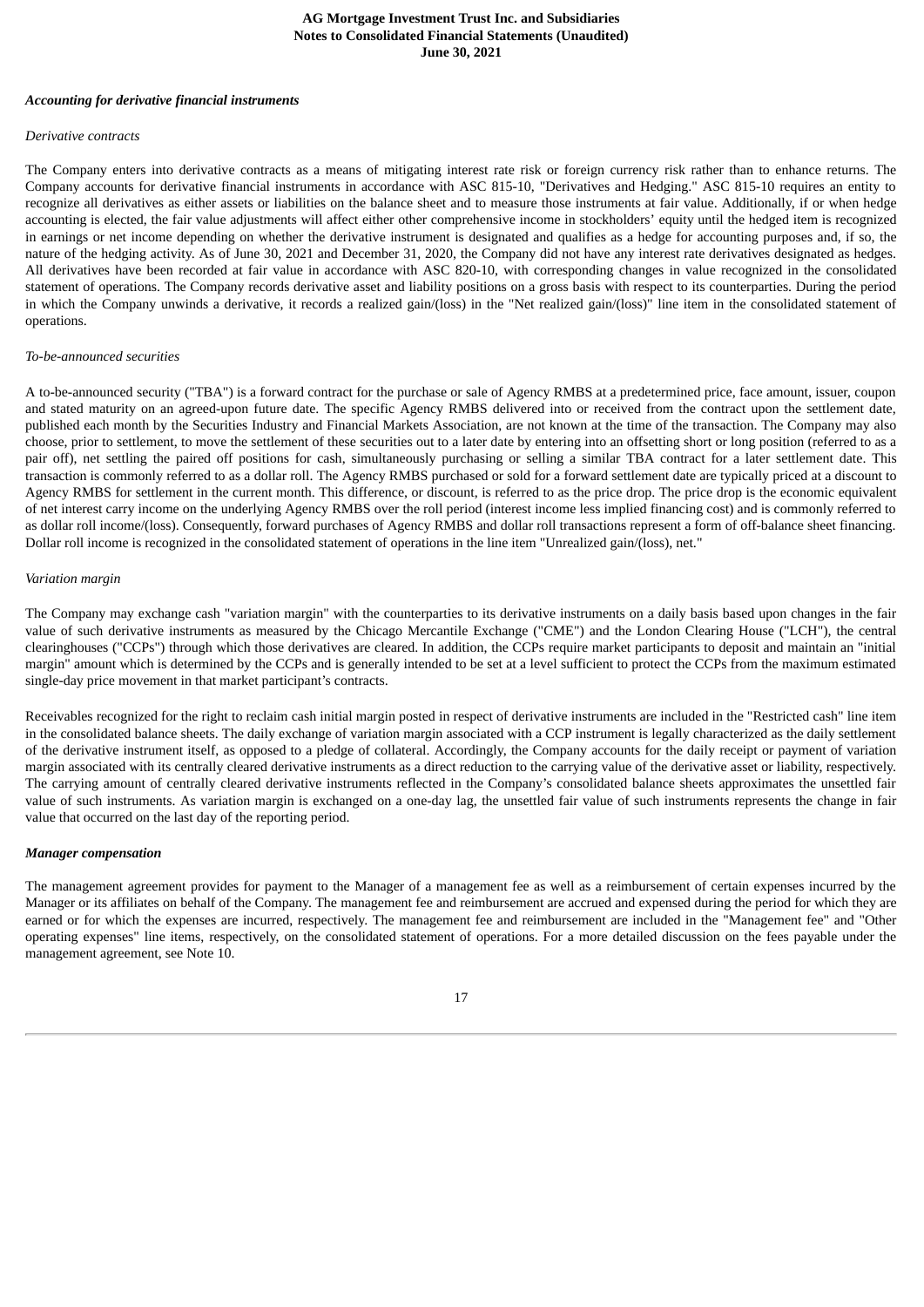#### *Income taxes*

The Company conducts its operations to qualify and be taxed as a REIT. Accordingly, the Company will generally not be subject to federal or state corporate income tax to the extent that the Company makes qualifying distributions to its stockholders, and provided that it satisfies on a continuing basis, through actual investment and operating results, the REIT requirements including certain asset, income, distribution and stock ownership tests. If the Company fails to qualify as a REIT, and does not qualify for certain statutory relief provisions, it will be subject to U.S. federal, state and local income taxes and may be precluded from qualifying as a REIT for the four taxable years following the year in which the Company fails to qualify as a REIT.

The dividends paid deduction of a REIT for qualifying dividends to its stockholders is computed using the Company's taxable income/(loss) as opposed to net income/(loss) reported on the Company's GAAP financial statements. Taxable income/(loss), generally, will differ from net income/(loss) reported on the financial statements because the determination of taxable income/(loss) is based on tax principles and not financial accounting principles.

Cash distributions declared by the Company that do not exceed its current or accumulated earnings and profits will be considered ordinary income to stockholders for income tax purposes unless all or a portion of a distribution is designated by the Company as a capital gain dividend. Distributions in excess of the Company's current and accumulated earnings and profits will be characterized as return of capital or capital gains.

The Company elected to treat certain domestic subsidiaries as taxable REIT subsidiaries ("TRSs") and may elect to treat other subsidiaries as TRSs. In general, a TRS may hold assets and engage in activities that the Company cannot hold or engage in directly and generally may engage in any real estate or non-real estate-related business.

A domestic TRS may declare dividends to the Company which will be included in the Company's taxable income/(loss) which may necessitate a distribution to stockholders. Conversely, if the Company retains earnings at the domestic TRS level, no distribution is required and the Company can increase book equity of the consolidated entity. A domestic TRS is subject to U.S. federal, state and local corporate income taxes.

The Company elected to treat one of its foreign subsidiaries as a TRS and, accordingly, taxable income generated by this foreign TRS may not be subject to local income taxation, but generally will be included in the Company's taxable income on a current basis as Subpart F income, whether or not distributed.

The Company's financial results are generally not expected to reflect provisions for current or deferred income taxes, except for any activities conducted through one or more TRSs that are subject to corporate income taxation. The Company believes that it will operate in a manner that will allow it to qualify for taxation as a REIT. As a result of the Company's expected REIT qualification, it does not generally expect to pay federal or state corporate income tax. Many of the REIT requirements, however, are highly technical and complex.

As a REIT, if the Company fails to distribute in any calendar year (subject to specific timing rules for certain dividends paid in January) at least the sum of (i) 85% of its ordinary income for such year, (ii) 95% of its capital gain net income for such year, and (iii) any undistributed taxable income from the prior year, the Company would be subject to a non-deductible 4% excise tax on the excess of such required distribution over the sum of (i) the amounts actually distributed and (ii) the amounts of income retained and on which the Company has paid corporate income tax.

The Company evaluates uncertain income tax positions, if any, in accordance with ASC 740, "Income Taxes." The Company classifies interest and penalties, if any, related to unrecognized tax benefits as a component of provision for income taxes. See Note 9 for further details.

#### *Deal related performance fees*

The Company may incur deal related performance fees, payable to Arc Home and third-party operators, on certain of its CMBS, Excess MSRs, and Land Related Financing. The deal related performance fees are based on these investments meeting certain performance hurdles. The fees are accrued and expensed during the period for which they are incurred and are included in the "Other operating expenses" and "Equity in earnings/(loss) from affiliates" line items on the consolidated statement of operations.

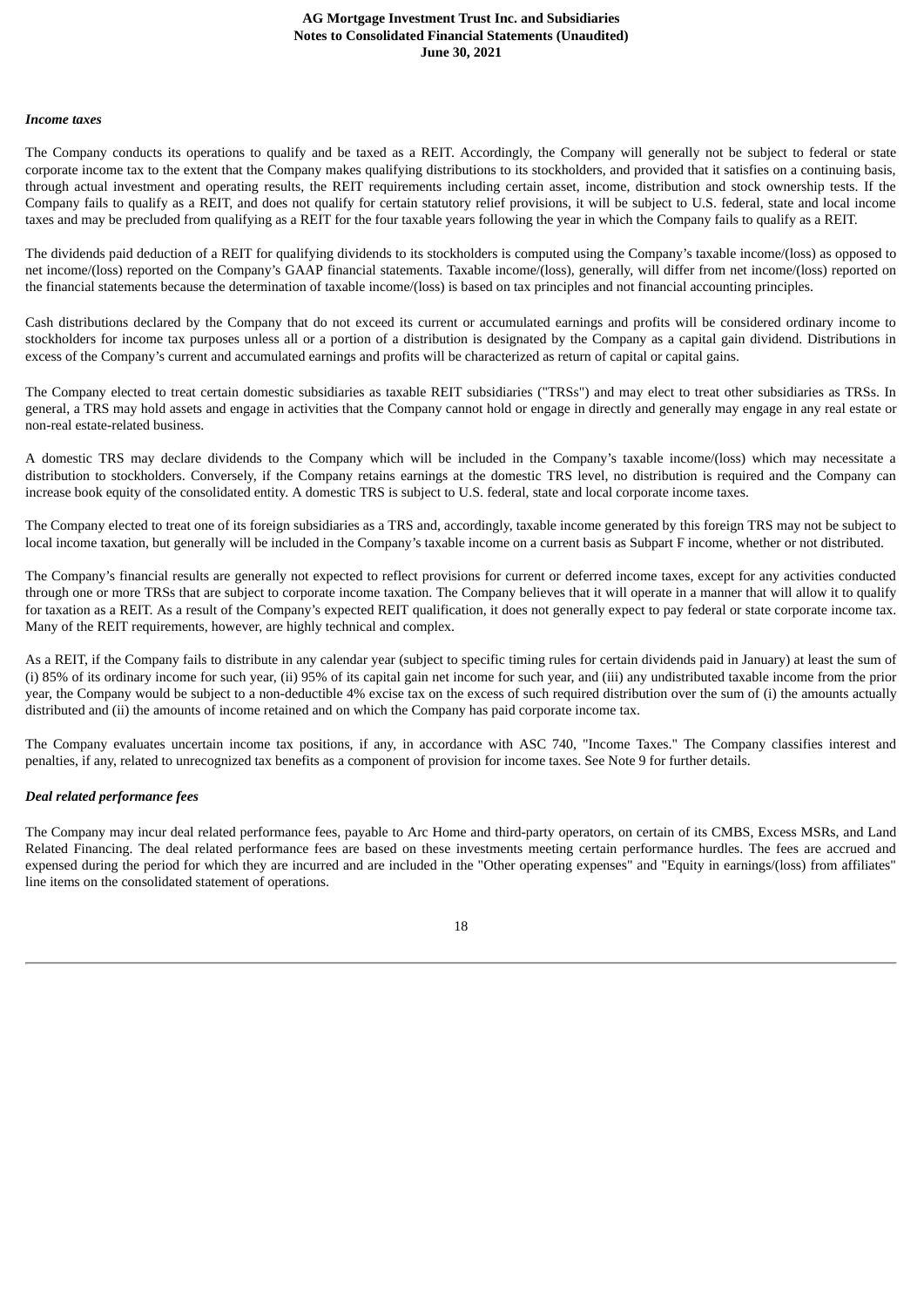### *Offering costs*

The Company has incurred offering costs in connection with common stock offerings, registration statements, preferred stock offerings, and exchanges. Where applicable, the offering costs were paid out of the proceeds of the respective offerings. Offering costs in connection with common stock offerings and costs in connection with registration statements have been accounted for as a reduction of additional paid-in capital. Offering costs in connection with preferred stock offerings have been accounted for as a reduction of their respective gross proceeds. Exchange costs in connection with the Company's preferred stock exchanges have been accounted for as a reduction to the Company's retained earnings.

### *Recent accounting pronouncements*

In March 2020, FASB issued ASU 2020-04, "Reference Rate Reform (Topic 848): Facilitation of the Effects of Reference Rate Reform on Financial Reporting." This ASU provides temporary optional guidance intended to ease the burden of reference rate reform on financial reporting. This ASU was effective upon its issuance on March 12, 2020 and applies to all entities that have contracts, hedging relationships and other transactions that reference LIBOR and certain other reference rates that are expected to be discontinued. However, it cannot be applied to contract modifications that occur after December 31, 2022. With certain exceptions, this ASU also cannot be applied to hedging relationships entered into or evaluated after that date. The guidance provides optional expedients and exceptions for applying existing guidance to contract modifications, hedging relationships and other transactions that are expected to be affected by reference rate reform and meet certain scope guidance. The Company is currently evaluating the effect this guidance will have on its consolidated financial statements.

### **3. Loans**

### *Residential mortgage loans*

For the three months ended June 30, 2021, the Company purchased Non-QM Loans with a gross aggregate unpaid principal balance and a gross acquisition fair value of \$426.8 million and \$446.2 million, respectively. For the six months ended June 30, 2021, the Company purchased Non-QM Loans with a gross aggregate unpaid principal balance and a gross acquisition fair value of \$625.2 million and \$654.7 million, respectively. A portion of these loans were purchased from Arc Home. See Note 10 for more detail.

For the three and six months ended June 30, 2021, the Company sold 367 loans for total proceeds of \$45.6 million and one residual position where the Company previously consolidated the securitization for total proceeds of \$1.6 million, which was unsettled as of quarter end, recording realized gains of \$8.1 million and realized losses of \$0.4 million. For the three months ended June 30, 2020, the Company sold 2,357 loans for total proceeds of \$382.8 million, recording realized gains of \$1.4 million and realized losses of \$55.5 million. For the six months ended June 30, 2020, the Company sold 2,358 loans for total proceeds of \$391.5 million, recording realized gains of \$1.4 million and realized losses of \$58.6 million.

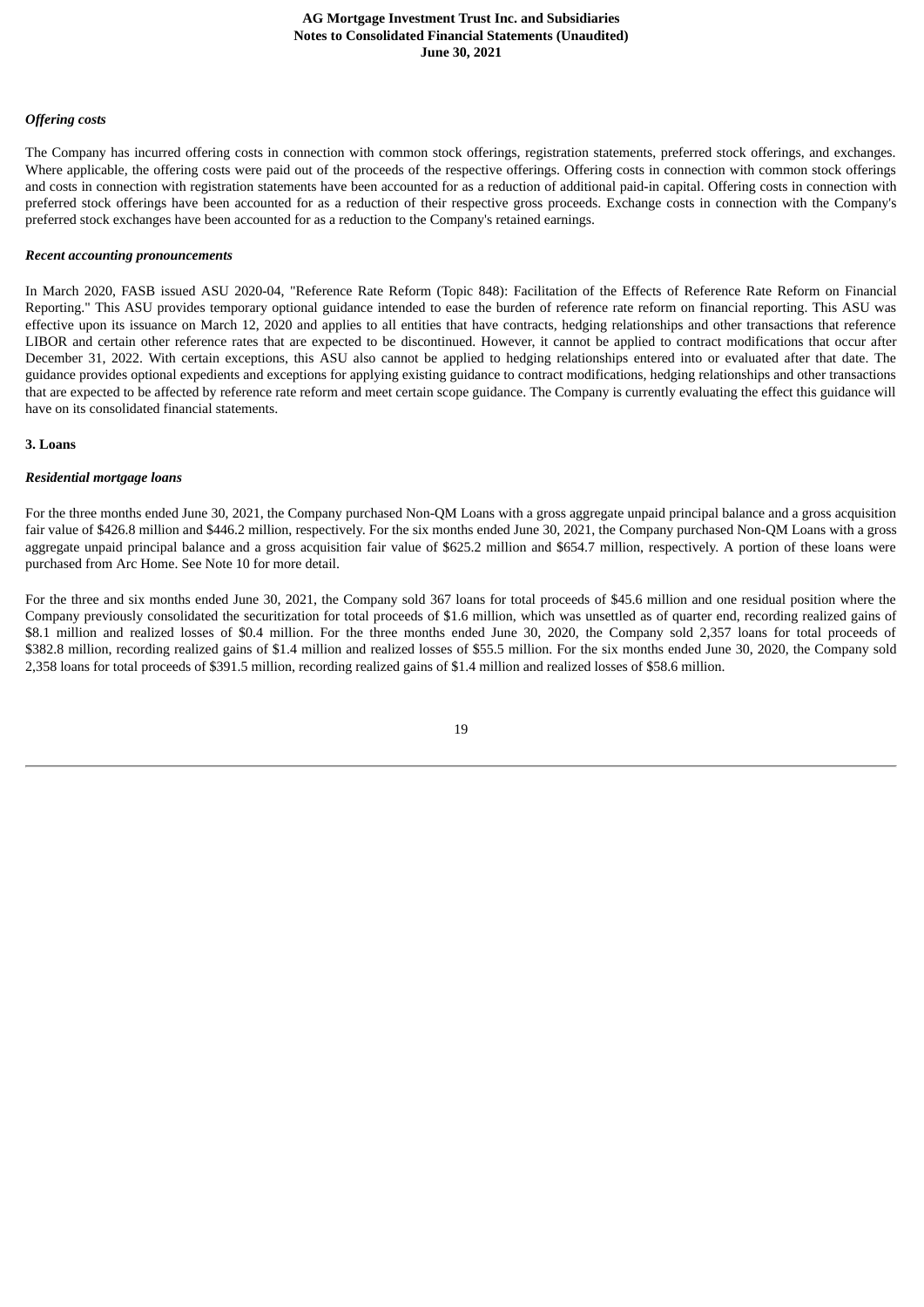The table below details information regarding the Company's residential mortgage loan portfolio as of June 30, 2021 and December 31, 2020 (\$ in thousands):

|                                                          |   |                                       |  |                       |  |                | <b>Gross Unrealized</b> |        |  |           |  |                   |  | <b>Weighted Average</b> |        |                     |  |
|----------------------------------------------------------|---|---------------------------------------|--|-----------------------|--|----------------|-------------------------|--------|--|-----------|--|-------------------|--|-------------------------|--------|---------------------|--|
|                                                          |   | Unpaid<br>Principal<br><b>Balance</b> |  | Premium<br>(Discount) |  | Amortized Cost |                         | Gains  |  | Losses    |  | <b>Fair Value</b> |  | Coupon                  | Yield  | Life<br>(Years) (1) |  |
| Non-QM Loans                                             | D | 621,095                               |  | 26,556                |  | 647,651        |                         | 8.473  |  | (972)     |  | 655,152           |  | 4.86 %                  | 3.61%  | 3.85                |  |
| Re- and Non-Performing Loans                             |   | 415,942                               |  | (52, 530)             |  | 363.412        |                         | 15,947 |  | (5,267)   |  | 374,092           |  | 3.59%                   | 6.00 % | 6.98                |  |
| Total at June 30, 2021 (2)                               |   | 1,037,037                             |  | (25, 974)             |  | 1,011,063      |                         | 24.420 |  | (6,239)   |  | 1,029,244         |  | 4.36 %                  | 4.48 % | 5.11                |  |
|                                                          |   |                                       |  |                       |  |                |                         |        |  |           |  |                   |  |                         |        |                     |  |
| Re- and Non-Performing Loans at<br>December 31, 2020 (3) |   | 500.980                               |  | (69,007)              |  | 431,973        |                         | 13.640 |  | (10, 172) |  | 435,441           |  | 3.58 %                  | 5.69 % | 6.67                |  |

(1) This is based on projected life. Typically, actual maturities are shorter than stated contractual maturities. Maturities are affected by the lives of the underlying mortgages, periodic payments of principal, and prepayments of principal.

(2) As of June 30, 2021, the Company's residential mortgage loan portfolio was comprised of 3,825 loans with original loan balances between \$5.6 thousand and \$3.7 million. Additionally, the Company had residential mortgage loans that were in the process of foreclosure with a fair value of \$28.9 million.

(3) As of December 31, 2020, the Company's residential mortgage loan portfolio was comprised of 3,273 conventional loans with original loan balances between \$5.6 thousand and \$3.4 million. Additionally, the Company had residential mortgage loans that were in the process of foreclosure with a fair value of \$37.1 million.

The table below details information regarding the Company's residential mortgage loans as of June 30, 2021 and December 31, 2020 (in thousands):

|                |                   |           | <b>June 30, 2021</b>     | <b>December 31, 2020</b> |                   |  |                                 |  |  |  |
|----------------|-------------------|-----------|--------------------------|--------------------------|-------------------|--|---------------------------------|--|--|--|
|                | <b>Fair Value</b> |           | Unpaid Principal Balance |                          | <b>Fair Value</b> |  | <b>Unpaid Principal Balance</b> |  |  |  |
| Non-QM Loans   | 655,152 \$        |           | 621,095 \$               |                          |                   |  |                                 |  |  |  |
| Re-Performing  | 267,853           |           | 291,301                  |                          | 312,733           |  | 347,359                         |  |  |  |
| Non-Performing | 99,689            |           | 116,520                  |                          | 113,976           |  | 134,129                         |  |  |  |
| Other $(1)$    | 6.550             |           | 8.121                    |                          | 8.732             |  | 19.492                          |  |  |  |
|                | 1,029,244         | 1,037,037 |                          |                          | 435,441 \$        |  | 500,980                         |  |  |  |

(1) Represents residual positions where the Company consolidates a securitization and the positions are recorded in the Company's consolidated balance sheets as residential mortgage loans. There may be limited data available regarding the underlying collateral of such securitizations.

The Company's residential mortgage loan portfolio consisted of mortgage loans on residential real estate located throughout the United States. The following is a summary of the geographic concentration of credit risk within the Company's residential mortgage loan portfolio as of June 30, 2021 and December 31, 2020, excluding any loans classified as Other above:

| <b>Geographic Concentration of Credit Risk</b>                                                                                     | <b>June 30, 2021</b> | <b>December 31, 2020</b> |
|------------------------------------------------------------------------------------------------------------------------------------|----------------------|--------------------------|
| Percentage of fair value of mortgage loans secured by properties in the following states representing<br>5% or more of fair value: |                      |                          |
| California                                                                                                                         | 36 %                 | $17\%$                   |
| Florida                                                                                                                            | 13 %                 | 11 %                     |
| New York                                                                                                                           | 11 %                 | $10\%$                   |
| New Jersey                                                                                                                         | 5%                   | 6 %                      |

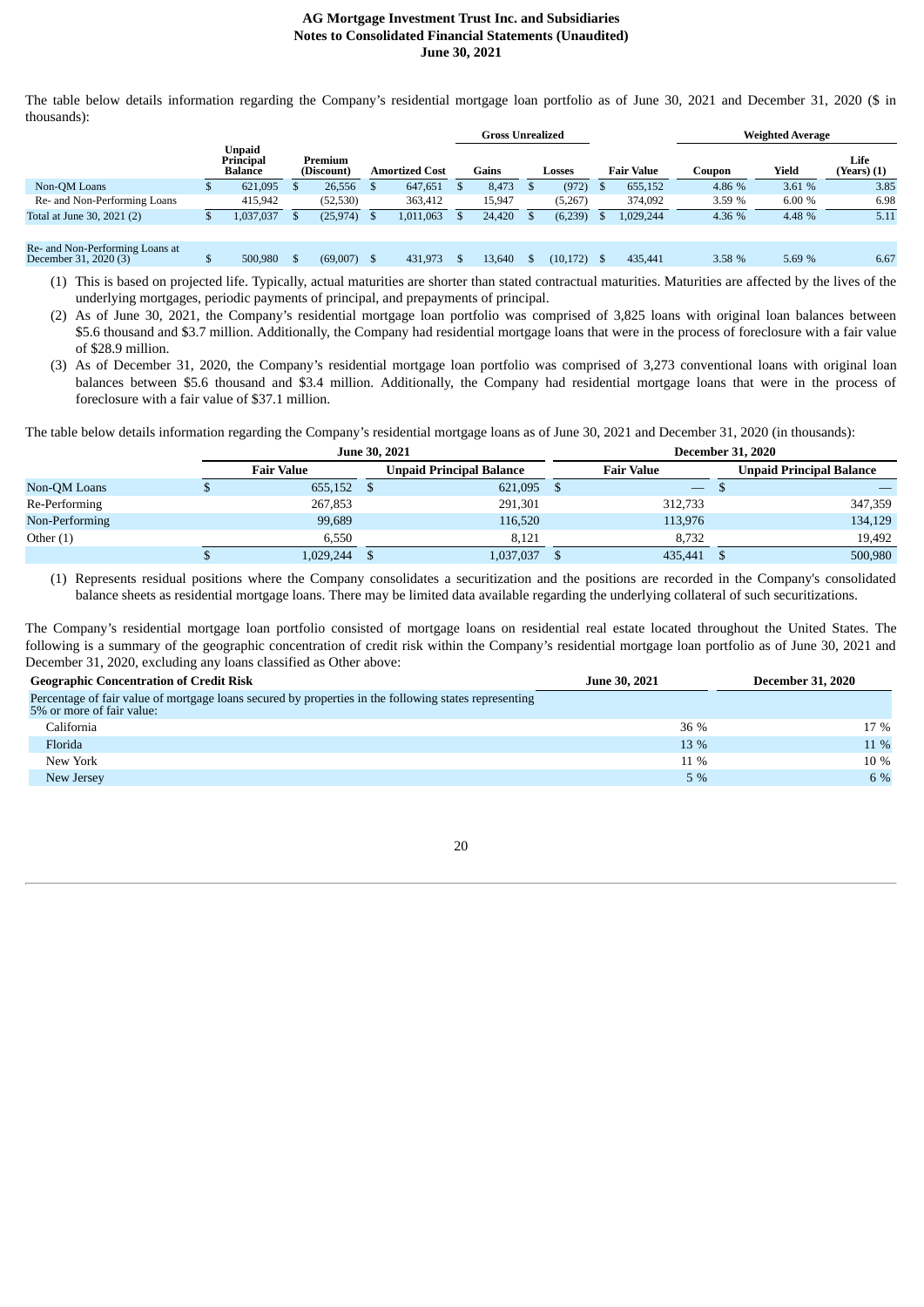The following is a summary of the changes in the accretable portion of the discount for the Company's re-performing and non-performing loan portfolios for the three and six months ended June 30, 2021 and 2020, which is determined by the excess of the Company's estimate of undiscounted principal expected to be collected in excess of the amortized cost of the mortgage loan (in thousands). The table excludes residual positions where the Company consolidates a securitization and the positions are recorded in the Company's consolidated balance sheets as residential mortgage loans.

|                                                       | <b>Three Months Ended</b> |                      | <b>Six Months Ended</b> |          |  |                      |  |
|-------------------------------------------------------|---------------------------|----------------------|-------------------------|----------|--|----------------------|--|
|                                                       | <b>June 30, 2021</b>      | <b>June 30, 2020</b> | <b>June 30, 2021</b>    |          |  | <b>June 30, 2020</b> |  |
| <b>Beginning Balance</b>                              | 55,003                    | 50,291               |                         | 56,907   |  | 41,472               |  |
| <b>Additions</b>                                      |                           |                      |                         |          |  | 15,250               |  |
| Accretion                                             | (789)                     | (1,021)              |                         | (2, 351) |  | (3,290)              |  |
| Reclassifications from/(to) non-accretable difference | 2,955                     | 2,230                |                         | 2,677    |  | (1,850)              |  |
| <b>Disposals</b>                                      | (5, 497)                  | (14,213)             |                         | (5, 561) |  | (14,295)             |  |
| <b>Ending Balance</b>                                 | 51.672                    | 37,287               |                         | 51,672   |  | 37.287               |  |

# *Variable interest entities*

The following table details certain information related to the assets and liabilities of the Residential Loan VIEs as of June 30, 2021 and December 31, 2020 (in thousands):

|                                           | <b>June 30, 2021</b> |   | <b>December 31, 2020</b> |
|-------------------------------------------|----------------------|---|--------------------------|
| <b>Assets</b>                             |                      |   |                          |
| Residential mortgage loans, at fair value | \$<br>589,394 \$     |   | 426,604                  |
| Restricted cash                           | 1,561                |   | 2,110                    |
| Other assets                              | 3,228                |   | 3,705                    |
| <b>Total assets</b>                       | \$<br>594,183 \$     |   | 432,419                  |
|                                           |                      |   |                          |
| <b>Liabilities</b>                        |                      |   |                          |
| Financing arrangements                    | \$<br>$42,158$ \$    |   | 25,590                   |
| Securitized debt, at fair value           | 482,533              |   | 355,159                  |
| Other liabilities                         | 498                  |   | 519                      |
| <b>Total liabilities</b>                  | \$<br>525,189        | S | 381,268                  |

The following table details additional information regarding residential mortgage loans and securitized debt related to the Residential Loan VIEs as of June 30, 2021 and December 31, 2020 (\$ in thousands):

|                          |                              |    |                                            |      |                   | <b>Weighted Average</b> |          |                  |  |  |  |
|--------------------------|------------------------------|----|--------------------------------------------|------|-------------------|-------------------------|----------|------------------|--|--|--|
| As of:                   |                              |    | Current Unpaid<br><b>Principal Balance</b> |      | <b>Fair Value</b> | Coupon                  | Yield    | Life (Years) (1) |  |  |  |
| <b>June 30, 2021</b>     |                              |    |                                            |      |                   |                         |          |                  |  |  |  |
| Non-QM Loan VIEs         | Non-OM Loans                 |    | 208,505                                    | - \$ | 221,852           | 4.63 %                  | 3.65%    | 3.69             |  |  |  |
|                          | Securitized debt             |    | 201,383                                    |      | 201,580           | 1.25%                   | 1.25%    | 2.05             |  |  |  |
| <b>RPL/NPL VIEs</b>      | Re- and Non-Performing Loans |    | 407,822                                    |      | 367,542           | 4.07 %                  | 4.98 %   | 6.12             |  |  |  |
|                          | Securitized debt             |    | 279,713                                    |      | 280,953           | 2.26%                   | 2.28 %   | 3.19             |  |  |  |
| <b>December 31, 2020</b> |                              |    |                                            |      |                   |                         |          |                  |  |  |  |
| <b>RPL/NPL VIEs</b>      | Re- and Non-Performing Loans | S. | 481,346 \$                                 |      | 426,604           | 3.58%                   | 5.61 $%$ | 6.78             |  |  |  |
|                          | Securitized debt             |    | 356,631                                    |      | 355,159           | 2.98 %                  | 3.00%    | 3.85             |  |  |  |

(1) This is based on projected life. Typically, actual maturities are shorter than stated contractual maturities. Maturities are affected by the contractual lives of the underlying mortgages, periodic payments of principal, and prepayments of principal.

The holders of the securitized debt have no recourse to the general credit of the Company. The Company has no obligation to provide any other explicit or implicit support to the Residential Loan VIEs.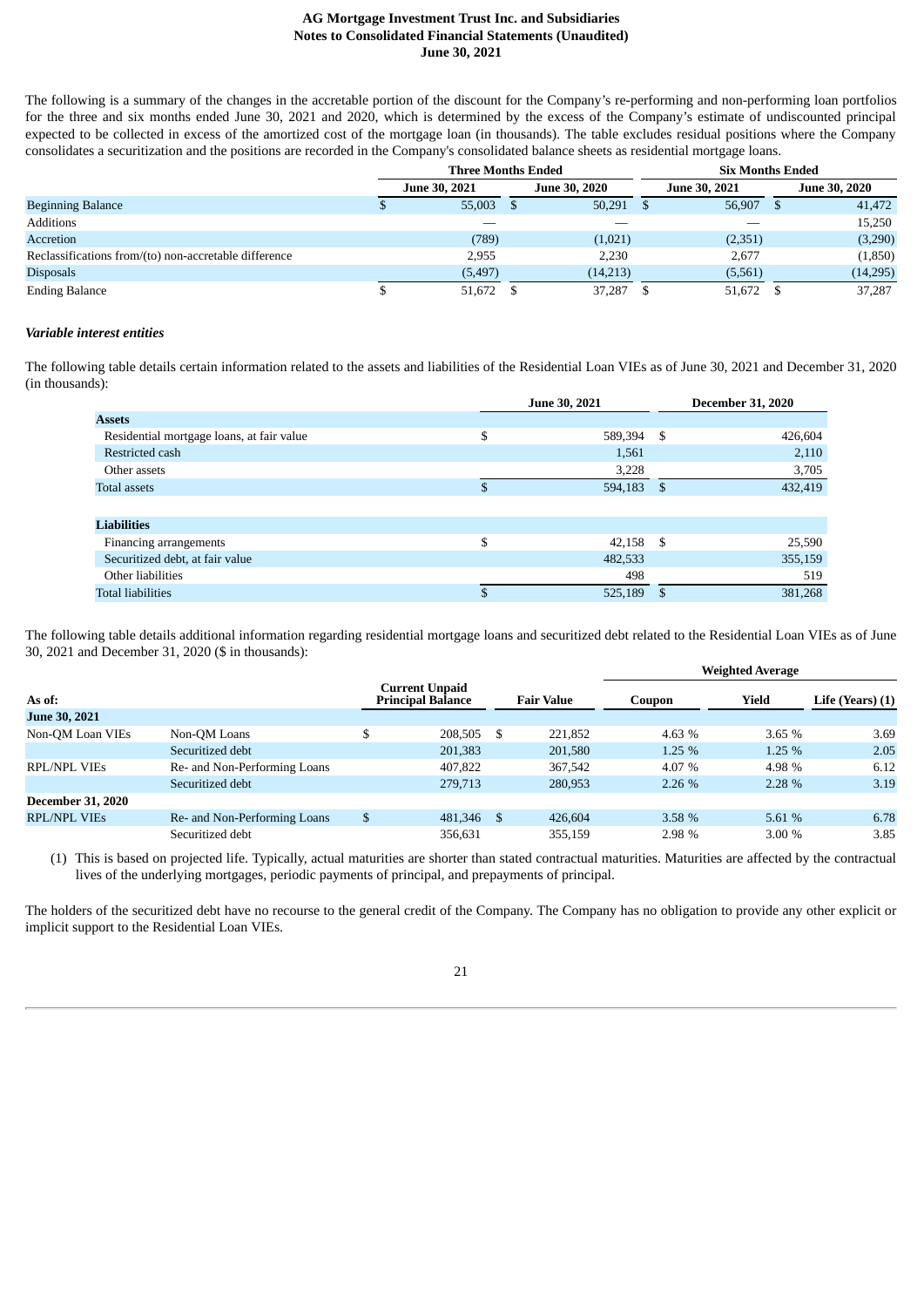### *Commercial loans*

For the three months ended June 30, 2021, the Company did not sell any commercial loans. For the six months ended June 30, 2021, the Company sold two commercial loans for total proceeds of \$74.3 million, recording realized losses of \$2.9 million. For the three and six months ended June 30, 2020, the Company sold one commercial loan for total proceeds of \$34.2 million, recording realized losses of \$1.7 million.

During the fourth quarter of 2020, the Company and the borrower of Commercial Loan L entered into a modification agreement which, among other things, required the borrower to pay previously deferred interest in full, deferred interest for the 12-month period following the modification, and required funding of capital reserves by the borrower. The loan was placed on non-accrual status upon modification and was on non-accrual status as of June 30, 2021 and December 31, 2020. As a result of the modification, the loan is classified as a troubled debt restructuring under GAAP.

As of June 30, 2021, Commercial Loan K was in maturity default as a result of failing to meet the required terms for extension under the loan documents. The Company continues to evaluate its options with respect to the Commercial Loan K and may exercise its remedies under the loan documents, which may include a foreclosure against the collateral.

The following tables present detail on the Company's commercial loan portfolio as of June 30, 2021 and December 31, 2020 (\$ in thousands). The gross unrealized gains/(losses) columns in the tables below represent inception to date unrealized gains/(losses). **June 30, 2021 Weighted Average**

| Loan $(1)(2)$ | Gross<br>Unrealized<br>Premium<br><b>Amortized Cost</b><br>Current Face<br>(Discount)<br>Losses |        |  |       |  |        |  |         | Fair Value (3) | Coupon<br>$\overline{4}$ | Yield (5) | Life<br>(Years)<br>(6) | <b>Extended Maturity</b><br><b>Collateral Type</b><br>Date (7)<br>Location |                   |           |               |
|---------------|-------------------------------------------------------------------------------------------------|--------|--|-------|--|--------|--|---------|----------------|--------------------------|-----------|------------------------|----------------------------------------------------------------------------|-------------------|-----------|---------------|
| Loan $K(8)$   |                                                                                                 | 18,809 |  |       |  | 18,809 |  | (400)   |                | 18,409                   | 10.00 %   | 12.75 %                | 0.09                                                                       | February 22, 2024 | <b>NY</b> | Hotel, Retail |
| Loan L $(8)$  |                                                                                                 | 51,000 |  | (337  |  | 50,663 |  | (6,793) |                | 43,870                   | N/A       | N/A                    | 3.11                                                                       | July 22, 2024     | IL        | Hotel, Retail |
| Total         |                                                                                                 | 69,809 |  | (337) |  | 69,472 |  | 7,193   |                | 62,279                   | 2.69%     | 3.77 %                 | 2.29                                                                       |                   |           |               |

(1) The Company has the contractual right to receive a balloon payment for each loan.

(2) Refer to Note 12 "Commitments and Contingencies" for details on the Company's commitments on its Commercial Loans as of June 30, 2021.

(3) Fair value includes the value of unfunded commitments.

(4) Each commercial loan investment has a variable coupon rate.

(5) Yield includes any exit fees.

(6) Actual maturities may be shorter or longer than stated contractual maturities. Maturities are affected by prepayments of principal.

(7) Represents the maturity date of the last possible extension option. As of June 30, 2021, Commercial Loan K was in maturity default related to its initial maturity which was in May 2021 as described above.

(8) Loan K and Loan L are comprised of first mortgage and mezzanine loans.

| <b>December 31, 2020</b>                      |                     |                       |     |                       |      |                               |    |                | <b>Weighted Average</b> |           |                        |                                         |           |                         |
|-----------------------------------------------|---------------------|-----------------------|-----|-----------------------|------|-------------------------------|----|----------------|-------------------------|-----------|------------------------|-----------------------------------------|-----------|-------------------------|
| Loan(1)                                       | <b>Current Face</b> | Premium<br>(Discount) |     | <b>Amortized Cost</b> |      | Gross<br>Unrealized<br>Losses |    | Fair Value (2) | Coupon (3)              | Yield (4) | Life<br>(Years)<br>(5) | Extended<br><b>Maturity</b><br>Date (6) | Location  | <b>Collateral Type</b>  |
| Commercial Loans, at fair value               |                     |                       |     |                       |      |                               |    |                |                         |           |                        |                                         |           |                         |
| Loan $G(7)$                                   | \$<br>59,451        |                       | - 5 | 59,451                | - \$ | (3,940)                       | -S | 55,511         | 5.27 %                  | 5.27 %    | 1.54                   | July 9, 2022                            | CA        | Condo, Retail.<br>Hotel |
| Loan $K(8)$                                   | 15,787              |                       |     | 15,787                |      | (1,100)                       |    | 14,687         | 10.00 %                 | 10.83 %   | 1.27                   | February 22, 2024                       | <b>NY</b> | Hotel, Retail           |
| Loan $L(8)$                                   | 51,000              | (337)                 |     | 50,663                |      | (9,312)                       |    | 41,351         | N/A                     | N/A       | 3.61                   | July 22, 2024                           | IL        | Hotel, Retail           |
|                                               | 126,238             | (337)                 |     | 125,901               |      | (14, 352)                     |    | 111,549        | 3.73 %                  | 4.05 %    | 2.34                   |                                         |           |                         |
| Commercial Loans Held for Sale, at fair value |                     |                       |     |                       |      |                               |    |                |                         |           |                        |                                         |           |                         |
| Loan I $(9)$                                  | 15,929              | (175)                 |     | 15,754                |      | (1,795)                       |    | 13,959         | 11.50 %                 | 12.23 %   | 2.22                   | February 9, 2023                        | MN        | Office, Retail          |
| Total                                         | 142.167             | (512)                 | - 5 | 141.655               |      | (16, 147)                     |    | 125.508        | 4.60 %                  | 4.96 %    | 2.33                   |                                         |           |                         |

(1) The Company has the contractual right to receive a balloon payment for each loan.

(2) Fair value includes the value of unfunded commitments.

(3) Each commercial loan investment has a variable coupon rate.

(4) Yield includes any exit fees.

(5) Actual maturities may be shorter or longer than stated contractual maturities. Maturities are affected by prepayments of principal.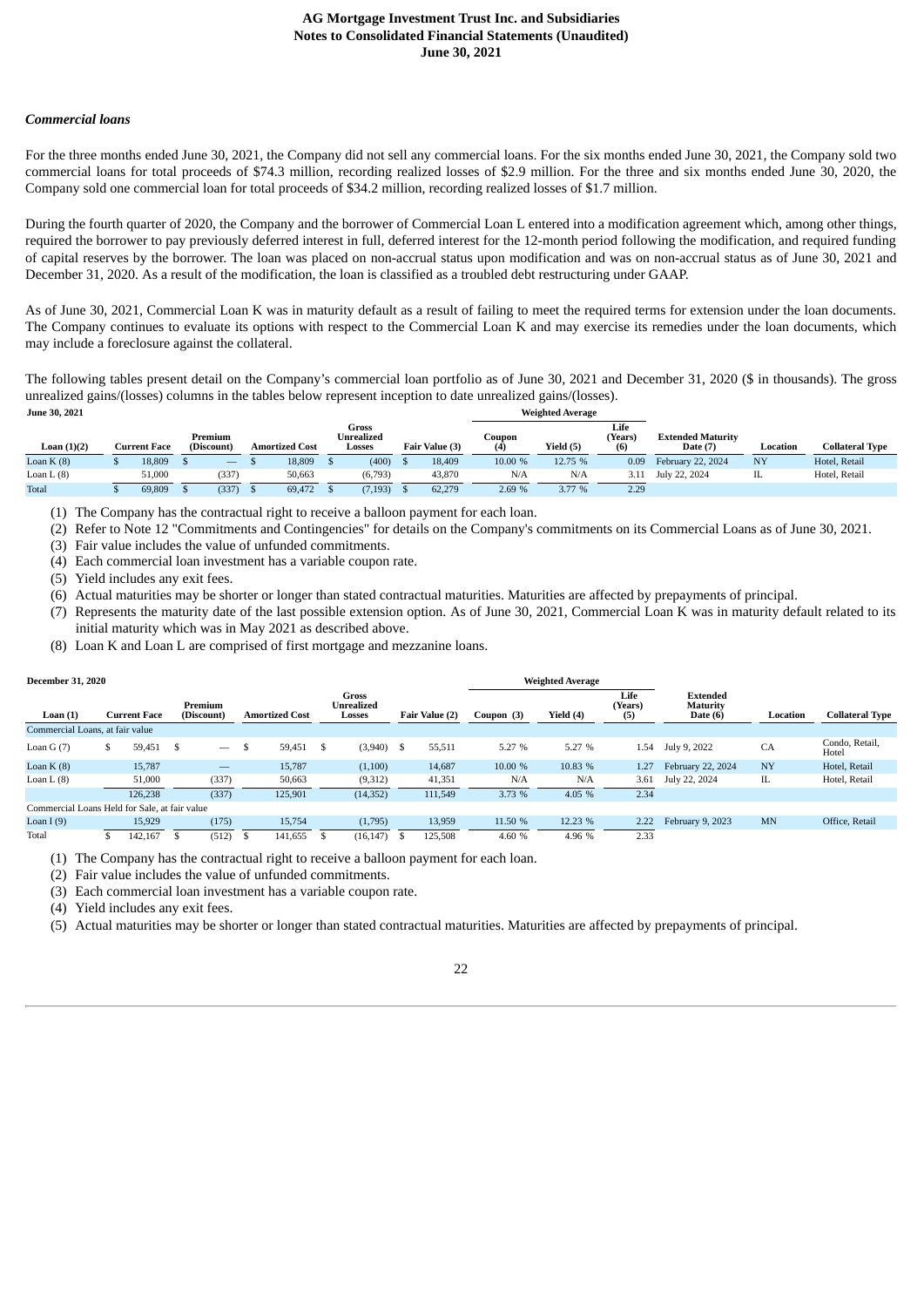- (6) Represents the maturity date of the last possible extension option.
- (7) Loan G is a first mortgage loan.
- (8) Loan K and Loan L are comprised of first mortgage and mezzanine loans.
- (9) Loan I is a mezzanine loan.

#### **4. Real Estate Securities**

The following tables detail the Company's real estate securities portfolio as of June 30, 2021 and December 31, 2020 (\$ in thousands). The gross unrealized gains/(losses) stated in the tables below represent inception to date unrealized gains/(losses).

| June 30, 2021                    |                     |         |    |                         |    |                       |     | <b>Gross Unrealized</b> |    |              |              |                   | <b>Weighted Average</b> |         |
|----------------------------------|---------------------|---------|----|-------------------------|----|-----------------------|-----|-------------------------|----|--------------|--------------|-------------------|-------------------------|---------|
|                                  | <b>Current Face</b> |         |    | Premium /<br>(Discount) |    | <b>Amortized Cost</b> |     | Gains                   |    | Losses       |              | <b>Fair Value</b> | Coupon (1)              | Yield   |
| <b>Agency RMBS:</b>              |                     |         |    |                         |    |                       |     |                         |    |              |              |                   |                         |         |
| 30 Year Fixed Rate               | \$                  | 677,514 | \$ | 24,329                  | S  | 701,843               | -S  | 1,425                   | -S | $(6,564)$ \$ |              | 696,704           | 2.26 %                  | 1.73 %  |
|                                  |                     |         |    |                         |    |                       |     |                         |    |              |              |                   |                         |         |
| Credit Investments:              |                     |         |    |                         |    |                       |     |                         |    |              |              |                   |                         |         |
| <b>Residential Investments</b>   |                     |         |    |                         |    |                       |     |                         |    |              |              |                   |                         |         |
| Prime                            |                     | 6,874   |    | (4,646)                 |    | 2,228                 |     | 467                     |    |              |              | 2,695             | 3.50 %                  | 15.21 % |
| Re/Non-Performing Securities     |                     | 1,170   |    | (157)                   |    | 1,013                 |     | 170                     |    | __           |              | 1,183             | 5.25 %                  | 21.28 % |
| Total Residential Investments:   |                     | 8,044   |    | (4,803)                 |    | 3,241                 |     | 637                     |    |              |              | 3,878             | 3.92 %                  | 17.06 % |
| Commercial Investments           |                     |         |    |                         |    |                       |     |                         |    |              |              |                   |                         |         |
| Single-Asset/Single-Borrower     |                     | 35,500  |    | (48)                    |    | 35,452                |     | —                       |    | (3,838)      |              | 31,614            | 4.03 %                  | 4.39 %  |
| <b>Total Credit Investments:</b> |                     | 43,544  |    | (4,851)                 |    | 38,693                |     | 637                     |    | (3,838)      |              | 35,492            | 4.02 %                  | 5.78 %  |
|                                  |                     |         |    |                         |    |                       |     |                         |    |              |              |                   |                         |         |
| Total                            | $\mathcal{L}$       | 721,058 | -S | 19,478                  | -S | 740,536               | -\$ | 2,062                   | -S | (10, 402)    | $\mathbf{S}$ | 732,196           | 2.36 %                  | 1.92 %  |

| <b>December 31, 2020</b>              |                     |          |                        |    |                          |    | <b>Gross Unrealized</b> |                |                          |     |                   | <b>Weighted Average</b> |           |
|---------------------------------------|---------------------|----------|------------------------|----|--------------------------|----|-------------------------|----------------|--------------------------|-----|-------------------|-------------------------|-----------|
|                                       | <b>Current Face</b> |          | Premium/<br>(Discount) |    | <b>Amortized</b><br>Cost |    | Gains                   |                | Losses                   |     | <b>Fair Value</b> | Coupon (1)              | Yield     |
| <b>Agency RMBS:</b>                   |                     |          |                        |    |                          |    |                         |                |                          |     |                   |                         |           |
| 30 Year Fixed Rate                    | \$<br>494,307       | \$       | 22,368                 | \$ | 516,675                  | \$ | 1,794                   | \$             | (117)                    | \$  | 518,352           | 2.10 %                  | 1.17 %    |
|                                       |                     |          |                        |    |                          |    |                         |                |                          |     |                   |                         |           |
| Credit Investments:                   |                     |          |                        |    |                          |    |                         |                |                          |     |                   |                         |           |
| <b>Residential Investments</b>        |                     |          |                        |    |                          |    |                         |                |                          |     |                   |                         |           |
| Prime                                 | 15,093              |          | (7,081)                |    | 8,012                    |    | 663                     |                | (10)                     |     | 8,665             | 3.68 %                  | 8.97 %    |
| Alt-A/Subprime                        | 16,287              |          | (9,377)                |    | 6,910                    |    | 4,586                   |                |                          |     | 11,496            | 4.25 %                  | 12.52 %   |
| Credit Risk Transfer                  | 13,880              |          |                        |    | 13,880                   |    | 15                      |                | (587)                    |     | 13,308            | 4.71 %                  | 4.70 %    |
| Non-U.S. RMBS                         | 2,435               |          | 706                    |    | 3,141                    |    | 51                      |                | (92)                     |     | 3,100             | 6.45 %                  | 6.41 %    |
| Non-Agency RMBS Interest Only (2)     | 157,590             |          | (157, 513)             |    | 77                       |    | 207                     |                | (48)                     |     | 236               | 0.53%                   | <b>NM</b> |
| Re/Non-Performing Securities          | 1,690               |          | (238)                  |    | 1,452                    |    | 149                     |                | $\overline{\phantom{0}}$ |     | 1,601             | 5.25 %                  | 14.05 %   |
| <b>Total Residential Investments:</b> | 206,975             |          | (173, 503)             |    | 33,472                   |    | 5,671                   |                | (737)                    |     | 38,406            | 2.01 %                  | 8.50 %    |
| <b>Commercial Investments</b>         |                     |          |                        |    |                          |    |                         |                |                          |     |                   |                         |           |
| Conduit                               | 4,925               |          | (1,024)                |    | 3,901                    |    |                         |                | (606)                    |     | 3,295             | 4.62 %                  | 11.89 %   |
| Single-Asset/Single-Borrower          | 50,480              |          | (1,494)                |    | 48,986                   |    | 668                     |                | (9, 464)                 |     | 40,190            | 4.15 %                  | 4.81 %    |
| Freddie Mac K-Series CMBS             | 22,572              |          | (12,062)               |    | 10,510                   |    | 47                      |                | (1,557)                  |     | 9,000             | 3.83 %                  | 9.00%     |
| CMBS Interest Only (3)                | 687,077             |          | (682, 961)             |    | 4,116                    |    | 256                     |                | (69)                     |     | 4,303             | 0.10%                   | 6.93 %    |
| <b>Total Commercial Investments:</b>  | 765,054             |          | (697, 541)             |    | 67,513                   |    | 971                     |                | (11,696)                 |     | 56,788            | 0.44 %                  | 6.04 %    |
| <b>Total Credit Investments:</b>      | 972,029             |          | (871, 044)             |    | 100,985                  |    | 6,642                   |                | (12, 433)                |     | 95,194            | 0.65%                   | 7.04 %    |
|                                       |                     |          |                        |    |                          |    |                         |                |                          |     |                   |                         |           |
| Total                                 | \$<br>1,466,336     | <b>S</b> | (848, 676)             | -S | 617,660                  | \$ | 8,436                   | $\mathfrak{S}$ | (12,550)                 | -\$ | 613,546           | 1.18 %                  | 2.08 %    |

(1) Equity residual investments and principal only securities with a zero coupon rate are excluded from this calculation.

(2) Non-Agency RMBS Interest Only includes only two investments as of December 31, 2020. The overall impact of the investments' yields on the Company's portfolio is not meaningful.

(3) Comprised of Freddie Mac K-Series interest-only bonds.

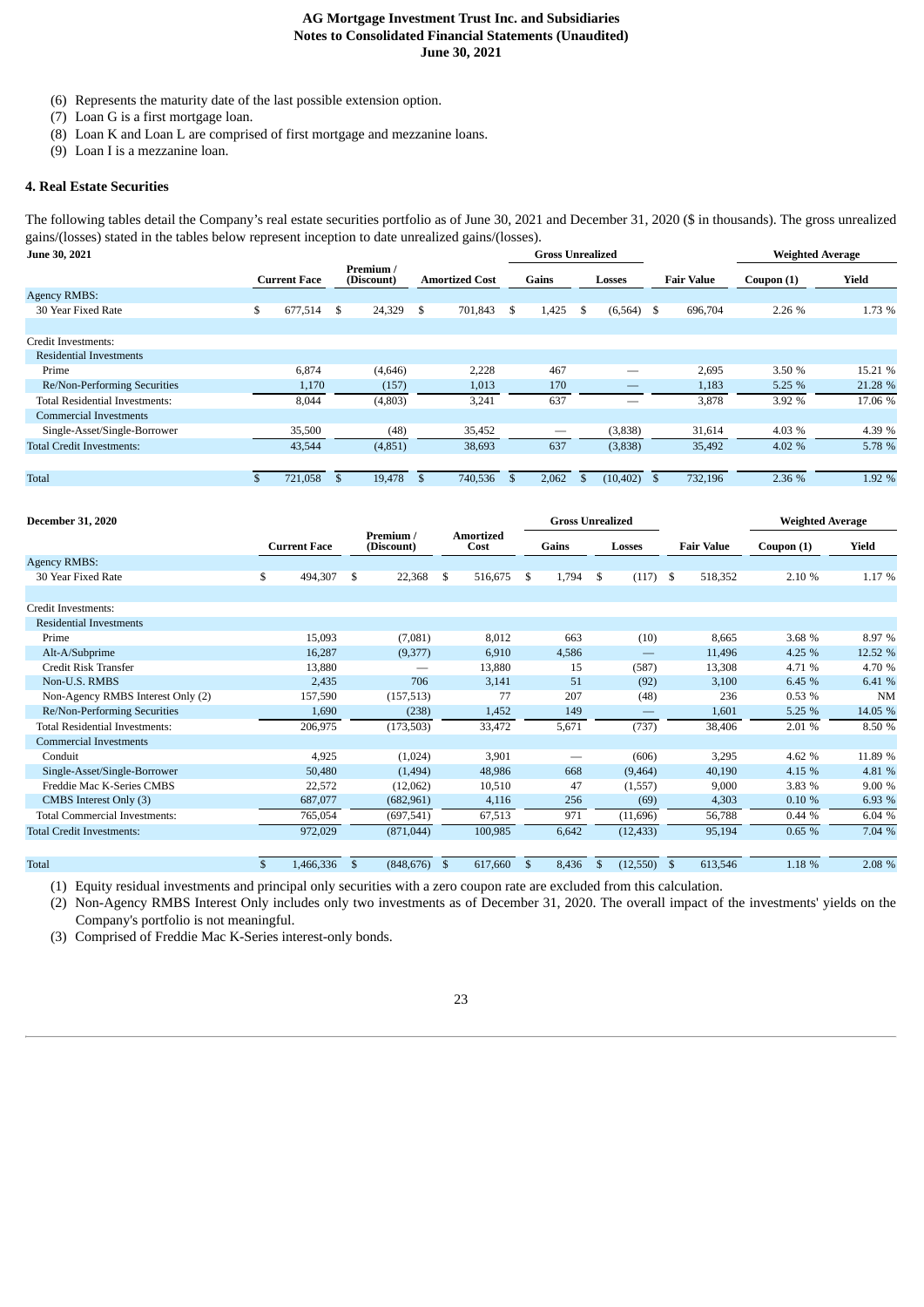The following tables detail the weighted average life of our real estate securities as of June 30, 2021 and December 31, 2020 (\$ in thousands): **June 30, 2021 Agency RMBS Credit Investments**

| Weighted Average Life (1)                                   | <b>Fair Value</b> | Amortized<br>Cost | Weighted<br>Average Coupon |  | <b>Fair Value</b> |  | Amortized<br>Cost | <b>Weighted Average</b><br>C <b>oupon (2)</b> |  |  |  |  |
|-------------------------------------------------------------|-------------------|-------------------|----------------------------|--|-------------------|--|-------------------|-----------------------------------------------|--|--|--|--|
| Less than or equal to 1 year                                | $\frac{1}{2}$     |                   | $-$ % \$                   |  | 32,596            |  | 36,349            | 4.07 %                                        |  |  |  |  |
| Greater than five years and less than or equal to ten years | 662,740           | 667.450           | 2.28 %                     |  | 2,472             |  | 2,195             | 3.50 %                                        |  |  |  |  |
| Greater than ten years                                      | 33.964            | 34.393            | 2.00 %                     |  | 424               |  | 149               | $-$ %                                         |  |  |  |  |
| Total                                                       | 696.704           | 701.843           | $2.26\%$ \$                |  | 35,492            |  | 38.693            | 4.02 %                                        |  |  |  |  |

| <b>December 31, 2020</b>                                    |                   | <b>Agency RMBS</b>    |                                   |  | Credit Investments |  |                       |                                       |  |  |  |
|-------------------------------------------------------------|-------------------|-----------------------|-----------------------------------|--|--------------------|--|-----------------------|---------------------------------------|--|--|--|
| <b>Weighted Average Life (1)</b>                            | <b>Fair Value</b> | <b>Amortized Cost</b> | <b>Weighted Average</b><br>Coupon |  | <b>Fair Value</b>  |  | <b>Amortized Cost</b> | <b>Weighted Average</b><br>Coupon (2) |  |  |  |
| Less than or equal to 1 year                                | $\frac{1}{2}$     |                       | $-$ % \$                          |  | 31.166             |  | 39,588                | 1.81 %                                |  |  |  |
| Greater than one year and less than or equal to five years  | 181.947           | 181.209               | 2.29%                             |  | 20.131             |  | 21.634                | $0.33\%$                              |  |  |  |
| Greater than five years and less than or equal to ten years | 336,405           | 335,466               | 2.00%                             |  | 20,310             |  | 20,808                | 0.36%                                 |  |  |  |
| Greater than ten years                                      |                   |                       |                                   |  | 23.587             |  | 18.955                | 4.18 %                                |  |  |  |
| <b>Total</b>                                                | 518,352           | 516,675               | 2.10 %                            |  | 95.194             |  | 100.985               | 0.65%                                 |  |  |  |

(1) This is based on projected life. Typically, actual maturities are shorter than stated contractual maturities. Maturities are affected by the contractual lives of the underlying mortgages, periodic payments of principal, and prepayments of principal.

(2) Equity residual investments and principal only securities with a zero coupon rate are excluded from this calculation.

For the three months ended June 30, 2021, the Company sold 39 real estate securities for total proceeds of \$341.5 million, with an additional \$104.6 million of proceeds on three unsettled security sales, recording realized gains of \$9.9 million and realized losses of \$14.3 million. For the six months ended June 30, 2021, the Company sold 66 real estate securities for total proceeds of \$453.3 million, with an additional \$104.6 million of proceeds on three unsettled security sales, recording realized gains of \$12.4 million and realized losses \$17.3 million.

For the three months ended June 30, 2020, the Company sold, directly or as a result of financing counterparty seizures, 87 securities for total proceeds of \$234.5 million, recording realized gains of \$9.3 million and realized losses of \$45.6 million. For the six months ended June 30, 2020, the Company sold, directly or as a result of financing counterparty seizures, 316 securities for total proceeds of \$2.7 billion, recording realized gains of \$53.2 million and realized losses of \$175.8 million.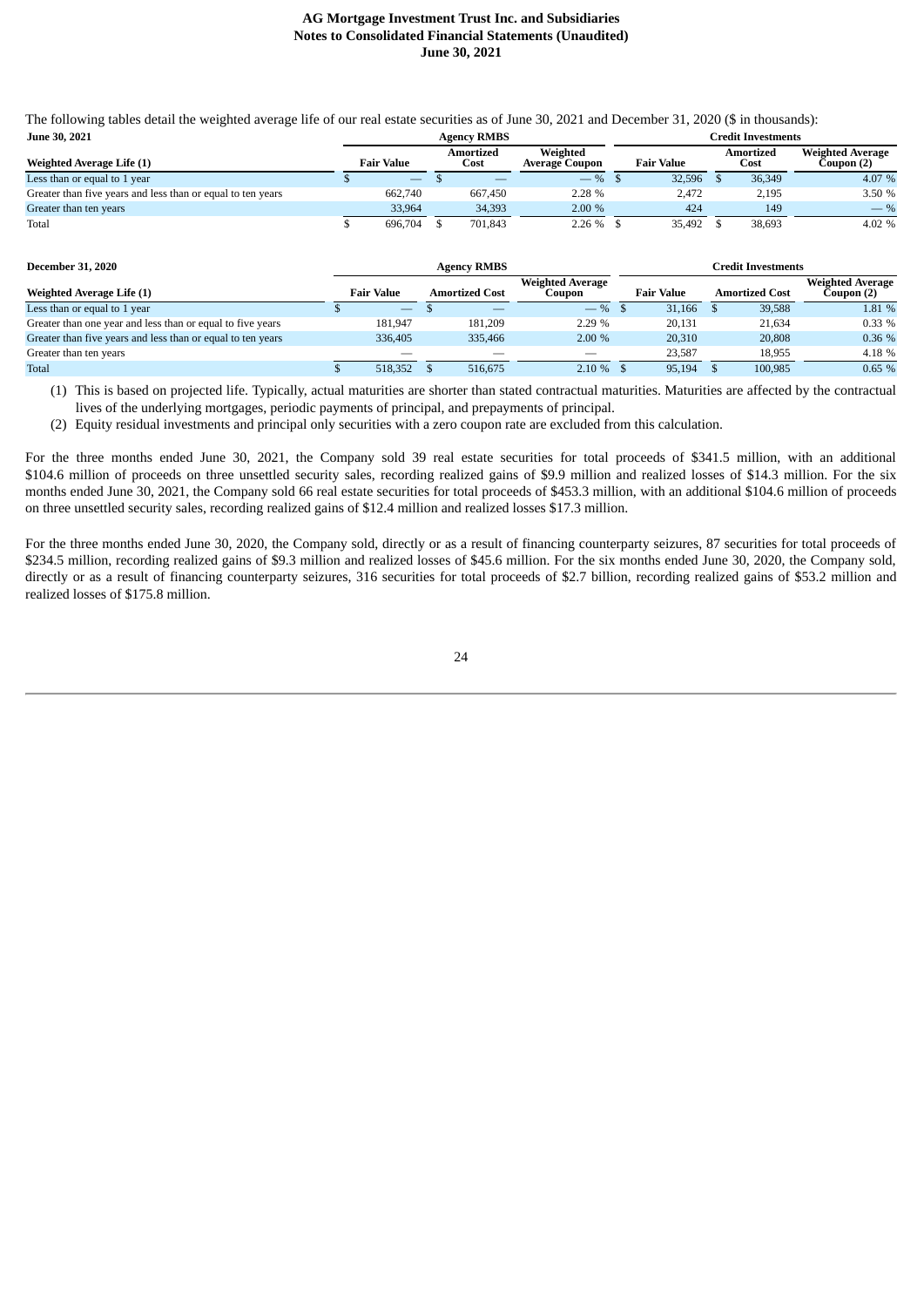# **5. Fair value measurements**

The following table presents the Company's financial instruments measured at fair value on a recurring basis as of June 30, 2021 (in thousands):

|                                          | Fair Value at June 30, 2021 |                          |    |                          |      |                |    |              |  |  |  |  |  |  |
|------------------------------------------|-----------------------------|--------------------------|----|--------------------------|------|----------------|----|--------------|--|--|--|--|--|--|
|                                          |                             | Level 1                  |    | <b>Level 2</b>           |      | <b>Level 3</b> |    | <b>Total</b> |  |  |  |  |  |  |
| Assets:                                  |                             |                          |    |                          |      |                |    |              |  |  |  |  |  |  |
| Residential mortgage loans               | \$                          | $\overline{\phantom{m}}$ | \$ | 866                      | - \$ | 1,028,378      | S. | 1,029,244    |  |  |  |  |  |  |
| <b>Agency RMBS:</b>                      |                             |                          |    |                          |      |                |    |              |  |  |  |  |  |  |
| 30 Year Fixed Rate                       |                             |                          |    | 696,704                  |      |                |    | 696,704      |  |  |  |  |  |  |
| Credit Investments:                      |                             |                          |    |                          |      |                |    |              |  |  |  |  |  |  |
| Non-Agency RMBS (1)                      |                             |                          |    | 2,695                    |      | 1,183          |    | 3,878        |  |  |  |  |  |  |
| CMBS(2)                                  |                             |                          |    | 31,614                   |      |                |    | 31,614       |  |  |  |  |  |  |
| Commercial loans                         |                             |                          |    |                          |      | 62,279         |    | 62,279       |  |  |  |  |  |  |
| Excess mortgage servicing rights         |                             |                          |    |                          |      | 2,608          |    | 2,608        |  |  |  |  |  |  |
| Derivative assets (3)                    |                             |                          |    | 13,409                   |      |                |    | 13,409       |  |  |  |  |  |  |
| AG Arc $(4)$                             |                             |                          |    |                          |      | 50,862         |    | 50,862       |  |  |  |  |  |  |
| Total Assets Measured at Fair Value      |                             |                          | \$ | 745,288                  | \$   | 1,145,310      | ъ  | 1,890,598    |  |  |  |  |  |  |
| Liabilities:                             |                             |                          |    |                          |      |                |    |              |  |  |  |  |  |  |
| Securitized debt                         | \$                          |                          | \$ | $\overline{\phantom{0}}$ | \$   | $(482,533)$ \$ |    | (482, 533)   |  |  |  |  |  |  |
| Derivative liabilities (3)               |                             |                          |    | (1, 334)                 |      |                |    | (1, 334)     |  |  |  |  |  |  |
| Total Liabilities Measured at Fair Value |                             | $\sim$                   |    | (1,334)                  | S    | (482, 533)     | S. | (483, 867)   |  |  |  |  |  |  |
|                                          |                             |                          |    |                          |      |                |    |              |  |  |  |  |  |  |

(1) Non-Agency RMBS is comprised of Prime and Re/Non-Performing Securities.

(2) CMBS represents Single-Asset/Single-Borrower Securities.

(3) As of June 30, 2021, the Company applied a reduction in fair value of \$13.3 million and \$1.0 million to its interest rate swap assets and liabilities, respectively, related to variation margin with a corresponding increase or decrease in restricted cash, respectively. Refer to Note 2 and Note 7 for more information on the Company's accounting policies with regard to derivatives.

(4) Refer to Note 2 for more information on the Company's accounting policies with regard to cash equivalents, if applicable, and AG Arc. The table above includes the Company's investment in AG Arc, which is included in its "Investments in debt and equity of affiliates" line item on the consolidated balance sheets, as the Company has chosen to elect the fair value option with respect to its investment pursuant to ASC 825.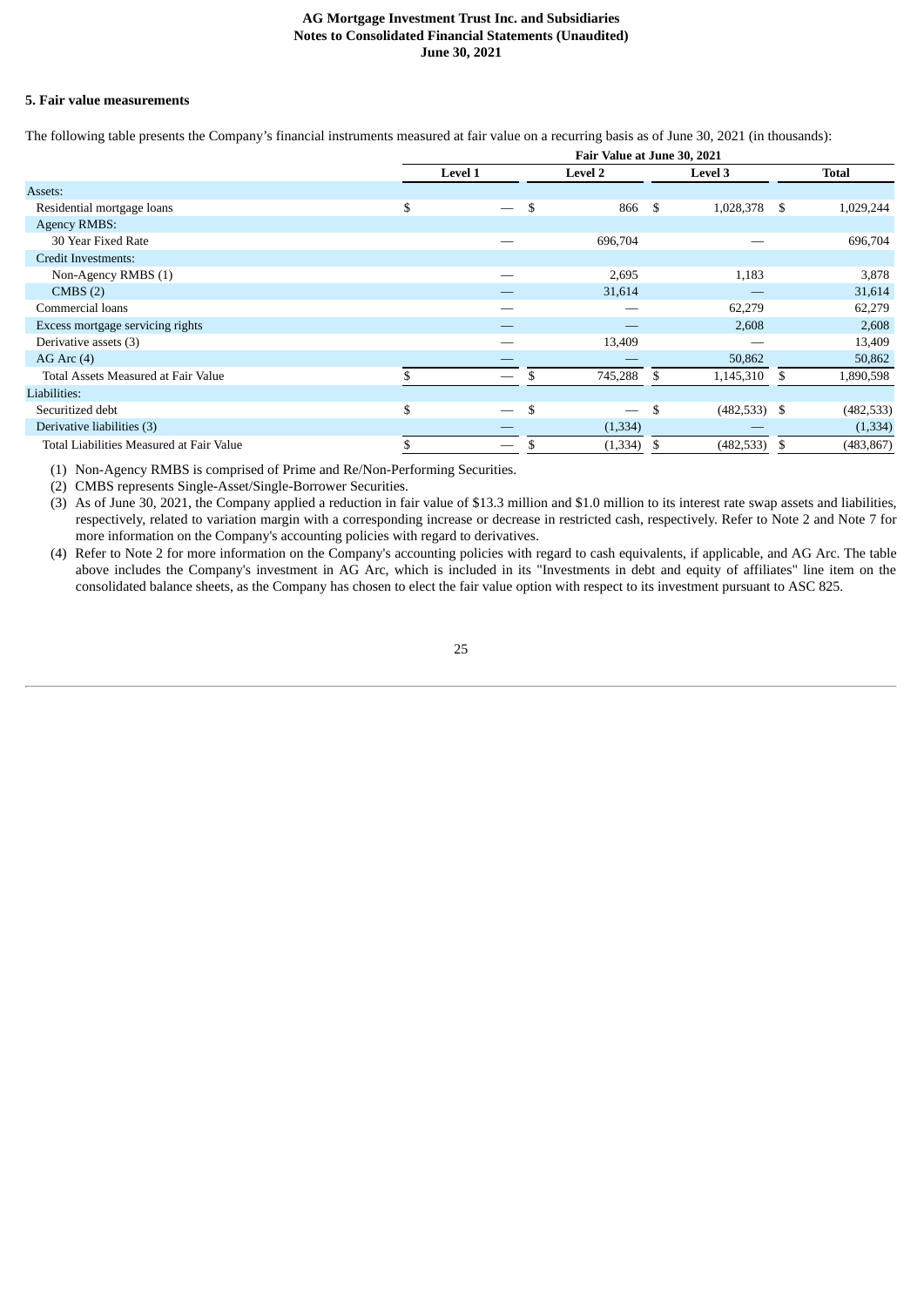The following table presents the Company's financial instruments measured at fair value on a recurring basis as of December 31, 2020 (in thousands):

|                                          | Fair value at December 31, 2020      |                |                         |    |              |  |  |  |  |  |  |  |  |
|------------------------------------------|--------------------------------------|----------------|-------------------------|----|--------------|--|--|--|--|--|--|--|--|
|                                          | Level 1                              | <b>Level 2</b> | <b>Level 3</b>          |    | <b>Total</b> |  |  |  |  |  |  |  |  |
| Assets:                                  |                                      |                |                         |    |              |  |  |  |  |  |  |  |  |
| Residential mortgage loans               | \$<br>\$<br>$\overline{\phantom{m}}$ | 2,134          | 433,307<br>- \$         | \$ | 435,441      |  |  |  |  |  |  |  |  |
| <b>Agency RMBS:</b>                      |                                      |                |                         |    |              |  |  |  |  |  |  |  |  |
| 30 Year Fixed Rate                       |                                      | 518,352        |                         |    | 518,352      |  |  |  |  |  |  |  |  |
| Credit Investments:                      |                                      |                |                         |    |              |  |  |  |  |  |  |  |  |
| Non-Agency RMBS (1)                      |                                      | 35,070         | 3,100                   |    | 38,170       |  |  |  |  |  |  |  |  |
| Non-Agency RMBS Interest Only            |                                      | 236            |                         |    | 236          |  |  |  |  |  |  |  |  |
| CMBS(2)                                  |                                      | 52,485         |                         |    | 52,485       |  |  |  |  |  |  |  |  |
| <b>CMBS</b> Interest Only                |                                      | 4,303          |                         |    | 4,303        |  |  |  |  |  |  |  |  |
| Commercial loans                         |                                      |                | 125,508                 |    | 125,508      |  |  |  |  |  |  |  |  |
| Excess mortgage servicing rights         |                                      |                | 3,158                   |    | 3,158        |  |  |  |  |  |  |  |  |
| Derivative assets (3)                    |                                      | 1,356          |                         |    | 1,356        |  |  |  |  |  |  |  |  |
| AG Arc $(4)$                             |                                      |                | 45,341                  |    | 45,341       |  |  |  |  |  |  |  |  |
| Total Assets Measured at Fair Value      | \$                                   | 613,936        | 610,414<br>-S           | \$ | 1,224,350    |  |  |  |  |  |  |  |  |
| Liabilities:                             |                                      |                |                         |    |              |  |  |  |  |  |  |  |  |
| Securitized debt                         | \$<br>\$                             |                | -\$<br>$(355, 159)$ \$  |    | (355, 159)   |  |  |  |  |  |  |  |  |
| Derivative liabilities (3)               |                                      | (294)          |                         |    | (294)        |  |  |  |  |  |  |  |  |
| Total Liabilities Measured at Fair Value | \$<br>\$                             | (294)          | $(355, 159)$ \$<br>- \$ |    | (355, 453)   |  |  |  |  |  |  |  |  |

(1) Non-Agency RMBS is comprised of Prime, Alt-A/Subprime, Credit Risk Transfer, Non-US RMBS, and Re/Non-Performing Securities.

(2) CMBS is comprised of Conduit, Single-Asset/Single-Borrower, and Freddie Mac K-Series CMBS.

(3) As of December 31, 2020, the Company applied a reduction in fair value of \$1.4 million and \$0.2 million to its interest rate swap assets and liabilities, respectively, related to variation margin with a corresponding increase or decrease in restricted cash, respectively. Refer to Note 2 and Note 7 for more information on the Company's accounting policies with regard to derivatives.

(4) Refer to Note 2 for more information on the Company's accounting policies with regard to cash equivalents, if applicable, and AG Arc. The table above includes the Company's investment in AG Arc, which is included in its "Investments in debt and equity of affiliates" line item on the consolidated balance sheets, as the Company has chosen to elect the fair value option with respect to its investment pursuant to ASC 825.

Values for the Company's securities, Excess MSRs, and derivatives are based upon prices obtained from third-party pricing services, which are indicative of market activity. The evaluation methodology of the Company's third-party pricing services incorporates commonly used market pricing methods, including a spread measurement to various indices such as the one-year constant maturity treasury and LIBOR, which are observable inputs. The evaluation also considers the underlying characteristics of each investment, which are also observable inputs, including: coupon; maturity date; loan age; reset date; collateral type; periodic and life cap; geography; and prepayment speeds. The Company collects and considers current market intelligence on all major markets, including benchmark security evaluations and bid-lists from various sources, when available. As part of the Company's risk management process, the Company reviews and analyzes all prices obtained by comparing prices to recently completed transactions involving the same or similar investments on or near the reporting date. If, in the opinion of the Manager, one or more prices reported to the Company are not reliable or unavailable, the Manager reviews the fair value based on characteristics of the investment it receives from the issuer and available market information.

In determining the fair value of the Company's mortgage loans and securitized debt relating to the Residential Loan VIEs, the Company considers data such as loan origination information, additional updated borrower information, loan servicing data, as available, forward interest rates, general economic conditions, home price index forecasts, and valuations of the underlying properties. The variables considered most significant to the determination of the fair value of the Company's mortgage loans include market-implied discount rates, projections of default rates, delinquency rates, prepayment rates, loss severity, loan-to-value ratios, and recovery rates. Projections of default and prepayment rates are impacted by other variables such as reperformance rates and timeline to liquidation. The Company uses loan level data and macro-economic inputs to generate loss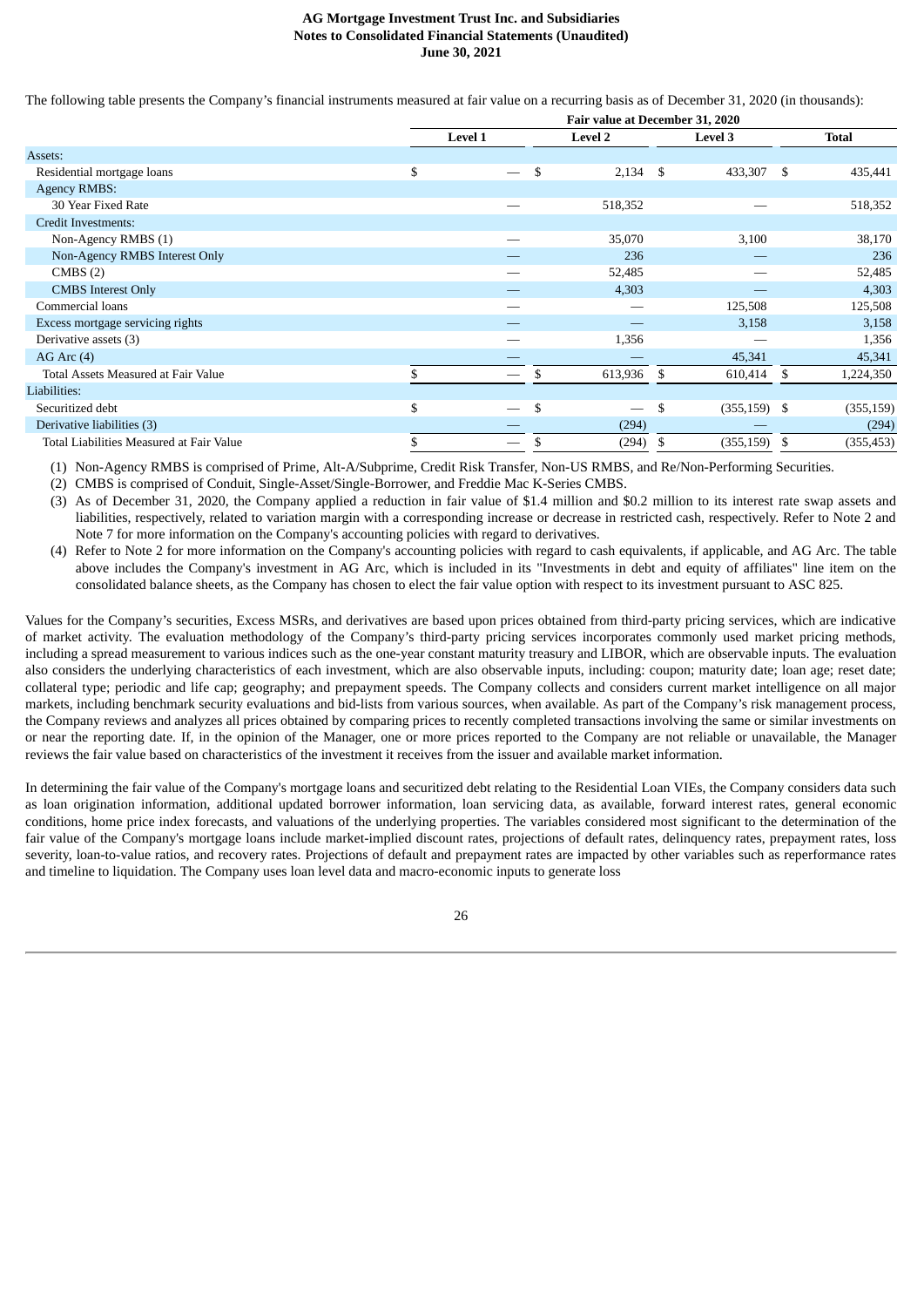adjusted cash flows and other information in determining the fair value of its mortgage loans. Because of the inherent uncertainty of such valuation, the fair value established for mortgage loans held by the Company may differ from the fair value that would have been established if a ready market existed for these mortgage loans.

Management may also base its valuation on prices obtained from a third-party pricing service provider to assess and corroborate the valuation of a selection of investments in the Company's loan and securitized debt portfolio and the Company's investment in Arc Home on a periodic basis. These third-party pricing service providers conduct independent valuation analyses based on a review of source documents, available market data, and comparable investments. The analyses provided by valuation service providers are reviewed and considered by the Manager.

The Company did not have any transfers of assets or liabilities between Levels 1 and 2 of the fair value hierarchy during the three and six months ended June 30, 2021 and 2020.

Refer to the tables below for details on transfers between the Level 3 and Level 2 categories under ASC 820. Transfers into the Level 3 category of the fair value hierarchy occur due to instruments exhibiting indications of reduced levels of market transparency. Transfers out of the Level 3 category of the fair value hierarchy occur due to instruments exhibiting indications of increased levels of market transparency and updates to the Company's leveling policy, which are detailed in Note 2. Indications of increases or decreases in levels of market transparency include a change in observable transactions or executable quotes involving these instruments or similar instruments. Changes in these indications could impact price transparency, and thereby cause a change in level designations in future periods.

The following tables present additional information about the Company's assets and liabilities which are measured at fair value on a recurring basis for which the Company has utilized Level 3 inputs to determine fair value: **Three Months Ended June 30, 2021 (in thousands)**

|                                                                                                                          | <b>Residential</b><br><b>Mortgage Loans</b> |     | <b>Non-Agency</b><br><b>RMBS</b> |     | Commercial<br>Loans |     | <b>Excess Mortgage</b><br><b>Servicing Rights</b> | AG Arc  |      | Securitized<br>debt |
|--------------------------------------------------------------------------------------------------------------------------|---------------------------------------------|-----|----------------------------------|-----|---------------------|-----|---------------------------------------------------|---------|------|---------------------|
| Beginning balance                                                                                                        | 640,739                                     | -56 | 1,641                            | - S | 58,209              | - S | 3,000                                             | 52,138  | - \$ | (344, 429)          |
| Purchases/Transfers                                                                                                      | 444,737                                     |     |                                  |     | 1,589               |     |                                                   |         |      |                     |
| <b>Issuances of Securitized Debt</b>                                                                                     | _                                           |     |                                  |     |                     |     |                                                   |         |      | (203, 392)          |
| Proceeds from sales of assets                                                                                            | (45, 615)                                   |     |                                  |     |                     |     |                                                   |         |      |                     |
| Proceeds from settlement                                                                                                 | (21, 357)                                   |     | (469)                            |     |                     |     |                                                   |         |      | 66,154              |
| Total net gains/(losses) (1)                                                                                             |                                             |     |                                  |     |                     |     |                                                   |         |      |                     |
| Included in net income                                                                                                   | 9,874                                       |     | 11                               |     | 2,481               |     | (392)                                             | (1,276) |      | (866)               |
| <b>Ending Balance</b>                                                                                                    | 1,028,378                                   |     | 1,183                            |     | 62,279              |     | 2,608                                             | 50,862  |      | (482, 533)          |
|                                                                                                                          |                                             |     |                                  |     |                     |     |                                                   |         |      |                     |
| Change in unrealized appreciation/(depreciation) for<br>level 3 assets/liabilities still held as of June 30, 2021<br>(2) | 2,840                                       | D.  |                                  |     | 2.481               |     | (392)                                             | (1,276) |      | (866)               |

(1) Gains/(losses) are recorded in the following line items in the consolidated statement of operations:

| Unrealized gain/(loss), net               |                                                                                                                     | 3,982   |
|-------------------------------------------|---------------------------------------------------------------------------------------------------------------------|---------|
| Net realized gain/(loss)                  |                                                                                                                     | 7,126   |
| Equity in earnings/(loss) from affiliates |                                                                                                                     | (1,276) |
| Total                                     |                                                                                                                     | 9,832   |
|                                           | (2) Unrealized gains/(losses) are recorded in the following line items in the consolidated statement of operations: |         |
| Unrealized gain/(loss), net               |                                                                                                                     | 4,074   |
| Equity in earnings/(loss) from affiliates |                                                                                                                     | (1,276) |
| Total                                     |                                                                                                                     | 2,798   |
|                                           |                                                                                                                     |         |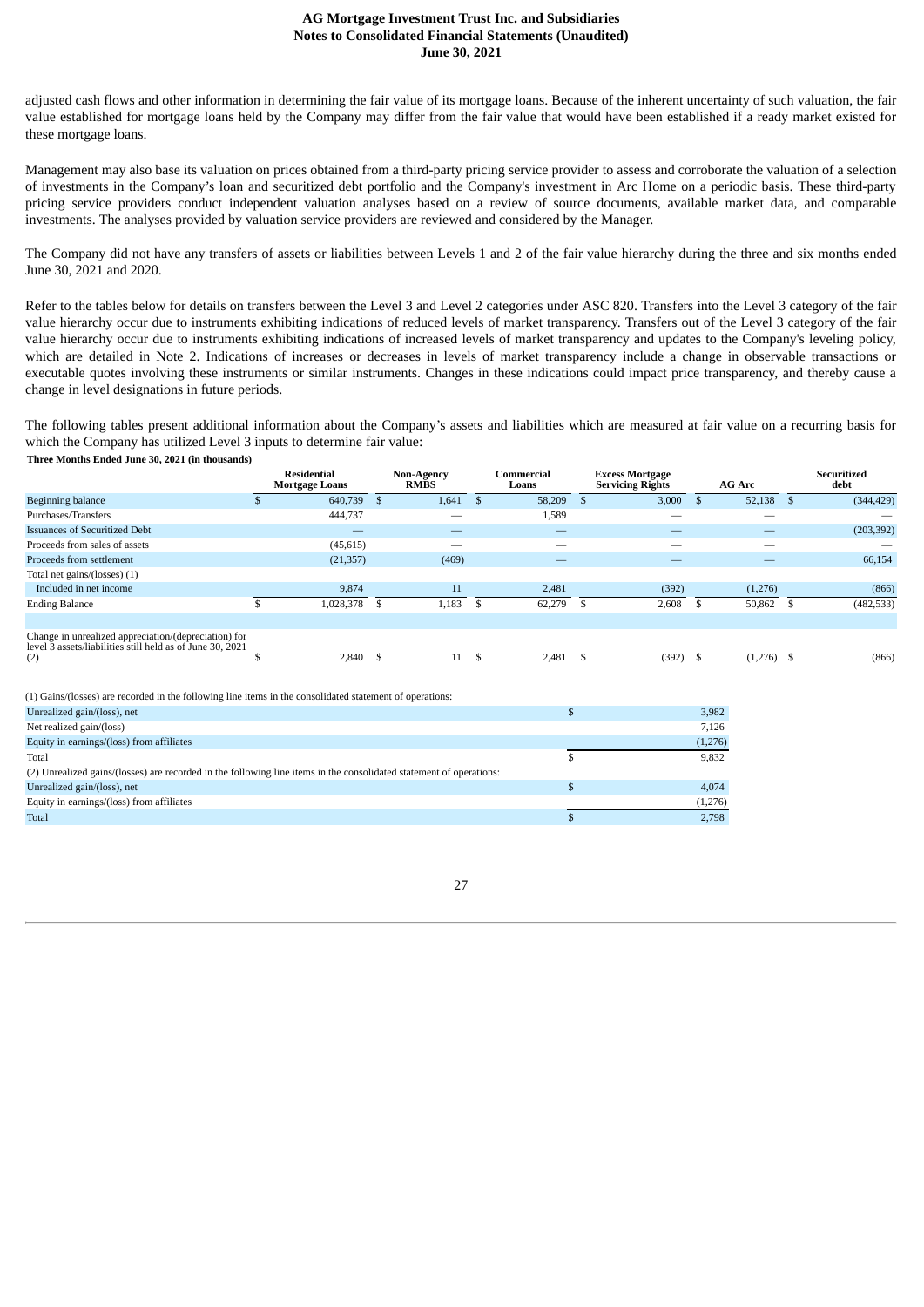| Three Months Ended June 30, 2020 (in thousands)                                                                          |                                             |    |                           |     |                          |    |                                                   |        |      |                     |
|--------------------------------------------------------------------------------------------------------------------------|---------------------------------------------|----|---------------------------|-----|--------------------------|----|---------------------------------------------------|--------|------|---------------------|
|                                                                                                                          | <b>Residential</b><br><b>Mortgage Loans</b> |    | Non-Agency<br><b>RMBS</b> |     | Commercial<br>Loans      |    | <b>Excess Mortgage</b><br><b>Servicing Rights</b> | AG Arc |      | Securitized<br>debt |
| Beginning balance                                                                                                        | 766,960                                     |    | 5,533                     | ъ   | 158,051                  |    | 14,066                                            | 18,519 |      | (191, 346)          |
| Purchases/Transfers                                                                                                      |                                             |    |                           |     | 7,759                    |    |                                                   |        |      |                     |
| Issuances of Securitized Debt                                                                                            |                                             |    |                           |     | $\overline{\phantom{a}}$ |    |                                                   |        |      | (3,000)             |
| Proceeds from sales of assets                                                                                            | (378, 729)                                  |    | (68)                      |     | (34,200)                 |    | $-$                                               | —      |      |                     |
| Proceeds from settlement                                                                                                 | (14,716)                                    |    | (1, 159)                  |     |                          |    |                                                   |        |      | 3,517               |
| Total net gains/(losses) (1)                                                                                             |                                             |    |                           |     |                          |    |                                                   |        |      |                     |
| Included in net income                                                                                                   | 6,307                                       |    | 190                       |     | (3,925)                  |    | (1,772)                                           | 9,511  |      | (8, 145)            |
| <b>Ending Balance</b>                                                                                                    | 379.822                                     | -S | 4,496                     | - S | 127,685                  | -S | 12,294                                            | 28,030 | - \$ | (198, 974)          |
|                                                                                                                          |                                             |    |                           |     |                          |    |                                                   |        |      |                     |
| Change in unrealized appreciation/(depreciation) for<br>level 3 assets/liabilities still held as of June 30, 2020 (2) \$ | 60.434                                      | -S | 4S                        |     | $(2,134)$ \$             |    | $(1,780)$ \$                                      | 9,511  |      | (8, 145)            |

## (1) Gains/(losses) are recorded in the following line items in the consolidated statement of operations:

| Unrealized gain/(loss), net                                                                                         | 48,385   |
|---------------------------------------------------------------------------------------------------------------------|----------|
| Net realized gain/(loss)                                                                                            | (55,730) |
| Equity in earnings/(loss) from affiliates                                                                           | 9,511    |
| Total                                                                                                               | 2,166    |
| (2) Unrealized gains/(losses) are recorded in the following line items in the consolidated statement of operations: |          |
| Unrealized gain/(loss), net                                                                                         | 48,379   |
| Equity in earnings/(loss) from affiliates                                                                           | 9,511    |
| Total                                                                                                               | 57,890   |

#### **Six Months Ended June 30, 2021 (in thousands)**

|                                                                                                                          |    | <b>Residential</b><br><b>Mortgage Loans</b> |     | <b>Non-Agency</b><br><b>RMBS</b> |    | Commercial<br>Loans      |               | <b>Excess Mortgage</b><br><b>Servicing Rights</b> |      | AG Arc |    | Securitized<br>debt |
|--------------------------------------------------------------------------------------------------------------------------|----|---------------------------------------------|-----|----------------------------------|----|--------------------------|---------------|---------------------------------------------------|------|--------|----|---------------------|
| Beginning balance                                                                                                        | S. | 433,307                                     | \$. | 3,100                            | .S | 125,508                  |               | 3,158                                             | -S   | 45,341 |    | (355, 159)          |
| Transfers (1):                                                                                                           |    |                                             |     |                                  |    |                          |               |                                                   |      |        |    |                     |
| Transfers out of level 3                                                                                                 |    |                                             |     | (1,499)                          |    |                          |               |                                                   |      |        |    |                     |
| Purchases/Transfers                                                                                                      |    | 652,797                                     |     |                                  |    | 5,258                    |               |                                                   |      |        |    |                     |
| <b>Issuances of Securitized Debt</b>                                                                                     |    | _                                           |     |                                  |    | $\overline{\phantom{a}}$ |               |                                                   |      |        |    | (203, 392)          |
| Proceeds from sales of assets and seizures of assets                                                                     |    | (45, 615)                                   |     | —                                |    | (74, 342)                |               |                                                   |      |        |    |                     |
| Proceeds from settlement                                                                                                 |    | (33, 651)                                   |     | (501)                            |    | (195)                    |               |                                                   |      |        |    | 78,931              |
| Total net gains/(losses) (2)                                                                                             |    |                                             |     |                                  |    |                          |               |                                                   |      |        |    |                     |
| Included in net income                                                                                                   |    | 21,540                                      |     | 83                               |    | 6,050                    |               | (550)                                             |      | 5,521  |    | (2,913)             |
| <b>Ending Balance</b>                                                                                                    |    | 1,028,378                                   | \$  | 1,183                            | .S | 62,279                   | <sup>\$</sup> | 2,608                                             |      | 50,862 |    | (482, 533)          |
|                                                                                                                          |    |                                             |     |                                  |    |                          |               |                                                   |      |        |    |                     |
| Change in unrealized appreciation/(depreciation) for<br>level 3 assets/liabilities still held as of June 30, 2021 (3) \$ |    | 14,601                                      | \$  | 83                               | \$ | 3,219                    | - \$          | (550)                                             | - \$ | 5,521  | -S | (2,913)             |

(1) Transfers are assumed to occur at the beginning of the period. During the six months ended June 30, 2021, the Company transferred one Non-Agency RMBS into the Level 2 category from the Level 3 category under the fair value hierarchy of ASC 820.

|  | (2) Gains/(losses) are recorded in the following line items in the consolidated statement of operations: |  |  |  |
|--|----------------------------------------------------------------------------------------------------------|--|--|--|
|--|----------------------------------------------------------------------------------------------------------|--|--|--|

| Unrealized gain/(loss), net                                                                                         | P. | 20,083 |
|---------------------------------------------------------------------------------------------------------------------|----|--------|
| Net realized gain/(loss)                                                                                            |    | 4,127  |
| Equity in earnings/(loss) from affiliates                                                                           |    | 5,521  |
| Total                                                                                                               |    | 29.731 |
| (3) Unrealized gains/(losses) are recorded in the following line items in the consolidated statement of operations: |    |        |
| Unrealized gain/(loss), net                                                                                         |    | 14,440 |
| Equity in earnings/(loss) from affiliates                                                                           |    | 5,521  |
| Total                                                                                                               |    | 19.961 |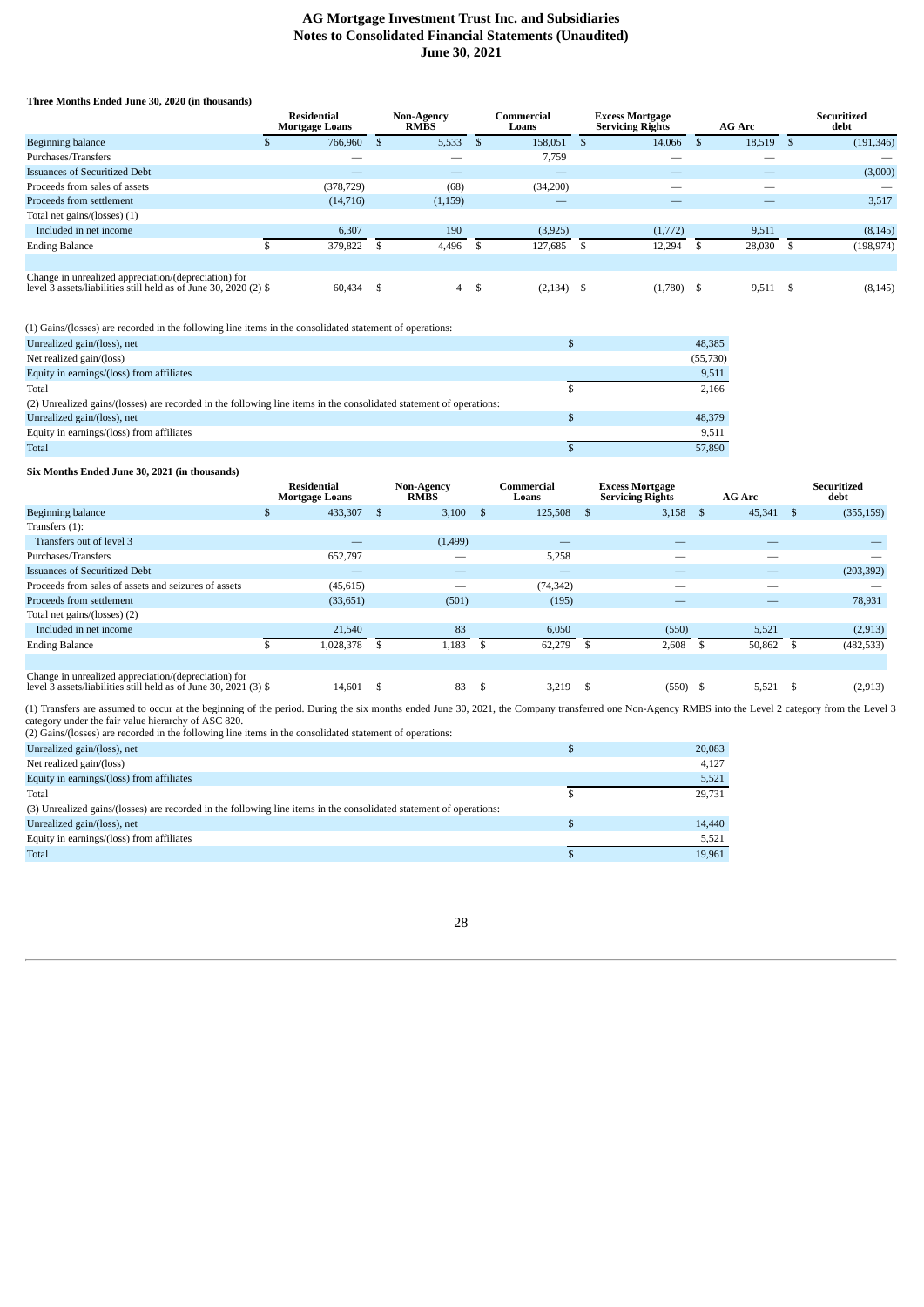### **Six Months Ended June 30, 2020 (in thousands)**

|                                                                                                                            |   | <b>Residential</b><br>Mortgage<br>Loans |              | <b>Non-Agency</b><br><b>RMBS</b> |                | Non-Agency<br><b>RMBS</b> Interest<br>Only |     | <b>CMBS</b>              |     | <b>CMBS</b><br>Interest<br>Only |               | Commercial<br>Loans |     | <b>Excess</b><br>Mortgage<br><b>Servicing</b><br><b>Rights</b> |      | AG Arc |      | Securitized<br>debt |
|----------------------------------------------------------------------------------------------------------------------------|---|-----------------------------------------|--------------|----------------------------------|----------------|--------------------------------------------|-----|--------------------------|-----|---------------------------------|---------------|---------------------|-----|----------------------------------------------------------------|------|--------|------|---------------------|
| Beginning balance                                                                                                          | ъ | 417,785                                 | \$.          | 630,115                          | \$             | 1,074                                      | \$. | 366,566                  | \$. | 47,992                          | <sup>\$</sup> | 158,686             | \$. | 17,775                                                         | ъ    | 28,546 | -S   | (72, 415)           |
| Transfers (1):                                                                                                             |   |                                         |              |                                  |                |                                            |     |                          |     |                                 |               |                     |     |                                                                |      |        |      |                     |
| Transfers into level 3                                                                                                     |   |                                         |              |                                  |                |                                            |     |                          |     |                                 |               |                     |     |                                                                |      |        |      | (151, 933)          |
| Transfers out of level 3                                                                                                   |   | --                                      |              | (210,709)                        |                | (1,074)                                    |     | (170, 816)               |     | (22,054)                        |               |                     |     |                                                                |      |        |      | 7,230               |
| Purchases/Transfers                                                                                                        |   | 479,195                                 |              | 1,559                            |                | $\overline{\phantom{m}}$                   |     | 3,540                    |     |                                 |               | 19,200              |     | —                                                              |      |        |      |                     |
| Issuances of Securitized Debt                                                                                              |   |                                         |              |                                  |                |                                            |     |                          |     |                                 |               | —                   |     |                                                                |      |        |      | (3,000)             |
| Proceeds from sales of assets and<br>seizures of assets                                                                    |   | (387, 408)                              |              | (362, 199)                       |                |                                            |     | (148, 111)               |     | (21,996)                        |               | (34,200)            |     |                                                                |      |        |      |                     |
| Proceeds from settlement                                                                                                   |   | (37, 390)                               |              | (10, 869)                        |                |                                            |     | (9,367)                  |     | –                               |               |                     |     |                                                                |      |        |      | 9,223               |
| Total net gains/(losses) (2)                                                                                               |   |                                         |              |                                  |                |                                            |     |                          |     |                                 |               |                     |     |                                                                |      |        |      |                     |
| Included in net income                                                                                                     |   | (92, 360)                               |              | (43, 401)                        |                |                                            |     | (41, 812)                |     | (3,942)                         |               | (16,001)            |     | (5,481)                                                        |      | (516)  |      | 11,921              |
| <b>Ending Balance</b>                                                                                                      |   | 379,822                                 | $\mathbb{S}$ | 4,496                            | $\mathfrak{s}$ | $\qquad \qquad \longleftarrow$             | -S  | $\overline{\phantom{0}}$ | \$. | $\qquad \qquad \longleftarrow$  | \$.           | 127,685             | S.  | 12,294                                                         | \$   | 28,030 | -S   | (198, 974)          |
|                                                                                                                            |   |                                         |              |                                  |                |                                            |     |                          |     |                                 |               |                     |     |                                                                |      |        |      |                     |
| Change in unrealized<br>appreciation/(depreciation) for level 3<br>assets/liabilities still held as of June 30,<br>2020(3) | S | (35, 221)                               | \$.          | (550)                            | - \$           | $\qquad \qquad \longleftarrow$             |     | $\overline{\phantom{0}}$ |     | $\overline{\phantom{0}}$        | \$            | $(14,210)$ \$       |     | (5,481)                                                        | - \$ | (516)  | - \$ | 11,921              |

(1) Transfers are assumed to occur at the beginning of the period. During the six months ended June 30, 2020, the Company transferred 50 Non-Agency RMBS securities, two Non-Agency RMBS Interest Only securities, 32 CMBS securities, 15 CMBS Interest Only securities and one securitized debt security into the Level 2 category from the Level 3 category under the fair value hierarchy of ASC 820. During the six months ended June 30, 2020, the Company transferred one securitized debt security into the Level 3 category from the Level 2 category under the fair value hierarchy of ASC 820. Refer to Note 2 for more information on changes regarding the Company's leveling policy.

(2) Gains/(losses) are recorded in the following line items in the consolidated statement of operations:

| Unrealized gain/(loss), net                                                                                         | \$<br>(81,075) |
|---------------------------------------------------------------------------------------------------------------------|----------------|
| Net realized gain/(loss)                                                                                            | (110,001)      |
| Equity in earnings/(loss) from affiliates                                                                           | (516)          |
| Total                                                                                                               | (191, 592)     |
| (3) Unrealized gains/(losses) are recorded in the following line items in the consolidated statement of operations: |                |
| Unrealized gain/(loss), net                                                                                         | (43, 541)      |
| Equity in earnings/(loss) from affiliates                                                                           | (516)          |
| Total                                                                                                               | (44, 057)      |
|                                                                                                                     |                |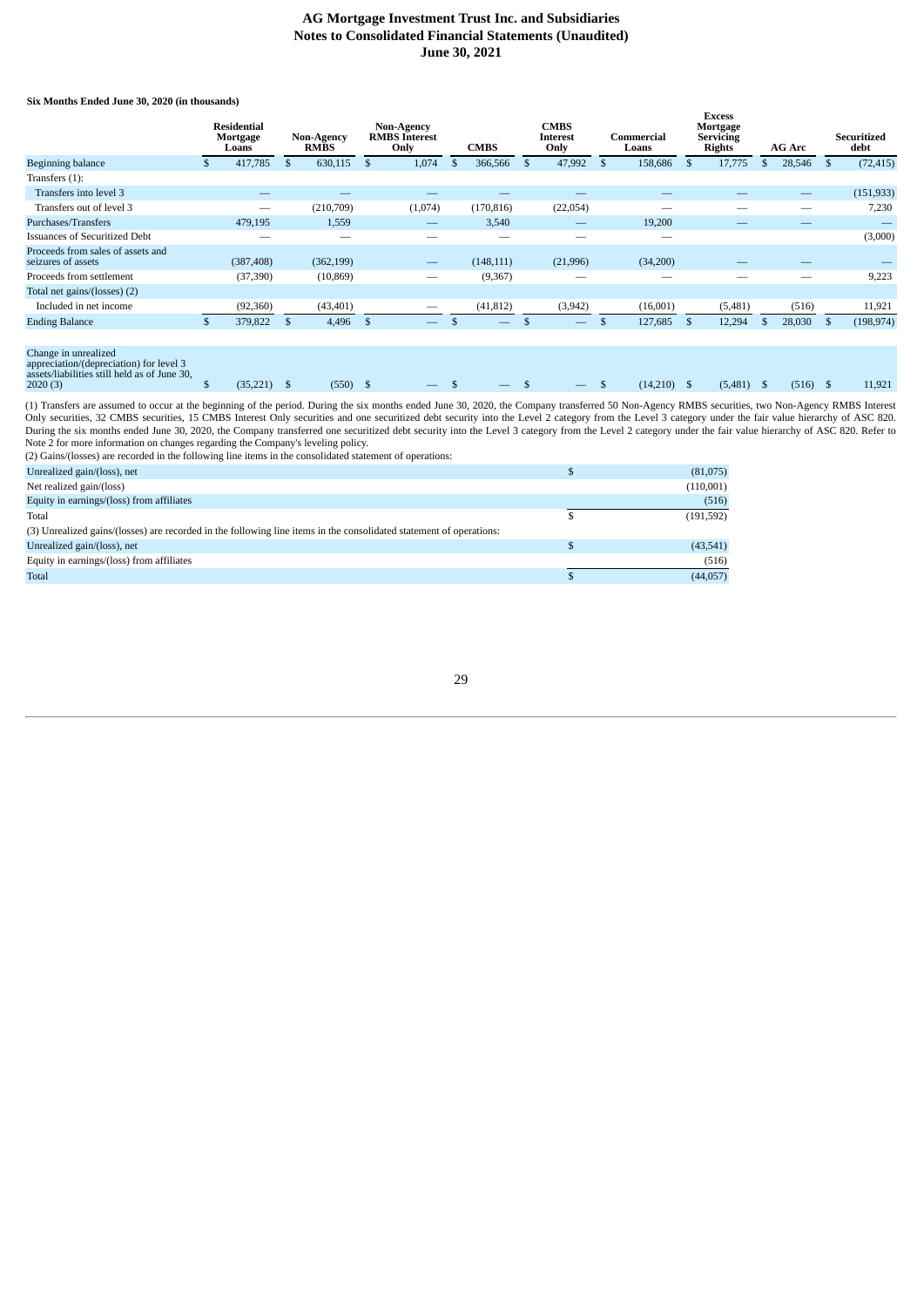The following tables present a summary of quantitative information about the significant unobservable inputs used in the fair value measurement of investments for which the Company has utilized Level 3 inputs to determine fair value.

| <b>Asset Class</b>               | Fair Value at June 30, 2021<br>(in thousands) | <b>Valuation Technique</b>  | Unobservable Input                     | Range<br>(Weighted Average) (1)     |
|----------------------------------|-----------------------------------------------|-----------------------------|----------------------------------------|-------------------------------------|
|                                  |                                               |                             | Yield                                  | $1.62\% - 10.00\%$ (3.42%)          |
|                                  | 982,331<br>\$                                 | <b>Discounted Cash Flow</b> | Projected Collateral Prepayments       | 4.41% - 37.62% (14.40%)             |
| Residential Mortgage Loans       |                                               |                             | Projected Collateral Losses            | $0.05\% - 4.65\%$ (0.96%)           |
|                                  |                                               |                             | <b>Projected Collateral Severities</b> | $-15.61\% - 26.81\% (11.99\%)$      |
|                                  | \$<br>5,684                                   | <b>Consensus Pricing</b>    | <b>Offered Quotes</b>                  | 85.67 - 113.14 (104.07)             |
|                                  | \$<br>40,363                                  | <b>Recent Transaction</b>   | Cost                                   | N/A                                 |
|                                  |                                               |                             | Yield                                  | 8.37% - 8.37% (8.37%)               |
| Non-Agency RMBS                  | \$<br>1,183                                   | Discounted Cash Flow        | Projected Collateral Prepayments       | $5.41\% - 5.41\%$ (5.41%)           |
|                                  |                                               |                             | Projected Collateral Losses            | 2.92% - 2.92% (2.92%)               |
|                                  |                                               |                             | <b>Projected Collateral Severities</b> | $-30.09\% - 30.09\%$ ( $-30.09\%$ ) |
|                                  |                                               |                             | Yield                                  | 10.12% - 30.06% (13.28%)            |
| Commercial Loans                 | \$<br>62,279                                  | Discounted Cash Flow        | <b>Credit Spread</b>                   | 901 bps - 2,568 bps (1,185 bps)     |
|                                  |                                               |                             | Recovery Percentage (2)                | 100.00% - 100.00% (100.00%)         |
|                                  |                                               |                             | Loan-to-Value                          | 48.10% - 92.70% (73.46%)            |
| <b>Excess Mortgage Servicing</b> |                                               |                             | Yield                                  | $9.00\% - 9.70\%$ (9.09%)           |
| Rights                           | 2.521                                         | Discounted Cash Flow        | Projected Collateral Prepayments       | 10.97% - 16.00% (12.06%)            |
|                                  | 87                                            | <b>Consensus Pricing</b>    | <b>Offered Quotes</b>                  | $0.30 - 0.30(0.30)$                 |
| AG Arc                           | \$<br>50,862                                  | Comparable Multiple         | <b>Book Value Multiple</b>             | $1.06x - 1.06x(1.06x)$              |
|                                  |                                               |                             |                                        |                                     |
| <b>Liability Class</b>           | Fair Value at June 30, 2021<br>(in thousands) | <b>Valuation Technique</b>  | Unobservable Input                     | Range<br>(Weighted Average)         |
|                                  |                                               |                             | Yield                                  | $0.98\% - 5.00\%$ (2.04%)           |

(1) Amounts are weighted based on fair value.

(2) Represents the proportion of the principal expected to be collected relative to the loan balances as of June 30, 2021.

30

Securitized debt  $\qquad \qquad$  \$ (482,533) Discounted Cash Flow Projected Collateral Prepayments 5.44% - 11.03% (8.65%)

Projected Collateral Severities

Projected Collateral Losses 0.36% - 3.27% (1.42%)<br>Projected Collateral Severities 8.49% - 16.97% (12.33%)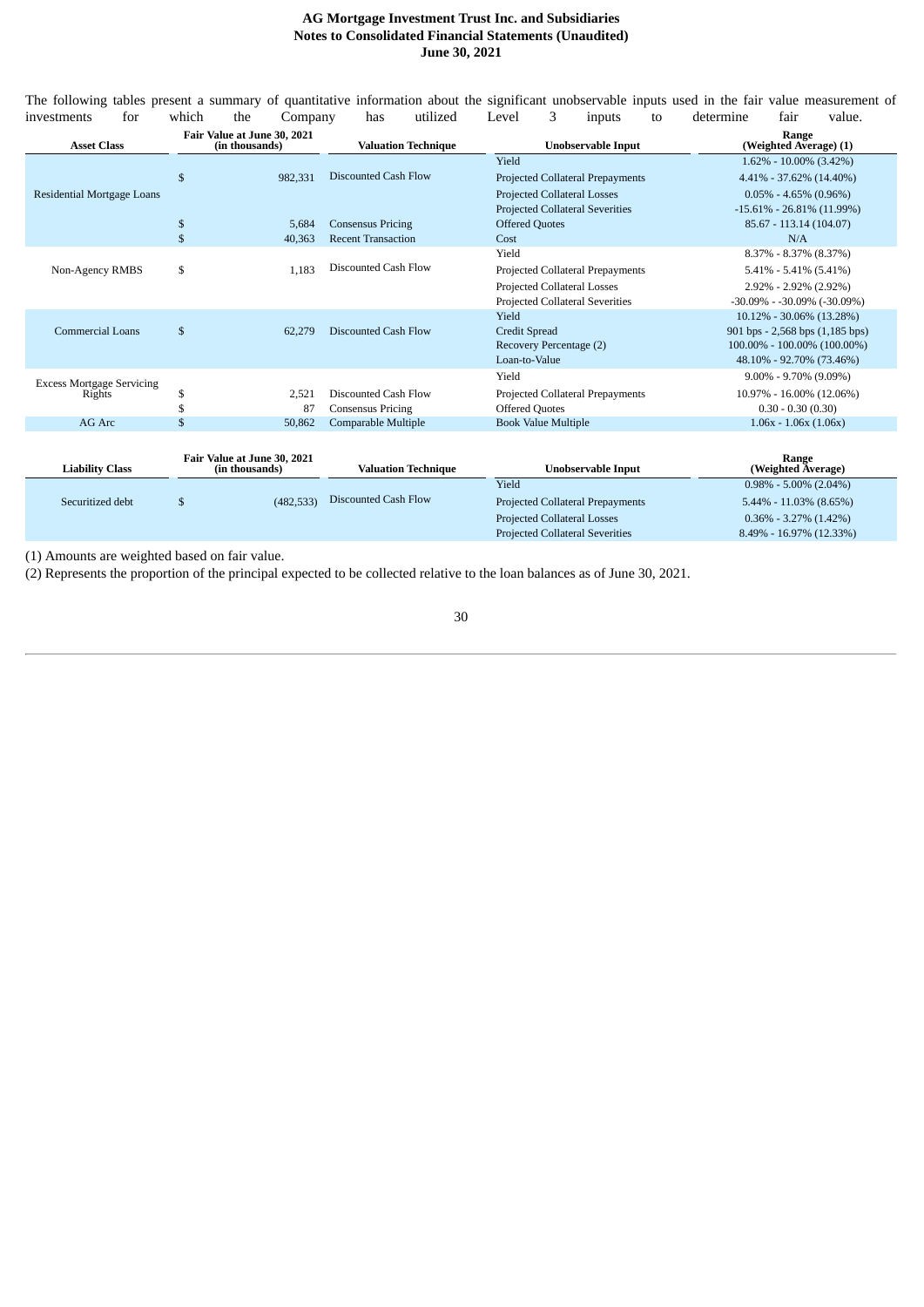| <b>Asset Class</b>               | <b>Fair Value at December 31,</b><br>2020 (in thousands) | <b>Valuation Technique</b>  | Unobservable Input                      | Range<br>(Weighted Average) (1)       |
|----------------------------------|----------------------------------------------------------|-----------------------------|-----------------------------------------|---------------------------------------|
|                                  |                                                          |                             | Yield                                   | 4.50% - 10.00% (5.01%)                |
|                                  | 426,709<br>\$                                            | Discounted Cash Flow        | <b>Projected Collateral Prepayments</b> | 4.30% - 9.31% (7.28%)                 |
| Residential Mortgage Loans       |                                                          |                             | <b>Projected Collateral Losses</b>      | $1.66\% - 5.75\%$ (2.58%)             |
|                                  |                                                          |                             | <b>Projected Collateral Severities</b>  | $-9.29\% - 49.43\% (15.68\%)$         |
|                                  | \$<br>6,598                                              | <b>Consensus Pricing</b>    | <b>Offered Quotes</b>                   | 82.03 - 106.29 (99.96)                |
|                                  |                                                          |                             | Yield                                   | $8.05\% - 8.05\%$ (8.05%)             |
| Non-Agency RMBS                  | \$<br>1,601                                              | Discounted Cash Flow        | <b>Projected Collateral Prepayments</b> | $5.46\% - 5.46\%$ (5.46%)             |
|                                  |                                                          |                             | <b>Projected Collateral Losses</b>      | 5.37% - 5.37% (5.37%)                 |
|                                  |                                                          |                             | <b>Projected Collateral Severities</b>  | $-20.89\% - 20.89\%$ ( $-20.89\%$ )   |
|                                  | \$<br>1,499                                              | <b>Consensus Pricing</b>    | <b>Offered Quotes</b>                   | $91.59 - 91.59(91.59)$                |
|                                  |                                                          |                             | Yield                                   | 10.95% - 39.54% (14.09%)              |
| <b>Commercial Loans</b>          | $\mathbb{S}$<br>125,508                                  | <b>Discounted Cash Flow</b> | Credit Spread                           | $1,001$ bps - 3,304 bps $(1,279$ bps) |
|                                  |                                                          |                             | Recovery Percentage (2)                 | 100.00% - 100.00% (100.00%)           |
|                                  |                                                          |                             | Loan-to-Value                           | 43.60% - 97.50% (62.04%)              |
| <b>Excess Mortgage Servicing</b> |                                                          |                             | Yield                                   | $9.00\% - 9.70\%$ (9.08%)             |
| Rights                           | \$<br>3,073                                              | Discounted Cash Flow        | Projected Collateral Prepayments        | 11.11% - 15.51% (12.49%)              |
|                                  | \$<br>85                                                 | <b>Consensus Pricing</b>    | <b>Offered Quotes</b>                   | $0.25 - 0.25(0.25)$                   |
| AG Arc                           | \$<br>45,341                                             | <b>Comparable Multiple</b>  | <b>Book Value Multiple</b>              | $1.05x - 1.05x(1.05x)$                |
|                                  |                                                          |                             |                                         |                                       |
| <b>Liability Class</b>           | <b>Fair Value at December 31.</b><br>2020 (in thousands) | <b>Valuation Technique</b>  | Unobservable Input                      | Range<br>(Weighted Average)           |
|                                  |                                                          |                             | Yield                                   | $2.45\% - 5.50\%$ (2.98%)             |
| Securitized debt                 | $\mathbb{S}$<br>(355, 159)                               | Discounted Cash Flow        | <b>Projected Collateral Prepayments</b> | $5.90\% - 8.20\%$ (7.17%)             |
|                                  |                                                          |                             | <b>Projected Collateral Losses</b>      | $1.94\% - 3.46\%$ (2.62%)             |
|                                  |                                                          |                             | <b>Projected Collateral Severities</b>  | 12.70% - 20.03% (16.75%)              |

(1) Amounts are weighted based on fair value.

(2) Represents the proportion of the principal expected to be collected relative to the loan balances as of December 31, 2020.

As further described above, fair value for the Company's securities portfolio are based upon prices obtained from third-party pricing services. Broker quotations may also be used. The significant unobservable inputs used in the fair value measurement of the Company's securities are yields, prepayment rates, probability of default, and loss severity in the event of default. Significant increases (decreases) in any of those inputs in isolation would result in a significantly lower (higher) fair value measurement. Generally, a change in the assumption used for the probability of default is accompanied by a directionally similar change in the assumption used for the loss severity and a directionally opposite change in the assumption used for prepayment rates.

Also, as described above, valuation of the Company's loan portfolio is determined by the Manager using third-party pricing services where available, valuation analyses from third-party pricing service providers, or model-based pricing. The evaluation considers the underlying characteristics of each loan, which are observable inputs, including: coupon, maturity date, loan age, reset date, collateral type, periodic and life cap, geography, and prepayment speeds. The valuations of commercial loans also require significant judgments, which include assumptions regarding capitalization rates, re-performance rates, leasing, creditworthiness of major tenants, occupancy rates, availability of financing, exit plan, loan sponsorship, actions of other lenders, and other factors deemed necessary by management. Changes in the market environment and other events that may occur over the life of our investments may cause the gains or losses ultimately realized on these investments to be different than the valuations currently estimated. If applicable, analyses provided by valuation service providers are reviewed and considered by the Manager.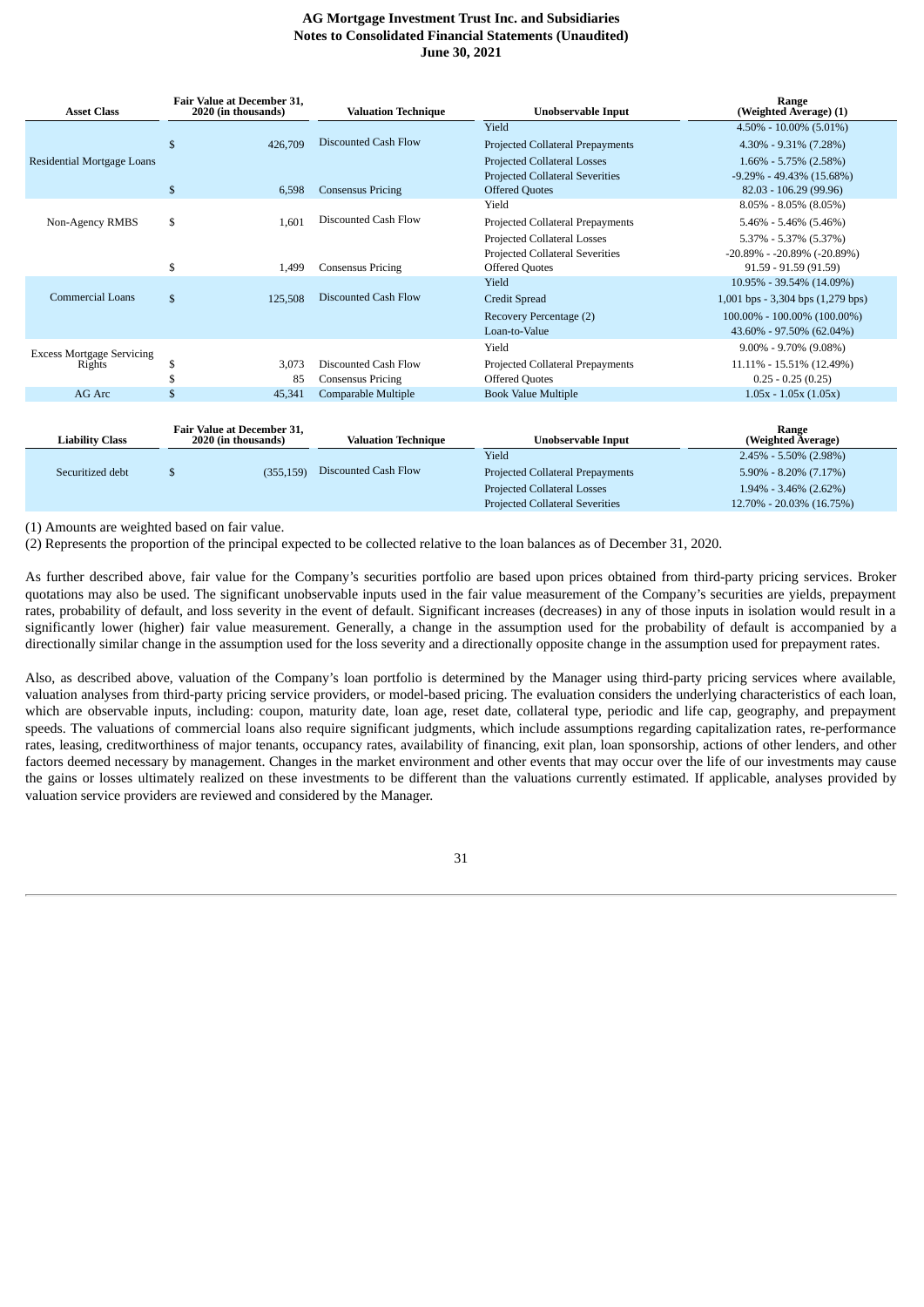## **6. Financing arrangements**

The following table presents a summary of the Company's financing arrangements as of June 30, 2021 and December 31, 2020 (\$ in thousands). **June 30, 2021 December 31, 2020**

|                                     |   | JUNE 30, ZVZI     |                        |                         |                        |  |                                       |               |                   |      | December 31, 2020     |
|-------------------------------------|---|-------------------|------------------------|-------------------------|------------------------|--|---------------------------------------|---------------|-------------------|------|-----------------------|
|                                     |   |                   |                        | <b>Weighted Average</b> | Collateral $(1)(2)(3)$ |  |                                       |               |                   |      |                       |
|                                     |   | Carrying<br>Value | <b>Stated Maturity</b> | <b>Funding Cost</b>     | Life (Years)           |  | <b>Amortized Cost</b><br><b>Basis</b> |               | <b>Fair Value</b> |      | <b>Carrying Value</b> |
| <b>Repurchase Agreements</b>        |   |                   |                        |                         |                        |  |                                       |               |                   |      |                       |
| Residential Mortgage Loans (4)(5)   | S | 408,656           | Sept 2021 - Jan 2022   | 2.56 %                  | 0.53 <sup>5</sup>      |  | 491.795                               | \$.           | 502.956           | - \$ | 25,590                |
| Agency RMBS (6)                     |   | 752,723           | <b>July 2021</b>       | $0.10 \%$               | 0.04                   |  | 694.925                               |               | 794,643           |      | 435,893               |
| Non-Agency RMBS                     |   | 1,621             | July 2021 - Oct 2021   | 1.97 %                  | 0.08                   |  | 3,091                                 |               | 3,454             |      | 14,550                |
| <b>CMBS</b>                         |   | 18,518            | <b>July 2021</b>       | 1.59 %                  | 0.02                   |  | 35,452                                |               | 31,614            |      | 24,881                |
| <b>Total Repurchase Agreements</b>  |   | 1,181,518         |                        | 0.98%                   | 0.21                   |  | 1,225,263                             |               | 1,332,667         | -S   | 500,914               |
|                                     |   |                   |                        |                         |                        |  |                                       |               |                   |      |                       |
| <b>Revolving Facilities</b>         |   |                   |                        |                         |                        |  |                                       |               |                   |      |                       |
| Commercial Loans $(7)(8)(9)$        |   | 25,950            | Aug 2023               | 3.16 %                  | $2.11 \quad$ \$        |  | 50.663                                | $\mathcal{S}$ | 43,870            | -\$  | 63,133                |
| <b>Total Financing Arrangements</b> |   | 1.207.468         |                        | 1.03 %                  | 0.25                   |  | 1,275,926                             |               | 1,376,537         |      | 564,047               |

(1) The Company also had \$0.3 million of cash pledged under repurchase agreements as of June 30, 2021.

(2) Under the terms of the Company's financing agreements, the Company's financing counterparties may, in certain cases, sell or re-hypothecate the pledged collateral.

(3) Amounts pledged as collateral under Residential Mortgage Loans include certain of the Company's retained interests in securitizations. Refer to Note 3 for more information on the Residential Loan VIEs.

(4) The Company's Residential Mortgage Loan financing arrangements include a maximum uncommitted borrowing capacity of \$800 million on facilities used to finance Non-QM Loans. Subsequent to quarter end, the Company amended certain financing arrangements to increase the maximum uncommitted borrowing capacity used to finance Non-QM Loans by \$300 million.

(5) The funding cost includes deferred financing costs. The stated rate on the Residential Mortgage Loans repurchase agreements was 2.53% as of June 30, 2021.

(6) As of June 30, 2021, repurchase agreements on Agency RMBS includes repurchase agreements and collateral on unsettled Agency RMBS sales.

(7) The revolving facility is interest only until maturity.

(8) The funding cost includes deferred financing costs. The stated rate on the Commercial Loans revolving facility was 2.11% as of June 30, 2021.

(9) The Company's commercial loan revolving facility includes a maximum uncommitted borrowing capacity of \$100 million.

The following table presents contractual maturity information about the Company's borrowings under repurchase agreements and revolving facilities as of June 30, 2021 (\$ in thousands).

|                                     | <b>Within 30 Days</b>          |                | Over 30 Days to 3<br>Months |      | <b>Over 3 Months to 12</b><br>Months |               | <b>Over 12 Months</b>    |     | Total     |
|-------------------------------------|--------------------------------|----------------|-----------------------------|------|--------------------------------------|---------------|--------------------------|-----|-----------|
| <b>Repurchase Agreements</b>        |                                |                |                             |      |                                      |               |                          |     |           |
| Residential Mortgage Loans          | \$<br>$\overline{\phantom{a}}$ | - \$           | 42,158                      | - \$ | 366,498                              | \$            | $\overline{\phantom{a}}$ | S   | 408,656   |
| <b>Agency RMBS</b>                  | 752,723                        |                |                             |      | _                                    |               |                          |     | 752,723   |
| Non-Agency RMBS                     | 1,282                          |                |                             |      | 339                                  |               |                          |     | 1,621     |
| <b>CMBS</b>                         | 18,518                         |                |                             |      |                                      |               |                          |     | 18,518    |
| <b>Total Repurchase Agreements</b>  | 772,523                        | - S            | 42,158                      | S    | 366,837                              | \$            | $\overline{\phantom{m}}$ |     | 1,181,518 |
|                                     |                                |                |                             |      |                                      |               |                          |     |           |
| <b>Revolving Facilities</b>         |                                |                |                             |      |                                      |               |                          |     |           |
| <b>Commercial Loans</b>             | \$<br>$\overline{\phantom{m}}$ | $\mathfrak{L}$ | $\frac{1}{2}$               | -\$  | $\overline{\phantom{a}}$             | \$            | 25,950                   | -\$ | 25,950    |
|                                     |                                |                |                             |      |                                      |               |                          |     |           |
| <b>Total Financing Arrangements</b> | 772,523                        |                | 42,158                      | S    | 366,837                              | <sup>\$</sup> | 25,950                   | S   | 1.207.468 |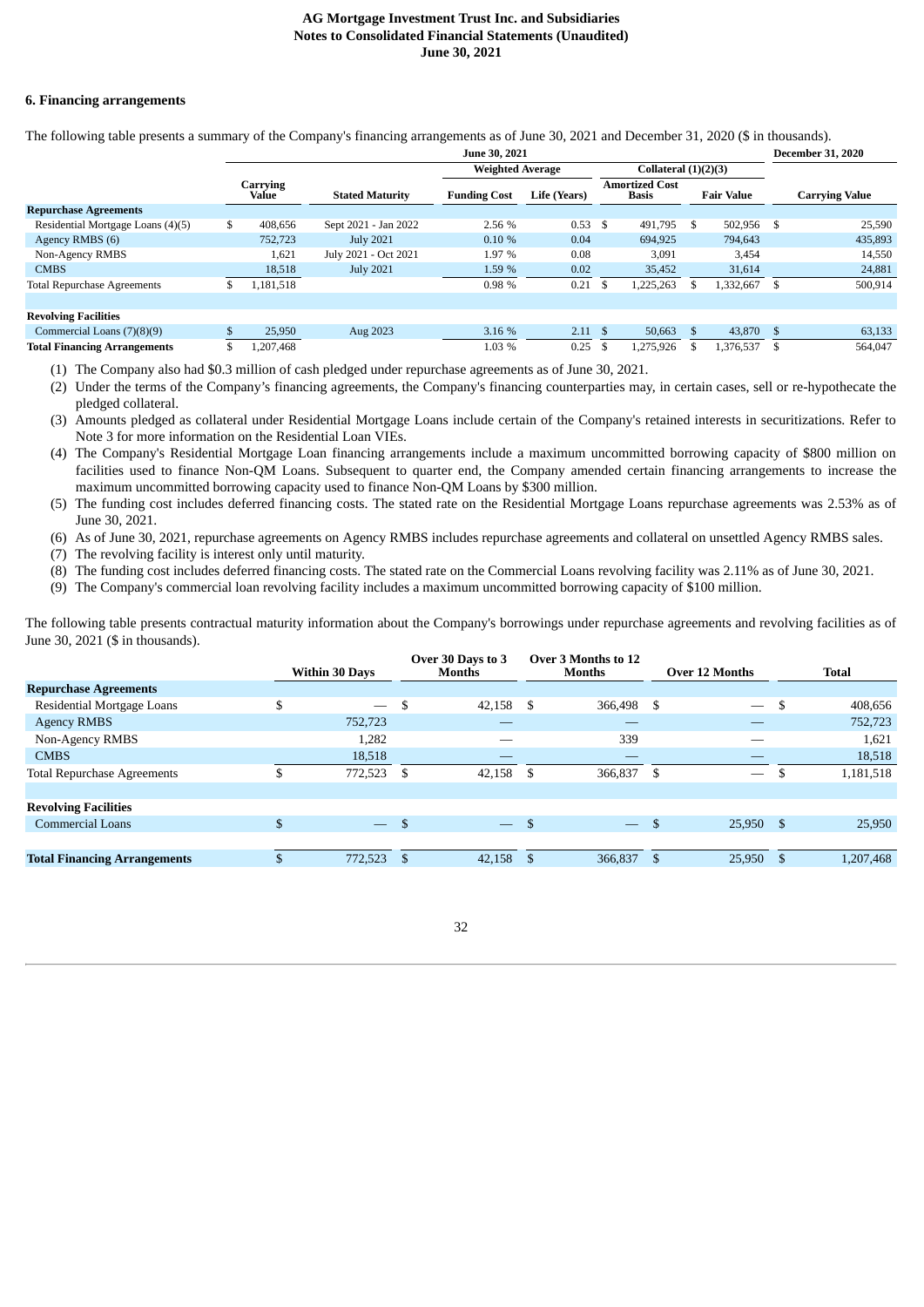### *Counterparties*

The Company had exposure to five counterparties as of June 30, 2021 and December 31, 2020.

The following tables present information as of June 30, 2021 and December 31, 2020 with respect to each counterparty that provides the Company with financing for which the Company had greater than 5% of its stockholders' equity at risk, excluding stockholders' equity at risk under financing through affiliated entities (\$ in thousands). **June 30, 2021**

| Counterparty                             | <b>Stockholders' Equity</b><br>at Risk | <b>Weighted Average</b><br><b>Maturity (days)</b> | Percentage of<br><b>Stockholders' Equity</b> |
|------------------------------------------|----------------------------------------|---------------------------------------------------|----------------------------------------------|
| Barclays Capital Inc.                    | 105,759                                | 103                                               | 22.7 %                                       |
| <b>December 31, 2020</b><br>Counterparty | <b>Stockholders' Equity</b><br>at Risk | <b>Weighted Average</b><br><b>Maturity (days)</b> | Percentage of<br><b>Stockholders' Equity</b> |
| BofA Securities, Inc.                    | 28,091                                 | 19                                                | 6.9 %                                        |
| Credit Suisse AG, Cayman Islands Branch  | 26.305                                 | 35                                                | 6.4%                                         |
| Barclays Capital Inc.                    | 24,890                                 | 15                                                | 6.1%                                         |

### *Financial Covenants*

The Company's financing arrangements generally include customary representations, warranties, and covenants, but may also contain more restrictive supplemental terms and conditions. Although specific to each financing arrangement, typical supplemental terms include requirements of minimum equity and liquidity, leverage ratios, and performance triggers. In addition, some of the financing arrangements contain cross default features, whereby default under an agreement with one lender simultaneously causes default under agreements with other lenders. To the extent that the Company fails to comply with the covenants contained in these financing arrangements or is otherwise found to be in default under the terms of such agreements, the counterparty has the right to accelerate amounts due under the associated agreement. Financings pursuant to repurchase agreements and revolving facilities are generally recourse to the Company. As of June 30, 2021, the Company is in compliance with all of its financial covenants.

# **7. Other assets and liabilities**

The following table details certain information related to the Company's "Other assets" and "Other liabilities" line items on its consolidated balance sheet as of June 30, 2021 and December 31, 2020 (in thousands):

|                                       | June 30, 2021 | <b>December 31, 2020</b> |        |
|---------------------------------------|---------------|--------------------------|--------|
| Other assets                          |               |                          |        |
| Interest receivable                   | \$<br>6,525   | -\$                      | 2,962  |
| Derivative assets, at fair value      | 89            |                          |        |
| Other assets                          | 3,703         |                          | 5,538  |
| Due from broker                       | 1,816         |                          | 907    |
| <b>Total Other assets</b>             | 12,133        | -\$                      | 9,407  |
|                                       |               |                          |        |
| Other liabilities                     |               |                          |        |
| Interest payable                      | \$<br>976S    |                          | 853    |
| Derivative liabilities, at fair value | 310           |                          | 68     |
| Due to affiliates $(1)$               | 3,326         |                          | 14,041 |
| Accrued expenses                      | 2,266         |                          | 2,521  |
| Due to broker                         | 2,140         |                          | 1,272  |
| <b>Total Other liabilities</b>        | 9,018         | \$                       | 18,755 |

(1) Refer to Note 10 for more information.

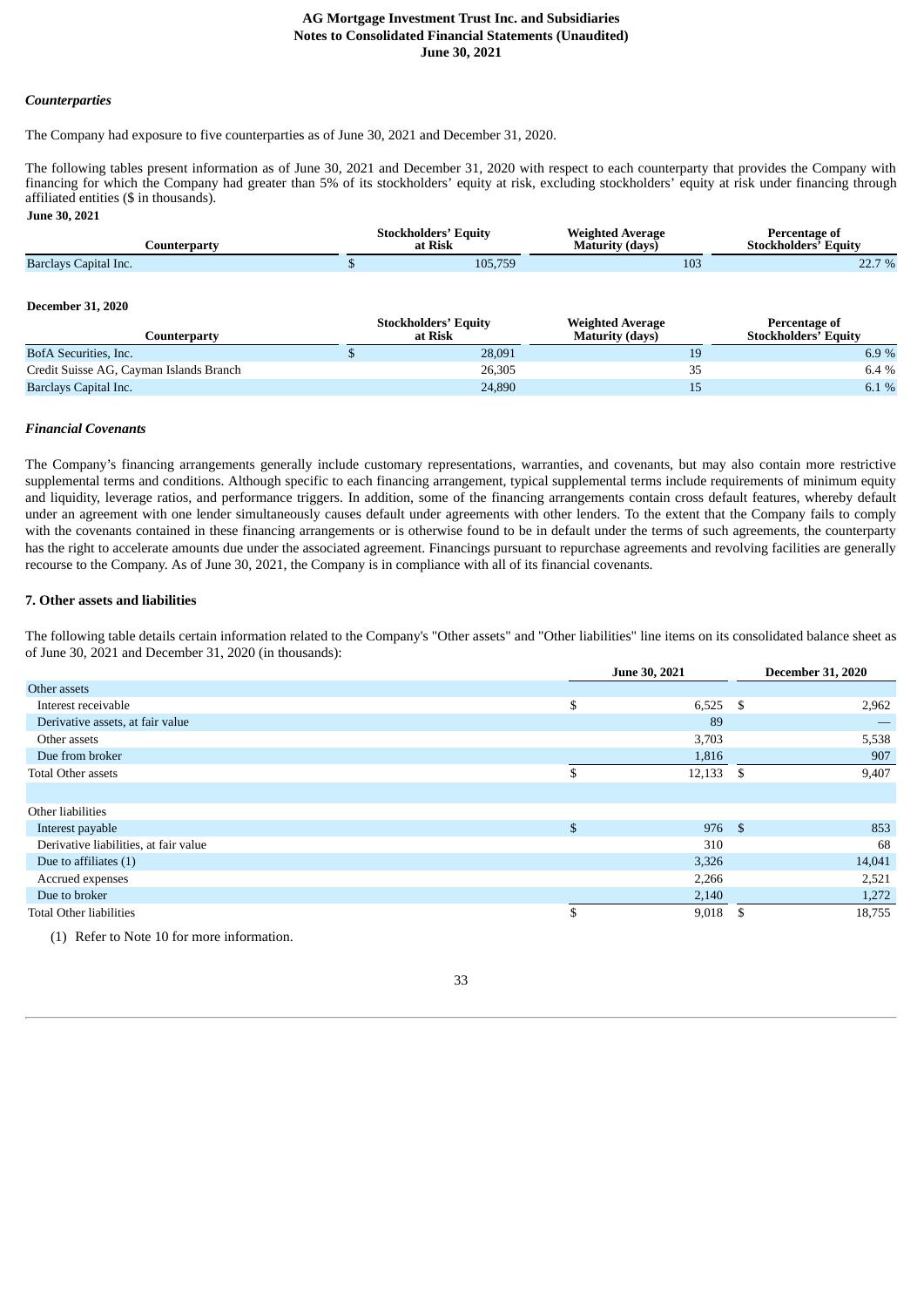### *Derivatives*

The following table presents the fair value of the Company's derivatives and other instruments and their balance sheet location as of June 30, 2021 and December 31, 2020 (in thousands).

| <b>Derivatives and Other Instruments (1)</b>            | Designation | <b>Balance Sheet</b><br>Location | <b>June 30, 2021</b> | <b>December 31, 2020</b> |
|---------------------------------------------------------|-------------|----------------------------------|----------------------|--------------------------|
| Pay Fix/Receive Float Interest Rate Swap Agreements (1) | Non-Hedge   | Other liabilities                | (289)                | (68)                     |
| <b>TBAs</b>                                             | Non-Hedge   | Other assets                     | 89                   |                          |
| <b>TBAs</b>                                             | Non-Hedge   | Other liabilities                | (21)                 |                          |

(1) As of June 30, 2021, the Company applied a reduction in fair value of \$13.3 million and \$1.0 million to its interest rate swap assets and liabilities, respectively, related to variation margin with a corresponding increase or decrease in restricted cash, respectively. As of December 31, 2020, the Company applied a reduction in fair value of \$1.4 million and \$0.2 million to its interest rate swap assets and liabilities, respectively, related to variation margin with a corresponding increase or decrease in restricted cash, respectively.

The following table summarizes information related to derivatives and other instruments (in thousands):

| Notional amount of non-hedge derivatives and other instruments: | Notional<br>Currencv | <b>June 30, 2021</b> | <b>December 31, 2020</b> |
|-----------------------------------------------------------------|----------------------|----------------------|--------------------------|
| Pay Fix/Receive Float Interest Rate Swap Agreements             | USD                  | 806,000              | 417,000                  |
| Short TBAs                                                      | USD                  | (130,000)            |                          |
| Short positions on British Pound Futures (1)                    | GBP                  |                      | 3,313                    |

(1) Each British Pound Future contract embodies £62,500 of notional value.

The following table summarizes gains/(losses) related to derivatives and other instruments (in thousands):

|                                             | <b>Three Months Ended</b> |               |     |                          | <b>Six Months Ended</b> |               |     |                      |
|---------------------------------------------|---------------------------|---------------|-----|--------------------------|-------------------------|---------------|-----|----------------------|
|                                             |                           | June 30, 2021 |     | June 30, 2020            |                         | June 30, 2021 |     | <b>June 30, 2020</b> |
| Included within Unrealized gain/(loss), net |                           |               |     |                          |                         |               |     |                      |
| <b>Interest Rate Swaps</b>                  | \$                        | (15, 865)     | -\$ | $\overline{\phantom{m}}$ | -\$                     | 12,555        | -\$ | (11,588)             |
| <b>Swaptions</b>                            |                           |               |     | (5)                      |                         | _             |     | (697)                |
| <b>British Pound Futures</b>                |                           | –             |     | 239                      |                         | 64            |     | 186                  |
| Euro Futures                                |                           |               |     | (28)                     |                         | –             |     | 20                   |
| TBAs                                        |                           | 67            |     | (392)                    |                         | 67            |     |                      |
|                                             |                           | (15,798)      |     | (186)                    |                         | 12,686        |     | (12,079)             |
|                                             |                           |               |     |                          |                         |               |     |                      |
| Included within Net realized gain/(loss)    |                           |               |     |                          |                         |               |     |                      |
| <b>Interest Rate Swaps</b>                  |                           | 897           |     |                          |                         | 897           |     | (65, 368)            |
| <b>Swaptions</b>                            |                           | _             |     |                          |                         | _             |     | (1,386)              |
| <b>British Pound Futures</b>                |                           |               |     | (150)                    |                         | (165)         |     | 514                  |
| <b>Euro Futures</b>                         |                           |               |     | 66                       |                         |               |     | 68                   |
| TBAs                                        |                           |               |     | 392                      |                         |               |     | 4,610                |
|                                             |                           | 897           |     | 308                      |                         | 732           |     | (61, 562)            |
| Total income/(loss)                         | \$                        | (14,901)      | \$  | 122                      | \$                      | 13,418        | \$  | (73, 641)            |

Derivative and other instruments eligible for offset are presented gross on the consolidated balance sheets as of June 30, 2021 and December 31, 2020, if applicable. The Company has not offset or netted any derivatives or other instruments with any financial instruments or cash collateral posted or received.

The Company must post cash or securities as collateral on its derivative instruments when their fair value declines. This typically occurs when prevailing market rates change adversely, with the severity of the change also dependent on the term of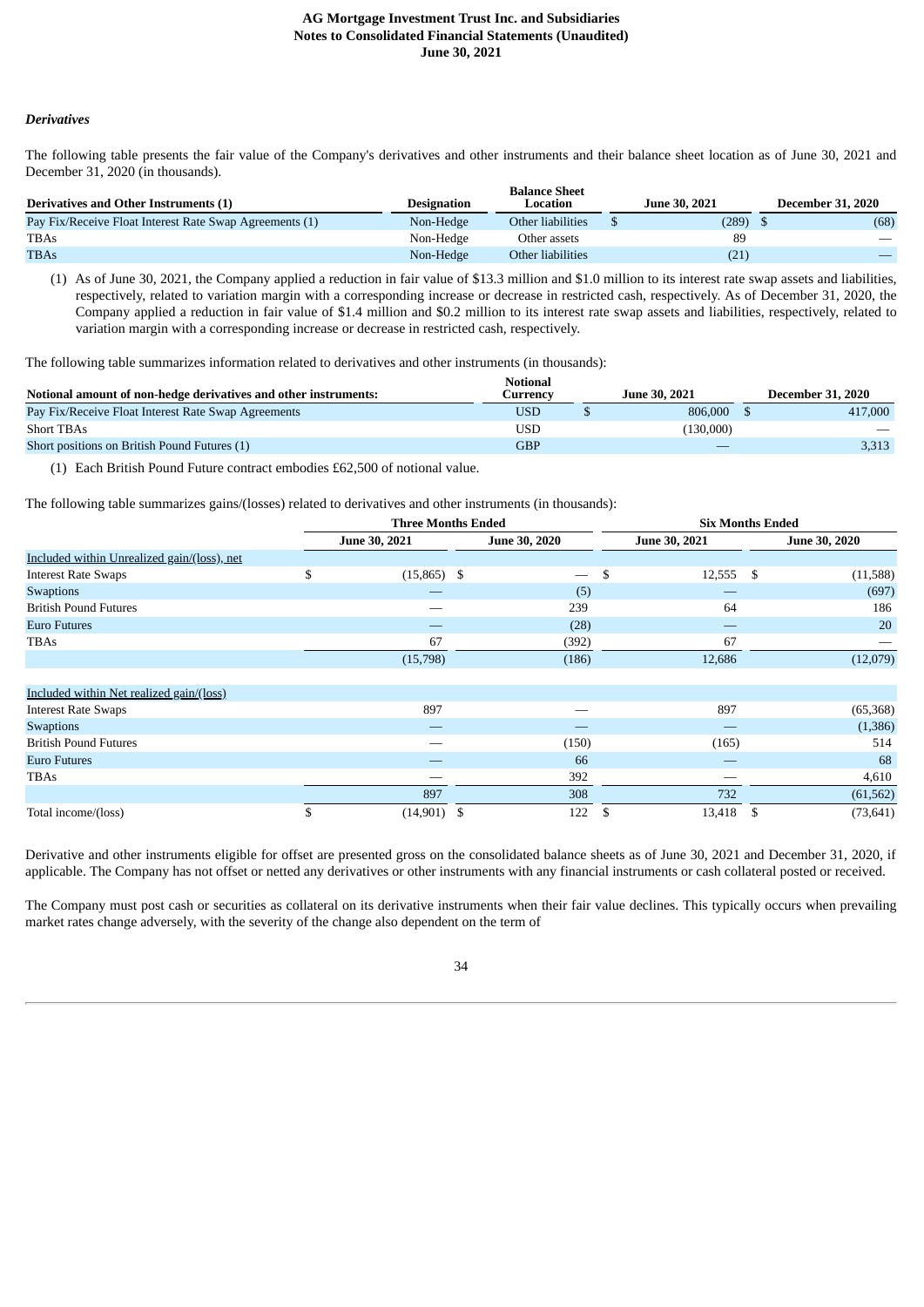the derivatives involved. The posting of collateral is generally bilateral, meaning that if the fair value of the Company's derivatives increases, its counterparty will post collateral to it. As of June 30, 2021, the Company's restricted cash balance included \$21.9 million of collateral related to certain derivatives, of which \$9.6 million represents cash collateral posted by the Company and \$12.3 million represents amounts related to variation margin. As of December 31, 2020, the Company's restricted cash balance included \$10.8 million of collateral related to certain derivatives, of which \$9.7 million represents cash collateral posted by the Company and \$1.1 million represents amounts related to variation margin.

#### *Interest rate swaps*

To help mitigate exposure to increases in interest rates, the Company may use currently-paying and forward-starting, one- or three-month LIBOR-indexed, pay-fixed, receive-variable, interest rate swap agreements. This arrangement hedges the Company's exposure to higher interest rates because the variablerate payments received on the swap agreements largely offset additional interest accruing on the related borrowings due to the higher interest rate, leaving the fixed-rate payments to be paid on the swap agreements as the Company's effective borrowing rate, subject to certain adjustments including changes in spreads between variable rates on the swap agreements and actual borrowing rates.

As of June 30, 2021, the Company's interest rate swap positions consisted of pay-fixed interest rate swaps. The following table presents information about the Company's interest rate swaps as of June 30, 2021 (\$ in thousands):

| <b>Maturity</b> | <b>Notional Amount</b> | <b>Weighted Average</b><br><b>Pay-Fixed Rate</b> | <b>Weighted Average</b><br><b>Receive-Variable Rate</b> | <b>Weighted Average</b><br><b>Years to Maturity</b> |
|-----------------|------------------------|--------------------------------------------------|---------------------------------------------------------|-----------------------------------------------------|
| 2025            | 296,000                | 0.39%                                            | $0.18 \%$                                               | 4.26                                                |
| 2026            | 202,000                | 0.76%                                            | 0.16%                                                   | 4.75                                                |
| 2028            | 95,000                 | 1.02 %                                           | 0.16%                                                   | 6.62                                                |
| 2030            | 86,000                 | 0.76%                                            | 0.17%                                                   | 9.27                                                |
| 2031            | 112,000                | 1.23%                                            | 0.17%                                                   | 9.59                                                |
| 2051            | 15,000                 | 1.96 %                                           | 0.19%                                                   | 29.80                                               |
| Total/Wtd Avg   | 806,000                | 0.74%                                            | 0.17%                                                   | 6.41                                                |

As of December 31, 2020, the Company's interest rate swap positions consisted of pay-fixed interest rate swaps. The following table presents information about the Company's interest rate swaps as of December 31, 2020 (\$ in thousands):

| <b>Maturity</b> | <b>Notional Amount</b> | <b>Weighted Average</b><br><b>Pay-Fixed Rate</b> | <b>Weighted Average</b><br><b>Receive-Variable Rate</b> | <b>Weighted Average</b><br><b>Years to Maturity</b> |
|-----------------|------------------------|--------------------------------------------------|---------------------------------------------------------|-----------------------------------------------------|
| 2025            | 296,000                | $0.39\%$                                         | $0.23\%$                                                | 4.76                                                |
| 2026            | 20,000                 | 0.45%                                            | 0.24%                                                   | 5.01                                                |
| 2030            | 86,000                 | 0.76%                                            | $0.23\%$                                                | 9.77                                                |
| 2031            | 15,000                 | $0.95\%$                                         | 0.24%                                                   | 10.01                                               |
| Total/Wtd Avg   | 417,000                | 0.49%                                            | $0.23\%$                                                | 5.99                                                |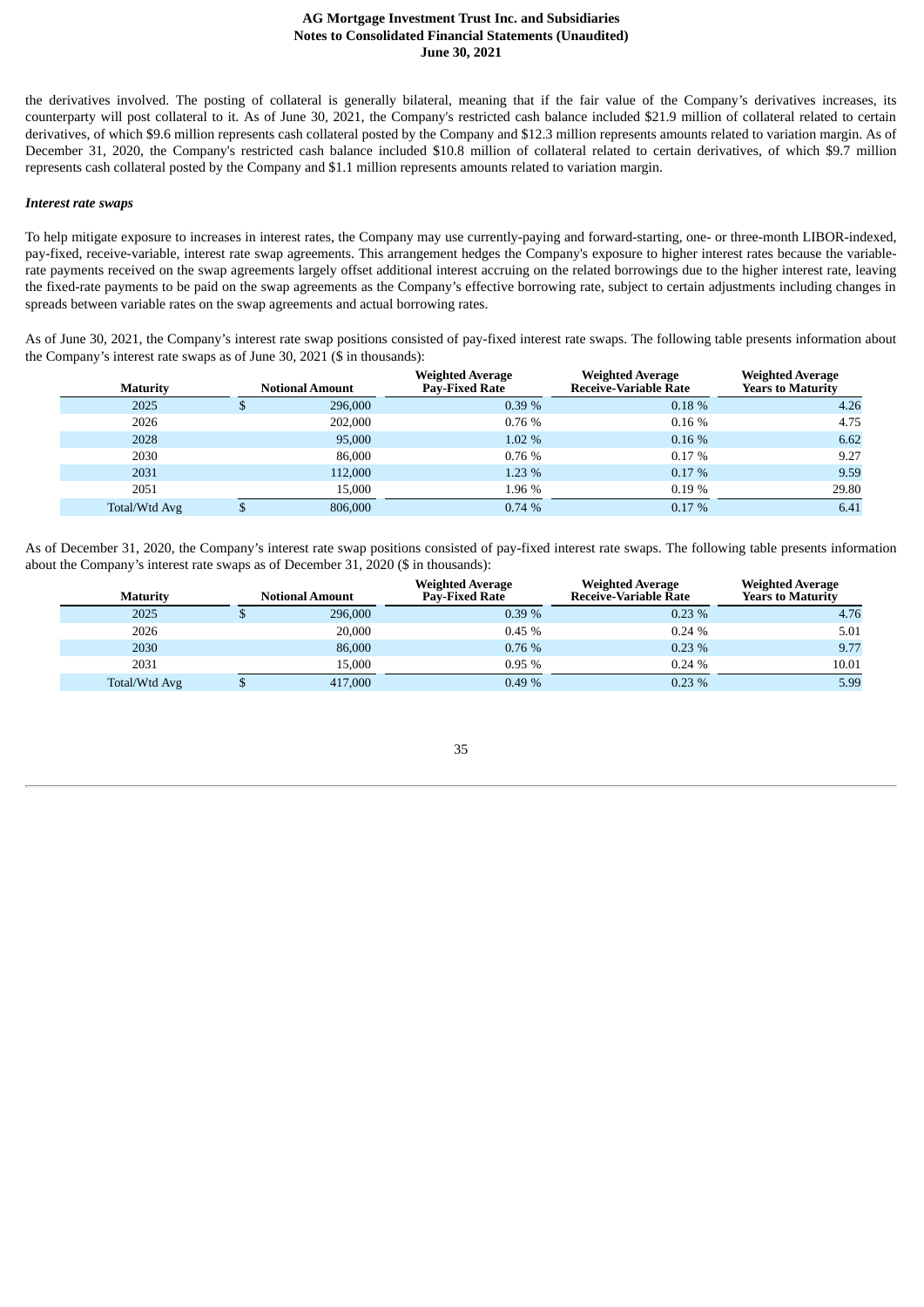### *TBAs*

The Company did not hold any TBA positions for the three months ended June 30, 2020. The following tables present information about the Company's TBAs for the three months ended June 30, 2021 and the six months ended June 30, 2021 and June 30, 2020 (in thousands):

| <b>For the Three Months Ended:</b> |              |                                        |                                 |                           |                           |                                         |                                                |  |                                                     |  |                                               |  |                            |     |                                |  |
|------------------------------------|--------------|----------------------------------------|---------------------------------|---------------------------|---------------------------|-----------------------------------------|------------------------------------------------|--|-----------------------------------------------------|--|-----------------------------------------------|--|----------------------------|-----|--------------------------------|--|
|                                    |              | <b>Beginning</b><br>Notional<br>Amount | Buys or<br>Covers               | Sales or<br><b>Shorts</b> |                           | <b>Ending Net</b><br>Notional<br>Amount |                                                |  | <b>Net Fair Value</b><br>as of<br><b>Period End</b> |  | Net<br>Receivable/(Pavable)<br>from/to Broker |  | <b>Derivative</b><br>Asset |     | <b>Derivative</b><br>Liability |  |
| June 30, 2021                      | TBAs - Short | $\frac{1}{2}$                          | $\hspace{0.1mm}-\hspace{0.1mm}$ |                           | (130,000)                 |                                         | (130,000)                                      |  | (134, 171)                                          |  | 134,239                                       |  | 89                         |     | (21)                           |  |
| For the Six Months Ended:          |              |                                        |                                 |                           |                           |                                         |                                                |  |                                                     |  |                                               |  |                            |     |                                |  |
|                                    |              | <b>Beginning</b><br>Notional<br>Amount | <b>Buvs</b> or<br>Covers        |                           | Sales or<br><b>Shorts</b> |                                         | <b>Ending Net</b><br><b>Notional</b><br>Amount |  | <b>Net Fair Value</b><br>as of<br><b>Period End</b> |  | Net<br>Receivable/(Payable)<br>from/to Broker |  | <b>Derivative</b><br>Asset |     | <b>Derivative</b><br>Liability |  |
| June 30, 2021                      | TBAs - Short | $\overline{\phantom{0}}$               | $\overline{\phantom{m}}$        |                           | (130,000)                 |                                         | (130,000)                                      |  | $(134, 171)$ \$                                     |  | 134,239                                       |  | 89                         | - 5 | (21)                           |  |
| June 30, 2020                      | TBAs - Long  |                                        | 728,000                         |                           | (728,000)                 |                                         |                                                |  |                                                     |  |                                               |  |                            |     |                                |  |

### **8. Earnings per share**

Following the close of business on July 22, 2021, the Company effected a one-for-three reverse stock split of its outstanding shares of common stock. All per share amounts and common shares outstanding for all periods presented in the unaudited consolidated financial statements have been adjusted on a retroactive basis to reflect the Company's one-for-three reverse stock split. Refer to Note 2 and Note 11 for additional information.

The following table presents a reconciliation of the earnings and shares used in calculating basic and diluted earnings per share for the three and six months ended June 30, 2021 and 2020.

| (in thousands, except per share data)                                            |                | <b>Three Months Ended</b> |               |              | <b>Six Months Ended</b> |               |                      |            |  |  |
|----------------------------------------------------------------------------------|----------------|---------------------------|---------------|--------------|-------------------------|---------------|----------------------|------------|--|--|
|                                                                                  |                | June 30, 2021             | June 30, 2020 |              |                         | June 30, 2021 | <b>June 30, 2020</b> |            |  |  |
| Numerator:                                                                       |                |                           |               |              |                         |               |                      |            |  |  |
| Net Income/(Loss) from Continuing Operations                                     | \$             | 15,493                    | - \$          | 2,700        | \$                      | 58,742        | - \$                 | (482, 317) |  |  |
| Gain on Exchange Offers, net (Note 11)                                           |                | 114                       |               |              |                         | 472           |                      |            |  |  |
| Dividends on preferred stock                                                     |                | (4,689)                   |               | (5,667)      |                         | (9,613)       |                      | (11, 334)  |  |  |
| Net income/(loss) from continuing operations available to common<br>stockholders | \$             | 10,918                    | S             | $(2,967)$ \$ |                         | 49,601        | S                    | (493, 651) |  |  |
| Net Income/(Loss) from Discontinued Operations                                   |                |                           |               | 361          |                         |               |                      | 361        |  |  |
| Net income/(loss) available to common stockholders                               | \$             | 10,918                    | \$            | (2,606)      | \$                      | 49,601        | -\$                  | (493,290)  |  |  |
|                                                                                  |                |                           |               |              |                         |               |                      |            |  |  |
| <b>Denominator:</b>                                                              |                |                           |               |              |                         |               |                      |            |  |  |
| Basic weighted average common shares outstanding                                 |                | 15,595                    |               | 10,953       |                         | 14,860        |                      | 10,935     |  |  |
| Diluted weighted average common shares outstanding (1)                           |                | 15,595                    |               | 10,953       |                         | 14,860        |                      | 10,935     |  |  |
| Earnings/(Loss) Per Share - Basic (2)                                            |                |                           |               |              |                         |               |                      |            |  |  |
| <b>Continuing Operations</b>                                                     | $\mathbf{s}$   | 0.70                      | - \$          | $(0.27)$ \$  |                         | 3.34          | - \$                 | (45.14)    |  |  |
| <b>Discontinued Operations</b>                                                   |                |                           |               | 0.03         |                         |               |                      | 0.03       |  |  |
| Total Earnings/(Loss) Per Share of Common Stock (2)                              | $\mathfrak{S}$ | 0.70                      | -\$           | $(0.24)$ \$  |                         | 3.34          | $\mathbf{S}$         | (45.11)    |  |  |
| Earnings/(Loss) Per Share - Diluted (2)                                          |                |                           |               |              |                         |               |                      |            |  |  |
| <b>Continuing Operations</b>                                                     | \$             | 0.70                      | \$            | $(0.27)$ \$  |                         | 3.34          | -\$                  | (45.14)    |  |  |
| <b>Discontinued Operations</b>                                                   |                |                           |               | 0.03         |                         |               |                      | 0.03       |  |  |
| Total Earnings/(Loss) Per Share of Common Stock (2)                              | \$             | 0.70                      | \$            | (0.24)       | \$                      | 3.34          | - \$                 | (45.11)    |  |  |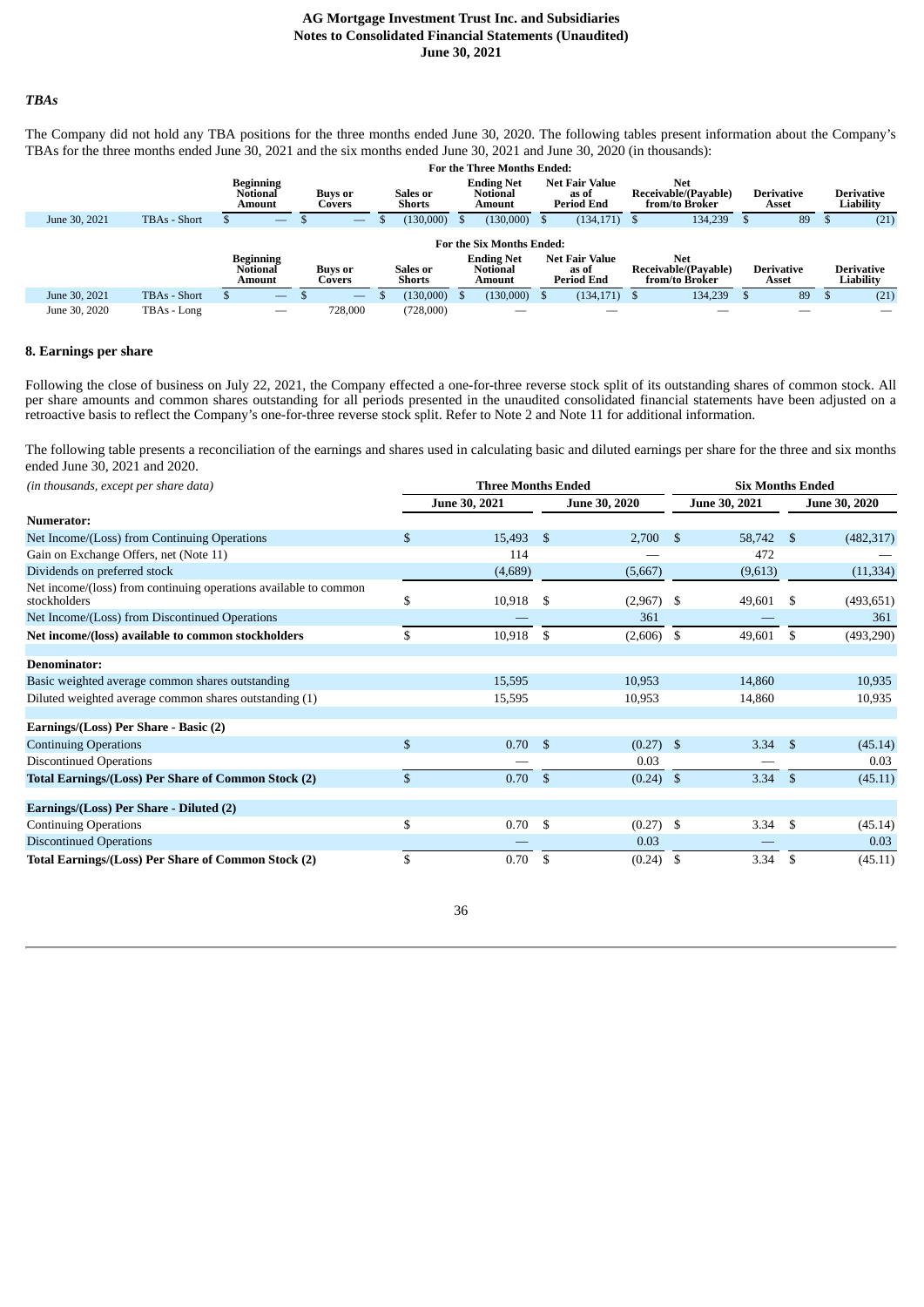(1) Manager restricted stock units of 5.5 thousand and 5.8 thousand were excluded from the computation of diluted earnings per share because its effect would be anti-dilutive for the three and six months ended June 30, 2020, respectively.

Restricted stock units issued to the Manager do not entitle the participant the rights of a shareholder of the Company's common stock, such as dividend and voting rights, until shares are issued in settlement of the vested units. The restricted stock units are not considered to be participating shares. The dilutive effects of the restricted stock units are only included in diluted weighted average common shares outstanding. The Company had no unvested restricted stock units as of June 30, 2021 and December 31, 2020, respectively.

The following table details the Company's common stock dividends declared during the six months ended June 30, 2021:

| <b>Declaration Date</b> | <b>Record Date</b> | <b>Payment Date</b> | Cash Dividend Per Share |
|-------------------------|--------------------|---------------------|-------------------------|
| 3/22/2021               | 4/1/2021           | 4/30/2021           | 0.18                    |
| 6/15/2021               | 6/30/2021          | 7/30/2021           | ∪.∠⊥                    |
| <b>Total</b>            |                    |                     | 0.39                    |

The Company did not declare any common stock dividends during the three and six months ended June 30, 2020.

The following tables detail the Company's preferred stock dividends declared and paid during the six months ended June 30, 2021 and 2020:

| 2021                    |                    |                     | <b>Cash Dividend Per Share</b> |  |                                |              |                 |  |
|-------------------------|--------------------|---------------------|--------------------------------|--|--------------------------------|--------------|-----------------|--|
| <b>Declaration Date</b> | <b>Record Date</b> | <b>Payment Date</b> | 8.25% Series A                 |  | 8.00% Series B                 |              | 8.000% Series C |  |
| 2/16/2021               | 2/26/2021          | 3/17/2021           | 0.51563                        |  | 0.50                           | <sup>S</sup> | 0.50            |  |
| 5/17/2021               | 5/28/2021          | 6/17/2021           | 0.51563                        |  | 0.50                           |              | 0.50            |  |
| <b>Total</b>            |                    |                     | 1.03126                        |  | 1.00                           | ъ            | 1.00            |  |
| 2020                    |                    |                     |                                |  | <b>Cash Dividend Per Share</b> |              |                 |  |
| <b>Declaration Date</b> | <b>Record Date</b> | <b>Payment Date</b> | 8.25% Series A                 |  | 8.00% Series B                 |              | 8.000% Series C |  |
| 2/14/2020               | 2/28/2020          | 3/17/2020           | 0.51563                        |  | 0.50                           |              | 0.50            |  |

# **9. Income taxes**

As a REIT, the Company is not subject to federal income tax to the extent that it makes qualifying distributions to its stockholders, and provided it satisfies on a continuing basis, through actual investment and operating results, the REIT requirements including certain asset, income, distribution and stock ownership tests. Most states follow U.S. federal income tax treatment of REITs.

Excise tax represents a four percent tax on the required amount of the Company's ordinary income and net capital gains not distributed during the year. The expense is calculated in accordance with applicable tax regulations. For the three and six months ended June 30, 2021, as well as the three months ended June 30, 2020, the Company did not record any excise tax expense. For the six months ended June 30, 2020, the Company recorded excise tax expense of \$(0.8) million. The reversal of the previously accrued excise tax expense during the six months ended June 30, 2020 was a result of losses resulting from market conditions associated with the COVID-19 pandemic.

The Company files tax returns in several U.S jurisdictions. There are no ongoing U.S. federal, state or local tax examinations related to the Company.

Based on its analysis of any potential uncertain income tax positions, the Company concluded it did not have any uncertain tax positions that meet the recognition or measurement criteria of ASC 740 as of June 30, 2021. The Company's federal income tax returns for the last three tax years are open to examination by the Internal Revenue Service. In the event that the Company incurs income tax related interest and penalties, its policy is to classify them as a component of provision for income taxes.

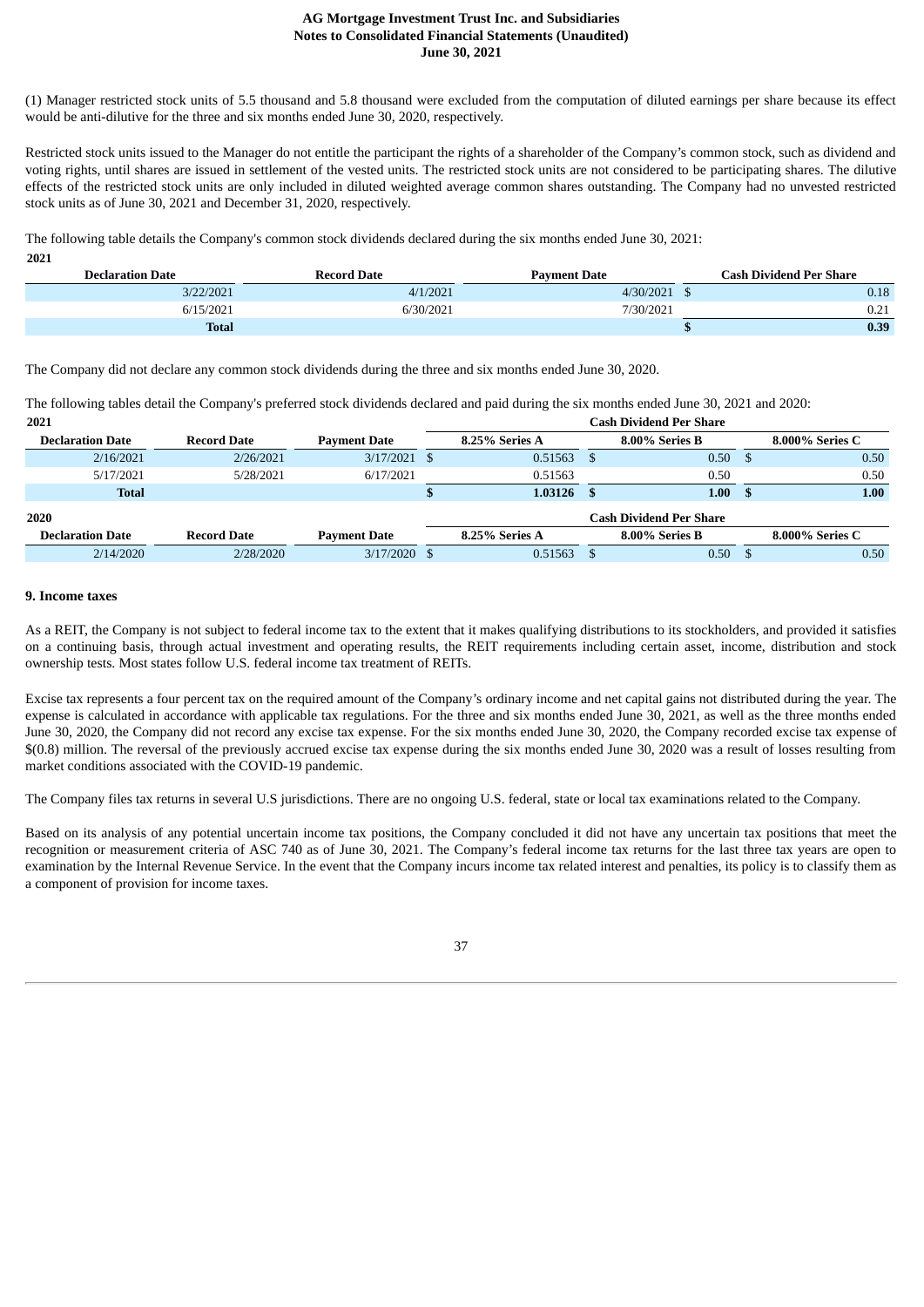#### **10. Related party transactions**

### *Manager*

The Company has entered into a management agreement with the Manager, which provided for an initial term and will be deemed renewed automatically each year for an additional one-year period, subject to certain termination rights. The Company is externally managed and advised by the Manager. Pursuant to the terms of the management agreement, which became effective July 6, 2011 (upon the consummation of the Company's initial public offering (the "IPO")), the Manager provides the Company with its management team, including its officers, along with appropriate support personnel. Each of the Company's officers is an employee of Angelo Gordon. The Company does not have any employees. The Manager, pursuant to a delegation agreement dated as of June 29, 2011, has delegated to Angelo Gordon the overall responsibility of its day-to-day duties and obligations arising under the Company's management agreement. Below is a description of the fees and reimbursements provided in the management agreements.

## *Management fee*

The Manager is entitled to a management fee equal to 1.50% per annum, calculated and paid quarterly, of the Company's Stockholders' Equity. For purposes of calculating the management fee, "Stockholders' Equity" means the sum of the net proceeds from any issuances of equity securities (including preferred securities) since inception (allocated on a pro rata daily basis for such issuances during the fiscal quarter of any such issuance, and excluding any future equity issuance to the Manager), plus the Company's retained earnings at the end of such quarter (without taking into account any non-cash equity compensation expense or other non-cash items described below incurred in current or prior periods), less any amount that the Company pays for repurchases of its common stock, excluding any unrealized gains, losses or other non-cash items that have impacted stockholders' equity as reported in the Company's financial statements prepared in accordance with GAAP, regardless of whether such items are included in other comprehensive income or loss, or in net income, and excluding one-time events pursuant to changes in GAAP, and certain other non-cash charges after discussions between the Manager and the Company's independent directors and after approval by a majority of the Company's independent directors. Stockholders' Equity, for purposes of calculating the management fee, could be greater or less than the amount of stockholders' equity shown on the Company's financial statements.

For the three and six months ended June 30, 2021, the Company incurred management fees of approximately \$1.7 million and \$3.3 million, respectively. For the three and six months ended June 30, 2020, the Company incurred management fees of approximately \$1.7 million and \$3.8 million, respectively. As of June 30, 2021 and December 31, 2020, the Company recorded management fees payable of \$1.7 million and \$1.7 million, respectively.

On April 6, 2020, the Company and the Manager executed an amendment to the management agreement pursuant to which the Manager agreed to defer the Company's payment of the management fee effective the first quarter of 2020 through September 30, 2020.

On September 24, 2020, the Company and the Manager executed another amendment (the "Second Management Agreement Amendment") to the management agreement, pursuant to which the Manager agreed to receive a portion of the deferred base management fee in shares of common stock. Pursuant to the Second Management Agreement Amendment, the Manager agreed to purchase (i) 405,123 shares of common stock in full satisfaction of the deferred base management fee of \$3.8 million payable by the Company in respect to the first and second quarters of 2020 and (ii) 51,500 shares of common stock in satisfaction of \$0.5 million of the base management fee payable by the Company in respect to the third quarter of 2020. The shares of common stock issued to the Manager were valued at \$9.45 per share based on the midpoint of the estimated range of the Company's book value per share as of August 31, 2020. The remaining third quarter 2020 management fee was paid in the normal course of business.

## *Termination fee*

Upon the occurrence of (i) the Company's termination of the management agreement without cause or (ii) the Manager's termination of the management agreement upon a breach by the Company of any material term of the management agreement, the Manager will be entitled to a termination fee equal to three times the average annual management fee during the 24-month period prior to such termination, calculated as of the end of the most recently completed fiscal quarter. As of June 30, 2021 and December 31, 2020, no event of termination of the management agreement had occurred.

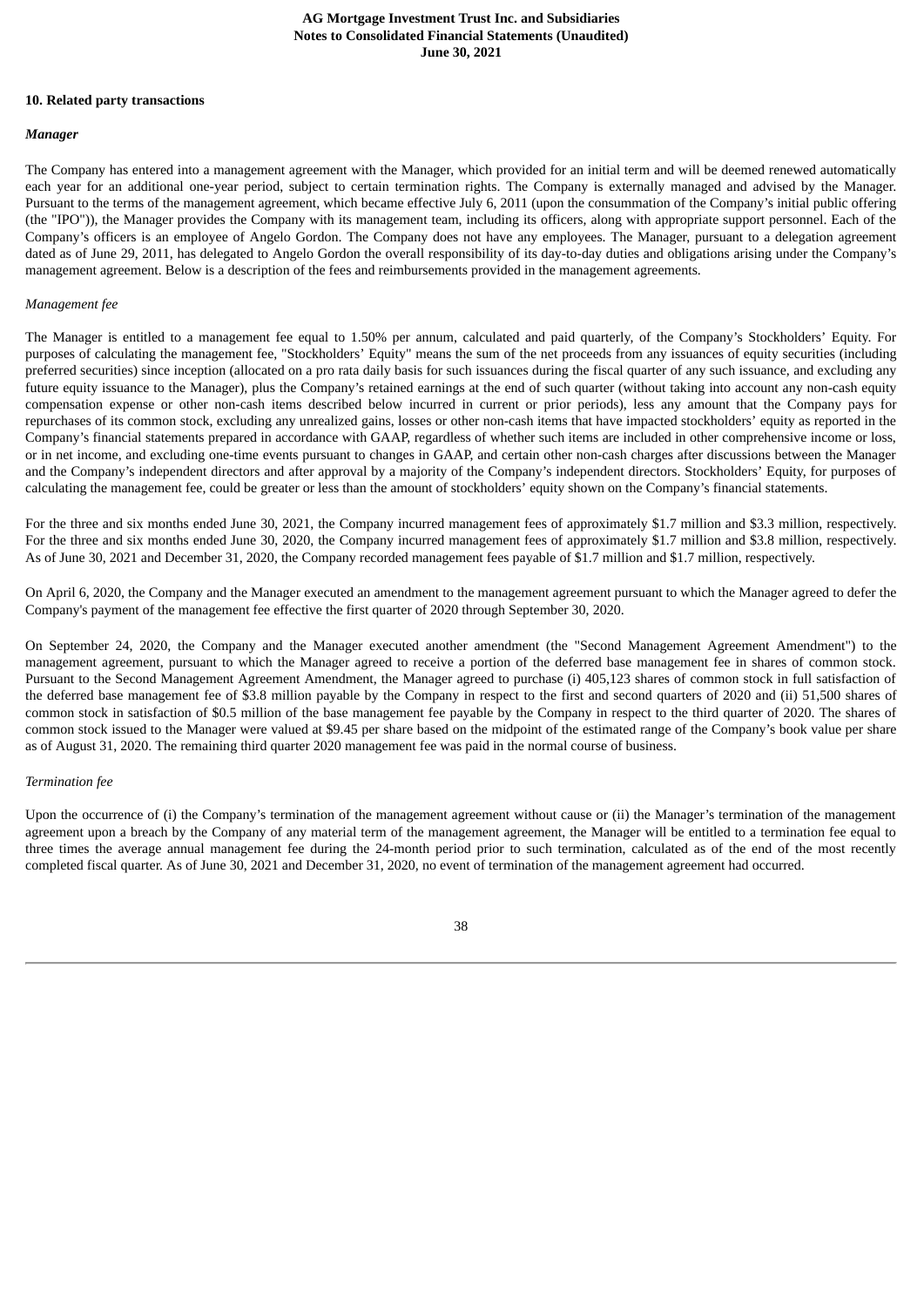#### *Expense reimbursement*

The Company is required to reimburse the Manager or its affiliates for operating expenses which are incurred by the Manager or its affiliates on behalf of the Company, including expenses relating to legal, accounting, due diligence and other services. The Company's reimbursement obligation is not subject to any dollar limitation; however, the reimbursement is subject to an annual budget process which combines guidelines from the Management Agreement with oversight by the Company's Board of Directors.

The Company reimburses the Manager or its affiliates for the Company's allocable share of the compensation, including, without limitation, annual base salary, bonus, any related withholding taxes and employee benefits paid to (i) the Company's chief financial officer based on the percentage of time spent on Company affairs, (ii) the Company's general counsel based on the percentage of time spent on the Company's affairs, and (iii) other corporate finance, tax, accounting, internal audit, legal, risk management, operations, compliance and other non-investment personnel of the Manager and its affiliates who spend all or a portion of their time managing the Company's affairs based upon the percentage of time devoted by such personnel to the Company's affairs. In their capacities as officers or personnel of the Manager or its affiliates, they devote such portion of their time to the Company's affairs as is necessary to enable the Company to operate its business.

Of the \$4.9 million and \$8.8 million of Other operating expenses for the three and six months ended June 30, 2021, respectively, the Company has incurred \$1.1 million and \$2.7 million, respectively, representing a reimbursement of expenses. Of the \$4.6 million and \$5.5 million of Other operating expenses for the three and six months ended June 30, 2020, respectively, the Company has incurred \$1.9 million and \$3.9 million, respectively, representing a reimbursement of expenses.

As of June 30, 2021 and December 31, 2020, the Company recorded a reimbursement payable to the Manager of \$1.5 million and \$1.8 million, respectively. For the year ended December 31, 2021, the Manager agreed to waive its right to receive expense reimbursements of \$0.8 million.

On April 6, 2020, the Company executed an amendment to the management agreement pursuant to which the Manager agreed to defer the reimbursement of expenses, effective the first quarter of 2020 through September 30, 2020. All deferred expense reimbursements were paid as of September 30, 2020.

#### *Secured debt*

On April 10, 2020, in connection with the first Forbearance Agreement, the Company issued a secured promissory note (the "Note") to the Manager evidencing a \$10 million loan made by the Manager to the Company. Additionally, on April 27, 2020, in connection with the second Forbearance Agreement, the Company and the Manager entered into an amendment to the Note to reflect an additional \$10 million loan by the Manager to the Company. The \$10 million loan made by the Manager on April 10, 2020 was repaid in full with interest when it matured on March 31, 2021 and the \$10 million loan made on April 27, 2020 was repaid in full with interest when it matured on July 27, 2020. The unpaid balance of the Note accrued interest at a rate of 6.0% per annum. Interest on the Note was payable monthly in kind through the addition of such accrued monthly interest to the outstanding principal balance of the Note. The Note and accrued interest on the Note, when outstanding, were included within the due to affiliates amount, which is included within the "Other Liabilities" line item in the consolidated balance sheets. See Note 7 for a breakout of the "Other liabilities" line item.

#### *Restricted stock grants*

#### *Equity Incentive Plans*

Effective on April 15, 2020 upon the approval of the Company's stockholders at its 2020 annual meeting of stockholders, the 2020 Equity Incentive Plan provides for a maximum of 666,666 shares of common stock to be issued. The maximum number of shares of common stock granted during a single fiscal year to any non-employee director, taken together with any cash fees paid to such non-employee director during any fiscal year, shall not exceed \$300,000 in total value (calculating the value of any such awards based on the grant date fair value). As of June 30, 2021, 612,676 shares of common stock were available to be awarded under the 2020 Equity Incentive Plan.

Since its IPO, the Company has granted an aggregate of 35,264 and 53,990 shares of restricted common stock to its independent directors under its equity incentive plan dated July 6, 2011 and its 2020 Equity Incentive Plan, respectively. As of June 30, 2021, all shares of restricted common stock granted to its independent directors have vested.

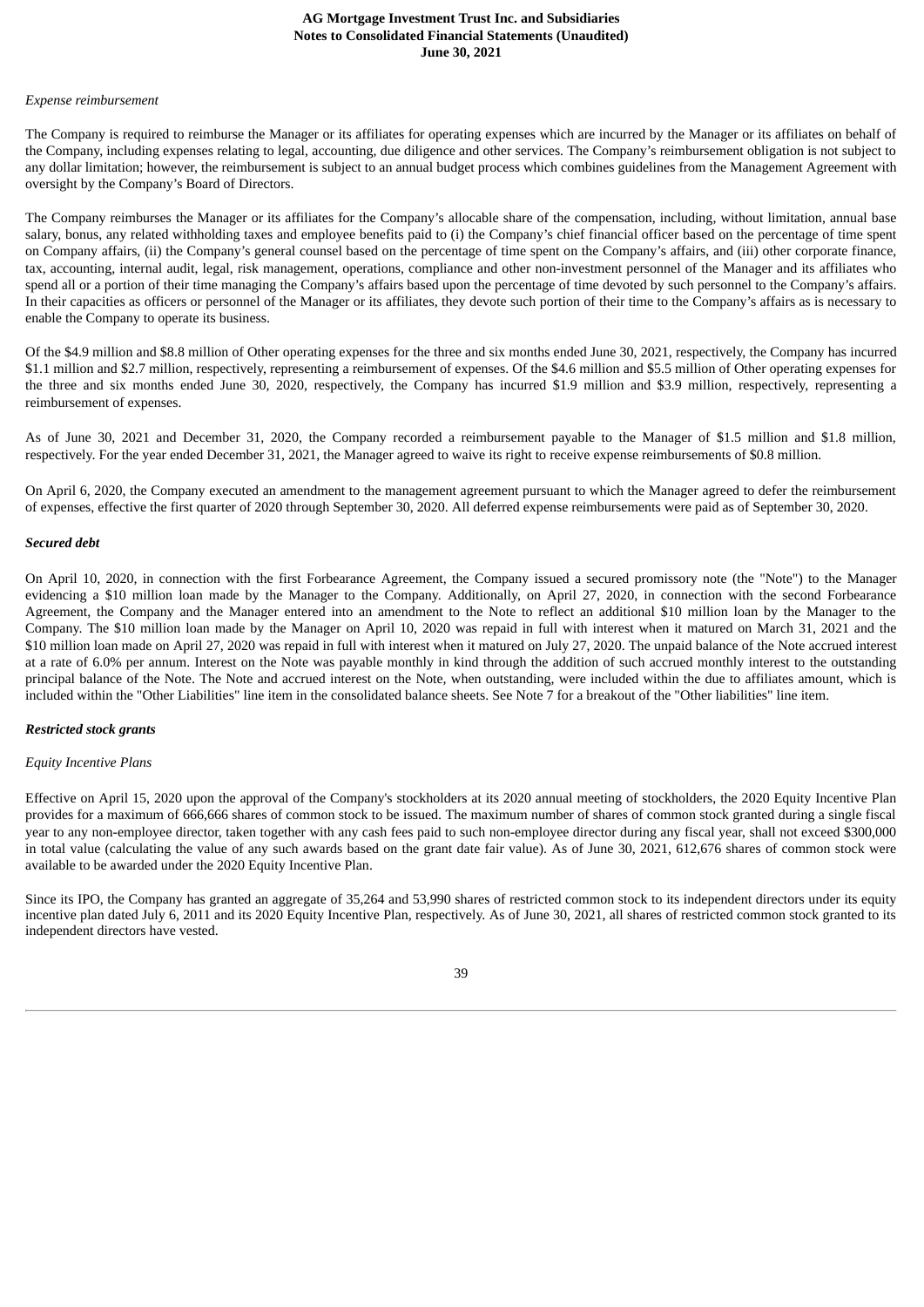### *Manager Equity Incentive Plans*

Following approval of the Company's stockholders at its 2021 annual meeting of stockholders, the AG Mortgage Investment Trust, Inc. 2021 Manager Equity Incentive Plan (the "2021 Manager Plan") became effective on April 7, 2021 and provides for a maximum of 573,425 shares of common stock to be issued to the Manager. As of June 30, 2021, there were no shares or awards issued under the 2021 Manager Plan.

The AG Mortgage Investment Trust, Inc. Manager Equity Incentive Plan became effective on July 6, 2011 (the "2011 Manager Plan"). Since its IPO, the Company has issued 13,416 shares of restricted common stock and 40,000 restricted stock units to its Manager under the 2011 Manager Plan. Upon the adoption of the 2020 Equity Incentive Plan on April 15, 2020, the Company was no longer permitted to issue any shares of our common stock under the 2011 Manager Plan. As of July 1, 2020, all shares of restricted common stock and restricted stock units granted to its Manager under the 2011 Manager Plan fully vested.

## *Director compensation*

Beginning January 1, 2021, the annual base director's fee for each independent director decreased from \$160,000 to \$150,000, \$70,000 of which is payable on a quarterly basis in cash and \$80,000 of which is payable on a quarterly basis in shares of restricted common stock. The number of shares of restricted common stock to be issued each quarter to each independent director is determined based on the average of the high and low prices of the Company's common stock on the New York Stock Exchange on the last trading day of each fiscal quarter. To the extent that any fractional shares would otherwise be issuable and payable to each independent director, a cash payment is made to each independent director in lieu of any fractional shares. All directors' fees are paid pro rata (and restricted stock grants determined) on a quarterly basis in arrears, and shares issued are fully vested and non-forfeitable. These shares may not be sold or transferred by such director during the time of his service as an independent member of the Company's board. As of June 30, 2021, the Company's Board of Directors consisted of four independent directors.

Pursuant to the Forbearance Agreement previously discussed, the Company, among other things, agreed to compensate its independent directors solely with common stock for the quarter ended March 31, 2020.

## *Investments in debt and equity of affiliates*

The Company invests in credit sensitive residential assets through affiliated entities which hold an ownership interest in the assets. The Company is one investor, amongst other investors managed by affiliates of Angelo Gordon, in such entities and has applied the equity method of accounting for such investments. See Note 2 for the gross fair value of the Company's share of these investments as of June 30, 2021 and December 31, 2020 and the net income/(loss) generated by these investments for the three and six months ended June 30, 2021 and 2020.

The Company's investment in AG Arc is reflected within the "Investments in debt and equity of affiliates" line item on its consolidated balance sheets. The Company has an approximate 44.6% interest in AG Arc. See Note 2 for the fair value of AG Arc as of June 30, 2021 and December 31, 2020.

Arc Home may sell loans to the Company, to third parties, or to affiliates of the Manager. Arc Home may also enter into agreements with us, third parties, or affiliates of the Manager to sell rights to receive the excess servicing spread related to MSRs that it either purchases from third parties or originates. The Company, directly or through its subsidiaries, has entered into agreements with Arc Home to purchase rights to receive the excess servicing spread related to certain of Arc Home's MSRs. As of June 30, 2021 and December 31, 2020, these Excess MSRs had a fair value of approximately \$2.9 million and \$3.5 million, respectively. See below "Transactions with affiliates" for details regarding the sale of a portion of the Company's Excess MSRs during the third quarter of 2020. In July 2021, subsequent to quarter end, the Company sold the remaining Excess MSR portfolio to Arc Home. Arc Home subsequently sold the MSR portfolio to a third-party.

On April 3, 2020, the Company, alongside private funds under the management of Angelo Gordon, restructured its financing arrangements in MATT ("Restructured Financing Arrangement"). The Restructured Financing Arrangement required all principal and interest on the underlying assets in MATT to be used to pay down principal and interest on the outstanding financing arrangement. As of April 3, 2020, the Restructured Financing Arrangement did not have mark-to-market margin calls and was non-recourse to the Company. The Restructured Financing Arrangement provided for a termination date of October 1, 2021. At the earlier of the termination date or the securitization or sale by the Company of the remaining assets subject to the Restructured Financing Arrangement, the financing counterparty (which is a non-affiliate) was entitled to 35% of the remaining

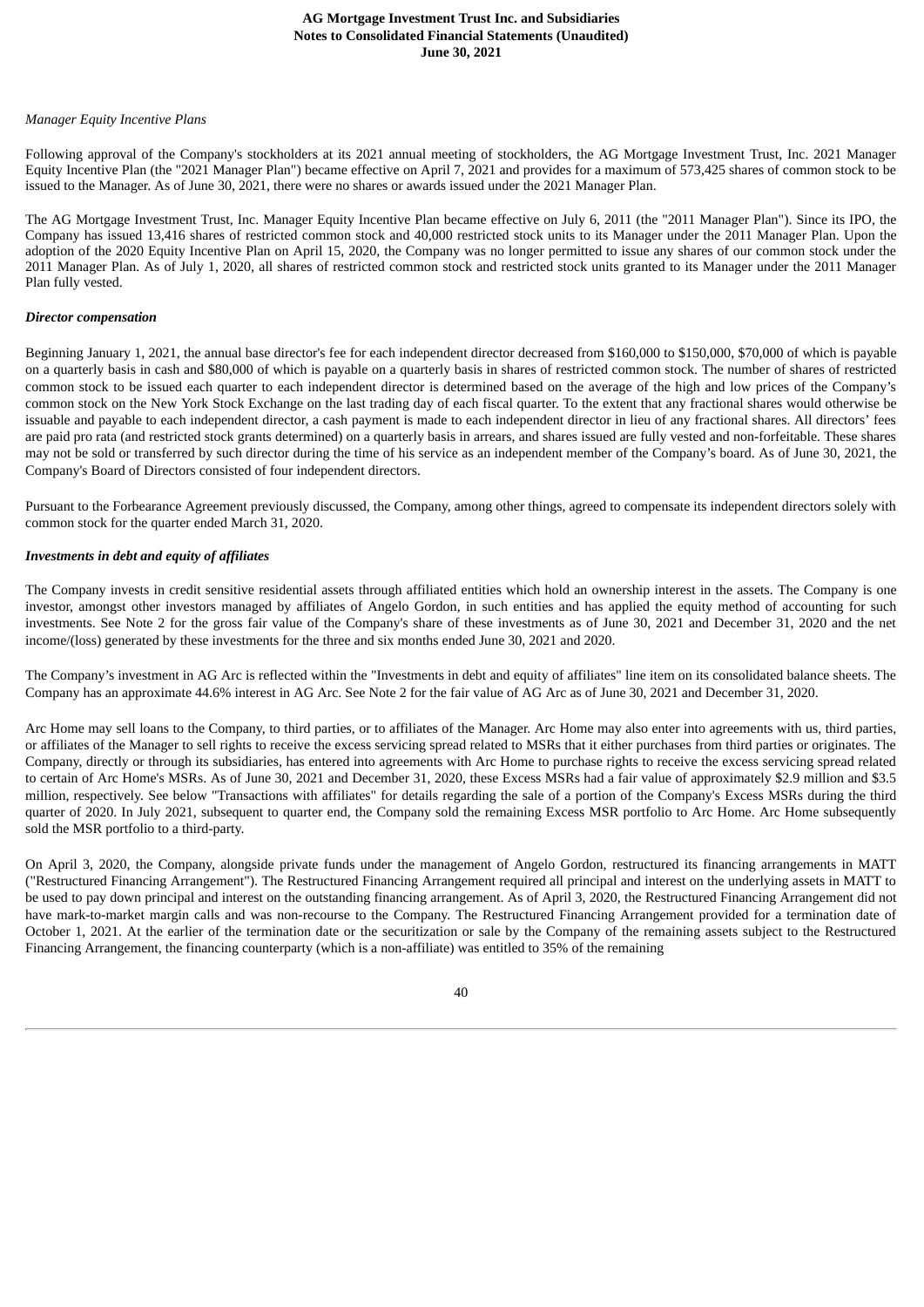equity in the assets. The Company evaluated this restructuring and concluded it was an extinguishment of debt. MATT chose to make a fair value election on this financing arrangement and the Company treated this arrangement consistently with this election.

On January 29, 2021, the Company, alongside private funds under the management of Angelo Gordon, entered into an amendment with respect to its Restructured Financing Arrangement in MATT. The amendment serves to convert the existing financing to a mark-to-market facility that is recourse to the Company and the private funds managed by Angelo Gordon that invest in MATT up to the below mentioned commitment from MATH to MATT. Upon amending the agreement, the Company settled the premium recapture fee with the financing counterparty.

On January 29, 2021, the Company alongside private funds under the management of Angelo Gordon, entered into an amendment to the MATH LLC Agreement, which requires MATH to fund a capital commitment of \$50.0 million to MATT. The Company, through its investment in MATH, is responsible for its pro-rata share of the capital commitment. Refer to Note 12 for additional information.

The Company's investment in LOTS require it to fund various commitments in connection with the origination of Land Related Financing. Refer to Note 12 for additional information. The Company has an approximate 47.5% and 50% interest in LOTS I and LOTS II, respectively.

## *Transactions with affiliates*

In connection with the Company's investments in residential mortgage loans, residential mortgage loans in securitized form which are issued by an entity in which the Company holds an equity interest in and which are held alongside other private funds under the management of Angelo Gordon (the "Re/Non-Performing Loans") and Non-QM Loans, the Company engages asset managers to provide advisory, consultation, asset management and other services. Beginning in November 2015, the Company also engaged Red Creek Asset Management LLC ("Asset Manager"), a related party of the Manager and direct subsidiary of Angelo Gordon, as the asset manager for certain of its Re/Non-Performing Loans. Beginning in September 2019, the Company engaged the Asset Manager as the asset manager for its Non-QM Loans. The Company pays the Asset Manager separate arm's-length asset management fees as assessed and confirmed periodically by a third-party valuation firm for its Re/Non-Performing Loans and Non-QM Loans. In the third quarter of 2019, the third-party assessment of asset management fees resulted in the Company updating the fee amount for its Re/Non-Performing Loans. The Company also utilized the third-party valuation firm to establish the fee level for Non-QM Loans in the third quarter of 2019. The fees paid by the Company to the Asset Manager totaled \$0.6 million and \$1.1 million for the three and six months ended June 30, 2021, respectively. The fees paid by the Company to the Asset Manager totaled \$0.3 million for the six months ended June 30, 2020. For the three and six months ended June 30, 2020, the Company deferred \$0.3 million and \$0.4 million, respectively, of fees owed to the Asset Manager and continued to defer fees through September 30, 2020.

During 2020, Arc Home began selling Non-QM Loans to a private fund under the management of Angelo Gordon. Arc Home sold Non-QM Loans with an unpaid principal balance of \$191.7 million and \$268.6 million to this affiliate of the Manager during the three and six months ended June 30, 2021, respectively.

For the three and six months ended June 30, 2021, Arc Home sold Non-QM Loans with an unpaid principal balance of \$192.8 million and \$250.5 million to the Company, respectively.

In February 2020, the Company, alongside private funds under the management of Angelo Gordon, participated through its unconsolidated ownership interest in MATT in a rated Non-QM Loan securitization, in which Non-QM Loans with a fair value of \$348.2 million were securitized. Certain senior tranches in the securitization were sold to third parties with the Company and private funds under the management of Angelo Gordon retaining the subordinate tranches, which had a fair value of \$26.6 million as of March 31, 2020. The Company has a 44.6% interest in the retained subordinate tranches.

In July 2020, in accordance with the Company's Affiliated Transactions Policy, the Company sold certain real estate securities to an affiliate of the Manager (the "July 2020 Acquiring Affiliate"). As of the date of the transaction, the real estate securities sold to the July 2020 Acquiring Affiliate had a total fair value of \$1.9 million. The July 2020 Acquiring Affiliate purchased the real estate securities by submitting an offer to purchase the securities from the Company in a competitive bidding process. This allowed the Company to confirm third-party market pricing and best execution.

In August 2020, the Company, alongside private funds under the management of Angelo Gordon, participated through its unconsolidated ownership interest in MATT in a rated Non-QM Loan securitization, in which Non-QM Loans with a fair value

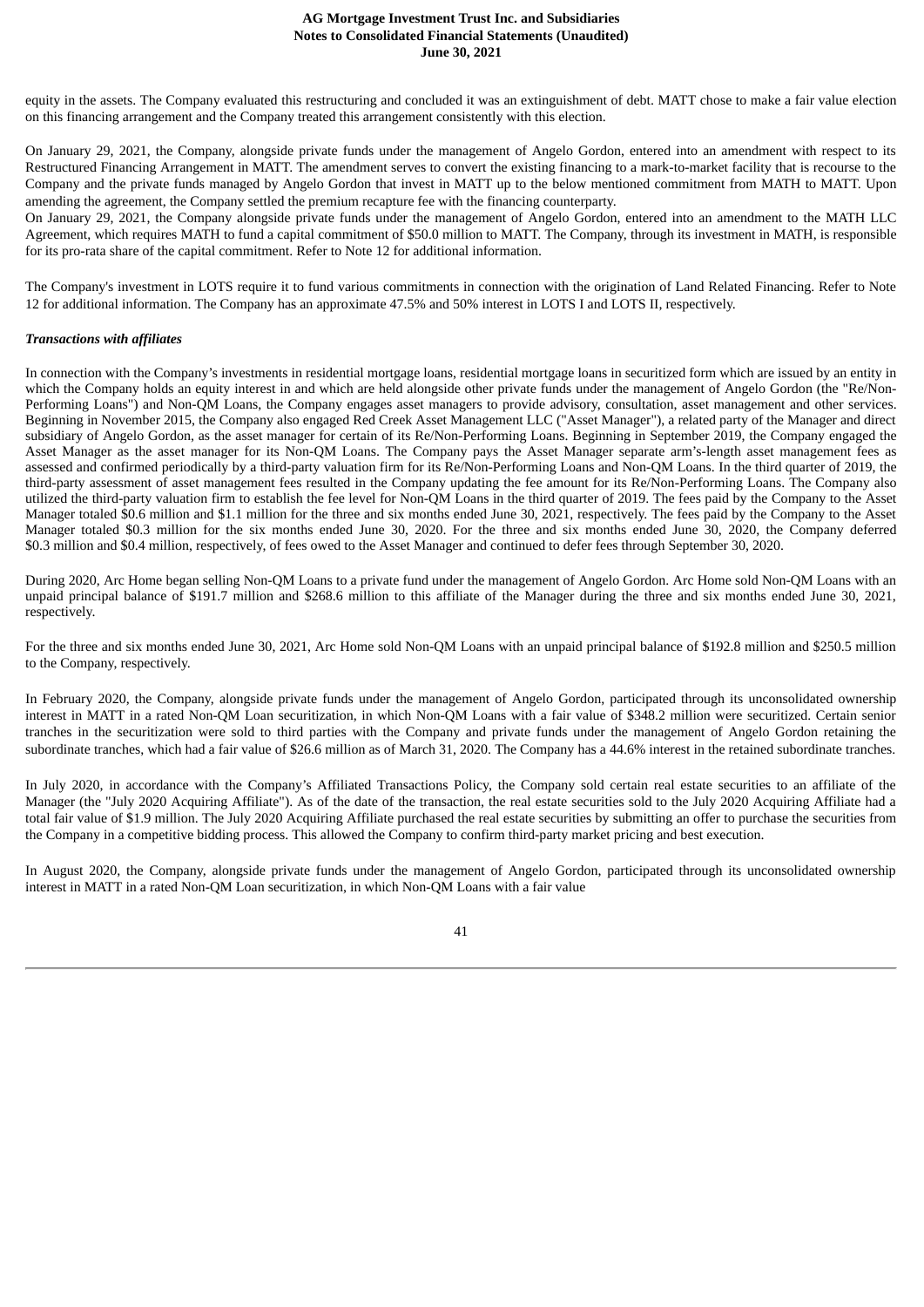of \$226.0 million were securitized. Certain senior tranches in the securitization were sold to third parties with the Company and private funds under the management of Angelo Gordon retaining the subordinate tranches, which had a fair value of \$24.3 million as of September 30, 2020. The Company has a 44.6% interest in the retained subordinate tranches.

In August 2020, the Company, alongside private funds under the management of Angelo Gordon, sold its Ginnie Mae Excess MSR portfolio to Arc Home for total proceeds of \$18.9 million. The portfolio had a total unpaid principal balance of \$3.5 billion. The Company's share of the total proceeds approximated \$8.5 million, representing its approximate 45% ownership interest. Arc Home subsequently sold its Ginnie Mae MSR portfolio to a third party.

In October 2020, in accordance with the Company's Affiliated Transactions Policy, the Company acquired certain real estate securities and Excess MSRs from an affiliate of the Manager (the "October 2020 Selling Affiliate"). As of the date of the transaction, the real estate securities and Excess MSRs acquired from the October 2020 Selling Affiliate had a total fair value of \$0.5 million and \$20.0 thousand, respectively. As procuring market bids for the real estate securities was determined to be impracticable in the Manager's reasonable judgment, appropriate pricing was based on a valuation prepared by third-party pricing vendors. The third-party pricing vendors allowed the Company to confirm third-party market pricing and best execution.

In March 2021, in accordance with the Company's Affiliated Transactions Policy, the Company sold certain real estate securities to an affiliate of the Manager (the "March 2021 Acquiring Affiliate"). As of the date of the transaction, the real estate securities sold to the March 2021 Acquiring Affiliate had a total fair value of \$6.9 million. The March 2021 Acquiring Affiliate purchased the real estate securities by submitting an offer to purchase the securities from the Company in a competitive bidding process. This allowed the Company to confirm third-party market pricing and best execution.

In April 2021, in accordance with the Company's Affiliated Transactions Policy, the Company sold certain CMBS to affiliates of the Manager (the "April 2021 Acquiring Affiliates"). As of the date of the transaction, the CMBS sold to the April 2021 Acquiring Affiliates had a total fair value of \$16.8 million. Pricing was based on valuations prepared by third-party pricing vendors in accordance with the Company's policy. The third-party pricing vendors allowed the Company to confirm third-party market pricing and best execution.

In May 2021, the Company, alongside private funds under the management of Angelo Gordon, participated through its unconsolidated ownership interest in MATT in a rated Non-QM Loan securitization, in which Non-QM Loans with a fair value of \$171.4 million were securitized. Certain senior tranches in the securitization were sold to third parties with the Company and private funds under the management of Angelo Gordon retaining the subordinate tranches, which had a fair value of \$25.7 million as of June 30, 2021. Subsequent to this transaction, MATT had securitized a majority of Non-QM Loans previously acquired and its remaining portfolio consisted primarily of the subordinate tranches retained from this securitization and past securitizations. During the current year, the Company has begun acquiring Non-QM Loans directly which are recorded in the "Residential mortgage loans, at fair value" line item on the consolidated balance sheets.

## **11. Equity**

## *Reverse stock split*

On July 12, 2021, the Company announced that its board of directors approved a one-for-three reverse stock split of its outstanding shares of common stock. The reverse stock split was effected following the close of business on July 22, 2021. At the Effective Time, every three issued and outstanding shares of the Company's common stock were converted into one share of the Company's common stock. No fractional shares were issued in connection with the reverse stock split. Instead, each stockholder holding fractional shares was entitled to receive, in lieu of such fractional shares, cash in an amount determined based on the closing price of the Company's common stock on the date of the Effective Time. As a result, the number of common shares outstanding was reduced from 48,510,978 immediately prior to the Effective Time to 16,170,312. The reverse stock split applied to all of the Company's outstanding shares of common stock and did not affect any stockholder's ownership percentage of shares of the Company's common stock, except for immaterial changes resulting from the payment of cash for fractional shares. There was no change in the Company's authorized capital stock or par value of each share of common stock as a result of the reverse stock split. All per share amounts and common shares outstanding for all periods presented in the unaudited consolidated financial statements have been adjusted on a retroactive basis to reflect the Company's one-for-three reverse stock split.

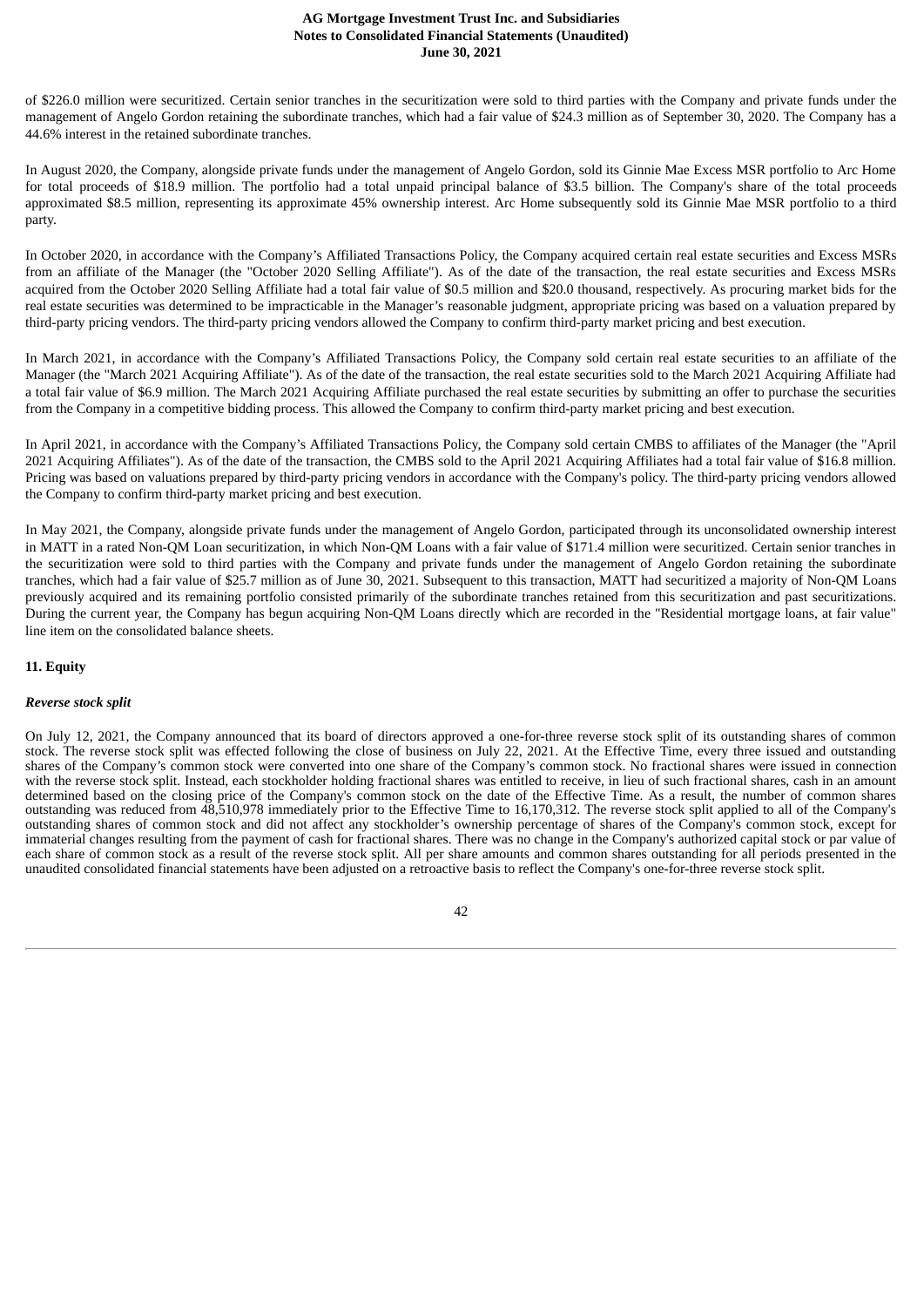#### *Stock repurchase programs*

On November 3, 2015, the Company's Board of Directors authorized a stock repurchase program ("Repurchase Program") to repurchase up to \$25.0 million of the Company's outstanding common stock. Such authorization does not have an expiration date. As part of the Repurchase Program, shares may be purchased in open market transactions, including through block purchases, through privately negotiated transactions, or pursuant to any trading plan that may be adopted in accordance with Rule 10b5-1 of the Exchange Act. Open market repurchases will be made in accordance with Exchange Act Rule 10b-18, which sets certain restrictions on the method, timing, price and volume of open market stock repurchases. Subject to applicable securities laws, the timing, manner, price and amount of any repurchases of common stock under the Repurchase Program may be determined by the Company in its discretion, using available cash resources. Shares of common stock repurchased by the Company under the Repurchase Program, if any, will be cancelled and, until reissued by the Company, will be deemed to be authorized but unissued shares of its common stock as required by Maryland law. The Repurchase Program may be suspended or discontinued by the Company at any time and without prior notice and the authorization does not obligate the Company to acquire any particular amount of common stock. The cost of the acquisition by the Company of shares of its own stock in excess of the aggregate par value of the shares first reduces additional paid-in capital, to the extent available, with any residual cost applied against retained earnings. No shares were repurchased under the Repurchase Program during the three and six months ended June 30, 2021 and 2020 and approximately \$14.6 million of common stock remained authorized for future share repurchases under the Repurchase Program.

On February 22, 2021, the Company's Board of Directors authorized a stock repurchase program (the "Preferred Repurchase Program") pursuant to which the Company's Board of Directors granted a repurchase authorization to acquire shares of its Series A Preferred Stock, its Series B Preferred Stock, and its Series C Preferred Stock having an aggregate value of up to \$20.0 million. No shares were repurchased under the Repurchase Program during the three and six months ended June 30, 2021.

#### *Equity distribution agreements*

On May 5, 2017, the Company entered into an equity distribution agreement with each of Credit Suisse Securities (USA) LLC and JMP Securities LLC (collectively, the "Sales Agents"), which the Company refers to as the "Equity Distribution Agreements," pursuant to which the Company may sell up to \$100.0 million aggregate offering price of shares of its common stock from time to time through the Sales Agents under the Securities Act of 1933. For the three months ended June 30, 2021, the Company issued 0.2 million shares of common stock under the Equity Distribution Agreements for net proceeds of approximately \$3.1 million. For the six months ended June 30, 2021, the Company sold 1.0 million shares of common stock under the Equity Distribution Agreements for net proceeds of approximately \$13.1 million. For the three and six months ended June 30, 2020, the Company issued 0.3 million shares of common stock under the Equity Distribution Agreements for net proceeds of approximately \$3.5 million. Since inception of the program, the Company has issued approximately 2.2 million shares of common stock under the Equity Distribution Agreements for gross proceeds of \$48.3 million.

### *Shelf registration statement*

On May 7, 2021, the Company filed a new shelf registration statement, registering up to \$1.0 billion of its securities, including capital stock (the "2021 Registration Statement"). The 2021 Registration Statement became effective on May 26, 2021 and will expire on May 28, 2024. Upon effectiveness of the 2021 Registration Statement, the Company's previous registration statement filed in 2018 was terminated.

### *Preferred stock*

The Company is authorized to designate and issue up to \$50.0 million shares of preferred stock, par value \$0.01 per share, in one or more classes or series. As of June 30, 2021, there were 1.7 million, 3.7 million, and 3.7 million of Series A Preferred Stock, Series B Preferred Stock, and Series C Preferred Stock, respectively, issued and outstanding. As of December 31, 2020, there were 1.8 million, 4.2 million, and 3.9 million of Series A Preferred Stock, Series B Preferred Stock, and Series C Preferred Stock, respectively, issued and outstanding.

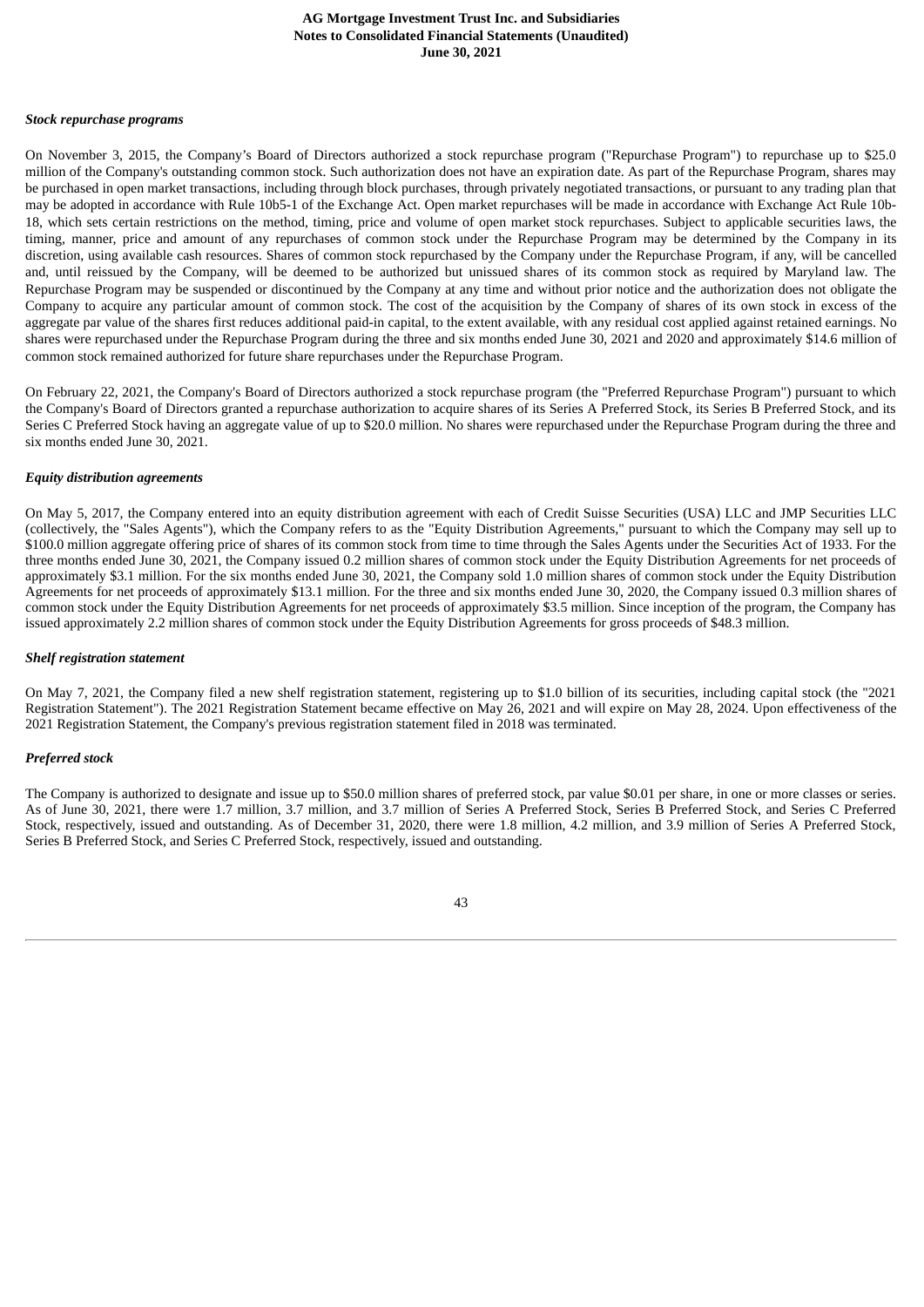The following table includes a summary of preferred stock issued and outstanding as of June 30, 2021 (\$ and shares in thousands):

| <b>Preferred Stock Series</b> | <b>Issuance Date</b>  | <b>Shares</b><br>Outstanding | Carrving Value | Aggregate<br>Liauidation<br>Preference (1) | <b>Optional Redemption</b><br>Date (2) | Rate $(3)(4)$ |
|-------------------------------|-----------------------|------------------------------|----------------|--------------------------------------------|----------------------------------------|---------------|
| Series A Preferred Stock      | <b>August 3, 2012</b> | $1,663$ \$                   | 40,110         | 41,580                                     | <b>August 3, 2017</b>                  | 8.25%         |
| Series B Preferred Stock      | September 27, 2012    | 3.728                        | 90.187         | 93.191                                     | September 17, 2017                     | $8.00\%$      |
| Series C Preferred Stock      | September 17, 2019    | 3.729                        | 90.175         | 93.220                                     | September 17, 2024                     | 8.000 %       |
| Total                         |                       | 9.120                        | 220,472        | 227,991                                    |                                        |               |

(1) The Company's Preferred Stock has a liquidation preference of \$25.00 per share.

- (2) Shares have no stated maturity and are not subject to any sinking fund or mandatory redemption. Shares of the Company's Preferred Stock are redeemable at \$25.00 per share plus accumulated and unpaid dividends (whether or not declared) exclusively at the Company's option. Shares of the Company's Series C Preferred Stock may be redeemable earlier than the optional redemption date under certain circumstances intended to preserve its qualification as a REIT for Federal income tax purposes.
- (3) The initial dividend rate for the Series C Preferred Stock, from and including the date of original issue to, but not including, September 17, 2024, is 8.000% per annum of the \$25.00 per share liquidation preference. On and after September 17, 2024, dividends on the Series C Preferred Stock will accumulate at a percentage of the \$25.00 liquidation preference equal to an annual floating rate of the then three-month LIBOR plus a spread of 6.476% per annum.
- (4) Dividends are payable quarterly in arrears on the 17th day of each March, June, September and December and holders are entitled to receive cumulative cash dividends at the respective state rate per annum before holders of common stock are entitled to receive any cash dividends.

The Company's Series A Preferred Stock, Series B Preferred Stock, and Series C Preferred Stock generally do not have any voting rights, subject to an exception in the event the Company fails to pay dividends on such stock for six or more quarterly periods (whether or not consecutive). Under such circumstances, holders of the Company's Series A Preferred Stock, Series B Preferred Stock, and Series C Preferred Stock voting together as a single class with the holders of all other classes or series of its preferred stock upon which like voting rights have been conferred and are exercisable and which are entitled to vote as a class with the Company's Series A Preferred Stock, Series B Preferred Stock, and Series C Preferred Stock will be entitled to vote to elect two additional directors to the Company's Board of Directors until all unpaid dividends have been paid or declared and set apart for payment. In addition, certain material and adverse changes to the terms of any series of the Company's Series A Preferred Stock, Series B Preferred Stock, and Series C Preferred Stock cannot be made without the affirmative vote of holders of at least two-thirds of the outstanding shares of the series of the Company's Series A Preferred Stock, Series B Preferred Stock, and Series C Preferred Stock whose terms are being changed.

## *Dividends*

On March 27, 2020, the Company announced that its Board of Directors approved a suspension of the Company's quarterly dividends on its Series A Preferred Stock, Series B Preferred Stock, and Series C Preferred Stock, beginning with the preferred dividend that would have been declared in May 2020, as well as a suspension of the quarterly dividend on the Company's common stock, beginning with the dividend that normally would have been declared in March 2020, in order to conserve capital and improve its liquidity position during the market volatility due to the COVID-19 pandemic. Under the terms of the Company's charter governing its series of preferred stock, the Company cannot pay cash dividends with respect to its common stock if dividends on its preferred stock are in arrears.

On December 17, 2020, the Company paid its Series A Preferred Stock, Series B Preferred Stock, and Series C Preferred Stock dividends that were in arrears as well as the full dividends payable on the preferred stock for the fourth quarter of 2020 in the amount of \$1.54689, \$1.50, and \$1.50 per share, respectively. On December 22, 2020, the Company's Board of Directors declared a dividend of \$0.09 per common share for the fourth quarter 2020 which was paid on January 29, 2021 to shareholders of record at the close of business on December 31, 2020. During the first and second quarters of 2021, the Company declared its preferred and common dividends in ordinary course. Refer to Note 8 for more information on dividends declared during the period.

# *Exchange offers*

On August 14, 2020, the Company announced the commencement of an offer to exchange newly issued shares of common stock for up to 250,470 shares of its Series A Preferred Stock, up to 556,600 shares of its Series B Preferred Stock, and up to

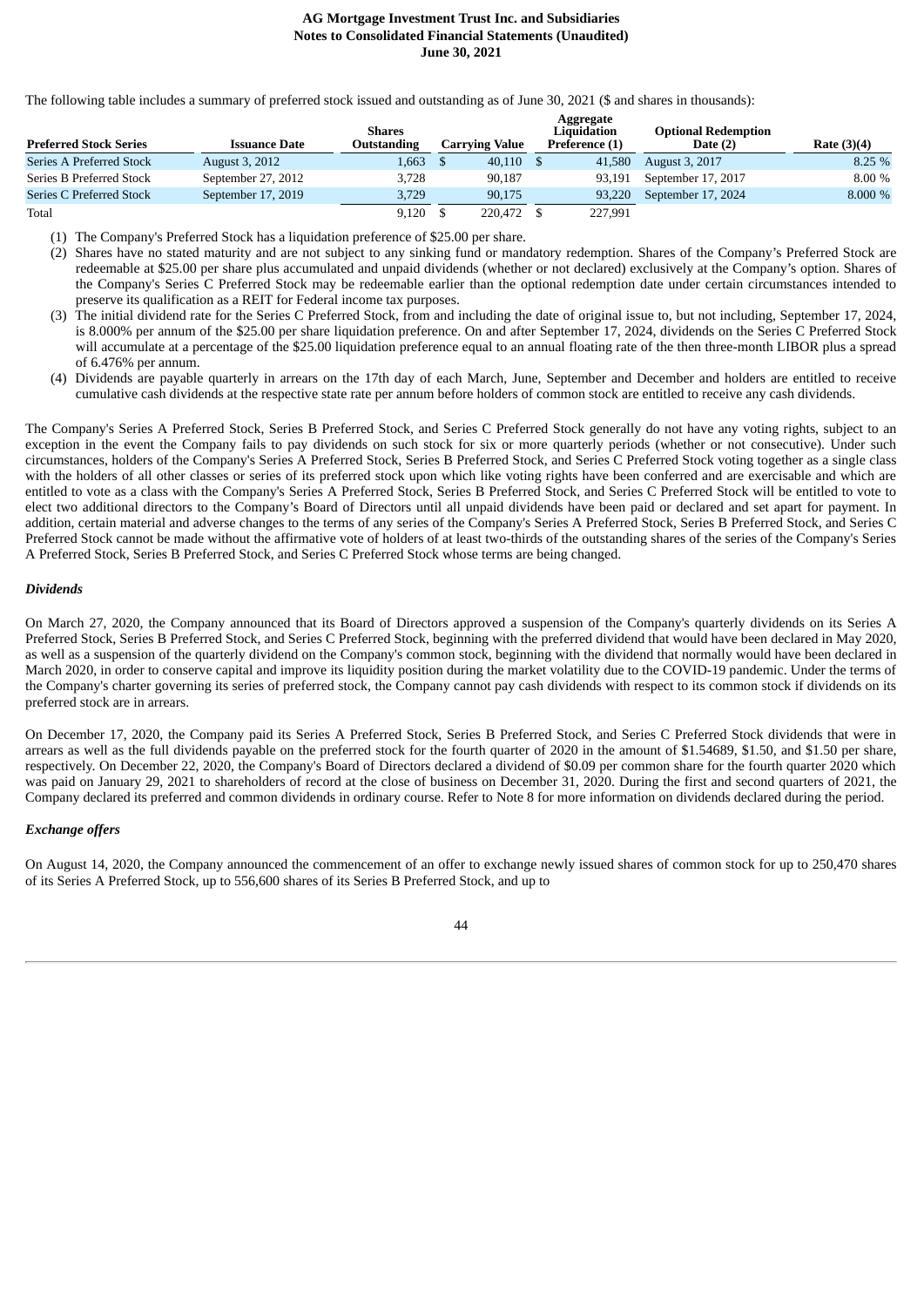556,600 shares of its Series C Preferred Stock. This offer had an expiration date of September 11, 2020. Based on the final count provided by the Exchange Agent, American Stock Transfer & Trust Company, LLC, a total of 42,820 shares of Series A Preferred Stock, 31,085 Series B Preferred Stock and 29,355 Series C Preferred Stock were validly tendered and not properly withdrawn prior to the expiration of the offer. The Company accepted all such 103,260 validly tendered shares of preferred stock, and issued in exchange a total of 172,100 shares of common stock in reliance upon the exemption from registration provided under Section 3(a)(9) of the Securities Act of 1933, as amended.

On September 30, 2020, the Company agreed to issue an aggregate of 1,226,544 shares of its common stock and agreed to pay aggregate cash consideration of \$6.3 million in exchange for 210,662 shares of Series A Preferred Stock, 404,187 shares of Series B Preferred Stock, and 427,467 shares of Series C Preferred Stock, pursuant to a privately negotiated exchange agreement with existing holders of the preferred stock. After the transaction closed, the Series A Preferred Stock, Series B Preferred Stock, and Series C Preferred Stock exchanged pursuant to the exchange agreement were reclassified as authorized but unissued shares of preferred stock without designation as to class or series.

On October 2, 2020, the Company agreed to issue an aggregate of 300,000 shares of its common stock and agreed to pay aggregate cash consideration of \$1.7 million in exchange for 260,000 shares of Series C Preferred Stock, pursuant to a privately negotiated exchange agreement with existing holders of the Series C Preferred Stock. After the transaction closed, the Series C Preferred Stock exchanged pursuant to the exchange agreement were reclassified as authorized but unissued shares of preferred stock without designation as to class or series.

On March 17, 2021, the Company agreed to issue an aggregate of 937,462 shares of its common stock in exchange for 153,325 shares of Series A Preferred Stock and 350,609 shares of Series B Preferred Stock, pursuant to a privately negotiated exchange agreement with existing holders of the preferred stock. After the transaction closed, the Series A Preferred Stock and Series B Preferred Stock exchanged pursuant to the exchange agreement were reclassified as authorized but unissued shares of preferred stock without designation as to class or series.

On June 14, 2021, the Company agreed to issue an aggregate of 429,802 shares of its common stock in exchange for 86,478 shares of Series B Preferred Stock and 154,383 shares of Series C Preferred Stock, pursuant to privately negotiated exchange agreements with certain existing holders of the preferred stock. After the transaction closed, the Series B Preferred Stock and Series C Preferred Stock exchanged pursuant to the exchange agreements were reclassified as authorized but unissued shares of preferred stock without designation as to class or series.

As of June 30, 2021, the Company had outstanding 1,663,193 shares of Series A Preferred Stock, 3,727,641 shares of Series B Preferred Stock, and 3,728,795 shares of Series C Preferred Stock.

## *Common stock issuance to the Manager*

On September 24, 2020, the Company issued (i) 405,123 shares of common stock to the Manager in full satisfaction of the deferred base management fee of \$3.8 million payable by the Company in respect to the first and second quarters of 2020 and (ii) 51,500 shares of common stock in satisfaction of \$0.5 million of the base management fee payable by the Company in respect to the third quarter of 2020. The shares of Common Stock issued to the Manager were valued at \$9.45 per share based on the midpoint of the estimated range of the Company's book value per share as of August 31, 2020. The remaining third quarter management fee was paid in the normal course of business. Refer to Note 10 for more information on this transaction.

#### **12. Commitments and Contingencies**

From time to time, the Company may become involved in various claims and legal actions arising in the ordinary course of business. As of June 30, 2021, other than as set forth below, the Company was not involved in any material legal proceedings.

On March 25, 2020, certain of the Company's subsidiaries filed a suit in federal district court in New York seeking to enjoin Royal Bank of Canada and one of its affiliates ("RBC") from selling certain assets that the Company had on repo with RBC and seeking damages (*AG MIT CMO et al. v. RBC (Barbados)* Tradina Corp. et al., 20-cv-2547, U.S. District Court, Southern District of New York). On March 31, 2020, the Company withdrew, as moot, its request for injunctive relief in the complaint based on the court's ruling on March 25, 2020 relating to the sale at issue. As previously disclosed in a Form 8-K filed with the SEC on June 2, 2020, the Company entered into a settlement agreement with RBC on May 28, 2020, pursuant to which the Company and RBC mutually released each other from further claims related to the repurchase agreements at issue. As part of the settlement, and to resolve all claims by either party under the repurchase agreements, the Company paid RBC \$5.0 million

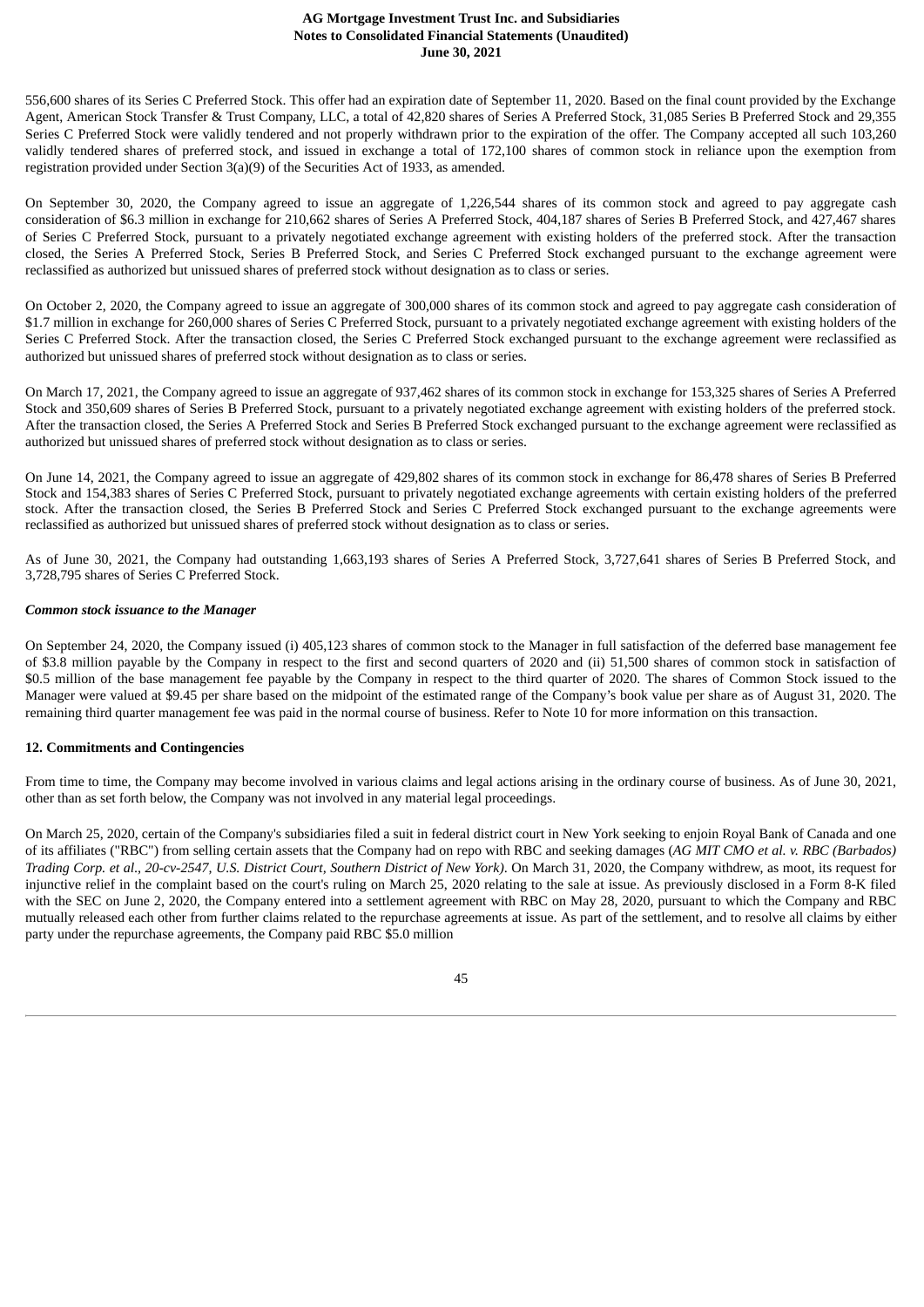in cash and issued to RBC a secured promissory note in the principal amount of \$2.0 million. On June 11, 2020, the Company repaid the secured promissory note due to RBC in full. The Company recognized this settlement in the "Net realized gain/(loss)" line item on the consolidated statement of operations in the second quarter of 2020. As a result, the Company has satisfied all of its payment obligations to RBC under the settlement agreement and promissory note, and, as previously reported, the federal lawsuit has been voluntarily dismissed with prejudice.

For the year ended December 31, 2020, the Company recorded a loss of \$11.6 million related to deficiencies asserted by other counterparties. The Company recognized these losses in the "Net realized gain/(loss)" line item on the consolidated statement of operations. As of August 2020, MITT resolved and settled all deficiency claims with lenders.

The below table details the Company's outstanding commitments as of June 30, 2021 (in thousands):

| <b>Commitment type</b> | <b>Date of Commitment</b> | <b>Total Commitment</b> |        | <b>Funded Commitment</b> |        | <b>Remaining Commitment</b> |
|------------------------|---------------------------|-------------------------|--------|--------------------------|--------|-----------------------------|
| Commercial loan K (a)  | February 22, 2019         |                         | 20,000 |                          | 18,809 | 1,191                       |
| LOTS(b)                | Various                   |                         | 24,638 |                          | 15.877 | 8.761                       |
| MATH (b)               | January 29, 2021          |                         | 22.295 |                          |        | 22,295                      |
| Total                  |                           |                         | 66.933 |                          | 34,686 | 32,247                      |

(a) The Company entered into commitments on commercial loans relating to construction projects. See Note 3 for further details.

(b) Refer to Note 10 "Investments in debt and equity of affiliates" for more information regarding LOTS and MATH.

## **13. Subsequent Events**

During July 2021, the Company sold its remaining CMBS portfolio for total proceeds of \$33.7 million. A portion of the CMBS portfolio representing \$17.6 million of total proceeds was sold at fair value to an affiliate of the Manager and was executed in accordance with the Company's Affiliated Transactions Policy.

Subsequent to quarter end, the Company purchased \$86.1 million of Non-QM Loans, inclusive of \$58.5 million which were purchased from Arc Home.

During July 2021, the Company agreed to purchase a pool of residential mortgage loans collateralized by GSE-eligible investment properties with an aggregate unpaid principal balance of \$114.7 million. In connection with these acquisitions, the Company entered into a financing arrangement with a maximum uncommitted borrowing capacity of \$500 million.

During July 2021, the Company amended its financing arrangements to increase the maximum uncommitted borrowing capacity to finance Non-QM Loans from \$800 million to \$1.1 billion.

On July 12, 2021, the Company announced that its board of directors approved a one-for-three reverse stock split of the Company's outstanding shares of common stock. The reverse stock split was effected following the close of business on July 22, 2021. Refer to Note 2 and Note 11 for additional information.

In July 2021, the Company, alongside private funds under the management of Angelo Gordon, sold its remaining Excess MSR portfolio to Arc Home. Arc Home subsequently sold the MSR portfolio to a third-party.

On July 30, 2021, the Company announced that its Board of Directors has declared third quarter 2021 preferred stock dividends on its Series A Preferred Stock, Series B Preferred Stock, and Series C Preferred Stock in the amount of \$0.51563, \$0.50 and \$0.50 per share, respectively. The dividends will be paid on September 17, 2021 to holders of record on August 31, 2021.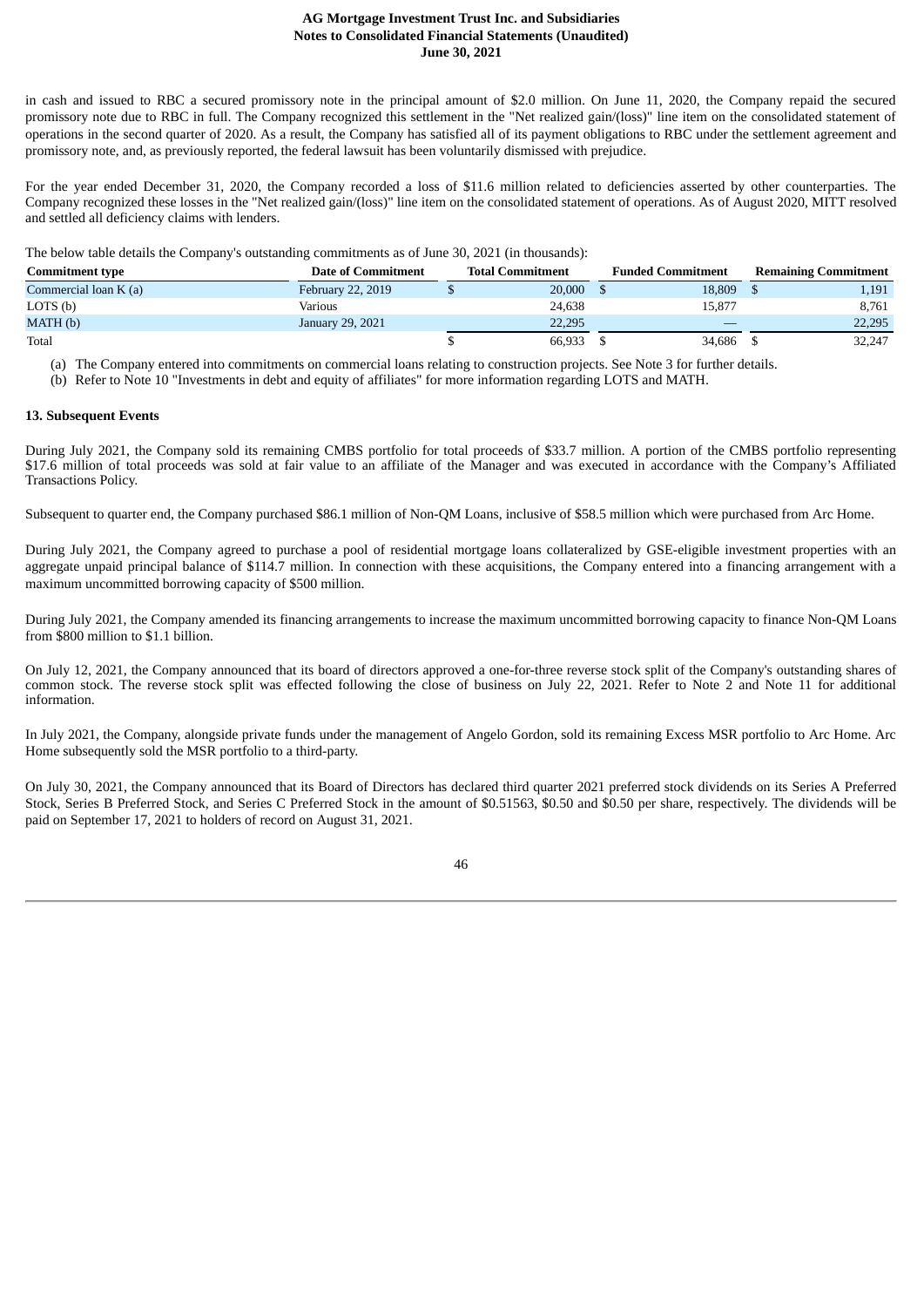## **ITEM 2. MANAGEMENT'S DISCUSSION AND ANALYSIS OF FINANCIAL CONDITION AND RESULTS OF OPERATIONS**

In this quarterly report on Form 10-Q, or this "report," we refer to AG Mortgage Investment Trust, Inc. as "we," "us," the "Company," or "our," unless we specifically state otherwise or the context indicates otherwise. We refer to our external manager, AG REIT Management, LLC, as our "Manager," and we *refer to the direct parent company of our Manager, Angelo, Gordon & Co., L.P., as "Angelo Gordon."*

The following discussion should be read in conjunction with our consolidated financial statements and the accompanying notes to our consolidated financial statements, which are included in Item 1 of this report, as well as the information contained in our Annual Report on Form 10-K for the year ended December 31, 2020, and any subsequent filings.

### **Forward-Looking Statements**

We make forward-looking statements within the meaning of Section 27A of the Securities Act of 1933, as amended (the "Securities Act"), and Section 21E of the Securities Exchange Act of 1934, as amended (the "Exchange Act"), in this report that are subject to substantial known and unknown risks and uncertainties. These forward-looking statements include information about possible or assumed future results of our business, financial condition, liquidity, returns, results of operations, plans, yields, objectives, the composition of our portfolio, actions by governmental entities, including the Federal Reserve, and the potential effects of actual and proposed legislation on us, and our views on certain macroeconomic trends, and the impact of the novel coronavirus ("COVID-19"). When we use the words "believe," "expect," "anticipate," "estimate," "plan," "continue," "intend," "should," "may" or similar expressions, we intend to identify forward-looking statements.

These forward-looking statements are based upon information presently available to our management and are inherently subjective, uncertain and subject to change. There can be no assurance that actual results will not differ materially from our expectations. Some, but not all, of the factors that might cause such a difference include, without limitation:

- the uncertainty and economic impact of the COVID-19 pandemic (including the impact of of any significant variants) and of responsive measures implemented by various governmental authorities, businesses and other third parties, and the potential impact of COVID-19 on our personnel;
- changes in our business and investment strategy;
- our ability to predict and control costs;
- changes in interest rates and the fair value of our assets, including negative changes resulting in margin calls relating to the financing of our assets;
- changes in the yield curve;
- changes in prepayment rates on the loans we own or that underlie our investment securities;
- regulatory and structural changes in the residential loan market and its impact on non-agency mortgage markets;
- increased rates of default or delinquencies and/or decreased recovery rates on our assets;
- our ability to obtain and maintain financing arrangements on terms favorable to us or at all;
- whether the Company's legacy commercial loans will be resolved on the terms and within the timeframes anticipated;
- changes in general economic conditions, in our industry and in the finance and real estate markets, including the impact on the value of our assets;
- conditions in the market for Residential Investments, Agency RMBS, and Commercial Investments;
- legislative and regulatory actions by the U.S. Congress, U.S. Department of the Treasury, the Federal Reserve and other agencies and instrumentalities in response to the economic effects of the COVID-19 pandemic;
- the forbearance program included in the Coronavirus Aid, Relief, and Economic Security Act (the "CARES Act");
- our ability to make distributions to our stockholders in the future;
- our ability to maintain our qualification as a REIT for federal tax purposes; and
- our ability to qualify for an exemption from registration under the Investment Company Act of 1940, as amended.

We caution investors not to rely unduly on any forward-looking statements, which speak only as of the date made, and urge you to carefully consider the risks noted above and identified under the captions "Risk Factors," and "Management's Discussion and Analysis of Financial Condition and Results of Operations" in our Annual Report on Form 10-K for the year ended December 31, 2020 and any subsequent filings. New risks and uncertainties arise from time to time, and it is impossible for us to predict those events or how they may affect us. Except as required by law, we are not obligated to, and do not intend to, update or revise any forward-looking statements, whether as a result of new information, future events or otherwise. All forward-looking statements that we make, or that are attributable to us, are expressly qualified by this cautionary notice.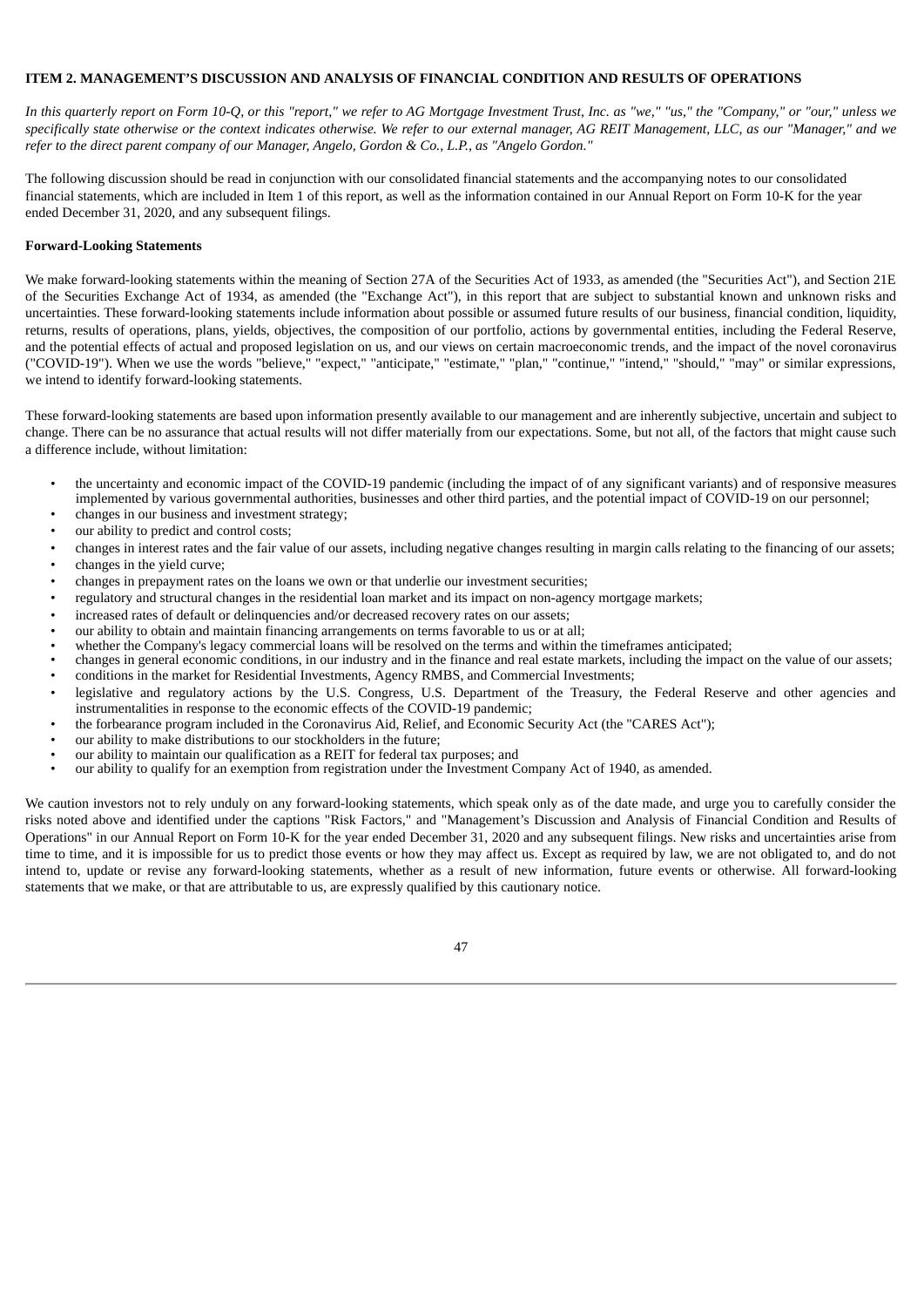## **Special Note Regarding COVID-19 Pandemic**

The novel coronavirus ("COVID-19") pandemic has and may continue to cause significant disruption in the U.S. and world economies resulting in lost business revenues, significant increases in unemployment, changes in consumer behavior and significant reductions in liquidity and the fair value of many assets, including those in which we invest in. Beginning in mid-March 2020, the global pandemic associated with COVID-19 and the related economic conditions caused financial and mortgage-related asset markets to come under extreme duress, resulting in credit spread widening, a sharp decrease in interest rates and unprecedented illiquidity in repurchase agreement financing and MBS markets. The illiquidity was exacerbated by inadequate demand for MBS among primary dealers due to balance sheet constraints. Refer to the "Financing activities–Forbearance and Reinstatement Agreements" section below for further details related to the impact these economic conditions had on us.

Although market conditions have improved in quarters subsequent to March 2020, the full impact of COVID-19 (including the impact of any significant variants) on the mortgage REIT industry, credit markets, and, consequently, on our financial condition and results of operations for future periods remains uncertain. Future developments with respect to the COVID-19 pandemic, including among others, the emergence of new variants, the effectiveness and durability of current vaccines and government stimulus measures, could materially and adversely affect our business, operations, operating results, financial condition, liquidity, or capital levels.

## **Executive Summary**

During the second quarter of 2021, we continued to focus our efforts on growing our portfolio of Residential Credit Investments, investing in residential mortgage loans with the intent to securitize these assets as market conditions permit. We completed two rated Non-QM securitizations and continued to purchase Non-QM Loans from both third-party originators as well as Arc Home. During the quarter, we sold Agency RMBS, Non-Agency RMBS, and Commercial Investments to continue reallocating capital to our Non-QM Loan portfolio. The information presented below provides a summary of investment and capital activity during the current quarter:

#### *Investment Activity*

- **•** Purchased \$446.2 million of Non-QM Loans, \$197.5 million of which were purchased from Arc Home, a licensed mortgage originator we invest in alongside other Angelo Gordon funds;
	- During the quarter we entered into or amended certain financing arrangements to increase the maximum uncommitted borrowing capacity to \$800 million to finance the acquisition of Non-QM Loans;
	- Subsequent to quarter end, we purchased an additional \$86.1 million of Non-QM Loans, inclusive of \$58.5 million which were purchased from Arc Home, while also increasing our maximum uncommitted borrowing capacity under certain financing arrangements to support our continued growth within the Non-QM Loan market;
	- Net sold 30 Year Fixed Rate Agency RMBS, Non-Agency RMBS, and CMBS positions for total net proceeds of \$244.2 million, of which \$104.6 million is unsettled as of June 30, 2021;
		- Subsequent to quarter end, we sold our remaining CMBS portfolio for proceeds of \$33.7 million;
- Participated in a rated securitization in which Non-QM Loans with a fair value of \$223.9 million were securitized, converting financing from recourse financing with mark-to-market margin calls to non-recourse financing without mark-to-market margin calls; and
- Alongside private funds under the management of Angelo Gordon, participated through our unconsolidated ownership interest in MATT, in a rated Non-QM Loan securitization in which Non-QM Loans with a fair value of \$171.4 million were securitized. Certain senior tranches in the securitization were sold to third parties with us and private funds under the management of Angelo Gordon retaining the subordinate tranches, which had a fair value of \$25.7 million as of June 30, 2021. We have a 44.6% interest in the retained subordinate tranches. Subsequent to this transaction, MATT had securitized a majority of Non-QM Loans previously acquired and its remaining portfolio consisted primarily of the subordinate tranches retained from this securitization and past securitizations.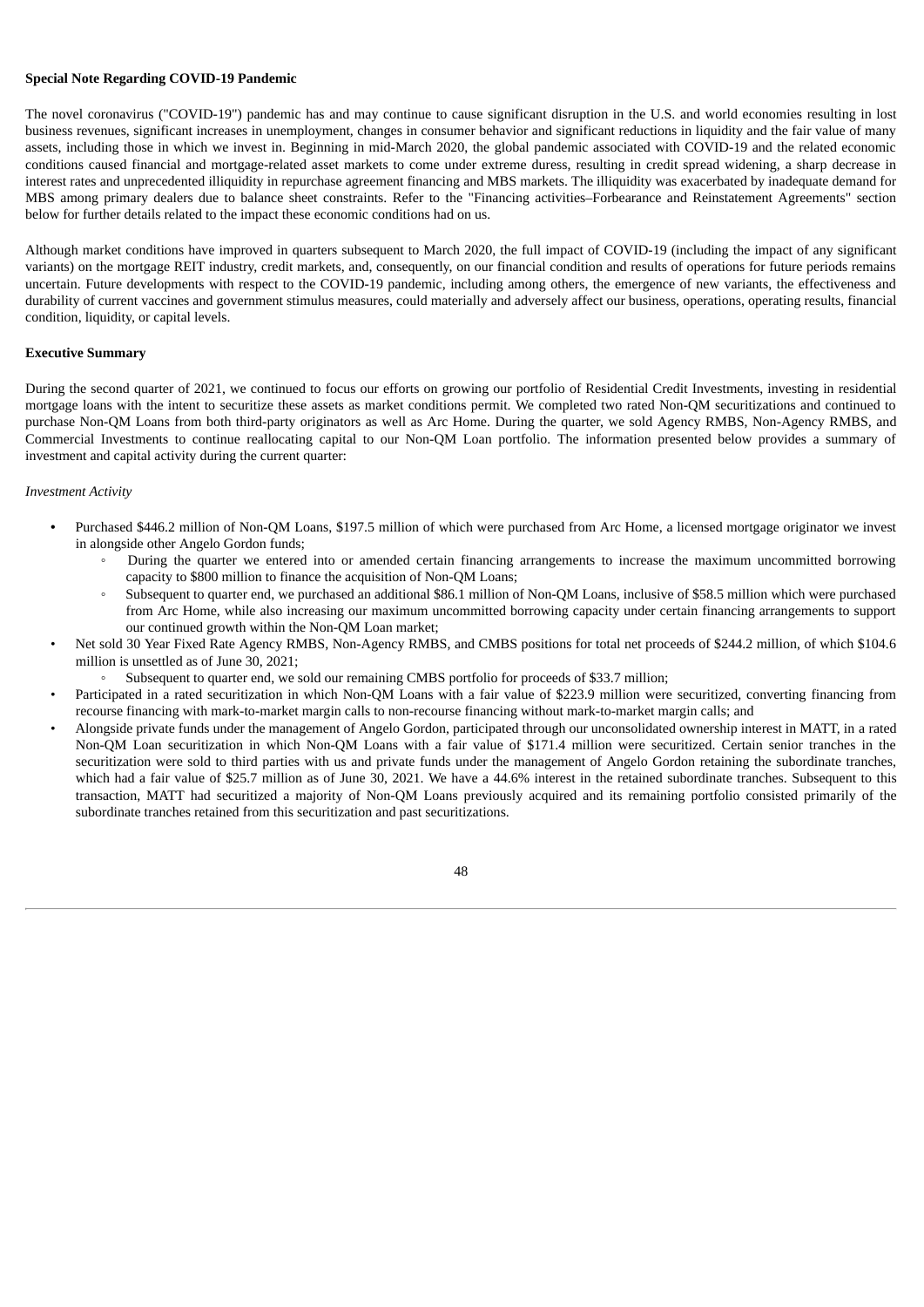## *Capital Activity*

- Utilized our ATM program to issue 0.2 million shares of common stock, raising net proceeds of approximately \$3.1 million;
- Entered into a privately negotiated exchange offer with existing holders of the preferred stock, issuing 0.4 million shares of common stock in exchange for 0.2 million shares of preferred stock; and
- Implemented a reverse stock split primarily to decrease volatility in trading for our common stock. The reverse stock split was effective following the close of business on July 22, 2021 (the "Effective Time"). At the Effective Time, every three issued and outstanding shares of our common stock was converted into one share of common stock. No fractional shares were issued in connection with the reverse stock split. Instead, each stockholder holding fractional shares was entitled to receive, in lieu of such fractional shares, cash in an amount determined based on the closing price of our common stock on the date of the Effective Time.

## **Our company**

We are a mortgage REIT that opportunistically invests in a diversified risk adjusted portfolio of Credit Investments and Agency RMBS. Our Credit Investments include Residential Investments and Commercial Investments. We are a Maryland corporation and are externally managed by our Manager, a wholly-owned subsidiary of Angelo Gordon, pursuant to a management agreement. Our Manager, pursuant to a delegation agreement dated as of June 29, 2011, has delegated to Angelo Gordon the overall responsibility of its day-to-day duties and obligations arising under the management agreement. We conduct our operations to qualify and be taxed as a real estate investment trust ("REIT"), for U.S. federal income tax purposes. Accordingly, we generally will not be subject to U.S. federal income taxes on our taxable income that we distribute currently to our stockholders as long as we maintain our intended qualification as a REIT, with the exception of our domestic taxable REIT subsidiaries ("TRS"). We also operate our business in a manner that permits us to maintain our exemption from registration under the Investment Company Act of 1940, as amended, or the Investment Company Act.

## **Our investment portfolio**

Our investment portfolio is comprised of our Credit Investments and Agency RMBS. Our Credit Investments include Residential Investments and Commercial Investments. These investments are described in more detail below.

## *Credit Investments*

# *Residential Investments*

Our Residential Investments include:

- Non-QM Loans, which include:
	- Residential mortgage loans that do not qualify for the Consumer Finance Protection Bureau's (the "CFPB") safe harbor provision for "qualifying mortgages," or "QM." When held directly, these investments are included in the "Residential mortgage loans, at fair value" line item on our consolidated balance sheets.
	- Non-QM Loans held alongside other private funds under the management of Angelo Gordon are held in one of our unconsolidated subsidiaries, Mortgage Acquisition Trust I LLC ("MATT") (see the "Contractual obligations" section below for more detail). These investments are included in the "Investments in debt and equity of affiliates" line item on our consolidated balance sheets.
	- Non-OM Loans in securitized form that are issued by MATT. The securitizations typically take the form of various classes of notes. These investments are included in the "Investments in debt and equity of affiliates" line item on our consolidated balance sheets.
- Re/Non-Performing Loans, which include:
	- RPLs or NPLs in securitized form issued by an entity in which we own an equity interest and that we hold alongside other private funds under the management of Angelo Gordon. The securitizations typically take the form of equity and various classes of notes. These investments are included in the "RMBS" and "Investments in debt and equity of affiliates" line items on our consolidated balance sheets.
	- RPLs or NPLs we hold through interests in certain consolidated trusts. These investments are secured by residential real property, including prime, Alt-A, and subprime mortgage loans, and are included in the "Residential mortgage loans, at fair value" line item on our consolidated balance sheets.

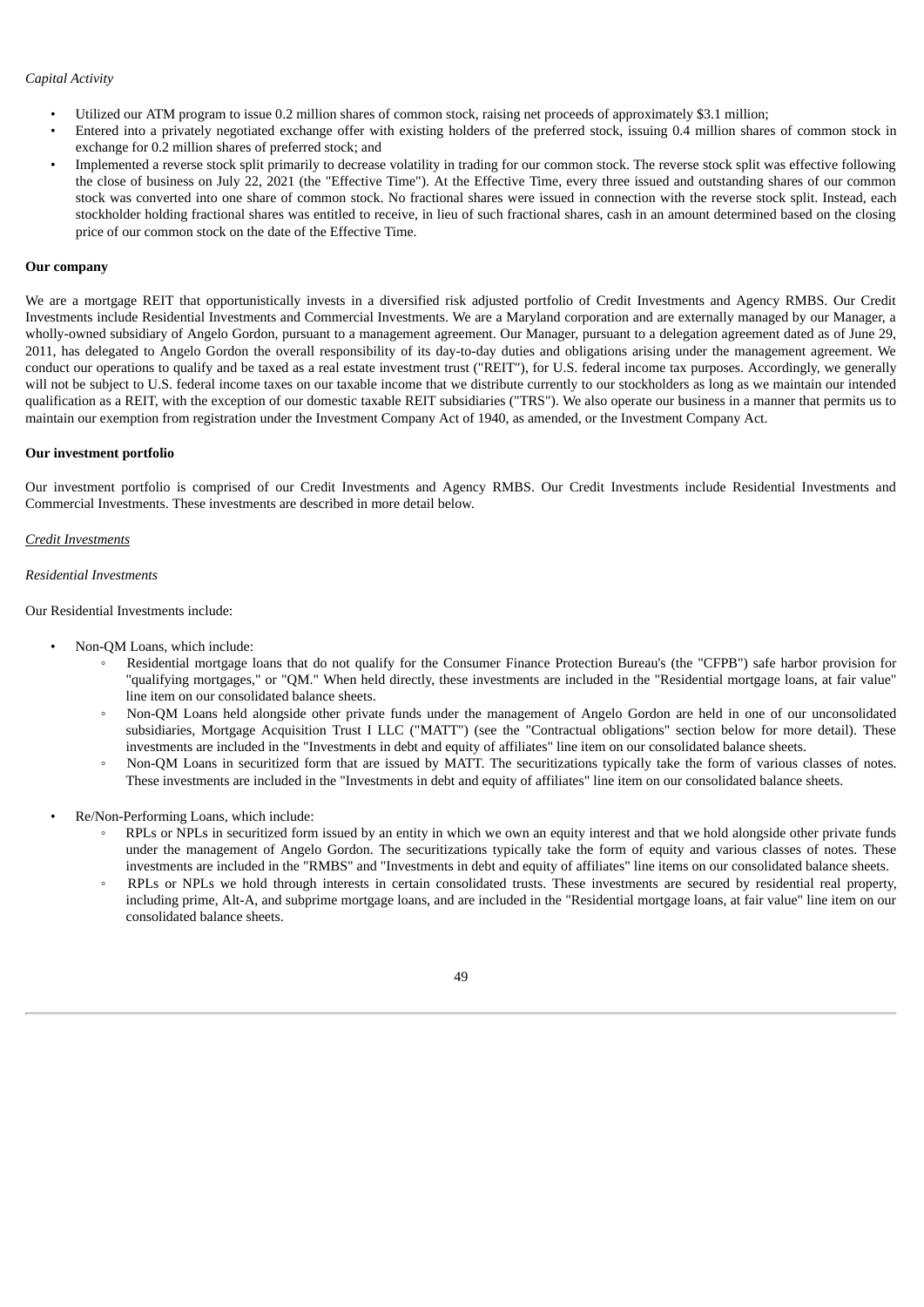• Land Related Financing includes first mortgage loans we originate to third-party land developers and home builders for purposes of the acquisition and horizontal development of land. These loans may be held through our unconsolidated subsidiaries. These loans are included in the "Investments in debt and equity of affiliates" line item on our consolidated balance sheets.

The Residential Investments that we own also include residential mortgage-backed securities ("RMBS") that are not issued or guaranteed by Ginnie Mae or a GSE. We collectively refer to these investments as our Non-Agency RMBS. The mortgage loan collateral for residential Non-Agency RMBS consists of residential mortgage loans that do not generally conform to underwriting guidelines issued by U.S. government agencies or U.S. government-sponsored entities. Our Non-Agency RMBS include investment grade and non-investment grade fixed and floating-rate securities.

### *Commercial Investments*

Our Commercial Investments include:

- Fixed and floating rate commercial mortgage-backed securities ("CMBS") secured by commercial mortgage loans to multiple borrowers ("Conduit") or secured by a single commercial mortgage loan which is backed by a single asset (usually a large commercial property) or by a pool of cross collateralized mortgage obligations to a single borrower or related borrowers ("Single-Asset/Single-Borrower");
- Interest Only securities (CMBS backed by interest-only strips);
- Commercial real estate loans secured by commercial real property, including first mortgages and mezzanine loans for construction or redevelopment of a property; and
- CMBS, Interest-Only securities and CMBS principal-only securities which are regularly-issued by Freddie Mac as structured pass-through securities backed by multifamily mortgage loans ("Freddie Mac K-Series" or "K-Series").

## *Agency RMBS*

Our investment portfolio includes RMBS. Certain of the assets in our RMBS portfolio have a guarantee of principal and interest by a U.S. government agency such as the Government National Mortgage Association, or Ginnie Mae, or by a government-sponsored entity such as the Federal National Mortgage Association, or Fannie Mae, or the Federal Home Loan Mortgage Corporation, or Freddie Mac (each, a "GSE"). We refer to these securities as Agency RMBS ("Agency RMBS"). Our Agency RMBS includes fixed rate securities held as mortgage pass-through securities, as well as excess mortgage servicing rights ("Excess MSRs"). Excess MSRs are interests in mortgage servicing rights ("MSR"), representing a portion of the interest payment collected from a pool of mortgage loans, net of a basic servicing fee paid to the mortgage servicer. An MSR provides a mortgage servicer with the right to service a mortgage loan or a pool of mortgages in exchange for a portion of the interest payments made on the mortgage or the underlying mortgages.

## *Investment classification*

Throughout this report, (1) we use the terms "credit portfolio" and "credit investments" to refer to our Residential Investments and Commercial Investments, inclusive of investments held within affiliated entities but exclusive of AG Arc (discussed below); (2) we refer to our Re/Non-Performing Loans (exclusive of our RPLs or NPLs in securitized form), Non-QM Loans (exclusive of those in securitized form), Land Related Financing, and commercial real estate loans, collectively, as our "loans"; (3) we use the term "credit securities" to refer to our credit portfolio, excluding loans; and (4) we use the term "real estate securities" or "securities" to refer to our Agency RMBS portfolio, exclusive of Excess MSRs, and our credit securities. Our "investment portfolio" refers to our combined Agency RMBS portfolio and credit portfolio and encompasses all of the investments described above.

We also use the term "GAAP investment portfolio" which consists of (i) our Agency RMBS, exclusive of (x) to-be-announced securities ("TBAs"), if any, and (y) any investment classified as "Other assets" on our consolidated balance sheets (our "GAAP Agency RMBS portfolio"), and (ii) our credit portfolio, exclusive of (x) all investments held within affiliated entities and (y) any investments classified as "Other assets" on our consolidated balance sheets (our "GAAP credit portfolio"). See Note 2 to the "Notes to Consolidated Financial Statements" for a discussion of our investments held within affiliated entities. For a reconciliation of our investment portfolio to our GAAP investment portfolio, see the GAAP Investment Portfolio Reconciliation Table below.

This presentation of our investment portfolio is consistent with how our management evaluates our business, and we believe this presentation, when considered with the GAAP presentation, provides supplemental information useful for investors in evaluating our investment portfolio and financial condition.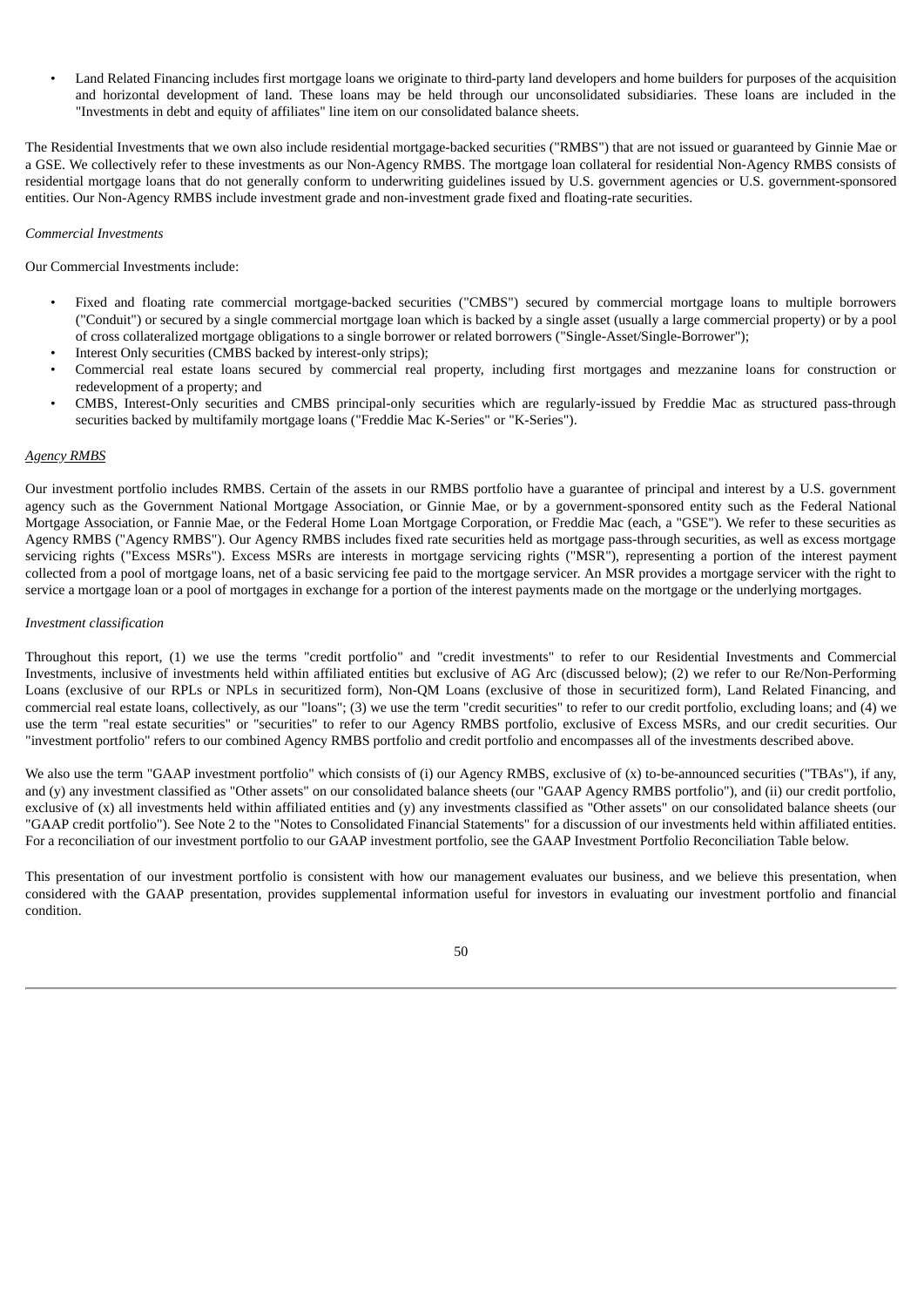## *Arc Home LLC*

We, alongside private funds under the management of Angelo Gordon, through AG Arc LLC, one of our indirect subsidiaries ("AG Arc"), formed Arc Home LLC ("Arc Home"). Arc Home originates conforming, Government, Jumbo, Non-QM, and other non-conforming residential mortgage loans and retains the mortgage servicing rights associated with the loans that it originates. From time to time, Arc Home may sell originated loans to us or other private funds under the management of Angelo Gordon. See Note 10 to the "Notes to Consolidated Financial Statements (unaudited)" for additional financial information regarding transactions with affiliates.

### **Market conditions**

During the second quarter of 2021, the financial markets generally continued their recovery from the unprecedented dislocation caused by the COVID-19 pandemic and the resulting economic shutdown across much of the U.S. economy. We believe several factors have contributed to the momentum of the ongoing rise in risk asset prices, including, most recently, vaccination rates, reopening of businesses, demand for fixed income assets, and improving economic data. The Federal Reserve has also consistently signaled that it intends to maintain low interest rates for the foreseeable future. Home price indices continued to point to double-digit growth for national home prices, and in its April 2021 reading, the Case-Shiller index rose almost 15% year-overyear. We expect that the mortgage and consumer sectors will continue to benefit from the unemployment support, which some states are phasing out, and stimulus disbursements, which were included in the Bipartisan-Bicameral Omnibus COVID Relief Deal bill, which was passed by Congress in December 2020.

*Non-QM Whole Loans and Securitizations:* In the second quarter of 2021, loan originators shifted their monetization strategies away from broadly syndicated sales in favor of negotiated flow agreements and loan sales targeted towards much smaller audiences. In the securitization space, we observed over \$5 billion of Non-QM transactions price, almost twice the volume observed in the first quarter. We expect volumes to continue at this pace throughout the year as rates in the Non-QM space have noticeably decreased over the course of this year. In general, the price of residential whole loans continued to remain high as aggregators accounted for the decreased cost of funds in securitization, new government stimulus packages, and the demand for Non-QM assets remains outsized compared to originators ability to reach pre-COVID volumes.

*Agency RMBS:* Nominal spreads on generic Agency RMBS versus benchmark rates continued to experience volatility in the second quarter 2021. Although there was continued positive momentum in April 2021, spreads began widening during the following two months. Continued strong bank demand and steady buying by the Federal Reserve remain broadly supportive of the sector, but the Federal Reserve has signaled that it is beginning to prepare for a reduction of its asset purchases in the future. Payups on specified pools also saw significant volatility during the second quarter 2021, initially falling sharply in response to market participants selling higher coupon pools and a slowing of collateralized mortgage obligation activity, then partially recovering late in the quarter as lower yields forced accounts to refocus on prepayment protection.

*Non-Agency RMBS:* Spread tightening for most securitized residential debt sectors extended through the second quarter supported by strong collateral fundamentals, sharply higher home prices, demand for yield, and the ongoing employment recovery. Spreads for most mortgage sub-asset classes narrowed to levels below February 2020 levels, including AAA tranches of re-performing and non-qualified mortgage securitizations and mezzanine Credit Risk Transfer ("CRT") tranches. Issuance of new RMBS rose 35% from the first quarter to over \$40 billion, largely due to prime and agency-eligible issuance, which nearly doubled to \$16.5 billion. Issuance of non-QM loans and CRT rose 36% to \$6 billion and 20% to \$6.7 billion, respectively. RMBS volume in the first half of 2021 totaled \$70 billion and was around 11% higher than the same period in 2019 (comparison provided to 2019 as volumes in 2020 were impacted as a result of the COVID-19 pandemic).

In light of various market uncertainties, in particular the pervasive uncertainties of the COVID-19 pandemic for the U.S. and global economy, there can be no assurance that the trends and conditions described above will not change in a manner materially adverse to the mortgage REIT industry and/or our Company.

### **Results of Operations**

Our operating results can be affected by a number of factors and primarily depend on the size and composition of our investment portfolio, the level of our net interest income, the fair value of our assets and the supply of, and demand for, our investments in residential mortgages in the marketplace, among other things, which can be impacted by unanticipated credit events, such as defaults, liquidations or delinquencies, experienced by borrowers whose mortgage loans are included in our investment portfolio and other unanticipated events in our markets. Our primary source of net income or loss available to common stockholders is our net interest income, less our cost of hedging, which represents the difference between the interest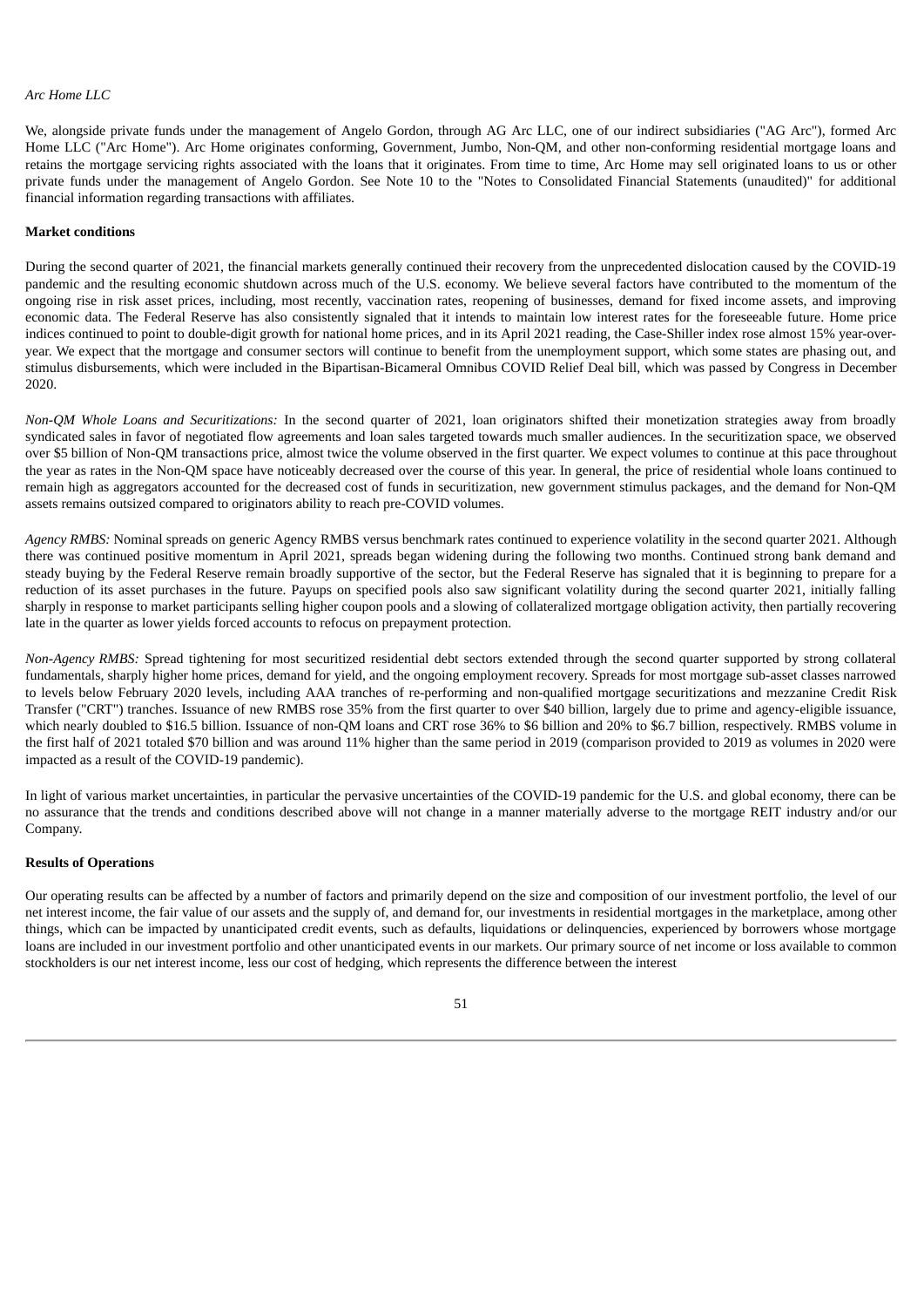earned on our investment portfolio and the costs of financing and economic hedges in place on our investment portfolio, as well as any income or losses from our equity investments in affiliates.

## *Three Months Ended June 30, 2021 compared to the Three Months Ended June 30, 2020*

The table below presents certain information from our consolidated statements of operations for the three months ended June 30, 2021 and 2020 (in thousands):

|                                                                | <b>Three Months Ended</b> |               |     |               |    |                     |
|----------------------------------------------------------------|---------------------------|---------------|-----|---------------|----|---------------------|
|                                                                |                           | June 30, 2021 |     | June 30, 2020 |    | Increase/(Decrease) |
| <b>Statement of Operations Data:</b>                           |                           |               |     |               |    |                     |
| <b>Net Interest Income</b>                                     |                           |               |     |               |    |                     |
| Interest income                                                | \$                        | 14,228        | -\$ | 13,369        | \$ | 859                 |
| Interest expense                                               |                           | 5,294         |     | 8,613         |    | (3,319)             |
| <b>Total Net Interest Income</b>                               |                           | 8,934         |     | 4,756         |    | 4,178               |
| <b>Other Income/(Loss)</b>                                     |                           |               |     |               |    |                     |
| Net realized gain/(loss)                                       |                           | 4,374         |     | (91,609)      |    | 95,983              |
| Net interest component of interest rate swaps                  |                           | (1,573)       |     |               |    | (1,573)             |
| Unrealized gain/(loss), net                                    |                           | 9,685         |     | 100,179       |    | (90, 494)           |
| Other income/(loss), net                                       |                           |               |     | (155)         |    | 155                 |
| <b>Total Other Income/(Loss)</b>                               |                           | 12,486        |     | 8,415         |    | 4,071               |
| <b>Expenses</b>                                                |                           |               |     |               |    |                     |
| Management fee to affiliate                                    |                           | 1,667         |     | 1,678         |    | (11)                |
| Other operating expenses                                       |                           | 4,866         |     | 4,557         |    | 309                 |
| Restructuring related expenses                                 |                           |               |     | 7,104         |    | (7, 104)            |
| Servicing fees                                                 |                           | 672           |     | 566           |    | 106                 |
| <b>Total Expenses</b>                                          |                           | 7,205         |     | 13,905        |    | (6,700)             |
| Income/(loss) before equity in earnings/(loss) from affiliates |                           | 14,215        |     | (734)         |    | 14,949              |
|                                                                |                           |               |     |               |    |                     |
| Equity in earnings/(loss) from affiliates                      |                           | 1,278         |     | 3,434         |    | (2, 156)            |
| <b>Net Income/(Loss) from Continuing Operations</b>            |                           | 15,493        |     | 2,700         |    | 12,793              |
| Net Income/(Loss) from Discontinued Operations                 |                           |               |     | 361           |    | (361)               |
| Net Income/(Loss)                                              |                           | 15,493        |     | 3,061         |    | 12,432              |
| Gain on Exchange Offers, net                                   |                           | 114           |     |               |    | 114                 |
| Dividends on preferred stock                                   |                           | (4,689)       |     | (5,667)       |    | 978                 |
| Net Income/(Loss) Available to Common Stockholders             | \$                        | 10,918        | \$  | $(2,606)$ \$  |    | 13,524              |

### *Interest income*

Interest income is calculated using the effective interest method for our GAAP investment portfolio and calculated based on the actual coupon rate.

Interest income increased from June 30, 2020 to June 30, 2021 primarily due to an increase in the size of our portfolio. The weighted average amortized cost of our GAAP investment portfolio increased by \$0.7 billion from \$1.0 billion for the three months ended June 30, 2020 to \$1.7 billion for the three months ended June 30, 2021. The increase was primarily driven by purchases of Non-QM Loans and Agency RMBS during the period. This increase was offset by a decrease in the weighted average yield of our GAAP investment portfolio by 1.82% from 5.14% for the three months ended June 30, 2020 to 3.32% for the three months ended June 30, 2021.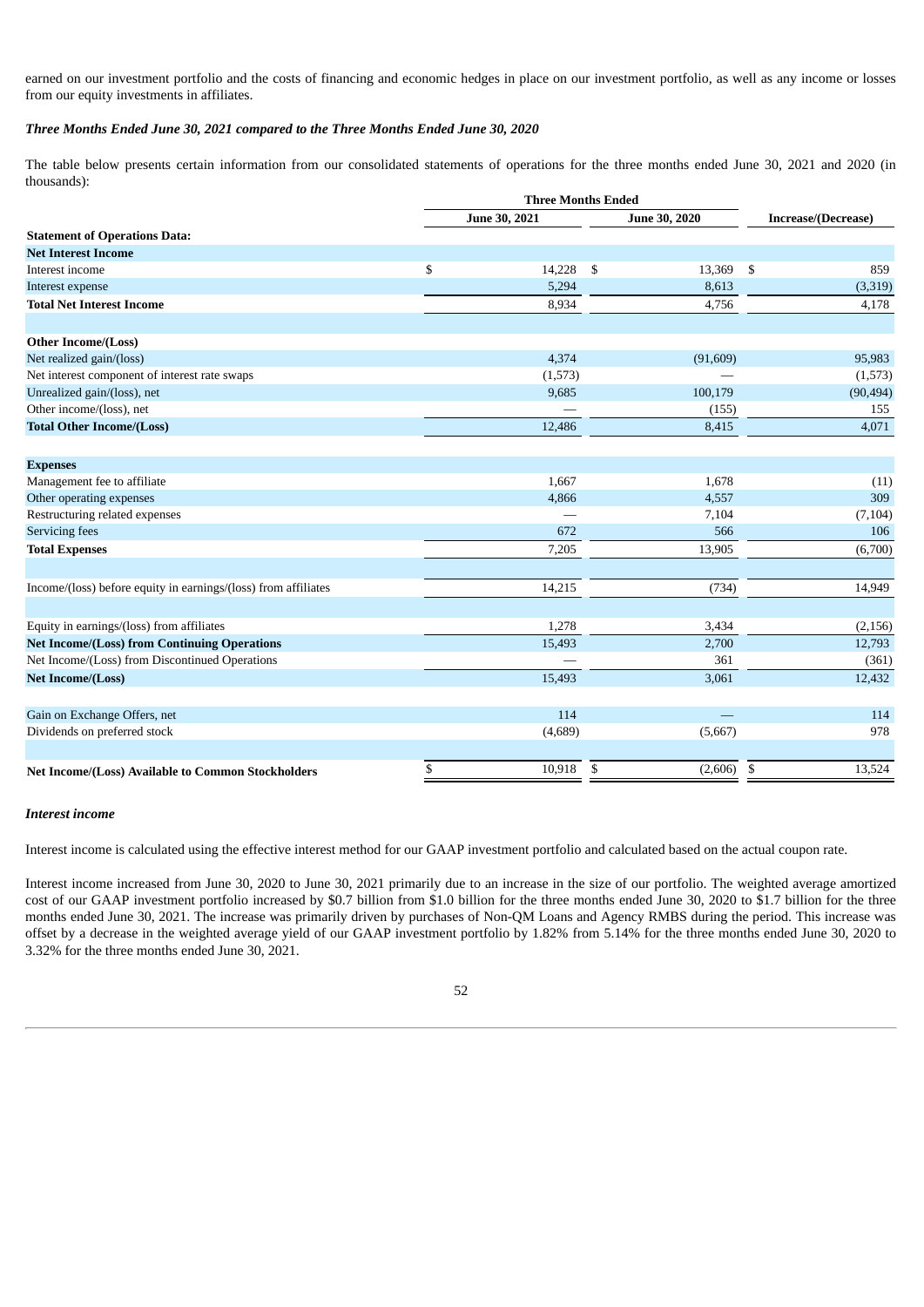#### *Interest expense*

Interest expense is calculated based on the actual financing rate and the outstanding financing balance of our GAAP investment portfolio.

Interest expense decreased from June 30, 2020 to June 30, 2021 primarily due to a decrease in the weighted average financing rate on our GAAP investment portfolio during the period. The weighted average financing rate on our GAAP investment portfolio decreased by 4.44% from 6.25% for the three months ended June 30, 2020 to 1.81% for the three months ended June 30, 2021. This was offset by an increase in the weighted average financing balance on our GAAP investment portfolio during the period of \$0.6 billion from \$0.6 billion for the three months ended June 30, 2020 to \$1.2 billion for the three months ended June 30, 2021. Additionally,

## *Net realized gain/(loss)*

The following table presents a summary of Net realized gain/(loss) for the three months ended June 30, 2021 and 2020 (in thousands):

|                                                                   | <b>Three Months Ended</b> |                      |  |                      |  |
|-------------------------------------------------------------------|---------------------------|----------------------|--|----------------------|--|
|                                                                   |                           | <b>June 30, 2021</b> |  | <b>June 30, 2020</b> |  |
| Sales/Seizures of real estate securities                          |                           | $(4,382)$ \$         |  | (36, 288)            |  |
| Sales of loans and loans transferred to or sold from Other assets |                           | 7,859                |  | (55,798)             |  |
| Settlement of derivatives and other instruments                   |                           | 897                  |  | 477                  |  |
| Total Net realized gain/(loss)                                    |                           | 4,374 \$             |  | (91,609)             |  |

## *Net interest component of interest rate swaps*

Net interest component of interest rate swaps represents the net interest income received or expense paid on our interest rate swaps.

Net interest component of interest rate swaps decreased from June 30, 2020 to June 30, 2021. As of the June 30, 2021, we held an interest rate swap portfolio of \$806.0 million of notional with a weighted average receive-variable rate of 0.17% and a weighted average pay-fix rate of 0.74%. We did not hold any interest rate swaps during the three months ended June 30, 2020.

## *Unrealized gain/(loss), net*

The following table presents a summary of Unrealized gain/(loss), net for the three months ended June 30, 2021 and 2020 (in thousands):

|                                   | Three Months Ended |                      |  |                      |  |
|-----------------------------------|--------------------|----------------------|--|----------------------|--|
|                                   |                    | <b>June 30, 2021</b> |  | <b>June 30, 2020</b> |  |
| Real estate securities            |                    | 19,693 \$            |  | 48,924               |  |
| Loans                             |                    | 6,823                |  | 60,708               |  |
| Excess mortgage servicing rights  |                    | (176)                |  | (888)                |  |
| Derivatives                       |                    | (15,798)             |  | (186)                |  |
| Securitized debt                  |                    | (857)                |  | (8,379)              |  |
| Total Unrealized gain/(loss), net |                    | $9,685$ \$           |  | 100,179              |  |

**Three Months Ended**

## *Other income/(loss), net*

Other income/(loss), net includes gains or losses on foreign currency pertaining to the effects of remeasuring the monetary assets and liabilities of our foreign investments into U.S. dollars using foreign currency exchange rates at the end of the reporting period. During the three months ended June 30, 2021, we did not hold any positions denominated in foreign currencies.

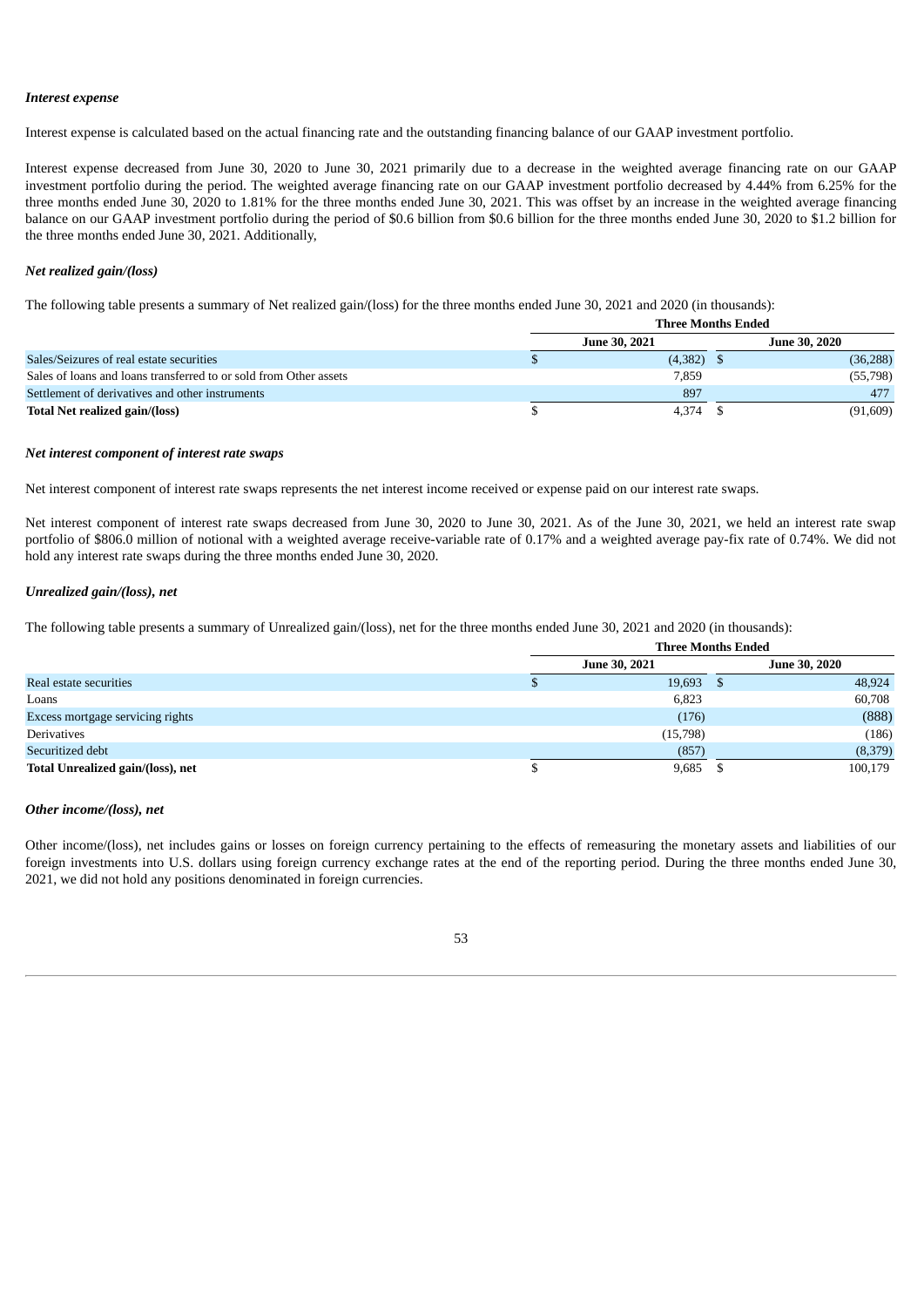## *Management fee to affiliate*

Our management fee is based upon a percentage of our Stockholders' Equity. See the "Contractual obligations" section of this Item 2 for further detail on the calculation of our management fee and for the definition of Stockholders' Equity. Management fees remained relatively flat from June 30, 2020 to June 30, 2021.

### *Other operating expenses*

This amount is primarily comprised of professional fees, directors' and officers' ("D&O") insurance and directors' fees, as well as certain expenses reimbursable to the Manager. We are required to reimburse our Manager or its affiliates for operating expenses incurred by our Manager or its affiliates on our behalf, including certain salary expenses and other expenses relating to legal, accounting, due diligence, and other services. Refer to the "Contractual obligations" section below for more detail on certain expenses reimbursable to the Manager. The following table presents a summary of expenses within Other operating expenses broken out between non-investment related expenses and investment related expenses for the three months ended June 30, 2021 and 2020 (in thousands):

|                                                                    | <b>Three Months Ended</b> |    |               |  |
|--------------------------------------------------------------------|---------------------------|----|---------------|--|
|                                                                    | June 30, 2021             |    | June 30, 2020 |  |
| <b>Non Investment Related Expenses</b>                             |                           |    |               |  |
| Affiliate expense reimbursement - Operating expenses (1)           | \$<br>1,000               | \$ | 1,697         |  |
| Professional fees                                                  | 480                       |    | 648           |  |
| D&O insurance                                                      | 394                       |    | 174           |  |
| Directors' compensation                                            | 167                       |    | 173           |  |
| Equity based compensation to affiliate                             |                           |    | 75            |  |
| Other                                                              | 258                       |    | 198           |  |
| <b>Total Non Investment Related Expenses</b>                       | 2,299                     |    | 2,965         |  |
| <b>Investment Related Expenses</b>                                 |                           |    |               |  |
| Affiliate expense reimbursement - Deal related expenses            | 48                        |    | 162           |  |
| Affiliate expense reimbursement - Transaction related expenses     | 80                        |    |               |  |
| Residential mortgage loan related expenses                         | 642                       |    | 887           |  |
| Transaction related expenses and deal related performance fees (2) | 1,805                     |    | 373           |  |
| Other                                                              | (8)                       |    | 170           |  |
| <b>Total Investment Expenses</b>                                   | 2,567                     |    | 1,592         |  |
| <b>Total Other operating expenses</b>                              | \$<br>4,866               |    | 4,557         |  |

(1) For the year ended December 31, 2021, the Manager agreed to waive its right to receive expense reimbursements of \$0.8 million. For the three months ended June 30, 2021, \$0.2 million of the reduction in reimbursable expenses is included within the "Affiliated expense reimbursement - Operating expenses" line item above.

(2) The increase in Transaction related expenses and deal related performance fees from the three months ended June 30, 2020 to the three months ended June 30, 2021 is primarily a result of expenses incurred in relation to the settlement of the June 2021 securitization of Non-QM Loans.

#### *Restructuring related expenses*

Restructuring related expenses relate to legal and consulting fees primarily incurred in connection with executing the Forbearance Agreement and subsequent Reinstatement Agreement in 2020. Refer to the "Financing activities" section below for more information regarding the Forbearance Agreement and the Reinstatement Agreement.

#### *Servicing fees*

We incur servicing fee expenses in connection with the servicing of our Residential mortgage loans. As of June 30, 2021 and June 30, 2020, we owned Residential mortgage loans with a fair value of \$1.0 billion and \$379.8 million, respectively. This increase in the fair value of the Residential mortgage loans was a result of net purchases of Non-QM Loans in 2021. For the three months ended June 30, 2021 and 2020, our servicing fees increased as a result of these net purchases.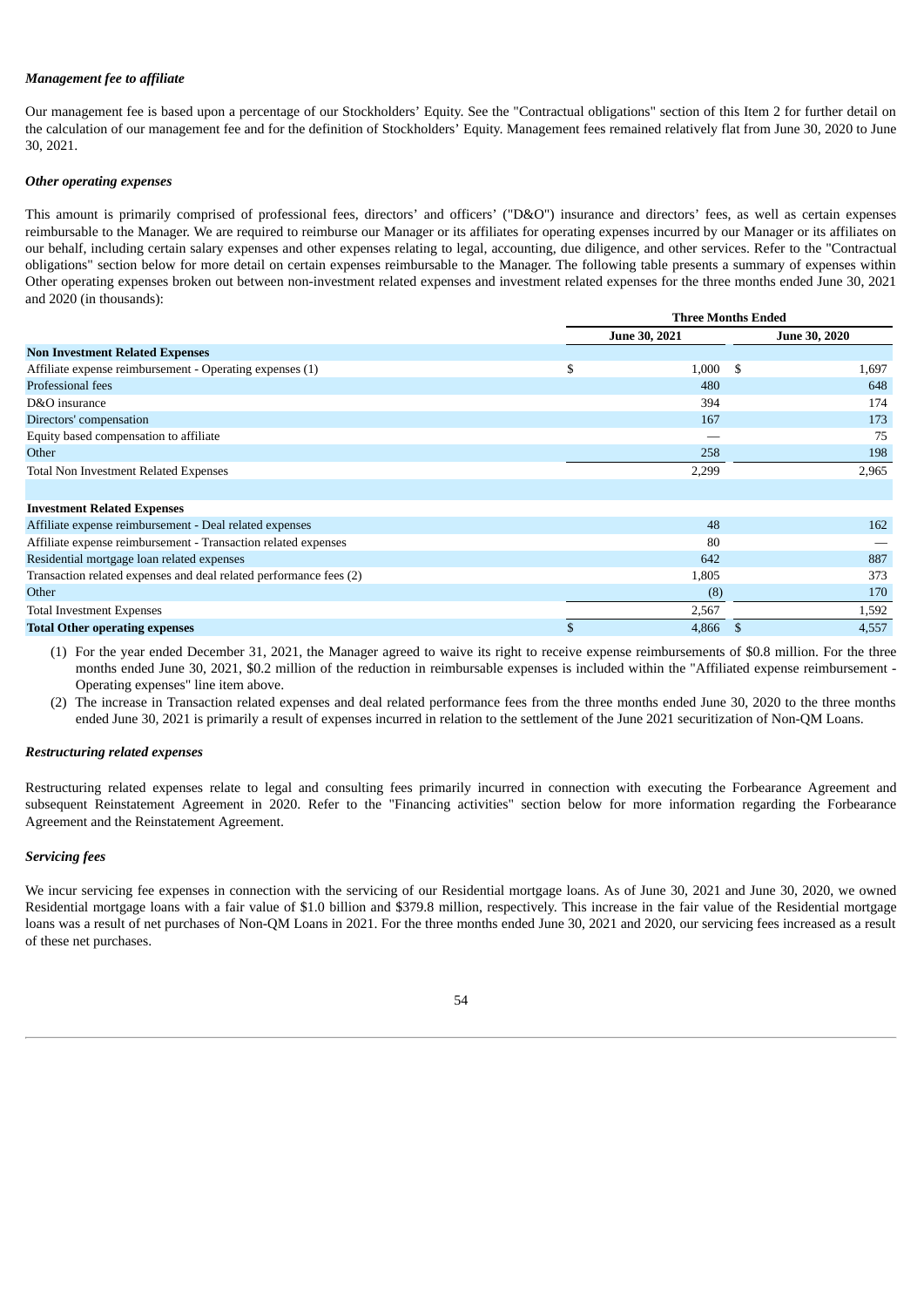## *Equity in earnings/(loss) from affiliates*

Equity in earnings/(loss) from affiliates represents our share of earnings and profits of investments held within affiliated entities. Substantially all of these investments are comprised of real estate securities, loans, and our investment in AG Arc. The below table reconciles the net income/(loss) to the "Equity in earnings/(loss) from affiliates" line item on our consolidated statements of operations (in thousands).

|                                           | <b>Three Months Ended</b> |  |                      |  |  |  |
|-------------------------------------------|---------------------------|--|----------------------|--|--|--|
|                                           | <b>June 30, 2021</b>      |  | <b>June 30, 2020</b> |  |  |  |
| Non-QM Loans (1)                          | 1,275                     |  | (8, 115)             |  |  |  |
| AG Arc $(2)$                              | (2,706)                   |  | 9,510                |  |  |  |
| Land Related Financing                    | 540                       |  | 473                  |  |  |  |
| Other                                     | 2,169                     |  | 1,566                |  |  |  |
| Equity in earnings/(loss) from affiliates | 1,278                     |  | 3,434                |  |  |  |

(1) The increase in earnings within MATT for the three months ended June 30, 2020 to the three months ended June 30, 2021 was the primarily the result of mark-to-market gains on the Non-QM Loan portfolio.

(2) The loss at AG Arc during the three months ended June 30, 2021 was primarily the result of losses on the fair value of the MSR portfolio held by Arc Home. The loss recognized by AG Arc also does not include our portion of gains recorded by Arc Home in connection with the sale of residential mortgage loans to us. For the three months ended June 30, 2021, we eliminated \$1.4 million of intra-entity profits recognized by Arc Home and also decreased the cost basis of the underlying loans we purchased by the same amount. Refer to Note 2 to the "Notes to Consolidated Financial Statements (unaudited)" for more information on this accounting policy.

## *Gain on Exchange Offers, net*

We completed a privately negotiated exchange offer during the three months ended June 30, 2021. As a result of the exchange offer, we exchanged 86,478 shares of our 8.00% Series B Cumulative Redeemable Preferred Stock ("Series B Preferred Stock") and 154,383 shares of our 8.000% Series C Fixed-to-Floating Rate Cumulative Redeemable Preferred Stock ("Series C Preferred Stock") for a total of 429,802 shares of common stock. We recognized a gain of \$0.1 million in connection with the offer. Refer to the "Liquidity and capital resources" section below for more information on the exchange offer.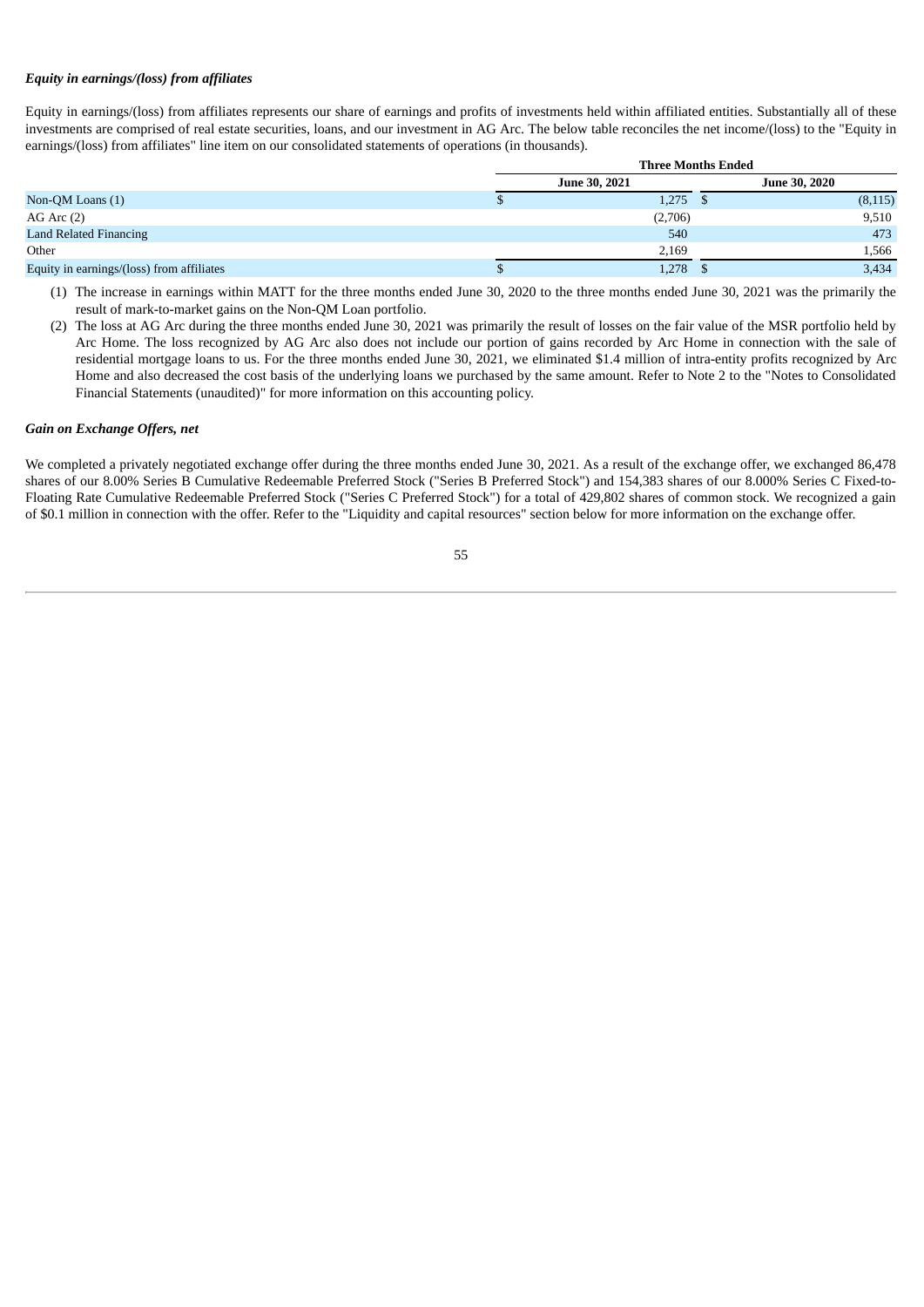## *Six Months Ended June 30, 2021 compared to the Six Months Ended June 30, 2020*

The table below presents certain information from our consolidated statements of operations for the six months ended June 30, 2021 and 2020 (in thousands):

|                                                                | <b>Six Months Ended</b> |  |                |    |                     |
|----------------------------------------------------------------|-------------------------|--|----------------|----|---------------------|
|                                                                | June 30, 2021           |  | June 30, 2020  |    | Increase/(Decrease) |
| <b>Statement of Operations Data:</b>                           |                         |  |                |    |                     |
| <b>Net Interest Income</b>                                     |                         |  |                |    |                     |
| Interest income                                                | \$<br>26,347 \$         |  | 53,637         | \$ | (27, 290)           |
| Interest expense                                               | 9,355                   |  | 28,584         |    | (19, 229)           |
| <b>Total Net Interest Income</b>                               | 16,992                  |  | 25,053         |    | (8,061)             |
| Other Income/(Loss)                                            |                         |  |                |    |                     |
| Net realized gain/(loss)                                       | 336                     |  | (242, 752)     |    | 243,088             |
| Net interest component of interest rate swaps                  | (2,314)                 |  | 923            |    | (3,237)             |
| Unrealized gain/(loss), net                                    | 29,534                  |  | (208, 032)     |    | 237,566             |
| Other income/(loss), net                                       | 37                      |  | 1,497          |    | (1,460)             |
| <b>Total Other Income/(Loss)</b>                               | 27,593                  |  | (448, 364)     |    | 475,957             |
| <b>Expenses</b>                                                |                         |  |                |    |                     |
| Management fee to affiliate                                    | 3,321                   |  | 3,827          |    | (506)               |
| Other operating expenses                                       | 8,849                   |  | 5,487          |    | 3,362               |
| Restructuring related expenses                                 |                         |  | 8,604          |    | (8,604)             |
| Excise tax                                                     |                         |  | (815)          |    | 815                 |
| Servicing fees                                                 | 1,287                   |  | 1,145          |    | 142                 |
| <b>Total Expenses</b>                                          | 13,457                  |  | 18,248         |    | (4,791)             |
| Income/(loss) before equity in earnings/(loss) from affiliates | 31,128                  |  | (441, 559)     |    | 472,687             |
|                                                                |                         |  |                |    |                     |
| Equity in earnings/(loss) from affiliates                      | 27,614                  |  | (40,758)       |    | 68,372              |
| <b>Net Income/(Loss) from Continuing Operations</b>            | 58,742                  |  | (482, 317)     |    | 541,059             |
| Net Income/(Loss) from Discontinued Operations                 |                         |  | 361            |    | (361)               |
| Net Income/(Loss)                                              | 58,742                  |  | (481, 956)     |    | 540,698             |
| Gain on Exchange Offers, net                                   | 472                     |  |                |    | 472                 |
| Dividends on preferred stock                                   | (9,613)                 |  | (11, 334)      |    | 1,721               |
| Net Income/(Loss) Available to Common Stockholders             | \$<br>49,601 \$         |  | $(493,290)$ \$ |    | 542,891             |

#### *Interest income*

Interest income decreased from June 30, 2020 to June 30, 2021 primarily due to a decrease in the size of our portfolio. The weighted average amortized cost of our GAAP investment portfolio decreased by \$0.7 billion from \$2.3 billion for the six months ended June 30, 2020 to \$1.6 billion for the six months ended June 30, 2021. The decrease was driven by sales and seizures which occurred primarily during the first and second quarters of 2020 due to market volatility caused by the COVID-19 pandemic.

#### *Interest expense*

Interest expense decreased from June 30, 2020 to June 30, 2021 primarily due to a decrease in the amount of financing on our GAAP investment portfolio during the period. The weighted average financing balance on our GAAP investment portfolio during the period decreased by \$0.8 billion from \$1.8 billion for the six months ended June 30, 2020 to \$1.0 billion for the six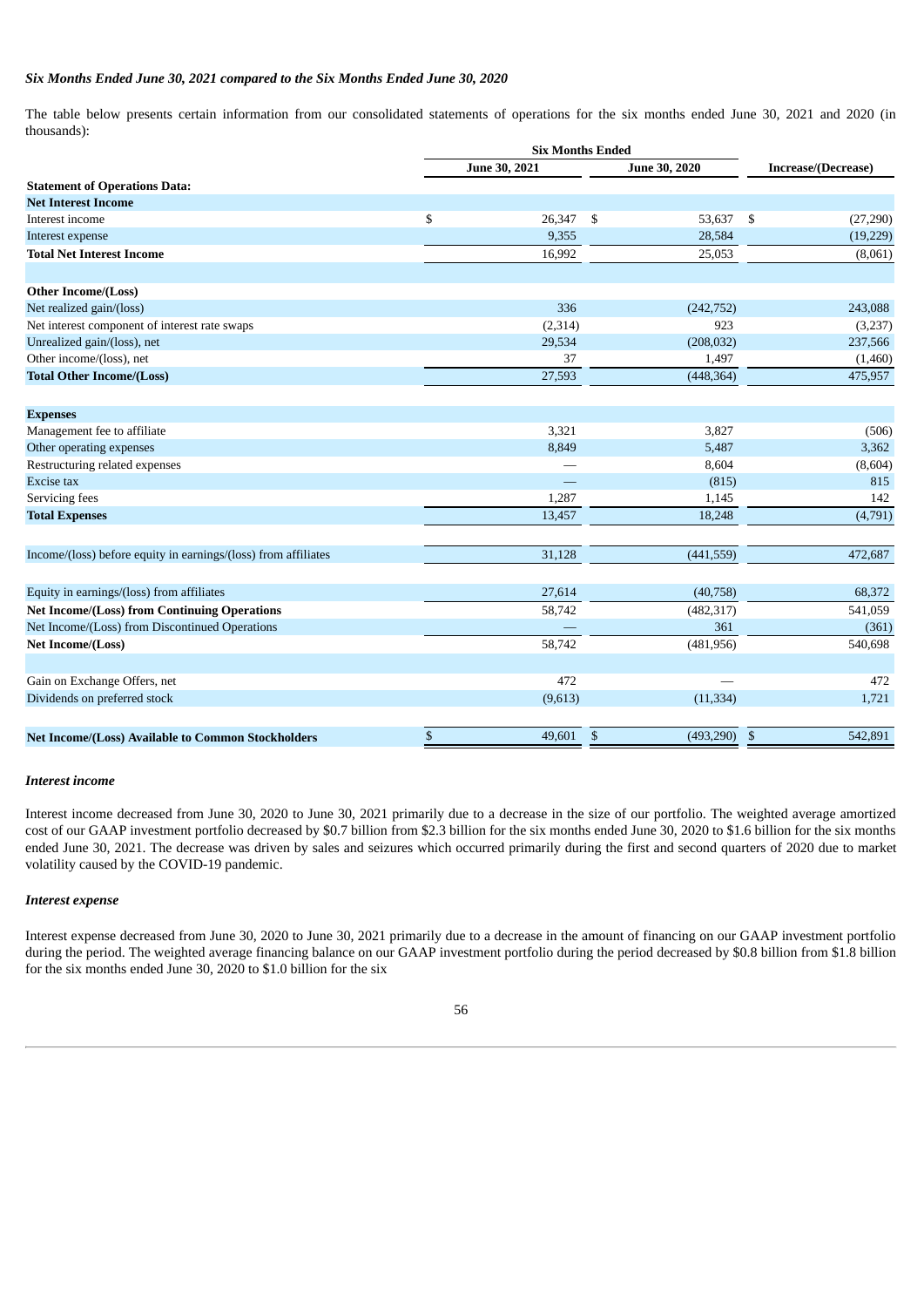months ended June 30, 2021. The decrease was driven by financing removed on sales and seizures which occurred primarily during the first and second quarters of 2020 due to market volatility caused by the COVID-19 pandemic. This was offset by a decrease in the weighted average financing rate on our GAAP investment portfolio of 1.34% from 3.20% for the six months ended June 30, 2020 to 1.86% for the six months ended June 30, 2021.

## *Net realized gain/(loss)*

The following table presents a summary of Net realized gain/(loss) for the six months ended June 30, 2021 and 2020 (in thousands):

|                                                                   | <b>Six Months Ended</b> |                      |  |                      |  |  |
|-------------------------------------------------------------------|-------------------------|----------------------|--|----------------------|--|--|
|                                                                   |                         | <b>June 30, 2021</b> |  | <b>June 30, 2020</b> |  |  |
| Sales/Seizures of real estate securities                          |                         | (4,882)              |  | (122, 593)           |  |  |
| Sales of loans and loans transferred to or sold from Other assets |                         | 4.486                |  | (58, 765)            |  |  |
| Settlement of derivatives and other instruments                   |                         | 732                  |  | (61, 394)            |  |  |
| Total Net realized gain/(loss)                                    |                         | 336                  |  | (242,752)            |  |  |

## *Net interest component of interest rate swaps*

We recognized losses on net interest component of interest rate swaps for the six months ended June 30, 2021 compared with gains for the six months June 30, 2020 primarily due to the difference in terms on the outstanding interest rate swaps during the periods coupled with our exiting our interest rate swap portfolio in the first quarter of 2020. As of the June 30, 2021, we held an interest rate swap portfolio of \$806.0 million of notional with a weighted average receive-variable rate of 0.17% and a weighted average pay-fix rate of 0.74%.

## *Unrealized gain/(loss), net*

The following table presents a summary of Unrealized gain/(loss), net for the six months ended June 30, 2021 and 2020 (in thousands):

|                                   | <b>Six Months Ended</b> |              |  |                      |  |  |  |
|-----------------------------------|-------------------------|--------------|--|----------------------|--|--|--|
|                                   | <b>June 30, 2021</b>    |              |  | <b>June 30, 2020</b> |  |  |  |
| Real estate securities            |                         | $(4,266)$ \$ |  | (154, 427)           |  |  |  |
| Loans                             |                         | 24,124       |  | (49, 838)            |  |  |  |
| Excess mortgage servicing rights  |                         | (108)        |  | (3,524)              |  |  |  |
| <b>Derivatives</b>                |                         | 12,686       |  | (12,079)             |  |  |  |
| Securitized debt                  |                         | (2,902)      |  | 11,836               |  |  |  |
| Total Unrealized gain/(loss), net |                         | 29,534       |  | (208, 032)           |  |  |  |

## *Other income/(loss), net*

During the six months ended June 30, 2020, the value of GBP relative to USD decreased, resulting in a gain on the liabilities held in foreign currencies. As of June 30, 2021, we did not hold any positions denominated in foreign currencies.

## *Management fee to affiliate*

Management fees decreased from June 30, 2020 to June 30, 2021 primarily due to a decrease in our Stockholders' Equity as calculated pursuant to our Management Agreement.

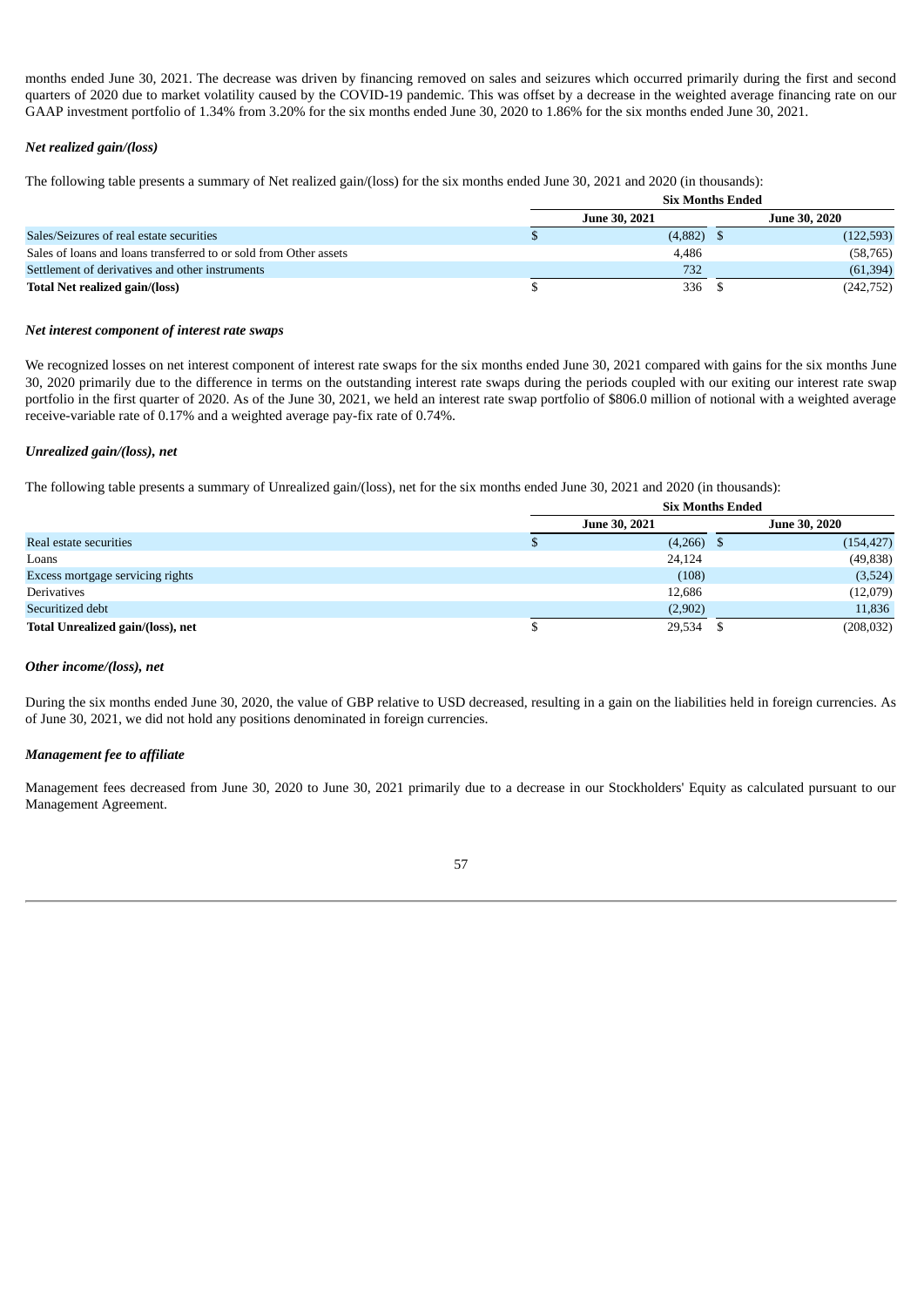## *Other operating expenses*

The following table presents a summary of expenses within Other operating expenses broken out between non-investment related expenses and investment related expenses for the six months ended June 30, 2021 and 2020 (in thousands):

|                                                                    | <b>Six Months Ended</b> |                      |     |                      |  |
|--------------------------------------------------------------------|-------------------------|----------------------|-----|----------------------|--|
|                                                                    |                         | <b>June 30, 2021</b> |     | <b>June 30, 2020</b> |  |
| <b>Non Investment Related Expenses</b>                             |                         |                      |     |                      |  |
| Affiliate expense reimbursement - Operating expenses (1)           | \$                      | 2,250                | -\$ | 3,576                |  |
| Professional fees                                                  |                         | 1,705                |     | 1,193                |  |
| D&O insurance                                                      |                         | 788                  |     | 348                  |  |
| Directors' compensation                                            |                         | 335                  |     | 391                  |  |
| Equity based compensation to affiliate                             |                         |                      |     | 163                  |  |
| Other                                                              |                         | 414                  |     | 427                  |  |
| <b>Total Non Investment Related Expenses</b>                       |                         | 5,492                |     | 6,098                |  |
|                                                                    |                         |                      |     |                      |  |
| <b>Investment Related Expenses</b>                                 |                         |                      |     |                      |  |
| Affiliate expense reimbursement - Deal related expenses            | \$                      | 329                  | \$  | 324                  |  |
| Affiliate expense reimbursement - Transaction related expenses     |                         | 80                   |     |                      |  |
| Residential mortgage loan related expenses                         |                         | 1,250                |     | 1,579                |  |
| Transaction related expenses and deal related performance fees (2) |                         | 1,638                |     | (2,846)              |  |
| Other                                                              |                         | 60                   |     | 332                  |  |
| <b>Total Investment Expenses</b>                                   |                         | 3,357                |     | (611)                |  |
| <b>Total Other operating expenses</b>                              |                         | 8,849                | -S  | 5,487                |  |

(1) For the year ended December 31, 2021, the Manager agreed to waive its right to receive expense reimbursements of \$0.8 million. For the six months ended June 30, 2021, \$0.4 million of the reduction in reimbursable expenses is included within the "Affiliated expense reimbursement - Operating expenses" line item above.

(2) The increase in Transaction related expenses and deal related performance fees from the six months ended June 30, 2020 to the six months ended June 30, 2021 is the result of accrued deal related performance fees being reversed in the period ended March 31, 2020 due to a decline in the price of the related assets, as well as the seizure of such assets by financing counterparties, coupled with expenses incurred in relation to the settlement of the June 2021 securitization of Non-QM Loans in Q2 2021.

#### *Restructuring related expenses*

Restructuring related expenses relate to legal and consulting fees primarily incurred in connection with executing the Forbearance Agreement and subsequent Reinstatement Agreement in 2020. Refer to the "Financing activities" section below for more information regarding the Forbearance Agreement and the Reinstatement Agreement.

## *Excise tax*

During the six months ended June 30, 2020, we reversed previously accrued excise taxes primarily as a result of losses associated with COVID-19. We did not record any excise taxes for the six months ended June 30, 2021.

### *Servicing fees*

For the six months ended June 30, 2021 and 2020, our servicing fees increased as a result of net purchases of Non-QM Loans during 2021.

## *Equity in earnings/(loss) from affiliates*

The below table reconciles the net income/(loss) to the "Equity in earnings/(loss) from affiliates" line item on our consolidated statements of operations (in thousands).

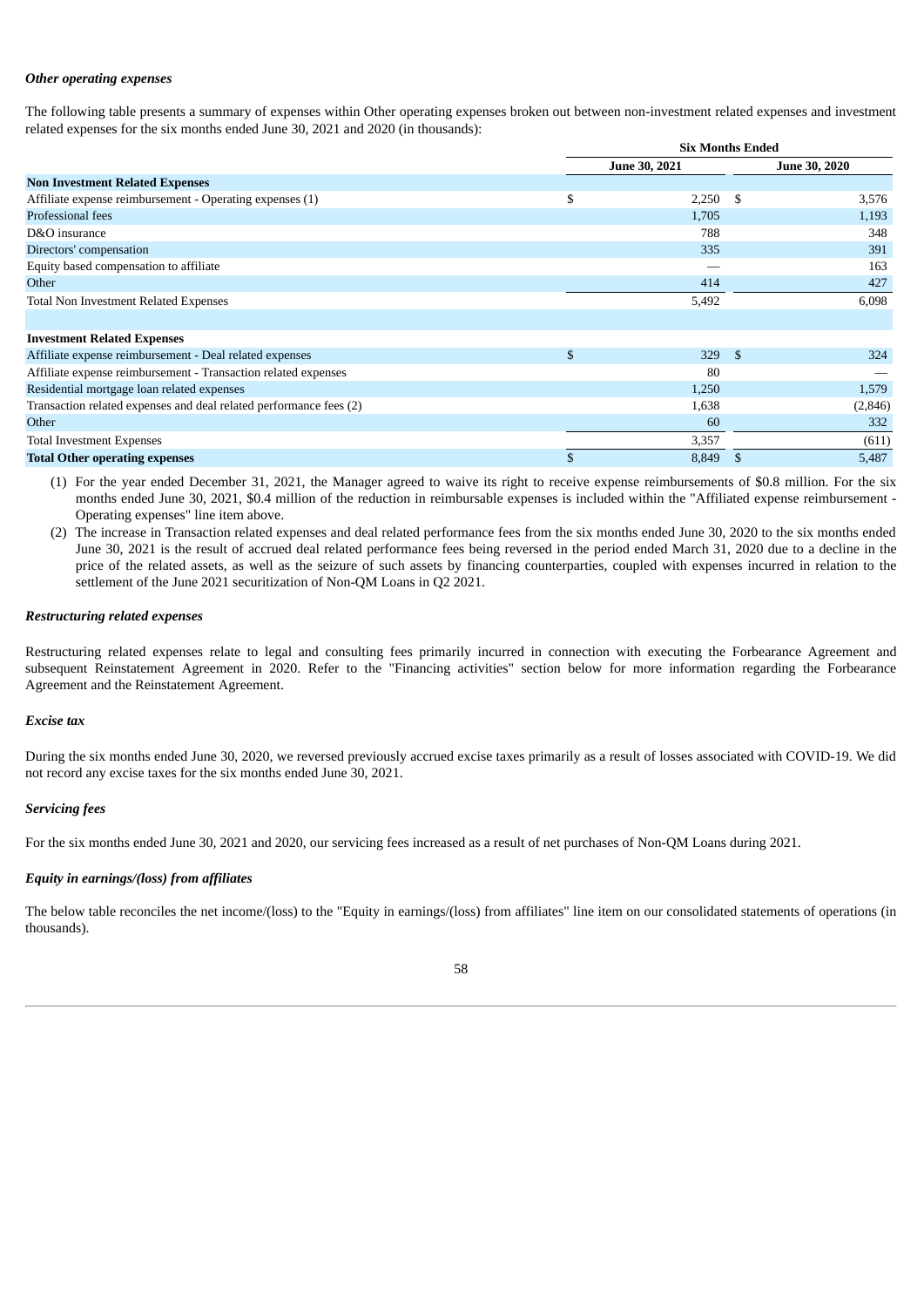|                                           | <b>Six Months Ended</b> |  |                      |  |  |  |  |
|-------------------------------------------|-------------------------|--|----------------------|--|--|--|--|
|                                           | <b>June 30, 2021</b>    |  | <b>June 30, 2020</b> |  |  |  |  |
| Non-QM Loans (1)                          | 15,921                  |  | (34, 844)            |  |  |  |  |
| AG Arc $(2)$                              | 3,634                   |  | (516)                |  |  |  |  |
| <b>Land Related Financing</b>             | 1,250                   |  | 1,137                |  |  |  |  |
| Other                                     | 6,809                   |  | (6,535)              |  |  |  |  |
| Equity in earnings/(loss) from affiliates | 27,614                  |  | (40, 758)            |  |  |  |  |

- (1) The increase in earnings within MATT for the six months ended June 30, 2020 to the six months ended June 30, 2021 was the primarily the result of mark-to-market gains on the Non-QM Loan portfolio and related financing.
- (2) The earnings at AG Arc during the six months ended June 30, 2021 were primarily the result of \$4.4 million net income related to Arc Home's lending and servicing operations, offset by \$(1.2) million related to changes in the fair value of the MSR portfolio held by Arc Home. The loss recognized by AG Arc also does not include our portion of gains recorded by Arc Home in connection with the sale of residential mortgage loans to us. For the six months ended June 30, 2021, we eliminated \$1.9 million of intra-entity profits recognized by Arc Home and also decreased the cost basis of the underlying loans we purchased by the same amount. Refer to Note 2 to the "Notes to Consolidated Financial Statements (unaudited)" for more information on this accounting policy.

# *Gain on Exchange Offers, net*

We completed two privately negotiated exchange offers during the six months ended June 30, 2021. As a result of the exchange offers, we exchanged 153,325 shares of our 8.25% Series A Cumulative Redeemable Preferred Stock ("Series A Preferred Stock"), 437,087 shares of our Series B Preferred Stock, and 154,383 shares of our Series C Preferred Stock for a total of 1,367,264 shares of common stock. We recognized a gain of \$0.5 million in connection with the offers. Refer to the "Liquidity and capital resources" section below for more information on the exchange offers.

## **Book value and Adjusted book value per share**

On July 12, 2021, we announced a one-for-three reverse stock split of our outstanding shares of common stock. The reverse stock split was effected following the close of business on July 22, 2021. All per share amounts and common shares outstanding for all periods presented have been adjusted on a retroactive basis to reflect the one-for-three reverse stock split.

Per share amounts for book value are calculated using all outstanding common shares in accordance with GAAP, including all vested shares issued to our Manager, and our independent directors under our equity incentive plans as of quarter-end. As of June 30, 2021, the net proceeds for the Series A Preferred Stock, Series B Preferred Stock, and our Series C Preferred Stock were \$40.1 million, \$90.2 million, and \$90.2 million, respectively. As of June 30, 2021, the liquidation preference for the issued and outstanding Series A Preferred Stock, Series B Preferred Stock, and Series C Preferred Stock was \$41.6 million, \$93.2 million, and \$93.2 million, respectively.

As of June 30, 2021 and December 31, 2020, our book value per common share calculated using stockholders' equity less net proceeds on our preferred stock as the numerator was \$15.18 and \$12.40, respectively. As of June 30, 2021 and December 31, 2020, our adjusted book value per common share calculated using stockholders' equity less the liquidation preference of our preferred stock as the numerator was \$14.72 and \$11.81, respectively

#### **Presentation of investment, financing and hedging activities**

In the "Investment activities," "Financing activities," "Hedging activities," and "Liquidity and capital resources" sections of this Item 2, where we disclose our investment portfolio and the related financing arrangements, we have presented this information inclusive of (i) unconsolidated ownership interests in affiliates that are accounted for under GAAP using the equity method and (ii) TBAs, which are accounted for as derivatives under GAAP. Our investment portfolio and the related financing arrangements are presented along with a reconciliation to GAAP. This presentation of our investment portfolio is consistent with how our management team evaluates the business, and we believe this presentation, when considered with the GAAP presentation, provides supplemental information useful for investors in evaluating our investment portfolio and financial condition. See Note 2 to the "Notes to Consolidated Financial Statements (unaudited)" for a discussion of investments in debt and equity of affiliates.

#### **Net interest margin and leverage ratio**

GAAP net interest margin and non-GAAP net interest margin, a non-GAAP financial measure, are calculated by subtracting the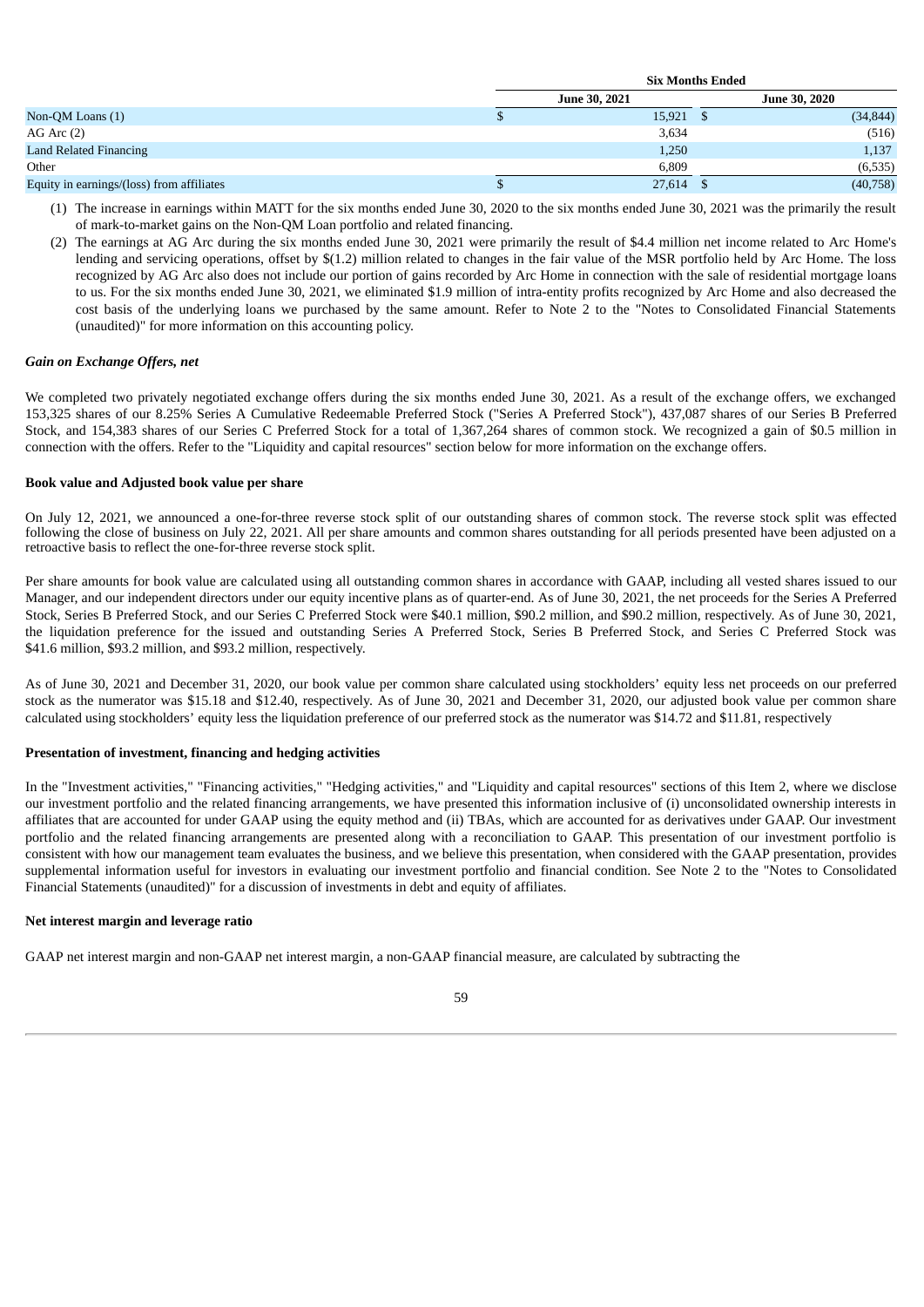weighted average cost of funds from the weighted average yield for our GAAP investment portfolio or our investment portfolio, respectively, both of which exclude cash held by us and any net TBA position. The weighted average yield on our credit portfolio and our Agency RMBS portfolio represents an effective interest rate, which utilizes all estimates of future cash flows and adjusts for actual prepayment and cash flow activity as of quarter-end. The calculation of weighted average yield is weighted on fair value at quarter-end. The weighted average cost of funds is the sum of the weighted average funding costs on total financing arrangements outstanding at quarter-end, including all non-recourse financing arrangements, and our weighted average hedging cost, which is the weighted average of the net pay rate on our interest rate swaps. Both elements of cost of funds are weighted by the outstanding financing arrangements on our GAAP investment portfolio or our investment portfolio and securitized debt at quarter-end.

As our capital allocation shifts, our weighted average yields and weighted average cost of funds will also shift. Our Agency Investments, given their liquidity and high credit quality, are eligible for higher levels of leverage, while our Credit Investments, with less liquidity and/or more exposure to credit risk and prepayment, utilize lower levels of leverage. As a result, our leverage ratio is determined by our portfolio mix as well as many additional factors, including the liquidity of our portfolio, the availability and price of our financing, the diversification of our counterparties and their available capacity to finance our assets, and anticipated regulatory developments. Our debt-to-equity ratio is directly correlated to the composition of our portfolio; specifically, the higher percentage of Agency Investments we hold, the higher our leverage ratio is, while the higher percentage of Credit Investments we hold, the lower our leverage ratio is.

Net interest margin and leverage ratio are metrics that management believes should be considered when evaluating the performance of our investment portfolio. See the "Financing activities" section below for more detail on our leverage ratio.

The chart below sets forth the net interest margin and leverage ratio from our investment portfolio as of June 30, 2021 and June 30, 2020 and a reconciliation to our GAAP investment portfolio:

**June 30, 2021**

| <b>Weighted Average</b> | <b>GAAP Investment Portfolio</b> | <b>Investments in Debt</b><br>and Equity of Affiliates | <b>Investment Portfolio (a)</b> |
|-------------------------|----------------------------------|--------------------------------------------------------|---------------------------------|
| Yield                   | 3.43%                            | 16.55 %                                                | 4.36 %                          |
| Cost of Funds (b)       | 1.66 %                           | $3.11\%$                                               | 1.70 %                          |
| Net Interest Margin     | 1.77 %                           | 13.44 %                                                | 2.66 %                          |
| Leverage Ratio (c)      | 3.4x                             | (d)                                                    | 2.2x                            |

## **June 30, 2020**

| <b>Weighted Average</b> | <b>GAAP Investment Portfolio</b> | <b>Investments in Debt</b><br>and Equity of Affiliates |        |  |  |  |  |  |
|-------------------------|----------------------------------|--------------------------------------------------------|--------|--|--|--|--|--|
| Yield                   | 5.55%                            | 8.00%                                                  | 6.52 % |  |  |  |  |  |
| Cost of Funds (b)       | 3.34%                            | 4.94%                                                  | 3.86 % |  |  |  |  |  |
| Net Interest Margin     | 2.21 %                           | $3.06\%$                                               | 2.66 % |  |  |  |  |  |
| Leverage Ratio (c)      | 1.3x                             | (d)                                                    | 0.8x   |  |  |  |  |  |

(a) Excludes net TBA position, if any.

- (b) Includes cost of non-recourse financing arrangements.
- (c) The leverage ratio on our GAAP investment portfolio represents GAAP leverage. The leverage ratio on our investment portfolio represents Economic Leverage as defined below in the "Financing Activities" section.
- (d) Refer to the "Financing activities" section below for an aggregate breakout of leverage.

### **Core Earnings**

We define Core Earnings, a non-GAAP financial measure, as Net Income/(loss) available to common stockholders excluding (i) (a) unrealized gains/(losses) on real estate securities, loans, derivatives and other investments, inclusive of our investment in AG Arc, and (b) net realized gains/(losses) on the sale or termination of such instruments, (ii) any transaction related expenses incurred in connection with the acquisition or disposition of our investments, (iii) accrued deal-related performance fees payable to Arc Home and third party operators to the extent the primary component of the accrual relates to items that are excluded from Core Earnings, such as unrealized and realized gains/(losses), (iv) realized and unrealized changes in the fair value of Arc Home's net mortgage servicing rights and the derivatives intended to offset changes in the fair value of those net mortgage servicing rights, (v) deferred taxes recognized at our taxable REIT subsidiaries, if any, (vi) any foreign currency gain/(loss) relating to monetary assets and liabilities, (vii) income from discontinued operations, and (viii) any gains/(losses)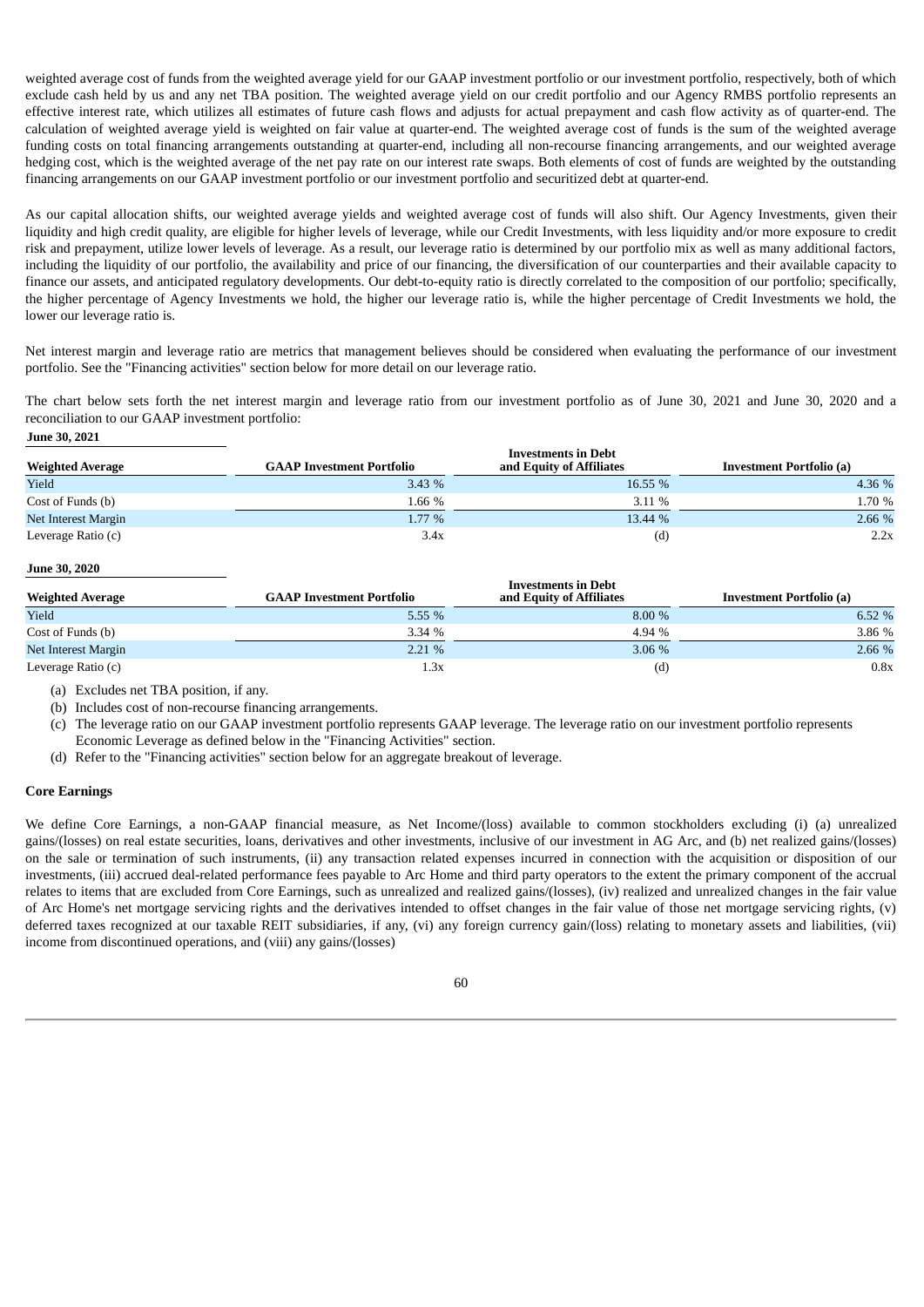associated with exchange transactions on our common and preferred stock. Items (i) through (viii) above include any amount related to those items held in affiliated entities. Management considers the transaction related expenses referenced in (ii) above to be similar to realized losses incurred at the acquisition or disposition of an asset and does not view them as being part of its core operations. Management views the exclusion described in (iv) above to be consistent with how it calculates Core Earnings on the remainder of its portfolio. Management excludes all deferred taxes because it believes deferred taxes are not representative of current operations.

As defined, Core Earnings include the net interest income and other income earned on our investments on a yield adjusted basis, including TBA dollar roll income or any other investment activity that may earn or pay net interest or its economic equivalent. One of our objectives is to generate net income from net interest margin on the portfolio, and management uses Core Earnings, as one of several metrics, to help measure our performance against this objective. Management believes that this non-GAAP measure, when considered with our GAAP financial statements, provides supplemental information useful for investors to help evaluate our financial performance. This metric, in conjunction with related GAAP measures, provides greater transparency into the information used by our management team in its financial and operational decision-making. Our presentation of Core Earnings may not be comparable to similarly-titled measures of other companies, who may use different calculations. This non-GAAP measure should not be considered a substitute for, or superior to, the financial measures calculated in accordance with GAAP. Our GAAP financial results and the reconciliations from these results should be carefully evaluated. Refer to the "Results of Operations" section above for a detailed discussion of our GAAP financial results.

A reconciliation of "Net Income/(loss) available to common stockholders" to Core Earnings for the three and six months ended June 30, 2021 and 2020 is set forth below (in thousands, except per share data):

|                                                                             | <b>Three Months Ended</b> |      |               | <b>Six Months Ended</b> |  |                      |  |  |  |  |
|-----------------------------------------------------------------------------|---------------------------|------|---------------|-------------------------|--|----------------------|--|--|--|--|
|                                                                             | <b>June 30, 2021</b>      |      | June 30, 2020 | <b>June 30, 2021</b>    |  | <b>June 30, 2020</b> |  |  |  |  |
| Net Income/(loss) available to common stockholders                          | $10,918$ \$               |      | $(2,606)$ \$  | 49,601 \$               |  | (493, 290)           |  |  |  |  |
| Add (Deduct):                                                               |                           |      |               |                         |  |                      |  |  |  |  |
| Net realized (gain)/loss                                                    | (4,374)                   |      | 91,609        | (336)                   |  | 242,752              |  |  |  |  |
| Unrealized (gain)/loss, net                                                 | (9,685)                   |      | (100, 179)    | (29, 534)               |  | 208,032              |  |  |  |  |
| Transaction related expenses and deal related performance<br>fees $(1)$     | 2,024                     |      | 572           | 2,012                   |  | (2,840)              |  |  |  |  |
| Equity in (earnings)/loss from affiliates                                   | (1,278)                   |      | (3,434)       | (27, 614)               |  | 40,758               |  |  |  |  |
| Net interest income and expenses from equity method<br>investments $(2)(3)$ | 2,539                     |      | 11,233        | 9,861                   |  | 12,466               |  |  |  |  |
| Net (income)/loss from discontinued operations                              |                           |      | (361)         |                         |  | (361)                |  |  |  |  |
| Other (income)/loss, net                                                    |                           |      | 156           | (14)                    |  | (1, 493)             |  |  |  |  |
| (Gains) from Exchange Offers, net                                           | (114)                     |      |               | (472)                   |  |                      |  |  |  |  |
| Drop income                                                                 |                           |      |               |                         |  | 322                  |  |  |  |  |
| Core Earnings                                                               | \$<br>30                  | - \$ | $(3,010)$ \$  | $3,504$ \$              |  | 6,346                |  |  |  |  |
|                                                                             |                           |      |               |                         |  |                      |  |  |  |  |
| Core Earnings, per Diluted Share (4)                                        | \$                        |      | $(0.27)$ \$   | $0.24$ \$               |  | 0.58                 |  |  |  |  |

(1) For the three months ended June 30, 2021 and 2020, total transaction related expenses and deal related performance fees included \$1.9 million and \$0.4 million, respectively, recorded within the "Other operating expenses" line item and \$0.1 million and \$0.2 million, respectively, recorded within the "Interest expense" line item, which relates to the amortization of deferred financing costs. For the six months ended June 30, 2021 and 2020, total transaction related expenses and deal related performance fees included \$1.7 million and \$(2.8) million, respectively, recorded within the "Other operating expenses" line item and \$0.3 million and a de minimis amount, respectively, recorded within the "Interest expense" line item, which relates to the amortization of deferred financing costs.

- (2) For the three months ended June 30, 2021 and 2020, \$(1.5) million or \$(0.10) per share and \$(0.4) million or \$(0.04) per share, respectively; and for the six months ended June 30, 2021 and 2020, \$1.1 million or \$0.07 per share and \$(5.0) million or \$(0.46) per share, respectively, of realized and unrealized changes in the fair value of Arc Home's net mortgage servicing rights and corresponding derivatives net of taxes were excluded from Core Earnings per diluted share.
- (3) Core income or loss recognized by AG Arc does not include our portion of gains recorded by Arc Home in connection with the sale of residential mortgage loans to us. For the three and six months ended June 30, 2021, we eliminated \$1.4 million and \$1.9 million of intra-entity profits recognized by Arc Home, respectively, and also decreased the cost basis of the underlying loans we purchased by the same amount. We did not eliminate any intra-entity profits for the three and six months ended June 30, 2020. Refer to Note 2 to the "Notes to Consolidated Financial Statements (unaudited)"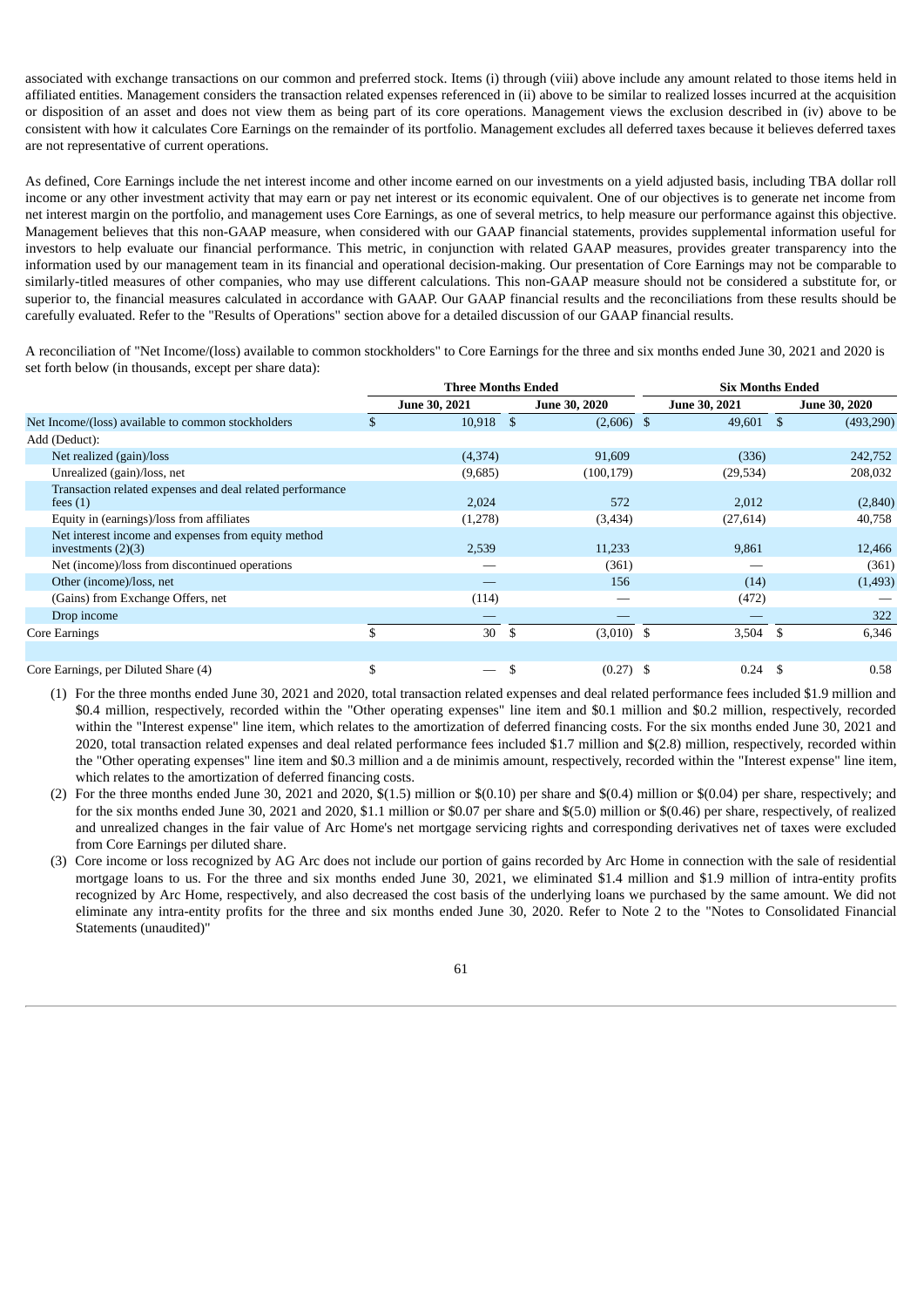for more information on this accounting policy.

(4) All per share amounts for all periods presented have been adjusted to reflect the one-for-three reverse stock split.

For the first three quarters of 2020, we determined that Core Earnings, as we have historically calculated it, did not appropriately capture our business, liquidity, results of operations, financial condition, or our ability to make distributions to our stockholders due to the impact of COVID-19 on our business.

### **Investment activities**

Overall, our intention is to allocate capital to investment opportunities with attractive risk/return profiles in our target asset classes. Historically, our investment portfolio has consisted of Residential Investments, Agency RMBS, and Commercial Investments however, we have focused our efforts more recently on growing our portfolio of Residential Credit Investments, investing in residential mortgage loans with the intent to securitize these assets as market conditions permit. Our capital allocation to each of these investments is set forth in more detail below. Our investment and capital allocation decisions depend on prevailing market conditions and compliance with Investment Company Act and REIT tests, among other factors, and may change over time in response to opportunities available in different economic and capital market environments. The risk-reward profile of our investment opportunities changes continuously with the market, with labor, housing and economic fundamentals, and with U.S. monetary policy, among others. As a result, in reacting to market conditions and taking into account a variety of other factors, including liquidity, duration, interest rate expectations and hedging, the mix of our assets changes over time as we opportunistically deploy capital.

Our credit investments are subject to risk of loss with regard to principal and interest payments. We evaluate each investment in our credit portfolio based on the characteristics of the underlying collateral, the securitization structure, expected return, geography, collateral type, and the cost and availability of financing, among others. We maintain a comprehensive portfolio management process that generally includes day-to-day oversight by the portfolio management team and a quarterly credit review process for each investment that examines the need for a potential reduction in accretable yield, missed or late contractual payments, significant declines in collateral performance, prepayments, projected defaults, loss severities and other data that may indicate a potential issue in our ability to recover our capital from the investment. These processes are designed to enable our Manager to evaluate and proactively to manage asset-specific credit issues and identify credit trends on a portfolio-wide basis. Nevertheless, we cannot be certain that our review will identify all issues within our portfolio due to, among other things, adverse economic conditions or events adversely affecting specific assets. Therefore, potential future losses may also stem from issues with our investments that are not identified by our credit reviews.

We evaluate investments in Agency RMBS using factors including, among others, expected future prepayment trends, supply of and demand for Agency RMBS, costs of financing, costs of hedging, liquidity, expected future interest rate volatility and the overall shape of the U.S. Treasury and interest rate swap yield curves. Prepayment speeds, as reflected by the CPR, and interest rates vary according to the type of investment, conditions in financial markets, competition and other factors, none of which can be predicted with any certainty. In general, as prepayment speeds on our Agency RMBS portfolio increase, the related purchase premium amortization increases, thereby reducing the net yield on such assets.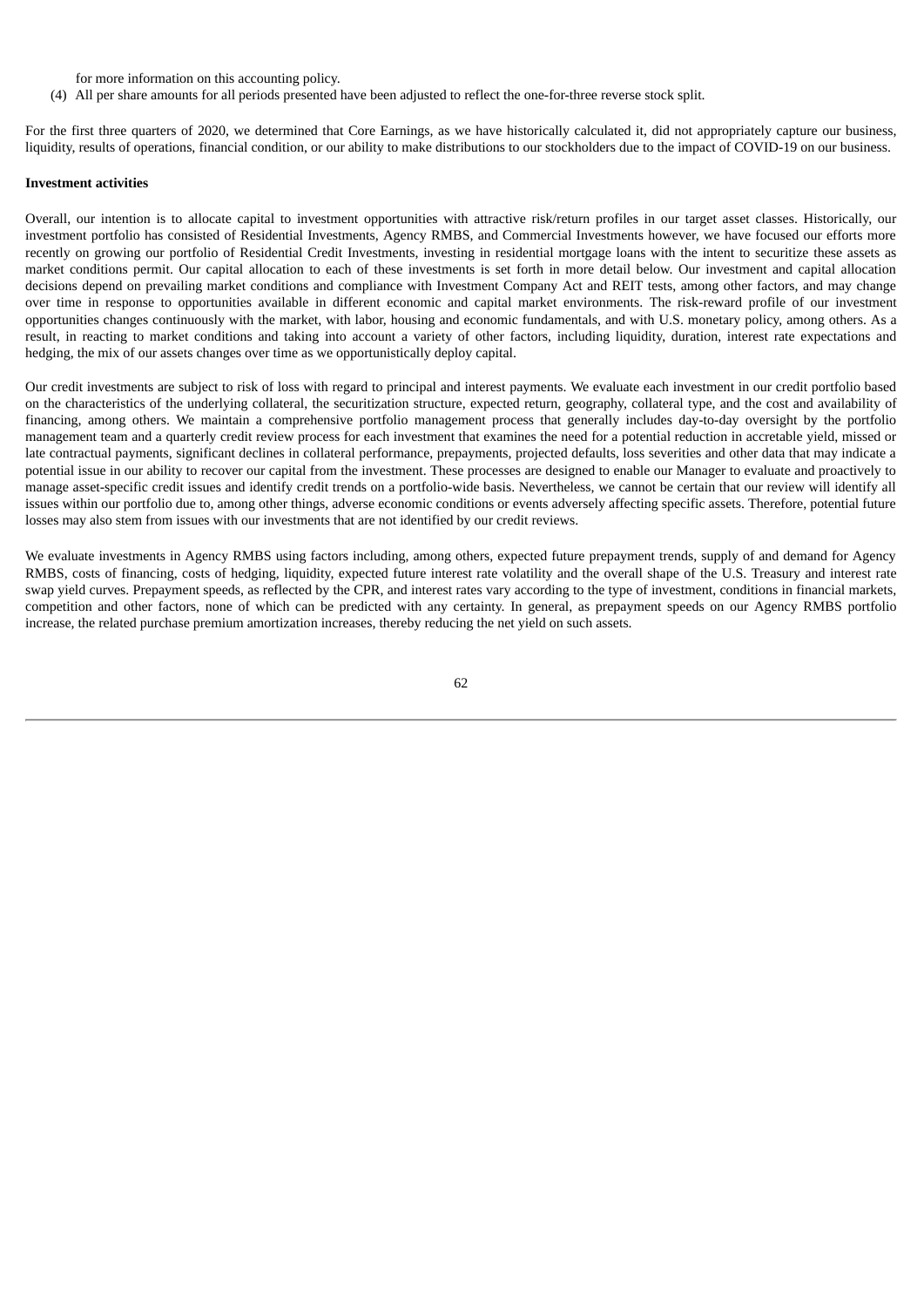The following table presents a detailed break-down of our investment portfolio as of June 30, 2021 and December 31, 2020 and a reconciliation to our GAAP Investment Portfolio (\$ in thousands):

|                                                               |                      |      | <b>Fair Value</b>        |                      | Leverage Ratio (a)       |                      |                          |
|---------------------------------------------------------------|----------------------|------|--------------------------|----------------------|--------------------------|----------------------|--------------------------|
|                                                               | <b>June 30, 2021</b> |      | <b>December 31, 2020</b> | <b>June 30, 2021</b> | <b>December 31, 2020</b> | <b>June 30, 2021</b> | <b>December 31, 2020</b> |
| Residential Investments \$                                    | 1,172,851            | - S  | 691,478                  | 59.6 %               | 49.5 %                   | 0.9x                 | 0.2x                     |
| Commercial Investments                                        | 93.893               |      | 182,296                  | 4.8 %                | 13.1 %                   | 0.8x                 | 0.9x                     |
| Agency RMBS                                                   | 699,568              |      | 521,843                  | 35.6 %               | 37.4 %                   | 6.6x                 | 6.1x                     |
| <b>Total: Investment Portfolio</b> \$                         | 1,966,312 \$         |      | 1,395,617                | 100.0 %              | 100.0 %                  | 2.2x                 | 1.5x                     |
| <b>Investments in Debt and Equity of</b><br>Affiliates (b) \$ | 139,985              | - \$ | 217,964                  | N/A                  | N/A                      | (c)                  | (c)                      |
| Total: GAAP Investment Portfolio \$                           | 1,826,327            |      | 1,177,653                | N/A                  | N/A                      | 3.4x                 | 2.4x                     |

(a) The leverage ratio on our investment portfolio represents Economic Leverage as defined below in the "Financing Activities" section and is calculated by dividing each investment type's total recourse financing arrangements by its allocated equity (described in the chart below). Cash posted as collateral has been allocated pro-rata by each respective asset class's Economic Leverage amount. The Economic Leverage Ratio excludes any fully non-recourse financing arrangements and includes any net receivables or payables on TBA. The leverage ratio on our GAAP Investment Portfolio represents GAAP leverage.

- (b) Certain Re/Non-Performing Loans held in securitized form are presented net of non-recourse securitized debt.
- (c) Refer to the "Financing activities" section below for an aggregate breakout of leverage.

We allocate our equity by investment using the fair value of our investment portfolio, less any associated leverage, inclusive of any long TBA position (at cost). We allocate all non-investment portfolio related assets and liabilities to our investment portfolio based on the characteristics of such assets and liabilities in order to sum to stockholders' equity per the consolidated balance sheets. Our equity allocation method is a non-GAAP methodology and may not be comparable to the similarly titled measure or concepts of other companies, who may use different calculations and allocation methodologies.

The following table presents a summary of the allocated equity of our investment portfolio as of June 30, 2021 and December 31, 2020 (\$ in thousands):

|                            | <b>Allocated Equity</b> |                          |                      | <b>Percent of Equity</b> |
|----------------------------|-------------------------|--------------------------|----------------------|--------------------------|
|                            | <b>June 30, 2021</b>    | <b>December 31, 2020</b> | <b>June 30, 2021</b> | <b>December 31, 2020</b> |
| Residential Investments \$ | 313,133                 | 229,183                  | 67.2 %               | 56.0 %                   |
| Commercial Investments     | 53,269                  | 99.668                   | 11.4 %               | 24.3 %                   |
| Agency RMBS                | 99.475                  | 80,854                   | 21.4 %               | 19.7 %                   |
| <b>Total \$</b>            | 465,877                 | 409,705                  | 100.0%               | 100.0%                   |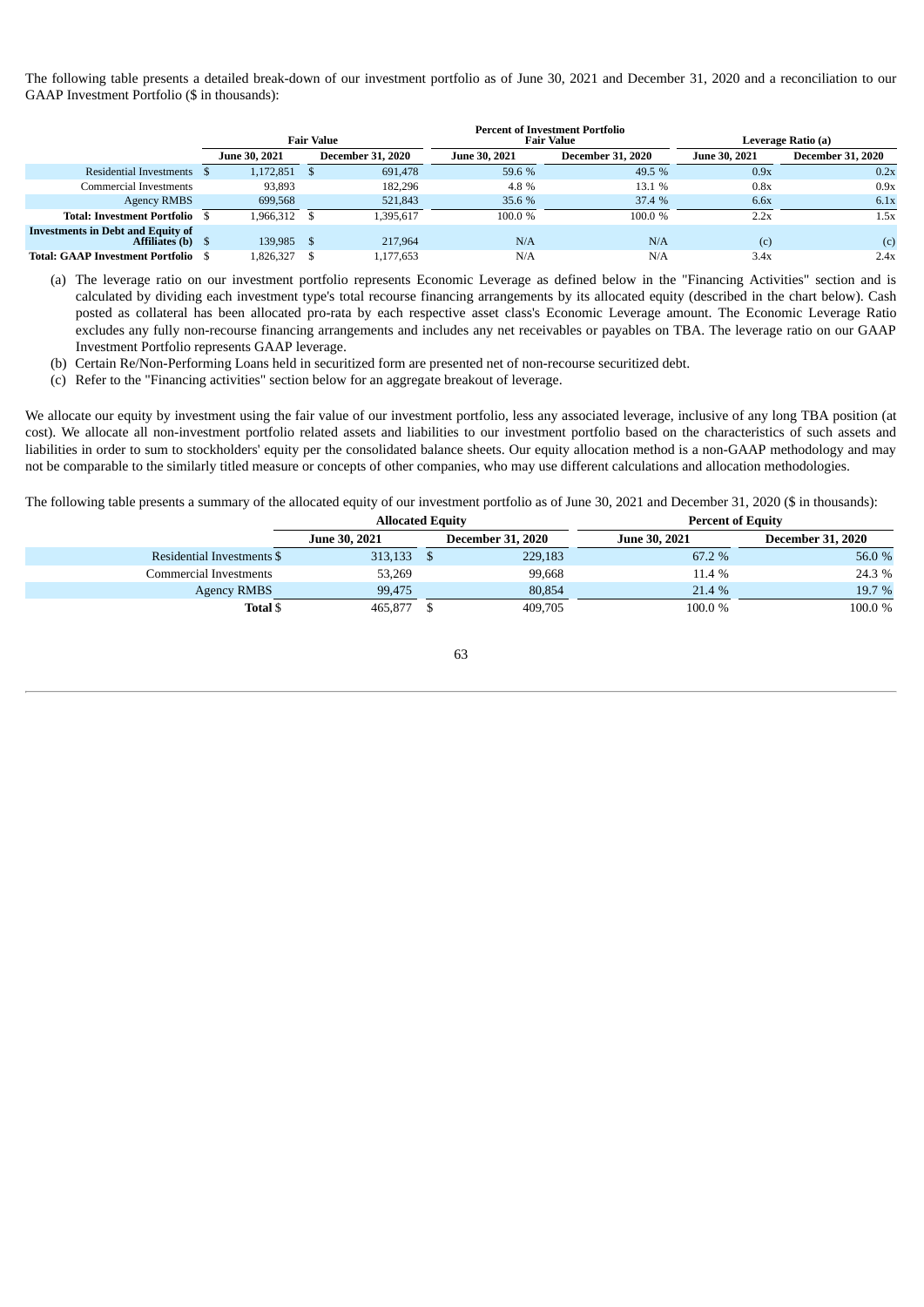The following table presents a reconciliation of our Investment Portfolio to our GAAP Investment Portfolio as of June 30, 2021 and December 31, 2020 (\$ in thousands):

|                                                               |              |                     |              |                          |              |                                         |                | June 30, 2021            |                                   |                           |                                           |              | December 31,<br>2020 |
|---------------------------------------------------------------|--------------|---------------------|--------------|--------------------------|--------------|-----------------------------------------|----------------|--------------------------|-----------------------------------|---------------------------|-------------------------------------------|--------------|----------------------|
| Instrument                                                    |              | <b>Current Face</b> |              | <b>Amortized</b><br>Cost |              | <b>Unrealized</b><br>Mark-<br>to-Market |                | Fair Value (1)           | Weighted<br>Average<br>Coupon (2) | Weighted<br>Average Yield | Weighted<br>Average<br>Life (Years) $(3)$ |              | Fair Value (1)       |
| <b>Credit Investments:</b>                                    |              |                     |              |                          |              |                                         |                |                          |                                   |                           |                                           |              |                      |
| <b>Residential Investments</b>                                |              |                     |              |                          |              |                                         |                |                          |                                   |                           |                                           |              |                      |
| Non-QM Loans (4)                                              | $\mathbb{S}$ | 621,095             | $\mathbb{S}$ | 647,651                  | $\mathbf{s}$ | 7,501                                   | $\mathfrak{s}$ | 655,152                  | 4.86 %                            | 3.61 %                    | $3.85$ \$                                 |              |                      |
| MATT Non-QM Loans (5)                                         |              | 1,082,974           |              | 75,316                   |              | 2,367                                   |                | 77,683                   | 0.68 %                            | 14.49 %                   | 0.82                                      |              | 153,200              |
| Re/Non-Performing Loans                                       |              | 490,424             |              | 400,663                  |              | 18,713                                  |                | 419,376                  | 3.74 %                            | 7.63 %                    | 6.21                                      |              | 478,565              |
| Land Related Financing                                        |              | 17,857              |              | 17,857                   |              |                                         |                | 17,857                   | 14.50 %                           | 14.50 %                   | 0.86                                      |              | 22,824               |
| Prime                                                         |              | 6,874               |              | 2,228                    |              | 467                                     |                | 2,695                    | 3.50 %                            | 15.21 %                   | 10.48                                     |              | 8,665                |
| Alt-A/Subprime                                                |              |                     |              |                          |              | $\overline{\phantom{0}}$                |                |                          | $-$ %                             | $-$ %                     | $\overline{\phantom{0}}$                  |              | 11,496               |
| Credit Risk Transfer                                          |              |                     |              |                          |              | —                                       |                | $\overline{\phantom{0}}$ | $-$ %                             | $-$ %                     | $\hspace{0.05cm}$                         |              | 13,308               |
| Non-U.S. RMBS                                                 |              |                     |              |                          |              |                                         |                | $\overline{\phantom{0}}$ | $-$ %                             | $-$ %                     | $\overline{\phantom{0}}$                  |              | 3,100                |
| <b>Interest Only and Excess MSR</b>                           |              | 28,711              |              | 188                      |              | (100)                                   |                | 88                       | N/A                               | 8.71 %                    | 3.78                                      |              | 320                  |
| <b>Total Residential Investments</b>                          |              | 2,247,935           |              | 1,143,903                |              | 28,948                                  |                | 1,172,851                | 3.23 %                            | 5.96 %                    | 2.90                                      |              | 691,478              |
| <b>Commercial Investments</b>                                 |              |                     |              |                          |              |                                         |                |                          |                                   |                           |                                           |              |                      |
| Commercial Real Estate Loans (6)                              |              | 69,809              |              | 69,472                   |              | (7, 193)                                |                | 62,279                   | 2.69 %                            | 3.77 %                    | 2.29                                      |              | 125,508              |
| Conduit                                                       |              |                     |              |                          |              |                                         |                |                          | $-$ %                             | $-$ %                     | $\equiv$                                  |              | 3,295                |
| Single-Asset/Single-Borrower                                  |              | 35,500              |              | 35,452                   |              | (3,838)                                 |                | 31,614                   | 4.03 %                            | 4.39 %                    | 0.67                                      |              | 40,190               |
| Freddie Mac K-Series                                          |              |                     |              |                          |              | $\overline{\phantom{0}}$                |                |                          | $-$ %                             | $-$ %                     |                                           |              | 9,000                |
| CMBS Interest Only (7)                                        |              |                     |              |                          |              | $\overline{\phantom{0}}$                |                | $\overline{\phantom{0}}$ | $-$ %                             | $-$ %                     | $\overline{\phantom{0}}$                  |              | 4,303                |
| <b>Total Commercial Investments</b>                           |              | 105,309             |              | 104,924                  |              | (11,031)                                |                | 93,893                   | 3.15 %                            | 3.98 %                    | 1.74                                      |              | 182,296              |
| <b>Total Credit Investments</b>                               |              | 2,353,244           |              | 1,248,827                |              | 17,917                                  |                | 1,266,744                | 3.22 %                            | 4.13 %                    | 2.85                                      |              | 873,774              |
|                                                               |              |                     |              |                          |              |                                         |                |                          |                                   |                           |                                           |              |                      |
| <b>Agency RMBS:</b>                                           |              |                     |              |                          |              |                                         |                |                          |                                   |                           |                                           |              |                      |
| 30 Year Fixed Rate                                            |              | 677,514             |              | 701,843                  |              | (5, 139)                                |                | 696,704                  | 2.26 %                            | 1.73 %                    | 7.81                                      |              | 518,352              |
| <b>Excess MSR</b>                                             |              | 489,643             |              | 4,491                    |              | (1,627)                                 |                | 2,864                    | N/A                               | 0.58 %                    | 5.62                                      |              | 3,491                |
| <b>Total Agency RMBS</b>                                      |              | 1,167,157           |              | 706,334                  |              | (6,766)                                 |                | 699,568                  | 2.26 %                            | 1.72 %                    | 6.89                                      |              | 521,843              |
|                                                               |              |                     |              |                          |              |                                         |                |                          |                                   |                           |                                           |              |                      |
| <b>Total: Investment Portfolio</b>                            | - \$         | 3,520,401           | $\mathbb{S}$ | 1,955,161                | $\mathbb{S}$ | 11,151                                  | $\mathfrak{s}$ | 1,966,312                | 2.96 %                            | 4.36 %                    | 4.19                                      | $\mathbb{S}$ | 1,395,617            |
| <b>Investments in Debt and Equity of</b><br><b>Affiliates</b> | - \$         | 1,245,802           | -S           | 129.858                  | - \$         | 10,127                                  | S              | 139,985                  | 1.38 %                            | 16.55 %                   | 1.16 <sup>5</sup>                         |              | 217,964              |
| <b>Total: GAAP Investment Portfolio</b>                       | - \$         | 2,274,599           | $\mathbb{S}$ | 1,825,303                | \$           | 1,024                                   | \$             | 1,826,327                | 3.51 %                            | 3.43 %                    | 5.85 \$                                   |              | 1,177,653            |

(1) Refer to Note 2 to the "Notes of the Consolidated Financial Statements (unaudited)" for more detail on what is included in our "Investments in debt and equity of affiliates" line item on our consolidated balance sheets. Our assets held through Investments in debt and equity of affiliates are included in the "MATT Non-QM Loans," "Re/Non-Performing Loans," "Land Related Financing," and "Excess MSR" line items above.

(2) Equity residuals, principal only securities and Excess MSRs with a zero coupon rate are excluded from this calculation.

(3) Weighted average life is based on projected life. Typically, actual maturities are shorter than stated contractual maturities. Maturities are affected by the contractual lives of the underlying mortgages, periodic payments of principal, and prepayments of principal.

(4) Prior to 2021, we acquired Non-QM Loans through our equity method investment in MATT. This line item represents direct purchases of Non-QM Loans, which began in Q1 2021.

- (5) As of June 30, 2021, this line item primarily includes retained tranches from securitizations.
- (6) Yield on Commercial Real Estate Loans includes any exit fees.
- (7) Comprised of Freddie Mac K-Series interest-only bonds.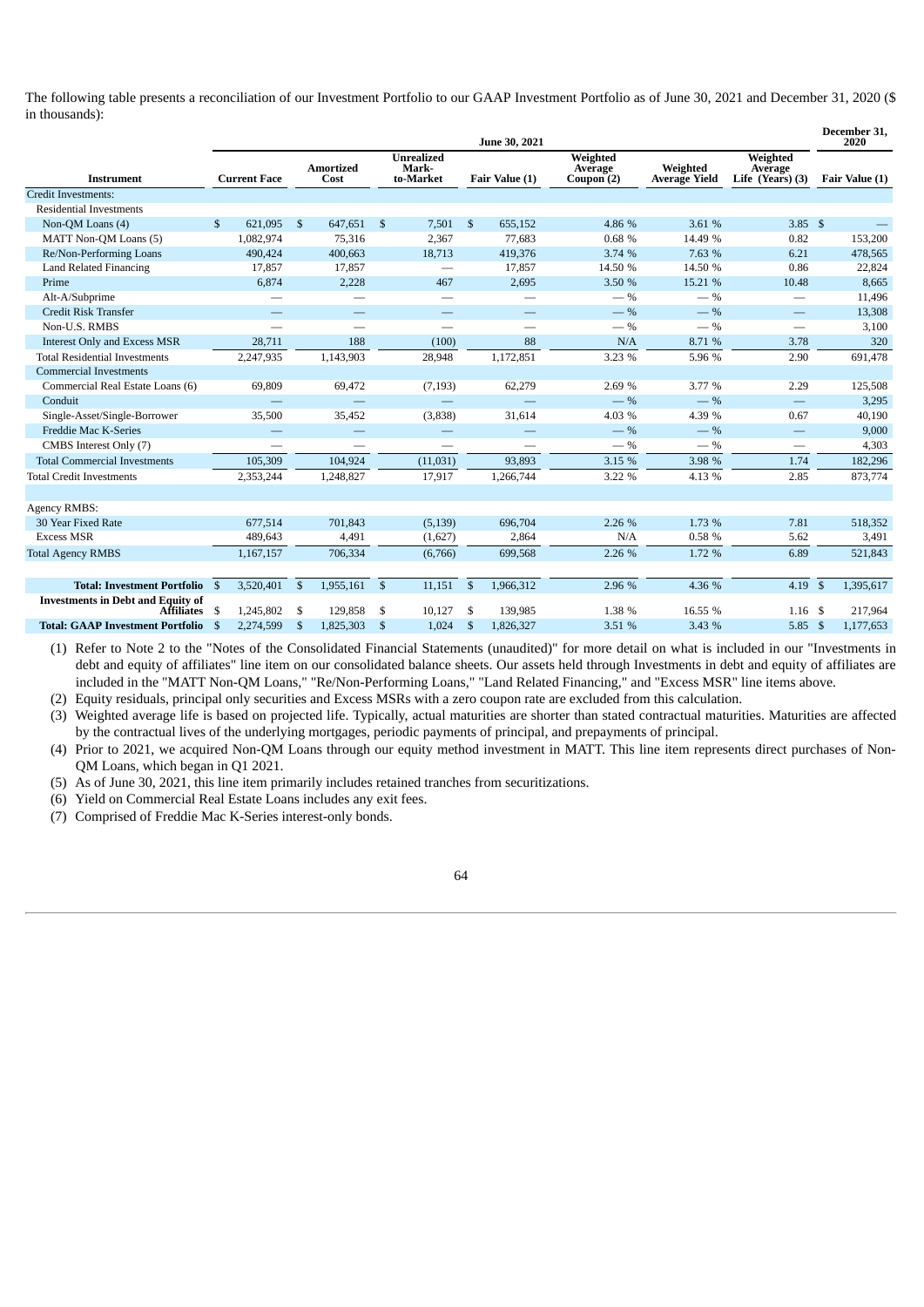## *Credit Investments*

The following table presents the fair value of the securities and loans in our credit portfolio, and a reconciliation to our GAAP credit portfolio (in thousands):

|                                                    |              | <b>Fair Value</b> |   |                          |  |  |  |
|----------------------------------------------------|--------------|-------------------|---|--------------------------|--|--|--|
|                                                    |              | June 30, 2021     |   | <b>December 31, 2020</b> |  |  |  |
| Residential loans (1)                              | -S           | $1,061,732$ \$    |   | 563,263                  |  |  |  |
| Commercial real estate loans                       |              | 62,279            |   | 125,508                  |  |  |  |
| <b>Total loans</b>                                 |              | 1,124,011         |   | 688,771                  |  |  |  |
|                                                    |              |                   |   |                          |  |  |  |
| Non-Agency RMBS (2)                                | \$           | 111,119 \$        |   | 128,215                  |  |  |  |
| CMBS(3)                                            |              | 31,614            |   | 56,788                   |  |  |  |
| <b>Total Credit securities</b>                     |              | 142,733           |   | 185,003                  |  |  |  |
|                                                    |              |                   |   |                          |  |  |  |
| <b>Total Credit Investments</b>                    | $\mathbf{S}$ | 1,266,744 \$      |   | 873,774                  |  |  |  |
| Less: Investments in Debt and Equity of Affiliates | \$           | 139.641 \$        |   | 217,547                  |  |  |  |
| <b>Total GAAP Credit Portfolio</b>                 | \$           | 1,127,103         | S | 656.227                  |  |  |  |

(1) Includes Re/Non-Performing Loans, Non-QM Loans, and Land Related Financing not held in securitized form.

(2) Includes Prime, Alt-A/Subprime, Credit Risk Transfer, Non-U.S RMBS, Interest-Only and Excess MSR, Re/Non-Performing Loans, and Non-QM Loans held in securitized form.

(3) Includes Conduit, Single-Asset/Single-Borrower, Freddie Mac K-Series, and Interest-Only investments.

#### *Residential loans*

The following tables present certain information regarding credit quality for certain categories within our Residential loan portfolio (\$ in thousands):

|                                                              |    | June 30, 2021                         |               |                   |                             |                    |    |                                          |  |                   |     | December 31,             |    |            |    |                   |
|--------------------------------------------------------------|----|---------------------------------------|---------------|-------------------|-----------------------------|--------------------|----|------------------------------------------|--|-------------------|-----|--------------------------|----|------------|----|-------------------|
|                                                              |    | <b>Weighted Average (1)(2)</b>        |               |                   |                             |                    |    | Aging by Unpaid Principal Balance (1)(2) |  |                   |     |                          |    |            |    | 2020              |
|                                                              |    | Unpaid<br>Principal<br><b>Balance</b> |               | <b>Fair Value</b> | <b>Current LTV</b><br>Ratio | Current<br>FICO(3) |    | Current                                  |  | <b>30-59 Days</b> |     | 60-89 Days               |    | $90+$ Davs |    | <b>Fair Value</b> |
| Non-QM Loans                                                 | D. | 621,095                               | \$            | 655,152           | 68.60 %                     | 734                |    | 612.436                                  |  | 8,659             |     | $\overline{\phantom{0}}$ |    |            | D  |                   |
| <b>MATT Non-QM Loans</b>                                     |    | 12.005                                |               | 12.327            | 58.36 %                     | 690                |    | 2,980                                    |  | 874               |     | 1,338                    |    | 6,813      |    | 100,264           |
| Re/Non-Performing Loans                                      |    | 418,829                               |               | 376,396           | 80.41 %                     | 634                |    | 269,914                                  |  | 36,398            |     | 11,993                   |    | 92,403     |    | 440,175           |
| <b>Land Related Financing</b>                                |    | 17.857                                |               | 17.857            | N/A                         | N/A                |    | N/A                                      |  | N/A               |     | N/A                      |    | N/A        |    | 22,824            |
| <b>Total Residential loans</b>                               |    | 1.069.786                             | £.            | .061,732          | 73.13 %                     | 694                | S. | 885,330                                  |  | 45,931            |     | 13,331                   |    | 99,216     | -S | 563,263           |
| <b>Less: Investments in Debt</b><br>and Equity of Affiliates |    | 32,749                                |               | 32,488            | 63.27 %                     | 671                |    | 3,582                                    |  | 1,048             |     | 1,500                    |    | 8,762      |    | 127,822           |
| <b>Total GAAP Residential</b><br>Loans                       |    | 1.037.037                             | <sup>\$</sup> | 1,029,244         | 73.27 %                     | 694                | \$ | 881,748                                  |  | 44.883            | \$. | 11.831                   | S. | 90,454     |    | 435,441           |

(1) Weighted average and aging data excludes residual positions where we consolidate a securitization and the positions are recorded on our balance sheet as Re/Non-Performing Loans. There may be limited data available regarding the underlying collateral of the residual positions.

- (2) Weighted average and aging data excludes Land Related Financing.
- (3) Weighted average current FICO excludes borrowers where FICO scores were not available.

See Note 3 to the "Notes to Consolidated Financial Statements (unaudited)" for a breakout of geographic concentration of credit risk within loans we include in the "Residential mortgage loans, at fair value" line item on our consolidated balance sheets.

#### *Commercial loans*

Refer to Note 3 to the "Notes of the Consolidated Financial Statements (unaudited)" section for more detail on what is included in our "Commercial Loans" line item on our consolidated balance sheets.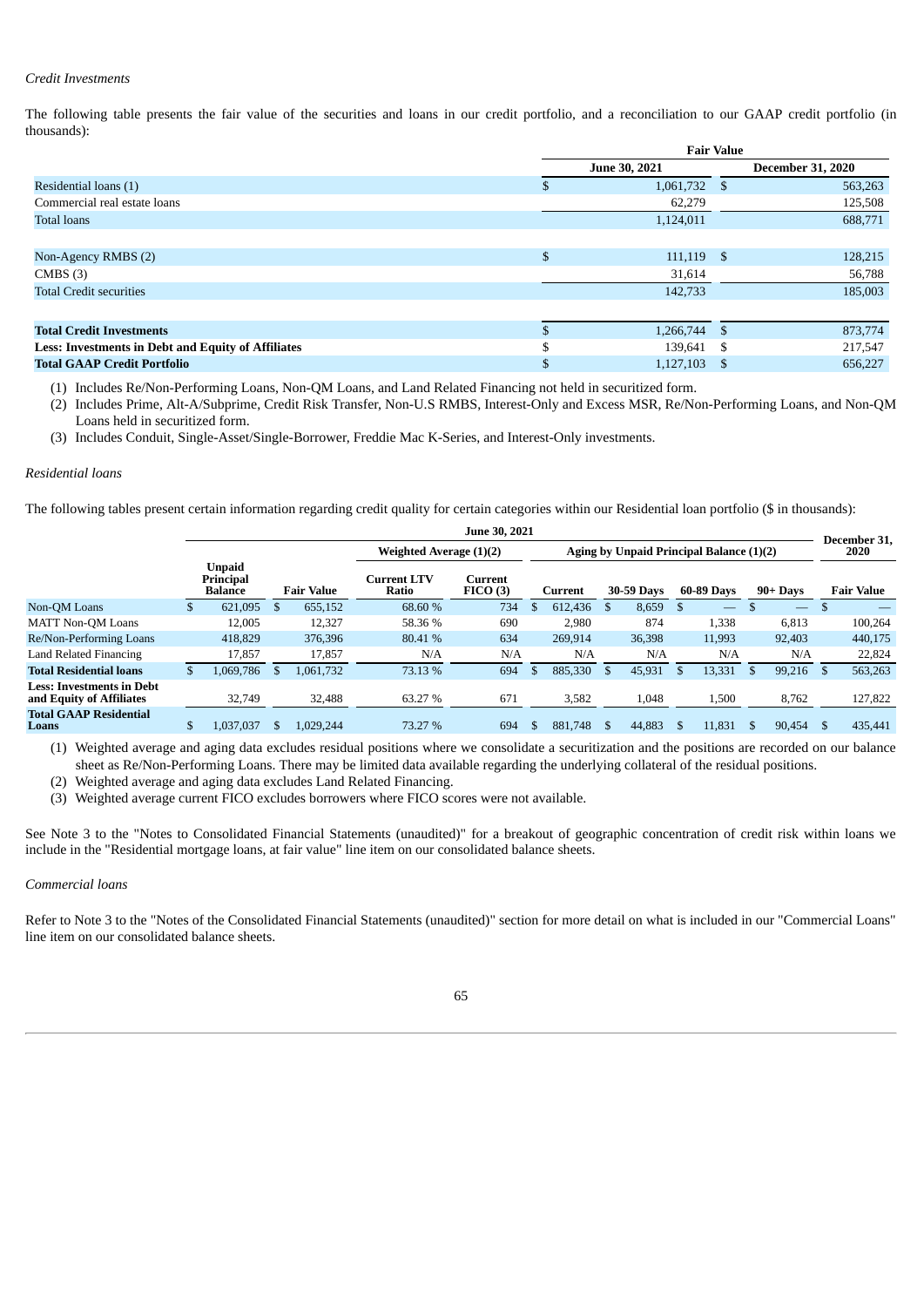## *Credit securities*

The following table presents the fair value of our credit securities portfolio by credit rating as of June 30, 2021 and December 31, 2020 (in thousands):

| <b>Credit Rating - Credit Securities (1)</b> | June 30, 2021 (2)(3)                                  |  |              | December 31, 2020 (2)(3) |         |  |
|----------------------------------------------|-------------------------------------------------------|--|--------------|--------------------------|---------|--|
| <b>AAA</b>                                   |                                                       |  | $\equiv$     |                          | 630     |  |
| <b>BB</b>                                    |                                                       |  | 5.728        |                          | 9,037   |  |
| B                                            |                                                       |  | 18,422       |                          | 25,318  |  |
| Below B                                      |                                                       |  | 16.035       |                          | 17,046  |  |
| <b>Not Rated</b>                             |                                                       |  | 102,548      |                          | 132,972 |  |
|                                              | <b>Total: Credit Securities \$</b>                    |  | 142,733 \$   |                          | 185,003 |  |
|                                              | Less: Investments in Debt and Equity of Affiliates \$ |  | $107,153$ \$ |                          | 89,725  |  |
|                                              | Total: GAAP Basis \$                                  |  | 35,580       |                          | 95.278  |  |

(1) Represents the minimum rating for rated assets of S&P, Moody and Fitch credit ratings, stated in terms of the S&P equivalent.

(2) Certain Re/Non-Performing Loans held in securitized form are presented net of non-recourse securitized debt.

(3) As of June 30, 2021 and December 31, 2020, includes \$0.1 million of credit Excess MSRs.

The following tables present the geographic concentration of the underlying collateral for our Non-Agency RMBS portfolio (\$ in thousands).

| <b>June 30, 2021</b> |              |                |                | <b>December 31, 2020</b> |              |                |                |
|----------------------|--------------|----------------|----------------|--------------------------|--------------|----------------|----------------|
| <b>State</b>         |              | Fair Value (1) | Percentage (1) | <b>State</b>             |              | Fair Value (2) | Percentage (2) |
| California           |              | 40,538         |                | 32.8 % California        |              | 40,593         | 32.5 %         |
| New York             |              | 19,544         |                | 17.9 % New York          |              | 17,742         | 14.2 %         |
| Florida              |              | 8,971          |                | 8.5 % Florida            |              | 10,982         | 8.8 %          |
| New Jersey           |              | 3,438          |                | $3.3\%$ Texas            |              | 4,216          | 3.4%           |
| Maryland             |              | 3,310          |                | 3.3 % New Jersey         |              | 4,028          | 3.2%           |
| Other                |              | 35,318         | 34.2 % Other   |                          |              | 50.654         | 37.9 %         |
|                      | <b>Total</b> | 111.119        | 100.0%         |                          | <b>Total</b> | 128.215        | 100.0%         |

(1) As of June 30, 2021, Non-Agency RMBS fair value includes \$0.1 million of credit Excess MSRs where there was no data regarding the underlying collateral. These positions were excluded from the percent calculation.

(2) As of December 31, 2020, Non-Agency RMBS fair value includes \$3.2 million of investments where there was no data regarding the underlying collateral, including \$0.1 million of credit Excess MSRs. These positions were excluded from the percent calculation.

## *Agency RMBS*

The following table presents the fair value (\$ in thousands) and the Constant Prepayment Rate ("CPR") experienced on our GAAP Agency RMBS portfolio for the periods presented.

|                    | <b>Fair Value</b> |                      |  |                          |                      | (1)(2)<br>$\mathsf{PR}$ |                                 |  |  |  |  |  |
|--------------------|-------------------|----------------------|--|--------------------------|----------------------|-------------------------|---------------------------------|--|--|--|--|--|
| <b>Agency RMBS</b> |                   | <b>June 30, 2021</b> |  | <b>December 31, 2020</b> | <b>June 30, 2021</b> |                         | 31.2020<br>$\sim$<br>December ' |  |  |  |  |  |
| 30 Year Fixed Rate |                   | 696,704              |  | 518,352                  |                      | 4.4 $%$                 | $2.7\%$                         |  |  |  |  |  |

(1) Represents the weighted average monthly CPRs published during the period for our in-place portfolio.

(2) Source: Bloomberg.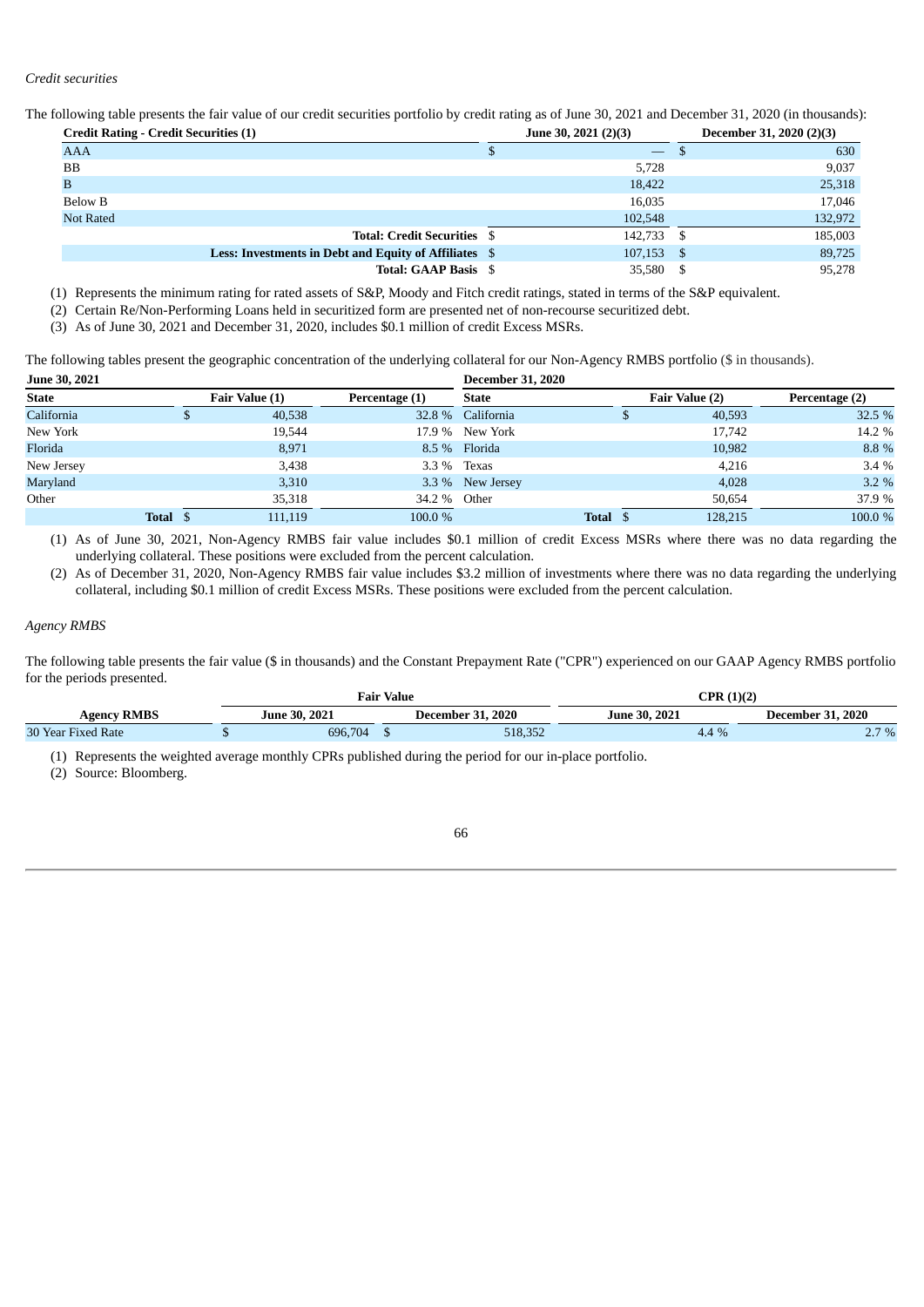# *Investments in debt and equity of affiliates*

The below table details our investments in debt and equity of affiliates as of June 30, 2021 and December 31, 2020 (in thousands):

|                                              |               | June 30, 2021        |               | <b>December 31, 2020</b> |               |    |                    |               |
|----------------------------------------------|---------------|----------------------|---------------|--------------------------|---------------|----|--------------------|---------------|
|                                              | <b>Assets</b> | <b>Liabilities</b>   | <b>Equity</b> |                          | <b>Assets</b> |    | <b>Liabilities</b> | <b>Equity</b> |
| <b>MATT Non-QM Loans (2)</b>                 | \$<br>77,683  | \$<br>$(48, 813)$ \$ | 28,870        | \$                       | 153,200       | \$ | $(111, 135)$ \$    | 42,065        |
| Re/Non-Performing Loans (1)                  | 44,101        | (11, 351)            | 32,750        |                          | 41,523        |    | (5,588)            | 35,935        |
| <b>Land Related Financing</b>                | 17,857        |                      | 17,857        |                          | 22,824        |    |                    | 22,824        |
| <b>Total Residential Investments</b>         | 139,641       | (60, 164)            | 79,477        |                          | 217,547       |    | (116, 723)         | 100,824       |
|                                              |               |                      |               |                          |               |    |                    |               |
| <b>Excess MSR</b>                            | 344           |                      | 344           |                          | 417           |    |                    | 417           |
| Total Investments excluding AG Arc           | 139,985       | (60, 164)            | 79,821        |                          | 217,964       |    | (116, 723)         | 101,241       |
|                                              |               |                      |               |                          |               |    |                    |               |
| AG Arc, at fair value                        | 50,862        |                      | 50,862        |                          | 45,341        |    |                    | 45,341        |
|                                              |               |                      |               |                          |               |    |                    |               |
| Cash and Other assets/(liabilities) (3)      | 8,177         | (2,992)              | 5,185         |                          | 5,279         |    | (1, 194)           | 4,085         |
|                                              |               |                      |               |                          |               |    |                    |               |
| Investments in debt and equity of affiliates | \$<br>199,024 | \$<br>$(63, 156)$ \$ | 135,868       | \$                       | 268,584       | S. | $(117,917)$ \$     | 150,667       |

(1) Certain Re/Non-Performing Loans held in securitized form are presented net of non-recourse securitized debt.

(2) As of June 30, 2021 and December 31, 2020, Non-QM Loans excluded loans with an unpaid principal balance of \$11.2 million and \$17.3 million, respectively, whereby an affiliate of MATT has the right, but not the obligation, to repurchase loans from a trust that are 90 days or more delinquent at its discretion. These loans, which are eligible to be repurchased, would be recorded on the balance sheet of MATT, an unconsolidated equity method investee of the Company, with a corresponding and offsetting liability.

(3) Includes financing arrangements of \$(9.4) thousand on real estate owned as of December 31, 2020.

#### **Financing activities**

We use leverage to finance the purchase of our investment portfolio. In 2021 and 2020, our leverage has primarily been in the form of repurchase agreements, revolving facilities, and securitized debt. Repurchase agreements involve the sale and a simultaneous agreement to repurchase the transferred assets or similar assets at a future date. The amount borrowed generally is equal to the fair value of the assets pledged less an agreed-upon discount, referred to as a "haircut." The size of the haircut reflects the perceived risk associated with the pledged asset. Haircuts may change as our financing arrangements mature or roll and are sensitive to governmental regulations. We experienced fluctuations in our haircuts that caused us to alter our business and financing strategies for the year ended December 31, 2020. As previously described, this resulted in us raising liquidity and reducing the risk within our portfolio. We had outstanding financing arrangements with 5 counterparties as of June 30, 2021 and December 31, 2020.

Our repurchase agreements are accounted for as financings and require the repurchase of the transferred securities or loans or repayment of the advance at the end of each agreement's term, typically 30 to 90 days. If we maintain the beneficial interest in the specific assets pledged during the term of the borrowing, we receive the related principal and interest payments. If we do not maintain the beneficial interest in the specific assets pledged during the term of the borrowing, the lender will remit to us the related principal and interest payments. Interest rates on borrowings are fixed based on prevailing rates corresponding to the terms of the borrowings, and interest is paid at the termination of the borrowing at which time we may enter into a new borrowing arrangement at prevailing market rates with the same counterparty or repay that counterparty and negotiate financing with a different counterparty.

We have also entered into revolving facilities to purchase certain loans in our investment portfolio. These facilities typically have longer stated maturities than repurchase agreements. Interest rates on these facilities are based on prevailing rates corresponding to the terms of the borrowings, and interest is paid on a monthly basis.

Our financing arrangements generally include customary representations, warranties, and covenants, but may also contain more restrictive supplemental terms and conditions. Although specific to each financing arrangement, typical supplemental terms include requirements of minimum equity and liquidity, leverage ratios, and performance triggers. In addition, some of the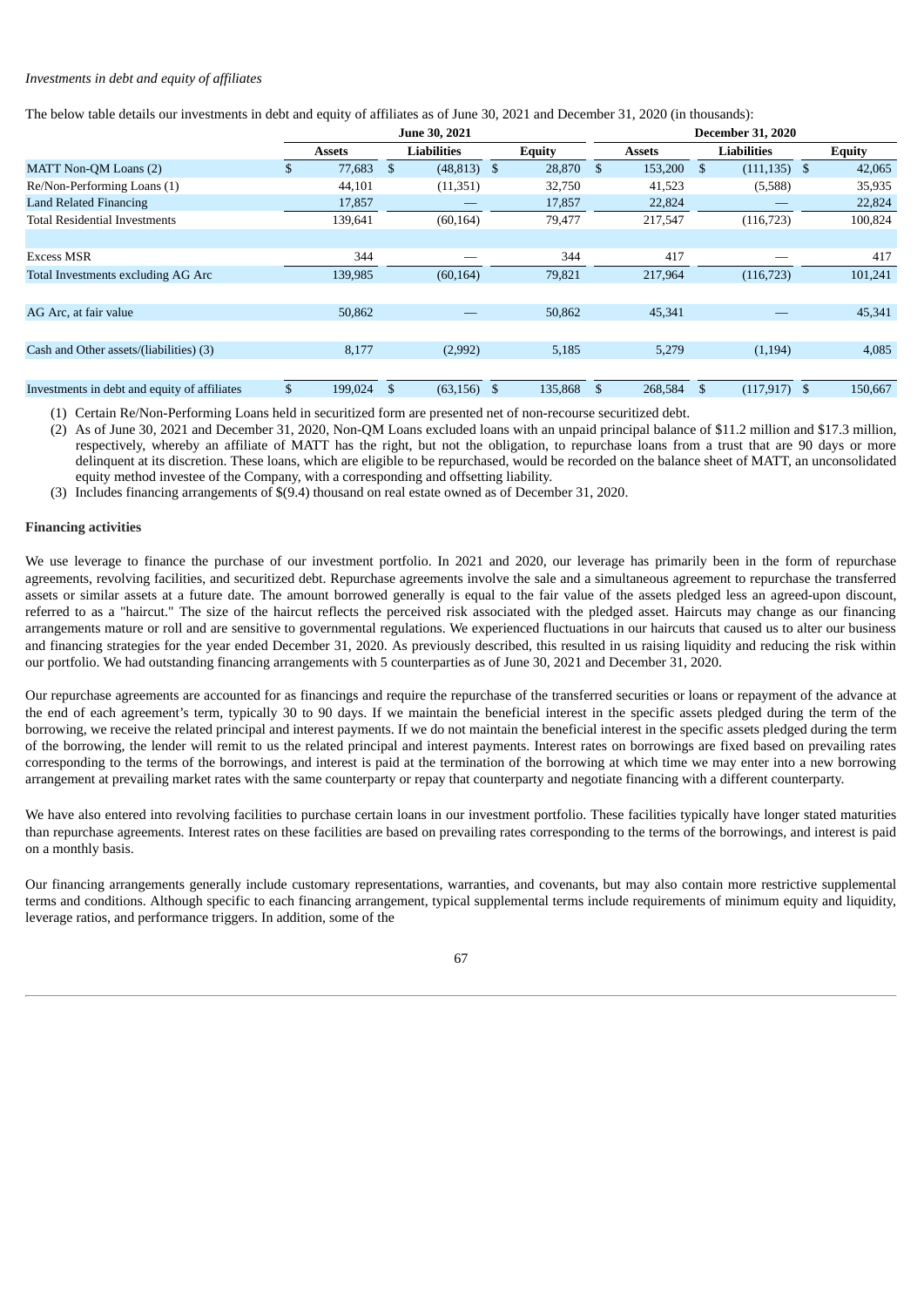financing arrangements contain cross default features, whereby default under an agreement with one lender simultaneously causes default under agreements with other lenders. To the extent that we fail to comply with the covenants contained in these financing arrangements or is otherwise found to be in default under the terms of such agreements, the counterparty has the right to accelerate amounts due under the associated agreement. Financings pursuant to repurchase agreements and revolving facilities are generally recourse to us. As of June 30, 2021, we are in compliance with all of our financial covenants.

In response to declines in fair value of pledged assets due to changes in market conditions, lenders typically require us to post additional assets as collateral, pay down borrowings or establish cash margin accounts with the counterparties in order to re-establish the agreed-upon collateral requirements, referred to as margin calls. Refer to "Liquidity and capital resources" section below for more information.

The balance on our financing arrangements can reasonably be expected to (i) increase as the size of our investment portfolio increases primarily through equity capital raises and as we increase our investment allocation to Non-QM Loans not held in securitized form and Agency RMBS and (ii) decrease as the size of our portfolio decreases through asset sales, principal paydowns, and as we increase our investment allocation to credit investments, excluding Non-QM Loans not held in securitized form. Due to their risk profile, credit investments generally have lower leverage ratios than Agency RMBS, which restricts our financing counterparties from providing as much financing to us and lowers the balance of our total financing.

#### *Forbearance and Reinstatement Agreements*

In connection with the market disruption created by the COVID-19 pandemic, in March 2020, we received notifications of alleged events of default and deficiency notices from several of our financing counterparties. We engaged in discussions with our financing counterparties and, as a result, entered into a series of forbearance agreements (collectively, the "Forbearance Agreement") with certain of our financing counterparties (the "Participating Counterparties") pursuant to which each Participating Counterparty agreed to forbear from exercising its rights and remedies with respect to events of default and any and all other defaults under the applicable financing arrangement (each, a "Bilateral Agreement") for the period ending June 15, 2020.

On June 10, 2020, we and the Participating Counterparties entered into a reinstatement agreement (the "Reinstatement Agreement"), pursuant to which the Forbearance Agreement was terminated and each Participating Counterparty permanently waived all existing and prior events of default under the applicable Bilateral Agreements. Pursuant to the Reinstatement Agreement, the Bilateral Agreements were reinstated with certain amendments to reflect current market terms (i.e., increased haircuts and higher coupons), updated financial covenants, and various reporting requirements from us to the Participating Counterparties, releases, certain netting obligations and cross-default provisions. As a result of the Reinstatement Agreement, default interest on our outstanding borrowings under the Bilateral Agreements ceased to accrue as of June 10, 2020, all cash margin was applied to outstanding balances owed by us, and principal and interest payments on the underlying collateral were permitted to flow to and be used by us, just as it was prior to the Forbearance Agreements. In addition, pursuant to the terms of the Reinstatement Agreement, the security interests granted to Participating Counterparties as additional collateral under the Forbearance Agreement have been terminated and released. We also agreed to pay the reasonable fees and out-of-pocket expenses of counsel and other professional advisors for the Participating Counterparties and the collateral agent.

Concurrently, on June 10, 2020, We entered a separate reinstatement agreement with one of our financing counterparties on substantially the same terms as those set forth in the Reinstatement Agreement.

Refer to Note 12 in the "Notes to Consolidated Financial Statements (unaudited)" for more information on deficiencies that are now settled.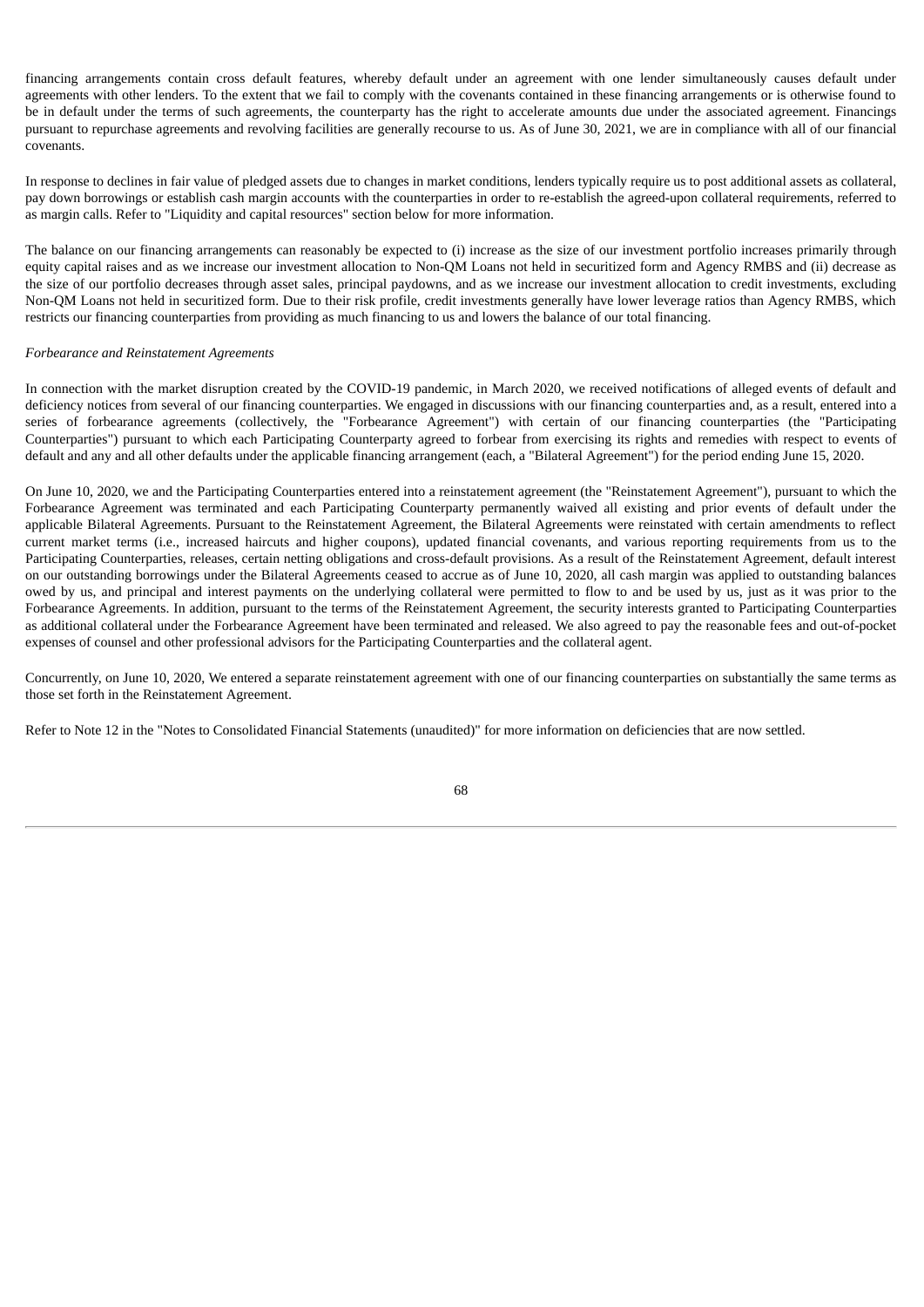## *Recourse and non-recourse financing*

We utilize both recourse and non-recourse debt to finance our portfolio. Non-recourse financing includes securitized debt and other non-recourse financing. Recourse financing includes the secured debt from our Manager, as further described in the "Contractual obligations–Secured debt" section below, and other recourse financing. The below table provides detail on the breakout between recourse and non-recourse financing as of June 30, 2021 and December 31, 2020 (in thousands):

|                                                                           | <b>June 30, 2021</b> |      | <b>December 31, 2020</b> |
|---------------------------------------------------------------------------|----------------------|------|--------------------------|
| Recourse financing                                                        | 1,241,114            | - \$ | 580,037                  |
| Non-recourse financing                                                    | 509,051              |      | 466,294                  |
| Total $(1)$                                                               | 1,750,165            |      | 1,046,331                |
|                                                                           |                      |      |                          |
| Recourse financing - Investments in Debt and Equity of Affiliates         | 33,646               |      | 5,597                    |
| Non-recourse financing - Investments in Debt and Equity of Affiliates (2) | 26,518               |      | 111,135                  |
| Total Investments in Debt and Equity of Affiliates                        | 60,164               |      | 116,732                  |
|                                                                           |                      |      |                          |
| <b>Total: GAAP Basis</b>                                                  | 1.690.001            |      | 929.599                  |

- (1) As of June 30, 2021, total financing includes \$1.3 billion of financing arrangements, collateralized by various asset types in our investment portfolio, and \$482.5 million of securitized debt, collateralized by Non-QM and Re/Non-Performing Loans. As of December 31, 2020, total financing includes \$680.8 million of financing arrangements, collateralized by various asset types in our investment portfolio; \$355.2 million of securitized debt, collateralized by Re/Non-Performing Loans; and \$10.4 million of secured debt.
- (2) On January 29, 2021, we and private funds under the management of Angelo Gordon entered into an amendment with respect to our Restructured Financing Arrangement in MATT. The amendment serves to convert the existing financing to a mark-to-market facility with respect to margin calls that is recourse to us and the private funds managed by Angelo Gordon that invest in MATT up to our and each funds' allocation of the \$50.0 million commitment to MATH, which is further described in the "Contractual Obligations–MATT Financing Arrangement Restructuring" section below and Note 12 to the "Notes of the Consolidated Financial Statements (unaudited)".

See Note 6 to the "Notes to Consolidated Financial Statements (unaudited)" for a breakout of the "Financing arrangements" line item on our consolidated balance sheets.

## *Other financing transactions*

In addition to our financing arrangements, we also finance our Re/Non-performing loans and certain Non-QM Loans with securitized debt. From time to time, we enter into securitization transactions of certain Re/Non-performing loans and certain Non-QM Loans where special purpose entities ("SPEs") are created to facilitate the transactions. These SPEs are considered variable interest entities ("VIEs"), which should be consolidated under ASC 810-10. As of June 30, 2021 and December 31, 2020, we have recorded secured financing in connection with these VIEs of \$482.5 million and \$355.2 million, respectively, on the consolidated balance sheets in the "Securitized debt, at fair value" line item. See Note 2 and Note 3 to the "Notes to Consolidated Financial Statements (unaudited)" for more detail on securitized debt and our consolidated VIEs.

#### *Leverage*

We define GAAP leverage as the sum of (1) our GAAP financing arrangements, net of any restricted cash posted on such financing arrangements, (2) the amount payable on purchases that have not yet settled less the financing remaining on sales that have not yet settled, and (3) securitized debt, at fair value. We define Economic Leverage, a non-GAAP metric, as the sum of: (i) our GAAP leverage, exclusive of any fully non-recourse financing arrangements, (ii) financing arrangements held through affiliated entities, net of any restricted cash posted on such financing arrangements, exclusive of any financing utilized through AG Arc, any adjustment related to unsettled trades as described in (2) in the previous sentence, and any non-recourse financing arrangements and (iii) our net TBA position (at cost), if any.

The calculations in the tables below divide GAAP leverage and Economic Leverage by our GAAP stockholders' equity to derive our leverage ratios. The following tables present a reconciliation of our Economic Leverage ratio back to GAAP (\$ in thousands).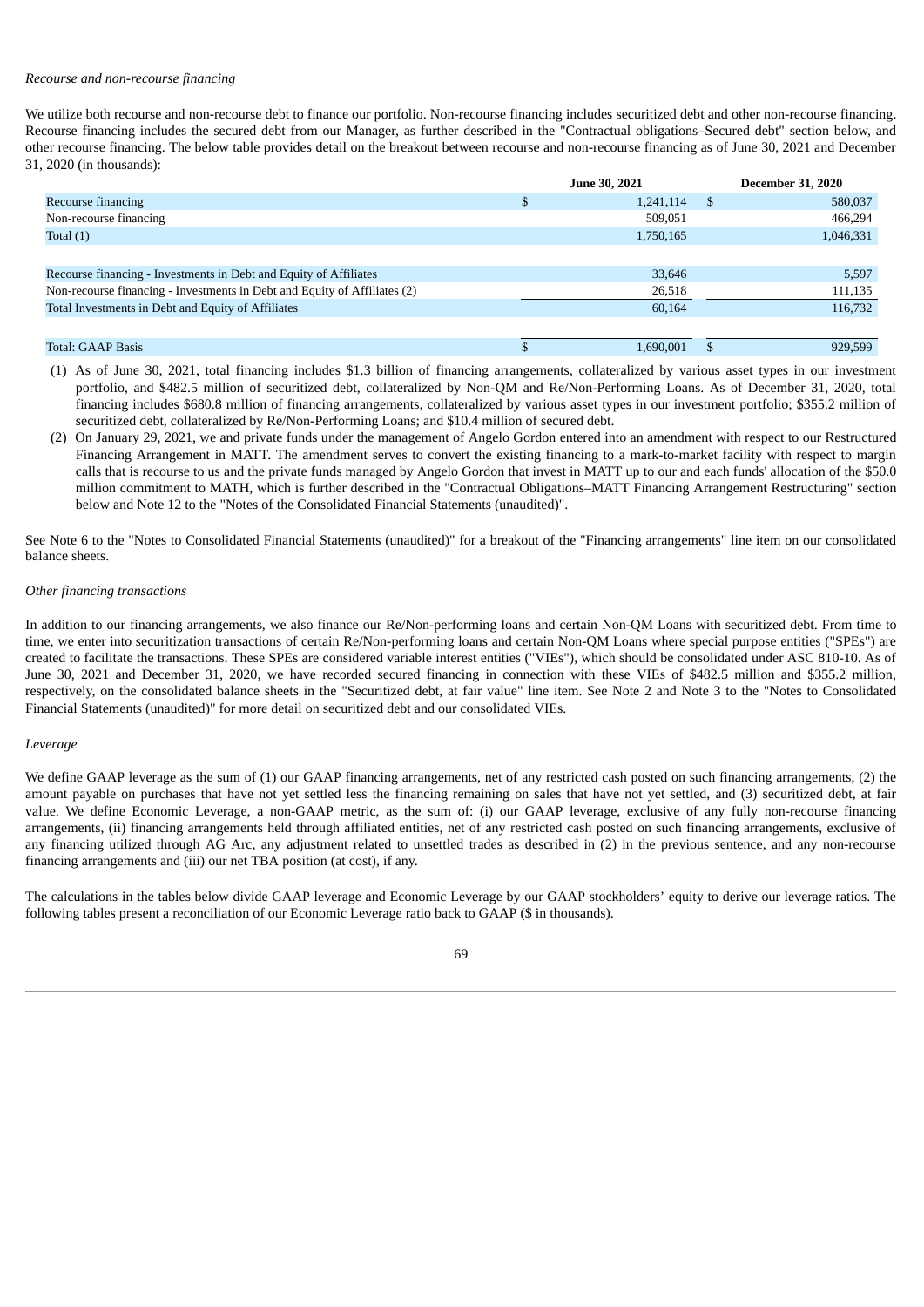| <b>June 30, 2021</b>                               |  | Leverage     | <b>Stockholders' Equity</b> | Leverage Ratio |  |
|----------------------------------------------------|--|--------------|-----------------------------|----------------|--|
| <b>GAAP Leverage</b>                               |  | 1,590,715 \$ | 465,877                     | 3.4x           |  |
| Financing arrangements through affiliated entities |  | 60.038       |                             |                |  |
| Non-recourse financing arrangements                |  | (509, 051)   |                             |                |  |
| Net TBA (receivable)/payable adjustment            |  | (134.239)    |                             |                |  |
| Economic Leverage                                  |  | 1,007,463    | 465,877                     | 2.2x           |  |

(1) Non-recourse financing arrangements include securitized debt and other non-recourse financing held within MATT.

| <b>December 31, 2020</b>                           |    | Leverage   | <b>Stockholders' Equity</b> | Leverage Ratio |
|----------------------------------------------------|----|------------|-----------------------------|----------------|
| <b>GAAP Leverage</b>                               | τυ | 979.303    | 409,705                     | 2.4x           |
| Financing arrangements through affiliated entities |    | 116.688    |                             |                |
| Non-recourse financing arrangements                |    | (466, 294) |                             |                |
| Economic Leverage                                  |    | 629.697    | 409,705                     | 1.5x           |

(1) Non-recourse financing arrangements include securitized debt and other non-recourse financing held within MATT.

#### **Hedging activities**

Subject to maintaining our qualification as a REIT and our Investment Company Act exemption, to the extent leverage is deployed, we may utilize derivative instruments in an effort to hedge the interest rate risk associated with the financing of our portfolio. Specifically, we may seek to hedge our exposure to potential interest rate mismatches between the interest we earn on our investments and our borrowing costs caused by fluctuations in short-term interest rates. We may utilize interest rate swaps, swaption agreements, and other financial instruments such as short positions in U.S. Treasury securities. In addition, we may utilize Eurodollar Futures, U.S. Treasury Futures, British Pound Futures, and Euro Futures (collectively, "Futures"). In utilizing leverage and interest rate derivatives, our objectives are to improve risk-adjusted returns and, where possible, to lock in, on a long-term basis, a spread between the yield on our assets and the costs of our financing and hedging. Derivatives have not been designated as hedging instruments for GAAP. See Note 7 in the "Notes to Consolidated Financial Statements (unaudited)" for more information.

## **Dividends**

Federal income tax law generally requires that a REIT distribute annually at least 90% of its REIT ordinary taxable income, without regard to the deduction for dividends paid and excluding net capital gains and that it pay tax at regular corporate rates to the extent that it annually distributes less than 100% of its net taxable income. Before we pay any dividend, whether for U.S. federal income tax purposes or otherwise, we must first meet both our operating requirements and debt service on our financing arrangements and other debt payable. If our cash available for distribution is less than our net taxable income, we could be required to sell assets or borrow funds to make required cash distributions or we may make a portion of the required distribution in the form of a taxable stock distribution or distribution of debt securities.

As described above, our distribution requirements are based on taxable income rather than GAAP net income. Differences between taxable income and GAAP net income include (i) unrealized gains and losses associated with investment and derivative portfolios which are marked-to-market in current income for GAAP purposes, but excluded from taxable income until realized or settled, (ii) temporary differences related to amortization of premiums and discounts paid on investments, (iii) the timing and amount of deductions related to stock-based compensation, (iv) temporary differences related to the recognition of realized gains and losses on sold investments and certain terminated derivatives, (v) taxes and (vi) methods of depreciation. Undistributed taxable income is based on current estimates and is not finalized until we file our annual tax return for that tax year, typically in October of the following year. We did not have any undistributed taxable income as of June 30, 2021. Refer to the "Results of operations" section above for more detail.

On March 27, 2020, we announced that our Board of Directors approved a suspension of our quarterly dividends on our Series A Preferred Stock, Series B Preferred Stock, and Series C Preferred Stock, beginning with the preferred dividend that would have been declared in May 2020, as well as a suspension of the quarterly dividend on the common stock, beginning with the dividend that normally would have been declared in March 2020, in order to conserve capital and improve its liquidity position during the market volatility due to the COVID-19 pandemic. Under the terms of the Articles Supplementary governing our series of preferred stock, we cannot pay cash dividends with respect to our common stock if dividends on our preferred stock are in arrears.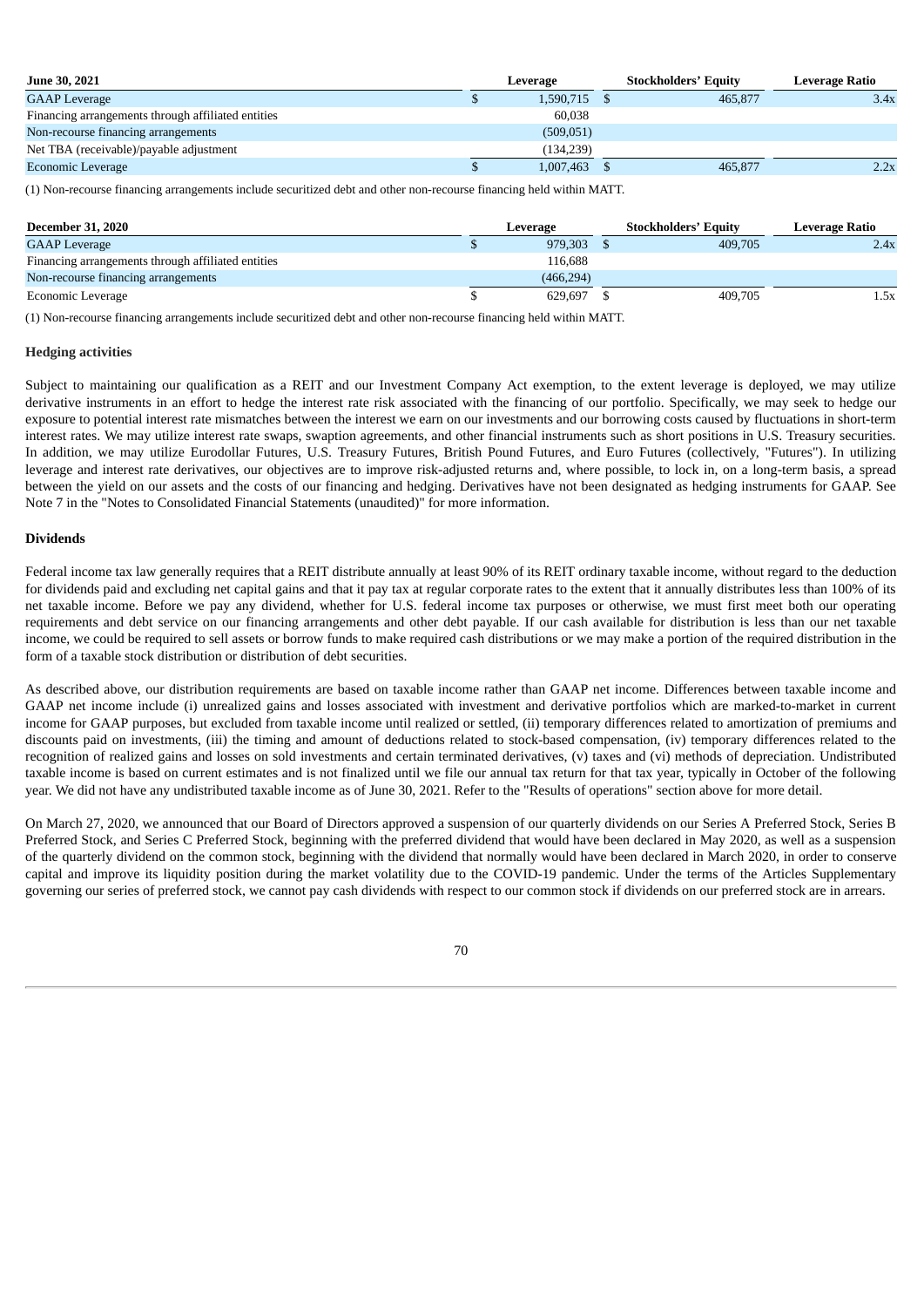On December 17, 2020, we paid our Series A Preferred Stock, Series B Preferred Stock, and Series C Preferred Stock dividends that were in arrears as well as the full dividends payable on the preferred stock for the fourth quarter of 2020 in the amount of \$1.54689, \$1.50 and \$1.50 per share, respectively. On December 22, 2020, our Board of Directors declared a dividend of \$0.09 per common share for the fourth quarter 2020 which was paid on January 29, 2021 to shareholders of record at the close of business on December 31, 2020. During the first quarter of 2021, we declared its preferred and common dividends in the ordinary course of business.

On July 12, 2021, we announced a one-for-three reverse stock split of our outstanding shares of common stock. The reverse stock split was effected following the close of business on July 22, 2021. All per share amounts and common shares outstanding for all periods presented have been adjusted on a retroactive basis to reflect the one-for-three reverse stock split.

The following table details our common stock dividends declared during the six months ended June 30, 2021:

### **2021**

| <b>Declaration Date</b> | Record Date | <b>Payment Date</b> | <b>Cash Dividend Per Share</b> |
|-------------------------|-------------|---------------------|--------------------------------|
| 3/22/2021               | 4/1/2021    | 4/30/2021           | 0.18                           |
| 6/15/2021               | 6/30/2021   | 7/30/2021           | 0.21                           |
| <b>Total</b>            |             |                     | 0.39                           |

We did not declare any common stock dividends during the three months ended June 30, 2020.

The following tables detail our preferred stock dividends declared and paid during the six months ended June 30, 2021 and 2020:

| 2021                                                                 |                    |                     | <b>Cash Dividend Per Share</b> |                |  |                         |                 |                   |  |  |
|----------------------------------------------------------------------|--------------------|---------------------|--------------------------------|----------------|--|-------------------------|-----------------|-------------------|--|--|
| <b>Record Date</b><br><b>Declaration Date</b><br><b>Payment Date</b> |                    |                     | 8.25% Series A                 | 8.00% Series B |  |                         | 8.000% Series C |                   |  |  |
| 2/16/2021                                                            | 2/26/2021          | 3/17/2021           |                                | 0.51563        |  | 0.50                    |                 | 0.50              |  |  |
| 5/17/2021                                                            | 5/28/2021          | 6/17/2021           |                                | 0.51563        |  | 0.50                    |                 | 0.50              |  |  |
| <b>Total</b>                                                         |                    |                     |                                | 1.03126        |  | $1.00\,$                | - 35            | 1.00 <sub>1</sub> |  |  |
| 2020                                                                 |                    |                     |                                |                |  | Cash Dividend Per Share |                 |                   |  |  |
| <b>Declaration Date</b>                                              | <b>Record Date</b> | <b>Payment Date</b> |                                | 8.25% Series A |  | 8.00% Series B          |                 | 8.000% Series C   |  |  |
| 2/14/2020                                                            | 2/28/2020          | 3/17/2020           |                                | 0.51563        |  | 0.50                    |                 | 0.50              |  |  |

#### **Liquidity and capital resources**

Our liquidity determines our ability to meet our cash obligations, including distributions to our stockholders, payment of our expenses, financing our investments and satisfying other general business needs.

Our principal sources of cash as of June 30, 2021 consisted of borrowings under financing arrangements, principal and interest payments we receive on our investment portfolio, cash generated from our operating results, and proceeds from capital market transactions. We typically use cash to repay principal and interest on our financing arrangements, to purchase real estate securities, loans and other real estate related assets, to make dividend payments on our capital stock, and to fund our operations. At June 30, 2021, we had \$70.8 million of liquidity, which consisted of \$64.0 million of cash and \$6.8 million of unencumbered assets available to support our liquidity needs. Refer to the "Contractual obligations" section of this Item 2 for additional obligations that could impact our liquidity.

#### *Margin requirements*

The fair value of our real estate securities and loans fluctuate according to market conditions. When the fair value of the assets pledged as collateral to secure a financing arrangement decreases to the point where the difference between the collateral fair value and the financing arrangement amount is less than the haircut, our lenders may issue a "margin call," which requires us to post additional collateral to the lender in the form of additional assets or cash. Under our repurchase facilities, our lenders have full discretion to determine the fair value of the securities we pledge to them. Our lenders typically value assets based on recent transactions in the market. Lenders also issue margin calls as the published current principal balance factors change on the pool of mortgages underlying the securities pledged as collateral when scheduled and unscheduled paydowns are announced monthly. We experience margin calls in the ordinary course of our business. In seeking to manage effectively the margin requirements established by our lenders, we maintain a position of cash and, when owned, unpledged Agency RMBS. We refer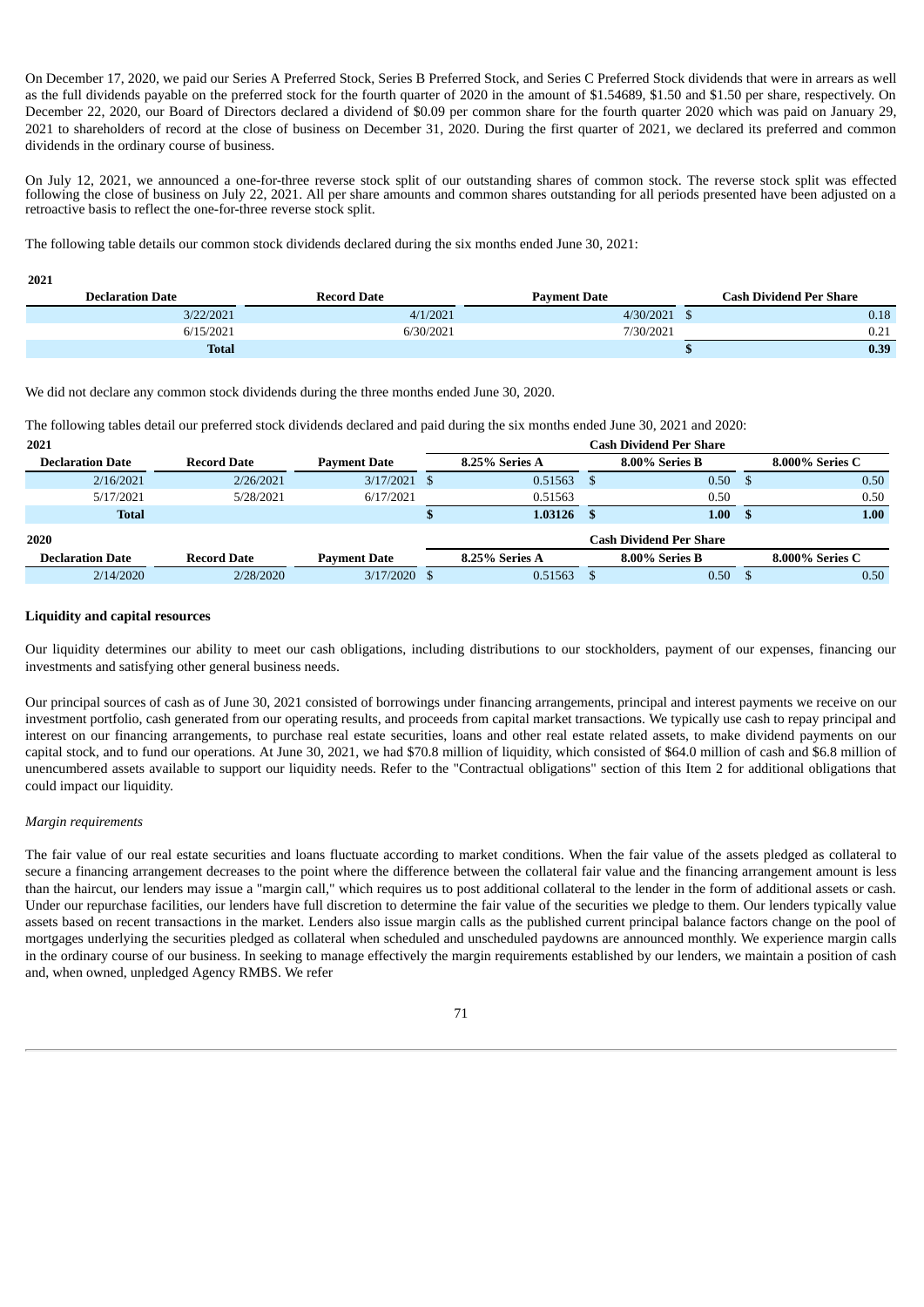to this position as our "liquidity." The level of liquidity we have available to meet margin calls is directly affected by our leverage levels, our haircuts and the price changes on our securities. Typically, if interest rates increase or if credit spreads widen, then the prices of our collateral (and our unpledged assets that constitute our liquidity) will decline, we will experience margin calls, and we will need to use our liquidity to meet the margin calls. There can be no assurance that we will maintain sufficient levels of liquidity to meet any margin calls. If our haircuts increase, our liquidity will proportionately decrease. In addition, if we increase our borrowings, our liquidity will decrease by the amount of additional haircut on the increased level of indebtedness. We intend to maintain a level of liquidity in relation to our assets that enables us to meet reasonably anticipated margin calls but that also allows us to be substantially invested in the residential mortgage market. We may misjudge the appropriate amount of our liquidity by maintaining excessive liquidity, which would lower our investment returns, or by maintaining insufficient liquidity, which may force us to liquidate assets into potentially unfavorable market conditions and harm our results of operations and financial condition. Further, an unexpected rise in interest rates and a corresponding fall in the fair value of our securities may also force us to liquidate assets under difficult market conditions, thereby harming our results of operations and financial condition, in an effort to maintain sufficient liquidity to meet increased margin calls.

Similar to the margin calls that we receive on our borrowing agreements, we may also receive margin calls on our derivative instruments when their fair value declines. This typically occurs when prevailing market rates change adversely, with the severity of the change also dependent on the terms of the derivatives involved. We may also receive margin calls on our derivatives based on the implied volatility of interest rates. Our posting of collateral with our counterparties can be done in cash or securities, and is generally bilateral, which means that if the fair value of our interest rate hedges increases, our counterparty will be required to post collateral with us. Refer to the "Liquidity risk – derivatives" section of Item 3 below for a further discussion on margin.

Refer to the "Financing activities–Forbearance and Reinstatement Agreements" section above for information on the impact of COVID-19 on margin calls in 2020.

#### *Cash Flows*

The below details changes to our cash, cash equivalents, and restricted cash for the six months ended June 30, 2021 and 2020 (in thousands).

|                                                                    | <b>Six Months Ended</b> |                      |             |
|--------------------------------------------------------------------|-------------------------|----------------------|-------------|
|                                                                    | <b>June 30, 2021</b>    | <b>June 30, 2020</b> | Change      |
| Cash and cash equivalents and restricted cash, Beginning of Period | 62,318 \$               | 125,369              | (63,051)    |
|                                                                    |                         |                      |             |
| Net cash provided by (used in) operating activities (1)            | 9,876                   | 841                  | 9,035       |
| Net cash provided by (used in) investing activities (2)            | (742, 636)              | 2,628,424            | (3,371,060) |
| Net cash provided by (used in) financing activities (3)            | 758,147                 | (2,685,150)          | 3,443,297   |
|                                                                    |                         |                      |             |
| Net change in cash and cash equivalents and restricted cash        | 25,387                  | (55, 885)            | 81,272      |
| Effect of exchange rate changes on cash                            | 10                      | (250)                | 260         |
| Cash and cash equivalents and restricted cash, End of Period       | 87,715                  | 69,234               | 18,481      |
|                                                                    |                         |                      |             |

(1) Cash provided by operating activities is primarily attributable to net interest income less operating expenses for the six months ended June 30, 2021 and 2020, respectively.

- (2) Cash used in investing activities for the six months ended June 30, 2021 was primarily attributable to purchases of investments less sales of investments and principal repayments of investments. Cash provided by investing activities for the six months ended June 30, 2020 was primarily attributable to sales of investments and principal repayments of investments, offset by purchases of investments. The difference period over period is primarily due to significant sales in 2020 as a result of the global COVID-19 pandemic.
- (3) Cash provided by financing activities for the six months ended June 30, 2021 was primarily attributable to borrowings under financing arrangements offset by repayments of financing arrangements and dividend payments. Cash used in financing activities for the six months ended June 30, 2020 was primarily attributable to repayments of financing arrangements offset by borrowings under financing arrangements. The difference period over period is primarily due to a reduction in financing arrangements as a result of significant sales in 2020 due to the global COVID-19 pandemic.

#### *Equity distribution agreements*

On May 5, 2017, we entered into an equity distribution agreement with each of Credit Suisse Securities (USA) LLC and JMP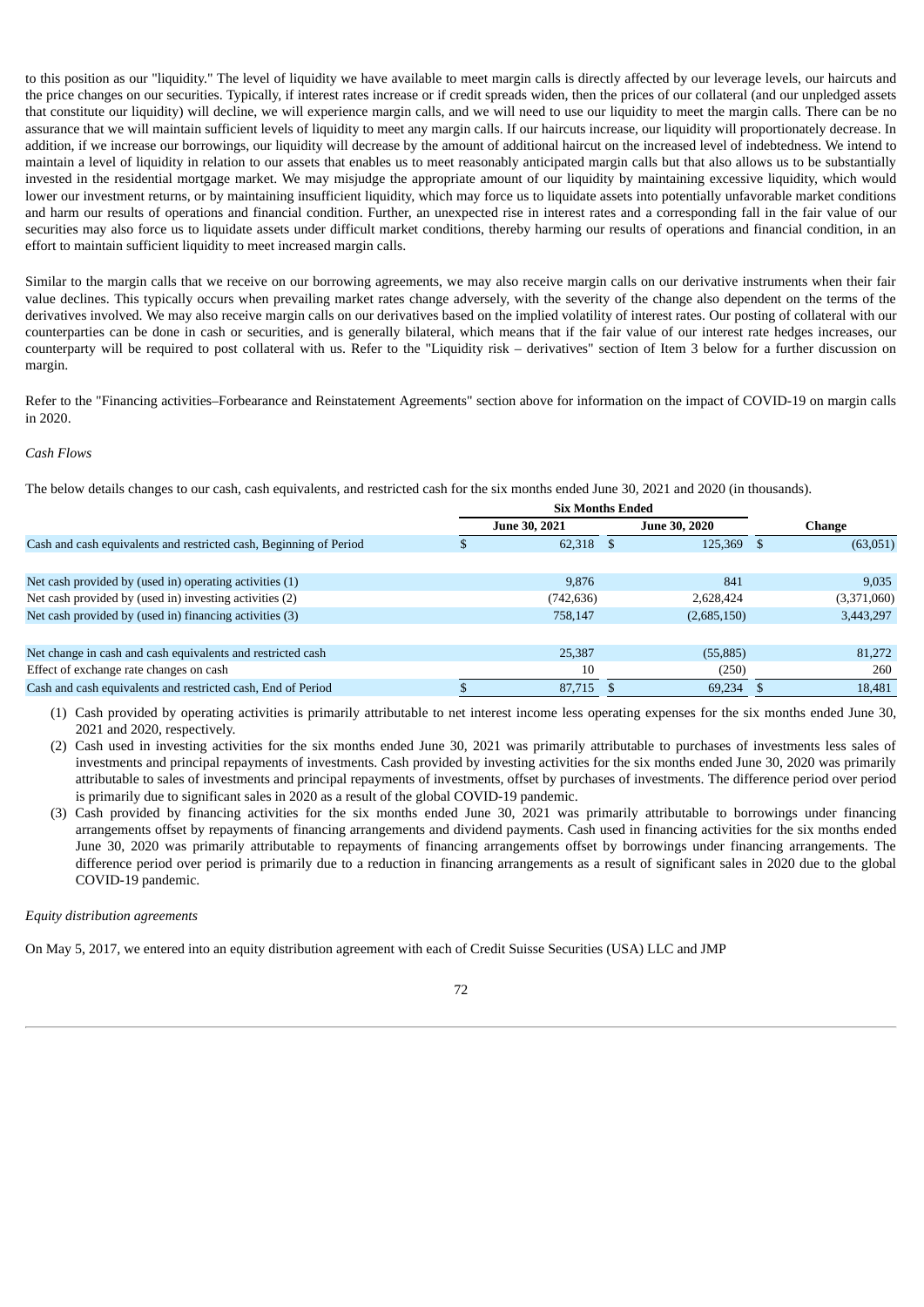Securities LLC (collectively, the "Sales Agents"), which we refer to as the "Equity Distribution Agreements," pursuant to which we may sell up to \$100.0 million aggregate offering price of shares of our common stock from time to time through the Sales Agents, under the Securities Act of 1933. For the three months ended June 30, 2021, we issued 0.2 million shares of common stock under the Equity Distribution Agreements for net proceeds of approximately \$3.1 million. For the six months ended June 30, 2021, we issued 1.0 million shares of common stock under the Equity Distribution Agreements for net proceeds of approximately \$13.1 million. For the three and six months ended June 30, 2020, we issued 0.3 million shares of common stock under the Equity Distribution Agreements for net proceeds of approximately \$3.5 million. Since inception of the program, we have issued approximately 2.2 million shares of common stock under the Equity Distribution Agreements for gross proceeds of \$48.3 million.

### *Exchange Offers*

On March 17, 2021, we agreed to issue an aggregate of 937,462 shares of our common stock in exchange for 153,325 shares of Series A Preferred Stock and 350,609 shares of Series B Preferred Stock, pursuant to a privately negotiated exchange agreement with existing holders of the preferred stock. After the transaction closed, the Series A Preferred Stock and Series B Preferred Stock exchanged pursuant to the exchange agreement were reclassified as authorized but unissued shares of preferred stock without designation as to class or series.

On June 14, 2021, we agreed to issue an aggregate of 429,802 shares of our common stock in exchange for 86,478 shares of Series B Preferred Stock and 154,383 shares of Series C Preferred Stock, pursuant to privately negotiated exchange agreements with certain existing holders of the preferred stock. After the transaction closed, the Series B Preferred Stock and Series C Preferred Stock exchanged pursuant to the exchange agreements were reclassified as authorized but unissued shares of preferred stock without designation as to class or series.

As of June 30, 2021, we had outstanding 1,663,193 shares of Series A Preferred Stock, 3,727,641 shares of Series B Preferred Stock, and 3,728,795 shares of Series C Preferred Stock outstanding.

## *Common stock issuance to the Manager*

Refer to "Contractual obligations–Management agreement" below for more detail related to the Second Management Agreement Amendment.

### *Forward-looking statements regarding liquidity*

Based upon our current portfolio, leverage and available borrowing arrangements, we believe the net proceeds of our common equity offerings, preferred equity offerings, and private placements, combined with cash flow from operations and our available borrowing capacity will be sufficient to enable us to meet our anticipated liquidity requirements, including funding our investment activities, paying fees under our management agreement, funding our distributions to stockholders and paying general corporate expenses.

#### **Contractual obligations**

#### *Management agreement*

On June 29, 2011, we entered into a management agreement with our Manager, pursuant to which our Manager is entitled to receive a management fee and the reimbursement of certain expenses. The management fee is calculated and payable quarterly in arrears in an amount equal to 1.50% of our Stockholders' Equity, per annum.

For purposes of calculating the management fee, "Stockholders' Equity" means the sum of the net proceeds from any issuances of equity securities (including preferred securities) since inception (allocated on a pro rata daily basis for such issuances during the fiscal quarter of any such issuance, and excluding any future equity issuance to the Manager), plus our retained earnings at the end of such quarter (without taking into account any non-cash equity compensation expense or other non-cash items described below incurred in current or prior periods), less any amount that we pay for repurchases of our common stock, excluding any unrealized gains, losses or other non-cash items that have impacted stockholders' equity as reported in our financial statements prepared in accordance with GAAP, regardless of whether such items are included in other comprehensive income or loss, or in net income, and excluding one-time events pursuant to changes in GAAP, and certain other non-cash charges after discussions between the Manager and our independent directors and after approval by a majority of our independent directors. Stockholders' Equity, for purposes of calculating the management fee, could be greater or less than the amount of stockholders' equity shown on our financial statements. For the three and six months ended June 30, 2021, we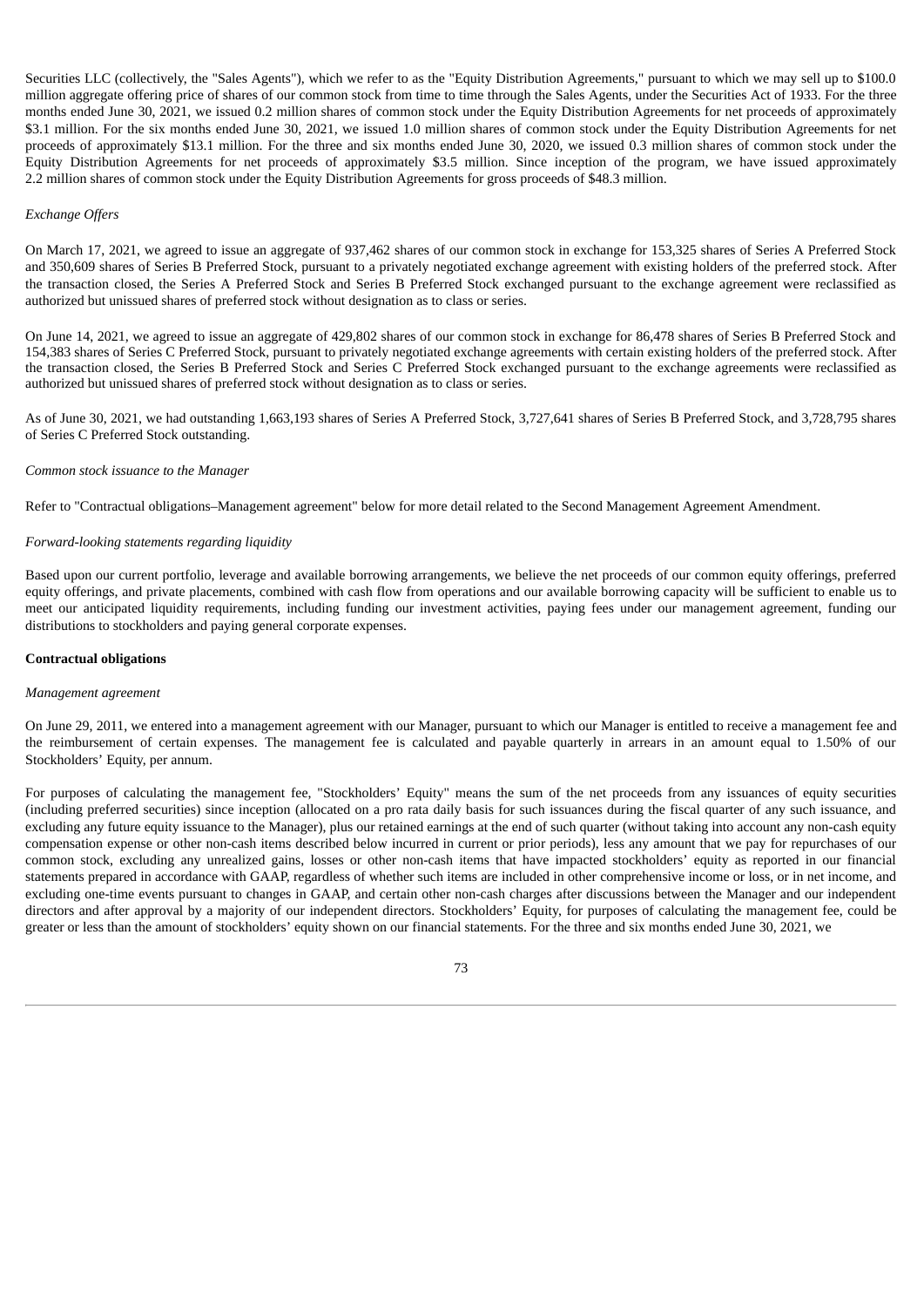incurred management fees of approximately \$1.7 million and \$3.3 million, respectively. For the three and six months ended June 30, 2020, we incurred management fees of approximately \$1.7 million and \$3.8 million, respectively. As of June 30, 2021 and December 31, 2020, we have recorded management fees payable of \$1.7 million and \$1.7 million, respectively.

Our Manager uses the proceeds from its management fee in part to pay compensation to its officers and personnel, who, notwithstanding that certain of them also are our officers, receive no compensation directly from us. We are required to reimburse our Manager or its affiliates for operating expenses incurred by our Manager or its affiliates on our behalf, including certain salary expenses and other expenses relating to legal, accounting, due diligence and other services. Our reimbursement obligation is not subject to any dollar limitation; however, the reimbursement is subject to an annual budget process which combines guidelines from the Management Agreement with oversight by our Board of Directors and discussions with our Manager. Of the \$4.9 million and \$8.8 million of Other operating expenses for the three and six months ended June 30, 2021, respectively, we have incurred \$1.1 million and \$2.7 million, respectively, representing a reimbursement of expenses. Of the \$4.6 million and \$5.5 million of Other operating expenses for the three and six months ended June 30, 2020, respectively, we incurred \$1.9 million and \$3.9 million, respectively, representing a reimbursement of expenses.

As of June 30, 2021 and December 31, 2020, we recorded a reimbursement payable to the Manager of \$1.5 million and \$1.8 million, respectively. For the year ended December 31, 2021, the Manager agreed to waive its right to receive expense reimbursements of \$0.8 million.

On April 6, 2020, we executed an amendment to the management agreement, pursuant to which the Manager agreed to defer our payment of the management fee and reimbursement of expenses, effective the first quarter of 2020 through September 30, 2020. All deferred expense reimbursements were paid as of September 30, 2020.

On September 24, 2020, we executed an amendment (the "Second Management Agreement Amendment") to the management agreement, pursuant to which the Manager agreed to receive a portion of the deferred base management fee in shares of common stock. Pursuant to the Second Management Agreement Amendment, the Manager agreed to purchase (i) 405,123 shares of common stock in full satisfaction of the deferred base management fee of \$3.8 million payable by us in respect to the first and second quarters of 2020 and (ii) 51,500 shares of common stock in satisfaction of \$0.5 million of the base management fee payable by us in respect to the third quarter of 2020. The shares of common stock issued to the Manager were valued at \$9.45 per share based on the midpoint of the estimated range of our book value per share as of August 31, 2020. The remaining third quarter 2020 management fee was paid in the normal course of business.

### *Secured debt*

On April 10, 2020, in connection with the first Forbearance Agreement, we issued a secured promissory note (the "Note") to the Manager evidencing a \$10 million loan made by the Manager to us. Additionally, on April 27, 2020, in connection with the second Forbearance Agreement, we entered into an amendment to the Note to reflect an additional \$10 million loan by the Manager to us. The \$10 million loan made by the Manager on April 10, 2020 was repaid in full with interest when it matured on March 31, 2021, and the \$10 million loan made on April 27, 2020 was repaid in full with interest when it matured on July 27, 2020. The unpaid balance of the Note accrued interest at a rate of 6.0% per annum. Interest on the Note was payable monthly in kind through the addition of such accrued monthly interest to the outstanding principal balance of the Note. The Note and accrued interest on the Note, when outstanding, were included within the due to affiliates amount, which is included within the "Other Liabilities" line item in the consolidated balance sheets.

#### *Share-based compensation*

Effective on April 15, 2020 upon the approval of our stockholders at our 2020 annual meeting of stockholders, the 2020 Equity Incentive Plan provides for 666,666 shares of common stock to be issued. The maximum number of shares of common stock granted during a single fiscal year to any non-employee director, taken together with any cash fees paid to such non-employee director during any fiscal year, shall not exceed \$300,000 in total value (calculating the value of any such awards based on the grant date fair value). As of June 30, 2021, 612,676 shares of common stock were available to be awarded under the Equity Incentive Plan.

Since our IPO, we have granted an aggregate of 35,264 and 53,990 shares of restricted common stock to our independent directors under our equity incentive plans, dated July 6, 2011 (the "2011 Equity Incentive Plans") and our 2020 Equity Incentive Plan, respectively. As of June 30, 2021, all shares of restricted common stock granted to our independent directors have vested.

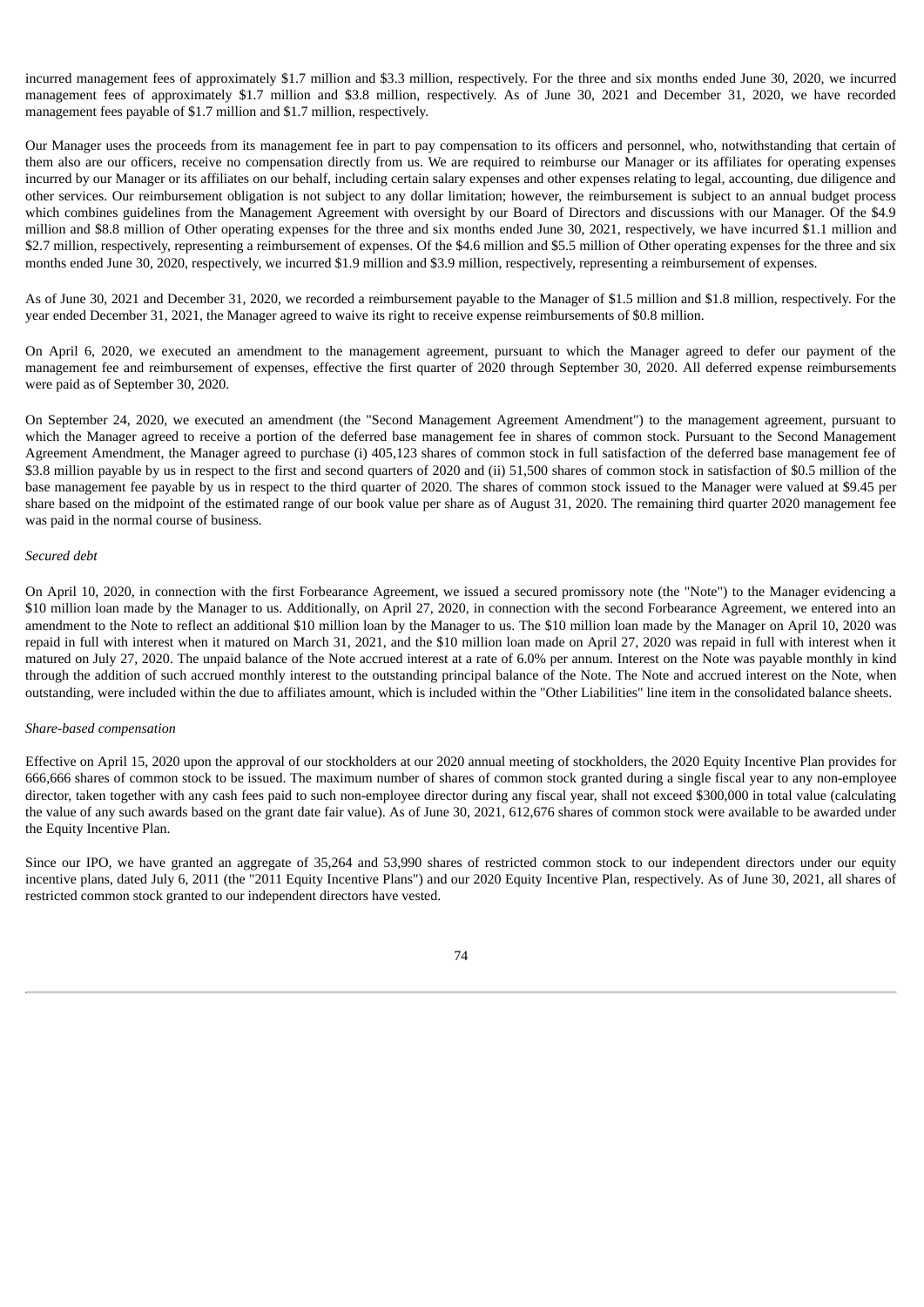Following approval of our stockholders at our 2021 annual meeting of stockholders, the AG Mortgage Investment Trust, Inc. 2021 Manager Equity Incentive Plan (the "2021 Manager Plan") became effective on April 7, 2021 and provides for a maximum of 573,425 shares of common stock to be issued to our Manager. As of June 30, 2021, there were no shares or awards issued under the 2021 Manager Plan.

Further, since our IPO, we have issued 13,416 shares of restricted common stock and 40,000 restricted stock units to our Manager under our 2011 Equity Incentive Plans. As of July 1, 2020, all shares of restricted common stock and restricted stock units granted to our Manager have fully vested.

### *Unfunded commitments*

See Note 12 of the "Notes to Consolidated Financial Statements (unaudited)" for detail on our commitments as of June 30, 2021.

#### *MATT Financing Arrangement Restructuring*

See Note 10 and Note 12 of the "Notes to Consolidated Financial Statements (unaudited)" for detail on the MATT Restructured Financing Arrangement and our commitments as of June 30, 2021.

#### **Off-balance sheet arrangements**

Our investments in debt and equity of affiliates primarily consist of real estate securities, loans, and our interest in AG Arc. Investments in debt and equity of affiliates are accounted for using the equity method of accounting. MATT performs securitizations of Non-QM Loans and retains tranches from these securitizations which are included in the MATT Non-QM Loans line item of our investment portfolio. See Note 2 to the "Notes to Consolidated Financial Statements (unaudited)" for a discussion of investments in debt and equity of affiliates.

In addition to our investments in debt and equity of affiliates described above, we also have commitments outstanding on certain loans. For additional information on our commitments as of June 30, 2021, refer to Note 12 of the "Notes to Consolidated Financial Statements (unaudited)." Exclusive of our investments in debt and equity of affiliates described above, we do not expect these commitments, taken as a whole, to be significant to, or to have a material impact on, our overall liquidity or capital resources or our operations.

#### **Critical accounting policies**

We prepare our consolidated financial statements in conformity with GAAP, which requires the use of estimates and assumptions that affect reported amounts of assets and liabilities and disclosure of contingent assets and liabilities at the date of the financial statements and the reported amounts of revenues and expenses during the reporting period. These estimates are based, in part, on our judgment and assumptions regarding various economic conditions that we believe are reasonable based on facts and circumstances existing at the time of reporting. We believe that the estimates, judgments and assumptions utilized in the preparation of our consolidated financial statements are prudent and reasonable. Although our estimates contemplate conditions as of June 30, 2021 and how we expect them to change in the future, it is reasonably possible that actual conditions could be different than anticipated in arriving at those estimates, which could materially affect reported amounts of assets, liabilities and accumulated other comprehensive income at the date of the consolidated financial statements and the reported amounts of income, expenses and other comprehensive income during the periods presented.

Our consolidated financial statements are prepared in accordance with GAAP, which requires the use of estimates that involve the exercise of judgment and the use of assumptions as to future uncertainties. A discussion of the critical accounting policies and the possible effects of changes in estimates on our consolidated financial statements is included in Item 8 of our Annual Report on Form 10-K for the year ended December 31, 2020 and in Note 2 to the "Notes to Consolidated Financial Statements (unaudited)." Our most critical accounting policies are believed to include (i) Valuation of financial instruments, (ii) Accounting for real estate securities, (iii) Accounting for loans, (iv) Interest income recognition, and (v) Financing arrangements.

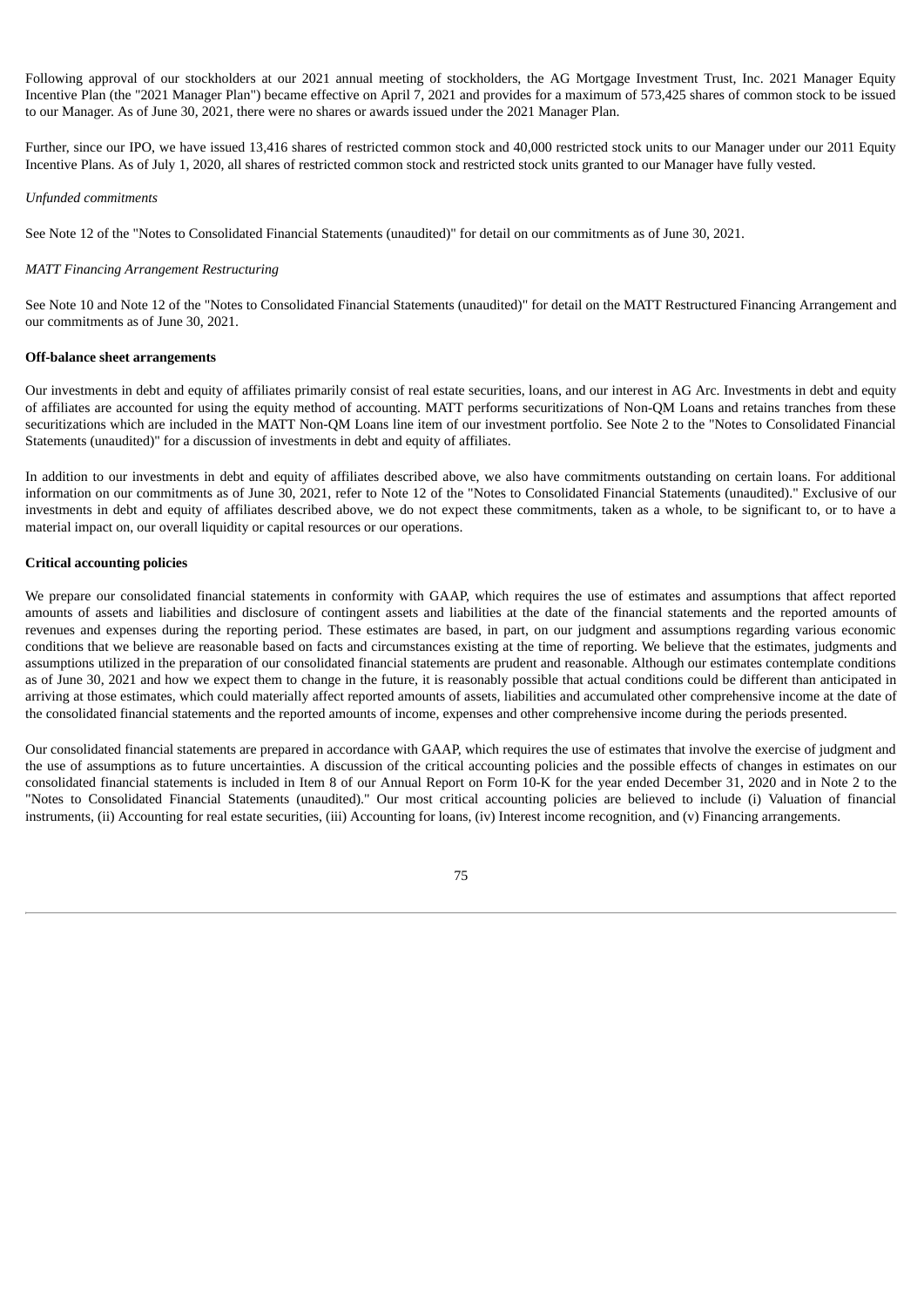See Note 2 to the "Notes to Consolidated Financial Statements (unaudited)" for more detail on these critical accounting policies. These policies involve decisions and assessments that could affect our reported assets and liabilities, as well as our reported revenues and expenses. We believe that all of the decisions and assessments upon which our consolidated financial statements are based are reasonable at the time made and based upon information available to us at that time. We rely upon third-party pricing of our assets at each-quarter end to arrive at what we believe to be reasonable estimates of fair value, whenever available. For more information on our fair value measurements, see Note 5 to the "Notes to Consolidated Financial Statements (unaudited)". For a review of our significant accounting policies and the recent accounting pronouncements that may impact our results of operations, see Note 2 to the "Notes to Consolidated Financial Statements (unaudited)."

## **Inflation**

Virtually all of our assets and liabilities are interest rate sensitive in nature. As a result, interest rates and other factors influence our performance far more than inflation. Changes in interest rates do not necessarily correlate with inflation rates or changes in inflation rates.

## **Compliance with Investment Company Act and REIT tests**

We intend to conduct our business so as to maintain our exempt status under, and not to become regulated as an investment company for purposes, of the Investment Company Act. Under Section 3(a)(1)(A) of the Investment Company Act, a company is an investment company if it is, or holds itself out as being, engaged primarily, or proposes to engage primarily, in the business of investing, reinvesting or trading in securities. Under Section 3(a)(1)(C) of the Investment Company Act, a company is deemed to be an investment company if it is engaged, or proposes to engage, in the business of investing, reinvesting, owning, holding or trading in securities and owns or proposes to acquire "investment securities" having a value exceeding 40% of the value of its total assets (exclusive of U.S. government securities and cash items) on an unconsolidated basis (the "40% Test"). "Investment securities" do not include, among other things, U.S. government securities, and securities issued by majority-owned subsidiaries that (i) are not investment companies and (ii) are not relying on the exceptions from the definition of investment company provided by Section 3(c)(1) or 3(c)(7) of the Investment Company Act (the so called "private investment company" exemptions). As of December 31, 2020 and for the three months ended June 30, 2021, we determined that we maintained compliance with the 40% test requirements.

If we failed to comply with the 40% Test or another exemption under the Investment Company Act and became regulated as an investment company, our ability to, among other things, use leverage would be substantially reduced and, as a result, we would be unable to conduct our business as described in this Report. Accordingly, in order to maintain our exempt status, we monitor our subsidiaries' compliance with Section 3(c)(5)(C) of the Investment Company Act, which exempts from the definition of "investment company" entities primarily engaged in the business of purchasing or otherwise acquiring mortgages and other liens on and interests in real estate. The staff of the Securities and Exchange Commission, or the SEC, generally requires an entity relying on Section 3(c)(5)(C) to invest at least 55% of its portfolio in "qualifying assets" and at least another 25% in additional qualifying assets or in "real estate-related" assets (with no more than 20% comprised of miscellaneous assets). As of December 31, 2020 and for the three months ended June 30, 2021, we determined that our subsidiaries maintained compliance with both the 55% Test and the 80% Test requirements.

We calculate that at least 75% of our assets were real estate assets, cash and cash items and government securities for the year ended December 31, 2020. We also calculate that a sufficient portion of our revenue qualifies for the 75% gross income test and for the 95% gross income test rules for the year ended December 31, 2020. Overall, we believe that we met the REIT income and asset tests. We also believe that we met all other REIT requirements, including the ownership of our stock and the distribution of our taxable income. Therefore, for the year ended December 31, 2020, we believe that we qualified as a REIT under the Code.

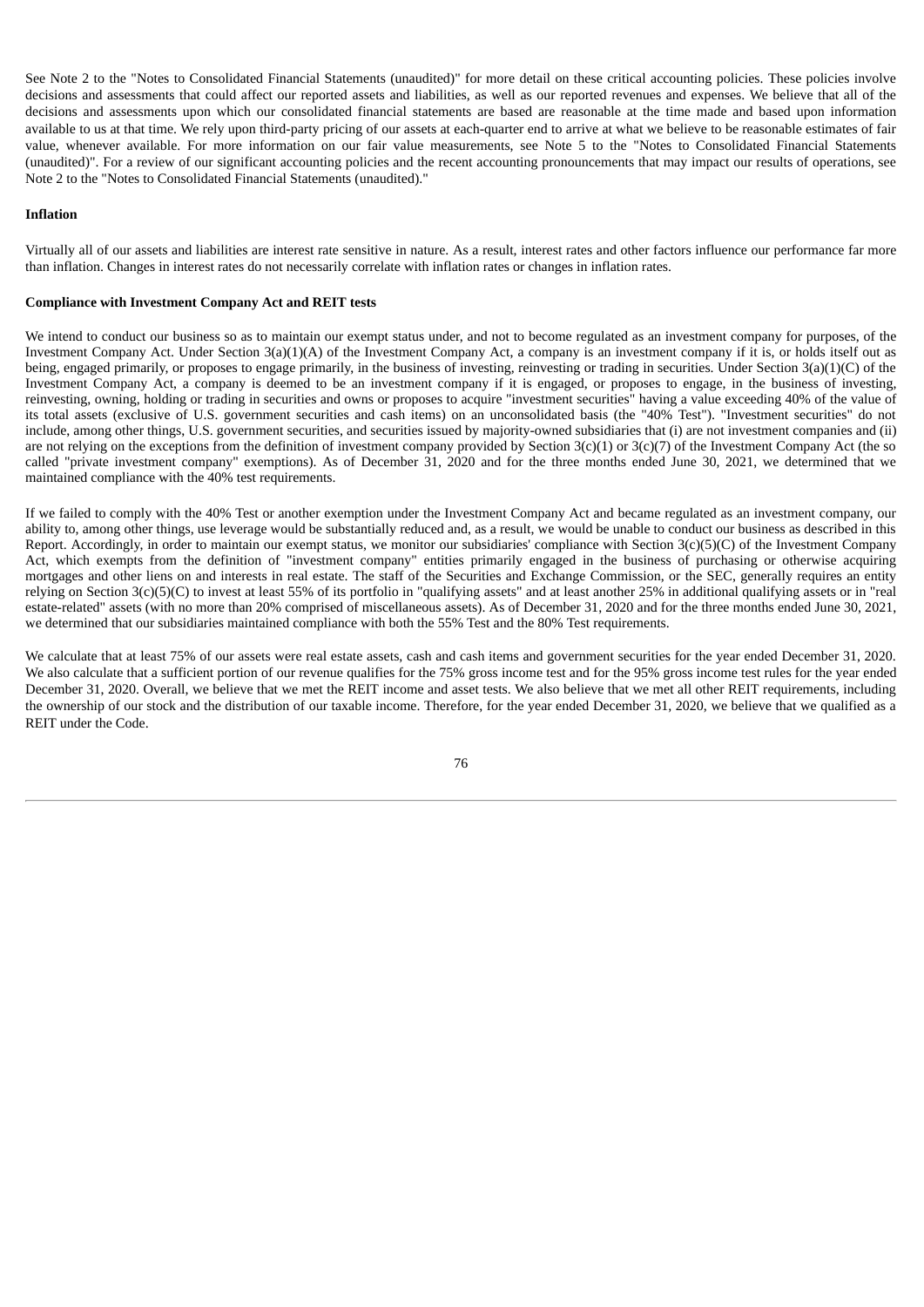## **ITEM 3. QUANTITATIVE AND QUALITATIVE DISCLOSURES ABOUT MARKET RISK**

The primary components of our market risk relate to interest rates, liquidity, prepayment rates, real estate, credit and basis risk. While we do not seek to avoid risk completely, we seek to assume risk that can be reasonably quantified from historical experience and to actively manage that risk, to earn sufficient returns to justify taking those risks and to maintain capital levels consistent with the risks we undertake. Many of these risks have become particularly heightened due to the COVID-19 pandemic and related economic and market conditions.

### **Interest rate risk**

Interest rate risk is highly sensitive to many factors, including governmental monetary, fiscal and tax policies, domestic and international economic and political considerations and other factors beyond our control. We are subject to interest rate risk in connection with both our investments and the financing under our financing arrangements. We generally seek to manage this risk by monitoring the reset index and the interest rate related to our investment portfolio and our financings; by structuring our financing arrangements to have a range of maturity terms, amortizations and interest rate adjustment periods; and by using derivative instruments to adjust interest rate sensitivity of our investment portfolio and borrowings. Our hedging techniques can be highly complex, and the value of our investment portfolio and derivatives may be adversely affected as a result of changing interest rates.

#### **Interest rate effects on net interest income**

Our operating results depend in large part upon differences between the yields earned on our investments and our cost of borrowing and upon the effectiveness of our interest rate hedging activities. The majority of our financing arrangements are short term in nature with an initial term of between 30 and 90 days. The financing rate on these agreements will generally be determined at the outset of each transaction by reference to prevailing rates plus a spread. As a result, our borrowing costs will tend to increase during periods of rising interest rates as we renew, or "roll", maturing transactions at the higher prevailing rates. When combined with the fact that the income we earn on our fixed interest rate investments will remain substantially unchanged, this will result in a narrowing of the net interest spread between the related assets and borrowings and may even result in losses. We have obtained term financing on certain borrowing arrangements. The financing on term facilities generally are fixed at the outset of each transaction by reference to a predetermined interest rate plus a spread.

In an attempt to offset the increase in funding costs related to rising interest rates, our Manager may cause us to enter into hedging transactions structured to provide us with positive cash flow in the event interest rates rise. Our Manager accomplishes this through the use of interest rate derivatives. Some hedging strategies involving the use of derivatives are highly complex, may produce volatile returns and may expose us to increased risks relating to counterparty defaults.

## **Interest rate effects on fair value**

Another component of interest rate risk is the effect that changes in interest rates will have on the fair value of the assets that we acquire.

Generally, in a rising interest rate environment, the fair value of our real estate securities and loan portfolios would be expected to decrease, all other factors being held constant. In particular, the portion of our real estate securities and loan portfolios with fixed-rate coupons would be expected to decrease in value more severely than that portion with a floating-rate coupon. This is because fixed-rate coupon assets tend to have significantly more duration, or price sensitivity to changes in interest rates, than floating-rate coupon assets. Fixed-rate assets currently represent a majority of our portfolio.

The fair value of our investment portfolio could change at a different rate than the fair value of our liabilities when interest rates change. We measure the sensitivity of our portfolio to changes in interest rates by estimating the duration of our assets and liabilities. Duration is the approximate percentage change in fair value for a 100 basis point parallel shift in the yield curve. In general, our assets have higher duration than our liabilities. In order to reduce this exposure, we use hedging instruments to reduce the gap in duration between our assets and liabilities.

We calculate estimated effective duration (i.e., the price sensitivity to changes in risk-free interest rates) to measure the impact of changes in interest rates on our portfolio value. We estimate duration based on third-party models. Different models and methodologies can produce different effective duration estimates for the same securities. We allocate the net duration by asset type based on the interest rate sensitivity. Duration does not include our investment in AG Arc LLC.

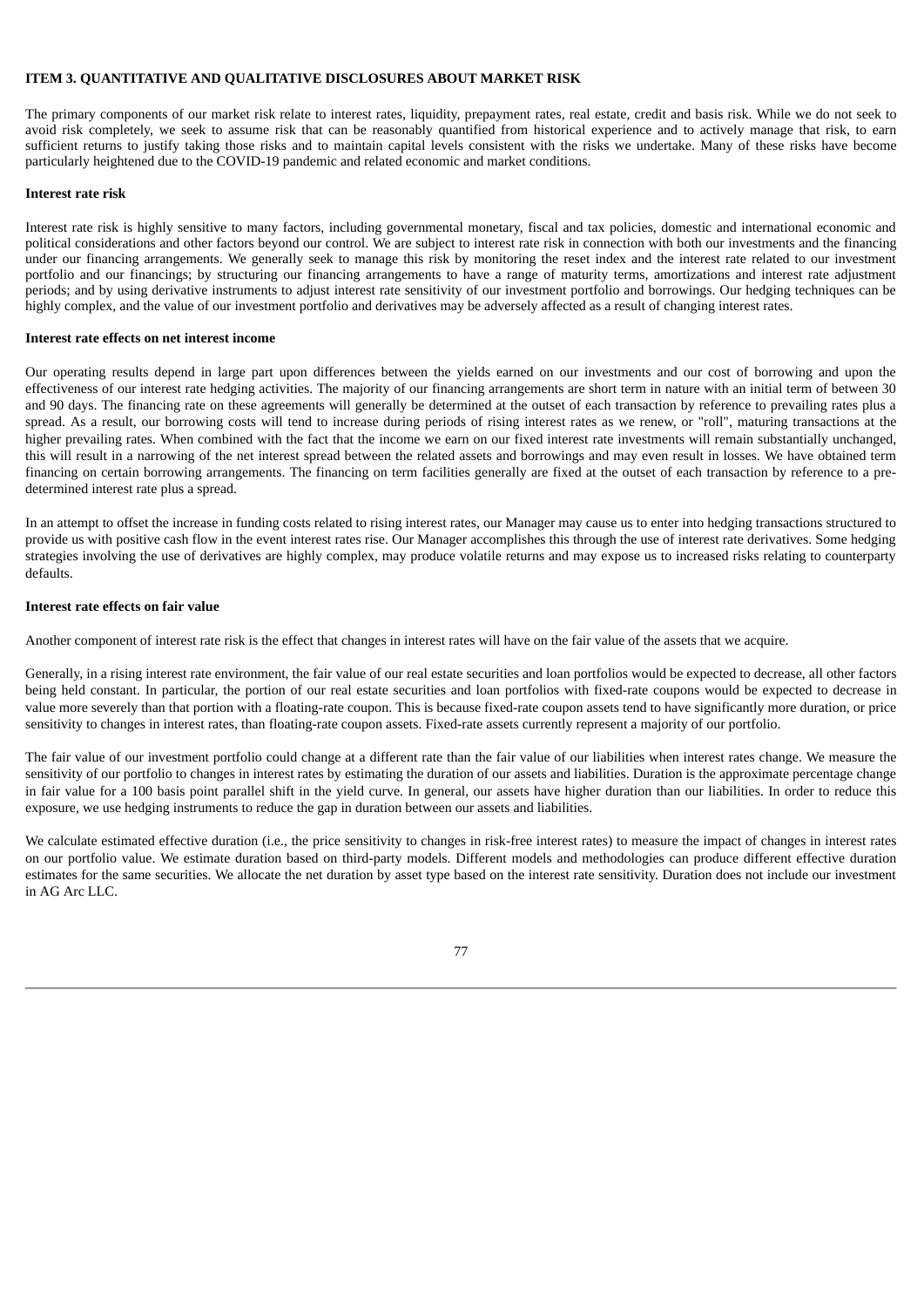The following chart details information about our duration gap as of June 30, 2021:

| Duration (1)                                        | Years  |
|-----------------------------------------------------|--------|
| Residential Loans (2)                               | 1.29   |
| <b>Agency RMBS</b>                                  | 2.02   |
| <b>Hedges</b>                                       | (2.87) |
| Subtotal                                            | 0.44   |
|                                                     |        |
| Credit Investments, excluding Residential Loans (2) | 0.02   |
| Duration Gap                                        | 0.46   |

(1) Duration related to financing arrangements is netted within its respective line items.

(2) Residential Loans include Re/Non Performing Loans, Non-QM Loans, and Land Related Financing.

The following table quantifies the estimated percent changes in GAAP equity, the fair value of our assets, and projected net interest income should interest rates go up or down instantaneously by 25, 50, and 75 basis points, assuming (i) the yield curves of the rate shocks will be parallel to each other and the current yield curve and (ii) all other market risk factors remain constant. These estimates were compiled using a combination of third-party services and models, market data and internal models. All changes in equity, assets and income are measured as percentage changes from the projected net interest income and GAAP equity from our base interest rate scenario. The base interest rate scenario assumes spot and forward interest rates existing as of June 30, 2021. Actual results could differ materially from these estimates.

Agency RMBS assumptions attempt to predict default and prepayment activity at projected interest rate levels. To the extent that these estimates or other assumptions do not hold true, actual results will likely differ materially from projections and could result in percentage changes larger or smaller than the estimates in the table below. Moreover, if different models were employed in the analysis, materially different projections could result. In addition, while the table below reflects the estimated impact of interest rate increases and decreases on a static portfolio as of June 30, 2021, our Manager may from time to time sell any of our investments as a part of the overall management of our investment portfolio.

| <b>Change in Interest Rates (basis</b><br>points) $(1)(2)$ | <b>Change in Fair</b><br>Value as a Percentage<br>of GAAP Equity | Change in Fair Value as a<br><b>Percentage of Assets</b> | <b>Percentage Change in</b><br><b>Projected Net Interest</b><br>Income (3) |
|------------------------------------------------------------|------------------------------------------------------------------|----------------------------------------------------------|----------------------------------------------------------------------------|
| 75                                                         | (1.9)%                                                           | (0.4)%                                                   | $(2.6)\%$                                                                  |
| 50                                                         | $(1.2)\%$                                                        | (0.3)%                                                   | (1.7)%                                                                     |
| 25                                                         | $(0.5)\%$                                                        | (0.1)%                                                   | (0.9)%                                                                     |
| (25)                                                       | $0.3\%$                                                          | $0.1\%$                                                  | $(1.5)\%$                                                                  |
| (50)                                                       | $0.5\%$                                                          | $0.1\%$                                                  | $(6.1)\%$                                                                  |
| (75)                                                       | $0.4\%$                                                          | $0.1\%$                                                  | $(10.7)\%$                                                                 |

- (1) Includes investments held through affiliated entities that are reported as "Investments in debt and equity of affiliates" on our consolidated balance sheet, but excludes AG Arc.
- (2) Does not include cash investments, which typically have overnight maturities and are not expected to change in value as interest rates change.
- (3) Interest income includes trades settled as of June 30, 2021.

The information set forth in the interest rate sensitivity table above and all related disclosures constitute forward-looking statements within the meaning of Section 27A of the Securities Act and Section 21E of the Exchange Act. Actual results could differ significantly from those estimated in the foregoing interest rate sensitivity table. See below for additional risks which may impact the fair value of our assets, GAAP equity and net income.

## **Liquidity risk**

Our primary liquidity risk arises from financing long-maturity assets with shorter-term financings primarily in the form of financing arrangements. Our Manager seeks to mitigate our liquidity risks by maintaining a prudent level of leverage, monitoring our liquidity position on a daily basis and maintaining a substantial cushion of cash and unpledged real estate securities and loans in our portfolio in order to meet future margin calls. In addition, our Manager seeks to further mitigate our liquidity risk by (i) maintaining relationships with a broad number of financing counterparties and (ii) monitoring the ongoing financial stability of our financing counterparties.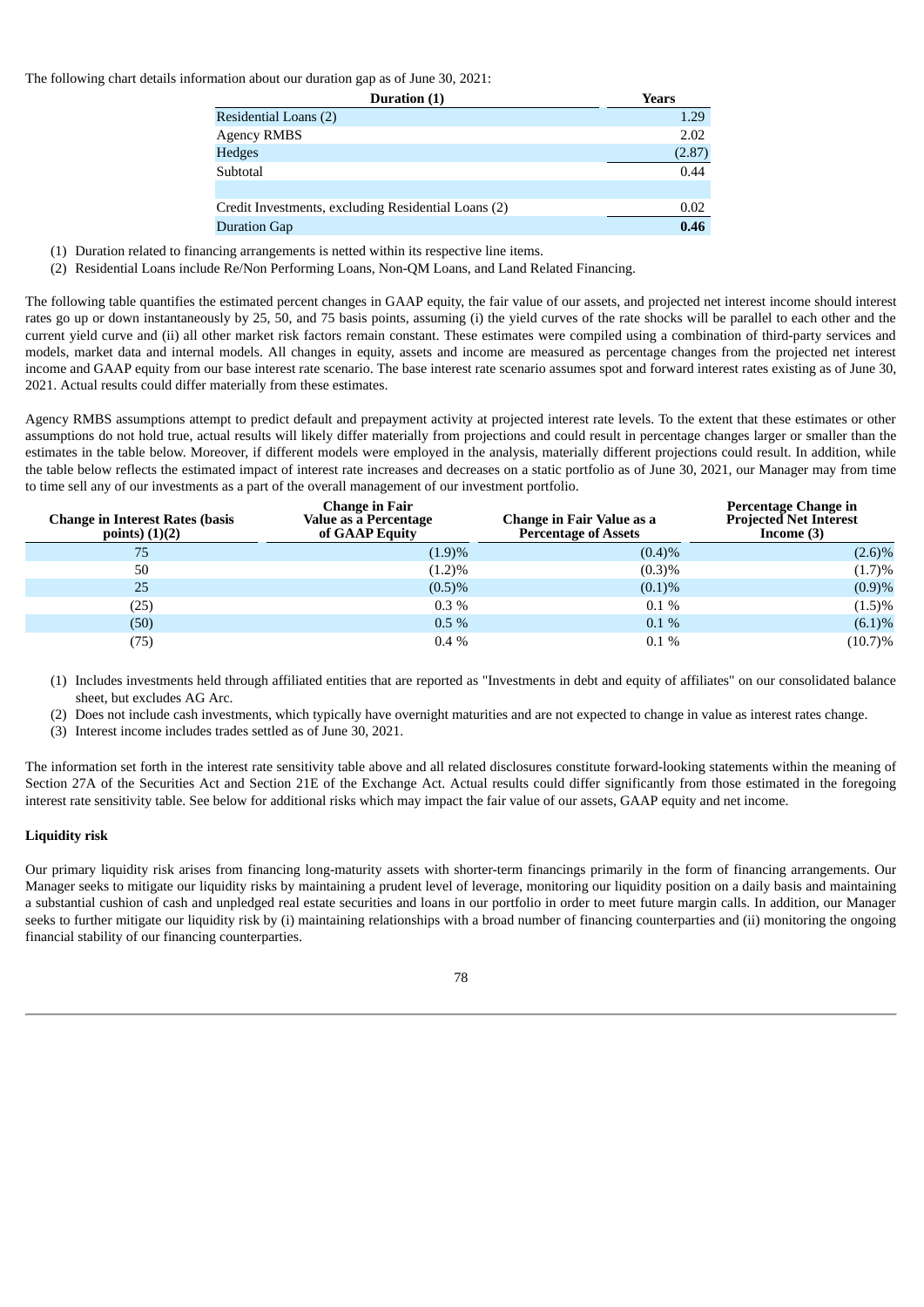As discussed throughout this report, the COVID-19 pandemic-driven disruptions in the real estate, mortgage and financial markets have negatively affected and may continue to negatively affect our liquidity. During the three months ended March 31, 2020, we observed a mark-down of a portion of our assets by the counterparties to our repurchase agreements, resulting in us having to pay cash or additional securities to counterparties to satisfy margin calls that were well beyond historical norms. To conserve capital, protect assets and to pause the escalating negative impacts caused by the market dislocation and allow the markets for many of our assets to stabilize, on March 20, 2020 we notified our repurchase agreement counterparties that we did not expect to fund the existing and anticipated future margin calls under our repurchase agreements and commenced discussions with our counterparties with regard to entering into forbearance agreements.

In response to these conditions, we sold assets, reduced the amount of our outstanding financing arrangements and the number of our financing counterparties, and entered into forbearance agreements with our largest financing counterparties. As previously described, on June 10, 2020, we entered into a Reinstatement Agreement, pursuant to which the parties thereto agreed to terminate the Forbearance Agreement and to permanently waive all existing and prior events of default under our financing agreements and to reinstate each Bilateral Agreement, as each may be amended by agreement. For additional information related to the Forbearance Agreement and the Reinstatement Agreement, see Item 2. Management's Discussion and Analysis of Financial Condition and Results of Operations - Financing activities.

#### *Liquidity risk – financing arrangements*

We pledge real estate securities or mortgage loans and cash as collateral to secure our financing arrangements. Should the fair value of our real estate securities or mortgage loans pledged as collateral decrease (as a result of rising interest rates, changes in prepayment speeds, widening of credit spreads or otherwise), we will likely be subject to margin calls for additional collateral from our financing counterparties. Should the fair value of our real estate securities or mortgage loans decrease materially and suddenly, margin calls will likely increase causing an adverse change to our liquidity position which could result in substantial losses. In addition, we cannot be assured that we will always be able to roll our financing arrangements at their scheduled maturities, which could cause material additional harm to our liquidity position and result in substantial losses. Further, should funding conditions tighten as they did in 2007, 2009 and more recently in March of 2020, our financing arrangement counterparties may increase our margin requirements on new financings, including repurchase transactions that we roll at maturity with the same counterparty. This would require us to post additional collateral and would reduce our ability to use leverage and could potentially cause us to incur substantial losses.

#### *Liquidity risk - derivatives*

The terms of our interest rate swaps require us to post collateral in the form of cash or Agency RMBS to our counterparties to satisfy two types of margin requirements: variation margin and initial margin.

We and our swap counterparties are both required to post variation margin to each other depending upon the daily moves in prevailing benchmark interest rates. The amount of this variation margin is derived from the mark to market valuation of our swaps. Hence, as our swaps lose value in a falling interest rate environment, we are required to post additional variation margin to our counterparties on a daily basis; conversely, as our swaps gain value in a rising interest rate environment, we are able to recall variation margin from our counterparties. By recalling variation margin from our swaps counterparties, we are able to partially mitigate the liquidity risk created by margin calls on our repurchase transactions during periods of rising interest rates.

Initial margin works differently. Collateral posted to meet initial margin requirements is intended to create a safety buffer to benefit our counterparties if we were to default on our payment obligations under the terms of the swaps and our counterparties were forced to unwind the swap. For trades executed on a bilateral basis, the initial margin is set at the outset of each trade as a fixed percentage of the notional amount of the trade. This means that once we post initial margin at the outset of a bilateral trade, we will have no further posting obligations as it pertains to initial margin. However, the initial margin on our centrally cleared trades varies from day to day depending upon various factors, including the absolute level of interest rates and the implied volatility of interest rates. There is a distinctly positive correlation between initial margin, on the one hand, and the absolute level of interest rates and implied volatility of interest rates, on the other hand. As a result, in times of rising interest rates or increasing rate volatility, we anticipate that the initial margin required on our centrally-cleared trades will likewise increase, potentially by a substantial amount. These margin increases will have a negative impact on our liquidity position and will likely impair the intended liquidity risk mitigation effect of our swaps and futures discussed above.

#### **Real estate value risk**

Residential and commercial property values are subject to volatility and may be affected adversely by a number of factors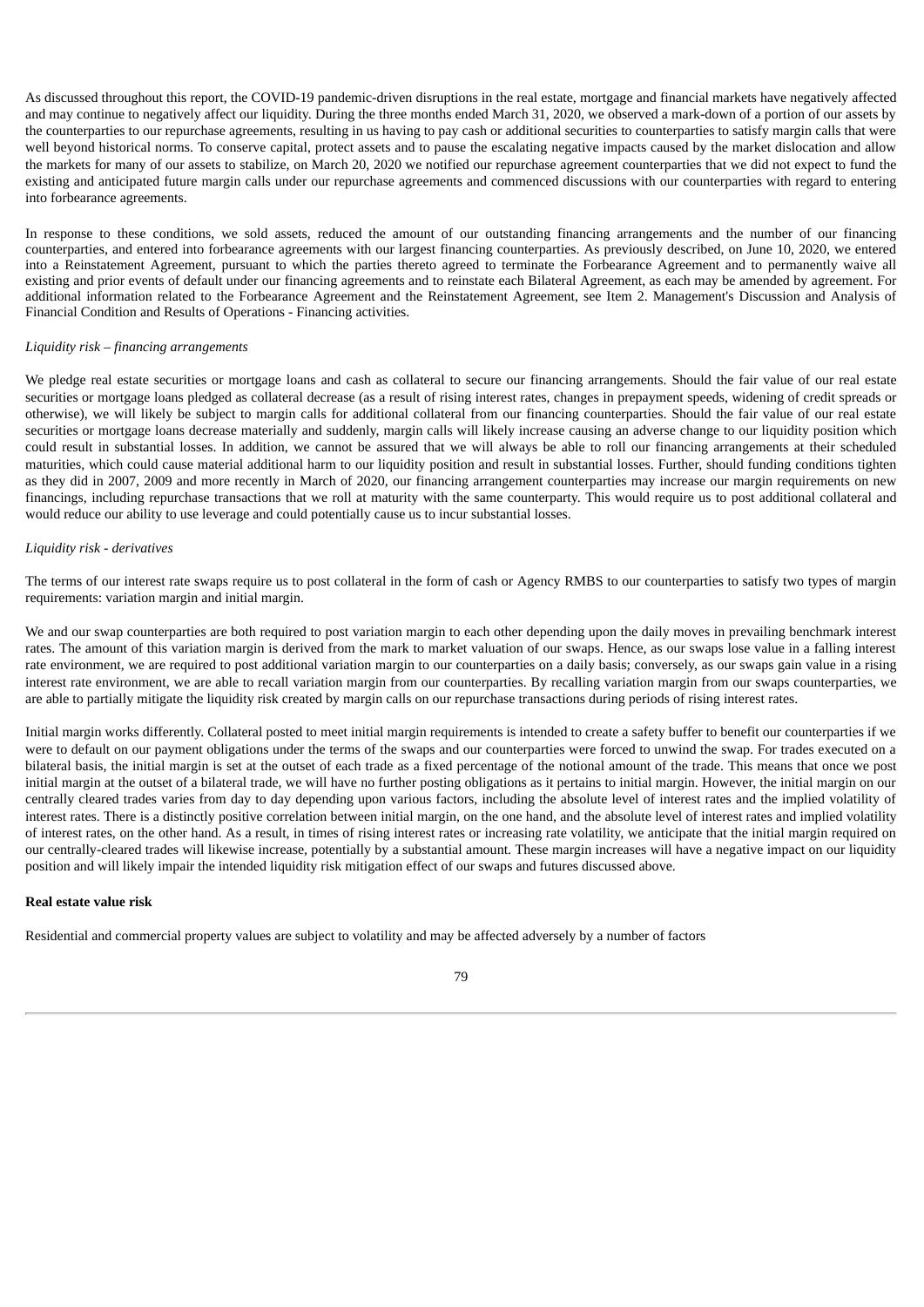outside of our control, including, but not limited to, national, regional and local economic conditions (which may be adversely affected by industry slowdowns and other factors); local real estate conditions (such as an oversupply of housing or commercial real estate); construction quality, age and design; demographic factors; and retroactive changes to building or similar codes. Decreases in property values could cause us to suffer losses and reduce the value of the collateral underlying our RMBS and CMBS portfolios as well as the potential sale proceeds available to repay our loans in the event of a default. In addition, substantial decreases in property values can increase the rate of strategic defaults by residential mortgage borrowers which can impact and create significant uncertainty in the recovery of principal and interest on our investments. Given the combination of low interest rates, government stimulus and high unemployment, and other disruptions related to the COVID-19 pandemic, it has become more difficult to predict prepayment levels for the securities in our portfolio.

## **Credit risk**

We are exposed to the risk of potential credit losses from an unanticipated increase in borrower defaults as well as general credit spread widening on any Non-Agency assets in our portfolio, including residential and commercial mortgage loans as well as Non-Agency RMBS, CMBS, Excess MSRs and Interest Only investments related to Non-Agency and CMBS. We seek to manage this risk through our Manager's pre-acquisition due diligence process and, if available, through the use of non-recourse financing, which limits our exposure to credit losses to the specific pool of collateral which is the subject of the non-recourse financing. Our Manager's pre-acquisition due diligence process includes the evaluation of, among other things, relative valuation, supply and demand trends, the shape of various yield curves, prepayment rates, delinquency and default rates, recovery of various sectors and vintage of collateral.

Concern surrounding the ongoing COVID-19 pandemic and certain of the actions taken to reduce its spread have caused and may continue to cause business shutdowns, limitations on commercial activity and financial transactions, labor shortages, supply chain interruptions, increased unemployment and property vacancy and lease default rates, reduced profitability and ability for property owners to make loan, mortgage and other payments, and overall economic and financial market instability, all of which may cause an increase in credit risk of our credit sensitive assets. Any future period of payment deferrals, forbearance, delinquencies, defaults, foreclosures or losses will likely adversely affect our net interest income from residential loans, mezzanine loans and RMBS and CMBS investments, the fair value of these assets, our ability to liquidate the collateral that may underlie these investments and obtain additional financing and the future profitability of our investments. Further, in the event of delinquencies, defaults and foreclosure, regulatory changes and policies designed to protect borrowers and renters may slow or prevent us from taking remediation actions.

## **Prepayment risk**

Premiums arise when we acquire real estate assets at a price in excess of the principal balance of the mortgages securing such assets (i.e., par value). Conversely, discounts arise when we acquire assets at a price below the principal balance of the mortgages securing such assets. Premiums paid on our assets are amortized against interest income and accretable purchase discounts on our assets are accreted to interest income. Purchase premiums on our assets, which are primarily carried on our Agency RMBS, are amortized against interest income over the life of each respective asset using the effective yield method, adjusted for actual prepayment activity. An increase in the prepayment rate, as measured by the CPR, will typically accelerate the amortization of purchase premiums, thereby reducing the yield or interest income earned on such assets. Generally, if prepayments on our Non-Agency RMBS or mortgage loans are less than anticipated, we expect that the income recognized on such assets would be reduced due to the slower accretion of purchase discounts.

As further discussed in Note 2 of the "Notes to Consolidated Financial Statements (unaudited)," differences between previously estimated cash flows and current actual and anticipated cash flows caused by changes to prepayment or other assumptions are adjusted retrospectively through a "catch up" adjustment for the impact of the cumulative change in the effective yield through the reporting date for securities accounted for under ASC 320-10 (generally, Agency RMBS) or adjusted prospectively through an adjustment of the yield over the remaining life of the investment for investments accounted for under ASC 325-40 (generally, Non-Agency RMBS, CMBS, Excess MSR and interest-only securities) and mortgage loans accounted for under ASC 310-30.

In addition, our interest rate hedges are structured in part based upon assumed levels of future prepayments within our real estate securities or mortgage loan portfolio. If prepayments are slower or faster than assumed, the life of the real estate securities or mortgage loans will be longer or shorter than assumed, respectively, which could reduce the effectiveness of our Manager's hedging strategies and may cause losses on such transactions.

Our Manager seeks to mitigate our prepayment risk by investing in real estate assets with a variety of prepayment characteristics.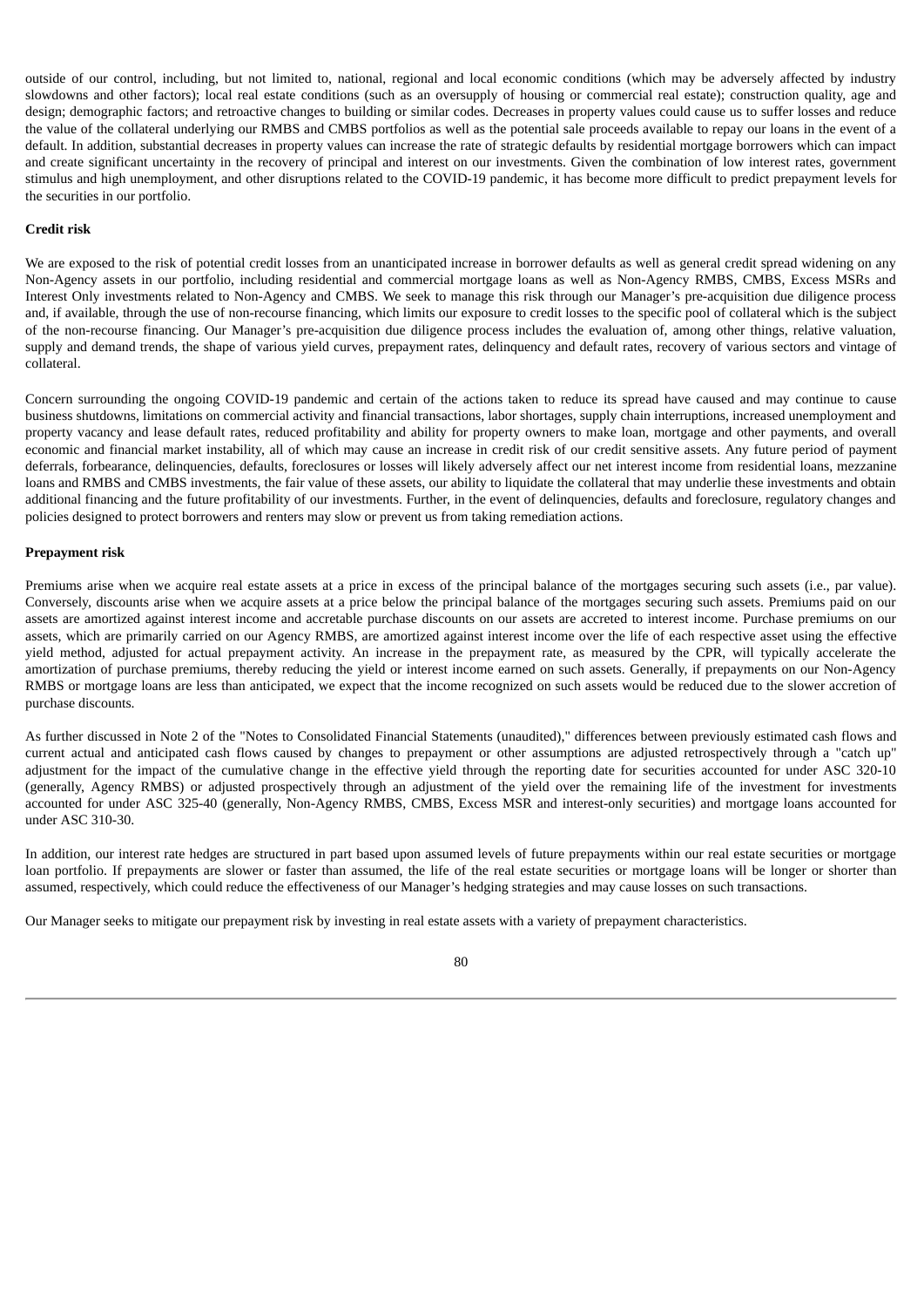### **Basis risk**

Basis risk refers to the possible decline in book value triggered by the risk of incurring losses on the fair value of Agency RMBS as a result of widening market spreads between the yields on Agency RMBS and the yields on comparable duration Treasury securities. The basis risk associated with fluctuations in fair value of Agency RMBS may relate to factors impacting the mortgage and fixed income markets other than changes in benchmark interest rates, such as actual or anticipated monetary policy actions by the Federal Reserve, market liquidity, or changes in required rates of return on different assets. Consequently, while we use interest rate swaps and other hedges to protect against moves in interest rates, such instruments will generally not protect our net book value against basis risk.

## **Capital Market Risk**

We are exposed to risks related to the equity capital markets, and our related ability to raise capital through the issuance of our common stock, preferred stock or other equity instruments. We are also exposed to risks related to the debt capital markets, and our related ability to finance our business through revolving facilities or other debt instruments. As a REIT, we are required to distribute a significant portion of our taxable income annually, which constrains our ability to accumulate operating cash flow and therefore may require us to utilize debt or equity capital to finance our business. We seek to mitigate these risks by monitoring the debt and equity capital markets to inform our decisions on the amount, timing, and terms of capital we raise.

## **ITEM 4. CONTROLS AND PROCEDURES**

### *(a) Evaluation of Disclosure Controls and Procedures*

Our management is responsible for establishing and maintaining disclosure controls and procedures that are designed to ensure that information the Company is required to disclose in the reports that it files or submits under the Securities Exchange Act of 1934, as amended (the "Exchange Act") is recorded, processed, summarized and reported, within the time periods specified in the SEC's rules and forms. Disclosure controls and procedures include controls and procedures designed to ensure that the Company's management, including its principal executive officer and principal financial officer, as appropriate, allow for timely decisions regarding required disclosure.

We have evaluated, with the participation of our principal executive officer and principal financial officer, the effectiveness of our disclosure controls and procedures as of June 30, 2021. There are inherent limitations to the effectiveness of any system of disclosure controls and procedures, including the possibility of human error and the circumvention or overriding of the controls and procedures. Accordingly, even effective disclosure controls and procedures can only provide reasonable assurance of achieving their control objectives. Based upon our evaluation, our principal executive officer and principal financial officer concluded that our disclosure controls and procedures were effective to provide reasonable assurance that information required to be disclosed by us in the reports that we file or submit under the Exchange Act is recorded, processed, summarized and reported, within the time periods specified in the applicable rules and forms, and that it is accumulated and communicated to our management, including our principal executive officer and principal financial officer, as appropriate to allow for timely decisions regarding required disclosure.

#### *(b) Changes in Internal Control over Financial Reporting*

No change occurred in our internal control over financial reporting (as defined in Rule 13a-15(f) and 15d-15(f) of the Exchange Act) during the period covered by this quarterly report that has materially affected, or is reasonably likely to materially affect, our internal control over financial reporting.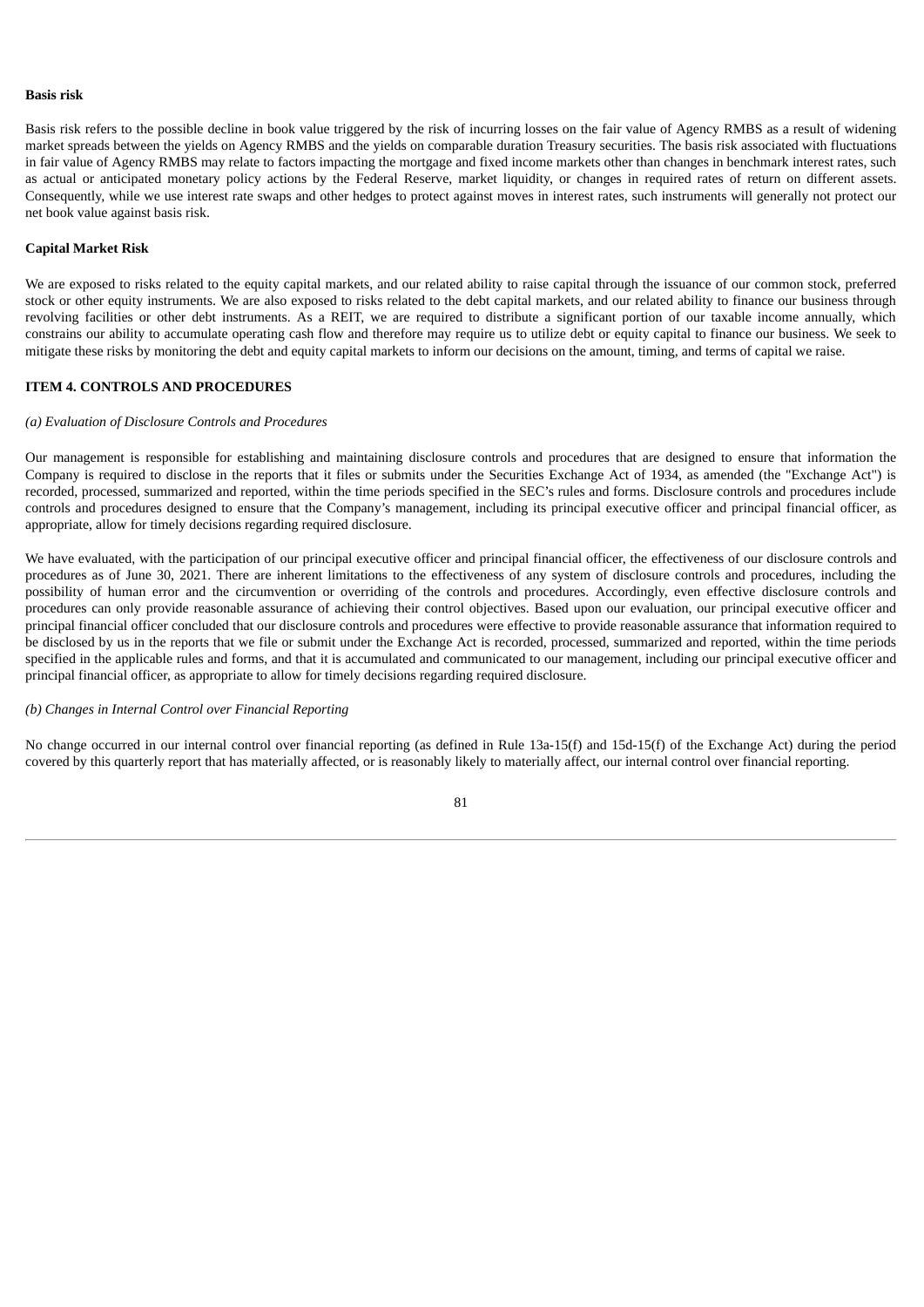## **PART II — OTHER INFORMATION**

## **ITEM 1. LEGAL PROCEEDINGS.**

We are at times subject to various legal proceedings arising in the ordinary course of business. In addition, in the ordinary course of business, we can be and are involved in governmental and regulatory examinations, information gathering requests, investigations, proceedings and settlements. As of the date of this report, we are not party to any litigation or legal proceedings, or to our knowledge, any threatened litigation or legal proceedings, which we believe, individually or in the aggregate, would have a material adverse effect on our results of operations or financial condition.

## **ITEM 1A. RISK FACTORS.**

Refer to the risks identified under the caption "Risk Factors", in our Annual Report on Form 10-K for the year ended December 31, 2020 and our subsequent filings, which are available on the Securities and Exchange Commission's website at www.sec.gov, and in the "Forward-Looking Statements" and "Management's Discussion and Analysis of Financial Condition and Results of Operations" sections herein.

## **ITEM 2. UNREGISTERED SALES OF EQUITY SECURITIES AND USE OF PROCEEDS.**

On April 1, 2021, in connection with our non-employee director compensation policy, the Company granted an aggregate of 6,440 shares of restricted common stock to its independent directors under the Company's 2020 Equity Incentive Plan in a private transaction exempt from registration pursuant to Section 4(a)(2) of the Securities Act of 1933, as amended. The shares of restricted common stock were fully vested upon grant.

## **ITEM 3. DEFAULTS UPON SENIOR SECURITIES.**

None.

## **ITEM 4. MINE SAFETY DISCLOSURES**

None.

## **ITEM 5. OTHER INFORMATION.**

None.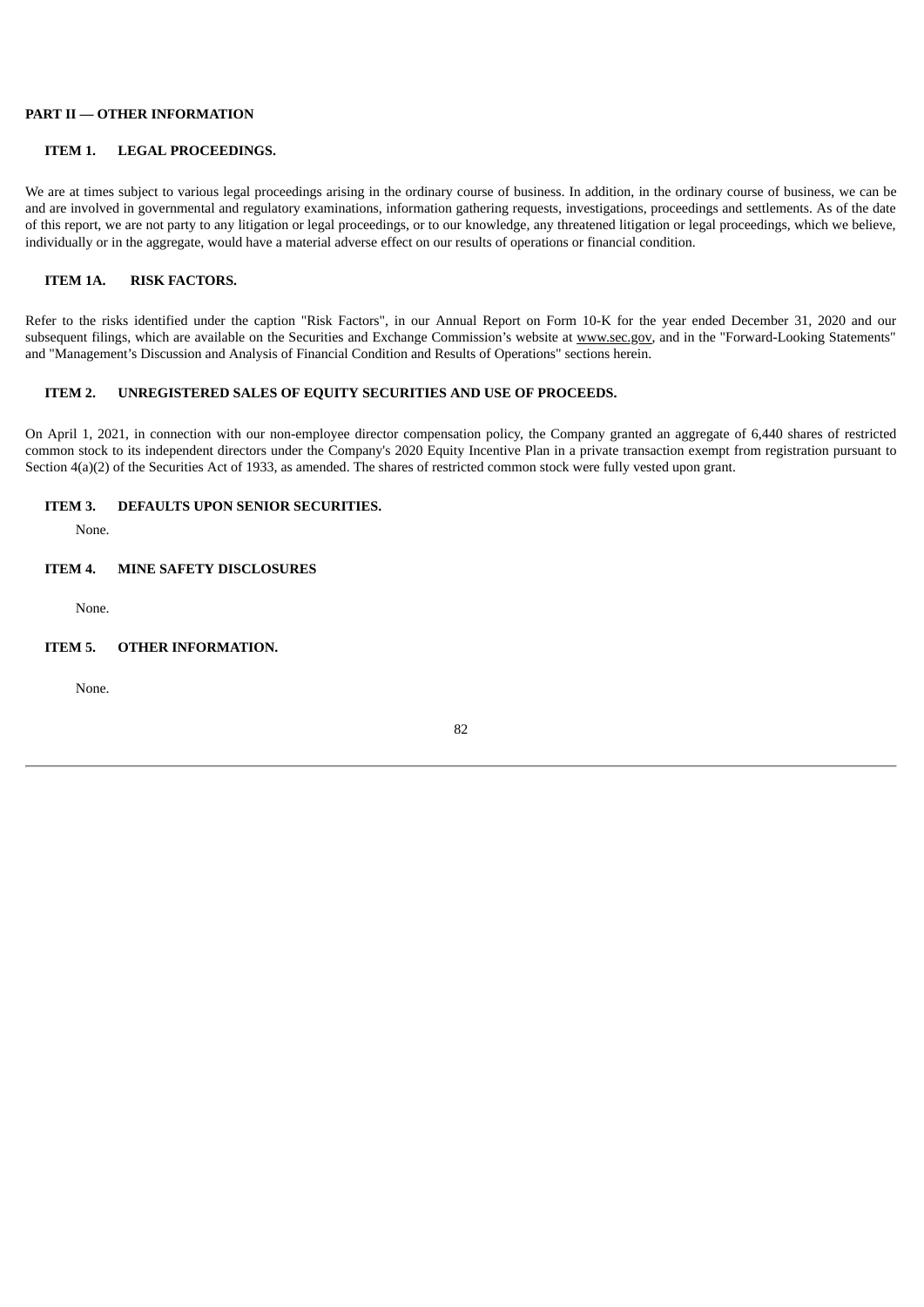|         | <b>Exhibit</b><br>No. | <b>Description</b>                                                                                                                                                                                                                                                                                          |  |  |  |
|---------|-----------------------|-------------------------------------------------------------------------------------------------------------------------------------------------------------------------------------------------------------------------------------------------------------------------------------------------------------|--|--|--|
|         | 3.1                   | Articles of Amendment and Restatement of AG Mortgage Investment Trust, Inc., incorporated by reference to<br>Exhibit 3.1 of Amendment No. 2 to the Company's Registration Statement on Form S-11, filed with the Securities and<br>Exchange Commission on April 18, 2011 ("Pre-Effective Amendment No. 2"). |  |  |  |
|         | 3.2                   | Articles of Amendment to Articles of Amendment and Restatement of AG Mortgage Investment Trust, Inc.,<br>incorporated by reference to Exhibit 3.1 of the Company's Current Report on Form 8-K, filed with the Securities and<br>Exchange Commission on May 8, 2017.                                         |  |  |  |
|         | 3.3                   | Amended and Restated Bylaws of AG Mortgage Investment Trust, Inc., incorporated by reference to Exhibit 3.2 of<br>Pre-Effective Amendment No. 2.                                                                                                                                                            |  |  |  |
|         | <u>3.4</u>            | Articles Supplementary of 8.25% Series A Cumulative Redeemable Preferred Stock, incorporated by reference to<br>Exhibit 3.1 of the Company's Current Report on Form 8-K, filed with the Securities and Exchange Commission on August<br>2012.                                                               |  |  |  |
|         | 3.5                   | Articles Supplementary of 8.00% Series B Cumulative Redeemable Preferred Stock, incorporated by reference to<br>Exhibit 3.1 of the Company's Current Report on Form 8-K, filed with the Securities and Exchange Commission on<br>September 24, 2012.                                                        |  |  |  |
|         | <u>3.6</u>            | Articles Supplementary of 8.000% Series C Fixed-to-Floating Rate Cumulative Redeemable Preferred Stock,<br>incorporated by reference to Exhibit 3.5 of the Company's Registration Statement on Form 8-A12B, filed with the Securities<br>and Exchange Commission on September 16, 2019.                     |  |  |  |
|         | 3.7                   | Articles of Amendment of AG Mortgage Investment Trust, Inc., incorporated by reference to Exhibit 3.1 of the Company's Current Report on Form 8-K, filed with the Securities and Exchange Commission on July 27, 2021.                                                                                      |  |  |  |
|         | 3.8                   | Articles of Amendment of AG Mortgage Investment Trust, Inc., incorporated by reference to Exhibit 3.2 of the Company's Current Report on Form 8-K, filed with the Securities and Exchange Commission on July 27, 2021.                                                                                      |  |  |  |
|         | 4.1                   | Specimen Common Stock Certificate of AG Mortgage Investment Trust, Inc., incorporated by reference to Exhibit<br>4.1 on Form 10-Q filed with the Securities and Exchange Commission on May 7, 2021                                                                                                          |  |  |  |
|         | 4.2                   | Specimen 8.25% Series A Cumulative Redeemable Preferred Stock Certificate, incorporated by reference to<br>Exhibit 4.1 of the Company's Current Report on Form 8-K, filed with the Securities and Exchange Commission on August<br>2, 2012.                                                                 |  |  |  |
|         | 4.3                   | Specimen 8.00% Series B Cumulative Redeemable Preferred Stock Certificate, incorporated by reference to<br>Exhibit 4.1 of the Company's Current Report on Form 8-K, filed with the Securities and Exchange Commission on<br>September 24, 2012.                                                             |  |  |  |
|         | 4.4                   | Specimen 8.000% Series C Fixed-to-Floating Rate Cumulative Redeemable Preferred Stock Certificate, incorporated by reference to Exhibit 3.9 of the Company's Registration Statement on Form 8-A12B, filed with the Securities<br>and Exchange Commission on September 16, 2019.                             |  |  |  |
|         | $10.1*$               | AG Mortgage Investment Trust, Inc. 2020 Equity Incentive Plan.                                                                                                                                                                                                                                              |  |  |  |
|         | $10.2$ *†             | AG Mortgage Investment Trust, Inc. 2021 Manager Equity Incentive Plan.                                                                                                                                                                                                                                      |  |  |  |
| $31.1*$ |                       | Certification of David N. Roberts pursuant to Rule 13a-14(a), as adopted pursuant to Section 302 of the Sarbanes-Oxley Act of<br>2002.                                                                                                                                                                      |  |  |  |
| $31.2*$ |                       | Certification of Anthony W. Rossiello pursuant to Rule 13a-14(a), as adopted pursuant to Section 302 of the Sarbanes-Oxley Act<br>of 2002.                                                                                                                                                                  |  |  |  |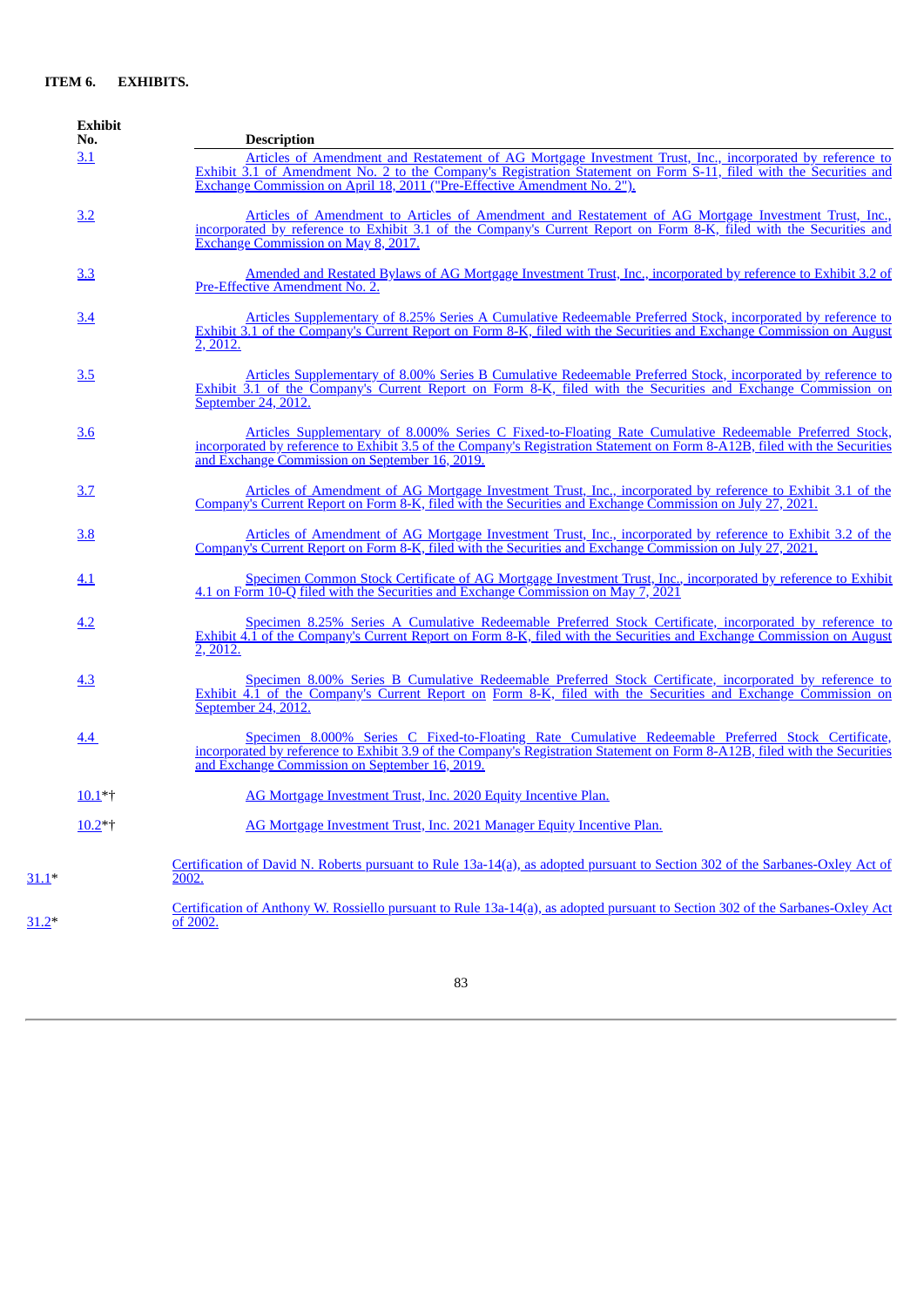| $32.1*$                                                  | Certification of David N. Roberts pursuant to Rule 13a-14(b) and 18 U.S.C. Section 1350, as adopted pursuant to Section 906 of<br>the Sarbanes-Oxley Act of 2002.     |  |  |  |
|----------------------------------------------------------|-----------------------------------------------------------------------------------------------------------------------------------------------------------------------|--|--|--|
| $32.2*$                                                  | Certification of Anthony W. Rossiello pursuant to Rule 13a-14(b) and 18 U.S.C. Section 1350, as adopted pursuant to<br>Section 906 of the Sarbanes-Oxley Act of 2002. |  |  |  |
| 101.INS                                                  | <b>XBRL Instance Document</b>                                                                                                                                         |  |  |  |
| 101.SCH                                                  | <b>XBRL Taxonomy Extension Schema Document</b>                                                                                                                        |  |  |  |
| 101.CAL                                                  | <b>XBRL Taxonomy Extension Calculation Linkbase Document</b>                                                                                                          |  |  |  |
| 101.DEF                                                  | XBRL Taxonomy Extension Definition Linkbase Document                                                                                                                  |  |  |  |
| 101.LAB                                                  | XBRL Taxonomy Extension Label Linkbase Document                                                                                                                       |  |  |  |
| 101.PRE                                                  | XBRL Taxonomy Extension Presentation Linkbase Document                                                                                                                |  |  |  |
| 104                                                      | Cover Page Interactive Data File (formatted as Inline XBRL)                                                                                                           |  |  |  |
| Filed herewith.<br>$\ast$                                |                                                                                                                                                                       |  |  |  |
| Management contract or compensatory plan or arrangement. |                                                                                                                                                                       |  |  |  |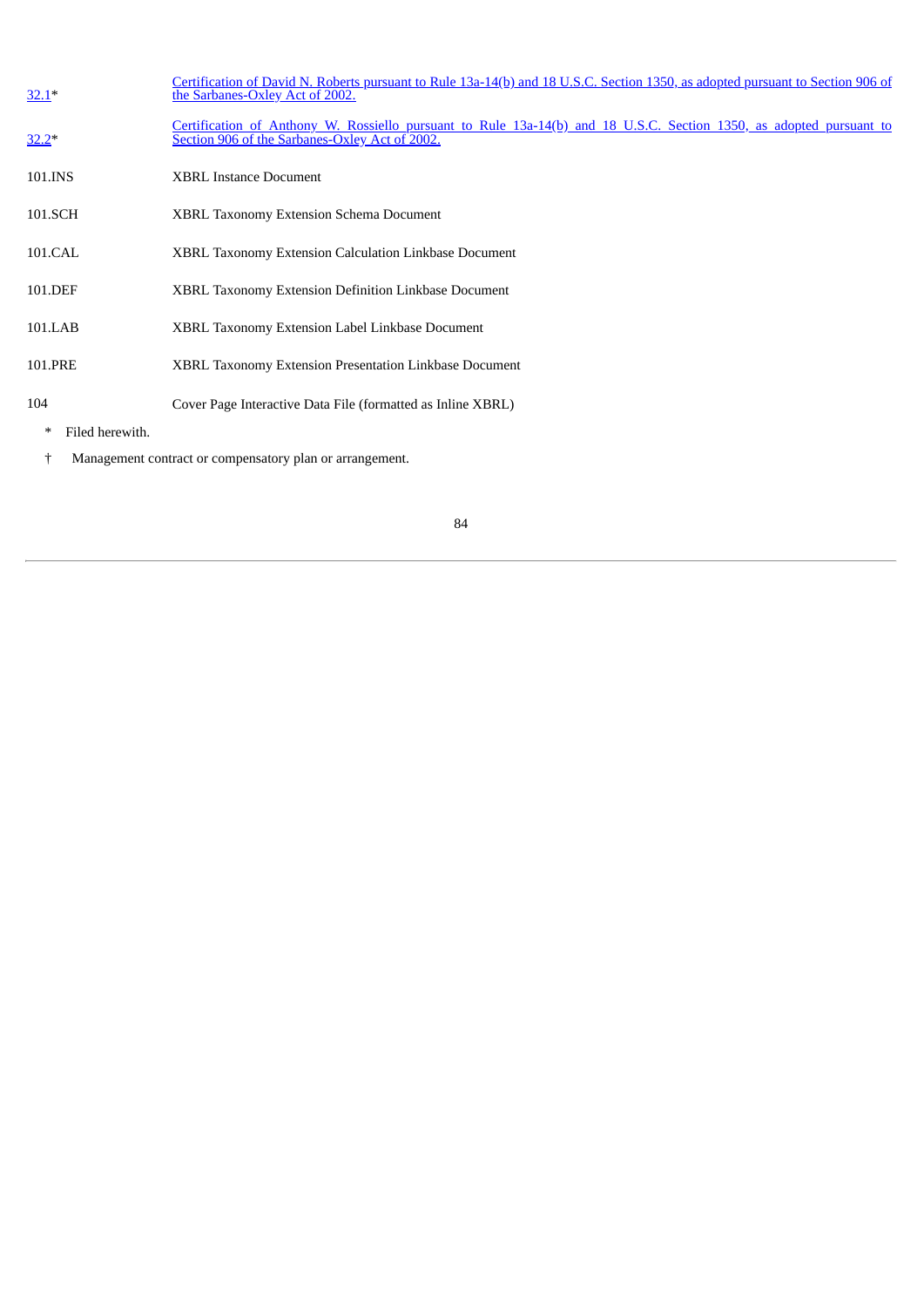## **SIGNATURES**

Pursuant to the requirements of the Securities Exchange Act of 1934, the registrant has duly caused this report to be signed on its behalf by the undersigned thereunto duly authorized.

AG MORTGAGE INVESTMENT TRUST, INC.

| August 2, 2021 | By: | /s/ DAVID N. ROBERTS                                                      |  |  |
|----------------|-----|---------------------------------------------------------------------------|--|--|
|                |     | David N. Roberts<br>Chief Executive Officer (principal executive officer) |  |  |
|                |     |                                                                           |  |  |
|                |     |                                                                           |  |  |

August 2, 2021 By: /s/ ANTHONY W. ROSSIELLO

Anthony W. Rossiello Chief Financial Officer (principal financial officer and principal accounting officer)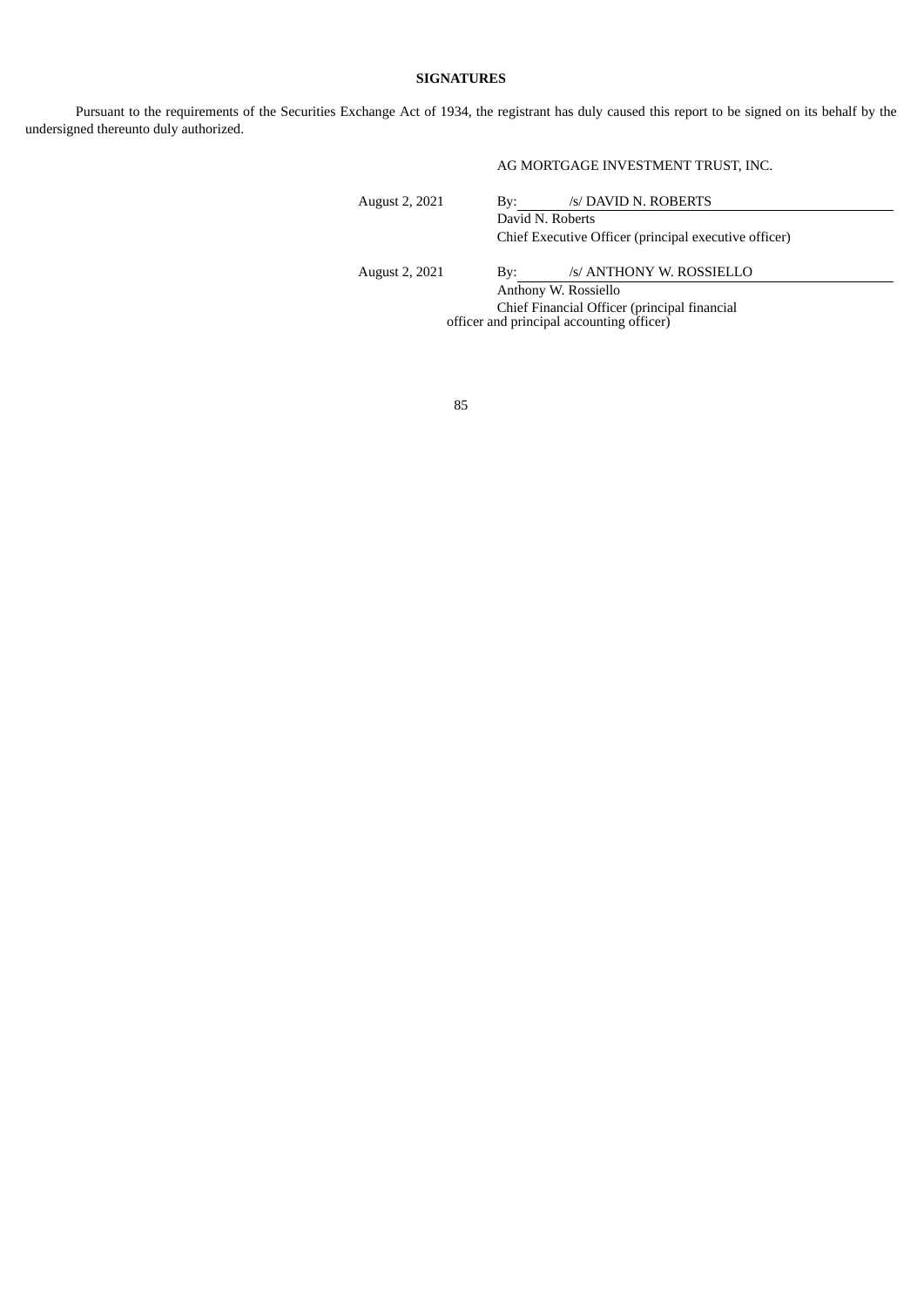# **AG MORTGAGE INVESTMENT TRUST, INC. 2020 EQUITY INCENTIVE PLAN**

<span id="page-85-0"></span>**1. Purpose**. The purpose of the AG Mortgage Investment Trust, Inc. 2020 Equity Incentive Plan is to provide a means through which the Company and its Affiliates may attract and retain key personnel, motivate outstanding performance and to provide a means whereby directors, officers, employees, consultants and advisors (and prospective directors, officers, employees, consultants and advisors) of the Company and its Affiliates, as well as employees of the Manager and its Affiliates who are providing services to the Company and its Affiliates, can acquire and maintain an equity interest in the Company, or be paid incentive compensation measured by reference to the value of Common Stock, thereby strengthening their commitment to the welfare of the Company and aligning their interests with those of the Company's stockholders.

- **2. Definitions**. The following definitions shall be applicable throughout the Plan.
- (a) "Absolute Share Limit" has the meaning given such term in Section 5(b) of the Plan.

(b) "Affiliate" means, with respect to any Person, (i) any other Person that directly or indirectly controls, is controlled by or is under common control with such Person and/or (ii) to the extent provided by the Committee, any person or entity in which such Person has a significant interest. The term "control" (including, with correlative meaning, the terms "controlled by" and "under common control with"), as applied to any Person, means the possession, directly or indirectly, of the power to direct or cause the direction of the management and policies of such Person, whether through the ownership of voting or other securities, by contract or otherwise.

(c) "Award" means, individually or collectively, any Incentive Stock Option, Nonqualified Stock Option, Stock Appreciation Right, Restricted Stock, Restricted Stock Unit and Other Stock-Based Award granted under the Plan.

(d) "Award Agreement" means the document or documents by which each Award is evidenced, which may be in written or electronic form.

- (e) "Board" means the Board of Directors of the Company.
- (f) "Change in Control" means: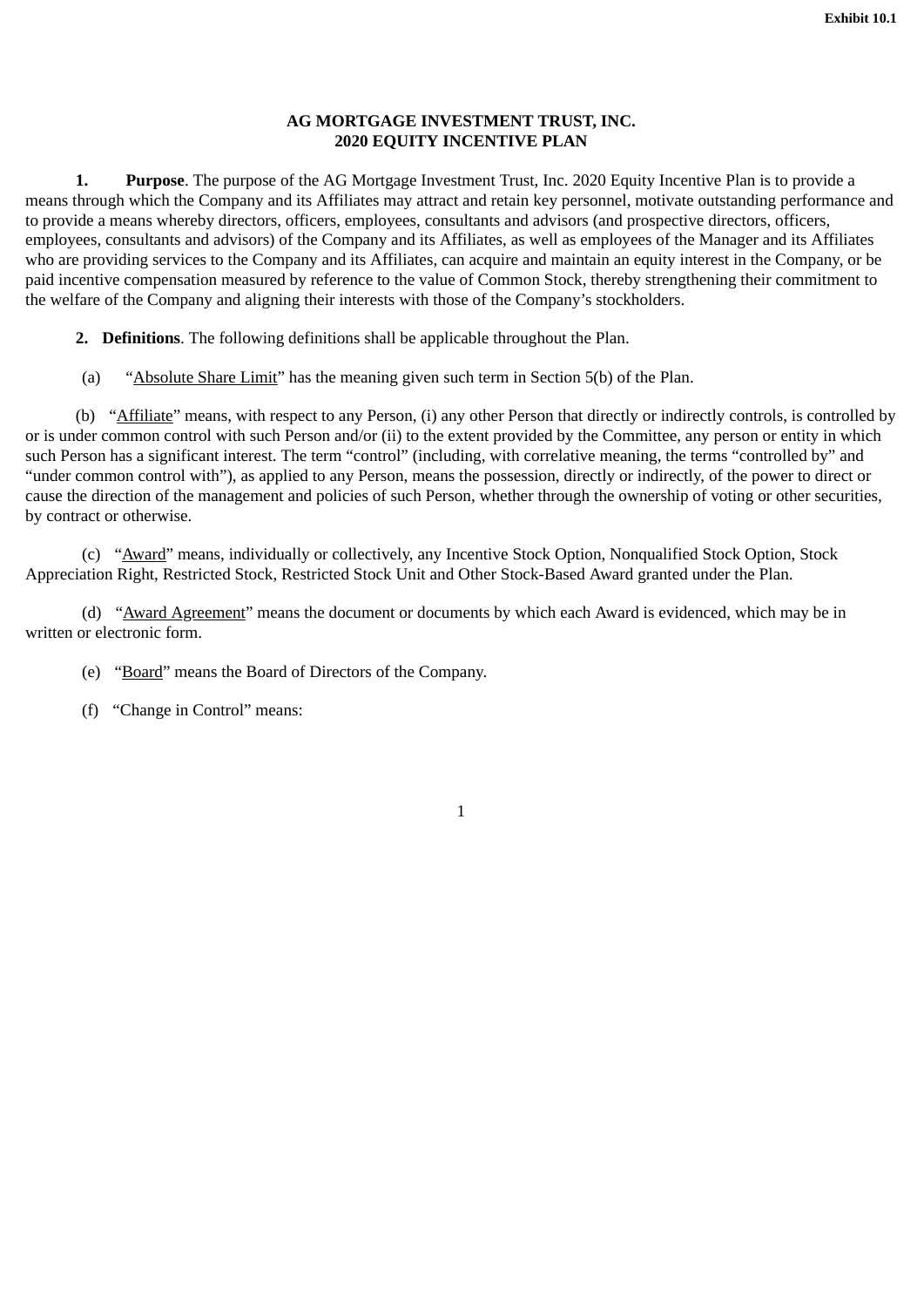i. the acquisition (whether by purchase, merger, consolidation, combination or other similar transaction) by any Person of beneficial ownership (within the meaning of Rule 13d-3 promulgated under the Exchange Act) of more than 50% (on a fully diluted basis) of either (A) the then outstanding shares of Common Stock, taking into account as outstanding for this purpose such Common Stock issuable upon the exercise of options or warrants, the conversion of convertible stock or debt, and the exercise of any similar right to acquire such Common Stock or (B) the combined voting power of the then outstanding voting securities of the Company entitled to vote generally in the election of directors (the "Outstanding Company Voting Securities"); provided, however, that for purposes of this Plan, the following acquisitions shall not constitute a Change in Control: (I) any acquisition by the Company or any Affiliate of the Company; (II) any acquisition by any employee benefit plan sponsored or maintained by the Company or any Affiliate of the Company; or (III) in respect of an Award held by a particular Participant, any acquisition by the Participant or any group of Persons including the Participant (or any entity controlled by the Participant or any group of Persons including the Participant);

ii. during any period of 24 months, individuals who, at the beginning of such period, constitute the Board (the "Incumbent Directors") cease for any reason to constitute at least a majority of the Board, provided that any person becoming a director subsequent to the date hereof, whose election or nomination for election was approved by a vote of at least two-thirds of the Incumbent Directors then on the Board (either by a specific vote or by approval of the proxy statement of the Company in which such person is named as a nominee for director, without written objection to such nomination) shall be an Incumbent Director; provided, however, that no individual initially elected or nominated as a director of the Company as a result of an actual or threatened election contest, as such terms are used in Rule 14a-12 of Regulation 14A promulgated under the Exchange Act, with respect to directors or as a result of any other actual or threatened solicitation of proxies or consents by or on behalf of any person other than the Board shall be deemed to be an Incumbent Director;

iii. the sale, transfer or other disposition of all or substantially all of the business or assets of the Company and its Subsidiaries to any Person that is not an Affiliate of the Company; or

iv. the consummation of a reorganization, recapitalization, merger, consolidation, or other similar transaction involving the Company (a "Business Combination"), unless immediately following such Business Combination 50% or more of the total voting power of the entity resulting from such Business Combination (or, if applicable, the ultimate parent entity that directly or indirectly has beneficial ownership of sufficient voting securities eligible to elect a majority of the board of directors (or the analogous governing body) of such resulting entity), is held by the holders of the Outstanding Company Voting Securities immediately prior to such Business Combination.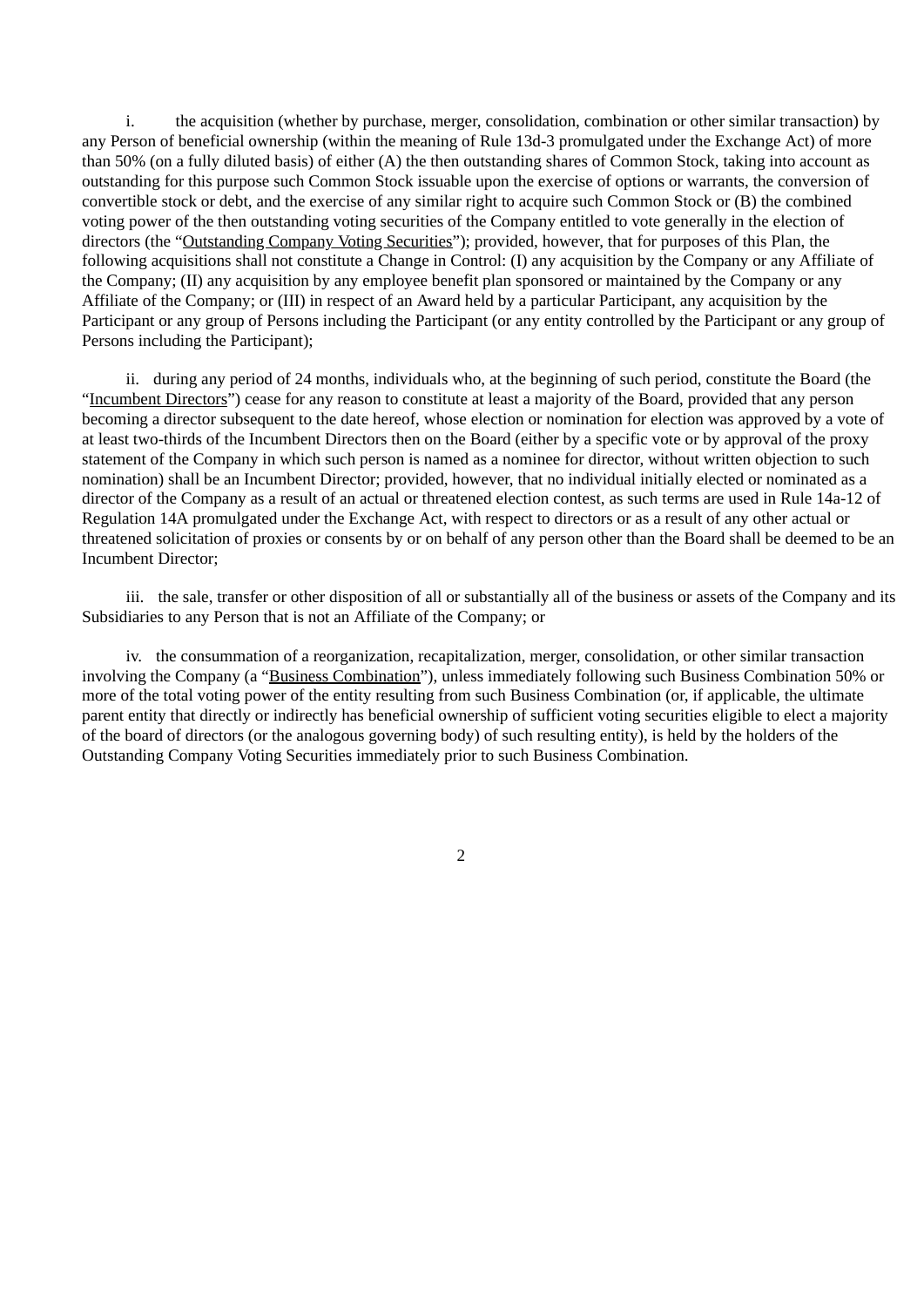(g) "Code" means the Internal Revenue Code of 1986, as amended, and any successor thereto. Reference in the Plan to any section of the Code shall be deemed to include any regulations or other interpretative guidance under such section, and any amendments or successor provisions to such section, regulations or guidance.

(h) "Committee" means the Compensation Committee, or any successor committee, or, in the absence of such committee, the Board itself.

(i) "Common Stock" means the Common Stock of the Company, par value \$0.01 per share (and any stock or other securities into which such Common Stock may be converted or into which it may be exchanged).

(j) "Company" means AG Mortgage Investment Trust, Inc., a Maryland corporation, and any successor thereto.

(k) "Date of Grant" means the date on which the granting of an Award is authorized, or such other date as may be specified in such authorization.

(l) Disability" means, unless in the case of a particular Award the applicable Award Agreement states otherwise, the Company or its Affiliates having cause to terminate a Participant's employment or service on account of "Disability," as defined in any then-existing employment, consulting or other similar agreement between the Participant and the Company or its Affiliates or, in the absence of such an employment, consulting or other similar agreement, a condition entitling the Participant to receive benefits under a long-term disability plan of the Company or its Affiliates, or, in the absence of such a plan, the complete and permanent inability of the Participant by reason of illness or accident to perform the duties of the occupation at which the Participant was employed or served when such disability commenced. Any determination of whether Disability exists in the absence of a long-term disability plan shall be made by the Committee in its sole and absolute discretion.

(m) "Effective Date" means April 15, 2020, subject to obtaining the approval of the Company's stockholders, provided, however, that no fully vested and transferable shares of Common Stock may be issued pursuant to any Awards unless and until the Plan is approved by the Company's stockholders.

(n) "Eligible Director" means a person who is (i) a "non-employee director" within the meaning of Rule 16b-3 under the Exchange Act, with respect to actions intended to obtain an exemption from Section 16(b) of the Exchange Act and (ii) an "independent" director under the rules of the NYSE or any other securities exchange or inter-dealer quotation system on which the Common Stock is listed or quoted, or a person meeting any similar requirement under any successor rule or regulation.

(o) "Eligible Person" means (i) any individual employed by the Company or its Affiliates; *provided, however*, that no such employee covered by a collective bargaining agreement shall be an Eligible Person unless and to the extent that such eligibility is set forth in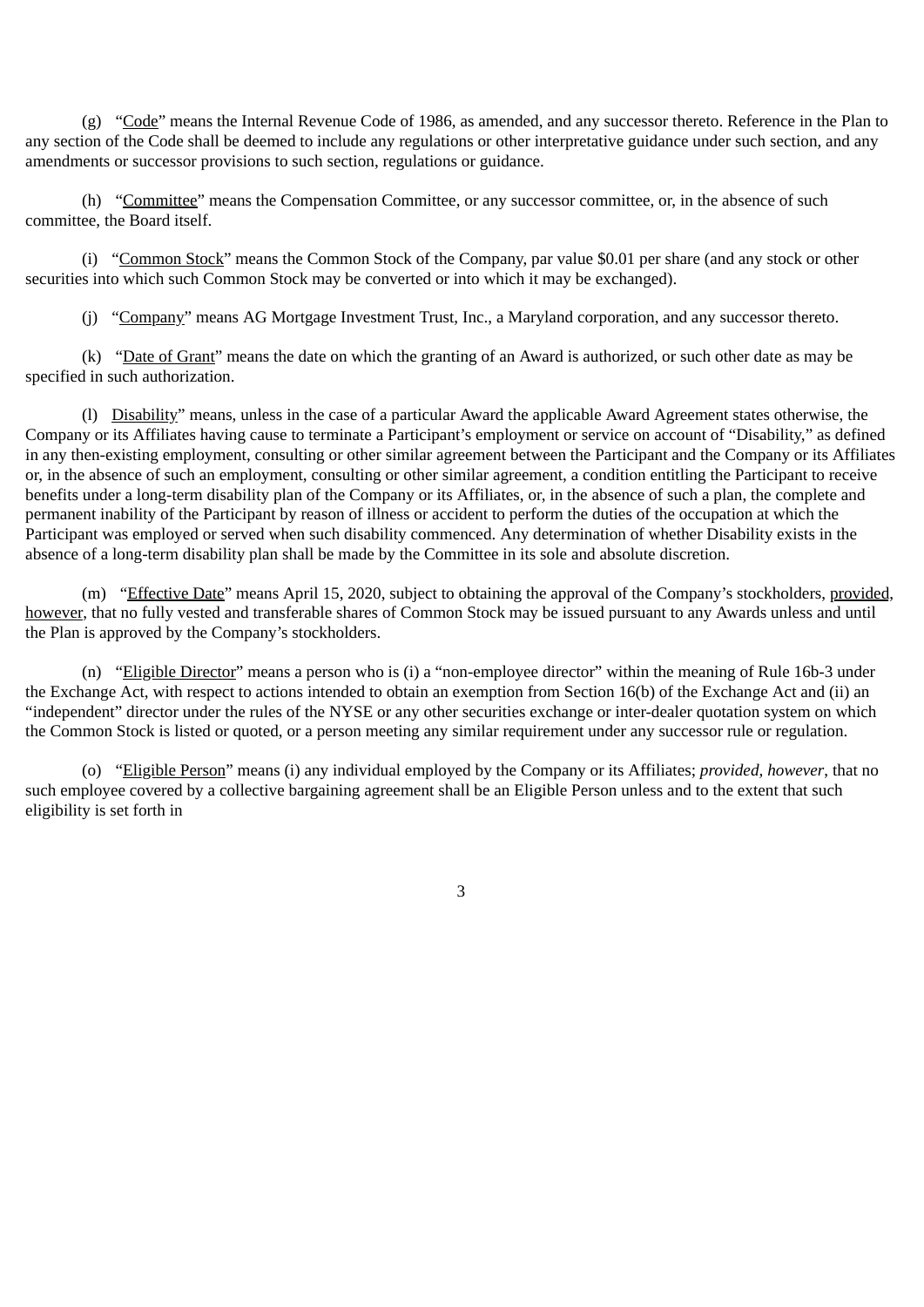such collective bargaining agreement or in an agreement or instrument relating thereto; (ii) any non-officer director of the Company or its Affiliates; (iii) consultant or advisor to the Company or its Affiliates, including Manager Employees, who may be offered securities registrable pursuant to a registration statement on Form S-8 under the Securities Act; or (iv) any prospective employees, directors, officers, consultants or advisors who have accepted offers of employment or consultancy from the Company or its Affiliates (and would satisfy the provisions of clauses (i) through (iii) above once he or she begins employment with or providing services to the Company or its Affiliates), who, in the case of each of clauses (i) through (iv) above has entered into an Award Agreement or who has received written notification from the Committee or its designee that they have been selected to participate in the Plan..

(p) "Exchange Act" means the Securities Exchange Act of 1934, as amended, and any successor thereto. Reference in the Plan to any section of (or rule promulgated under) the Exchange Act shall be deemed to include any rules, regulations or other interpretative guidance under such section or rule, and any amendments or successor provisions to such section, rules, regulations or guidance.

(q) "Exercise Price" has the meaning given such term in Section 7(b) of the Plan.

(r) "Fair Market Value" means, on a given date, (i) if the Common Stock is listed on a national securities exchange, the closing sales price of the Common Stock reported on the primary exchange on which the Common Stock is listed and traded on such date, or, if there are no such sales on that date, then on the last preceding date on which such sales were reported; (ii) if the Common Stock is not listed on any national securities exchange but is quoted in an inter-dealer quotation system on a last sale basis, the average between the closing bid price and ask price reported on such date, or, if there is no such sale on that date, then on the last preceding date on which a sale was reported; or (iii) if the Common Stock is not listed on a national securities exchange or quoted in an inter-dealer quotation system on a last sale basis, the amount determined by the Committee or the Board to be the fair market value of the Common Stock.

- (s) "GAAP" has the meaning given such term in Section 7(d) of the Plan.
- (t) "Immediate Family Members" has the meaning given such term in Section 13(b) of the Plan.

(u) "Incentive Stock Option" means an Option which is designated by the Committee as an incentive stock option as described in Section 422 of the Code and otherwise meets the requirements set forth in the Plan.

(v) "Indemnifiable Person" has the meaning given such term in Section 4(e) of the Plan.

(w) "Management Agreement" means that certain Management Agreement, dated as of June 29, 2011, by and between the Company and the Manager, as may be amended, restated,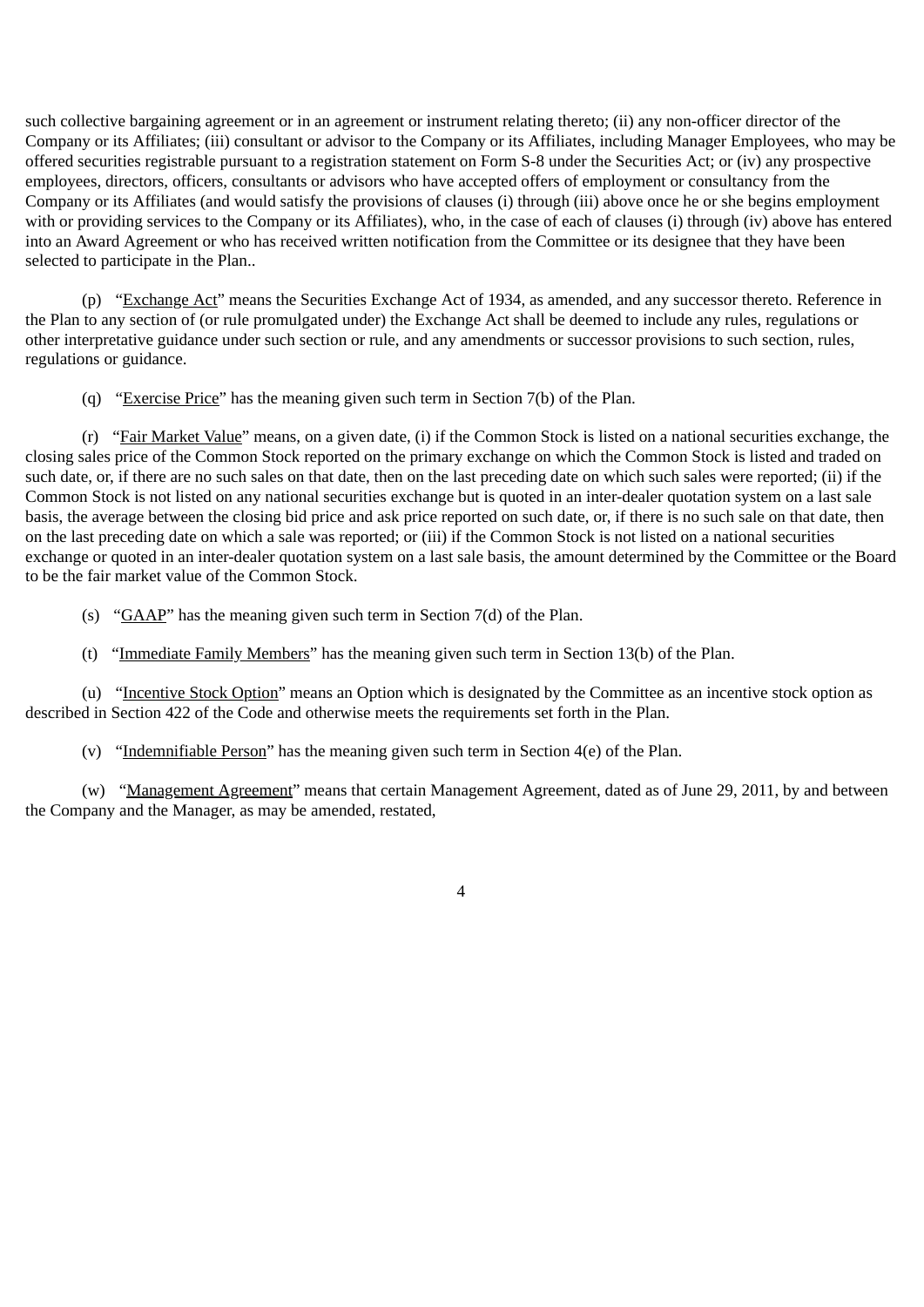supplemented, replaced or otherwise modified from time to time, pursuant to which the Manager provides management services to the Company and its Subsidiaries.

- (x) "Manager" means AG REIT Management LLC., a Delaware limited liability company.
- (y) "Manager Employees" means employees of the Manager or its Affiliates.
- (z) "Manager Sale" means:

i. the acquisition (whether by purchase, merger, consolidation, combination or other similar transaction) by any Person of beneficial ownership (within the meaning of Rule 13d-3 promulgated under the Exchange Act) of more than 50% (on a fully diluted basis) of the Membership Interests ; *provided, however*, that for purposes of this Plan, the following acquisitions shall not constitute a Manager Sale:(I) any acquisition by the Manager or any Affiliate of the Manager; (II) any acquisition by any employee benefit plan sponsored or maintained by the Manager or any Affiliate of the Manager; or (III) in respect of an Award held by a particular Participant, any acquisition by the Participant or any group of Persons including the Participant (or any entity controlled by the Participant or any group of Persons including the Participant) (each of the entities in (I), (II) and (III) being referred to herein as an "Affiliated Entity");

ii. the sale, transfer or other disposition of all or substantially all of the business or assets of the Manager to any Person that is not an Affiliated Entity; or

iii. the consummation of a reorganization, recapitalization, merger, consolidation, or other similar transaction involving the Manager (a "Business Combination"), unless immediately following such Business Combination 50% or more of the total voting power of the entity resulting from such Business Combination is held by Angelo Gordon & Co., L.P. or one or more of its Affiliates.

(aa) "Manager Termination Event" means the termination of the Management Agreement.

(bb) "Membership Interests" means the limited liability company interests of the Manager (and any interests, units or other securities into which such Membership Interests may be converted or into which they may be exchanged).

(cc) "Nonqualified Stock Option" means an Option which is not designated by the Committee as an Incentive Stock Option.

(dd) "Non-Employee Director" means a member of the Board who is not an employee nor officer of the Company or any Subsidiary or otherwise an Eligible Person under the Plan as a result of clause (iii) of the definition of Eligible Person.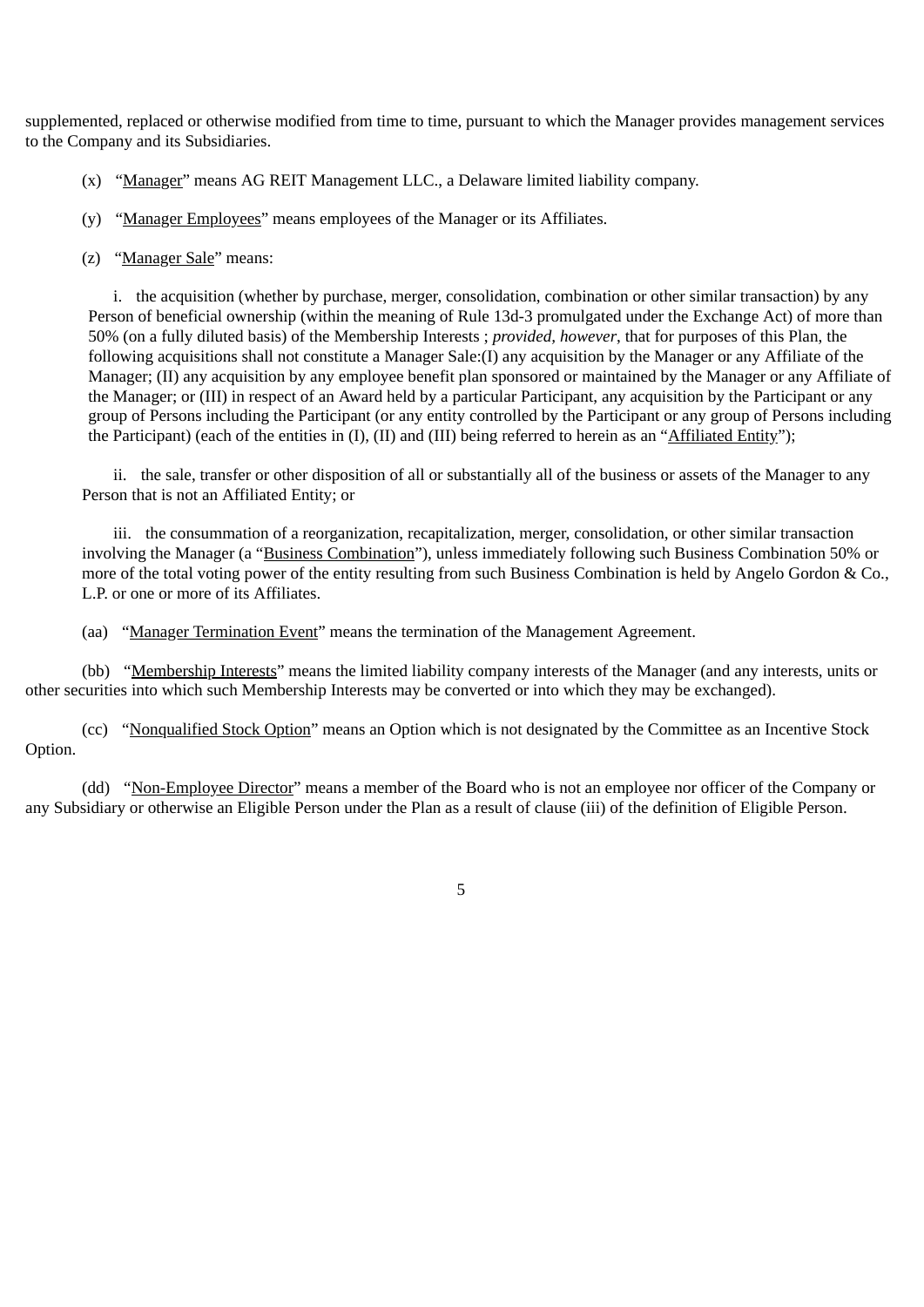- (ee) "NYSE" means the New York Stock Exchange.
- (ff) "Option" means an Award granted under Section 7 of the Plan.
- (gg) "Option Period" has the meaning given such term in Section 7(c) of the Plan.
- (hh) "Other Stock-Based Award" means an Award that is granted under Section 10 of the Plan.

(ii) "Participant" means an Eligible Person who has been selected by the Committee or the Board to participate in the Plan and to receive an Award pursuant to the Plan.

(jj) "Performance Criteria" means specific levels of performance of the Company (and/or one or more of the Company's Affiliates, divisions or operational and/or business units, business segments, administrative departments, or any combination of the foregoing) or any Participant, which may be determined in accordance with GAAP or on a non-GAAP basis including, but not limited to, one or more of the following measures: (i) terms relative to a peer group or index; (ii) basic, diluted, or adjusted earnings per share; (iii) sales or revenue; (iv) earnings before interest, taxes, and other adjustments (in total or on a per share basis); (v) cash available for distribution; (vi) basic or adjusted net income; (vii) core earnings; (viii) book value; (ix) stockholders equity; (x) ) returns on equity, assets, capital, revenue or similar measure; (xi) level and growth of dividends; (xii) the price or increase in price of Common Stock; (xiii) total shareholder return; (xiv) total assets; (xv) growth in assets, new originations of assets, or financing of assets; (xvi) equity market capitalization; (xvii) reduction or other quantifiable goal with respect to general and/or specific expenses; (xviii) equity capital raised; (xix) ) mergers, acquisitions, increase in enterprise value of Affiliates, subsidiaries, divisions or business units or sales of assets of Affiliates, Subsidiaries, divisions or business units or sales of assets; and (xx) any combination of the foregoing. Any one or more of the Performance Criteria may be stated as a percentage of another Performance Criteria, or used on an absolute or relative basis to measure the performance of the Company and/or one or more Affiliates as a whole or any divisions or operational and/or business units, business segments, administrative departments of the Company and/or one or more Affiliates or any combination thereof, as the Committee may deem appropriate, or any of the above Performance Criteria may be compared to the performance of a selected group of comparison companies, or a published or special index that the Committee, in its sole discretion, deems appropriate, or as compared to various stock market indices.

- (kk) "Permitted Transferee" has the meaning given such term in Section 13(b) of the Plan.
- (ll) "Person" means any individual, entity or group (within the meaning of Section 13(d)(3) or 14(d)(2) of the Exchange Act).

(mm) "Plan" means this AG Mortgage Investment Trust, Inc. 2020 Equity Incentive Plan, as it may be amended and restated from time to time.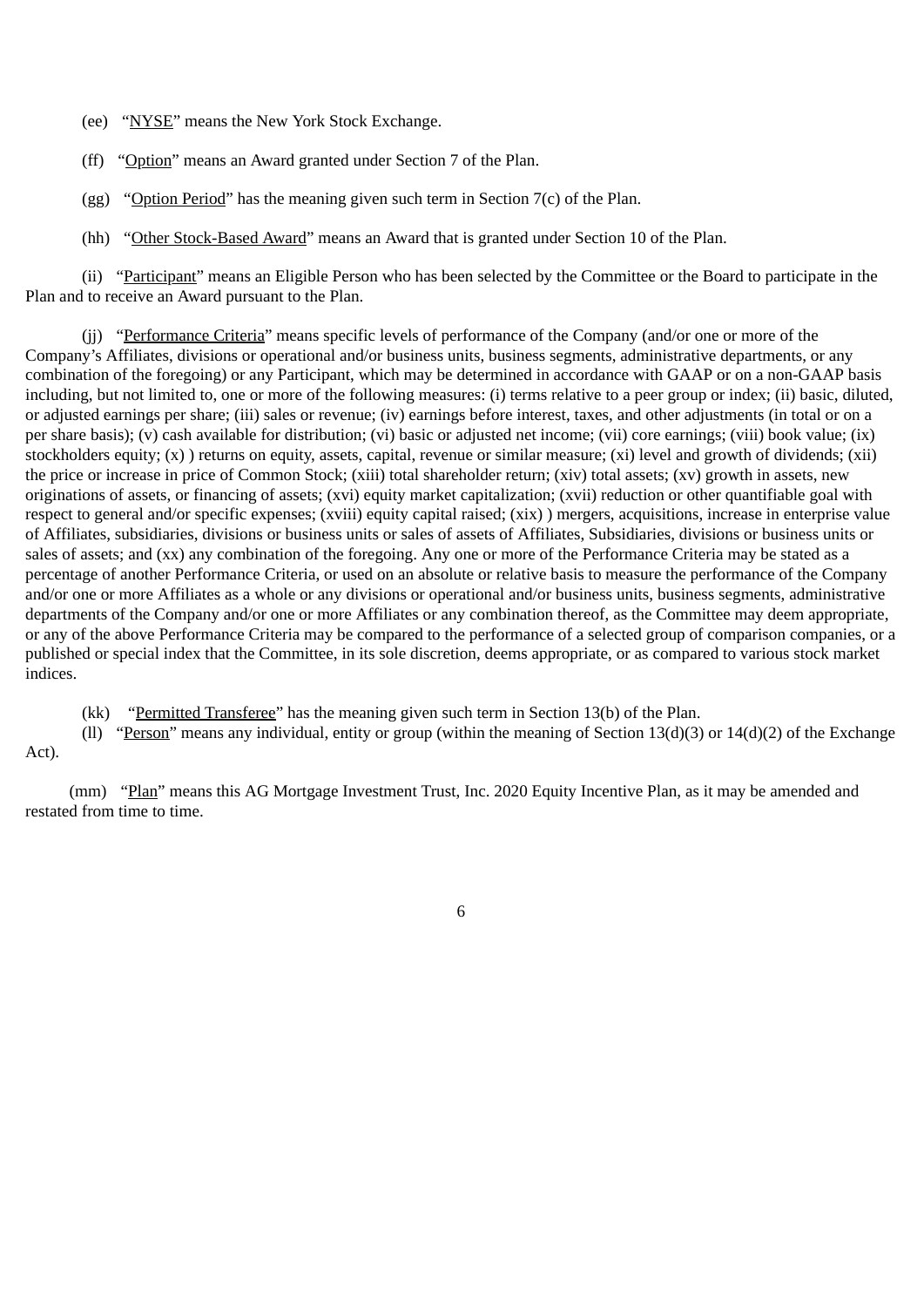(nn) "Prior Plan Award" means any award of equity-based compensation granted under the Prior Plans, which remains outstanding as of the Effective Date.

(oo) "Prior Plans" means the AG Mortgage Investment Trust, Inc. 2011 Equity Incentive Plan and the AG Mortgage Investment Trust, Inc. 2011 Manager Equity Incentive Plan.

(pp) "Qualifying Manager Termination" means a (i) Manager Termination Event that occurs by action of the Company (other than as a result of the breach by the Manager of the Management Agreement), (ii) Manager Termination Event that occurs by action of the Manager as a result of the breach by the Company of the Management Agreement, or (iii) Manager Sale.

(qq) "Restricted Period" means the period of time determined by the Committee during which an Award is subject to restrictions or, as applicable, the period of time within which performance is measured for purposes of determining whether an Award has been earned.

(rr) "Restricted Stock" means Common Stock, subject to certain specified restrictions (which may include, without limitation, a requirement that the Participant remain continuously employed or provide continuous services for a specified period of time), granted under Section 9 of the Plan.

(ss) "Restricted Stock Unit" means an unfunded and unsecured promise to deliver shares of Common Stock, cash, other securities or other property, subject to certain restrictions (which may include, without limitation, a requirement that the Participant remain continuously employed or provide continuous services for a specified period of time), granted under Section 9 of the Plan.

(tt) "SAR Period" has the meaning given such term in Section 8(c) of the Plan.

(uu) "Securities Act" means the Securities Act of 1933, as amended, and any successor thereto. Reference in the Plan to any section of (or rule promulgated under) the Securities Act shall be deemed to include any rules, regulations or other interpretative guidance under such section or rule, and any amendments or successor provisions to such section, rules, regulations or guidance.

(vv) "Service Recipient" means, with respect to a Participant holding a given Award, either the Company or an Affiliate of the Company by which the original recipient of such Award is, or following a Termination was most recently, principally employed or to which such original recipient provides, or following a Termination was most recently providing, services, as applicable.

(ww) "Stock Appreciation Right" or "SAR" means an Award granted under Section 8 of the Plan.

(xx) "Strike Price" has the meaning given such term in Section 8(b) of the Plan.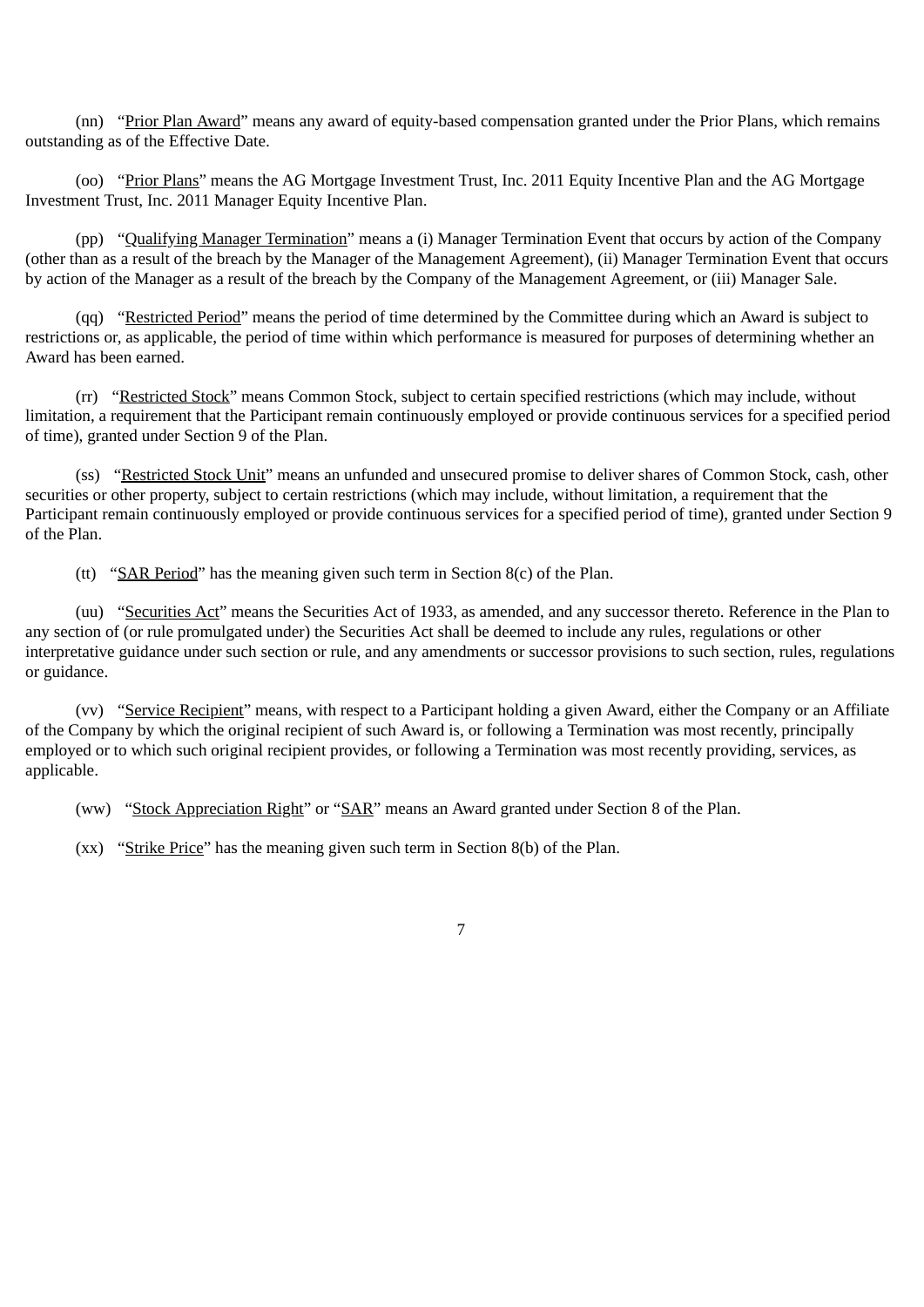(yy) "Subsidiary" means, with respect to any specified Person:

i. any corporation, association or other business entity of which more than 50% of the total voting power of shares of such entity's voting securities (without regard to the occurrence of any contingency and after giving effect to any voting agreement or stockholders' agreement that effectively transfers voting power) is at the time owned or controlled, directly or indirectly, by that Person or one or more of the other Subsidiaries of that Person (or a combination thereof); and

ii. any partnership (or any comparable foreign entity) (A) the sole general partner (or functional equivalent thereof) or the managing general partner of which is such Person or Subsidiary of such Person, or (B) the only general partners (or functional equivalents thereof) of which are that Person or one or more Subsidiaries of that Person (or any combination thereof).

(zz) "Substitute Award" has the meaning given such term in Section 5(e) of the Plan.

(aaa) "Termination" means the termination of a Participant's employment or service, as applicable, with the Service Recipient; provided, however, that with respect to any Participant who is an employee of the Manager or its Affiliates, such Participant shall instead be deemed to undergo a Termination hereunder upon a termination of such Participant's employment with the Manager and its Affiliates.

**3. Effective Date; Duration**. The Plan shall be effective as of the Effective Date. The expiration date of the Plan, on and after which date no Awards may be granted hereunder, shall be the tenth (10th) anniversary of the Effective Date; *provided, however*, that such expiration shall not affect Awards then outstanding, and the terms and conditions of the Plan shall continue to apply to such Awards. No additional Awards may be granted under the Prior Plans on or following the Effective Date.

## **4. Administration**.

(a) The Committee shall administer the Plan. To the extent required to comply with the provisions of Rule 16b-3 promulgated under the Exchange Act (if the Board is not acting as the Committee under the Plan) or the rules of the NYSE or any other securities exchange or inter-dealer quotation system on which the Common Stock is listed or quoted, it is intended that each member of the Committee shall, at the time such member takes any action with respect to an Award under the Plan that is intended to (i) qualify for the exemptions provided by Rule 16b-3 promulgated under the Exchange Act or (ii) be granted to the Chief Executive Officer of the Company, if so required, be an Eligible Director. However, the fact that a Committee member shall fail to qualify as an Eligible Director shall not invalidate any Award granted by the Committee that is otherwise validly granted under the Plan.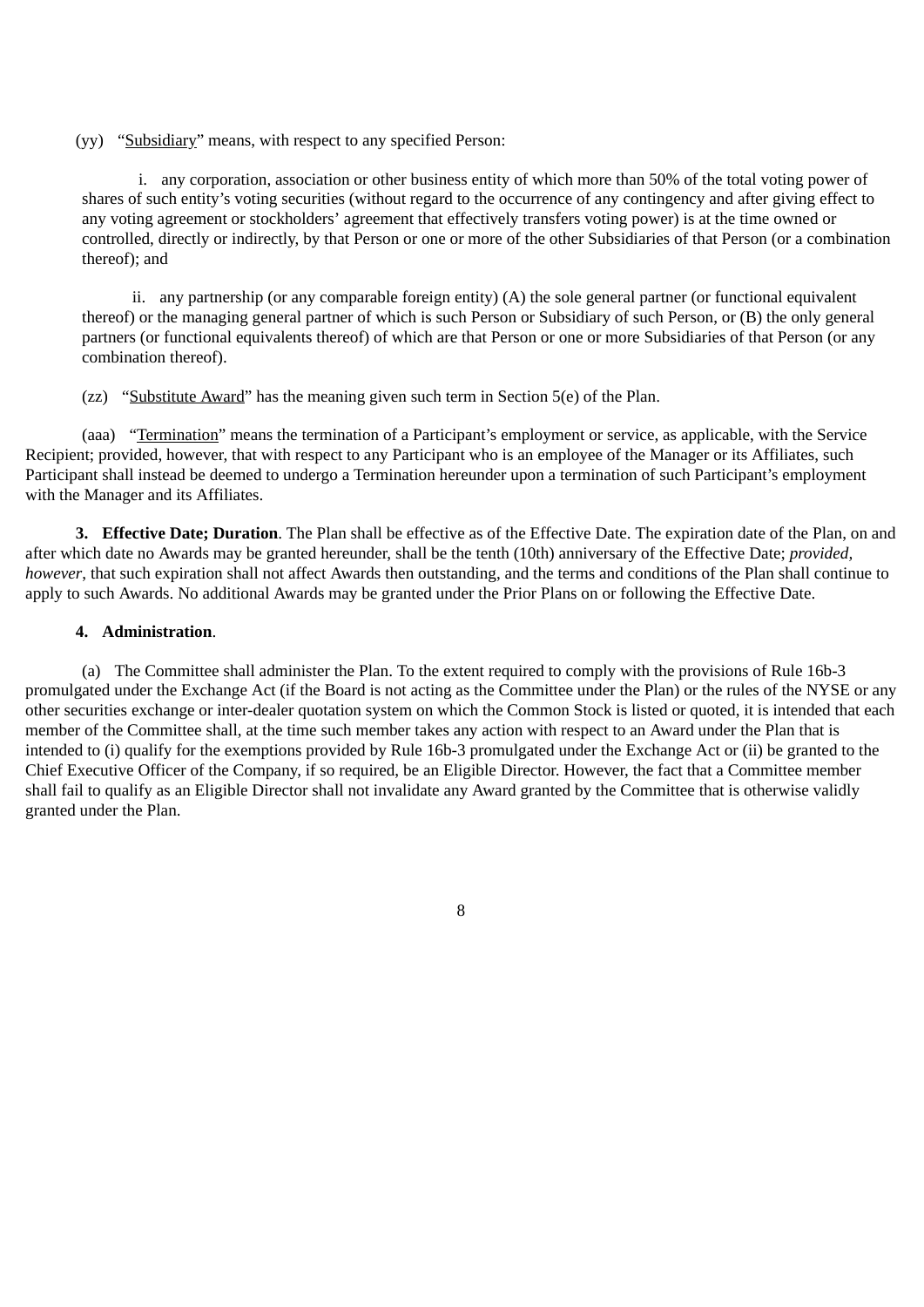(b) Subject to the provisions of the Plan and applicable law, the Committee shall have the sole and plenary authority, in addition to other express powers and authorizations conferred on the Committee by the Plan or pursuant to the authorization of the Board, to: (i) designate Participants; (ii) determine the type or types of Awards to be granted to a Participant; (iii) determine the number of shares of Common Stock to be covered by, or with respect to which payments, rights, or other matters are to be calculated in connection with, Awards; (iv) determine the terms and conditions of any Award; (v) determine whether, to what extent, and under what circumstances Awards may be settled in, or exercised for, cash, shares of Common Stock, other securities, other Awards or other property, or canceled, forfeited, or suspended and the method or methods by which Awards may be settled, exercised, canceled, forfeited, or suspended; (vi) determine whether, to what extent, and under what circumstances the delivery of cash, shares of Common Stock, other securities, other Awards or other property and other amounts payable with respect to an Award shall be deferred either automatically or at the election of the Participant or of the Committee; (vii) interpret, administer, reconcile any inconsistency in, correct any defect in and/or supply any omission in the Plan and any instrument or agreement relating to, or Award granted under, the Plan; (viii) establish, amend, suspend, or waive any rules and regulations and appoint such agents as the Committee shall deem appropriate for the proper administration of the Plan; and (ix) make any other determination and take any other action that the Committee deems necessary or desirable for the administration of the Plan.

(c) Except to the extent prohibited by applicable law or the applicable rules and regulations of any securities exchange or inter-dealer quotation system on which the securities of the Company are listed or traded, the Committee may allocate all or any portion of its responsibilities and powers to any one or more of its members and may delegate all or any part of its responsibilities and powers to any Person or Persons selected by it. Any such allocation or delegation may be revoked by the Committee at any time. Without limiting the generality of the foregoing, the Committee may delegate to one or more officers of the Company or any Subsidiary the authority to act on behalf of the Committee with respect to any matter, right, obligation, or election which is the responsibility of, or which is allocated to, the Committee herein, and which may be so delegated as a matter of law, except for grants of Awards to persons who are Non-Employee Directors or otherwise are subject to Section 16 of the Exchange Act.

(d) Unless otherwise expressly provided in the Plan, all designations, determinations, interpretations, and other decisions under or with respect to the Plan, any Award or any Award Agreement shall be within the sole discretion of the Committee, may be made at any time and shall be final, conclusive and binding upon all Persons, including, without limitation, the Company, any Affiliate of the Company, any Participant, any holder or beneficiary of any Award, and any stockholder of the Company.

(e) No member of the Board, the Committee or any employee or agent of the Company (each such Person, an "Indemnifiable Person") shall be liable for any action taken or omitted to be taken or any determination made with respect to the Plan or any Award hereunder (unless constituting fraud or a willful criminal act or omission). Each Indemnifiable Person shall be indemnified and held harmless by the Company against and from any loss, cost, liability, or expense (including attorneys' fees) that may be imposed upon or incurred by such Indemnifiable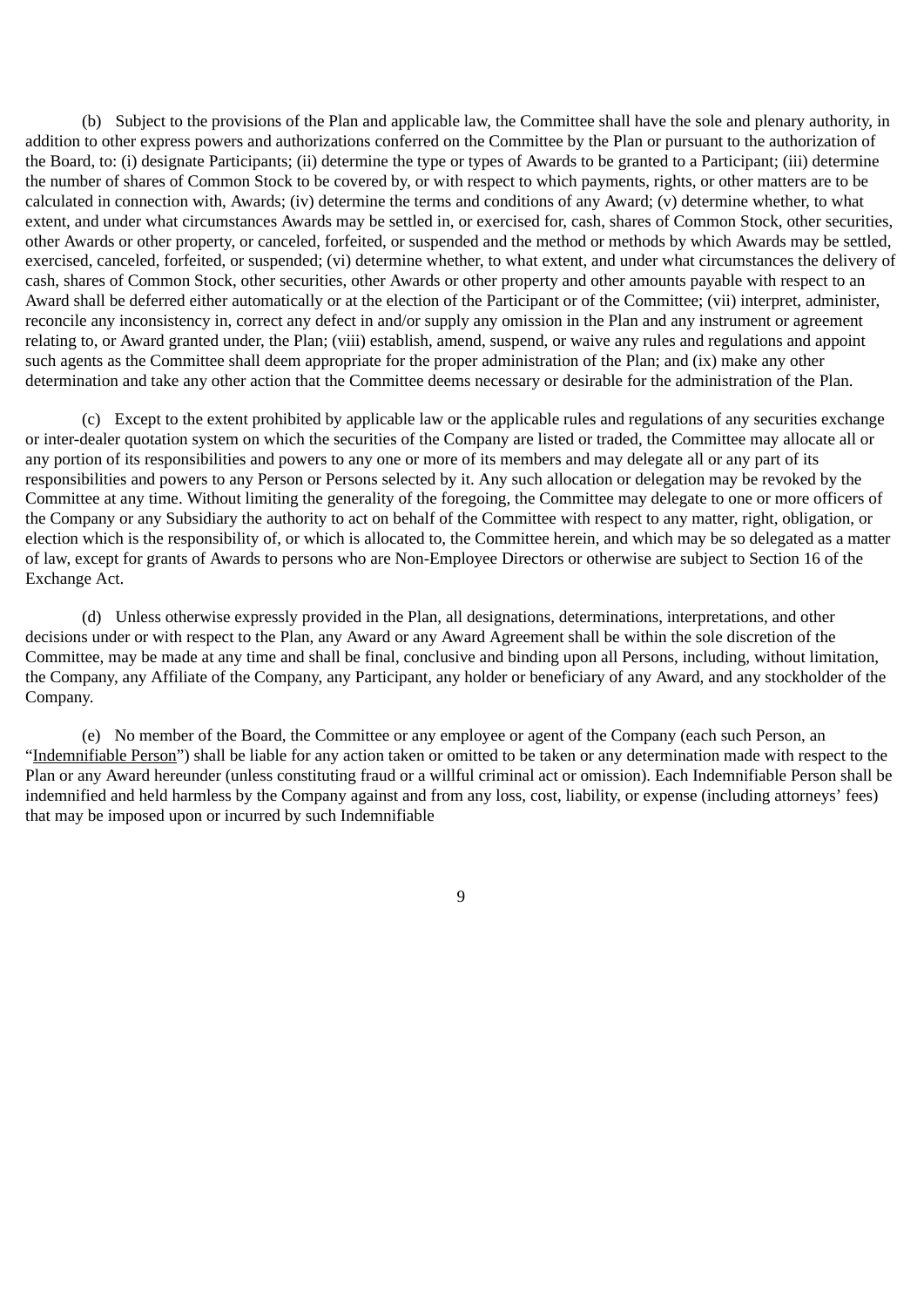Person in connection with or resulting from any action, suit or proceeding to which such Indemnifiable Person may be a party or in which such Indemnifiable Person may be involved by reason of any action taken or omitted to be taken or determination made with respect to the Plan or any Award hereunder and against and from any and all amounts paid by such Indemnifiable Person with the Company's approval, in settlement thereof, or paid by such Indemnifiable Person in satisfaction of any judgment in any such action, suit or proceeding against such Indemnifiable Person, and the Company shall advance to such Indemnifiable Person any such expenses promptly upon written request (which request shall include an undertaking by the Indemnifiable Person to repay the amount of such advance if it shall ultimately be determined, as provided below, that the Indemnifiable Person is not entitled to be indemnified); *provided*, that the Company shall have the right, at its own expense, to assume and defend any such action, suit or proceeding and once the Company gives notice of its intent to assume the defense, the Company shall have sole control over such defense with counsel of the Company's choice. The foregoing right of indemnification shall not become available to an Indemnifiable Person to the extent that a final judgment or other final adjudication (in either case not subject to further appeal) binding upon such Indemnifiable Person determines that the acts, omissions or determinations of such Indemnifiable Person giving rise to the indemnification claim resulted from such Indemnifiable Person's fraud or willful criminal act or omission or that such right of indemnification is otherwise prohibited by law or by the Company's Charter or Bylaws. The foregoing right of indemnification shall not be exclusive of or otherwise supersede any other rights of indemnification to which such Indemnifiable Persons may be entitled under the Company's Charter or Bylaws, as a matter of law, under an individual indemnification agreement or contract or otherwise, or any other power that the Company may have to indemnify such Indemnifiable Persons or hold such Indemnifiable Persons harmless.

(f) Notwithstanding anything to the contrary contained in the Plan, the Board may, in its sole discretion, at any time and from time to time, grant Awards and administer the Plan with respect to such Awards. Any such actions by the Board shall be subject to the applicable rules of the NYSE or any other securities exchange or inter-dealer quotation system on which the Common Stock is listed or quoted. In any such case, the Board shall have all the authority granted to the Committee under the Plan.

# **5. Grant of Awards; Shares Subject to the Plan; Limitations.**

(a) The Committee may, from time to time, grant Awards to one or more Eligible Persons. All Awards granted under the Plan shall vest and become exercisable in such manner and on such date or dates or upon such event or events as determined by the Committee, including, without limitation, attainment of Performance Criteria.

(b) Awards granted under the Plan shall be subject to the following limitations: (i) subject to Section 11 of the Plan, no more than 666,666<sup>1</sup> shares of Common Stock (the "Absolute Share Limit") shall be available for Awards under the Plan; (ii) subject to Section 11 of the Plan,

<sup>&</sup>lt;sup>1</sup> As adjusted to reflect the Company's 1-for-3 reverse stock split effected following the close of business on July 22, 2021.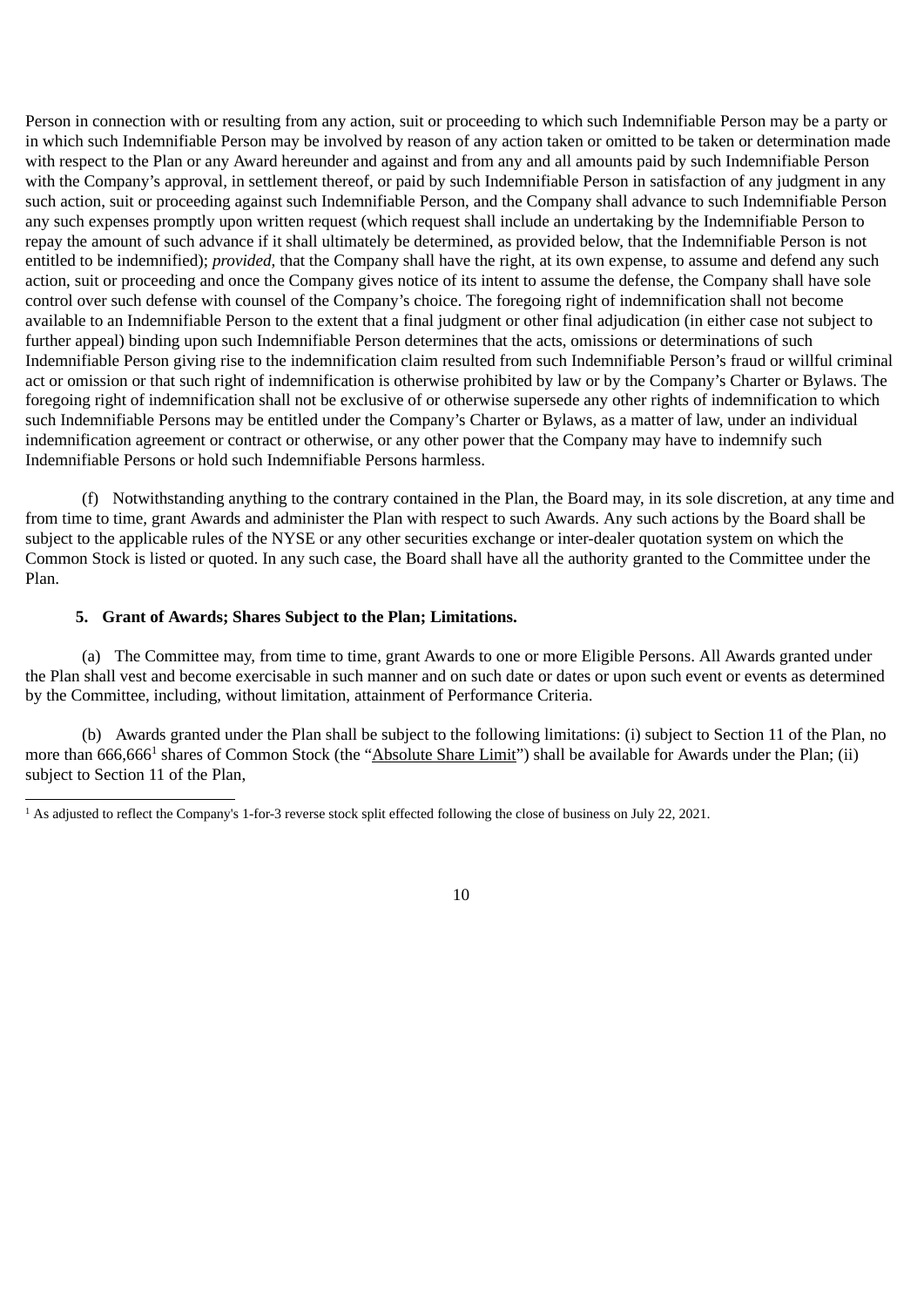no more than the number of shares of Common Stock equal to the Absolute Share Limit may be issued in the aggregate pursuant to the exercise of Incentive Stock Options granted under the Plan; and (iii) the maximum number of shares of Common Stock subject to Awards granted during a single fiscal year to any Non-Employee Director, taken together with any cash fees paid to such Non-Employee Director during the fiscal year, shall not exceed \$300,000 in total value (calculating the value of any such Awards based on the grant date fair value of such Awards for financial reporting purposes).

(c) Other than with respect to Substitute Awards, to the extent that an Award or Prior Plan Award expires or is canceled, forfeited or terminated without delivery to the Participant of the full number of shares of Common Stock to which the Award or Prior Plan Award, as applicable, related, the undelivered shares will be returned to the Absolute Share Limit and will again be available for grant under the Plan. Shares of Common Stock shall be deemed to have been issued in settlement of Awards or Prior Plan Awards, as applicable, if the Fair Market Value equivalent of such shares is paid in cash; *provided, however*, that no shares shall be deemed to have been issued in settlement of a SAR that only provides for settlement in cash and settles only in cash; *provided, further* that in no event shall such shares increase the number of shares of Common Stock that may be delivered pursuant to Incentive Stock Options granted under the Plan. In no event shall (i) shares tendered or withheld on the exercise of Options or other Award or Prior Plan Award, as applicable, for the payment of the exercise or purchase price or withholding taxes, (ii) shares not issued upon the settlement of a SAR that settles in shares of Common Stock (or could settle in shares of Common Stock), or (iii) shares purchased on the open market with cash proceeds from the exercise of Options, again become available for other Awards under the Plan.

(d) Shares of Common Stock issued by the Company in settlement of Awards may be authorized and unissued shares, shares purchased on the open market or by private purchase or a combination of the foregoing.

(e) Awards may, in the sole discretion of the Committee, be granted under the Plan in assumption of, or in substitution for, outstanding awards previously granted by an entity directly or indirectly acquired by the Company or with which the Company combines ("Substitute Awards"). Substitute Awards shall not be counted against the Absolute Share Limit; *provided*, that Substitute Awards issued in connection with the assumption of, or in substitution for, outstanding options intended to qualify as "incentive stock options" within the meaning of Section 422 of the Code shall be counted against the aggregate number of shares of Common Stock available for Awards of Incentive Stock Options under the Plan. Subject to applicable stock exchange requirements, available shares under a stockholder-approved plan of an entity directly or indirectly acquired by the Company or with which the Company combines (as appropriately adjusted to reflect the acquisition or combination transaction) may be used for Awards under the Plan and shall not reduce the number of shares of Common Stock available for issuance under the Plan.

# **6. Eligibility. Participation in the Plan shall be limited to Eligible Persons.**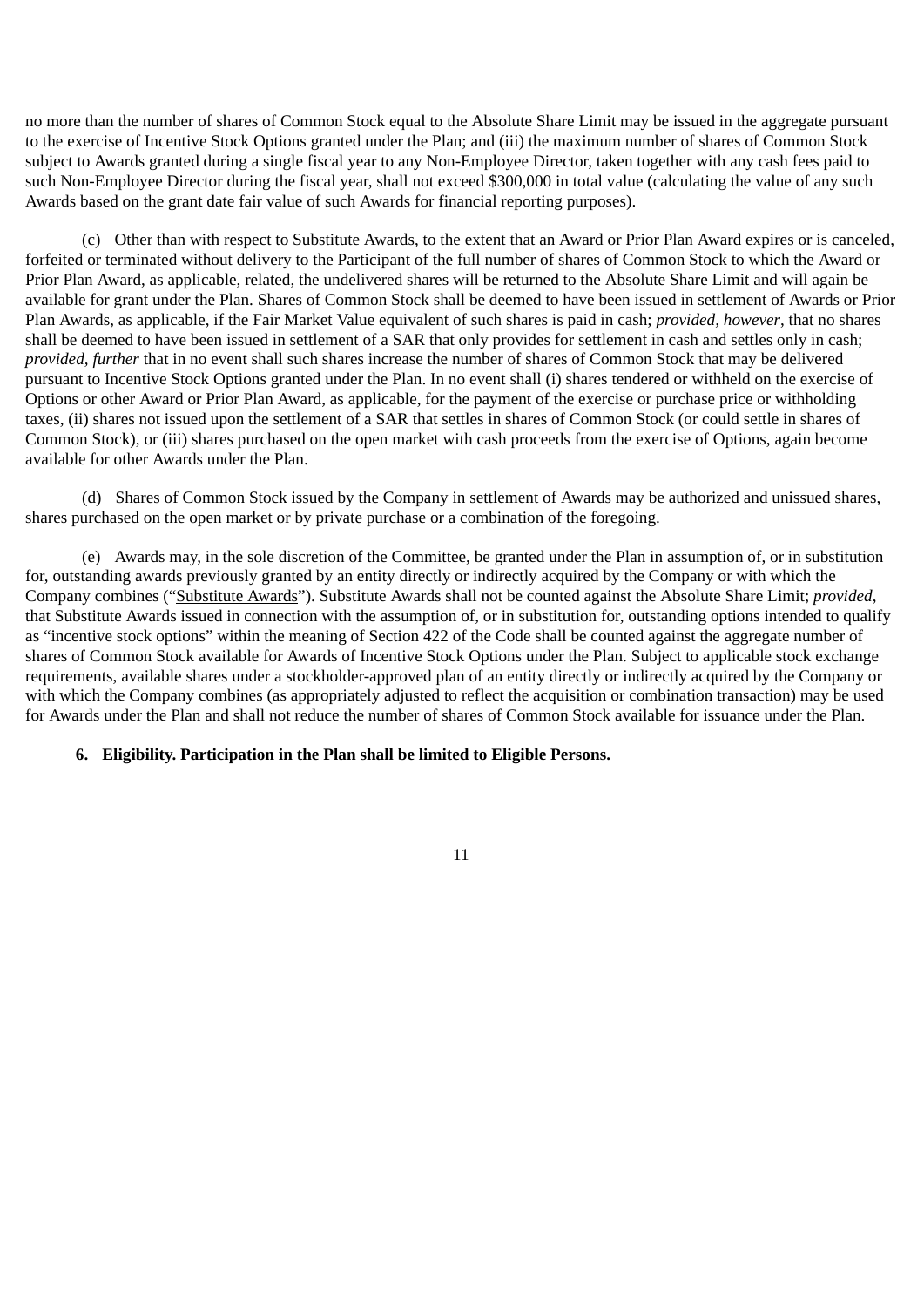## **7. Options**.

(a) General. Each Option granted under the Plan shall be evidenced by an Award Agreement, which agreement need not be the same for each Participant. Each Option so granted shall be subject to the conditions set forth in this Section 7, and to such other conditions not inconsistent with the Plan as may be reflected in the applicable Award Agreement. All Options granted under the Plan shall be Nonqualified Stock Options unless the applicable Award Agreement expressly states that the Option is intended to be an Incentive Stock Option. Incentive Stock Options shall be granted only to Eligible Persons who are employees of the Company and its Affiliates, and no Incentive Stock Option shall be granted to any Eligible Person who is ineligible to receive an Incentive Stock Option under the Code. No Option shall be treated as an Incentive Stock Option unless the Plan has been approved by the stockholders of the Company in a manner intended to comply with the stockholder approval requirements of Section 422(b)(1) of the Code, *provided* that any Option intended to be an Incentive Stock Option shall not fail to be effective solely on account of a failure to obtain such approval, but rather such Option shall be treated as a Nonqualified Stock Option unless and until such approval is obtained. In the case of an Incentive Stock Option, the terms and conditions of such grant shall be subject to and comply with such rules as may be prescribed by Section 422 of the Code. If for any reason an Option intended to be an Incentive Stock Option (or any portion thereof) shall not qualify as an Incentive Stock Option, then, to the extent of such nonqualification, such Option or portion thereof shall be regarded as a Nonqualified Stock Option appropriately granted under the Plan.

(b) Exercise Price. Except as otherwise provided by the Committee in the case of Substitute Awards, the exercise price ("Exercise Price") per share of Common Stock for each Option shall not be less than 100% of the Fair Market Value of such share (determined as of the Date of Grant); *provided, however*, that in the case of an Incentive Stock Option granted to an employee who, at the time of the grant of such Option, owns stock representing more than 10% of the voting power of all classes of stock of the Company or any Affiliate of the Company, the Exercise Price per share shall be no less than 110% of the Fair Market Value per share on the Date of Grant.

(c) Vesting and Expiration. Options shall vest and become exercisable in such manner and on such date or dates or upon such event or events as determined by the Committee. Except as set forth in Sections 11, 13(i) and 13(j) hereto, the Committee shall not accelerate vesting of an Option. Options shall expire after such period, as may be determined by the Committee, not to exceed ten (10) years from the Date of Grant (the "Option Period"); *provided*, that if the Option Period (other than in the case of an Incentive Stock Option) would expire at a time when trading in the shares of Common Stock is prohibited by the Company's insider trading policy (or Company-imposed "blackout period"), then the Option Period shall be automatically extended until the thirtieth (30th) day following the expiration of such prohibition. Notwithstanding the foregoing, in no event shall the Option Period exceed five (5) years from the Date of Grant in the case of an Incentive Stock Option granted to a Participant who on the Date of Grant owns stock representing more than 10% of the voting power of all classes of stock of the Company or any Affiliate of the Company.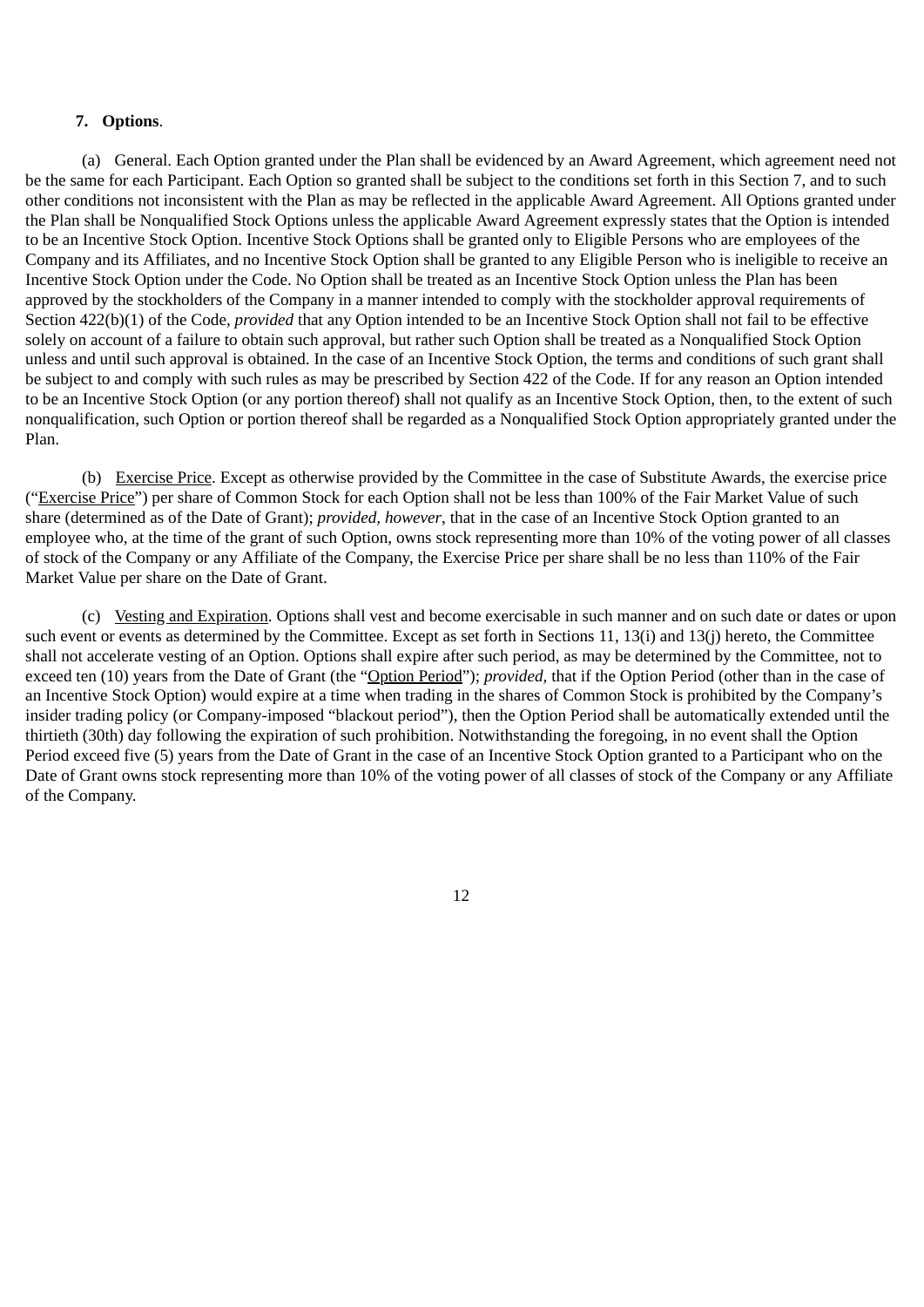(d) Method of Exercise and Form of Payment. No shares of Common Stock shall be issued pursuant to any exercise of an Option until payment in full of the Exercise Price therefor is received by the Company and the Participant has paid to the Company an amount equal to any Federal, state, local and non-U.S. income, employment and any other applicable taxes required to be withheld. Options which have become exercisable may be exercised by delivery of written or electronic notice of exercise to the Company (or telephonic instructions to the extent provided by the Committee) in accordance with the terms of the Option accompanied by payment of the Exercise Price. The Exercise Price shall be payable: (i) in cash, check, cash equivalent and/or shares of Common Stock valued at the Fair Market Value at the time the Option is exercised (including, pursuant to procedures approved by the Committee, by means of attestation of ownership of a sufficient number of shares of Common Stock in lieu of actual delivery of such shares to the Company); *provided*, that such shares of Common Stock are not subject to any pledge or other security interest and have been held by the Participant for at least six (6) months (or such other period as established from time to time by the Committee in order to avoid adverse accounting treatment applying generally accepted accounting principles ("GAAP")); or (ii) by such other method as the Committee may permit, in its sole discretion, including, without limitation (A) in other property having a fair market value on the date of exercise equal to the Exercise Price; (B) if there is a public market for the shares of Common Stock at such time, by means of a broker-assisted "cashless exercise" pursuant to which the Company is delivered (including telephonically to the extent permitted by the Committee) a copy of irrevocable instructions to a stockbroker to sell the shares of Common Stock otherwise issuable upon the exercise of the Option and to deliver promptly to the Company an amount equal to the Exercise Price; or (C) a "net exercise" procedure effected by withholding the minimum number of shares of Common Stock otherwise issuable in respect of an Option that are needed to pay the Exercise Price and all applicable required withholding taxes. Any fractional shares of Common Stock shall be settled in cash.

(e) Notification upon Disqualifying Disposition of an Incentive Stock Option. Each Participant awarded an Incentive Stock Option under the Plan shall notify the Company in writing immediately after the date the Participant makes a disqualifying disposition of any Common Stock acquired pursuant to the exercise of such Incentive Stock Option. A disqualifying disposition is any disposition (including, without limitation, any sale) of such Common Stock before the later of (i) the date that is two (2) years after the Date of Grant of the Incentive Stock Option, or (ii) the date that is one (1) year after the date of exercise of the Incentive Stock Option. The Company may, if determined by the Committee and in accordance with procedures established by the Committee, retain possession, as agent for the applicable Participant, of any Common Stock acquired pursuant to the exercise of an Incentive Stock Option until the end of the period described in the preceding sentence, subject to complying with any instructions from such Participant as to the sale of such Common Stock.

(f) Compliance With Laws, etc. Notwithstanding the foregoing, in no event shall a Participant be permitted to exercise an Option in a manner which the Committee determines would violate the Sarbanes-Oxley Act of 2002, as it may be amended from time to time, or any other applicable law or the applicable rules and regulations of the Securities and Exchange Commission or the applicable rules and regulations of any securities exchange or inter-dealer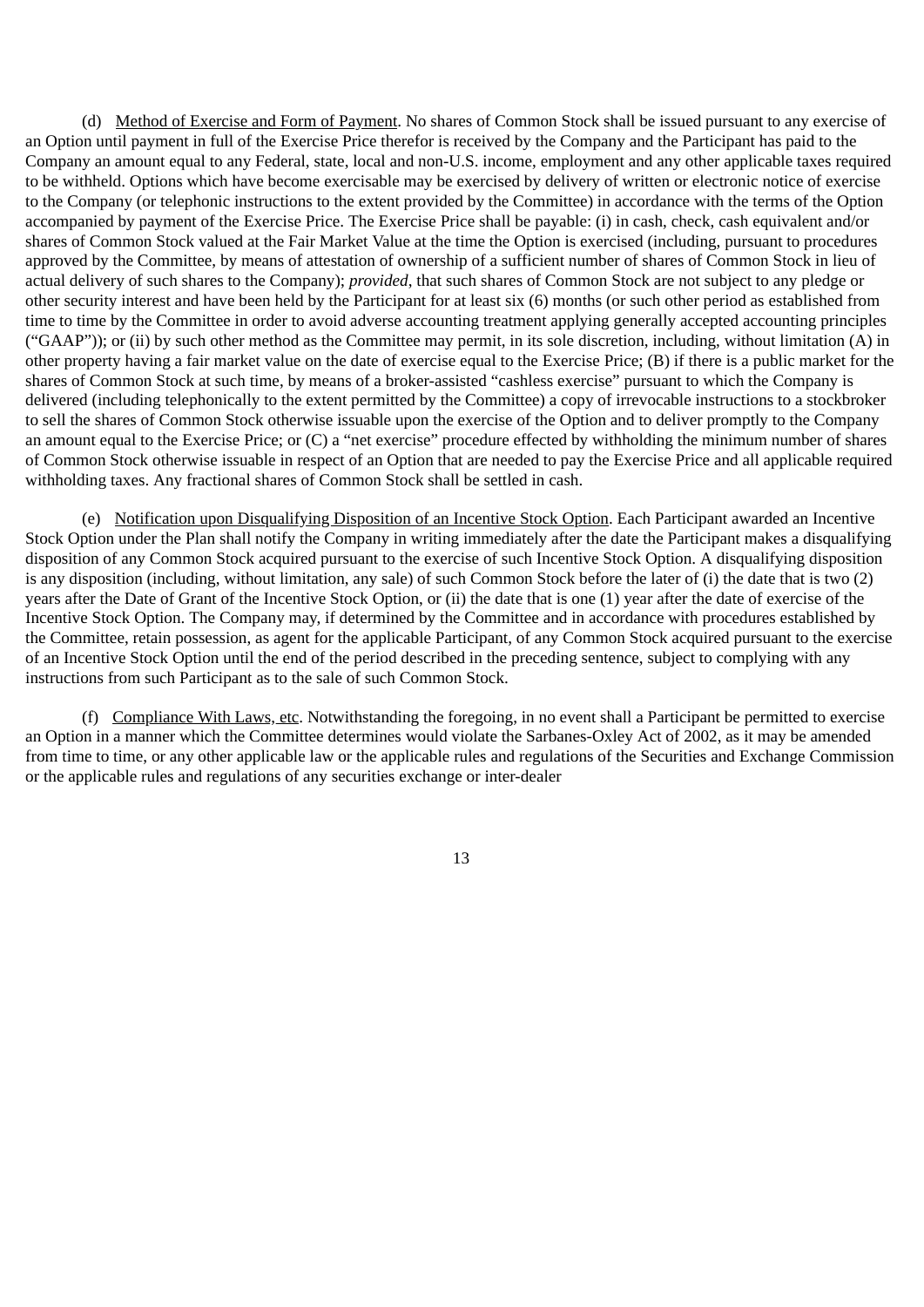quotation system on which the securities of the Company are listed or traded.

# **8. Stock Appreciation Rights.**

(a) General. Each SAR granted under the Plan shall be evidenced by an Award Agreement. Each SAR so granted shall be subject to the conditions set forth in this Section 8, and to such other conditions not inconsistent with the Plan as may be reflected in the applicable Award Agreement. Any Option granted under the Plan may include tandem SARs. The Committee also may award SARs to Eligible Persons independent of any Option.

(b) Strike Price. Except as otherwise provided by the Committee in the case of Substitute Awards, the strike price ("Strike Price") per share of Common Stock for each SAR shall not be less than 100% of the Fair Market Value of such share (determined as of the Date of Grant). Notwithstanding the foregoing, a SAR granted in tandem with (or in substitution for) an Option previously granted shall have a Strike Price equal to the Exercise Price of the corresponding Option.

(c) Vesting and Expiration. A SAR granted in connection with an Option shall become exercisable and shall expire according to the same vesting schedule and expiration provisions as the corresponding Option. Solely in the case of a SAR that may be settled in Common Stock, a SAR granted independent of an Option:

i. shall vest and become exercisable in such manner and on such date or dates or upon such event or events as determined by the Committee; and

ii. shall expire in such manner and on such date or dates or upon such event or events as determined by the Committee and shall expire after such period, as may be determined by the Committee, not to exceed ten (10) years from the Date of Grant (the "SAR Period"); *provided* that if the SAR Period would expire at a time when trading in the shares of Common Stock is prohibited by the Company's insider trading policy (or Company-imposed "blackout period"), then the SAR Period shall be automatically extended until the 30th day following the expiration of such prohibition.

Solely in the case of a SAR that may be settled in Common Stock, except as set forth in Sections 11, 13(i) and 13(j) hereto, the Committee shall not accelerate vesting of any such SAR.

(d) Method of Exercise. SARs which have become exercisable may be exercised by delivery of written or electronic notice of exercise to the Company in accordance with the terms of the Award, specifying the number of SARs to be exercised and the date on which such SARs were awarded.

(e) Payment. Upon the exercise of a SAR, the Company shall pay to the Participant an amount equal to the number of shares subject to the SAR that is being exercised multiplied by the excess, if any, of the Fair Market Value of one (1) share of Common Stock on the exercise date over the Strike Price, less an amount equal to any Federal, state, local and non-U.S. income,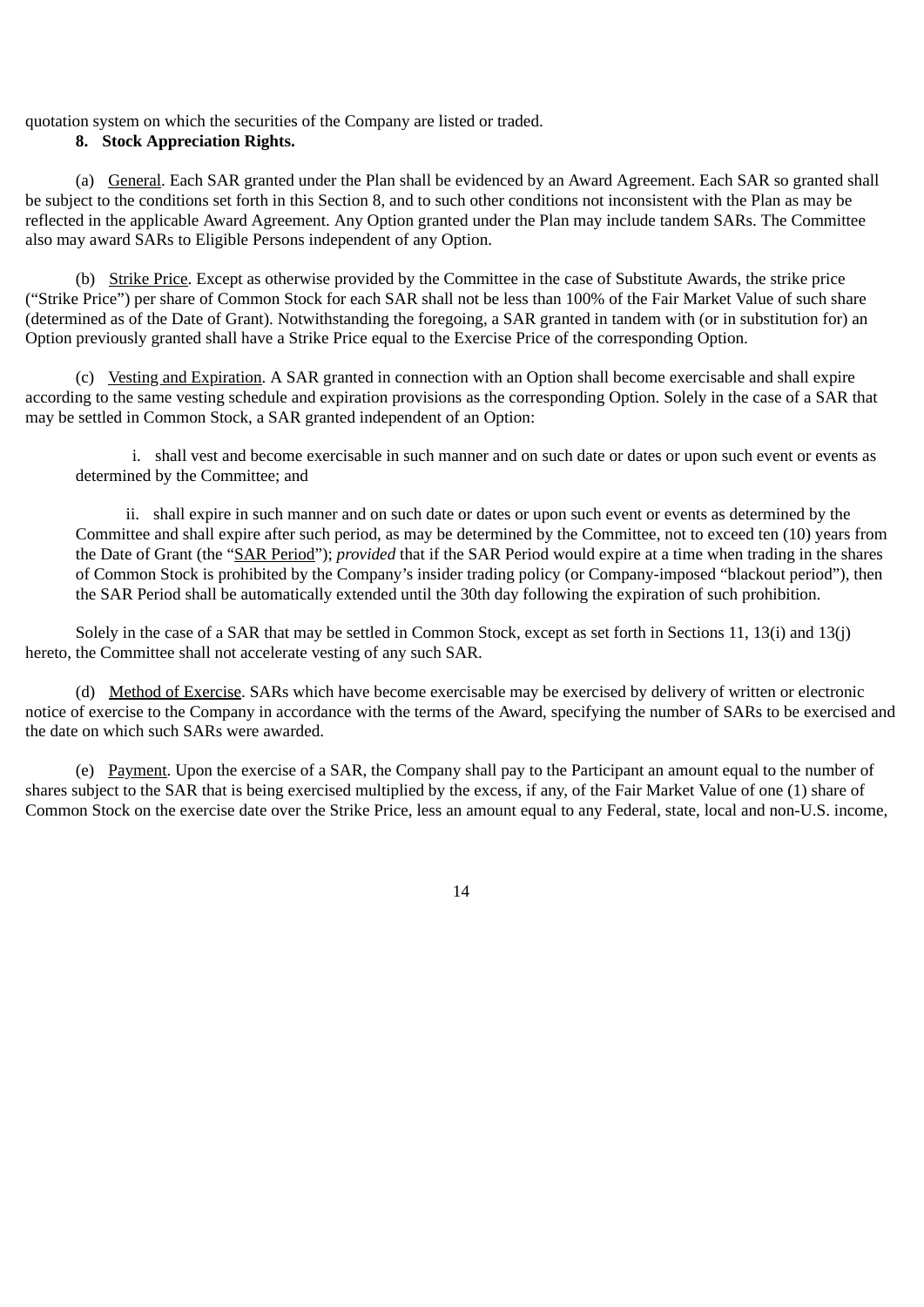employment and any other applicable taxes required to be withheld. The Company shall pay such amount in cash, in shares of Common Stock valued at Fair Market Value, or any combination thereof, as determined by the Committee in its sole discretion. Any fractional shares of Common Stock shall be settled in cash.

(f) Substitution of SARs for Nonqualified Stock Options. The Committee shall have the power in its sole discretion to substitute, without the consent of the affected Participant or any holder or beneficiary of SARs, SARs settled in shares of Common Stock (or settled in shares or cash in the sole discretion of the Committee) for outstanding Nonqualified Stock Options, provided that (i) the substitution shall not otherwise result in a modification of the terms of any such Nonqualified Stock Option, (ii) the number of shares of Common Stock underlying the substituted SARs shall be the same as the number of shares of Common Stock underlying such Nonqualified Stock Options and (iii) the Strike Price of the substituted SARs shall be equal to the Exercise Price of such Nonqualified Stock Options; provided, however, that if, in the opinion of the Company's independent public auditors, the foregoing provision creates adverse accounting consequences for the Company, such provision shall be considered null and void..

# **9. Restricted Stock and Restricted Stock Units**.

(a) General. Each grant of Restricted Stock and Restricted Stock Units shall be evidenced by an Award Agreement. Each Restricted Stock and Restricted Stock Unit so granted shall be subject to the conditions set forth in this Section 9, and to such other conditions not inconsistent with the Plan as may be reflected in the applicable Award Agreement.

(b) Stock Certificates and Book-Entry; Escrow or Similar Arrangement. Upon the grant of Restricted Stock, the Committee shall cause a stock certificate registered in the name of the Participant to be issued or shall cause share(s) of Common Stock to be registered in the name of the Participant and held in book-entry form subject to the Company's directions and, if the Committee determines that the Restricted Stock shall be held by the Company or in escrow rather than issued to the Participant pending the release of the applicable restrictions, the Committee may require the Participant to additionally execute and deliver to the Company (i) an escrow agreement satisfactory to the Committee, if applicable; and (ii) the appropriate stock power (endorsed in blank) with respect to the Restricted Stock covered by such agreement. If a Participant shall fail to execute and deliver (in a manner permitted under Section 13(a) of the Plan or as otherwise determined by the Committee) an agreement evidencing an Award of Restricted Stock and, if applicable, an escrow agreement and blank stock power within the amount of time specified by the Committee, the Award shall be null and void. Subject to the restrictions set forth in this Section 9 and the applicable Award Agreement, a Participant generally shall have the rights and privileges of a stockholder as to shares of Restricted Stock, including, without limitation, the right to vote such Restricted Stock; provided, that if the lapsing of restrictions with respect to any grant of Restricted Stock is contingent on satisfaction of performance conditions (other than, or in addition to, the passage of time), any dividends payable on such shares of Restricted Stock shall be held by the Company and delivered (without interest) to the Participant within fifteen (15) days following the date on which the restrictions on such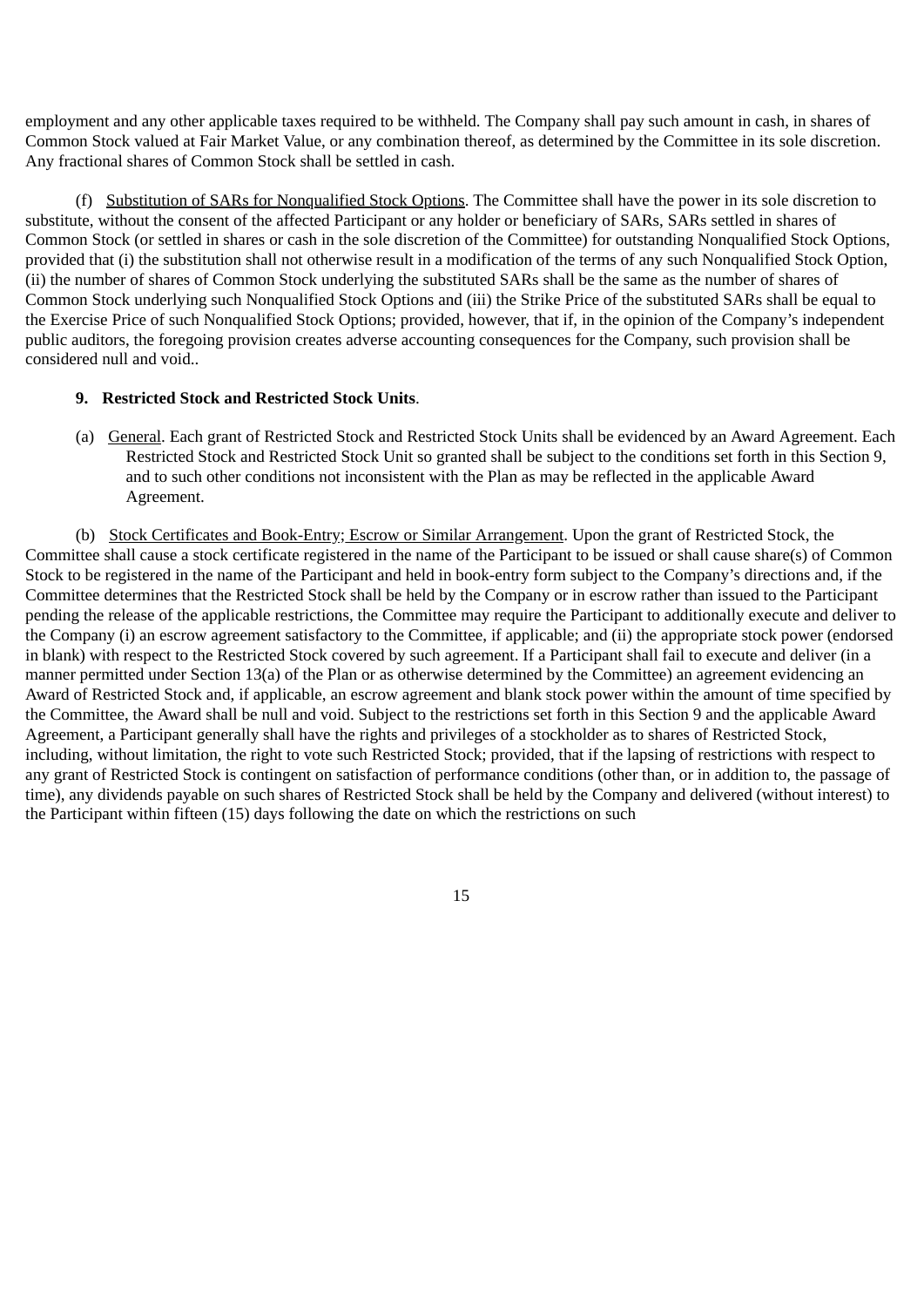Restricted Stock lapse (and the right to any such accumulated dividends shall be forfeited upon the forfeiture of the Restricted Stock to which such dividends relate). To the extent shares of Restricted Stock are forfeited, any stock certificates issued to the Participant evidencing such shares shall be returned to the Company, and all rights of the Participant to such shares and as a stockholder with respect thereto shall terminate without further obligation on the part of the Company. A Participant shall have no rights or privileges as a stockholder as to Restricted Stock Units.

(c) Vesting. Restricted Stock and Restricted Stock Units shall vest, and any applicable Restricted Period shall lapse, in such manner and on such date or dates or upon such event or events as determined by the Committee. Except as set forth in Sections 11, 13(i) and 13(j) hereto, the Committee shall not accelerate vesting of Restricted Stock or Restricted Stock Units.

(d) Issuance of Restricted Stock and Settlement of Restricted Stock Units.

i. Upon the expiration of the Restricted Period with respect to any shares of Restricted Stock, the restrictions set forth in the applicable Award Agreement shall be of no further force or effect with respect to such shares, except as set forth in the applicable Award Agreement. If an escrow arrangement is used, upon such expiration, the Company shall issue to the Participant, or the Participant's beneficiary, without charge, the stock certificate (or, if applicable, a notice evidencing a book-entry notation) evidencing the shares of Restricted Stock which have not then been forfeited and with respect to which the Restricted Period has expired (rounded down to the nearest full share). Dividends, if any, that may have been withheld by the Committee and attributable to any particular share of Restricted Stock shall be distributed to the Participant in cash or, in the sole discretion of the Committee, in shares of Common Stock having a Fair Market Value (on the date of distribution) equal to the amount of such dividends, upon the release of restrictions on such share and, if such share is forfeited, the Participant shall have no right to such dividends.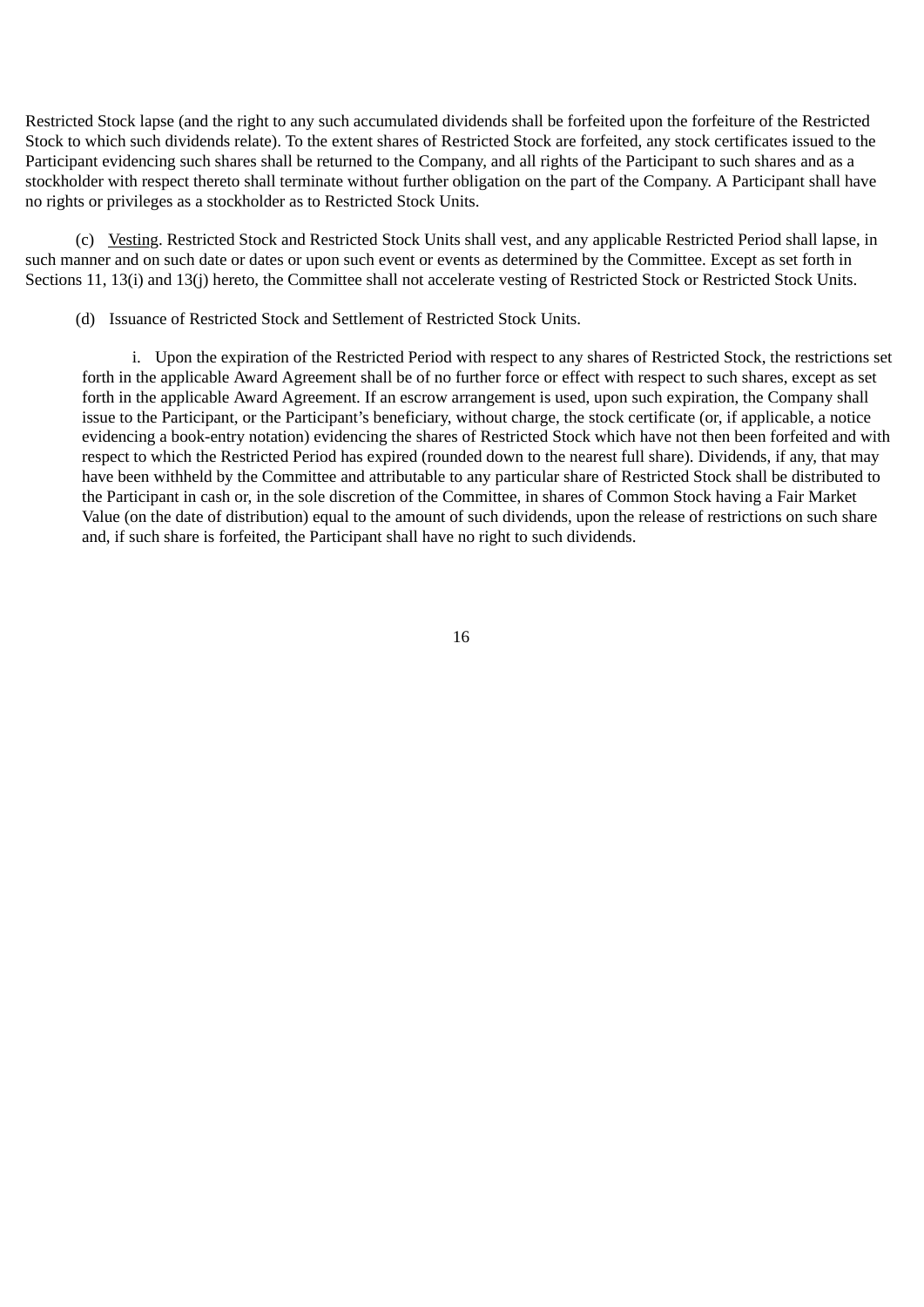ii. Unless otherwise provided by the Committee in an Award Agreement or otherwise, upon the expiration of the Restricted Period with respect to any outstanding Restricted Stock Units, the Company shall issue to the Participant or the Participant's beneficiary, without charge, one (1) share of Common Stock (or other securities or other property, as applicable) for each such outstanding Restricted Stock Unit; *provided, however*, that the Committee may, in its sole discretion, elect to (A) pay cash or part cash and part shares of Common Stock in lieu of issuing only shares of Common Stock in respect of such Restricted Stock Units; or (B) defer the issuance of shares of Common Stock (or cash or part cash and part shares of Common Stock, as the case may be) beyond the expiration of the Restricted Period if such extension would not cause adverse tax consequences under Section 409A of the Code. If a cash payment is made in lieu of issuing shares of Common Stock in respect of such Restricted Stock Units, the amount of such payment shall be equal to the Fair Market Value per share of the Common Stock as of the date on which the Restricted Period lapsed with respect to such Restricted Stock Units. To the extent provided in an Award Agreement, the holder of outstanding Restricted Stock Units shall be entitled to be credited with dividend equivalent payments (upon the payment by the Company of dividends on shares of Common Stock) either in cash or, in the sole discretion of the Committee, in shares of Common Stock having a Fair Market Value equal to the amount of such dividends (and interest may, in the sole discretion of the Committee, be credited on the amount of cash dividend equivalents at a rate and subject to such terms as determined by the Committee), which accumulated dividend equivalents (and interest thereon, if applicable) shall be payable at the same time as the underlying Restricted Stock Units are settled following the date on which the Restricted Period lapses with respect to such Restricted Stock Units, and, if such Restricted Stock Units are forfeited, the Participant shall have no right to such dividend equivalent payments (or interest thereon, if applicable).

(e) Legends on Restricted Stock. Each certificate, if any, or book entry representing Restricted Stock awarded under the Plan, if any, shall bear a legend or book entry notation substantially in the form of the following, in addition to any other information the Company deems appropriate, until the lapse of all restrictions with respect to such shares of Common Stock:

TRANSFER OF THIS CERTIFICATE AND THE SHARES REPRESENTED HEREBY IS RESTRICTED PURSUANT TO THE TERMS OF THE AG MORTGAGE INVESTMENT TRUST, INC. 2020 EQUITY INCENTIVE PLAN AND A RESTRICTED STOCK AWARD AGREEMENT, BETWEEN AG MORTGAGE INVESTMENT TRUST, INC. AND PARTICIPANT. A COPY OF SUCH PLAN AND AWARD AGREEMENT IS ON FILE AT THE PRINCIPAL EXECUTIVE OFFICES OF AG MORTGAGE INVESTMENT TRUST, INC.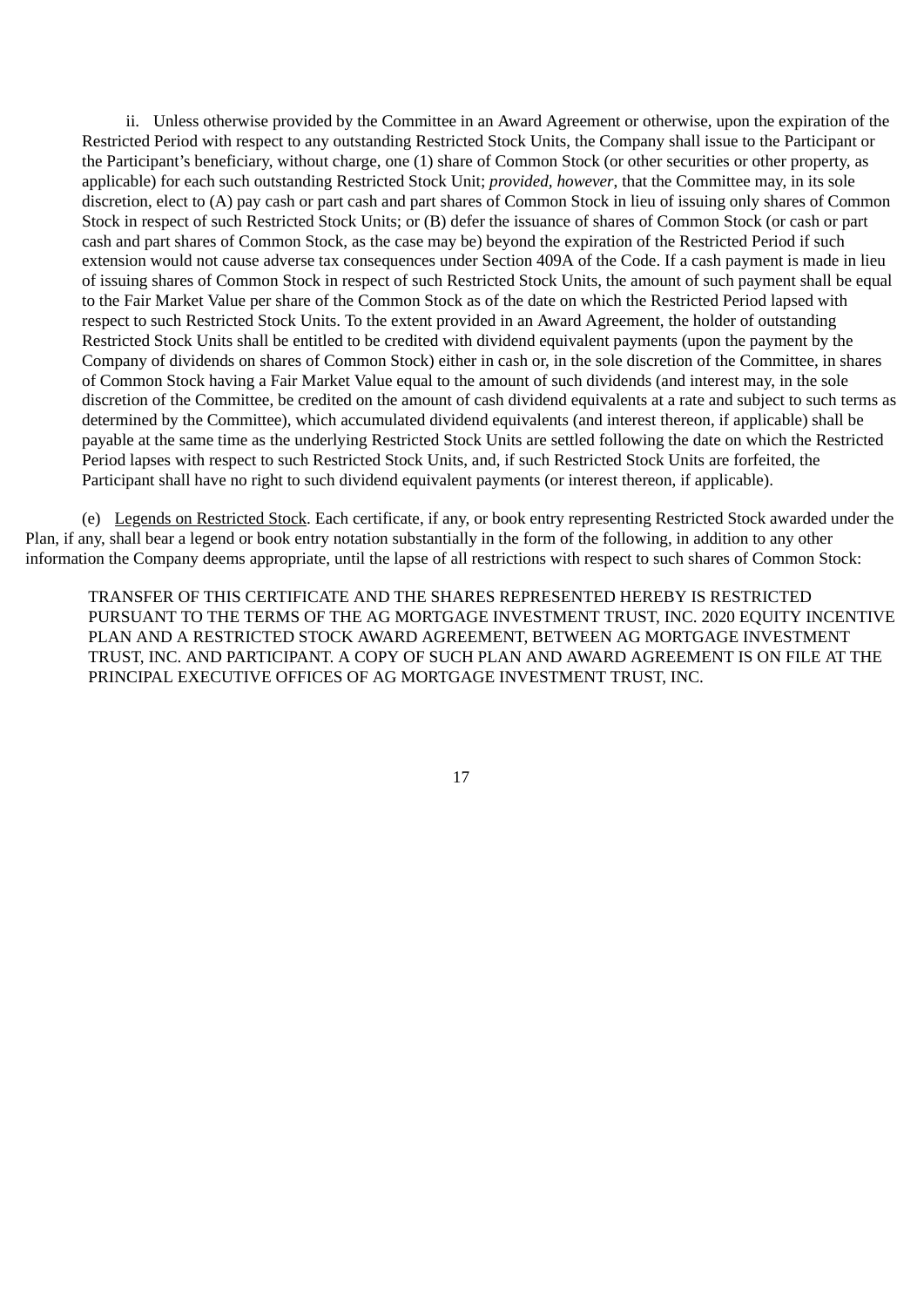**10. Other Stock-Based Awards**. The Committee may issue unrestricted Common Stock, rights to receive grants of Awards at a future date, and other Awards denominated in or based upon Common Stock (including, without limitation, performance shares or performance units), under the Plan to Eligible Persons, alone or in tandem with other Awards, in such amounts and dependent on such conditions as the Committee shall from time to time in its sole discretion determine. Each Other Stock-Based Award granted under the Plan shall be evidenced by an Award Agreement. Each Other Stock-Based Award so granted shall be subject to such conditions not inconsistent with the Plan as may be reflected in the applicable Award Agreement or other form evidencing such Award, including, without limitation, those set forth in Section 13(a) of the Plan. Except as set forth in Sections 11, 13(i) and 13(j) hereto, the Committee shall not accelerate vesting.

**11. Changes in Capital Structure and Similar Events**. Notwithstanding any other provision in this Plan to the contrary, the following provisions shall apply to all Awards granted hereunder:

(a) General. In the event of (i) any dividend (other than regular cash dividends) or other distribution (whether in the form of cash, shares of Common Stock, other securities or other property), recapitalization, stock split, reverse stock split, reorganization, merger, consolidation, split-up, split-off, spin-off, combination, repurchase or exchange of shares of Common Stock or other securities of the Company, issuance of warrants or other rights to acquire shares of Common Stock or other securities of the Company, or other similar corporate transaction or event that affects the shares of Common Stock (including, without limitation, a Change in Control); or (ii) unusual or nonrecurring events (including, without limitation, a Change in Control) affecting the Company, any Affiliate of the Company, or the financial statements of the Company or any Affiliate of the Company, or changes in applicable rules, rulings, regulations or other requirements of any governmental body or securities exchange or inter-dealer quotation system, accounting principles or law, such that in either case an adjustment is determined by the Committee in its sole discretion to be necessary or appropriate, then the Committee shall make any such proportionate substitution or adjustment, if any, as it deems equitable, including without limitation, adjusting any or all of (A) the Absolute Share Limit, or any other limit applicable under the Plan with respect to the number of Awards which may be granted hereunder; (B) the number of shares of Common Stock or other securities of the Company (or number and kind of other securities or other property) which may be issued in respect of Awards or with respect to which Awards may be granted under the Plan (including, without limitation, adjusting any or all of the limitations under Section 5 of the Plan); and (C) the terms of any outstanding Award, including, without limitation, (I) the number of shares of Common Stock or other securities of the Company (or number and kind of other securities or other property) subject to outstanding Awards or to which outstanding Awards relate; (II) the Exercise Price or Strike Price with respect to any Award; or (III) any applicable performance measures (including, without limitation, Performance Criteria); *provided*, that in the case of any "equity restructuring" (within the meaning of the Financial Accounting Standards Board Accounting Standards Codification Topic 718 (or any successor pronouncement thereto)), the Committee shall make an equitable or proportionate adjustment to outstanding Awards to reflect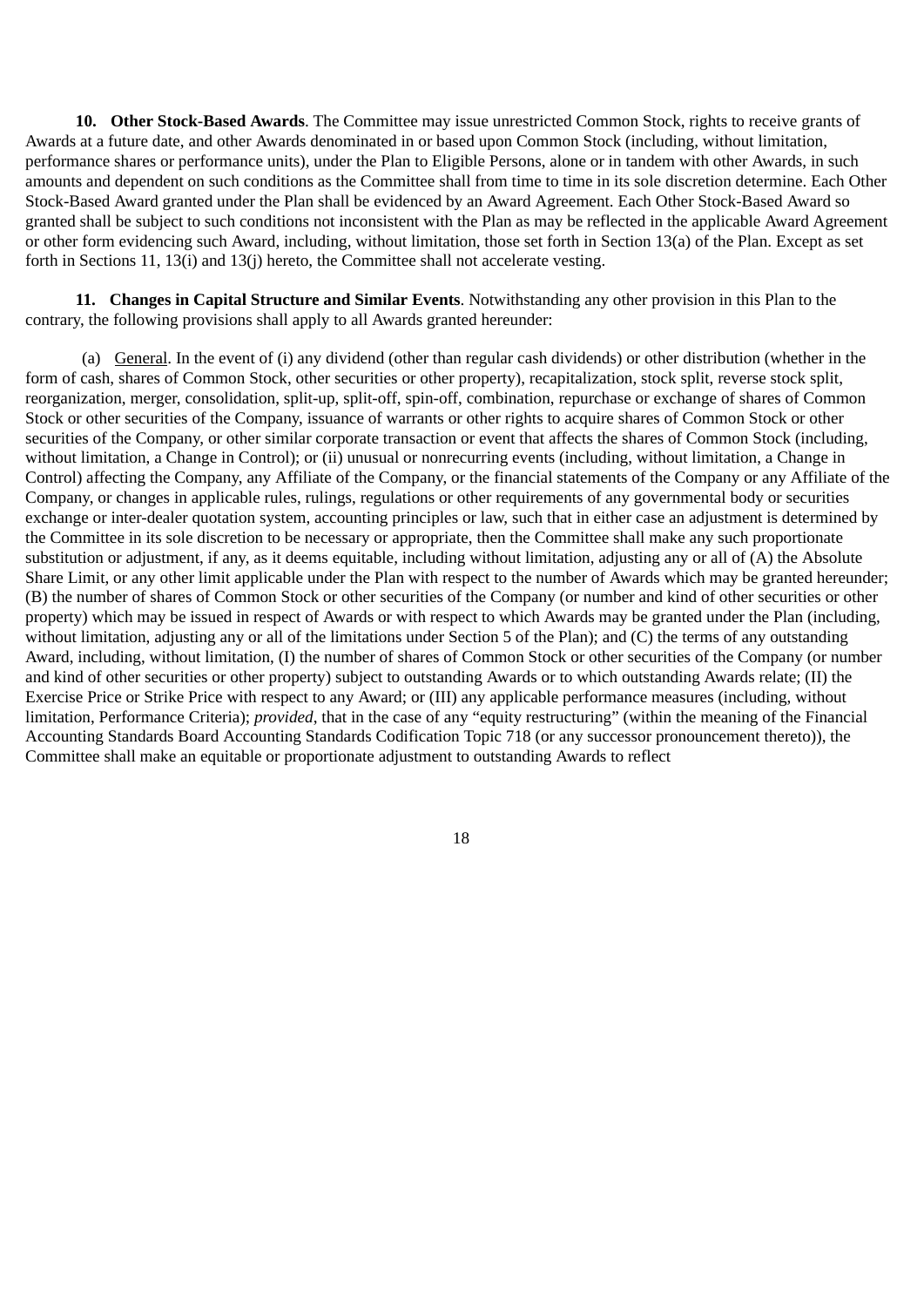such equity restructuring. Any adjustment under this Section 11 shall be conclusive and binding for all purposes.

(b) Change in Control. Without limiting the foregoing, in connection with any Change in Control, the Committee may, in its sole discretion, provide for any one or more of the following:

i. substitution or assumption of Awards, or to the extent the surviving entity (or Affiliate thereof) is unwilling to permit substitution or assumption of the Awards, full acceleration of the vesting of any time-vested Awards, and acceleration of any performance-vested Awards (based on actual performance through the date of such Change in Control and on a pro-rata basis); and/or

ii. cancellation of any one or more outstanding Awards and payment to the holders of such Awards that are vested as of such cancellation (including, without limitation, any Awards that would vest as a result of the occurrence of such event but for such cancellation, including as provided in Section 11(b)(i) above), the value of such Awards, if any, as determined by the Committee (which value, if applicable, may be based upon the price per share of Common Stock received or to be received by other stockholders of the Company in such event), including, without limitation, in the case of an outstanding Option or SAR, a cash payment in an amount equal to the excess, if any, of the Fair Market Value (as of a date specified by the Committee) of the shares of Common Stock subject to such Option or SAR over the aggregate Exercise Price or Strike Price of such Option or SAR (it being understood that, in such event, any Option or SAR having a per share Exercise Price or Strike Price equal to, or in excess of, the Fair Market Value of a share of Common Stock subject thereto may be canceled and terminated without any payment or consideration therefor).

For purposes of clause (i) above, substitution of an Award may include conversion of the shares of Common Stock underlying such Award into shares of the buyer (or Affiliate thereof), or, subject to any limitations or reductions as may be necessary to comply with Section 409A of the Code, into cash, property or other securities having an equivalent value as the Award (as determined consistent with clause (ii) above), which conversion shall not affect any continued vesting requirements of the Award. For the avoidance of doubt, any such substitution of an Award shall not provide for the acceleration of any vesting requirements of the Award and no Awards shall vest solely as a result of such substitution. Payments to holders pursuant to clause (ii) above shall be made in cash or, in the sole discretion of the Committee, in the form of such other consideration necessary for a Participant to receive property, cash, or securities (or combination thereof) as such Participant would have been entitled to receive upon the occurrence of the transaction if the Participant had been, immediately prior to such transaction, the holder of the number of shares of Common Stock covered by the Award at such time (less any applicable Exercise Price or Strike Price).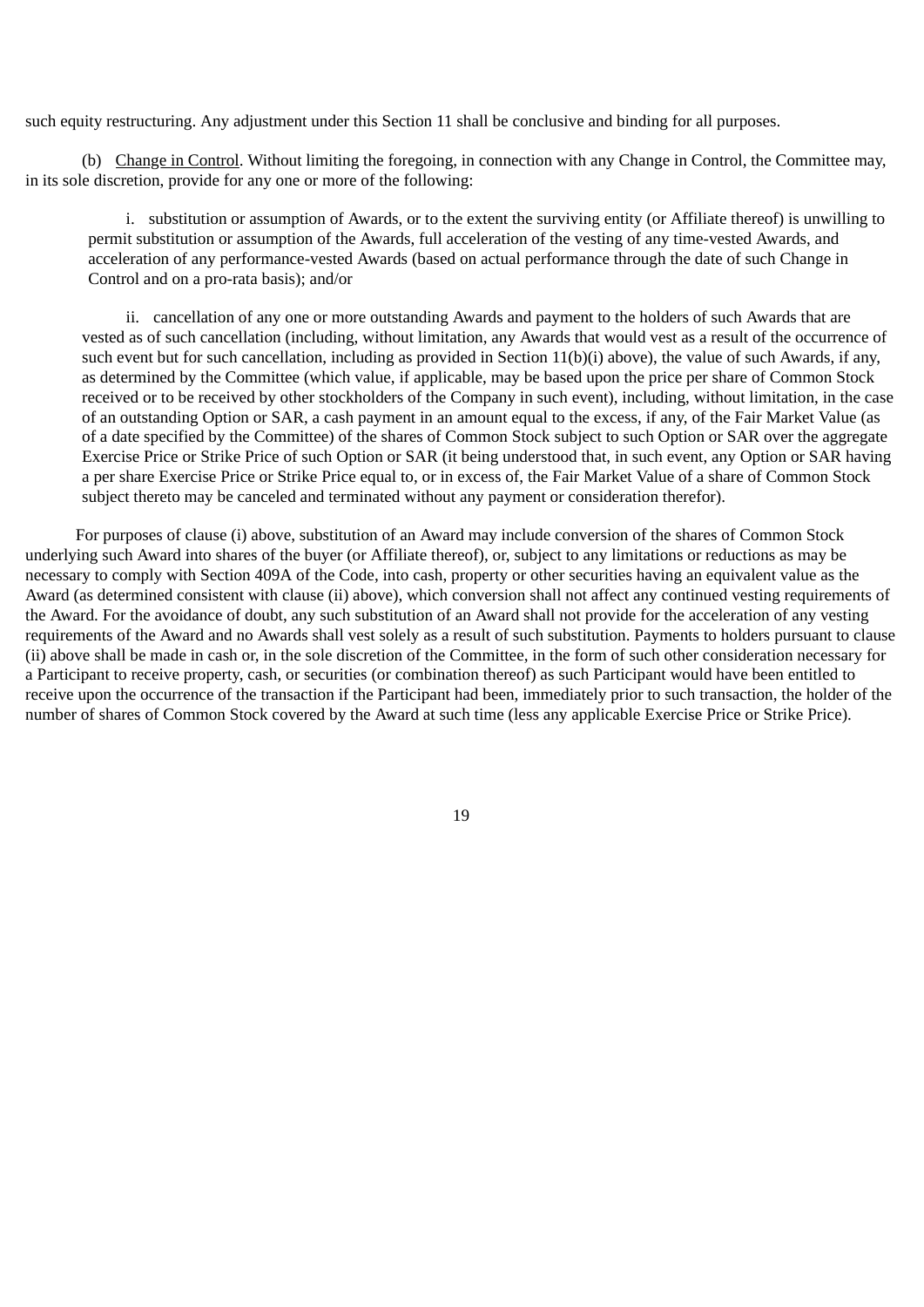(c) No Automatic Acceleration. No Award Agreement shall provide for automatic acceleration of the vesting of any time-vested Awards or performance-vested Awards upon a Change in Control.

(d) Other Requirements. Prior to any payment or adjustment contemplated under this Section 11, the Committee may require a Participant to (i) represent and warrant as to the unencumbered title to the Participant's Awards; (ii) bear such Participant's pro rata share of any post-closing indemnity obligations, and be subject to the same post-closing purchase price adjustments, escrow terms, offset rights, holdback terms, and similar conditions as the other holders of Common Stock, subject to any limitations or reductions as may be necessary to comply with Section 409A of the Code; and (iii) deliver customary transfer documentation as reasonably determined by the Committee.

(e) Fractional Shares. Any adjustment provided under this Section 11 may provide for the elimination of any fractional share that might otherwise become subject to an Award.

# **12. Amendments and Termination**.

(a) Amendment and Termination of the Plan. The Board may amend, alter, suspend, discontinue, or terminate the Plan or any portion thereof at any time; *provided*, that no such amendment, alteration, suspension, discontinuance or termination shall be made without stockholder approval if (i) such stockholder approval is necessary to comply with any regulatory requirement applicable to the Plan (including, without limitation, as necessary to comply with any rules or regulations of any securities exchange or inter-dealer quotation system on which the securities of the Company may be listed or quoted) or for changes in GAAP to new accounting standards; (ii) it would materially increase the number of securities which may be issued under the Plan (except for increases pursuant to Section 5 or 11 of the Plan); (iii) it would materially expand the category of Eligible Persons, extend the period during which new Awards may be granted under the Plan or change the method of determining the Exercise Price or Strike Price; or (iv) delete or limit the prohibition on repricing as provided in Section 12(c) below; *provided, further*, that any such amendment, alteration, suspension, discontinuance or termination that would materially and adversely affect the rights of any Participant or any holder or beneficiary of any Award theretofore granted shall not to that extent be effective without the consent of the affected Participant, holder or beneficiary. Notwithstanding the foregoing, no amendment shall be made to Section 12(c) of the Plan without stockholder approval.

(b) Amendment of Award Agreements. The Committee may, to the extent consistent with the Plan and the terms of any applicable Award Agreement, waive any conditions or rights under, amend any terms of, or alter, suspend, discontinue, cancel or terminate, any Award theretofore granted or the associated Award Agreement, prospectively or retroactively (including after a Participant's Termination); provided, that, other than pursuant to Section 11 or the terms of an Award Agreement, any such waiver, amendment, alteration, suspension, discontinuance, cancellation or termination that would materially and adversely affect the rights of any Participant with respect to any Award theretofore granted shall not to that extent be effective without the consent of the affected Participant; *provided, further*, that, except as set forth in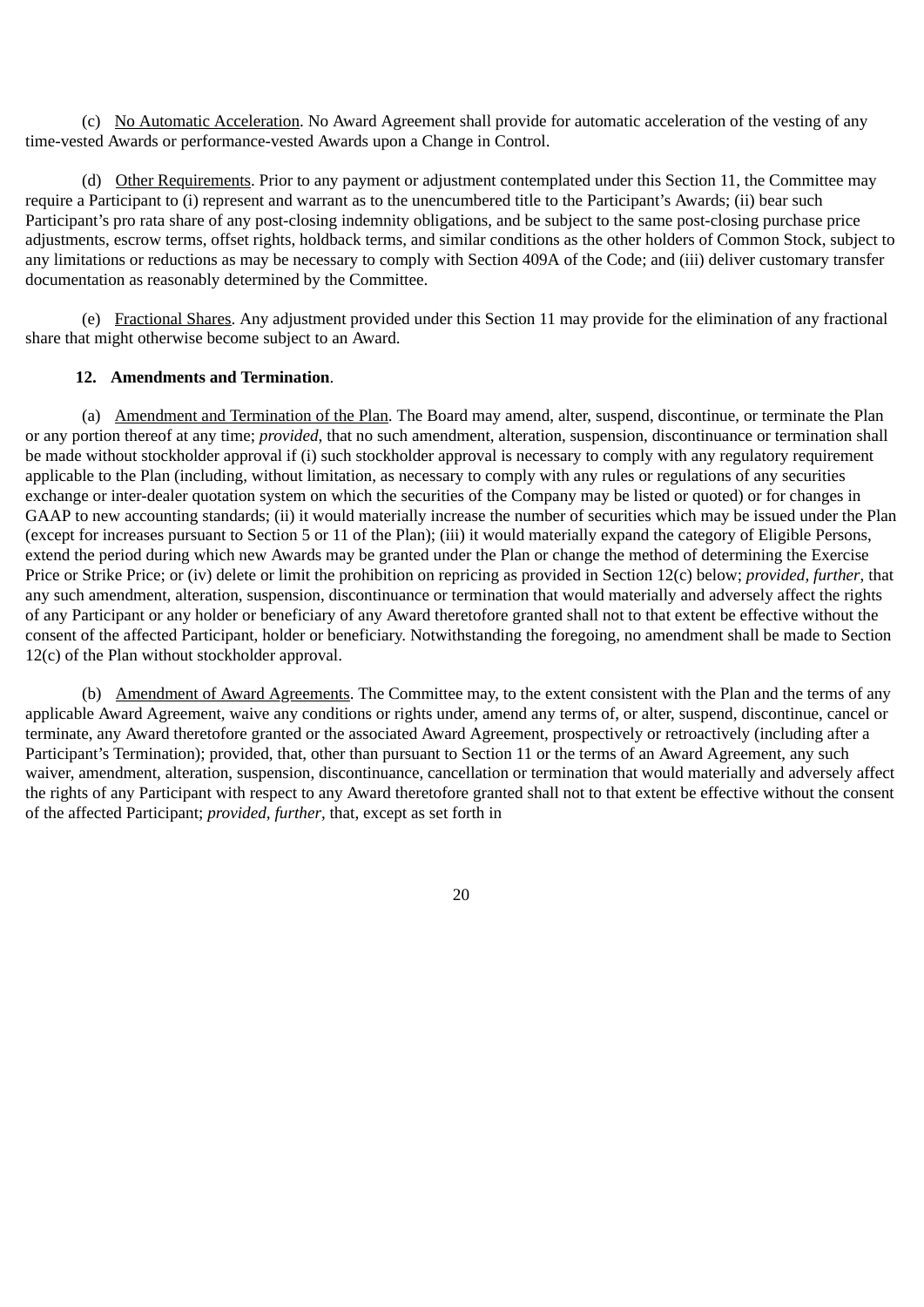Sections 11, 13(i) and 13(j) hereto, the Committee shall not alter or amend any Award in a manner that would accelerate the vesting of such Award.

(c) No Repricing. Notwithstanding anything in the Plan to the contrary, without stockholder approval, except as otherwise permitted under Section 11 of the Plan, (i) no amendment or modification of the Plan or any Award Agreement may reduce the Exercise Price of any Option or the Strike Price of any SAR or delete or limit the prohibition on repricing as provided by this Section 12(c); (ii) the Committee may not cancel any outstanding Option or SAR (including such Awards with an Exercise Price or Strike Price, as applicable, with a value above the current Fair Market Value of such Award) and replace it with a new Option or SAR (with a lower Exercise Price or Strike Price, as the case may be) or other Award or cash payment that is greater than the intrinsic value (if any) of the cancelled Option or SAR; and (iii) the Committee may not take any other action which is considered a "repricing" for purposes of the stockholder approval rules of any securities exchange or inter-dealer quotation system on which the securities of the Company are listed or quoted.

# **13. General**

(a) Award Agreements. Each Award under the Plan shall be evidenced by an Award Agreement, which shall be delivered to the Participant to whom such Award was granted and shall specify the terms and conditions of the Award and any rules applicable thereto, including, without limitation, the effect on such Award of the death, Disability or Termination of a Participant, or of such other events as may be determined by the Committee. For purposes of the Plan, an Award Agreement may be in any such form (written or electronic) as determined by the Committee (including, without limitation, a Board or Committee resolution, an employment agreement, a notice, a certificate or a letter) evidencing the Award. The Committee need not require an Award Agreement to be signed by the Participant or a duly authorized representative of the.

# (b) Nontransferability.

i. Each Award shall be exercisable only by such Participant to whom such Award was granted during the Participant's lifetime, or, if permissible under applicable law, by the Participant's legal guardian or representative. No Award may be assigned, alienated, pledged, attached, sold or otherwise transferred or encumbered by a Participant (unless such transfer is specifically required pursuant to a domestic relations order or by applicable law) other than by will or by the laws of descent and distribution and any such purported assignment, alienation, pledge, attachment, sale, transfer or encumbrance shall be void and unenforceable against the Company or its Affiliates; *provided*, that the designation of a beneficiary shall not constitute an assignment, alienation, pledge, attachment, sale, transfer or encumbrance.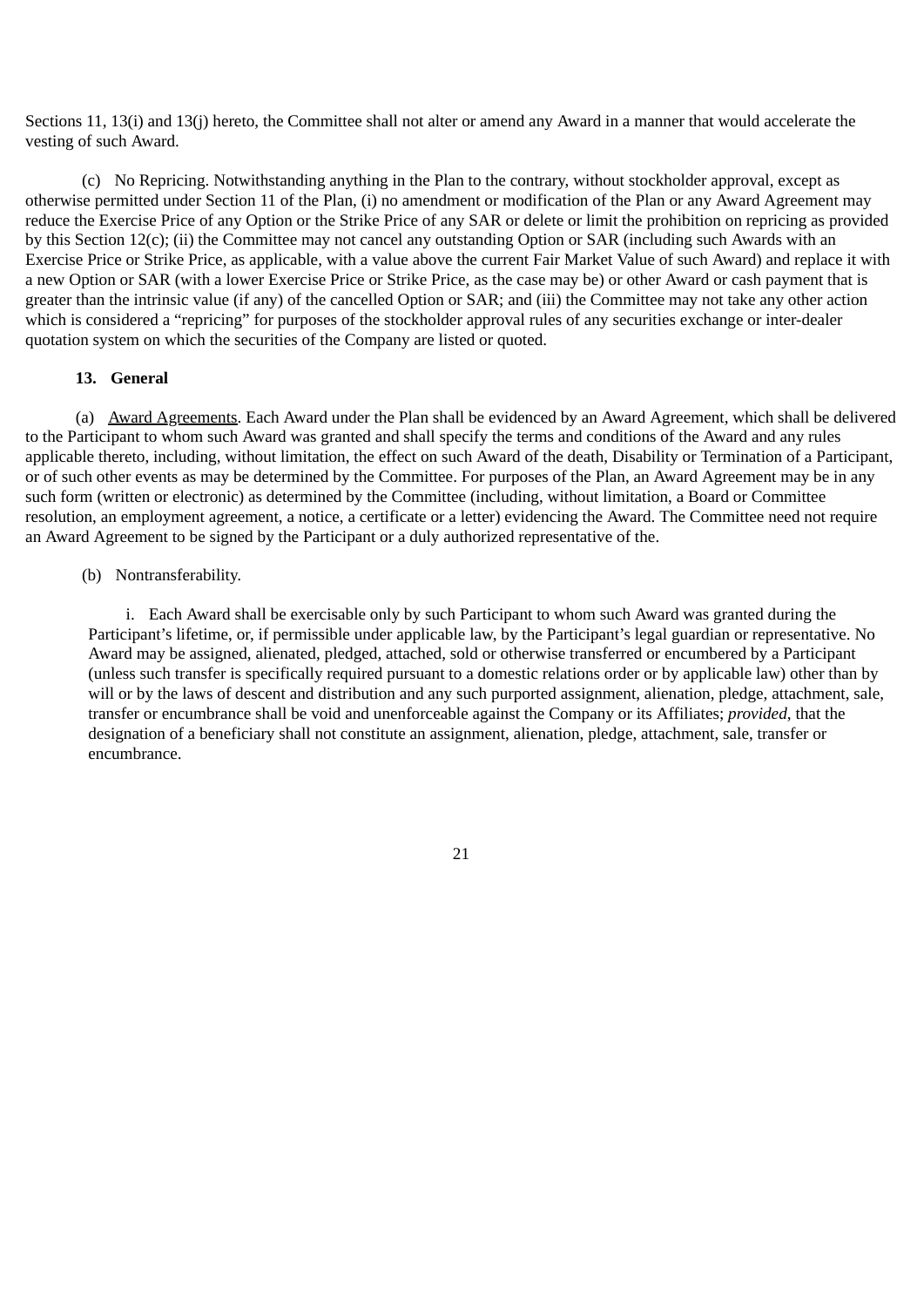ii. Notwithstanding the foregoing, the Committee may, in its sole discretion, permit Awards (other than Incentive Stock Options) to be transferred by a Participant, without consideration, subject to such rules as the Committee may adopt consistent with any applicable Award Agreement to preserve the purposes of the Plan, to: (A) any person who is a "family member" of the Participant, as such term is used in the instructions to Form S-8 under the Securities Act or any successor form of registration statement promulgated by the Securities and Exchange Commission (collectively, the "Immediate Family Members"); (B) a trust solely for the benefit of the Participant and the Participant's Immediate Family Members; (C) a partnership or limited liability company whose only partners or stockholders are the Participant and the Participant's Immediate Family Members; or (D) a beneficiary to whom donations are eligible to be treated as "charitable contributions" for federal income tax purposes (each transferee described in clauses (A), (B), (C) and (D) above is hereinafter referred to as a "Permitted Transferee"); *provided*, that the Participant gives the Committee advance written notice describing the terms and conditions of the proposed transfer and the Committee notifies the Participant in writing that such a transfer would comply with the requirements of the Plan. Notwithstanding the foregoing, no Awards may be transferred to a third-party financial institution.

iii. The terms of any Award transferred in accordance with clause (ii) above shall apply to the Permitted Transferee and any reference in the Plan, or in any applicable Award Agreement, to a Participant shall be deemed to refer to the Permitted Transferee, except that (A) Permitted Transferees shall not be entitled to transfer any Award, other than by will or the laws of descent and distribution; (B) Permitted Transferees shall not be entitled to exercise any transferred Option unless there shall be in effect a registration statement on an appropriate form covering the shares of Common Stock to be acquired pursuant to the exercise of such Option if the Committee determines, consistent with any applicable Award Agreement, that such a registration statement is necessary or appropriate; (C) neither the Committee nor the Company shall be required to provide any notice to a Permitted Transferee, whether or not such notice is or would otherwise have been required to be given to the Participant under the Plan or otherwise; and (D) the consequences of a Participant's Termination under the terms of the Plan and the applicable Award Agreement shall continue to be applied with respect to the Participant, including, without limitation, that an Option shall be exercisable by the Permitted Transferee only to the extent, and for the periods, specified in the Plan and the applicable Award Agreement.

(c) Dividends and Dividend Equivalents. The Committee may, in its sole discretion, provide a Participant as part of an Award with dividends, dividend equivalents, or similar payments in respect of Awards, payable in cash, shares of Common Stock, other securities, other Awards or other property, on a current or deferred basis, on such terms and conditions as may be determined by the Committee in its sole discretion, including, without limitation, payment directly to the Participant, withholding of such amounts by the Company subject to vesting of the Award or reinvestment in additional shares of Common Stock, Restricted Stock or other Awards; provided, that no dividends, dividend equivalents or other similar payments shall be payable in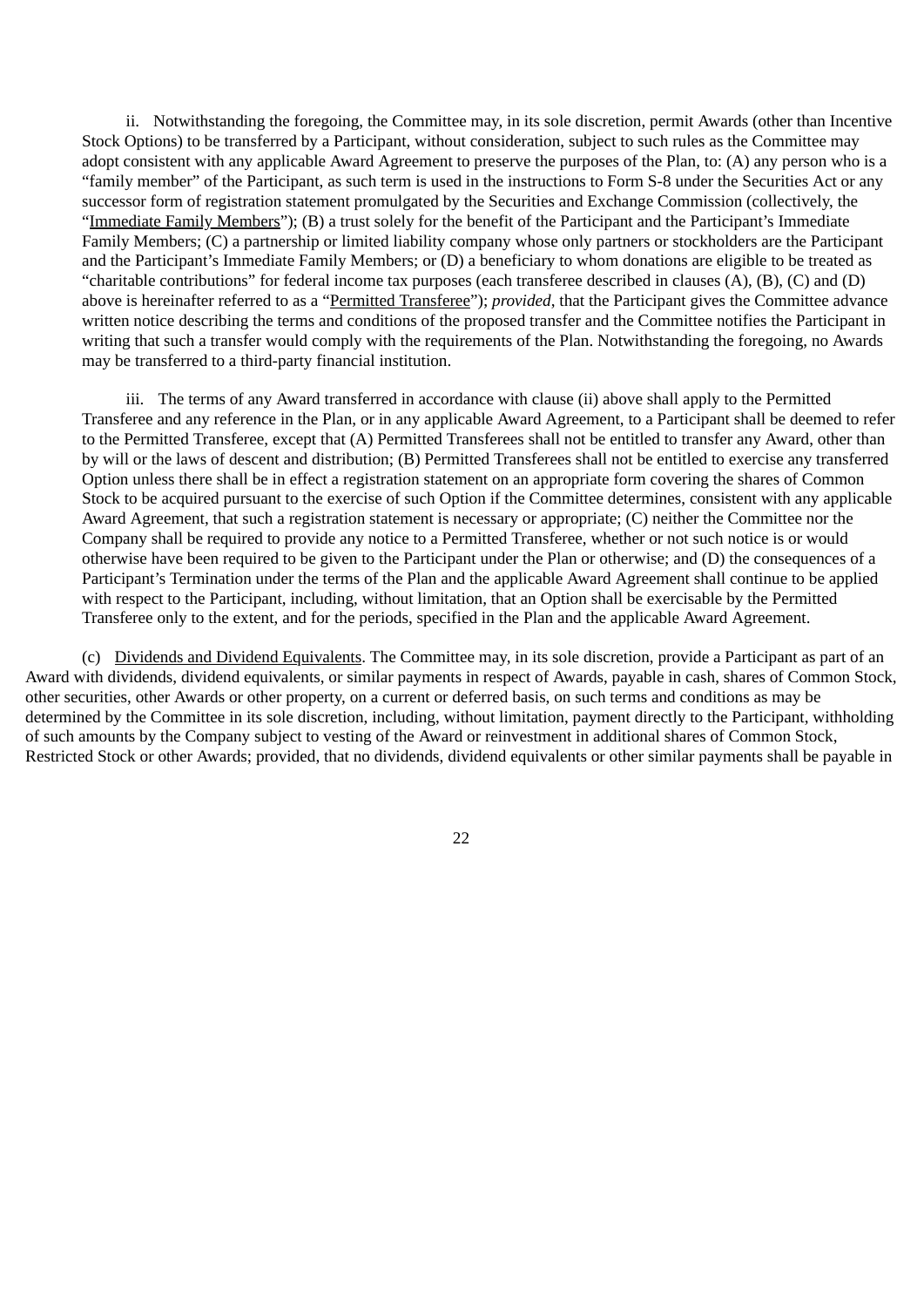respect of outstanding (i) Options or SARs; or (ii) unearned Awards subject to performance conditions (other than, or in addition to, the passage of time) (although dividends, dividend equivalents or other similar payments may be accumulated in respect of unearned Awards and paid within fifteen (15) days after such Awards are earned and become payable or distributable).

# (d) Tax Withholding.

i. As a condition to the grant of any Award, it shall be required that a Participant satisfy, when such taxes are otherwise due with respect to such Award, through a cash payment by the Participant, or in the discretion of the Committee, through deduction or withholding from any payment of any kind otherwise due to the Participant, or through such other arrangements as are satisfactory to the Committee, the amount of all federal, state, and local income and other applicable taxes of any kind required or permitted to be withheld in connection with such Award.

ii. Without limiting the generality of clause (i) above, the Committee may (but is not obligated to), in its sole discretion, permit a Participant to satisfy, in whole or in part, the foregoing withholding liability by (A) the delivery of shares of Common Stock (which are not subject to any pledge or other security interest) that have been held by the Participant for at least six (6) months (or such other period as established from time to time by the Committee in order to avoid adverse accounting treatment applying GAAP) having a Fair Market Value equal to such withholding liability; or (B) having the Company withhold from the number of shares of Common Stock otherwise issuable or deliverable pursuant to the exercise or settlement of the Award a number of shares with a Fair Market Value equal to such withholding liability, provided that with respect to shares withheld pursuant to clause (B), the number of such shares may not have a Fair Market Value greater than the minimum required statutory withholding liability unless determined by the Committee not to result in adverse accounting consequences.

(e) Data Protection. By participating in the Plan or accepting any rights granted under it, each Participant consents to the collection and processing of personal data relating to the Participant so that the Company and its Affiliates can fulfill their obligations and exercise their rights under the Plan and generally administer and manage the Plan. This data will include, but may not be limited to, data about participation in the Plan and shares offered or received, purchased, or sold under the Plan from time to time and other appropriate financial and other data (such as the date on which the Awards were granted) about the Participant and the Participant's participation in the Plan.

(f) No Claim to Awards; No Rights to Continued Employment; Waiver. No employee of the Company or its Affiliates, or other Person, shall have any claim or right to be granted an Award under the Plan or, having been selected for the grant of an Award, to be selected for a grant of any other Award. There is no obligation for uniformity of treatment of Participants or holders or beneficiaries of Awards. The terms and conditions of Awards and the Committee's determinations and interpretations with respect thereto need not be the same with respect to each Participant and may be made selectively among Participants, whether or not such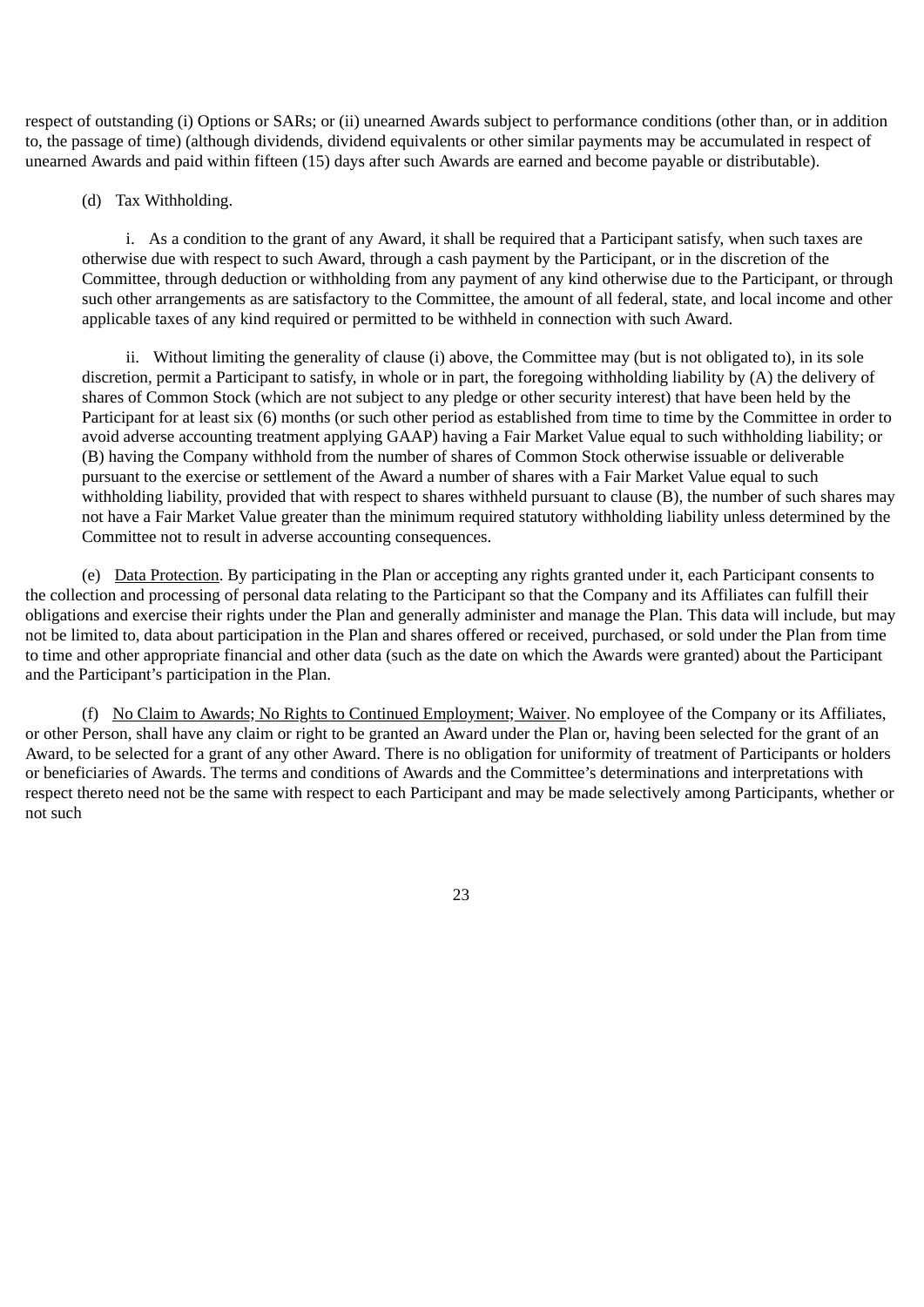Participants are similarly situated. Neither the Plan nor any action taken hereunder shall be construed as giving any Participant any right to be retained in the employ or service of the Company or its Affiliates, nor shall it be construed as giving any Participant any rights to continued service on the Board. The Company or any of its Affiliates may at any time dismiss a Participant from employment or discontinue any consulting relationship, free from any liability or any claim under the Plan, unless otherwise expressly provided in the Plan or any Award Agreement. By accepting an Award under the Plan, a Participant shall thereby be deemed to have waived any claim to continued exercise or vesting of an Award or to damages or severance entitlement related to non-continuation of the Award beyond the period provided under the Plan or any Award Agreement, except to the extent of any provision to the contrary in any written employment contract or other agreement between the Company and its Affiliates and the Participant, whether any such agreement is executed before, on or after the Date of Grant.

(g) International Participants. With respect to Participants who reside or work outside of the United States of America, the Committee may, in its sole discretion, amend the terms of the Plan and create or amend outstanding Awards with respect to such Participants in order to conform such terms with the requirements of local law or to obtain more favorable tax or other treatment for a Participant the Company or its Affiliates.

(h) Designation and Change of Beneficiary. Each Participant may file with the Committee a written designation of one or more Persons as the beneficiary(ies) who shall be entitled to receive the amounts payable with respect to an Award, if any, due under the Plan upon the Participant's death. A Participant may, from time to time, revoke or change the Participant's beneficiary designation without the consent of any prior beneficiary by filing a new designation with the Committee. The last such designation received by the Committee shall be controlling; *provided, however*, that no designation, or change or revocation thereof, shall be effective unless received by the Committee prior to the Participant's death, and in no event shall it be effective as of a date prior to such receipt. If no beneficiary designation is filed by a Participant, the beneficiary shall be deemed to be the Participant's spouse or, if the Participant is unmarried at the time of death, the Participant's estate.

(i) Termination of a Participant. In the event of a Participant's Termination for any reason (other than due to death or Disability) prior to the time an Award has vested, (A) all vesting with respect to such Participant's Award shall cease, and (B) the unvested portion of any outstanding Award shall be forfeited to the Company by the Participant for no consideration as of the date of such Termination; provided, that, notwithstanding anything contained in the Plan to the contrary, in connection with any Termination, other than for cause (as reasonably defined and determined by the Committee), or due to death or Disability, the Committee shall reasonably determine whether or not to permit a Participant to retain, vest or continue to vest in an Award notwithstanding such Participant's Termination. Any such determination may be set forth in a Participant's Award Agreement or made as an amendment to a Participant's Award Agreement on or before such Termination. In the event of a Participant's Termination due to death or Disability prior to the time an Award has vested, all such unvested Awards held by such Participant shall vest in full upon such death or Disability of the Participant. Except as otherwise provided in an Award Agreement, unless determined otherwise by the Committee at any point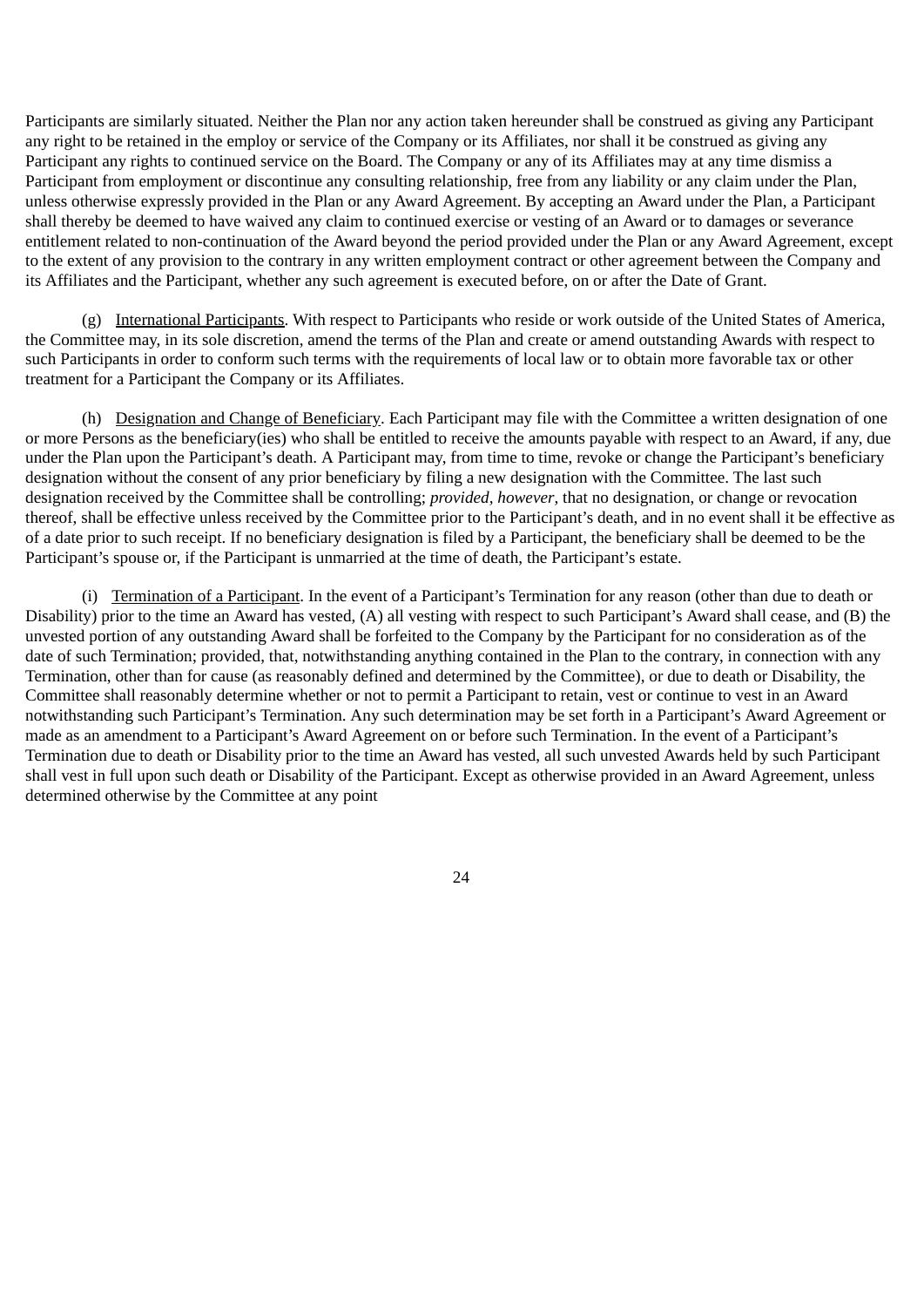following such event: (i) neither a temporary absence from employment or service due to illness, vacation or leave of absence (including, without limitation, a call to active duty for military service through a Reserve or National Guard unit) nor a transfer from employment or service with one Service Recipient to employment or service with another Service Recipient (or vice-versa) shall be considered a Termination; and (ii) if a Participant undergoes a Termination, but such Participant continues to provide services to the Company and its Affiliates in a non-employee or non-officer capacity, such change in status shall not be considered a Termination for purposes of the Plan. Further, unless otherwise determined by the Committee, in the event that any Service Recipient ceases to be an Affiliate of the Company (by reason of sale, divestiture, spin-off or other similar transaction), unless a Participant's employment or service is transferred to another entity that would constitute a Service Recipient immediately following such transaction, such Participant shall be deemed to have suffered a Termination hereunder as of the date of the consummation of such transaction.

(j) Manager Termination Event. In the event of a Qualifying Manager Termination, and notwithstanding any provision of the Plan to the contrary, all outstanding unvested Awards held by Manager Employees shall vest in full as of such Qualifying Manager Termination. In the event of a Manager Termination Event (other than a Qualifying Manager Termination), including by action of the Manager (other than as a result of the breach by the Company of the Management Agreement) or by action of the Company as a result of the breach by the Manager of the Management Agreement, all vesting with respect to all outstanding unvested Awards held by Manager Employees shall cease, and all such outstanding unvested Awards shall be forfeited to the Company for no consideration as of the date of such Manager Termination Event; *provided*, that, notwithstanding anything contained in the Plan to the contrary, in connection with any Manager Termination Event, the Committee shall reasonably determine whether or not to permit a Manager Employee to retain, vest or continue to vest in an Award notwithstanding such Manager Termination Event. Any such determination may be set forth in a Manager Employee's Award Agreement or made as an amendment to a Manager Employee's Award Agreement on or before such Manager Termination Event.

(k) No Rights as a Stockholder. Except as otherwise specifically provided in the Plan or any Award Agreement, no Person shall be entitled to the privileges of ownership in respect of shares of Common Stock which are subject to Awards hereunder until such shares have been issued or delivered to such Person.

(l) Government and Other Regulations.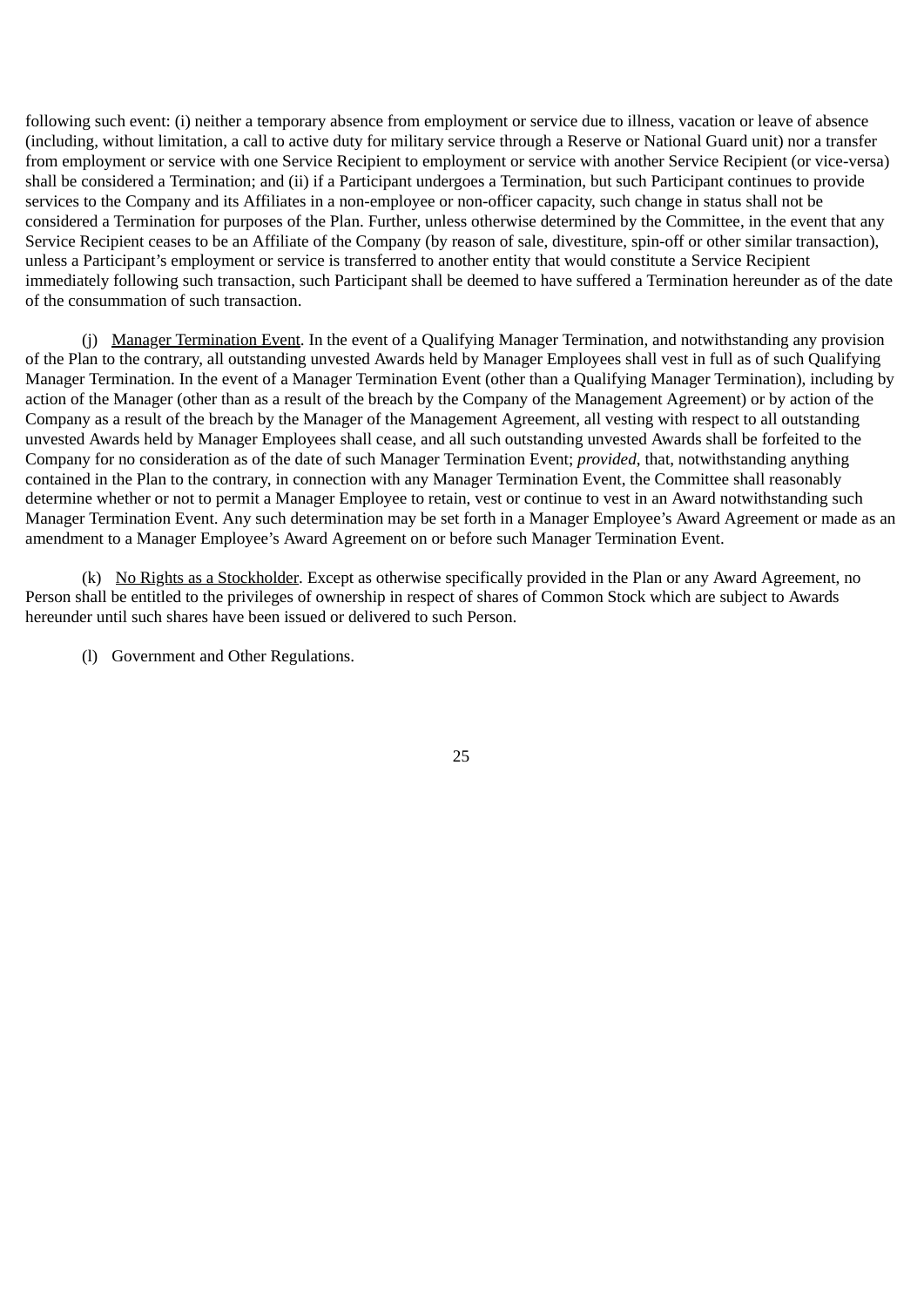i. The obligation of the Company to settle Awards in shares of Common Stock or other consideration shall be subject to all applicable laws, rules, and regulations, and to such approvals by governmental agencies as may be required. Notwithstanding any terms or conditions of any Award to the contrary, the Company shall be under no obligation to offer to sell or to sell, and shall be prohibited from offering to sell or selling, any shares of Common Stock pursuant to an Award unless such shares have been properly registered for sale pursuant to the Securities Act with the Securities and Exchange Commission or unless the Company has received an opinion of counsel (if the Company has requested such an opinion), satisfactory to the Company, that such shares may be offered or sold without such registration pursuant to an available exemption therefrom and the terms and conditions of such exemption have been fully complied with. The Company shall be under no obligation to register for sale under the Securities Act any of the shares of Common Stock to be offered or sold under the Plan. The Committee shall have the authority to provide that all shares of Common Stock or other securities of the Company or any Affiliate of the Company issued under the Plan shall be subject to such stop transfer orders and other restrictions as the Committee may deem advisable under the Plan, the applicable Award Agreement, the Federal securities laws, or the rules, regulations and other requirements of the Securities and Exchange Commission, any securities exchange or inter-dealer quotation system on which the securities of the Company are listed or quoted and any other applicable Federal, state, local or non-U.S. laws, rules, regulations and other requirements, and, without limiting the generality of Section 9 of the Plan, the Committee may cause a legend or legends to be put on certificates representing shares of Common Stock or other securities of the Company or any Affiliate of the Company issued under the Plan to make appropriate reference to such restrictions or may cause such Common Stock or other securities of the Company or any Affiliate of the Company issued under the Plan in book-entry form to be held subject to the Company's instructions or subject to appropriate stop-transfer orders. Notwithstanding any provision in the Plan to the contrary, the Committee reserves the right to add any additional terms or provisions to any Award granted under the Plan that the Committee, in its sole discretion, deems necessary or advisable in order that such Award complies with the legal requirements of any governmental entity to whose jurisdiction the Award is subject.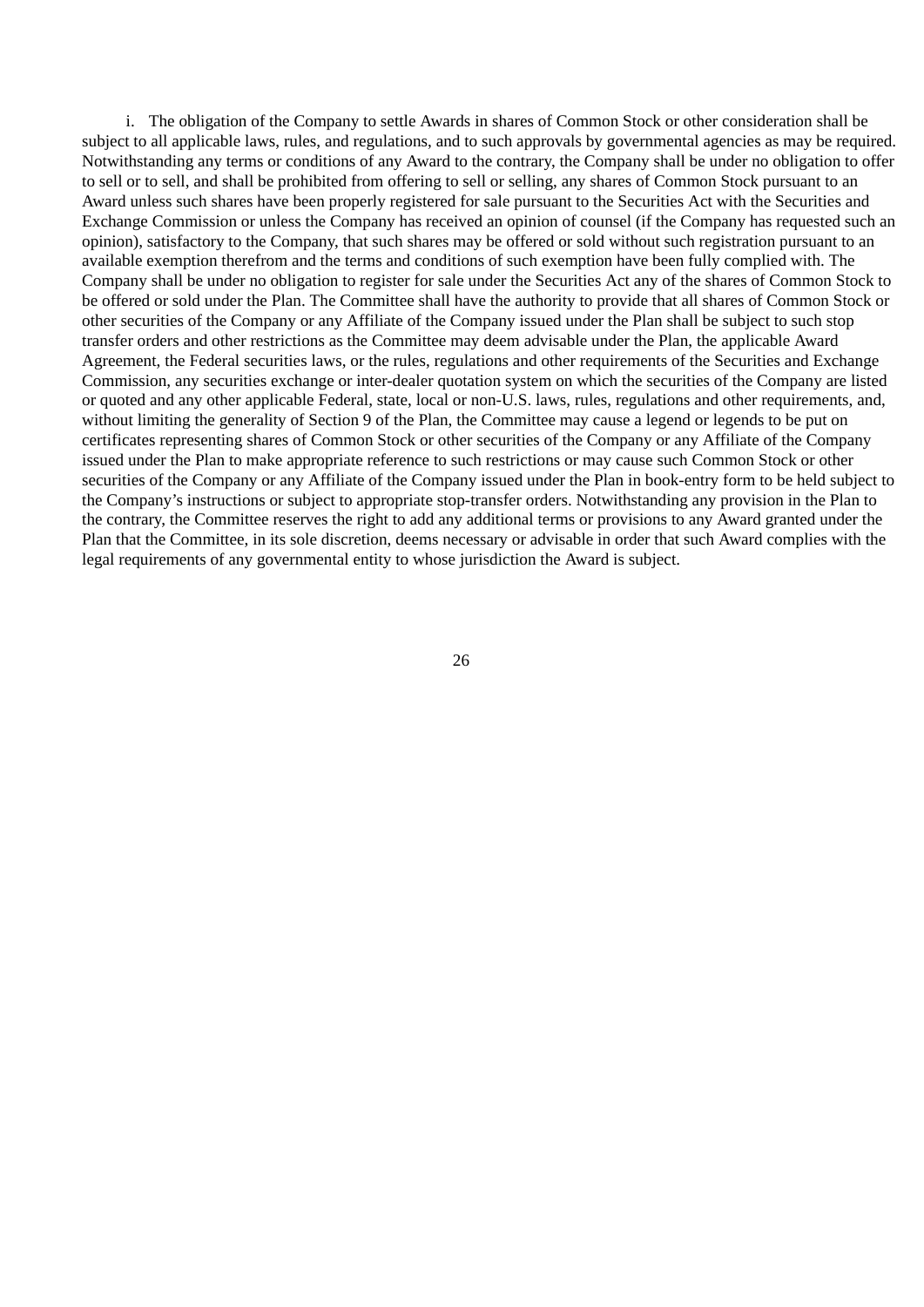ii. The Committee may cancel an Award or any portion thereof if it determines, in its sole discretion, that legal or contractual restrictions and/or blockage and/or other market considerations would make the Company's acquisition of shares of Common Stock from the public markets, the Company's issuance of Common Stock to the Participant, the Participant's acquisition of Common Stock from the Company and/or the Participant's sale of Common Stock to the public markets, illegal, impracticable or inadvisable. If the Committee determines to cancel all or any portion of an Award in accordance with the foregoing, the Company shall, subject to any limitations or reductions as may be necessary to comply with Section 409A of the Code, (A) pay to the Participant an amount equal to the excess of (I) the aggregate Fair Market Value of the shares of Common Stock subject to such Award or portion thereof canceled (determined as of the applicable exercise date, or the date that the shares would have been vested or issued, as applicable); over (II) the aggregate Exercise Price or Strike Price (in the case of an Option or SAR, respectively) or any amount payable as a condition of issuance of shares of Common Stock (in the case of any other Award). Such amount shall be delivered to the Participant as soon as practicable following the cancellation of such Award or portion thereof, or (B) in the case of Restricted Stock, Restricted Stock Units or Other Stock-Based Awards, provide the Participant with a cash payment or equity subject to deferred vesting and delivery consistent with the vesting restrictions applicable to such Restricted Stock, Restricted Stock Units or Other Stock-Based Awards, or the underlying shares in respect thereof.

(m) No Section 83(b) Elections Without Consent of the Committee. No election under Section 83(b) of the Code or under a similar provision of law may be made unless expressly permitted by the terms of the applicable Award Agreement or by action of the Committee in writing prior to the making of such election. If a Participant, in connection with the acquisition of shares of Common Stock under the Plan or otherwise, is expressly permitted to make such election and the Participant makes the election, the Participant shall notify the Company of such election within ten (10) days of filing notice of the election with the Internal Revenue Service or other governmental authority, in addition to any filing and notification required pursuant to Section 83(b) of the Code or other applicable provision.

(n) Payments to Persons Other Than Participants. If the Committee shall find that any Person to whom any amount is payable under the Plan is unable to care for the Participant's affairs because of illness or accident, or is a minor, or has died, then any payment due to such Person or the Participant's estate (unless a prior claim therefor has been made by a duly appointed legal representative) may, if the Committee so directs the Company, be paid to the Participant's spouse, child, relative, an institution maintaining or having custody of such Person, or any other Person deemed by the Committee to be a proper recipient on behalf of such Person otherwise entitled to payment. Any such payment shall be a complete discharge of the liability of the Committee and the Company therefor.

(o) Nonexclusivity of the Plan. Neither the adoption of the Plan by the Board nor the submission of the Plan to the stockholders of the Company for approval shall be construed as creating any limitations on the power of the Board to adopt such other incentive arrangements as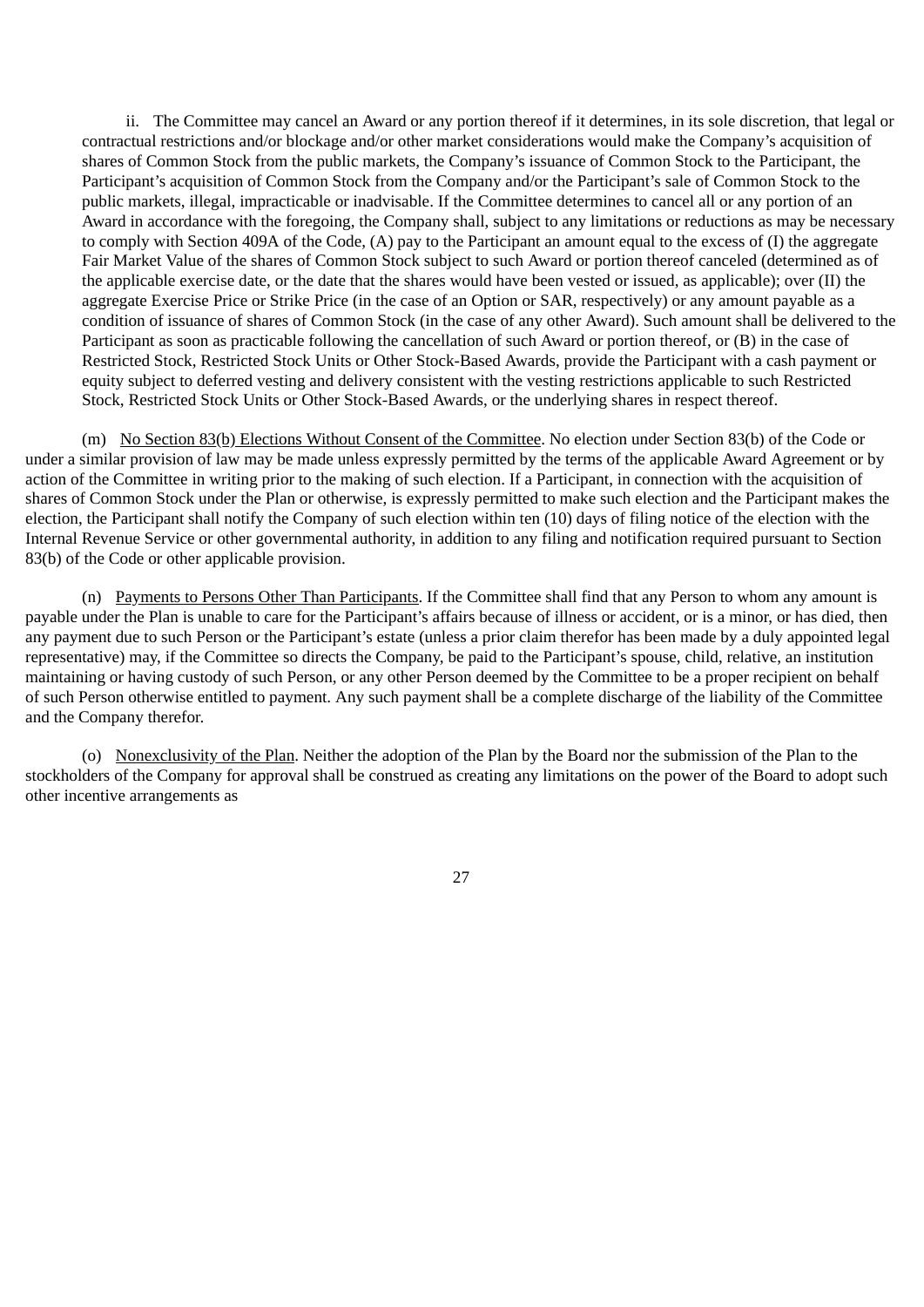it may deem desirable, including, without limitation, the granting of equity-based awards otherwise than under the Plan, and such arrangements may be either applicable generally or only in specific cases.

(p) No Trust or Fund Created. Neither the Plan nor any Award shall create or be construed to create a trust or separate fund of any kind or a fiduciary relationship between the Company or any Affiliate of the Company, on the one hand, and a Participant or other Person, on the other hand. No provision of the Plan or any Award shall require the Company, for the purpose of satisfying any obligations under the Plan, to purchase assets or place any assets in a trust or other entity to which contributions are made or otherwise to segregate any assets, nor shall the Company be obligated to maintain separate bank accounts, books, records or other evidence of the existence of a segregated or separately maintained or administered fund for such purposes. Participants shall have no rights under the Plan other than as unsecured general creditors of the Company, except that insofar as they may have become entitled to payment of additional compensation by performance of services, they shall have the same rights as other service providers under general law.

(q) Reliance on Reports. Each member of the Committee and each member of the Board shall be fully justified in acting or failing to act, as the case may be, and shall not be liable for having so acted or failed to act in good faith, in reliance upon any information, opinion, report, or statement, including any financial statement or other financial data, prepared or presented by any officer or employee of the Company whom the Committee reasonably believes to be reliable and competent in the matters presented; a lawyer, certified public accountant, or other person, as to a matter which the Committee reasonably believes to be within the person's professional or expert competence; another committee of the Board on which a Committee member does not serve, as to matters within its designated authority, if the Committee reasonably believes such committee to merit confidence; and/or any other information furnished in connection with the Plan by any agent of the Company or the Committee or the Board, other than himself or herself.

(r) Relationship to Other Benefits. No payment under the Plan shall be taken into account in determining any benefits under any pension, retirement, profit sharing, group insurance or other benefit plan of the Company except as otherwise specifically provided in such other plan or as required by applicable law.

(s) Governing Law. The Plan shall be governed by and construed in accordance with the internal laws of the State of Maryland applicable to contracts made and performed wholly within the State of Maryland, without giving effect to the conflict of laws provisions thereof.

(t) Severability. If any provision of the Plan or any Award or Award Agreement is or becomes or is deemed to be invalid, illegal, or unenforceable in any jurisdiction or as to any Person or Award, or would disqualify the Plan or any Award under any law deemed applicable by the Committee, such provision shall be construed or deemed amended to conform to the applicable laws, or if it cannot be construed or deemed amended without, in the determination of the Committee, materially altering the intent of the Plan or the Award, such provision shall be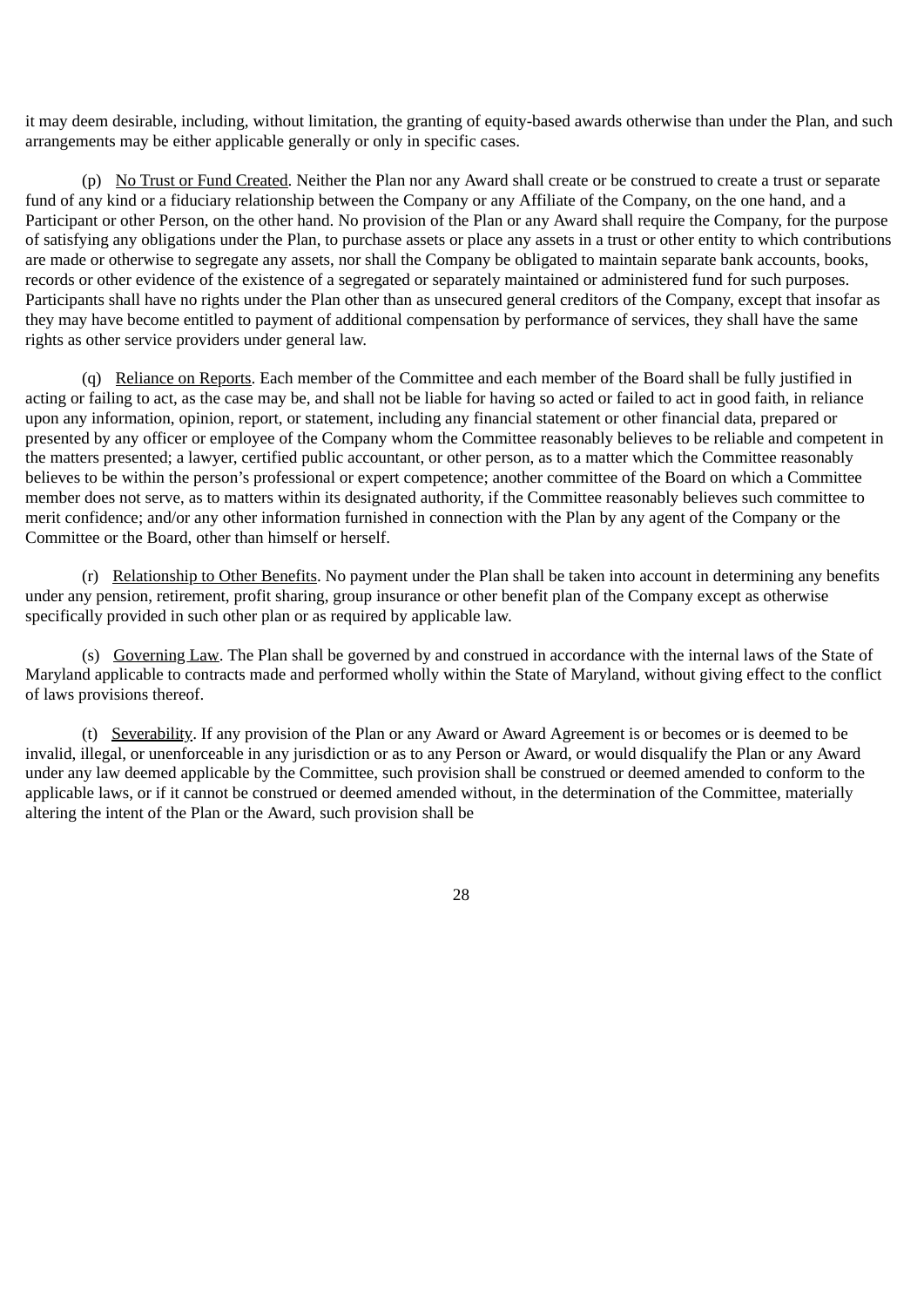construed or deemed stricken as to such jurisdiction, Person or Award and the remainder of the Plan and any such Award shall remain in full force and effect.

(u) Obligations Binding on Successors. The obligations of the Company under the Plan shall be binding upon any successor corporation or organization resulting from the merger, consolidation or other reorganization of the Company, or upon any successor corporation or organization succeeding to substantially all of the assets and business of the Company.

(v) Section 409A of the Code.

i. Notwithstanding any provision of the Plan to the contrary, it is intended that the provisions of the Plan comply with Section 409A of the Code, and all provisions of the Plan shall be construed and interpreted in a manner consistent with the requirements for avoiding taxes or penalties under Section 409A of the Code. Each Participant is solely responsible and liable for the satisfaction of all taxes and penalties that may be imposed on or in respect of such Participant in connection with the Plan or any other plan maintained by the Company (including any taxes and penalties under Section 409A of the Code), and neither the Company nor any Affiliate of the Company shall have any obligation to indemnify or otherwise hold such Participant (or any beneficiary) harmless from any or all of such taxes or penalties. With respect to any Award that is considered "deferred compensation" subject to Section 409A of the Code, references in the Plan to "termination of employment" (and substantially similar phrases) shall mean "separation from service" within the meaning of Section 409A of the Code. For purposes of Section 409A of the Code, each of the payments that may be made in respect of any Award granted under the Plan is designated as separate payments.

ii. Notwithstanding anything in the Plan to the contrary, if a Participant is a "specified employee" within the meaning of Section 409A(a)(2)(B)(i) of the Code, no payments in respect of any Awards that are "deferred compensation" subject to Section 409A of the Code and which would otherwise be payable upon the Participant's "separation from service" (as defined in Section 409A of the Code) shall be made to such Participant prior to the date that is six (6) months after the date of such Participant's "separation from service" or, if earlier, the date of the Participant's death. Following any applicable six (6) month delay, all such delayed payments will be paid in a single lump sum on the earliest date permitted under Section 409A of the Code that is also a business day.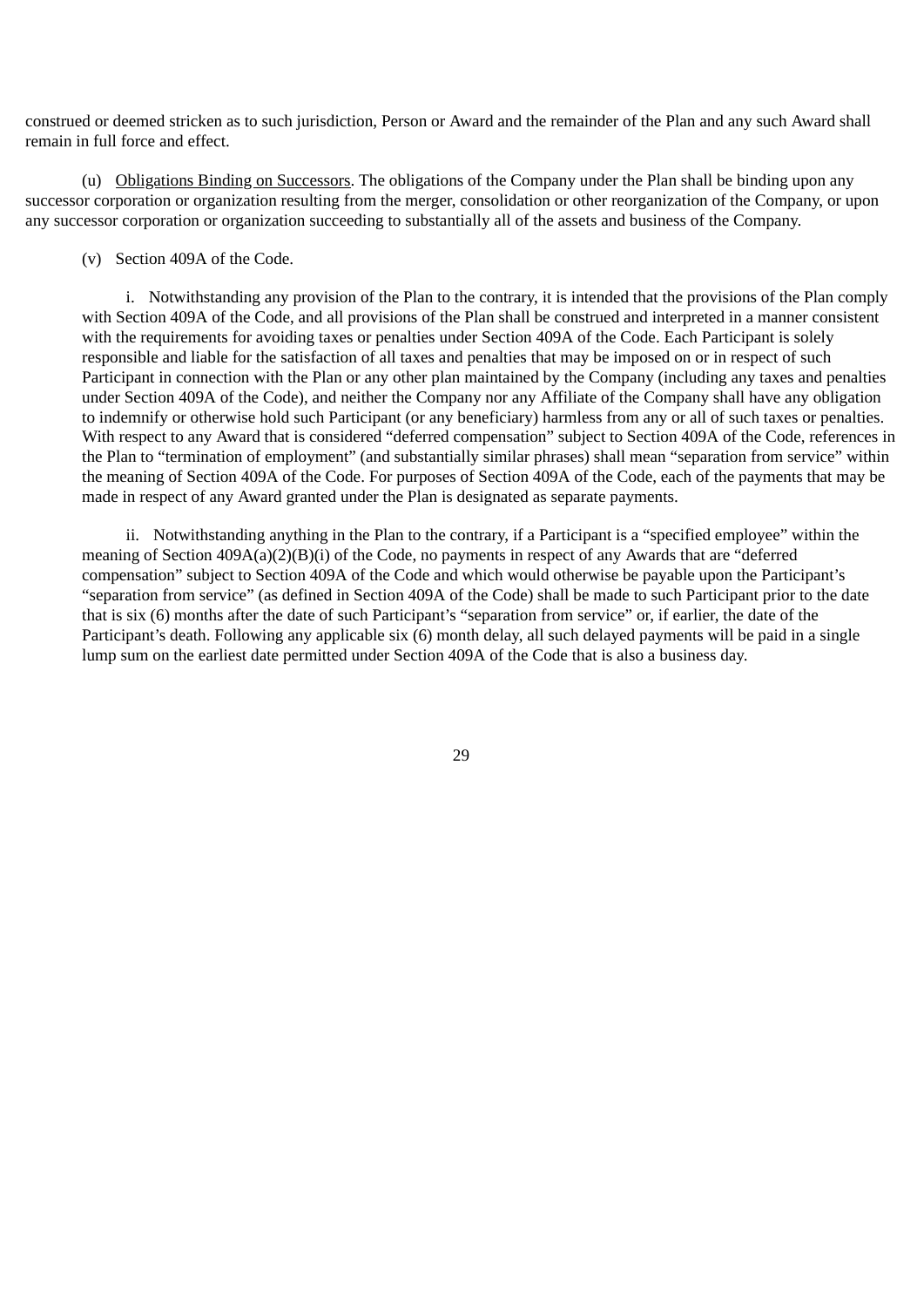iii. Unless otherwise provided by the Committee in an Award Agreement or otherwise, in the event that the timing of payments in respect of any Award (that would otherwise be considered "deferred compensation" subject to Section 409A of the Code) would be accelerated upon the occurrence of (A) a Change in Control, no such acceleration shall be permitted unless the event giving rise to the Change in Control satisfies the definition of a change in the ownership or effective control of a corporation, or a change in the ownership of a substantial portion of the assets of a corporation pursuant to Section 409A of the Code and any Treasury Regulations promulgated thereunder; or (B) a Disability, no such acceleration shall be permitted unless the Disability also satisfies the definition of "Disability" pursuant to Section 409A of the Code and any Treasury Regulations promulgated thereunder.

(w) Clawback/Forfeiture. Notwithstanding anything to the contrary contained herein, an Award agreement may provide that the Committee may in its sole discretion cancel such Award if the Participant has engaged in or engages in detrimental activity that is in conflict with or adverse to the interest of the Company or any Affiliate of the Company, including, without limitation, fraud or conduct contributing to any financial restatements or irregularities, as determined by the Committee in its sole discretion. The Committee may also provide in an Award Agreement that if the Participant otherwise has engaged in or engages in any activity referred to in the preceding sentence, all of the Participant's outstanding awards will be cancelled and/or the Participant will forfeit any gain realized on the vesting or exercise of such Award, and must repay the gain to the Company. The Committee may also provide in an Award agreement that if the Participant receives any amount in excess of what the Participant should have received under the terms of the Award for any reason (including without limitation by reason of a financial restatement, mistake in calculations or other administrative error), then the Participant shall be required to repay any such excess amount to the Company. Without limiting the foregoing, all Awards shall be subject to reduction, cancellation, forfeiture or recoupment to the extent necessary to comply with applicable law.

(x) Expenses; Gender; Titles and Headings. The expenses of administering the Plan shall be borne by the Company and its Affiliates. Masculine pronouns and other words of masculine gender shall refer to both men and women. The titles and headings of the sections in the Plan are for convenience of reference only, and in the event of any conflict, the text of the Plan, rather than such titles or headings, shall control.

\* \* \*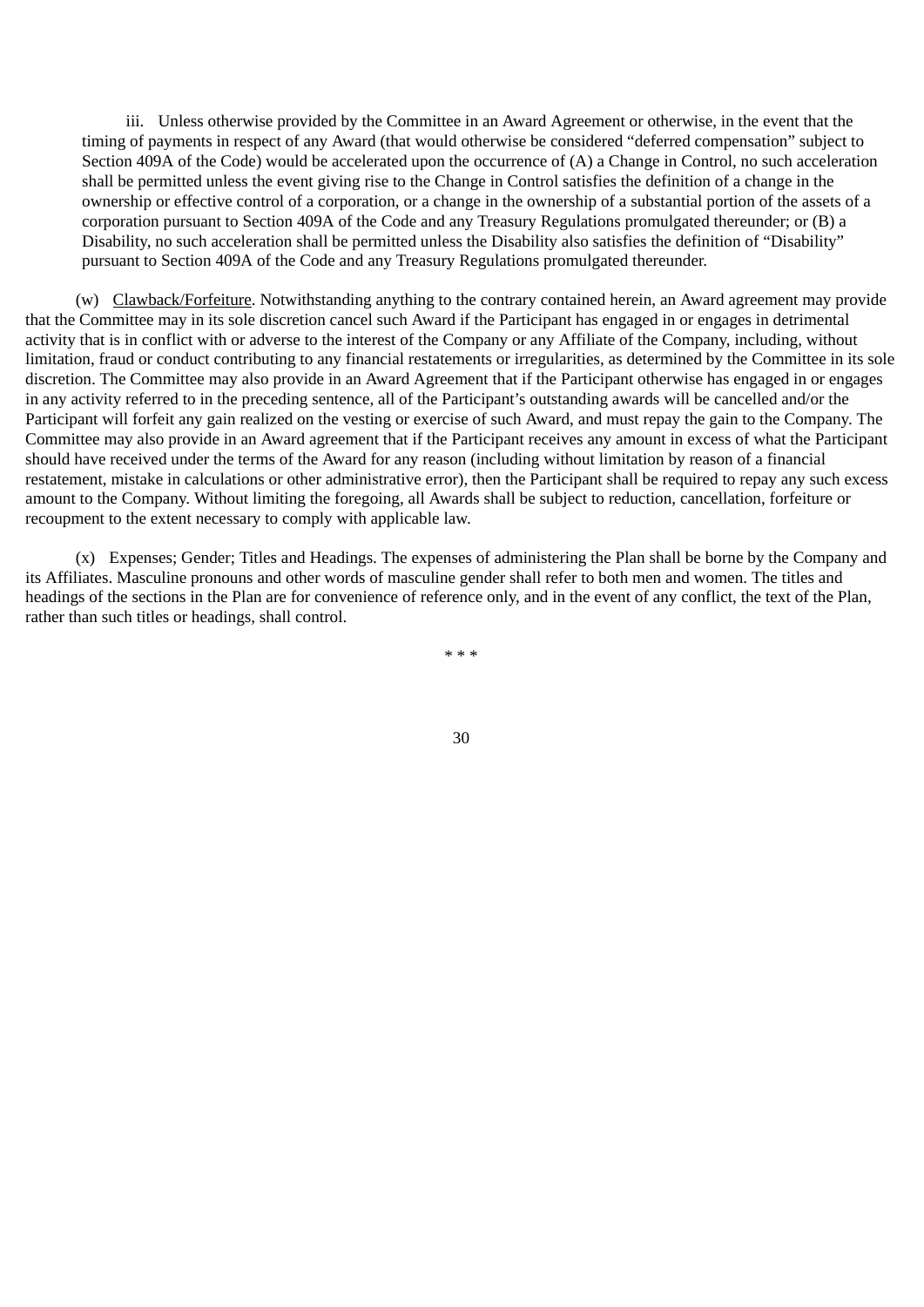# AG MORTGAGE INVESTMENT TRUST, INC. MANAGER EQUITY INCENTIVE PLAN Effective April 7, 2021

- 1. **PURPOSES**. The purposes of this AG Mortgage Investment Trust, Inc. Manager Equity Incentive Plan (the "Plan") are to afford an incentive to AG REIT Management, LLC, a Maryland limited liability company (the "Manager") to: (a) continue as the Manager for the AG Mortgage Investment Trust, Inc. (the "Company"); (b) increase its efforts on behalf of the Company; and (c) promote the success of the Company's business. The Plan provides for the grant of stock options, restricted shares of common stock, restricted stock units, stock appreciation rights, and other equity-based awards.
- 2. **DEFINITIONS**. For purposes of the Plan, the following terms are defined as set forth below, in addition to such terms defined in Section 1 above:
	- a. "Affiliate" means (i) any Person directly or indirectly controlling, controlled by, or under common control with such other Person, (ii) any executive officer or general partner of such other Person or (iii) any legal entity for which such Person acts as an executive officer or general partner. For purposes of this definition, the terms "control", "controlled by" and "under common control with" mean the possession, directly or indirectly, of the power to direct or cause the direction of the management and policies of an entity, whether through the ownership of voting securities, by contract or otherwise.
	- b. "Applicable Laws" means the requirements relating to, connected with, or otherwise implicated by the administration of long-term incentive plans under applicable state corporation laws, United States federal and state securities laws, the Code, any stock exchange or quotation system on which the Shares are listed or quoted, applicable accounting standards and the Applicable Laws of any foreign country or jurisdiction where Awards are, or will be, granted under the Plan.
	- c. "Award" means any Option, Stock Appreciation Right, Restricted Stock, Restricted Stock Unit, or Other Share-Based Award granted to the Manager under the Plan.
	- d. "Award Date" means the date upon which an Award is made to the Manager under the Plan, although, in the case of any Award for which the Exercise Price, Fair Market Value, or other applicable value is determined with reference to the average weighted Share price or Share price over a particular measurement period, the Award shall not be treated as granted and subject to applicable securities law or securities exchange reporting until the applicable value is determined.
	- e. "Award Agreement" means any written agreement between the Company and the Manager that evidences and sets out the terms and conditions of an Award.
	- f. "Board" means the Board of Directors of the Company.
	- g. "Change of Control" means:
		- i. the acquisition (whether by purchase, merger, consolidation, combination or other similar transaction) by any Person of beneficial ownership (within the meaning of Rule 13d-3 promulgated under the Exchange Act) of more than 50% (on a fully diluted basis) of either (A) the then outstanding Shares, taking into account as outstanding for this purpose such Shares issuable upon the exercise of options or warrants, the conversion of convertible stock or debt, and the exercise of any similar right to acquire such Shares or (B) the combined voting power of the then outstanding voting securities of the Company entitled to vote generally in the election of directors (the "Outstanding Company Voting Securities"); provided, however, that for purposes of the Plan, the following acquisitions shall not constitute a Change of Control: (I) any acquisition by the Company or any Affiliate of the Company; (II) any acquisition by any employee benefit plan sponsored or maintained by the Company or any Affiliate of the Company; or (III) in respect of an Award held by the Manager, any acquisition by the Manager or any group of Persons including the Manager (or any entity controlled by the Manager or any group of Persons including the Manager);
		- ii. during any period of 24 months, individuals who, at the beginning of such period, constitute the Board (the "Incumbent Directors") cease for any reason to constitute at least a majority of the Board, provided that any person becoming a director subsequent to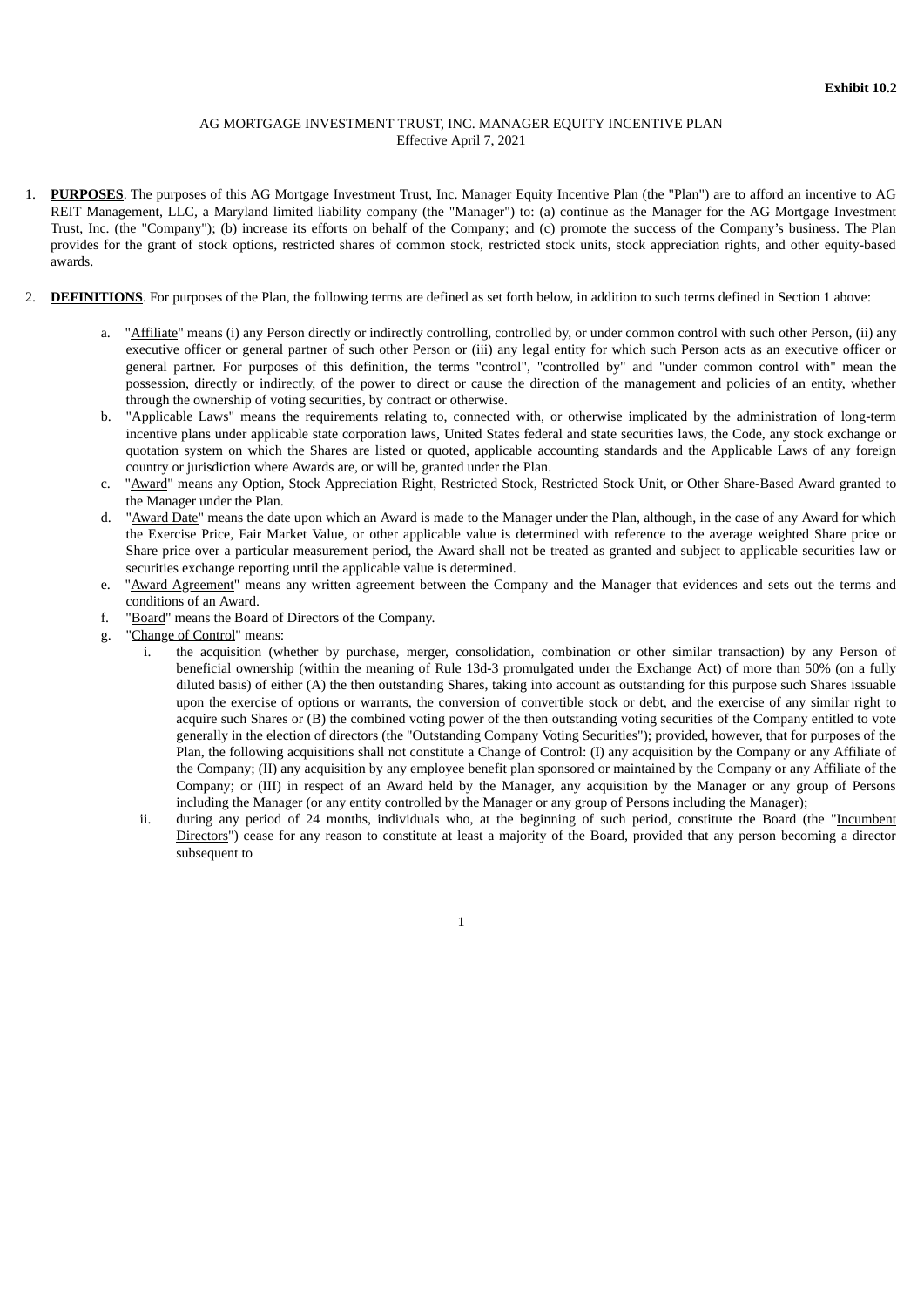the date hereof, whose election or nomination for election was approved by a vote of at least two-thirds of the Incumbent Directors then on the Board (either by a specific vote or by approval of the proxy statement of the Company in which such person is named as a nominee for director, without written objection to such nomination) shall be an Incumbent Director; provided, however, that no individual initially elected or nominated as a director of the Company as a result of an actual or threatened election contest, as such terms are used in Rule 14a-12 of Regulation 14A promulgated under the Exchange Act, with respect to directors or as a result of any other actual or threatened solicitation of proxies or consents by or on behalf of any person other than the Board shall be deemed to be an Incumbent Director;

- iii. the sale, transfer or other disposition of all or substantially all of the business or assets of the Company and its Subsidiaries to any Person that is not an Affiliate of the Company; or
- iv. the consummation of a reorganization, recapitalization, merger, consolidation, or other similar transaction involving the Company (a "Business Combination"), unless immediately following such Business Combination 50% or more of the total voting power of the entity resulting from such Business Combination (or, if applicable, the ultimate parent entity that directly or indirectly has beneficial ownership of sufficient voting securities eligible to elect a majority of the board of directors (or the analogous governing body) of such resulting entity), is held by the holders of the Outstanding Company Voting Securities immediately prior to such Business Combination.

Notwithstanding the foregoing to the contrary, to the extent Section 409A of the Code applies with respect to an Award and a payout trigger under such Award includes a Change of Control, then addition to the foregoing any such Change of Control must also constitute a change in ownership or effective control of the Company, or a change in the ownership of a substantial portion of the assets of the Company, in any case, within the meaning of Treasury Regulation 1.409A-3(i)(5).

- a. "Code" means the U.S. Internal Revenue Code of 1986, as amended from time to time. Any reference to a section of the Code herein shall include any regulations or other guidance of general applicability promulgated under such section, and shall further include any successor or amended section of such section of the Code that is so referred to and any regulations thereunder.
- b. "Committee" means the Compensation Committee of the Company's Board of Directors, or any successor committee with responsibility for employee compensation, or, in the absence of a committee with responsibility for employee compensation, the Board itself; provided, however, that, unless otherwise determined by the Board, the Committee shall consist solely of two or more directors, each of whom shall be a "non-employee director" within the meaning of Rule 16b-3 under the Exchange Act.
- c. "Company" means AG Mortgage Investment Trust, Inc., a Maryland Corporation, or any successor corporation.
- d. "Exchange Act" means the U.S. Securities Exchange Act of 1934, as amended from time to time, and the rules and regulations promulgated thereunder.
- e. "Fair Market Value" means, with respect to Shares or other property, the fair market value of such Shares or other property determined by such methods or procedures as shall be established from time to time by the Committee. Unless otherwise determined by the Committee in good faith, the Fair Market Value of a Share as of a particular date shall mean (i) the closing sales price per Share on the national securities exchange on which the Share is principally traded, for the last preceding date on which there was a sale of Shares on such exchange; (ii) if the Shares are then traded in an over-the-counter market, the average of the closing bid and asked prices for the Shares in such over-the-counter market for the last preceding date on which there was a sale of Shares in such market; or (iii) if the Shares are not then listed on a national securities exchange or traded in an over-the-counter market, such value as the Committee, in its sole discretion, shall determine.
- f. "Management Agreement" means the management agreement between the Manager and the Company.
- g. "Manager" means AG REIT Management, LLC, or any successor entity.
- h. "Option" means an Award with a right, granted to the Manager under Section 5(b) below, to purchase Shares at a specified price during specified time periods. All Options granted hereunder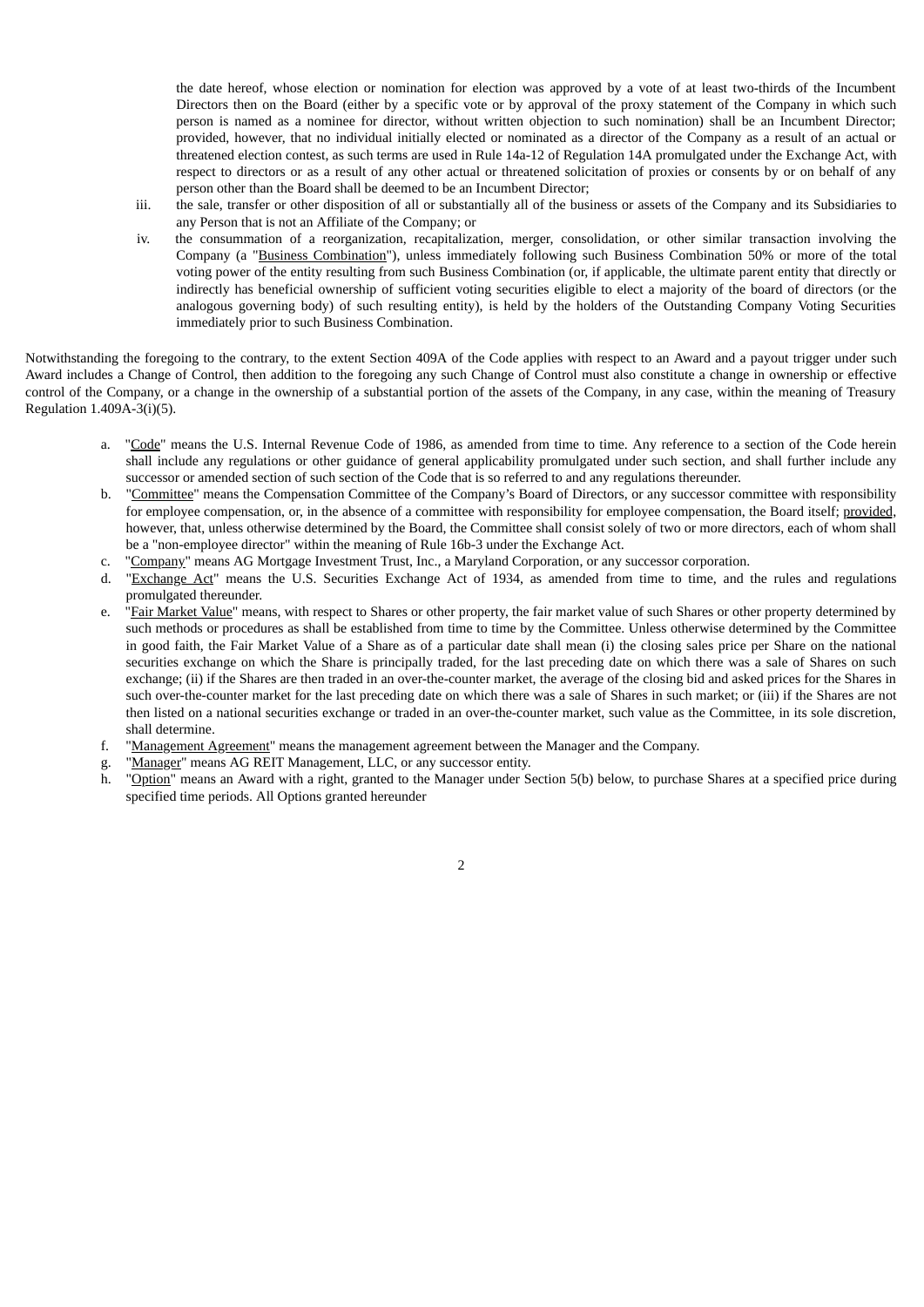shall be treated as non-qualified stock options which are not intended to satisfy the requirements of Code Section 422.

- i. "Other Share-Based Award" means an Award granted to the Manager under Section 5(f) below.
- j. "Person" means any natural person, corporation, partnership, association, limited liability company, estate, trust, joint venture, any federal, state, or municipal government or any bureau, department or agency thereof or any other legal entity and any fiduciary acting in such capacity on behalf of the foregoing.
- k. "Restricted Stock" means an Award of Shares, granted to the Manager under Section 5(d) below, that may be subject to certain restrictions and to a risk of forfeiture.
- l. "Restricted Stock Unit" or "RSU" means an Award with a right, granted to the Manager under Section 5(e) below, to receive Shares, cash or a combination thereof at the end of a specified restricted period, which right may be conditioned on the satisfaction of specified performance or other criteria.
- m. "Securities Act" means the U.S. Securities Act of 1933, as amended from time to time, and any rules or regulations promulgated thereunder.
- n. "Share" means a share of the Company's common stock, par value \$0.01 per share.
- o. "Stock Appreciation Right" or "SAR" means an Award with a right, granted to the Manager under Section 5(c) below, to be paid an amount measured by the appreciation in the Fair Market Value of Shares from the Award Date to the date of exercise of the right.
- p. "Subsidiary" means, with respect to the Company, any "subsidiary corporation" within the meaning of Code Section 424(f).

### 3. **ADMINISTRATION**.

- a. Authority of the Committee. The Plan shall be administered by the Committee. The Committee may employ one or more persons to render advice with respect to any responsibility the Committee may have under the Plan. No member of the Committee shall be liable for any action taken or determination made in good faith with respect to the Plan or any Award granted hereunder. The Committee shall have full and final authority, in its discretion, subject to and not inconsistent with the express provisions of the Plan, to administer the Plan and to exercise all the powers and authorities either specifically granted to it under the Plan or necessary or advisable in the administration of the Plan, including, without limitation, the authority to:
	- i. administer and interpret the Plan;
	- ii. authorize the granting of Awards;
	- iii. determine the number of Shares to be covered by each Award;
	- iv. determine the terms, provisions, and conditions of each Award (which may not be inconsistent with the terms of the Plan), including determination of Fair Market Value; and whether, to what extent, and under what circumstances, an Award may be settled in cash, Shares, other securities, other Awards, or other property;
	- v. prescribe the form of instruments evidencing Awards; and
	- vi. take any other actions and make all other determinations that it deems necessary or appropriate in connection with the Plan or the administration and interpretation thereof, including correction of any defect (including but not limited to amending an Award Agreement to comply with Applicable Laws) and reconciliation of any inconsistency in the Plan or any Award Agreement in the manner and to the extent it shall deem desirable to carry out the purposes of the Plan.

The Committee may not take any action that would result in a repricing of any Option without having first obtained the consent of the Company's shareholders. All decisions, determinations and interpretations of the Committee shall be final and binding on all persons, including but not limited to the Company, the Manager (or any person claiming any rights under the Plan from or through the Manager) and any shareholder.

a. Limitation of Liability. The senior officers of the Company are authorized and directed to do all things and execute and deliver all instruments, undertakings and applications as they in their absolute discretion consider necessary for the implementation of the Plan. The Board, the Committee, and each member thereof will be entitled to, in good faith, rely or act upon any report or other information furnished to him or her by any officer or employee of the Company or any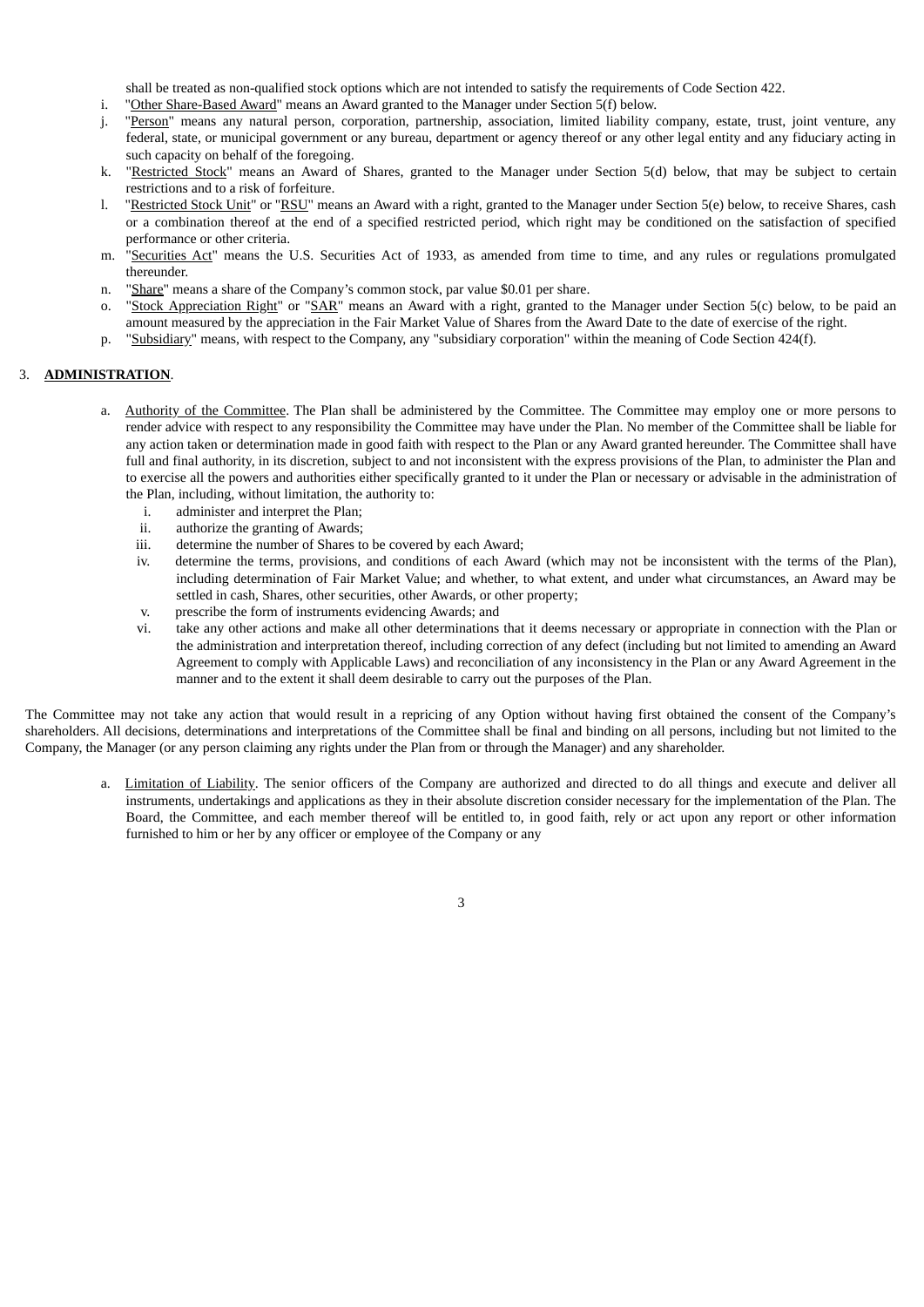Subsidiary, the Company's independent auditors, consultants or any other agents assisting in the administration of the Plan. The Board, the Committee, members thereof, and any officer or employee of the Company or any Subsidiary thereof acting at the direction or on behalf of the Board or the Committee will not be personally liable for any action or determination taken or made in good faith with respect to the Plan, and will, to the extent permitted by law, be fully indemnified and protected by the Company with respect to any such action or determination.

### 4. **SHARES SUBJECT TO PLAN**.

- a. Subject to adjustment as provided in Section 9 below, Awards may be made under the Plan beginning on the Effective Date for up to an aggregate of 573,425<sup>1</sup> Shares. At all times, the Company will reserve and keep available a sufficient number of Shares in such manner as it may consider appropriate in order to satisfy the requirements of all outstanding Awards made under the Plan and all other outstanding but unvested Awards made under the Plan that are to be settled in Shares.
- b. Shares issued under the Plan may, in whole or in part, be authorized but unissued Shares or Shares that shall have been or may be reacquired by the Company in the open market, in private transactions or otherwise. If any vested Award granted under the Plan is paid or otherwise settled without the issuance of Shares, or if Shares are surrendered to or withheld by the Company as payment of either the exercise price of an Award and/or withholding taxes in respect of an Award, the Shares that were subject to such Award shall not again be available for Awards under the Plan. If any Shares subject to an Award are forfeited, cancelled, exchanged or surrendered or if an Award terminates or expires without a distribution of Shares to the Manager (other than as provided in the immediately preceding sentence), the Shares with respect to such Award shall, to the extent of any such forfeiture, cancellation, exchange, surrender, termination or expiration, again be available for Awards under the Plan. Upon the exercise of any Award granted in tandem with any other Award, such related Award shall be cancelled to the extent of the number of Shares as to which the Award is exercised and, notwithstanding the foregoing, such number of Shares shall no longer be available for Awards under the Plan.
- c. No fractional Shares shall be issued or delivered pursuant to the Plan or any Award, and the Committee shall determine whether cash, other securities, or other property shall be paid or transferred in lieu of any fractional Shares, or whether such fractional Shares or any rights thereto shall be canceled, terminated, or otherwise eliminated.
- 5. **TERMS AND CONDITIONS OF AWARDS**. All Awards will be evidenced by a written agreement between the Company and the Manager setting forth the specific terms of the Award (an "Award Agreement"). Such terms and conditions shall include the following, as well as such other provisions, not inconsistent with the Plan, as may be deemed advisable by the Committee:
	- a. General. Awards may be granted on the terms and conditions set forth in this Section 5. In addition, the Committee may impose on any Award or the exercise thereof, at the Award Date or thereafter, such additional terms and conditions, not inconsistent with the provisions of the Plan, as the Committee shall determine, including terms requiring forfeiture of Awards in the event of termination of service by the Manager. The Committee shall retain full power and discretion to accelerate, waive, or modify, at any time, any term or condition of an Award that is not mandatory under the Plan.
	- b. Options. The Committee is authorized to grant Options to the Manager on the following terms and conditions:
		- i. Exercise Price. The exercise price per Share purchasable under an Option shall be determined by the Committee, but in no event shall the per Share exercise price of any Option be less than 100% of the Fair Market Value of a Share on the Award Date of such Option.
		- ii. Time and Method of Exercise. The Committee shall determine the time or times at which or the circumstances under which an Option may be exercised in whole or in part (including based on achievement of performance goals and/or future service requirements), the methods by which such exercise price may be paid or deemed to be

 $^1$  As adjusted to reflect the Company's 1-for-3 reverse stock split effected following the close of business on July 22, 2021.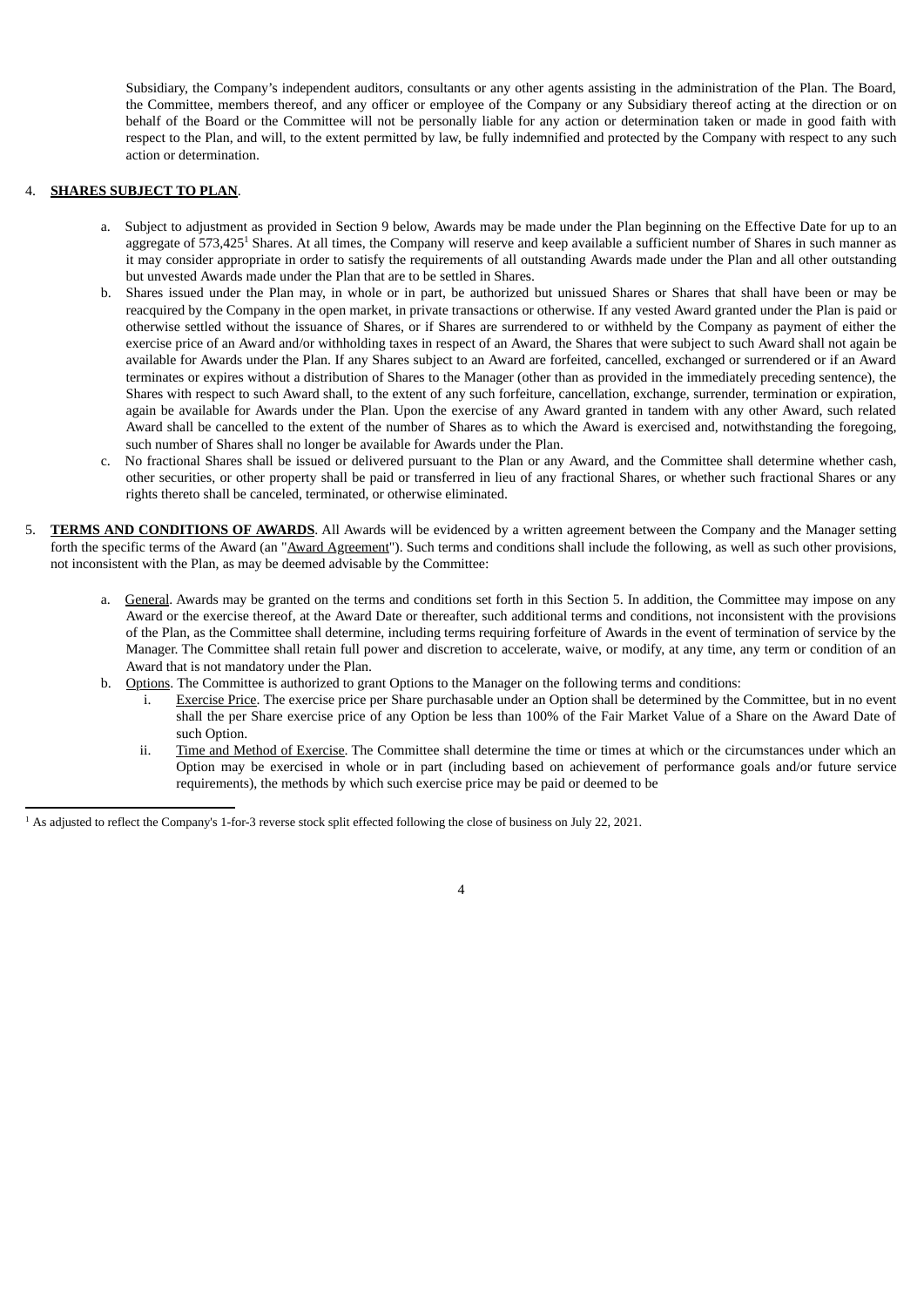paid, and the form of such payment. Such form may include, without limitation, cash, exchange of Shares previously owned by the Manager, through a "broker cashless exercise" procedure approved by the Committee (to the extent permitted by law) or a combination of the above, in any case in an amount having a combined value equal to such exercise price; provided that the Committee may require that any Shares exchanged by the Manager have been owned by the Manager for at least six months as of the date of exercise. An Award Agreement may provide that the Manager may pay all or a portion of the aggregate exercise price by having Shares with a Fair Market Value on the date of exercise equal to the aggregate exercise price withheld by the Company. To the extent that the Committee permits the use of a "cashless exercise" to exercise any Option, the Committee may designate a securities brokerage firm or firms through which all such exercises must be effected. Notwithstanding anything contained herein to the contrary, in no event will the Plan permit a "reload feature," in which replacement stock options are issued to the Manager in exchange for Shares held by the Manager upon exercise of an Option. In no event may an Option remain exercisable more than ten (10) years following the Award Date.

- c. Stock Appreciation Rights. The Committee is authorized to grant SARs to the Manager on the following terms and conditions:
	- i. Right Conferred. A SAR shall confer on the Manager a right to receive an amount with respect to each Share subject thereto, upon exercise thereof, equal to the excess of:
		- 1. the Fair Market Value of one Share on the date of exercise over
		- 2. the Fair Market Value of one Share on the Award Date.
		- ii. Other Terms. The Committee shall determine at the Award Date or thereafter, the time or times at which and the circumstances under which a SAR may be exercised in whole or in part (including based on achievement of performance goals and/or future service requirements), the method of exercise, method of settlement, form of consideration payable in settlement, method by or forms in which Shares will be delivered or deemed to be delivered to the Manager, whether or not a SAR shall be in tandem or in combination with any other Award, and any other terms and conditions of any SAR. SARs may be either freestanding or in tandem with other Awards. In no event may a SAR remain exercisable more than ten (10) years following the Award Date. A SAR granted in tandem with an Option shall be exercisable only to the extent the underlying Option is exercisable. Payment of a SAR may be made in cash, Shares, or property as specified in the Award Agreement or determined by the Committee.
- d. Restricted Stock. The Committee is authorized to grant Restricted Stock to the Manager on the following terms and conditions:
	- i. Grant and Restrictions. Restricted Stock shall be subject to such restrictions on transferability, risk of forfeiture and other restrictions, if any, as the Committee may impose, which restrictions may lapse separately or in combination at such times, under such circumstances (including based on achievement of performance goals and/or future service requirements), in such installments or otherwise, as the Committee may determine on the Award Date or thereafter. During the restricted period applicable to the Restricted Stock, the Restricted Stock may not be sold, transferred, pledged, hypothecated, margined, or otherwise encumbered by the Manager.
	- ii. Certificates for Shares. Restricted Stock granted under the Plan may be evidenced in such manner as the Committee shall determine. If certificates representing Restricted Stock are registered in the name of the Manager, the Committee may require that such certificates bear an appropriate legend referring to the terms, conditions and restrictions applicable to such Restricted Stock, that the Company retain physical possession of the certificates, and that the Manager deliver a stock power to the Company, endorsed in blank, relating to the Restricted Stock.
	- iii. Dividends/Distributions. Except to the extent otherwise provided in any Award Agreement, the Manager granted Restricted Stock shall have all of the rights of a shareholder, including the right to vote the Restricted Stock and the right to receive dividends thereon (subject to any mandatory reinvestment or other requirement imposed by the Committee). Unless otherwise determined by the Committee, dividends or distributions paid on Restricted Stock shall be paid at the dividend or distribution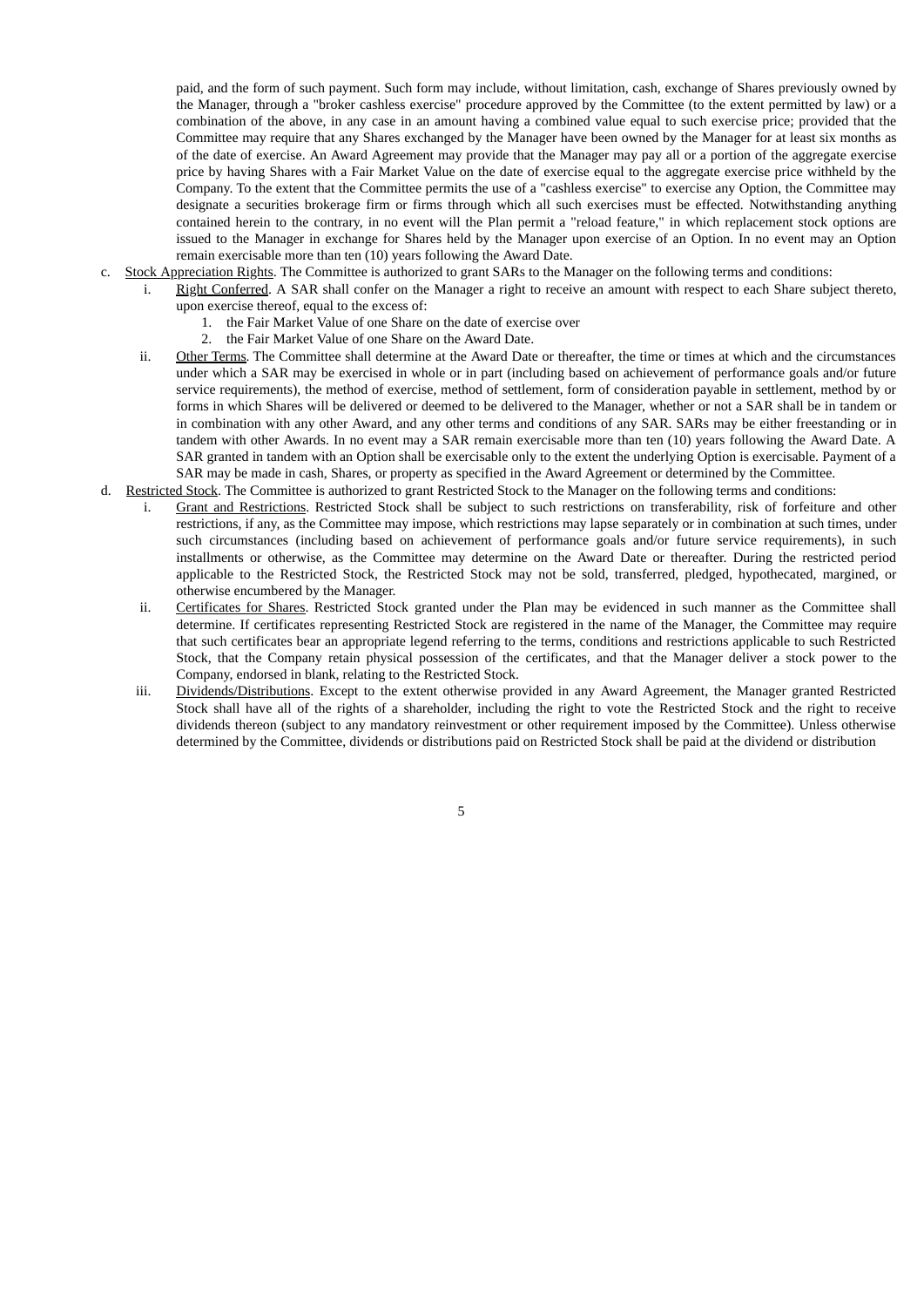payment date, provided that such payments may be deferred to such date as determined by the Committee, and in any event shall be payable in cash or in Shares having a Fair Market Value equal to the amount of such dividends and distributions. Unless otherwise determined by the Committee, Shares distributed in connection with a stock split or stock dividend, and other property distributed as a dividend or distribution, shall be subject to restrictions and a risk of forfeiture to the same extent as the Restricted Stock with respect to which such Shares or other property has been distributed.

- iv. Section 83(h) Election. If the Manager makes an election pursuant to Code Section 83(b) concerning Restricted Stock, the Manager shall be required to promptly file a copy of such election with the Company.
- e. Restricted Stock Units. The Committee is authorized to grant Restricted Stock Units to the Manager on the following terms and conditions:
	- i. Award and Restrictions. Settlement of an Award of Restricted Stock Units shall occur upon expiration of the restricted period specified in the Award Agreement (or, if permitted by the Committee, at a later date selected by the Manager in accordance with rules and regulations established by the Committee). The Committee may place restrictions on Restricted Stock Units that shall lapse, in whole or in part, only upon the attainment of one or more performance goals.
	- ii. Dividend/Distribution Equivalents. The Committee is authorized to grant to the Manager the right to receive dividend equivalent payments and/or distribution equivalent payments for the period prior to settlement of the Restricted Stock Unit. Dividend equivalents or distribution equivalents may be paid currently or credited to an account for the Manager, and may be settled in cash or Shares, as determined by the Committee. Any such settlements, and any such crediting of dividend equivalents or distribution equivalents or reinvestment in Shares, may be subject to such conditions, restrictions and contingencies as the Committee shall establish, including the reinvestment of such credited amounts in Share equivalents. Unless otherwise determined by the Committee, any such dividend equivalents or distribution equivalents shall be paid or credited, as applicable, on the dividend payment date to the Manager as though each Restricted Stock Unit held by the Manager was a Share.
- f. Other Share-Based Awards. The Committee is authorized, subject to limitations under Applicable Laws, to grant to the Manager such other Awards that may be denominated or payable in, valued in whole or in part by reference to, or otherwise based on, or related to, Shares, as deemed by the Committee to be consistent with the purposes of the Plan, including, without limitation, rights convertible or exchangeable into Shares, purchase rights for Shares, Awards with value and payment and/or settlement contingent upon performance of the Company or any other factors designated by the Committee, and Awards valued by reference to the value of Shares or the value of securities of or the performance of specified Subsidiaries. The Committee shall determine the terms and conditions of such Awards. Shares delivered pursuant to an Award in the nature of a purchase right granted under this Section 5(f) shall be purchased for such consideration, paid for at such times, by such methods, and in such forms, including, without limitation, cash, Shares or a combination thereof, as the Committee shall determine. Cash awards, as an element of or supplement to any other Award under the Plan, may also be granted pursuant to this Section 5(f).
- g. Vesting. Except as provided otherwise in an Award Agreement, Awards generally will vest over a minimum period of three (3) years or shall be subject to a performance-based vesting schedule, except in the event of a Change of Control or other special circumstances.
- 6. **TERMINATION OF MANAGEMENT AGREEMENT**. Upon termination of the Management Agreement either (i) by the Company for Cause (as described in the Management Agreement) or (ii) by the Manager for Cause (as described in the Management Agreement or) for any reason other than pursuant to a Termination Notice (as defined in the Management Agreement) that is given in connection with a determination that the compensation payable to the Manager is not fair, all unvested Awards then held by the Manager and all accrued and unpaid dividends or dividend equivalents related thereto shall be immediately cancelled and forfeited without consideration. Upon termination of the Management Agreement for any reason other than as enumerated in the immediately preceding sentence, any Award that was not previously vested will become fully vested and/or payable, and any performance conditions imposed with respect to the Award will be deemed to be fully achieved; provided, however, that for any Award subject to Code Section 409A, no payment may be made
	- 6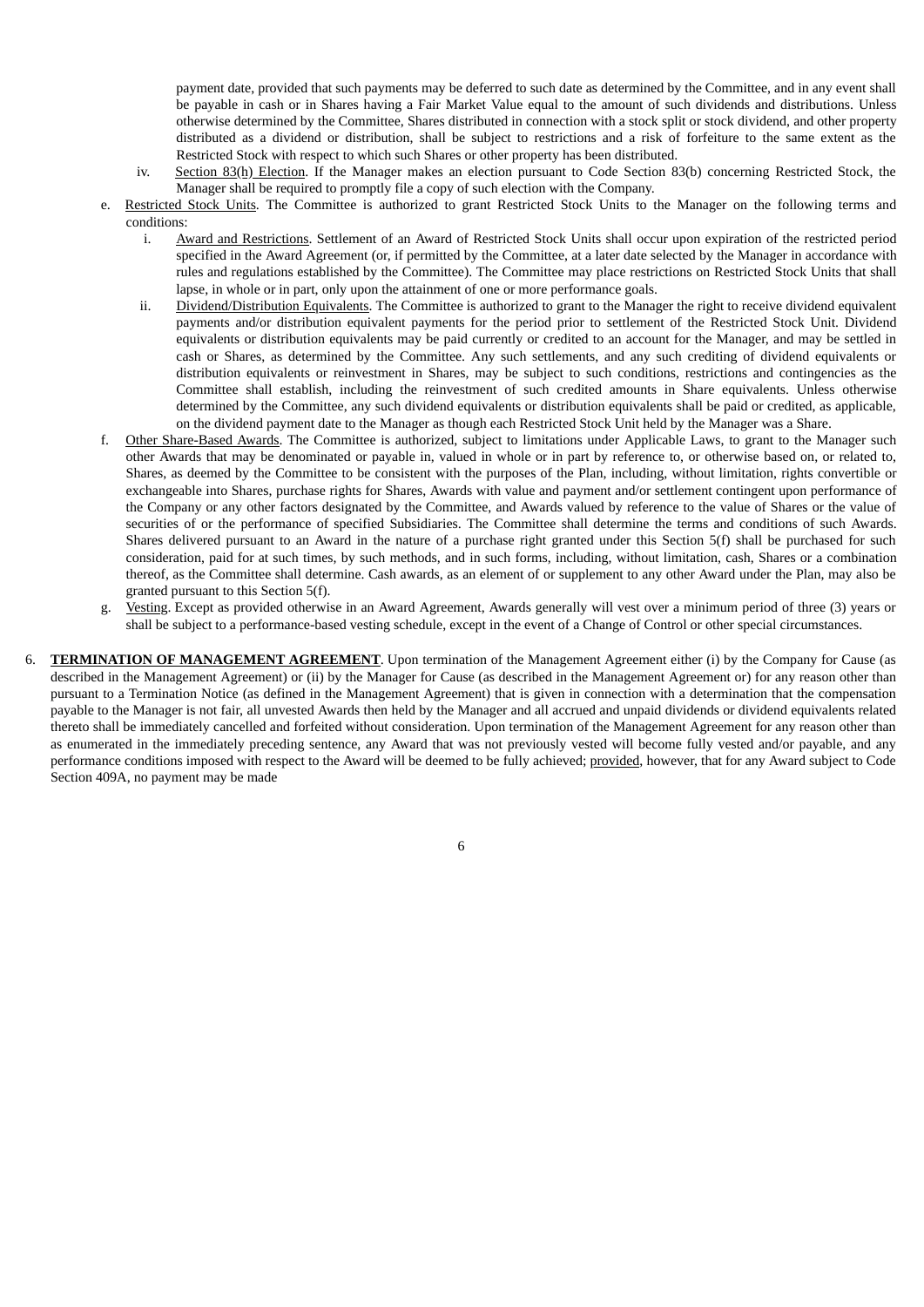to the Manager unless the termination of the Management Agreement also constitutes a "separation from service" within the meaning of Code Section 409A.

7. **CHANGE OF CONTROL**. In the event of a Change of Control, any Award that was not previously vested will become fully vested and/or payable, and any performance conditions imposed with respect to the Award will be deemed to be fully achieved.

### 8. **CONDITIONS UPON ISSUANCE OF SHARES**.

- a. The Manager will have none of the rights of a shareholder (including, but not limited to, the right to receive dividends or other distributions from the Company, voting rights, or rights under any rights offering) until such time as such Shares have been recorded on the Company's official shareholder records as having been issued to the Manager.
- b. No Shares shall be issued under this Plan or pursuant to any Award Agreement until and unless the issuance and delivery of such Shares pursuant thereto shall comply with all relevant provisions of law, including, without limitation, the Securities Act, the Exchange Act, the rules and regulations promulgated thereunder, and the rules of any stock exchange having jurisdiction over the securities of the Company.
- c. The Company may, to the extent deemed necessary or advisable by the Committee, postpone the issuance or delivery of Shares until completion of such registration or qualification of such Shares or other required action under any federal or state law, rule or regulation, listing or other required action with respect to any stock exchange or automated quotation system upon which the Shares or other securities of the Company are listed or quoted, or compliance with any other obligation of the Company, as the Committee may consider appropriate, and may require the Manager to make such representations, furnish such information and comply with or be subject to such other conditions as it may consider appropriate in connection with the issuance or delivery of Shares in compliance with Applicable Laws, rules, and regulations, listing requirements, or other obligations.
- 9. **RECAPITALIZATION**. In the event that the Committee shall determine that any dividend or other distribution (whether in the form of cash, Shares, or other property), recapitalization, Share split, reverse split, reorganization, merger, consolidation, spin-oft combination, repurchase, or share exchange, or other similar corporate transaction or event, affects the Shares such that an adjustment is appropriate in order to prevent dilution or enlargement of the rights of the Manager under the Plan, then the Committee shall make equitable changes or adjustments to any or all of: (a) the number and kind of Shares or other property (including cash) that may thereafter be issued in connection with Awards; (b) the number and kind of Shares or other property (including cash) issued or issuable in respect of outstanding Awards; (c) the exercise price, base price or purchase price relating to any Award and (d) the performance goals, if any, applicable to outstanding Awards. In addition, the Committee may determine that any such equitable adjustment may be accomplished by making a payment to the Award holder, in the form of cash or other property (including but not limited to Shares).
- 10. **TRANSFER RESTRICTIONS**. Unless otherwise determined by the Committee, an Award may not be sold, pledged, assigned, hypothecated, transferred, or disposed of in any manner. Notwithstanding the foregoing, the Manager may allocate all or a portion of any Award, or ownership or profits interests in the any Award, to the Manager's officers or other personnel of the Manager or its Affiliates. Any such allocation shall not affect the other applicable terms of the Plan or the Award. To the extent that any Award is transferable, such Award shall contain such additional terms and conditions as the Committee deems appropriate.
- 11. **CONSTRUCTION**. The Committee shall administer, construe, interpret, and exercise discretion under the Plan and each Award Agreement in a manner that is consistent and in compliance with a reasonable, good faith interpretation of all Applicable Laws, and that avoids (to the extent practicable) the classification of any Award as "nonqualified deferred compensation" for purposes of Code Section 409A, as determined by the Committee, or if an Award is subject to Code Section 409A, in a manner that complies with Code Section 409A. The Plan will be administered and interpreted in a manner consistent with this intent, and any provision that would cause the Plan or any Award to fail to satisfy Code Section 409A will have no force and effect until amended to comply therewith (which amendment may be retroactive to the extent permitted by Code Section 409A).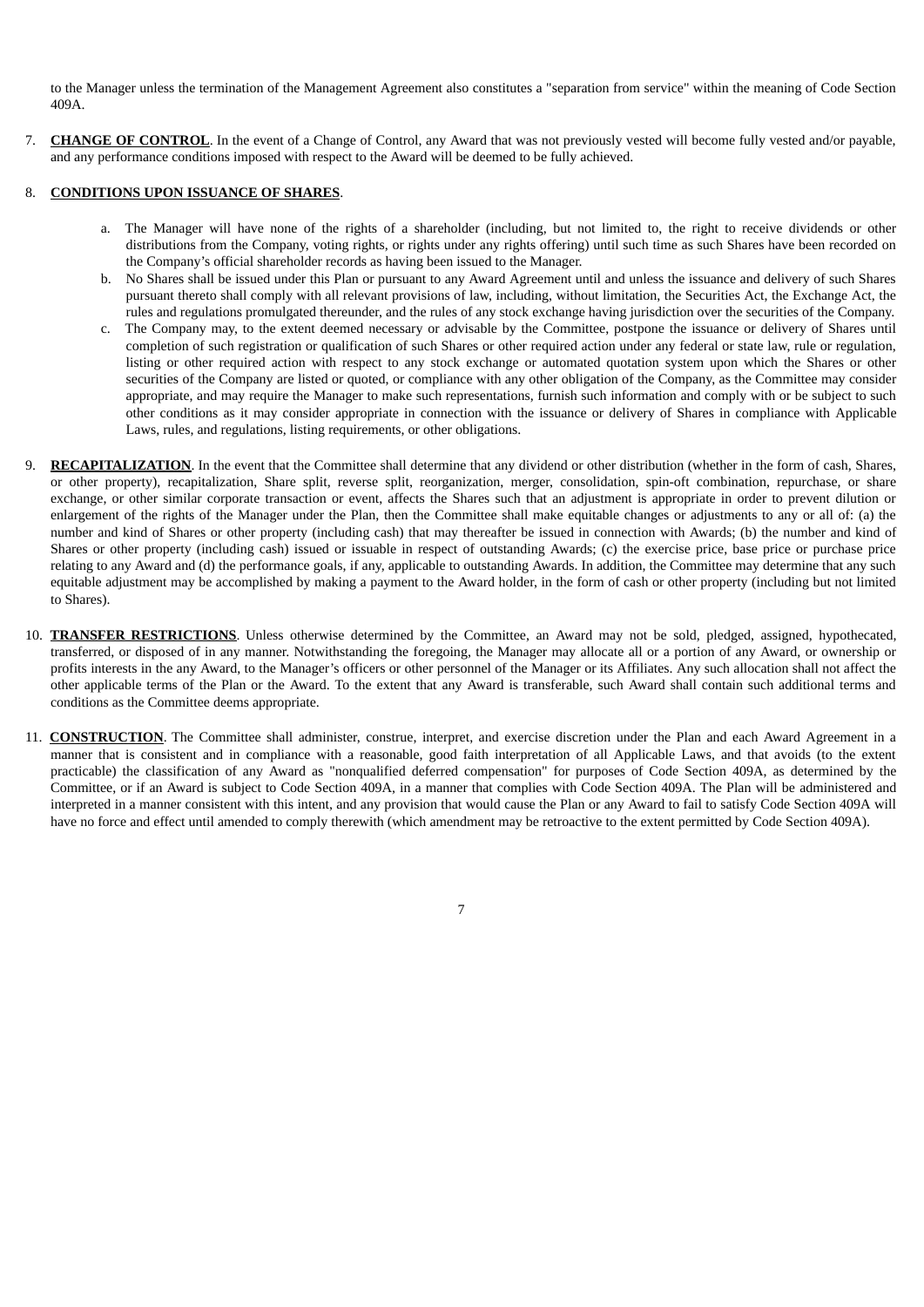- 12. **NO RIGHT TO CONTINUED SERVICE**. Nothing in the Plan or in any Award, Award Agreement or other agreement entered into pursuant hereto shall confer upon the Manager a right to continue to provide services to the Company or any parent, subsidiary, or Affiliate of the Company or to be entitled to any remuneration or benefits not set forth in the Plan or such Award Agreement or other agreement or to interfere with or limit in any way the right of the Company to terminate the Management Agreement in accordance with its terms.
- 13. **SEVERABILITY**. If any provision of the Plan, an Award or an Award Agreement is determined by a court of competent jurisdiction to be invalid, illegal, or unenforceable in any jurisdiction, or as to any person or Award, such provision shall be construed or deemed to be amended to resolve the applicable infirmity, unless the Committee determines that it cannot be so construed or deemed amended without materially altering the Plan or the Award, in which case such provision shall be stricken as to such jurisdiction, person, or Award, and the remainder of the Plan and any such Award shall remain in full force and effect.

### 14. **TERMINATION AND AMENDMENT OF THE PLAN**.

- a. The Board may at any time and from time to time terminate, amend, modify or suspend the Plan in whole or in part; provided, however, that unless otherwise determined by the Board, an amendment that requires shareholder approval in order for the Plan to comply with any law, regulation or stock exchange requirement shall not be effective unless approved by the requisite vote of shareholders. The Committee may at any time and from time to time amend any outstanding Award in whole or in part. Notwithstanding the foregoing sentences, no amendment or modification to or suspension or termination of the Plan or amendment of any Award shall affect adversely any of the rights of the Manager, without the Manager's consent, under any Award theretofore granted under the Plan.
- b. The Board may, subject to receipt of requisite regulatory approval, where required, and without further shareholder approval, in its discretion make the following amendments to the Plan:
	- i. amending typographical, clerical and grammatical errors;
	- ii. reflecting changes to applicable securities laws; and
	- iii. ensuring that the Shares issued under the Plan will comply with any provisions respecting income tax and other laws in force in any country or jurisdiction of which the Manager may from time to time be resident or a citizen.
- c. In the event the Plan or any Award issued hereunder fails to meet the applicable requirements of Code Section 409A, then the Plan and the applicable Award Agreement shall be deemed to be modified (and shall otherwise be amended by the Committee, in its sole and absolute discretion), to the limited extent necessary to satisfy the requirements of Code Section 409A and the regulations thereunder.
- 15. **APPLICABLE LAW**. This Plan shall be interpreted and construed in accordance with the laws of the State of Maryland without giving effect to its conflict or choice of law rules or principles that might otherwise refer construction or interpretation of this Plan to the substantive law of another jurisdiction.
- 16. **EFFECTIVE DATE AND DURATION OF PLAN**. The Plan is effective as of April 7, 2021, subject to any required shareholder approval. The Plan shall remain in full force and effect from the date of shareholder approval hereof and from year to year thereafter until amended or terminated in accordance with Section 14 above. The Plan shall automatically terminate on the tenth anniversary of the date on which it was adopted.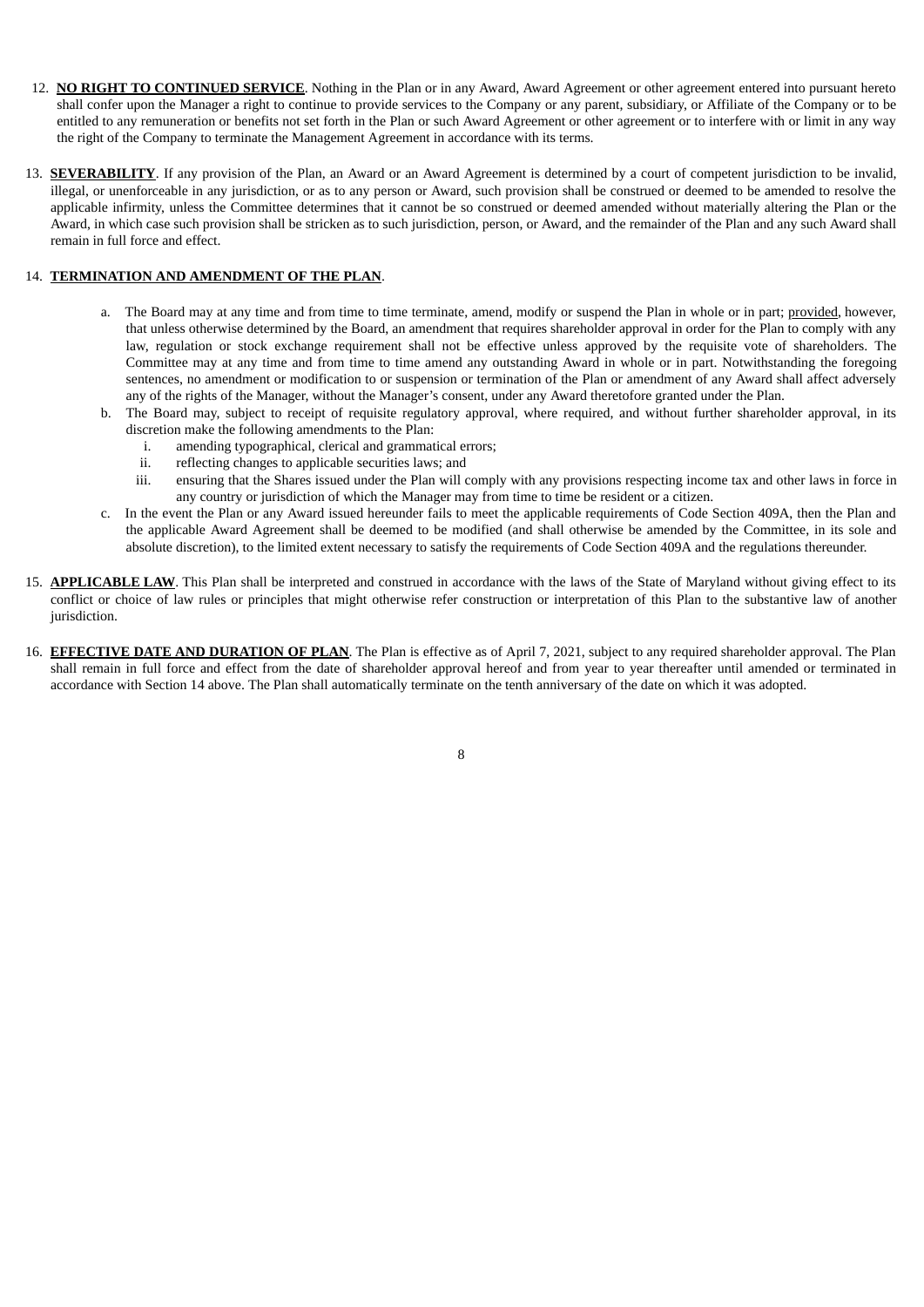# **Exhibit 31.1**

I, David N. Roberts, certify that:

- 1. I have reviewed this quarterly report on Form 10-Q of AG Mortgage Investment Trust, Inc.;
- 2. Based on my knowledge, this report does not contain any untrue statement of a material fact or omit to state a material fact necessary to make the statements made, in light of the circumstances under which such statements were made, not misleading with respect to the period covered by this report;
- 3. Based on my knowledge, the financial statements, and other financial information included in this report, fairly present in all material respects the financial condition, results of operations and cash flows of the registrant as of, and for, the periods presented in this report;
- 4. The registrant's other certifying officer and I are responsible for establishing and maintaining disclosure controls and procedures (as defined in Exchange Act Rules 13a-15(e) and 15d-15(e)) and internal control over financial reporting (as defined in Exchange Act Rules 13a-15(f) and 15d-15(f)) for the registrant and have:
	- a. Designed such disclosure controls and procedures or caused such disclosure controls and procedures to be designed under our supervision, to ensure that material information relating to the registrant, including its consolidated subsidiaries, is made known to us by others within those entities, particularly during the period in which this report is being prepared;
	- b. Designed such internal control over financial reporting, or caused such internal control over financial reporting to be designed under our supervision, to provide reasonable assurance regarding the reliability of financial reporting and the preparation of financial statements for external purposes in accordance with generally accepted accounting principles;
	- c. Evaluated the effectiveness of the registrant's disclosure controls and procedures and presented in this report our conclusions about the effectiveness of the disclosure controls and procedures, as of the end of the period covered by this report based on such evaluation; and
	- d. Disclosed in this report any change in the registrant's internal control over financial reporting that occurred during the registrant's most recent fiscal quarter (the registrant's fourth fiscal quarter in the case of an annual report) that has materially affected, or is reasonably likely to materially affect, the registrant's internal control over financial reporting; and
- 5. The registrant's other certifying officer and I have disclosed, based on our most recent evaluation of internal control over financial reporting, to the registrant's auditors and the audit committee of the registrant's board of directors (or persons performing the equivalent functions):
	- a. All significant deficiencies and material weaknesses in the design or operation of internal control over financial reporting which are reasonably likely to adversely affect the registrant's ability to record, process, summarize and report financial information; and
	- b. Any fraud, whether or not material, that involves management or other employees who have a significant role in the registrant's internal control over financial reporting.

Date: August 2, 2021

/s/ David N. Roberts David N. Roberts Chief Executive Officer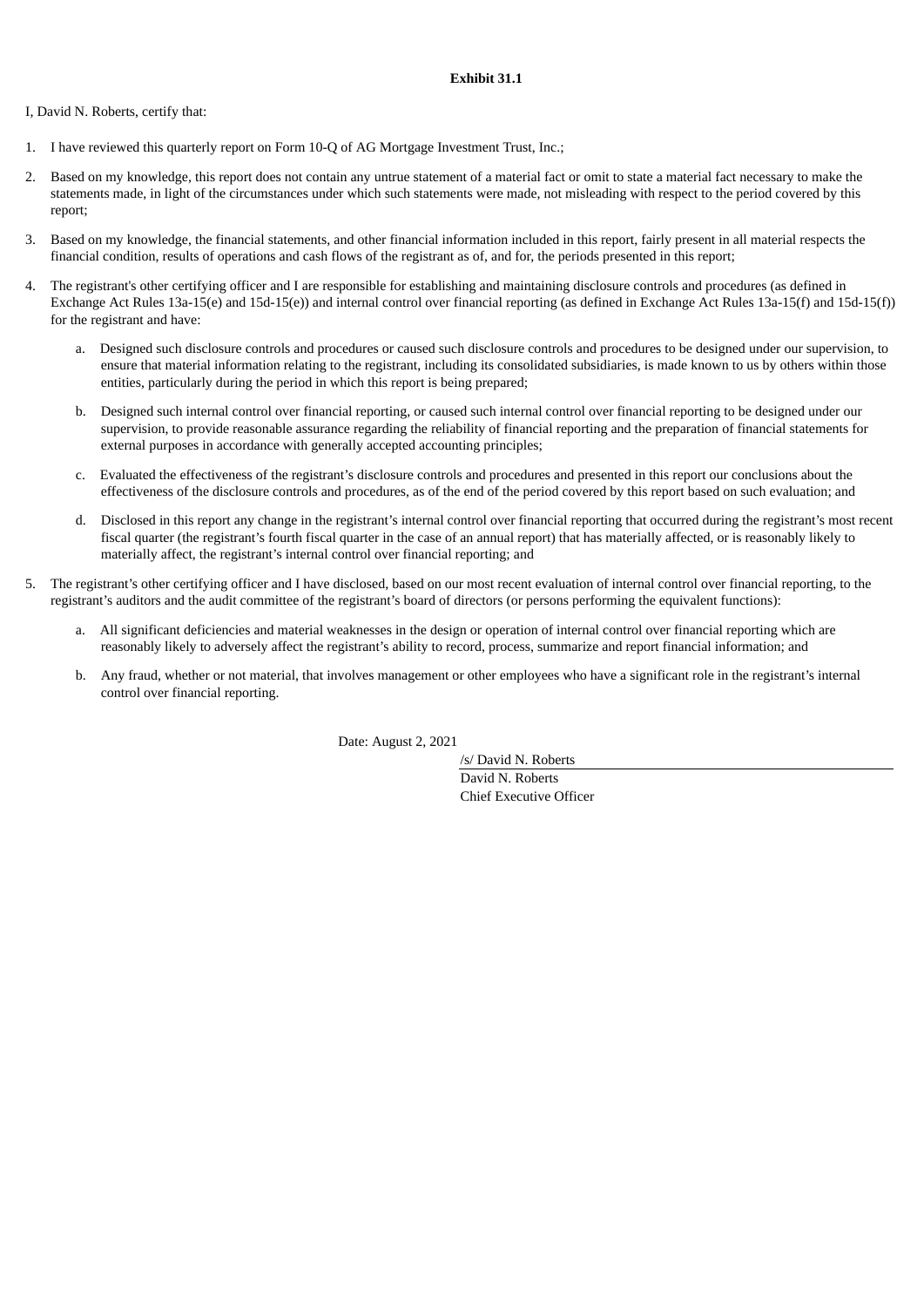### **Exhibit 31.2**

I, Anthony W. Rossiello, certify that:

- 1. I have reviewed this quarterly report on Form 10-Q of AG Mortgage Investment Trust, Inc.;
- 2. Based on my knowledge, this report does not contain any untrue statement of a material fact or omit to state a material fact necessary to make the statements made, in light of the circumstances under which such statements were made, not misleading with respect to the period covered by this report;
- 3. Based on my knowledge, the financial statements, and other financial information included in this report, fairly present in all material respects the financial condition, results of operations and cash flows of the registrant as of, and for, the periods presented in this report;
- 4. The registrant's other certifying officer and I are responsible for establishing and maintaining disclosure controls and procedures (as defined in Exchange Act Rules 13a-15(e) and 15d-15(e)) and internal control over financial reporting (as defined in Exchange Act Rules 13a-15(f) and 15d-15(f)) for the registrant and have:
	- a. Designed such disclosure controls and procedures or caused such disclosure controls and procedures to be designed under our supervision, to ensure that material information relating to the registrant, including its consolidated subsidiaries, is made known to us by others within those entities, particularly during the period in which this report is being prepared;
	- b. Designed such internal control over financial reporting, or caused such internal control over financial reporting to be designed under our supervision, to provide reasonable assurance regarding the reliability of financial reporting and the preparation of financial statements for external purposes in accordance with generally accepted accounting principles;
	- c. Evaluated the effectiveness of the registrant's disclosure controls and procedures and presented in this report our conclusions about the effectiveness of the disclosure controls and procedures, as of the end of the period covered by this report based on such evaluation; and
	- d. Disclosed in this report any change in the registrant's internal control over financial reporting that occurred during the registrant's most recent fiscal quarter (the registrant's fourth fiscal quarter in the case of an annual report) that has materially affected, or is reasonably likely to materially affect, the registrant's internal control over financial reporting; and
- 5. The registrant's other certifying officer and I have disclosed, based on our most recent evaluation of internal control over financial reporting, to the registrant's auditors and the audit committee of the registrant's board of directors (or persons performing the equivalent functions):
	- a. All significant deficiencies and material weaknesses in the design or operation of internal control over financial reporting which are reasonably likely to adversely affect the registrant's ability to record, process, summarize and report financial information; and
	- b. Any fraud, whether or not material, that involves management or other employees who have a significant role in the registrant's internal control over financial reporting.

Date: August 2, 2021

/s/ Anthony W. Rossiello

Anthony W. Rossiello Chief Financial Officer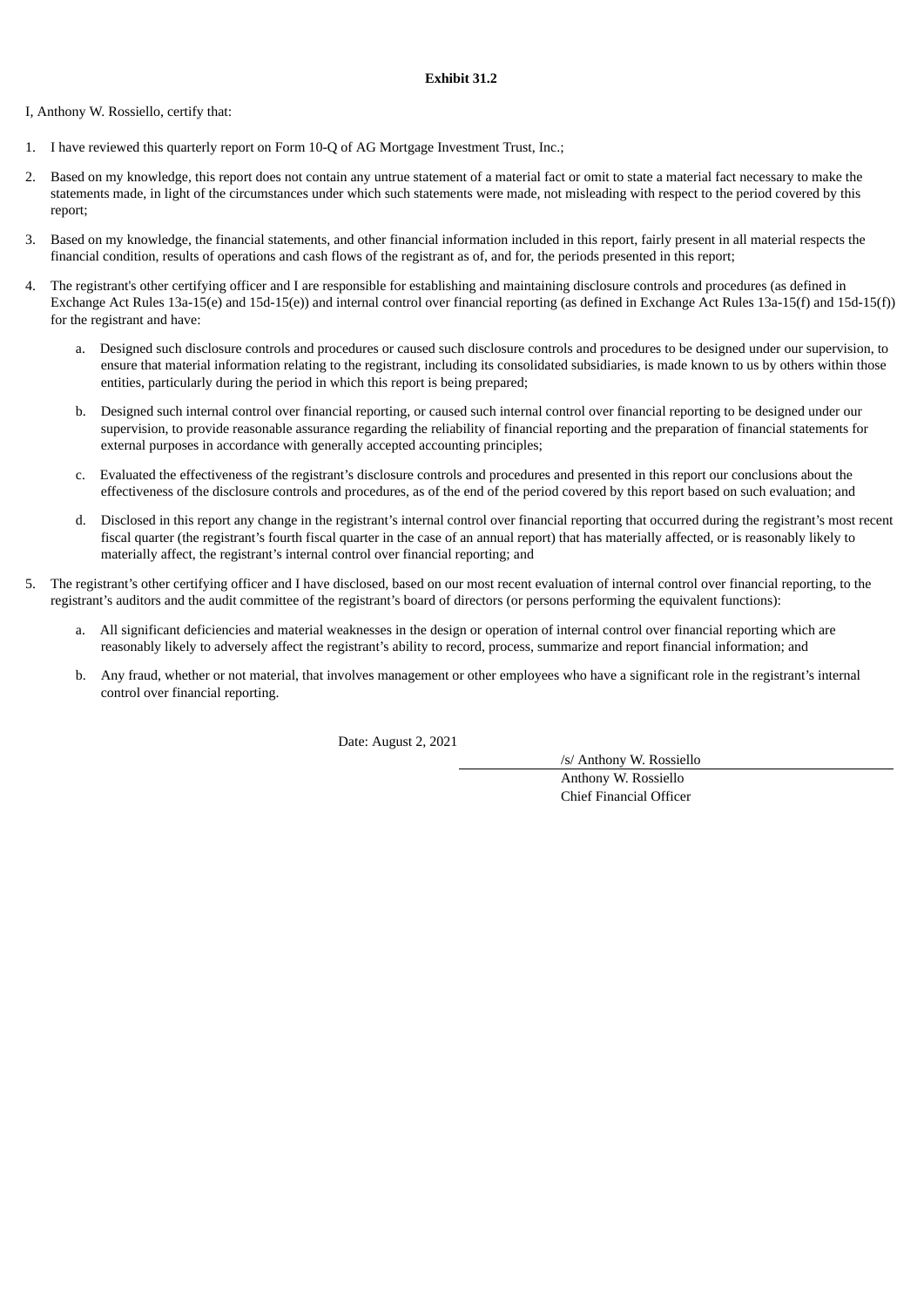# **EXHIBIT 32.1**

# **CERTIFICATION PURSUANT TO 18 U.S.C. SECTION 1350 AS ADOPTED PURSUANT TO SECTION 906 OF THE SARBANES-OXLEY ACT OF 2002**

In connection with the Quarterly Report on Form 10-Q of AG Mortgage Investment Trust, Inc. (the "Company") for the quarterly period ended June 30, 2021 as filed with the Securities and Exchange Commission on the date hereof (the "Report"), I, David N. Roberts, Chief Executive Officer of the Company, certify, pursuant to 18 U.S.C. Section 1350, as adopted pursuant to Section 906 of the Sarbanes-Oxley Act of 2002, 18 U.S.C. Section 1350, that:

- (1) The Report fully complies with the requirements of Section 13(a) or 15(d) of the Securities Exchange Act of 1934; and
- (2) The information contained in the Report fairly presents, in all material respects, the financial condition and results of operations of the Company at the dates of, and for the periods covered by, the Report.

It is not intended that this statement be deemed to be filed for purposes of the Securities Exchange Act of 1934.

/s/ David N. Roberts

David N. Roberts Chief Executive Officer August 2, 2021